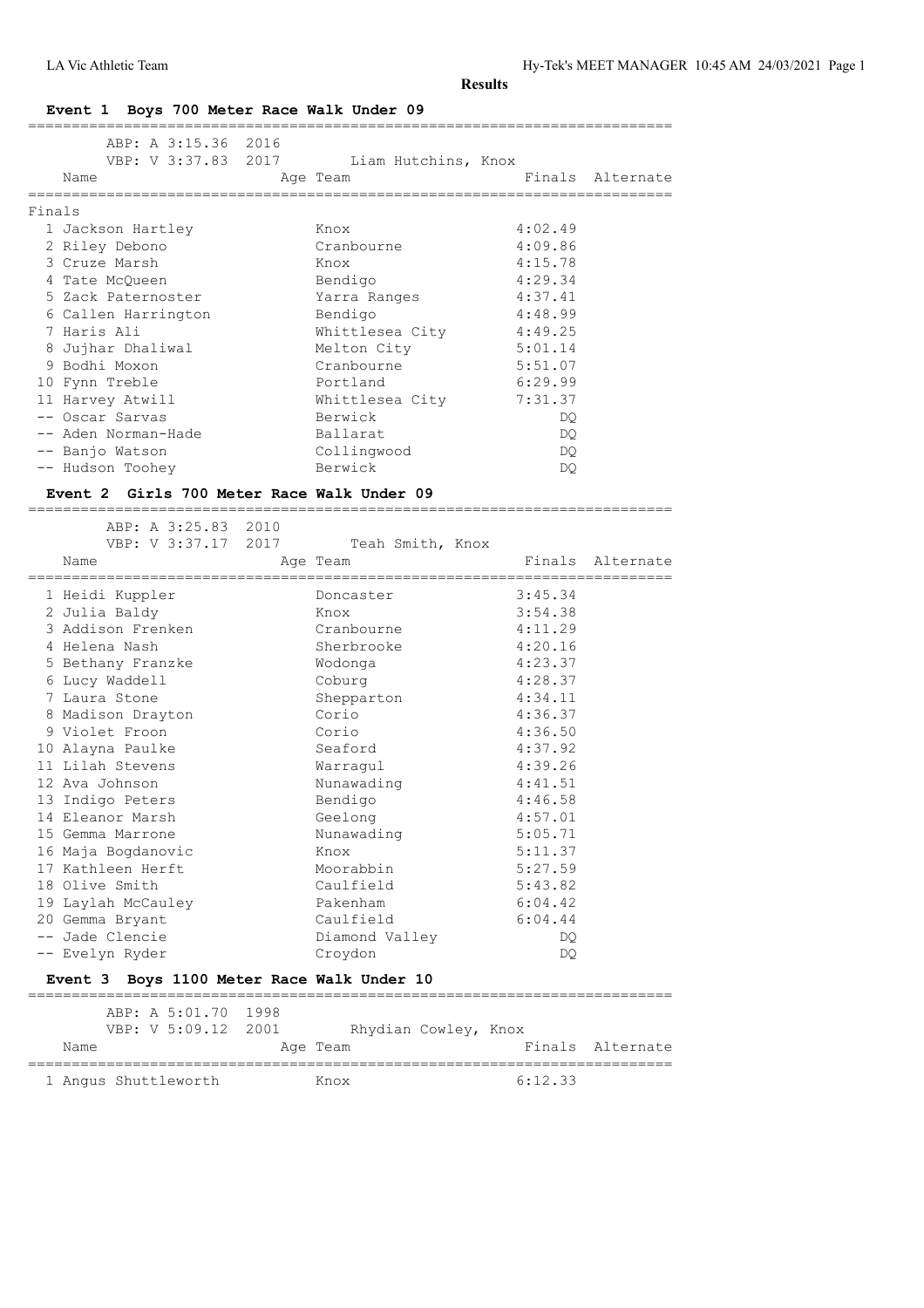# **....Event 3 Boys 1100 Meter Race Walk Under 10**

| 2 Levi Robertson<br>3 Lewis McLennan<br>4 Zane Bergles-Brown<br>5 Alexander Brown<br>6 Luke Fisher<br>7 Lachlan Hill<br>8 Oscar Wright<br>9 Tate Jardine<br>10 Caleb Le Grove<br>11 Tahj Peters<br>12 Siddharth Balaji<br>13 Oliver Semmens Erickson<br>14 Sterling Winkler | Whittlesea City<br>Doncaster<br>Berwick<br>Geelong<br>Sherbrooke<br>Ballarat<br>Berwick<br>Essendon<br>Knox<br>Bendigo<br>Caulfield<br>Collingwood<br>Geelong | 6:19.79<br>6:46.00<br>6:52.63<br>6:52.64<br>7:00.29<br>7:13.32<br>7:15.04<br>7:18.41<br>7:26.44<br>7:46.63<br>7:46.94<br>8:05.13<br>8:07.98 |
|-----------------------------------------------------------------------------------------------------------------------------------------------------------------------------------------------------------------------------------------------------------------------------|---------------------------------------------------------------------------------------------------------------------------------------------------------------|---------------------------------------------------------------------------------------------------------------------------------------------|
| 15 Heath Tatlock                                                                                                                                                                                                                                                            | Geelong                                                                                                                                                       | 8:13.06                                                                                                                                     |
|                                                                                                                                                                                                                                                                             |                                                                                                                                                               |                                                                                                                                             |

# **Event 4 Girls 1100 Meter Race Walk Under 10**

==========================================================================

| ABP: A 5:21.20 2004<br>Name                   | VBP: V 5:30.00 1984 Nicole Sansonetti, Diamond Valley<br>Age Team | Finals Alternate<br>================================= |
|-----------------------------------------------|-------------------------------------------------------------------|-------------------------------------------------------|
| 1 Ela Uzun                                    | Whittlesea City 5:20.09A                                          |                                                       |
| 2 Mya McClure                                 | Whittlesea City 5:53.96                                           |                                                       |
| 3 Havana Ali                                  | Whittlesea City 5:54.94                                           |                                                       |
| 4 Tess Izard                                  | Diamond Valley 6:23.42                                            |                                                       |
| 5 Kelsey Loudon                               | Cranbourne                                                        | 6:27.30                                               |
| 6 Amelia Hill                                 | Ballarat                                                          | 7:05.91                                               |
| 7 Isabelle Baker-Mayer               Werribee |                                                                   | 7:07.30                                               |
| 8 Lorelei Corrales                            | Knox                                                              | 7:07.54                                               |
| 9 Indianna Borg                               | Cranbourne                                                        | 7:13.82                                               |
| 10 Ella Spooner                               | Caulfield                                                         | 7:15.23                                               |
| 11 Stella Foley                               | Colac                                                             | 7:16.43                                               |
| 12 Alexi Rudd                                 | Melton City                                                       | 7:21.36                                               |
| 13 Isabel Knuckey                             | Geelong                                                           | 7:22.68                                               |
| 14 Saige Purcell                              | Maryborough                                                       | 7:32.14                                               |
| 15 Sana Vig                                   | Cranbourne                                                        | 7:34.35                                               |
| 16 Talise Botha                               | Doncaster                                                         | 7:36.11                                               |
| 17 Tia Crossland                              | Yarra Ranges                                                      | 7:37.26                                               |
| 18 Teia Ramirez                               | Diamond Valley                                                    | 7:56.49                                               |
| 19 Indiana Roob                               | Geelong                                                           | 8:05.80                                               |
| 20 Lily Clarke                                | Yarra Ranges                                                      | 8:20.47                                               |
| 21 Lani Warwick                               | Cranbourne                                                        | 8:44.09                                               |
| 22 Jasmine Overdyk                            | Berwick                                                           | 8:46.70                                               |
| -- Zara Besford                               | Albury                                                            | DQ.                                                   |

#### **Event 5 Boys 1100 Meter Race Walk Under 11**

| ABP: A 4:53.85 2017<br>VBP: V 5:19.82 2018<br>Name                                         | Luke Epps, Knox<br>Age Team                                 | Finals Alternate                                     |  |
|--------------------------------------------------------------------------------------------|-------------------------------------------------------------|------------------------------------------------------|--|
| 1 Damian Baldy<br>2 Patrick Thomas<br>3 Eddy Franzke<br>4 Jaime Hvalica<br>5 Beau McKinnon | Knox<br>Geelong<br>Albury<br>Diamond Valley<br>Yarra Ranges | 5:19.13V<br>5:29.47<br>5:53.95<br>6:10.09<br>6:16.21 |  |
| 6 Cody Wapshott                                                                            | Melton City                                                 | 6:32.93                                              |  |
|                                                                                            |                                                             |                                                      |  |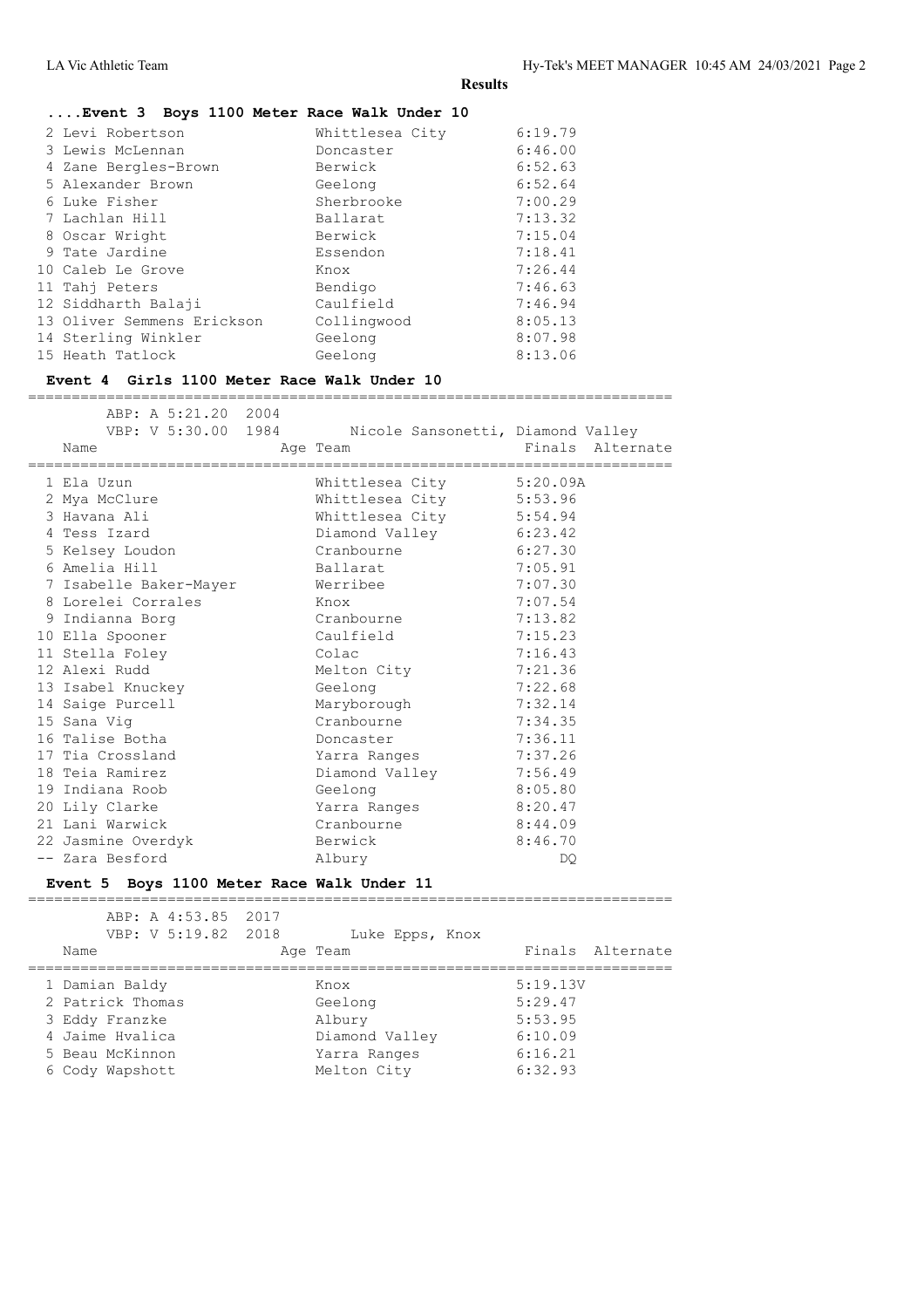# **....Event 5 Boys 1100 Meter Race Walk Under 11**

| 7 Ronal Marasinghe     | Knox           | 6:33.35    |
|------------------------|----------------|------------|
| 8 Thomas Vernal        | Coburg         | 6:40.67    |
| 9 Axel Purcell         | Maryborough    | 6:43.41    |
| 10 Ryan Ellis          | Box Hill       | 6:47.15    |
| 11 Liam Finger         | Warraqul       | 7:15.49    |
| 12 Imaad Idroos        | Berwick        | 7:44.39    |
| 13 Dempsey Podmore     | Traralgon      | 7:57.51    |
| -- Joaquin Leal-Kaiser | Diamond Valley | <b>DNS</b> |

#### **Event 6 Girls 1100 Meter Race Walk Under 11**

==========================================================================

|  | ABP: A 5:01.30 2005<br>VBP: V 5:30.23 2018<br>Name |        | Darcey Roberts, Knox<br>Age Team |            | Finals Alternate |
|--|----------------------------------------------------|--------|----------------------------------|------------|------------------|
|  | 1 Charlise McQueen                                 |        | Bendigo                          | 6:11.70    |                  |
|  | 2 Caitlin Barnett                                  |        | Diamond Valley 6:32.99           |            |                  |
|  | 3 Matilda Simcox                                   |        | Whittlesea City 6:49.61          |            |                  |
|  | 4 Matilda Read                                     |        | Traralgon                        | 6:53.23    |                  |
|  | 5 Zoe Black                                        |        | Cranbourne                       | 7:06.70    |                  |
|  | 6 Hannah Matthews                                  |        | Sherbrooke                       | 7:14.28    |                  |
|  | 7 Lily Lambert                                     |        | Seaford                          | 7:17.28    |                  |
|  | 8 Eliza Paterson                                   |        | Camberwell-Malvern 7:24.94       |            |                  |
|  | 9 Grace Ryan                                       |        | Caulfield                        | 7:30.01    |                  |
|  | 10 Molly Stevens                                   |        | Shepparton                       | 7:31.69    |                  |
|  | 11 Caitlin Haseler                                 |        | Diamond Valley 7:39.01           |            |                  |
|  | 12 Gabrielle Alleaume                              |        | Caulfield                        | 7:39.73    |                  |
|  | 13 Taylah Dux                                      |        | Croydon                          | 7:42.74    |                  |
|  | 14 Darby Beadel                                    |        | Pakenham                         | 7:47.39    |                  |
|  | 15 Belinda Edgar                                   |        | Collingwood                      | 7:47.88    |                  |
|  | 16 Holly White                                     |        | Seaford                          | 7:59.45    |                  |
|  | 17 Heidi Meier                                     |        | Cranbourne                       | 8:13.64    |                  |
|  | 18 Aylwen Campbell                                 |        | Corio                            | 8:14.02    |                  |
|  | 19 Lakshika Jeyamohan                              |        | Springvale                       | 8:14.69    |                  |
|  | -- Holly Sullivan                                  | Altona |                                  | DQ.        |                  |
|  | -- Asha Morrow                                     |        | Frankston                        | DQ.        |                  |
|  | -- Zoe Nash                                        |        | Sherbrooke                       | DQ.        |                  |
|  | -- Shaylise Cook-Goullet                           |        | Geelong                          | DNS        |                  |
|  | -- Jayla Disney                                    |        | Cranbourne                       | <b>DNS</b> |                  |
|  |                                                    |        |                                  |            |                  |

#### **Event 7 Boys 1500 Meter Race Walk Under 12**

| ABP: A 6:31.60 1984 |                      |          |                  |
|---------------------|----------------------|----------|------------------|
| VBP: V 6:58.71 2015 | Nikola Mandic, Casey |          |                  |
| Name                | Age Team             |          | Finals Alternate |
| 1 Max Davidson      | Diamond Valley       | 7:40.05  |                  |
| 2 Daniel Pashutin   | Knox                 | 7:41.41  |                  |
| 3 Fraser Aubrey     | Warraqul             | 7:51.16  |                  |
| 4 Oscar Mielicki    | Diamond Valley       | 8:27.26  |                  |
| 5 Lewis Aubrey      | Warraqul             | 8:46.29  |                  |
| 6 Benjamin Crowley  | Cranbourne           | 9:01.00  |                  |
| 7 Hamish McLennan   | Doncaster            | 10:12.11 |                  |
| 8 Hamish McKenzie   | Shepparton           | 10:13.49 |                  |
| 9 Toby Smerdon      | Berwick              | 10:24.28 |                  |
| 10 Lucas Harris     | Brimbank             | 10:26.22 |                  |
| 11 Arthur Robinson  | Altona               | 10:55.38 |                  |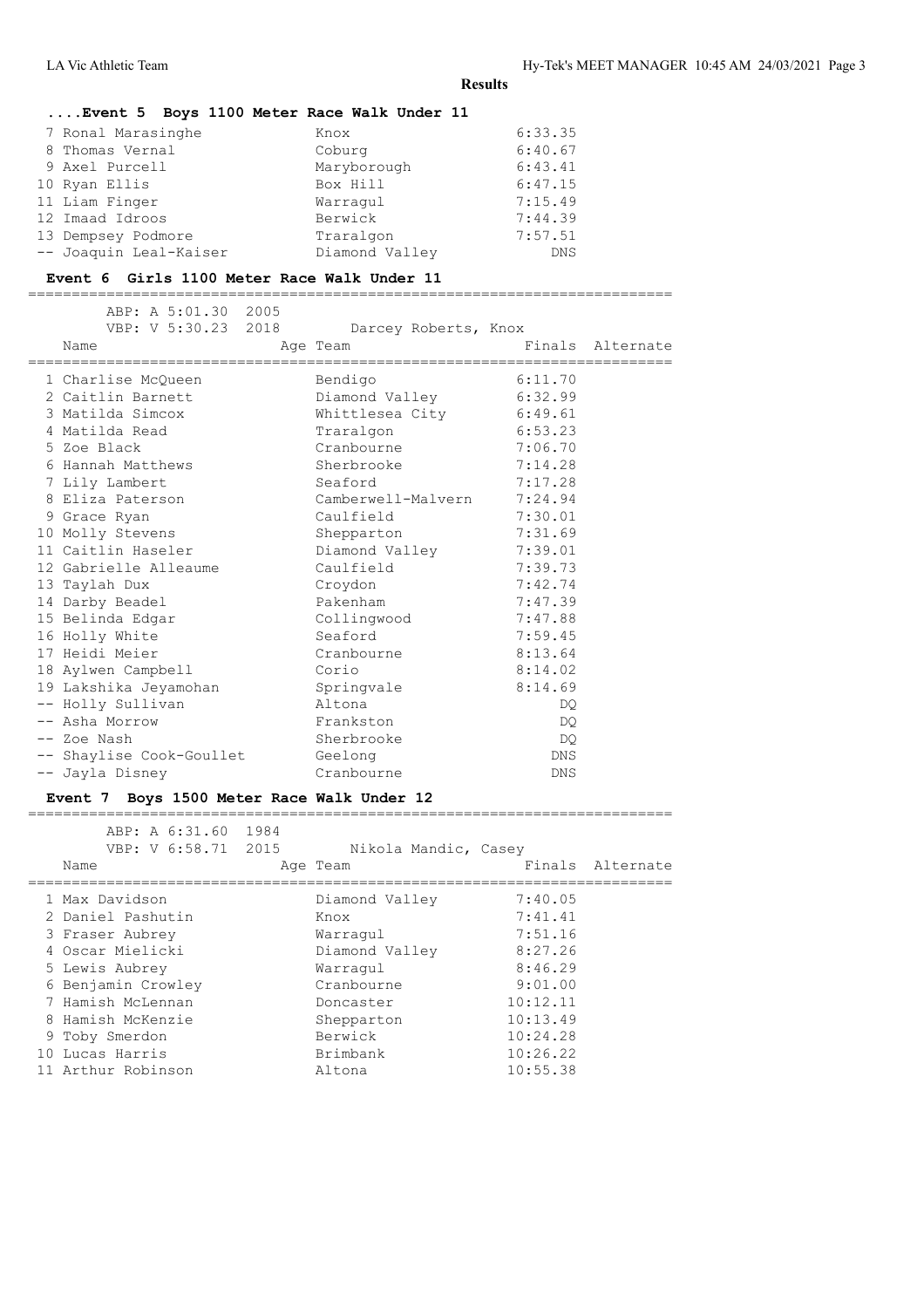# **....Event 7 Boys 1500 Meter Race Walk Under 12**

| Shepparton   | DO. |
|--------------|-----|
| Yarra Ranges | DO. |
| Berwick      | DO. |
| Cranbourne   | DO. |
|              |     |

#### **Event 8 Girls 1500 Meter Race Walk Under 12**

==========================================================================

| ABP: A 6:38.70 1994<br>VBP: V 6:53.00 1997<br>Name<br>==================================== | Natalie Gleeson, Bendigo<br>Age Team | ============================== | Finals Alternate |
|--------------------------------------------------------------------------------------------|--------------------------------------|--------------------------------|------------------|
| 1 Sarah Holmes                                                                             | Diamond Valley                       | 7:49.04                        |                  |
| 2 Kaylah Finnin                                                                            | Diamond Valley 8:10.92               |                                |                  |
| 3 Charlotte MacDonell                                                                      | Maryborough                          | 8:35.88                        |                  |
| 4 Mietta Morgan                                                                            | Knox                                 | 8:42.15                        |                  |
| 5 Alexis Sungkar                                                                           | Berwick                              | 8:45.27                        |                  |
| 6 Lula Parrott                                                                             | Doncaster                            | 9:52.38                        |                  |
| 7 Addison Paulke                                                                           | Seaford                              | 10:10.23                       |                  |
| 8 Serena Bryant                                                                            | Caulfield                            | 10:28.06                       |                  |
| 9 Jasmine Khew                                                                             | Cranbourne                           | 10:29.03                       |                  |
| 10 Summer Apostolidis                                                                      | Werribee                             | 10:32.26                       |                  |
| 11 Pia Miraglia                                                                            | Colac                                | 10:53.68                       |                  |
| 12 Emma Cooke                                                                              | Waverley                             | 11:01.81                       |                  |
| 13 Olin Buisman                                                                            | Caulfield                            | 11:29.17                       |                  |
| -- Zahlia Heikkila-Dubowik                                                                 | Geelong                              | DQ.                            |                  |
| -- Keely Williams                                                                          | Altona                               | DQ.                            |                  |
| -- Caitlyn Gorgievski                                                                      | Cranbourne                           | DQ.                            |                  |
| -- Kate Wilson                                                                             | Bendigo                              | DQ.                            |                  |
| -- Violet Kay                                                                              | Whittlesea City                      | DNS                            |                  |

# **Event 9 Boys 70 Meter Dash Under 09**

| ABP: A 9.84 2018<br>VBP: V 9.82 2018<br>Name | Nelson Banigo, Bacchus Marsh<br>Age Team |        |                | Finals H# Alternate |
|----------------------------------------------|------------------------------------------|--------|----------------|---------------------|
| 1 Lane Peresso                               | Berwick                                  | 10.80  | 3              |                     |
| 2 Miles Albrecht                             | Sandringham                              | 10.83  | 3              |                     |
| 3 Sebastian Malcomson                        | Mentone                                  |        |                | 10.84 3 10.831      |
| 4 Isaac Ladd                                 | Ringwood                                 | J10.84 |                | 3 10.839            |
| 5 Brodie Hill                                | Frankston                                | 10.97  | 3              |                     |
| 6 Filip Babalj                               | Oakleigh                                 | 11.07  | 3              |                     |
| 7 Jacob Slayo                                | Coburg                                   | 11.15  | 2              |                     |
| 8 Harrison Lovett                            | Bacchus Marsh                            | 11.18  | 3              |                     |
| 9 Oliver Long                                | Sunbury                                  | 11.30  | $\mathbf{1}$   |                     |
| 10 Declan Cutter                             | Knox                                     | 11.32  | 3              |                     |
| 11 Parker Mangan                             | Keilor                                   | 11.39  | 2              |                     |
| 12 Hudson Brown                              | Berwick                                  | 11.40  | 2              |                     |
| 13 Carter Lafaialii                          | Williamstown                             | 11.41  | 2              |                     |
| 14 Alexander Norris                          | Mornington                               | 11.55  | 2              |                     |
| 15 Archer Parsons                            | Mentone                                  | 11.57  | 1              |                     |
| 16 Anthony Karaiskos                         | Knox                                     | 11.58  | $\overline{2}$ |                     |
| 17 Jett Sheather                             | Corio                                    | 11.84  | 2              |                     |
| 18 Taj Makepeace                             | Moe                                      | 11.86  | $\mathbf{1}$   |                     |
| 19 Oliver Bolge                              | Leongatha                                | 11.88  | 1              |                     |
| 20 Adidey Arun                               | Nunawading                               | 11.98  | 2              |                     |
| 21 Riddick Johnson                           | Sale                                     | 12.05  | $\mathbf{1}$   |                     |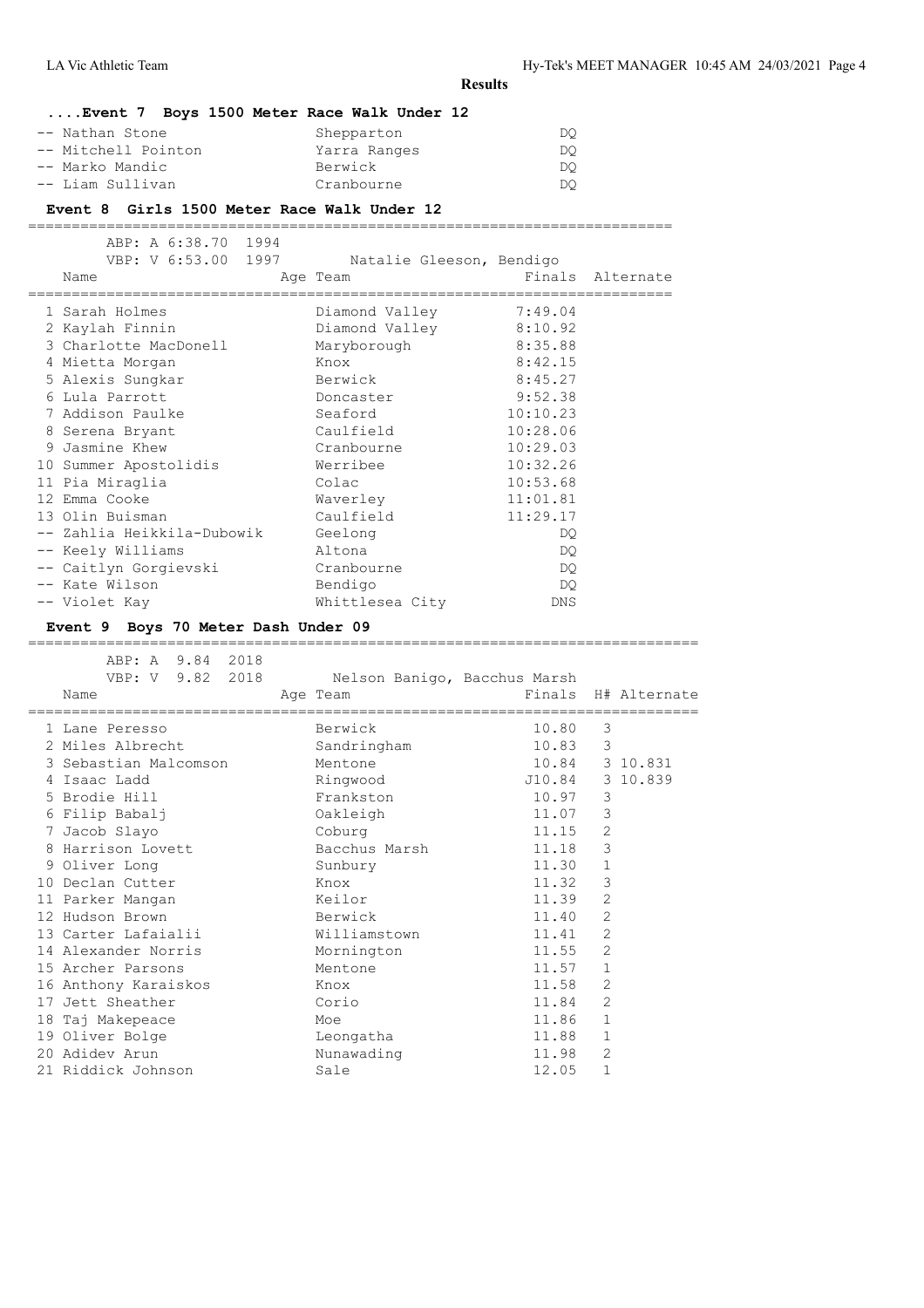| Event 9 Boys 70 Meter Dash Under 09 |         |         |  |
|-------------------------------------|---------|---------|--|
| 22 Romeo Miller                     | Berwick | 12.17 1 |  |
| 22 Callen Harrington                | Bendigo | 12.17 1 |  |
| 24 Brady Gilmore                    | Cohuna  | 12.41 1 |  |

#### **Event 10 Girls 70 Meter Dash Under 09**

=============================================================================

| ABP: A 10.14 1998<br>VBP: V 10.36 2010<br>Name | Stephanie Richards, Essendon<br>Age Team and the state of the state of the state of the state of the state of the state of the state of the state of the state of the state of the state of the state of the state of the state of the state of the state of t |       |                | Finals H# Alternate |
|------------------------------------------------|----------------------------------------------------------------------------------------------------------------------------------------------------------------------------------------------------------------------------------------------------------------|-------|----------------|---------------------|
| 1 Olivia Wilson                                | Caulfield                                                                                                                                                                                                                                                      | 11.01 | 3              |                     |
| 2 Harper Harding                               | Doncaster                                                                                                                                                                                                                                                      | 11.06 | 3              |                     |
| 3 Ashlee Winder                                | Berwick                                                                                                                                                                                                                                                        | 11.33 | $\mathcal{S}$  |                     |
|                                                |                                                                                                                                                                                                                                                                | 11.35 | 3              |                     |
| 5 Mia Brown                                    | Seymour                                                                                                                                                                                                                                                        | 11.39 | 3              |                     |
| 6 Matilda Arbanas                              | Werribee                                                                                                                                                                                                                                                       | 11.40 | $\overline{2}$ |                     |
| 7 Charlotte McMahon                            | Wangaratta                                                                                                                                                                                                                                                     | 11.41 | 2              |                     |
| 8 Cleo Guastella                               | Berwick                                                                                                                                                                                                                                                        | 11.44 | 3              |                     |
| 9 Madison McCaughan Cranbourne                 |                                                                                                                                                                                                                                                                | 11.45 | 2              |                     |
| 10 Leilani Sua                                 | Brimbank                                                                                                                                                                                                                                                       | 11.49 | 2              |                     |
| 11 Eleanor Marsh                               | Geelong                                                                                                                                                                                                                                                        | 11.58 | $\mathbf{1}$   |                     |
| 12 Sophie Poulton albury                       |                                                                                                                                                                                                                                                                | 11.63 | 2              |                     |
| 13 Isabella Evans                              | Coburg                                                                                                                                                                                                                                                         | 11.65 | $\mathbf{1}$   |                     |
| 14 Baylee Fisher                               | Lavington-Jindera                                                                                                                                                                                                                                              | 11.67 | 2              |                     |
| 14 Selini Galhindarachchi                      | Nunawading                                                                                                                                                                                                                                                     | 11.67 | 3              |                     |
| 16 Charli McKinley                             | Melton City                                                                                                                                                                                                                                                    | 11.73 | $\mathbf{1}$   |                     |
| 17 Taylah Schodde                              | Maryborough                                                                                                                                                                                                                                                    | 11.76 | $\mathbf{1}$   |                     |
| 18 Elsie-Mae Thomas Geelong                    |                                                                                                                                                                                                                                                                | 11.79 | $\overline{2}$ |                     |
| 19 Sienna Fleisner Mann Frankston              |                                                                                                                                                                                                                                                                | 11.82 | $\mathbf{1}$   |                     |
| 20 Mya Collis                                  | Sherbrooke                                                                                                                                                                                                                                                     | 11.91 | $\mathbf{1}$   |                     |
| 21 Jaydah-Rose Taru Cranbourne                 |                                                                                                                                                                                                                                                                | 11.96 | 2              |                     |
| 22 Balreet Kaur Mann                           | Melton City                                                                                                                                                                                                                                                    | 12.03 | $\mathbf{1}$   |                     |
| 23 Laylah McCauley                             | Pakenham                                                                                                                                                                                                                                                       | 12.05 | 3              |                     |
| 24 Maggie Murphy                               | Wodonga                                                                                                                                                                                                                                                        | 12.26 | $\mathbf{1}$   |                     |
|                                                |                                                                                                                                                                                                                                                                |       |                |                     |

# **Event 11 Boys 70 Meter Dash Under 10**

| ABP: A 9.30 1999         |                                     |       |                |                     |
|--------------------------|-------------------------------------|-------|----------------|---------------------|
| VBP: V 9.69 2009<br>Name | Reece Piper, Cranbourne<br>Age Team |       |                | Finals H# Alternate |
| 1 Nate Ralton            | Bendigo                             | 10.27 | $\overline{2}$ |                     |
| 2 Elliot Banigo          | Bacchus Marsh                       | 10.28 | 3              |                     |
| 3 Sawyer Harris          | Geelong                             | 10.33 | 3              |                     |
| 4 Alfie Gniel            | Doncaster                           | 10.41 | 3              |                     |
| 5 Andy Mason             | Diamond Valley                      | 10.48 | 3              |                     |
| 6 Caleb Neil             | Cranbourne                          | 10.56 | 3              |                     |
| 7 Lloyd Henderson        | Ringwood                            | 10.58 | 3              |                     |
| 8 Trevor (tj) Noseda     | Doncaster                           | 10.71 | 3              |                     |
| 9 Hudson Stanford        | Berwick                             | 10.74 | $\overline{2}$ |                     |
| 10 Aneeg Assen           | Waverley                            | 10.77 | $\overline{2}$ |                     |
| 11 Kade Vincent          | Berwick                             | 10.80 | $\overline{2}$ |                     |
| 12 Eli Hedley            | Corio                               | 10.90 | 3              |                     |
| 13 Lagi Amiatu           | Whittlesea City                     | 10.98 | $\mathbf{1}$   |                     |
| 14 Jimi Read             | Bendigo                             | 11.08 | 2              |                     |
| 14 Solomon Gordon        | Collingwood                         | 11.08 | $\mathbf{1}$   |                     |
| 16 Mackinlee Carroll     | Essendon                            | 11.09 |                |                     |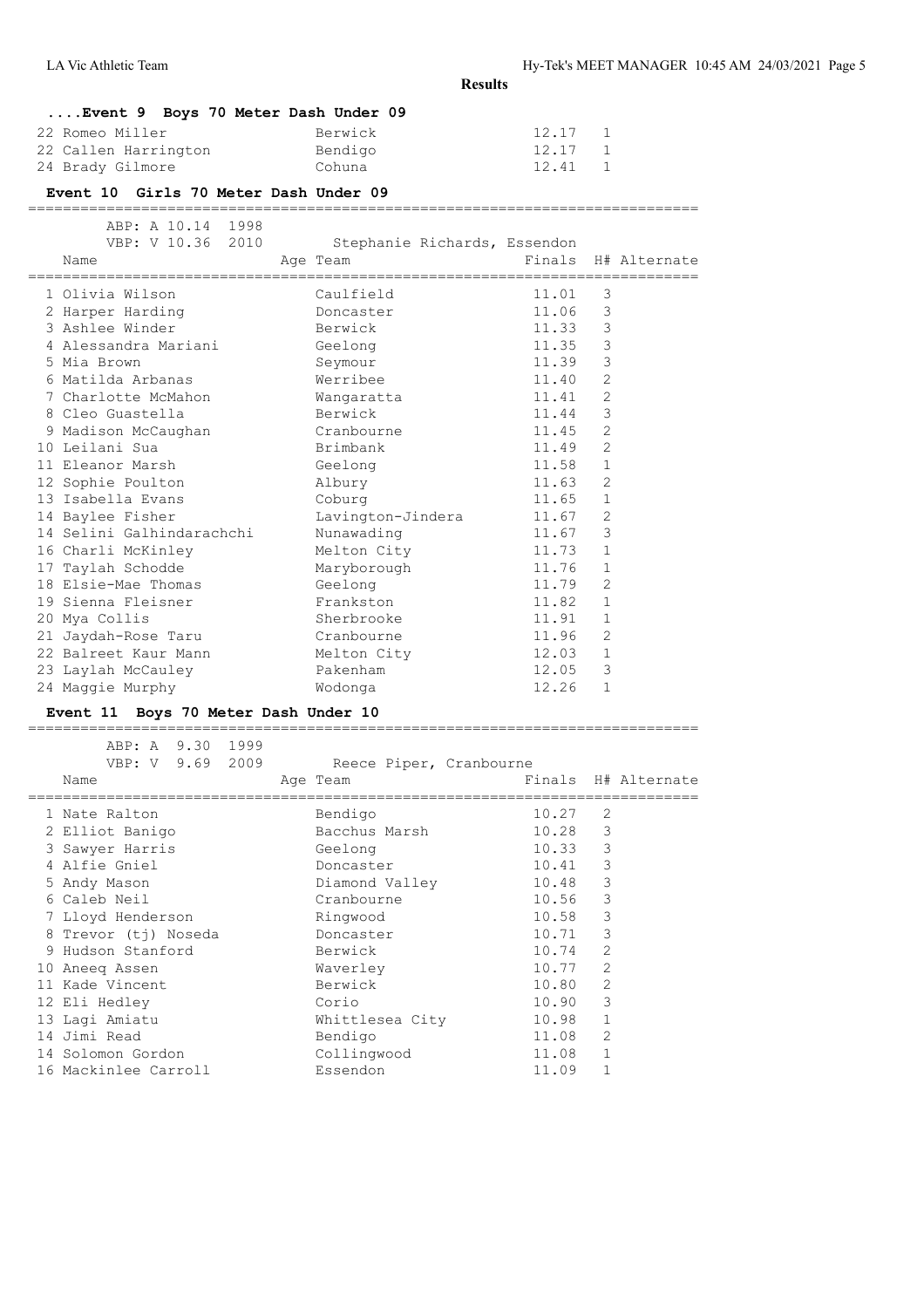# **....Event 11 Boys 70 Meter Dash Under 10**

| 17 Makore Dickinson    | Kyabram     | 11.23      | -2             |
|------------------------|-------------|------------|----------------|
| 18 Finn Taylor         | Gisborne    | 11.32      | 2              |
| 19 Benjamin Taylor     | Ringwood    | 11.33      | 1              |
| 19 Rajkamal Singh Virk | Melton City | 11.33      | <sup>1</sup>   |
| 21 Thomas Henderson    | Maryborough | 11.40      | $\overline{1}$ |
| 22 Zac Salerno         | Werribee    | 11.42      | 1              |
| 23 Xyrus Gragasin      | Stawell     | 11.53      |                |
| -- Dylan Harris        | Waverley    | <b>DNS</b> |                |

#### **Event 12 Girls 70 Meter Dash Under 10**

=============================================================================

| ABP: A 9.60 2000<br>VBP: V 10.04 1986<br>Name | J. Todd, Frankston<br>Age Team | Finals H# Alternate |                |          |
|-----------------------------------------------|--------------------------------|---------------------|----------------|----------|
| 1 Tannah Hildebrand                           | Geelong                        | 10.32               | 3              |          |
| 2 Symone Adelaja                              | Cranbourne                     | 10.41 3             |                |          |
| 3 Jamie Ritchie                               | Diamond Valley                 | 10.54               | 3              |          |
| 4 Layla Dela Cruz-Smaldon                     | Whittlesea City                | 10.55               | 2              |          |
| 5 Tanamai Szirom                              | Albury                         | 10.65               | $\mathcal{S}$  |          |
| 6 Alex Morgan                                 | Warragul                       | 10.74               | 3              |          |
| 7 Stella Czosnek                              | Waverley                       | 10.77 2             |                |          |
| 8 Georgia Robertson                           | Shepparton                     | 10.78 3 10.774      |                |          |
| 9 Cassie Divitcos                             | Coburg                         | J10.78              |                | 1 10.776 |
| 10 Indianna Laurito                           | Frankston                      | J10.78 1 10.780     |                |          |
| 11 Ruby Paice                                 | Box Hill                       | 10.80               | 3              |          |
| 12 Ainsleigh Sapukotana Cranbourne            |                                | 10.83               | $\mathbf{1}$   |          |
| 13 Mia Schodde                                | Maryborough                    | 10.84               | 2              |          |
| 14 Emily Paul                                 | Werribee                       | 10.87               | 2              |          |
| 15 Lily Austin                                | Ballarat                       | 10.97               | 1              |          |
| 16 Josien Weijers                             | Geelong                        | 11.01               | 2              |          |
| 16 Samaaya Gunasekera                         | Knox                           | 11.01               | 3              |          |
| 18 Zoe Garden                                 | Doncaster                      | 11.14               | 2              |          |
| 19 Lucie Carson                               | Doncaster                      | 11.29               | $\overline{2}$ |          |
| 20 Mackenzie Godfrey                          | Echuca-Moama                   | 11.30               | $\mathbf{1}$   |          |
| 21 Leah Hibbert                               | Knox                           | 11.32               | $\mathbf{1}$   |          |
| 22 Millie Hinckfuss                           | Camberwell-Malvern             | 11.33               | 2              |          |
| 23 Indie Elzinga                              | Geelong                        | 11.44               | $\mathbf{1}$   |          |

# **Event 13 Boys 1500 Meter Race Walk Under 16**

==========================================================================

| VBP: V 6:02.82 2019<br>Name | Nikola Mandic, Berwick<br>Age Team | Finals Alternate |
|-----------------------------|------------------------------------|------------------|
| 1 Sam Warelow               | Corio                              | 7:43.92          |
| 2 Nicolas Bannan            | Whittlesea City                    | 8:14.15          |
| 3 Alex Tolson               | Maryborough                        | 9:00.55          |
| 4 Eden Morgan               | Knox                               | 9:00.56          |
| 5 Connor Clarke             | Bendigo                            | 10:06.49         |

# **Event 14 Girls 1500 Meter Race Walk Under 16**

| Name                                        |  | VBP: V 7:02.80 2019 | Charlotte Hay, Knox<br>Age Team |  |                    | Finals Alternate |
|---------------------------------------------|--|---------------------|---------------------------------|--|--------------------|------------------|
| 1 Kaylah Heikkila Dubowik<br>2 Kyla Chapman |  |                     | Geelong<br>Knox                 |  | 8:40.45<br>9:11.09 |                  |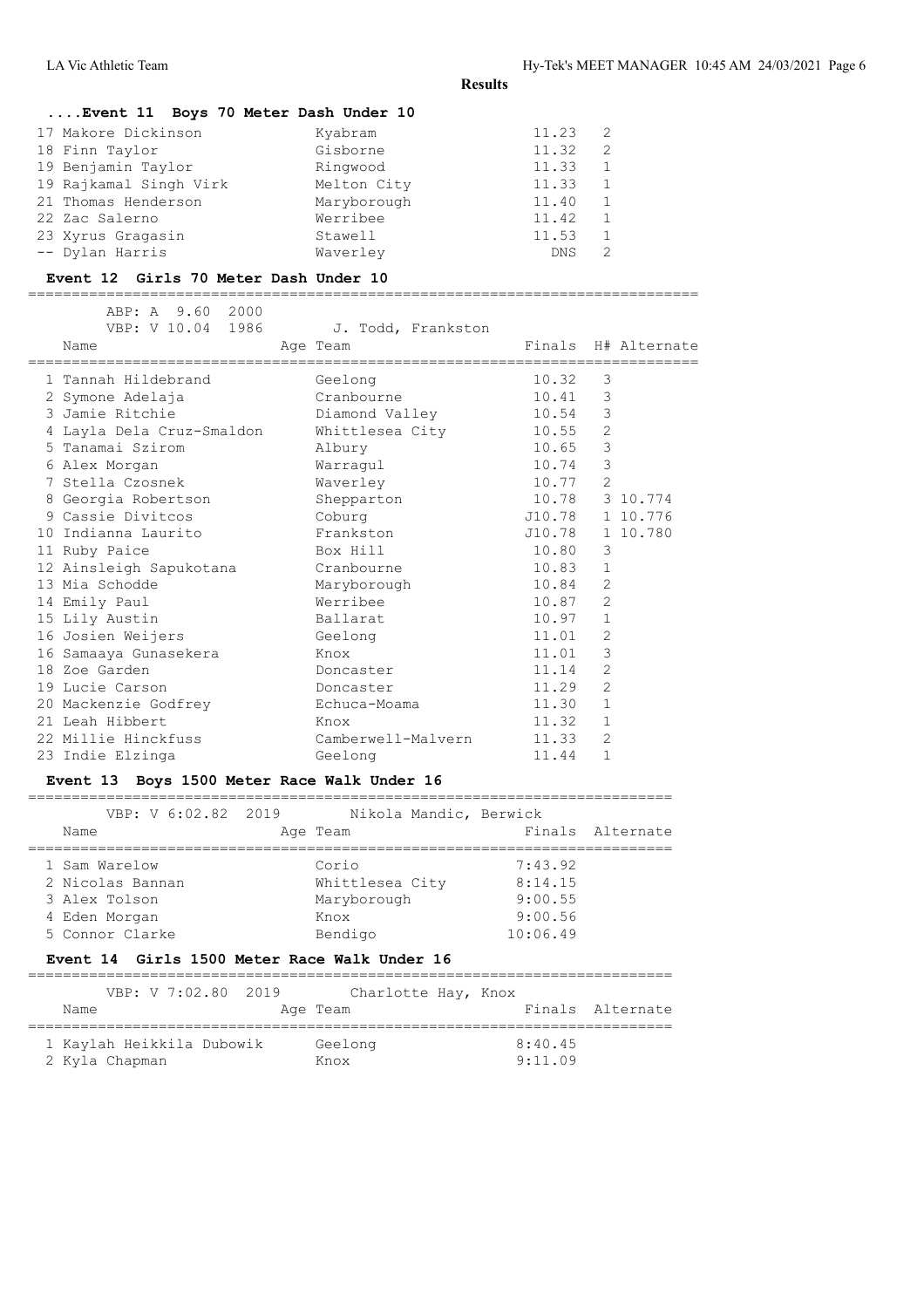LA Vic Athletic Team Hy-Tek's MEET MANAGER 10:45 AM 24/03/2021 Page 7

**Results**

# **....Event 14 Girls 1500 Meter Race Walk Under 16**

| Diamond Valley | 9:16.29 |
|----------------|---------|
| Shepparton     | 9:50.94 |
| Cranbourne     | 9:51.96 |
| Kyneton        | 9:59.31 |
|                |         |

# **Event 15 Boys 1500 Meter Race Walk Under 15**

==========================================================================

| ABP: A 5:48.10 1998<br>VBP: V 6:14.99 1995<br>Name | B. Leonard, Knox<br>Age Team | Finals Alternate |
|----------------------------------------------------|------------------------------|------------------|
| 1 Scott Peart                                      | Ballarat                     | 7:15.88          |
| 2 Shannon Delaney                                  | Seaford                      | 7:18.69          |
| 3 Zachary Matters                                  | Box Hill                     | 7:34.04          |
| 4 Thomas Rose                                      | Westernport                  | 7:44.05          |
| 5 John Heinjus                                     | Wodonga                      | 8:24.82          |
| 6 Brayden Attwood                                  | Berwick                      | 8:31.76          |
| 7 Jamall Sahabdeen                                 | Cranbourne                   | 8:51.81          |
| 8 Aiden Smith                                      | Seaford                      | 10:24.01         |

#### **Event 16 Girls 1500 Meter Race Walk Under 15**

==========================================================================

| ABP: A 6:20.89 2015<br>VBP: V 6:29.19 2016<br>Name | Jemma Peart, Ballarat<br>Age Team |          | Finals Alternate |
|----------------------------------------------------|-----------------------------------|----------|------------------|
| 1 Maddison Nash                                    | Diamond Valley                    | 7:20.34  |                  |
| 2 Emily Smith                                      | Seaford                           | 7:29.98  |                  |
| 3 Tia Sungkar                                      | Berwick                           | 7:30.26  |                  |
| 4 Tayla Borg                                       | Diamond Valley                    | 7:32.00  |                  |
| 5 Chloe Ahern                                      | Shepparton                        | 7:55.70  |                  |
| 6 Riannah Tatlock                                  | Geelong                           | 7:59.67  |                  |
| 7 Molly Holmes                                     | Diamond Valley                    | 8:02.17  |                  |
| 8 Courtney Campbell                                | Bendigo                           | 9:05.05  |                  |
| 9 Erin Taylor                                      | Croydon                           | 9:26.83  |                  |
| 10 Jaylen Mangion                                  | Brimbank                          | 10:10.68 |                  |

#### **Event 17 Boys 1500 Meter Race Walk Under 14**

| ABP: A 6:13.40 1995<br>VBP: V 6:14.48 2017<br>Name                                                             | Nikola Mandic, Casey<br>Age Team                                              |                                                                | Finals Alternate |
|----------------------------------------------------------------------------------------------------------------|-------------------------------------------------------------------------------|----------------------------------------------------------------|------------------|
| 1 Riley Coughlan<br>2 Liam Hutchins<br>3 Lachlan Rumley<br>4 Tye Beadel<br>5 Lachlan Borg<br>6 Liam McAnearney | Sunbury<br>Knox<br>Whittlesea City<br>Pakenham<br>Diamond Valley<br>Frankston | 6:53.55<br>6:58.58<br>8:38.95<br>9:17.95<br>9:18.74<br>9:24.25 |                  |
|                                                                                                                |                                                                               |                                                                |                  |

# **Event 18 Girls 1500 Meter Race Walk Under 14**

| Name              | ABP: A 6:15.40 1996<br>VBP: V 6:40.00 2014 | Age Team       | Eliza Clarke, Diamond Valley | Finals Alternate |
|-------------------|--------------------------------------------|----------------|------------------------------|------------------|
| 1 Amelia Davidson |                                            | Diamond Valley | 7:23.34                      |                  |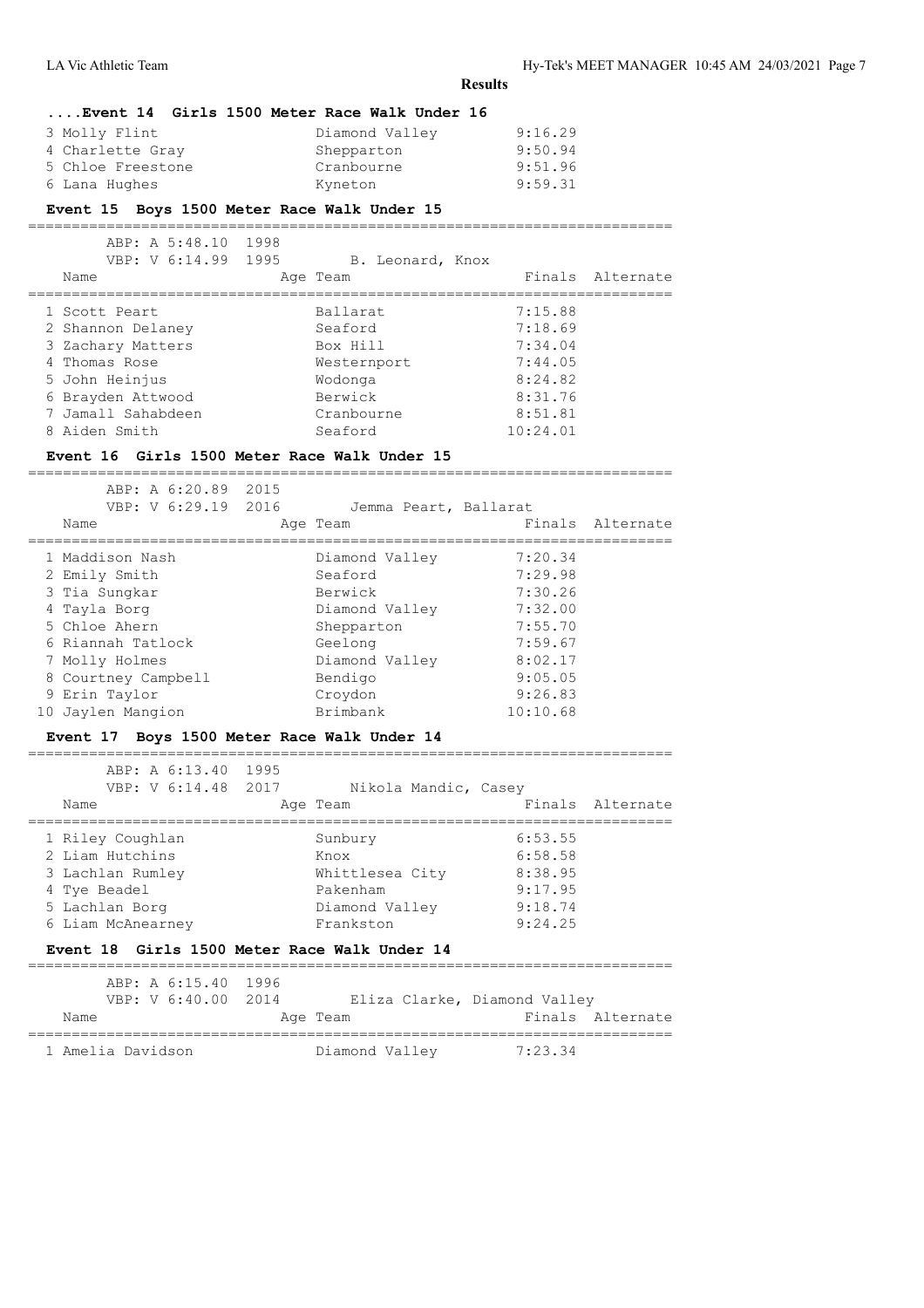# **....Event 18 Girls 1500 Meter Race Walk Under 14**

| 2 Brooklyn Towler   | Mentone           | 7:27.33 |
|---------------------|-------------------|---------|
| 3 Ariana Pashutina  | Knox              | 7:32.31 |
| 4 Hayley Whitsed    | Lavington-Jindera | 8:15.94 |
| 5 Ella Cunningham   | Cranbourne        | 8:33.53 |
| 6 Eliz Ahmet        | Geelong           | 8:59.16 |
| 7 Scarlett Wheeler  | Yarra Ranges      | 9:02.17 |
| 8 Alexia Olorenshaw | Coburg            | 9:02.87 |
| 9 Rosie Franzke     | Wodonga           | 9:03.60 |
| 10 Alannah Upson    | Seaford           | 9:12.98 |
| 11 Amy Woolfe       | Berwick           | 9:39.12 |
| 12 Keely Freestone  | Cranbourne        | 9:39.30 |
| 13 Katie Barnes     | Shepparton        | 9:44.54 |
| 14 Amelia Vernal    | Coburg            | 9:55.26 |

# **Event 19 Boys 1500 Meter Race Walk Under 13**

| ABP: A 6:22.10 1985<br>VBP: V 6:54.87 2016<br>Name | Nikola Mandic, Casey<br>Age Team |         | Finals Alternate |
|----------------------------------------------------|----------------------------------|---------|------------------|
| 1 Joshua Attwood                                   | Berwick                          | 8:23.92 |                  |
| 2 Alex Barnes                                      | Shepparton                       | 8:55.03 |                  |
| 3 Karim Najem                                      | Whittlesea City                  | 9:58.03 |                  |
| 4 James Dunn                                       | Cranbourne                       | 9:58.10 |                  |
| -- Theodore Murphy                                 | Ballarat                         | DO      |                  |
| -- Axel Tonks                                      | Berwick                          | DO      |                  |

==========================================================================

#### **Event 20 Girls 1500 Meter Race Walk Under 13**

| ABP: A 6:35.30 2006<br>VBP: V 6:44.00 2011<br>Name | Jemima Montag, Caulfield<br>Age Team |          | Finals Alternate |
|----------------------------------------------------|--------------------------------------|----------|------------------|
| 1 Madeleine McGregor                               | Box Hill                             | 7:45.59  |                  |
| 2 Isabella Finlayson                               | Frankston                            | 8:03.54  |                  |
| 3 Mackenzie Turner                                 | Berwick                              | 9:06.62  |                  |
| 4 Shae Culpin                                      | Cranbourne                           | 9:37.57  |                  |
| 5 Olivia Bradshaw                                  | Geelong                              | 9:39.61  |                  |
| 6 Shayla Warwick                                   | Cranbourne                           | 9:47.24  |                  |
| 7 Amelia Shell                                     | Geelong                              | 9:51.83  |                  |
| 8 Kaylee Bozelle                                   | Frankston                            | 9:56.24  |                  |
| 9 Alexandra Aubrey                                 | Warragul                             | 10:11.44 |                  |
| 10 Lacey Smith                                     | Echuca-Moama                         | 10:12.42 |                  |
| 11 Jarrah Taig                                     | Diamond Valley                       | 10:12.43 |                  |
| 12 Harper Mayne                                    | Altona                               | 10:14.83 |                  |
| 13 Philippa Besford                                | Albury                               | 10:21.20 |                  |
| 14 Lily Blake                                      | Diamond Valley                       | 10:47.18 |                  |
| -- Isabella Amad                                   | Caulfield                            | DO       |                  |

# **Event 21 Boys 300 Meter Hurdles (76cm) Under 16**

| VBP: V 38.51 2019 | Ethan Harris, Berwick |       |                  |
|-------------------|-----------------------|-------|------------------|
| Name              | Age Team              |       | Finals Alternate |
|                   |                       |       |                  |
| 1 Xander Byrne    | Werribee              | 40.78 |                  |
| 2 Ace Pitt        | Geelong               | 41.95 |                  |
| 3 Harry Waters    | Berwick               | 42.38 |                  |
|                   |                       |       |                  |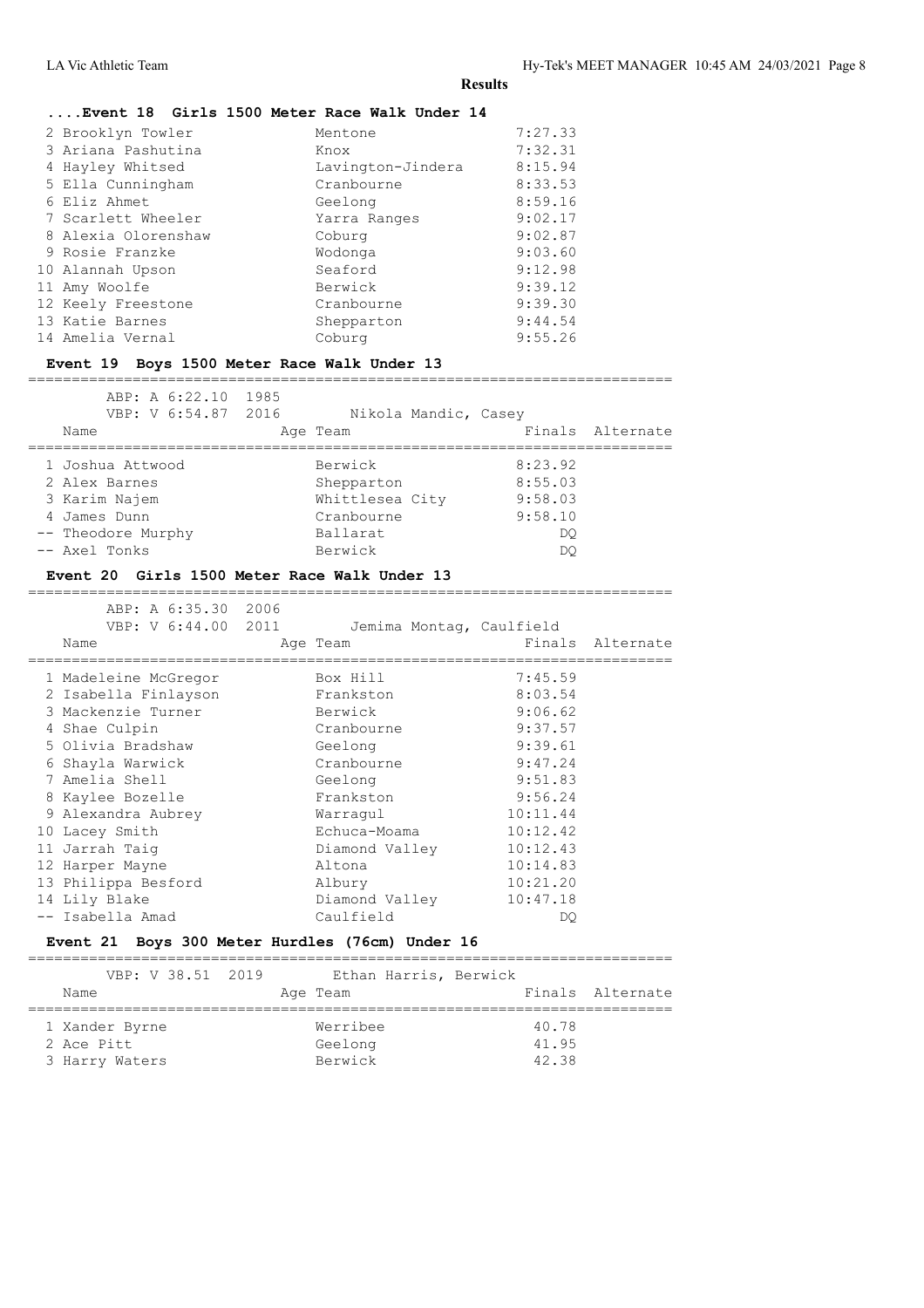# **....Event 21 Boys 300 Meter Hurdles (76cm) Under 16** 4 Thomas Naylor Horsham 42.59 5 Dude Kelly Swan Hill 44.04 6 Nicolas Bannan Whittlesea City 45.65 7 Thomas Matthews Ringwood 47.84 8 Nathan McLaurin Berwick 47.90

#### **Event 22 Girls 300 Meter Hurdles (76cm) Under 16**

 VBP: V 46.84 2020 Sierra Lee, Springvale Name **Age Team** Age Team Finals H# Alternate ============================================================================= 1 Amelie Holah Box Hill 45.75V 2 2 Caitlin Evans Bendigo 46.57V 2<br>3 Hannah Wilcock Mentone 46.59V 2<br>4 Mairo Mo<sup>r</sup>voy Keilor (18.87.2) 3 Hannah Wilcock 4 Maire McEvoy Keilor 48.87 2 5 Zoe Bilsborough Sandringham 48.93 2 6 Chantelle Foreman Mhittlesea City 49.77 2 France Chantelle Foreman Mhittlesea City (19.77 2)<br>
7 Kyla Chapman Knox 52.10 2<br>
France City (19.77 2) 8 Elena Man Moorabbin 53.08 1 9 Matilda Hutchison Portland 53.18 1 10 Hannah Linnett Ringwood 54.19 1 11 Illiana Mulholland Wodonga 54.51 1 -- Paige Duffy Yarrawonga-Mulwala DNS 2<br>-- Mackenzie Southern Echuca-Moama DNS 1 -- Mackenzie Southern Bchuca-Moama

=============================================================================

# **Event 23 Boys 300 Meter Hurdles (76cm) Under 15**

==========================================================================

| ABP: A 38.92 2017<br>VBP: V 40.06 2017 | Jakeb Pearson, Knox |                  |
|----------------------------------------|---------------------|------------------|
| Name                                   | Age Team            | Finals Alternate |
| 1 Zac Grainger                         | Ballarat            | 41.72            |
| 2 Valentino Bertucci                   | Mentone             | 42.89            |
| 3 Brayden Attwood                      | Berwick             | 43.01            |
| 4 Frazer Parker                        | Ringwood            | 43.38            |
| 5 Patrick Keogh                        | Lancefield-Romsey   | 44.54            |
| 6 Hunter Hanson                        | Melton City         | 45.68            |
| 7 Cooper Russell                       | Chelsea             | 46.07            |
|                                        |                     |                  |

# **Event 24 Girls 300 Meter Hurdles (76cm) Under 15**

|  | VBP: V 44.66 2017  | Olivia Yacono, Williamstown |       |                |                     |
|--|--------------------|-----------------------------|-------|----------------|---------------------|
|  | Name               | Age Team                    |       |                | Finals H# Alternate |
|  |                    |                             |       |                |                     |
|  | 1 Erin Foley       | Geelong                     | 47.28 | 2              |                     |
|  | 2 Isabella Hollins | Sandringham                 | 49.34 | $\overline{2}$ |                     |
|  | 3 Teagan Zurawel   | Geelong                     | 49.75 | $\mathfrak{D}$ |                     |
|  | 4 Charlee Dickson  | Diamond Valley              | 50.46 | $\overline{2}$ |                     |
|  | 5 Annalise Jones   | Diamond Valley              | 51.87 | 1              |                     |
|  | 6 Charli Matthews  | Sth Melb District           | 52.66 | $\overline{2}$ |                     |
|  | 7 Anika Gunoory    | Whittlesea City             | 52.98 | $\overline{2}$ |                     |
|  | 8 Sophie Johnstone | Knox                        | 53.01 | 1              |                     |
|  | 9 Esther Harrisson | Geelong                     | 53.23 | $\mathfrak{D}$ |                     |
|  | 9 Alannah Hoffman  | Whittlesea City             | 53.23 | 1              |                     |
|  | 11 Zoe Vom         | Coburg                      | 54.67 | 1              |                     |
|  | 12 Zahri Burn      | Pakenham                    | 59.80 |                |                     |
|  |                    |                             |       |                |                     |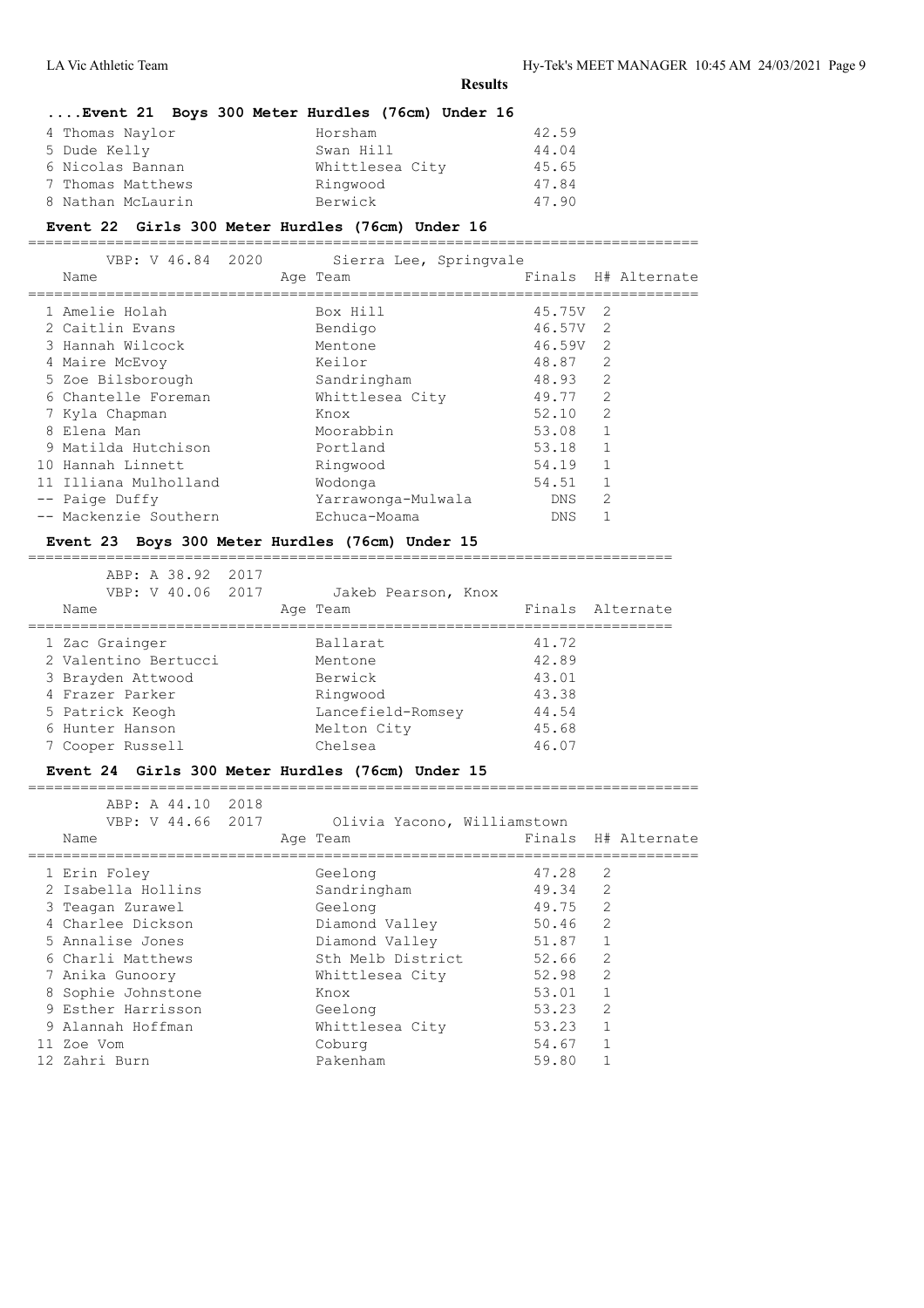|                                                                       |                                          | <b>Results</b>            |                   |                     |
|-----------------------------------------------------------------------|------------------------------------------|---------------------------|-------------------|---------------------|
| Event 24 Girls 300 Meter Hurdles (76cm) Under 15                      |                                          |                           |                   |                     |
| -- Tayla Borg                                                         | Diamond Valley                           | DNS                       | 1                 |                     |
| -- Harriet Gall                                                       | Nathalia                                 | DNS                       | $\mathbf 1$       |                     |
| -- Elli Symonds                                                       | Frankston                                | DNS                       | 2                 |                     |
|                                                                       |                                          |                           |                   |                     |
| Event 25 Boys 200 Meter Hurdles (76cm) Under 14<br>================== |                                          |                           |                   |                     |
| ABP: A 24.64 2008                                                     |                                          |                           |                   |                     |
| VBP: V 25.34 2018                                                     | Ethan Harris, Berwick                    |                           |                   |                     |
| Name                                                                  | Age Team                                 |                           |                   | Finals H# Alternate |
|                                                                       |                                          | ------------------------  |                   |                     |
| 1 Ethan Stegehuis                                                     | Keilor                                   | 26.93                     | 3                 |                     |
| 2 Akin Ogunbambi                                                      | Sandringham                              | 27.14                     | 3                 |                     |
| 3 Nash Chandler                                                       | Doncaster                                | 27.15                     | $\mathcal{S}$     |                     |
| 4 Patrick Wheeler                                                     | Ringwood                                 | 27.22                     | $\mathbf{3}$      |                     |
| 5 Jacob Dimit                                                         | Shepparton                               | 28.10                     | $\mathcal{E}$     |                     |
| 6 Declan O'Sullivan                                                   | Wangaratta<br>Keilor                     | 29.19<br>29.44            | 3<br>3            |                     |
| 7 Connor Muse<br>8 Reeve Evans                                        | Shepparton                               | 29.64                     | 3                 |                     |
| 9 Connor Brown                                                        |                                          | 29.76                     | $\mathbf{2}$      |                     |
| 10 Finn Daffey                                                        | Nunawading<br>Keilor                     | 30.99                     | 2                 |                     |
| 11 Zachary Hatt                                                       | Moe                                      | 31.70                     | 2                 |                     |
| 12 Sloan Mulholland                                                   | Wodonga                                  | 32.39                     | 1                 |                     |
| 13 Kynan Stasinowsky                                                  | Stawell                                  | 32.91                     | 2                 |                     |
| 14 James Russo                                                        | Chelsea                                  | 33.92                     | 1                 |                     |
| 15 Tye Beadel                                                         | Pakenham                                 | 35.56                     | 1                 |                     |
| -- Ashton McMenamin                                                   | Keilor                                   | DNS                       | 1                 |                     |
|                                                                       |                                          |                           |                   |                     |
|                                                                       |                                          |                           |                   |                     |
| -- Cooper Wilson                                                      | Bendigo                                  | DNS                       | 2                 |                     |
| Event 26 Girls 200 Meter Hurdles (76cm) Under 14                      |                                          |                           |                   |                     |
| ABP: A 24.44 1983                                                     |                                          |                           |                   |                     |
|                                                                       | VBP: V 28.38 2018 Kasey Perkins, Geelong |                           |                   |                     |
| Name                                                                  | Age Team                                 |                           |                   | Finals H# Alternate |
|                                                                       |                                          | ========================= |                   |                     |
| 1 Shakira Harding                                                     | Doncaster                                | 29.06                     | 3                 |                     |
| 2 Chelsea Whittle                                                     | Caulfield                                | 30.33                     | 3                 |                     |
| 3 Isabelle Furber                                                     | Sandringham                              | 30.71                     | $\mathcal{E}$     |                     |
| 4 Rose Jones                                                          | Geelong                                  | 31.08                     | $\mathbf{3}$      |                     |
| 5 Eliza Hannagan                                                      | Geelong                                  | 31.33                     | 3                 |                     |
| 6 Lucia Hammerstein                                                   | Box Hill                                 | 31.35                     | 2                 |                     |
| 7 Louisa Banks                                                        | Mornington                               | 31.51                     | 3                 |                     |
| 8 Olivia Strauss                                                      | Wodonga                                  | 31.80                     | 3                 |                     |
| 9 Giulia Codini                                                       | Coburg                                   | 34.62                     | 2                 |                     |
| 10 Maddie Payne                                                       | Ringwood                                 | 34.69                     | $\overline{2}$    |                     |
| 11 Ella Harrison                                                      | Doncaster                                | 35.23                     | $\mathbf{1}$      |                     |
| 12 Isabella Chavarria                                                 | Nunawading                               | 35.33                     | 2                 |                     |
| 13 Hannah Plant                                                       | Box Hill                                 | 35.40                     | $\mathbf{1}$      |                     |
| 14 Alayna Crasto                                                      | Berwick                                  | 35.80                     | 2                 |                     |
| 15 Zoe McDonald                                                       | Frankston                                | 35.81                     | 2                 |                     |
| 16 Acacia Blake                                                       | Horsham                                  | 36.20                     | $\mathbf{1}$      |                     |
| 17 Monique Leslie-Hughes                                              | Corio                                    | 36.39                     | $\mathbf{1}$      |                     |
| 18 Alannah Upson                                                      | Seaford                                  | 38.46                     | $\mathbf{1}$      |                     |
| 19 Erica Peake                                                        | Ringwood                                 | 38.65                     | 2                 |                     |
| 20 Alexis Calixto<br>-- Jamieson Lander                               | Berwick<br>Diamond Valley                | 42.14<br>DNS              | $\mathbf{1}$<br>3 |                     |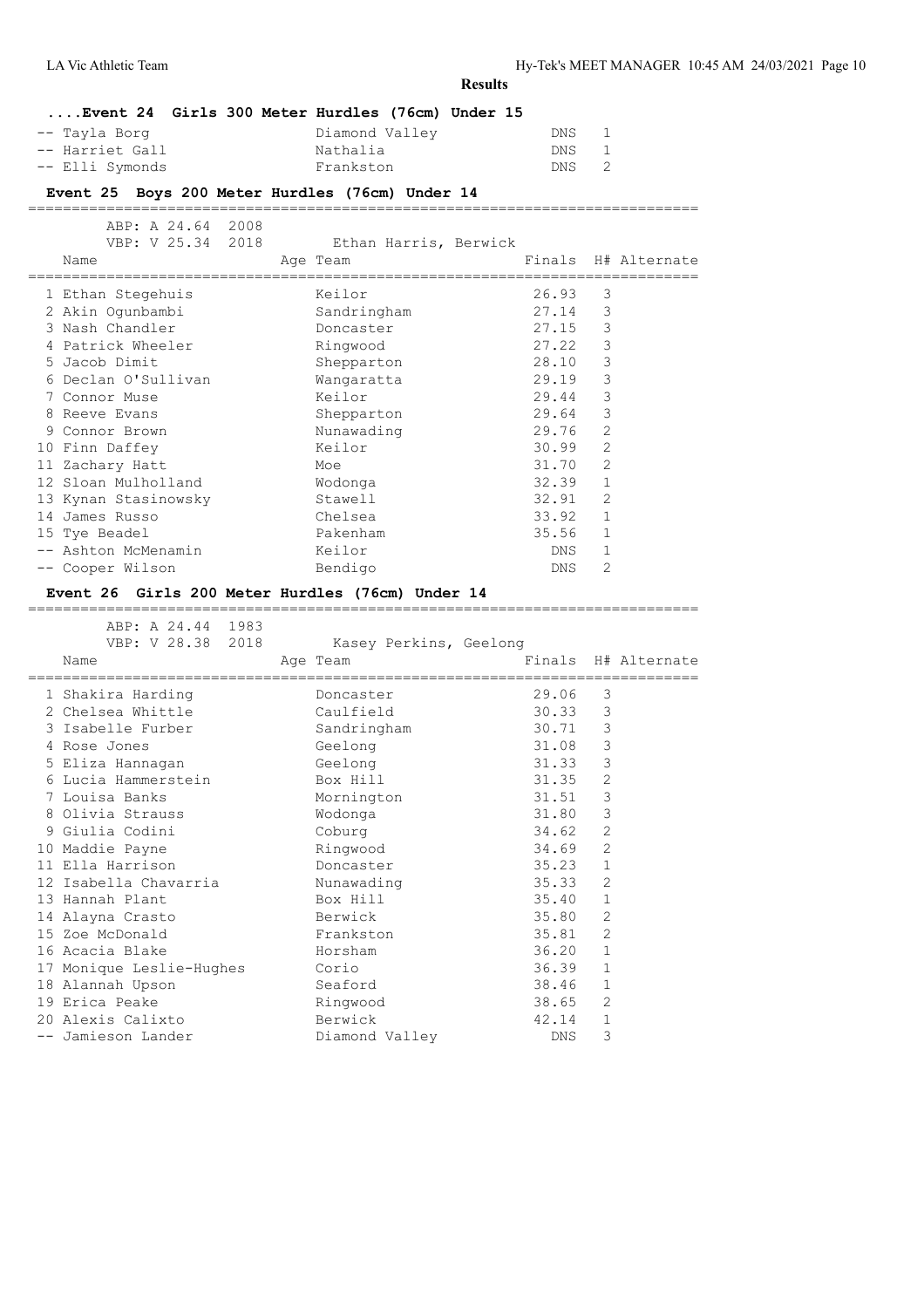# **Event 27 Boys 200 Meter Hurdles (68cm) Under 13**

| ABP: A 25.84 2016     |                      |            |                     |
|-----------------------|----------------------|------------|---------------------|
| VBP: V 26.42 2017     | Ethan Harris, Casey  |            |                     |
| Name                  | Age Team             |            | Finals H# Alternate |
|                       |                      |            |                     |
| 1 Miller Smith        | Geelong              | 28.08      | 3                   |
| 2 Cooper Acklom       | Caulfield            | 29.34      | 3                   |
| 3 Benjamin Feeney     | Diamond Valley       | 29.59      | 3                   |
| 4 Jake Ring           | Sandringham          | 29.99      | 3                   |
| 5 Jobe Douglas        | Diamond Valley 30.28 |            | 3                   |
| 6 Thomas Merry        | Whittlesea City      | 31.59      | 3                   |
| 7 Max Reid            | Geelong              | 31.63      | 3                   |
| 8 Michael Monaghan    | Brighton             | 32.01      | $\overline{2}$      |
| 9 Felix Hattwich      | Doncaster            | 32.39      | $\overline{2}$      |
| 10 Mackenzie Taylor   | Seaford              | 32.82      | $\overline{2}$      |
| 11 Jayden McGregor    | Albury               | 33.36      | $\mathbf{1}$        |
| 12 Matthew Oberholzer | Ballarat             | 33.73      | 2                   |
| 13 Mitchell Morton    | Oakleigh             | 34.09      | $\mathbf{1}$        |
| 14 Joshua Attwood     | Berwick              | 34.31      | $\mathbf{1}$        |
| 15 Jake Frost         | Knox                 | 34.61      | 3                   |
| 16 Justin Fernando    | Warraqul             | 36.76      | $\mathbf{1}$        |
| 17 Axel Tonks         | Berwick              | 40.40      | $\mathbf 1$         |
| -- James Edgar        | Collingwood          | <b>DNS</b> | $\overline{2}$      |

# **Event 28 Girls 200 Meter Hurdles (68cm) Under 13**

| ABP; A 27.00 2010<br>VBP: V 28.47 2017      | Kasey Perkins, Geelong   |                                   |               |                     |
|---------------------------------------------|--------------------------|-----------------------------------|---------------|---------------------|
| Name<br>=================================== | Age Team                 | ;================================ |               | Finals H# Alternate |
| 1 Charli Sullivan                           | Sandringham              | 29.45                             | 3             |                     |
| 2 Milan Keogh                               | Knox                     | 29.69                             | 3             |                     |
| 3 Tallulah Dunn                             | Geelong                  | 30.78                             | $\mathcal{E}$ |                     |
| 4 Monique Kindler                           | Knox                     | 31.68                             | $\mathcal{S}$ |                     |
| 5 Emily Rankin                              | Ringwood                 | 31.71                             | $\mathsf 3$   |                     |
| 6 Georgia Goss                              | Southern Peninsula 32.41 |                                   | 2             |                     |
| 7 Sienna Hocking                            | Geelong                  | 32.66                             | 2             |                     |
| 8 Maeve Gill                                | Ringwood                 | 33.22                             | 3             |                     |
| 9 Vegas Henry                               | Sandringham              | 33.27                             | 2             |                     |
| 10 Evie Lewry                               | Geelong                  | 33.29                             | 2             |                     |
| 11 Bhanu Mahendran                          | Frankston                | 33.56                             | 2             |                     |
| 12 Evie Ducas                               | Bacchus Marsh            | 33.69                             | 2             |                     |
| 13 Bridie Neale                             | Ringwood                 | 33.70                             | 3             |                     |
| 14 Amelia Bianco                            | Knox                     | 34.01                             | $\mathbf{1}$  |                     |
| 15 Taya McClure                             | Whittlesea City 34.10    |                                   | 2             |                     |
| 16 Milla Stewart                            | Swan Hill                | 34.28                             | 1             |                     |
| 17 Jessica Adams                            | Chelsea                  | 34.52                             | 2             |                     |
| 18 Gemma Biermann                           | Camberwell-Malvern 34.87 |                                   | $\mathbf{1}$  |                     |
| 19 Eve O'Connor                             | Wodonga                  | 35.43                             | $\mathbf{1}$  |                     |
| 20 Indiana Dickson                          | Mentone                  | 36.03                             | $\mathbf{1}$  |                     |
| 21 Alexis Ebdon                             | Craigieburn 36.73        |                                   | 1             |                     |
| 22 Lucy Fraser                              | Ballarat                 | 36.85                             | $\mathbf{1}$  |                     |
| -- Eva Silic                                | Diamond Valley           | DNS                               | 3             |                     |
| -- Isabella Bertucci                        | Mentone                  | DNS                               | $\mathbf{1}$  |                     |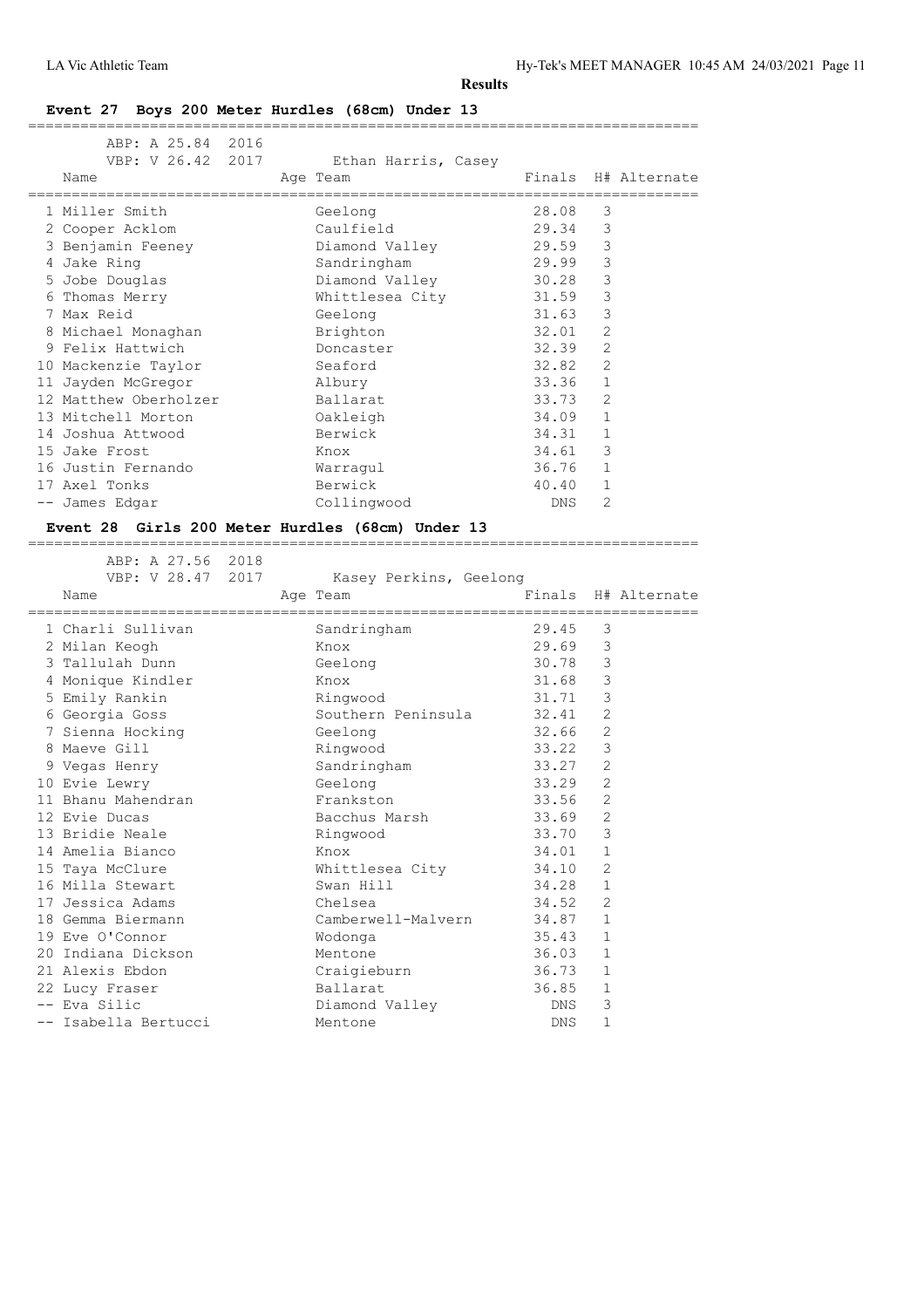**Event 29 Boys 800 Meter Run Under 09**

|   | ABP: A 2:25.70 2002<br>VBP: V 2:30.07 2013<br>Name |      | Sam Flockart, Sandringham<br>Age Team |         | Finals Alternate |
|---|----------------------------------------------------|------|---------------------------------------|---------|------------------|
|   | 1 Jesse Sezonov                                    |      | Caulfield                             | 2:37.50 |                  |
|   | 2 Lucas Newman                                     |      | Berwick                               | 2:37.64 |                  |
|   | 3 Jacob Dixon                                      |      | Ringwood                              | 2:40.31 |                  |
|   | 4 Axel Szalay                                      |      | Williamstown                          | 2:43.04 |                  |
|   | 5 Eric Plant                                       |      | Box Hill                              | 2:44.95 |                  |
|   | Angus Halloran                                     |      | Echuca-Moama                          | 2:45.04 |                  |
|   | 7 Liam Buckley                                     |      | Nunawading                            | 2:48.90 |                  |
|   | 8 Brodie Trounson                                  |      | Cranbourne                            | 2:49.44 |                  |
| 9 | Manaia Bremner                                     |      | Warrnambool                           | 2:49.71 |                  |
|   | 10 Finn Cullen                                     |      | Echuca-Moama                          | 2:50.56 |                  |
|   | 11 Oliver Daly                                     |      | Collingwood                           | 2:52.22 |                  |
|   | 12 Cody Levidis                                    |      | Keilor                                | 2:53.45 |                  |
|   | 13 Charlie Hallett                                 |      | Collingwood                           | 2:56.61 |                  |
|   | 14 Hayden Wilkinson                                |      | Williamstown                          | 2:57.54 |                  |
|   | 15 Max Thornton                                    |      | Geelong                               | 2:57.57 |                  |
|   | 16 Callan Duddy                                    |      | Sandringham                           | 2:59.01 |                  |
|   | Event 30 Girls 800 Meter Run Under 09              |      |                                       |         |                  |
|   | ABP: A 2:33.00                                     | 2011 |                                       |         |                  |

| VBP: V 2:39.80 2015  | Kiara Flavel, Yarra Ranges |         |                  |
|----------------------|----------------------------|---------|------------------|
| Name                 | Age Team                   |         | Finals Alternate |
| 1 Heidi Kuppler      | Doncaster                  | 2:47.30 |                  |
| 2 Delilah Dartnell   | Mentone                    | 2:54.07 |                  |
| 3 Addie Taylor       | Kew                        | 2:54.10 |                  |
| 4 Chloe Grund        | Sherbrooke                 | 2:58.52 |                  |
| 5 Elsie-Mae Thomas   | Geelong                    | 3:01.36 |                  |
| 6 Eden Benton        | Mentone                    | 3:02.62 |                  |
| 7 Eadie Raso         | Diamond Valley             | 3:02.81 |                  |
| 8 Jasmina Mihaljevic | Craigieburn                | 3:04.20 |                  |
| 9 Bethany Franzke    | Wodonga                    | 3:04.27 |                  |
| 10 Ruby Withers      | Keilor                     | 3:05.20 |                  |
| 11 Amy Skene         | Ballarat                   | 3:07.88 |                  |
| 12 Holly Yorke       | Yarra Ranges               | 3:12.57 |                  |
| 13 Chloe Potter      | Frankston                  | 3:13.91 |                  |
| 14 Addison Frenken   | Cranbourne                 | 3:19.17 |                  |
| 15 Lucy Cracknell    | Williamstown               | 3:29.70 |                  |

# **Event 31 Boys 800 Meter Run Under 10**

| ABP: A 2:21.60 1979<br>VBP: V 2:23.29 2014<br>Name | Monte Charters, Frankston<br>Age Team |         | Finals Alternate |
|----------------------------------------------------|---------------------------------------|---------|------------------|
| 1 Archie Sideridis                                 | Moorabbin                             | 2:28.80 |                  |
| 2 Oliver Parkinson                                 | Brighton                              | 2:31.17 |                  |
| 3 Jack Godde                                       | Albury                                | 2:34.29 |                  |
| 4 Lachlan Baxter                                   | Camberwell-Malvern                    | 2:36.33 |                  |
| 5 Mackinlee Carroll                                | Essendon                              | 2:40.00 |                  |
| 6 Branson Botha                                    | Werribee                              | 2:41.23 |                  |
| 7 Hudson McGregor                                  | Diamond Valley                        | 2:43.32 |                  |
| 8 Patrick Browne                                   | Geelong                               | 2:43.33 |                  |
|                                                    |                                       |         |                  |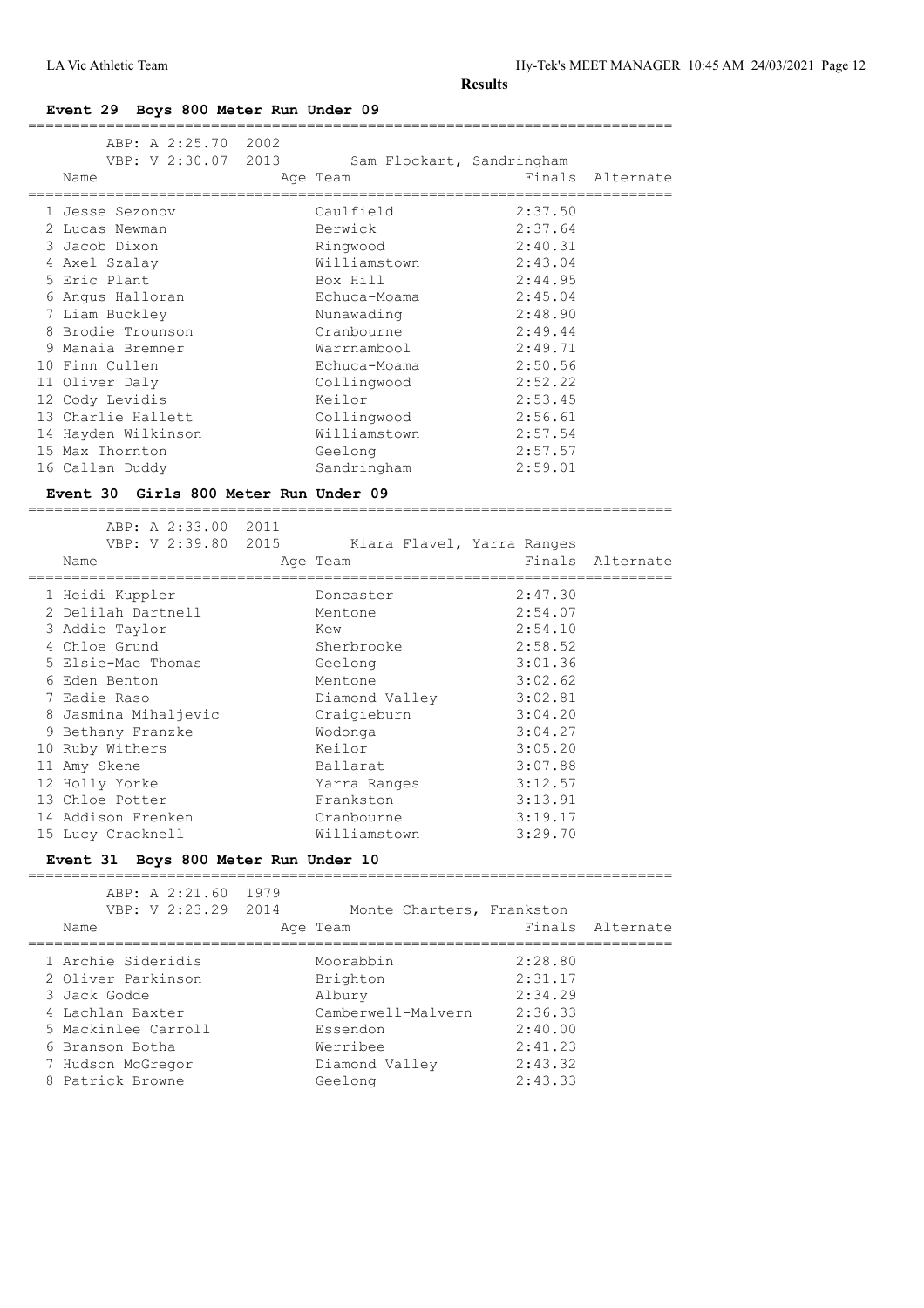# **....Event 31 Boys 800 Meter Run Under 10**

| 9 Beau Blythman       | Bendigo         | 2:44.02 |
|-----------------------|-----------------|---------|
| 10 Oliver Ryan        | Buninyong       | 2:45.68 |
| 11 Davey Gibbs        | Geelong         | 2:46.00 |
| 12 Java Lauterboom    | Cranbourne      | 2:46.05 |
| 13 Stanley Moore      | Collingwood     | 2:47.41 |
| 14 Benjamin Trouw     | Mentone         | 2:48.18 |
| 15 Mitchell Johnstone | Knox            | 2:49.60 |
| 16 Zac Nunn           | Whittlesea City | 2:51.53 |

#### **Event 32 Girls 800 Meter Run Under 10**

========================================================================== ABP: A 2:27.30 2012

|  | VBP: V 2:29.65 2013 | Georgie Laven, Yarra Ranges |         |                  |
|--|---------------------|-----------------------------|---------|------------------|
|  | Name                | Age Team                    |         | Finals Alternate |
|  | 1 Sophie Hall       | Kew                         | 2:31.40 |                  |
|  | 2 Chloe Baldock     | Doncaster                   | 2:43.21 |                  |
|  | 3 Mia Spencer       | Berwick                     | 2:43.84 |                  |
|  | 4 Gretel Blake      | Horsham                     | 2:47.01 |                  |
|  | 5 Shereen Eldeek    | Whittlesea City             | 2:48.23 |                  |
|  | 6 Leni Hartley      | Sandringham                 | 2:50.02 |                  |
|  | 7 Phoenix Cotsis    | Keilor                      | 2:52.34 |                  |
|  | 8 Elsa Volz         | Sandringham                 | 2:53.34 |                  |
|  | 9 Ashlyn Cartledge  | Knox                        | 2:54.45 |                  |
|  | 10 Lorelei Corrales | Knox                        | 2:55.11 |                  |
|  | 11 Lynn Kodsi       | Essendon                    | 2:56.00 |                  |
|  | 12 Willow Gross     | Geelong                     | 2:57.68 |                  |
|  | 13 Sophie McCaffrey | Caulfield                   | 2:59.76 |                  |
|  | 14 Kalie Walkley    | Camberwell-Malvern 3:01.98  |         |                  |
|  | 15 Tess Izard       | Diamond Valley              | 3:02.27 |                  |
|  | 16 Maya Coysh       | Wodonga                     | 3:04.78 |                  |
|  |                     |                             |         |                  |

#### **Event 33 Boys 800 Meter Run Under 11** ==========================================================================

| ABP: A 2:17.37 2013<br>VBP: V 2:18.89 1993<br>Name | L. Oliver, Mt. Clear-Ballarat<br>Age Team | Finals Alternate |  |
|----------------------------------------------------|-------------------------------------------|------------------|--|
| 1 Lachlan Rosato                                   | Moe                                       | 2:24.65          |  |
| 2 Joshua Waldren                                   | Doncaster                                 | 2:25.28          |  |
| 3 Eddy Franzke                                     | Albury                                    | 2:25.33          |  |
| 4 Joshua Lindeman                                  | Camberwell-Malvern                        | 2:25.37          |  |
| 5 Rhys Kane                                        | Williamstown                              | 2:27.31          |  |
| 6 Tyler Hughes                                     | Mornington                                | 2:27.87          |  |
| 7 Freddie Barrett-Judd                             | Sandringham                               | 2:27.96          |  |
| 8 Tyler Sutton                                     | Pakenham                                  | 2:30.71          |  |
| 9 Kai Bunyard                                      | Diamond Valley                            | 2:30.88          |  |
| 10 Ollie Mayhew-Sharp                              | Mornington                                | 2:31.49          |  |
| 11 Elijah Marshall                                 | Gisborne                                  | 2:32.55          |  |
| 12 Connor Buckley                                  | Nunawading                                | 2:36.82          |  |
| 13 Darcy Moreland                                  | Oakleigh                                  | 2:47.59          |  |
| 14 Maddix Michel                                   | Seaford                                   | 2:55.95          |  |
| -- Ingemar Borrack                                 | Colac                                     | DNS              |  |
| -- Jacob Hebden                                    | Collingwood                               | DNS              |  |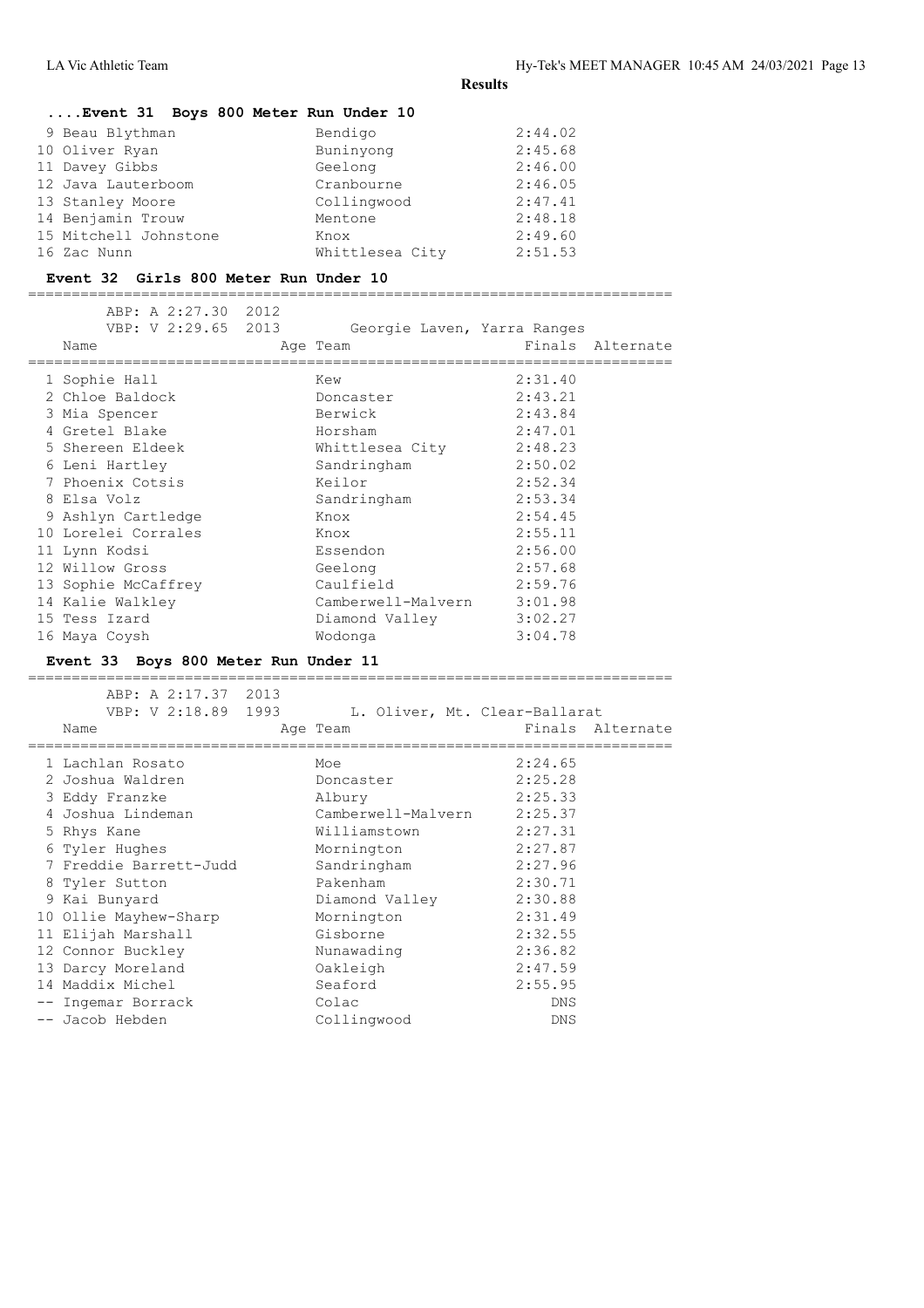#### **Event 34 Girls 800 Meter Run Under 11**

| ABP: A 2:21.80 2016<br>VBP: V 2:23.13 2017 | Kiara Flavel, Yarra Ranges |             | Finals Alternate    |
|--------------------------------------------|----------------------------|-------------|---------------------|
| Name                                       | Age Team                   |             |                     |
| 1 Mikaela Ward                             | Kew                        | 2:36.74     |                     |
| 2 Lauren Tay                               | Kew                        | 2:38.47     |                     |
| 3 Maddie Buhaqiar                          | Moe                        | 2:38.68     |                     |
| 4 Aria Violini                             | Ballarat                   | 2:39.68     |                     |
| 5 Laney Scott                              | Geelong                    | 2:40.21     |                     |
| 6 Tahlia Godfrey                           | Echuca-Moama               | 2:40.33     |                     |
| 7 Sienna Gec                               | Keilor                     | 2:40.36     |                     |
| 8 Taylah Mizzi                             | Sale                       | 2:41.20     |                     |
| 9 Ava Plant                                | Box Hill                   | 2:41.32     |                     |
| 10 Charlotte Gibbs                         | Brighton                   | 2:43.60     |                     |
| 11 Sienna Bilinski                         | Corio                      | 2:44.49     |                     |
| 12 Molly Bremner                           | Essendon                   | 2:44.80     |                     |
| 13 Victoria Akhramenko                     | Frankston                  | 2:45.93     |                     |
| 14 Sofia Paul                              | Geelong                    | 2:46.87     |                     |
| 15 Chloe Linnett                           | Ringwood                   | 2:48.08     |                     |
| 16 Amalie Southern                         | Echuca-Moama               | 2:50.27     |                     |
| Event 35 Boys 800 Meter Run Under 12       |                            |             |                     |
| ABP: A 2:10.26 2014                        |                            |             |                     |
| VBP: V 2:10.26 2014                        | Adam Spencer, Moorabbin    |             |                     |
| Name                                       | Age Team                   |             | Finals H# Alternate |
| 1 Angus Brown                              | Caulfield                  | 2:17.48     | 2                   |
| 2 Oscar Wright                             | Nunawading                 | 2:19.82     | 2                   |
| 3 Finn Kane                                | Williamstown               | $2:22.13$ 2 |                     |
| 4 Riley Sullivan                           | Mentone                    | $2:26.58$ 2 |                     |
| 5 Geordie Rollings-Wurak                   | Warrnambool 2:28.43        |             | 2                   |
| 6 Iuca Baker -                             | Geelona                    | 2:30.45     |                     |

| Name                     | Age Team           | Finals H# Alternate |                |  |
|--------------------------|--------------------|---------------------|----------------|--|
| 1 Angus Brown            | Caulfield          | 2:17.48             | 2              |  |
| 2 Oscar Wright           | Nunawading         | 2:19.82             | 2              |  |
| 3 Finn Kane              | Williamstown       | 2:22.13             | $\overline{2}$ |  |
| 4 Riley Sullivan         | Mentone            | 2:26.58             | 2              |  |
| 5 Geordie Rollings-Wurak | Warrnambool        | 2:28.43             | 2              |  |
| 6 Luca Baker             | Geelong            | 2:30.45             | $\mathbf{1}$   |  |
| 7 Max Reeve              | Sandringham        | 2:31.48             | 1              |  |
| 8 William Hughes         | Southern Peninsula | 2:32.53             | $\mathbf{1}$   |  |
| 9 Oliver Boddenberg      | Wodonga            | 2:33.15             | 1              |  |
| 10 Laike Favier          | Caulfield          | 2:33.18             | 1              |  |
| 11 Mitch Ward            | Ballarat           | 2:36.29             | 2              |  |
| 12 Felix Morgan          | Diamond Valley     | 2:37.05             | $\mathbf{1}$   |  |
| 13 Sajan Deol            | Box Hill           | 2:38.59             | $\overline{2}$ |  |
| 14 Mitchell Pointon      | Yarra Ranges       | 2:38.64             | $\mathbf{1}$   |  |
| 15 Jud Buckland          | Ballarat           | 2:40.05             | $\mathbf{1}$   |  |
| 16 Shevin Hettiarachchi  | Knox               | 2:40.17             | $\overline{2}$ |  |
| 17 Noah Faqan            | Knox               | 2:40.45             | $\overline{2}$ |  |

#### **Event 36 Girls 800 Meter Run Under 12**

| ABP: A 2:16.34 2014<br>VBP: V 2:17.66 1996<br>Name | Georgie Clarke, Geelong<br>Age Team |         | Finals H# Alternate |
|----------------------------------------------------|-------------------------------------|---------|---------------------|
| 1 Mia Gray                                         | Sandringham                         | 2:26.51 | - 2.                |
| 2 Cassie Farley                                    | Moe                                 | 2:28.36 | -2                  |
| 3 Chelsea Tickell                                  | Bendigo                             | 2:30.00 | 2                   |
| 4 Charlotte Senior                                 | Sth Melb District                   | 2:30.69 | 2                   |
| 5 Anika Selvaratnam                                | Kew                                 | 2:32.75 | 2                   |
| 6 Ruby Zosel                                       | Box Hill                            | 2:33.51 | 2                   |
|                                                    |                                     |         |                     |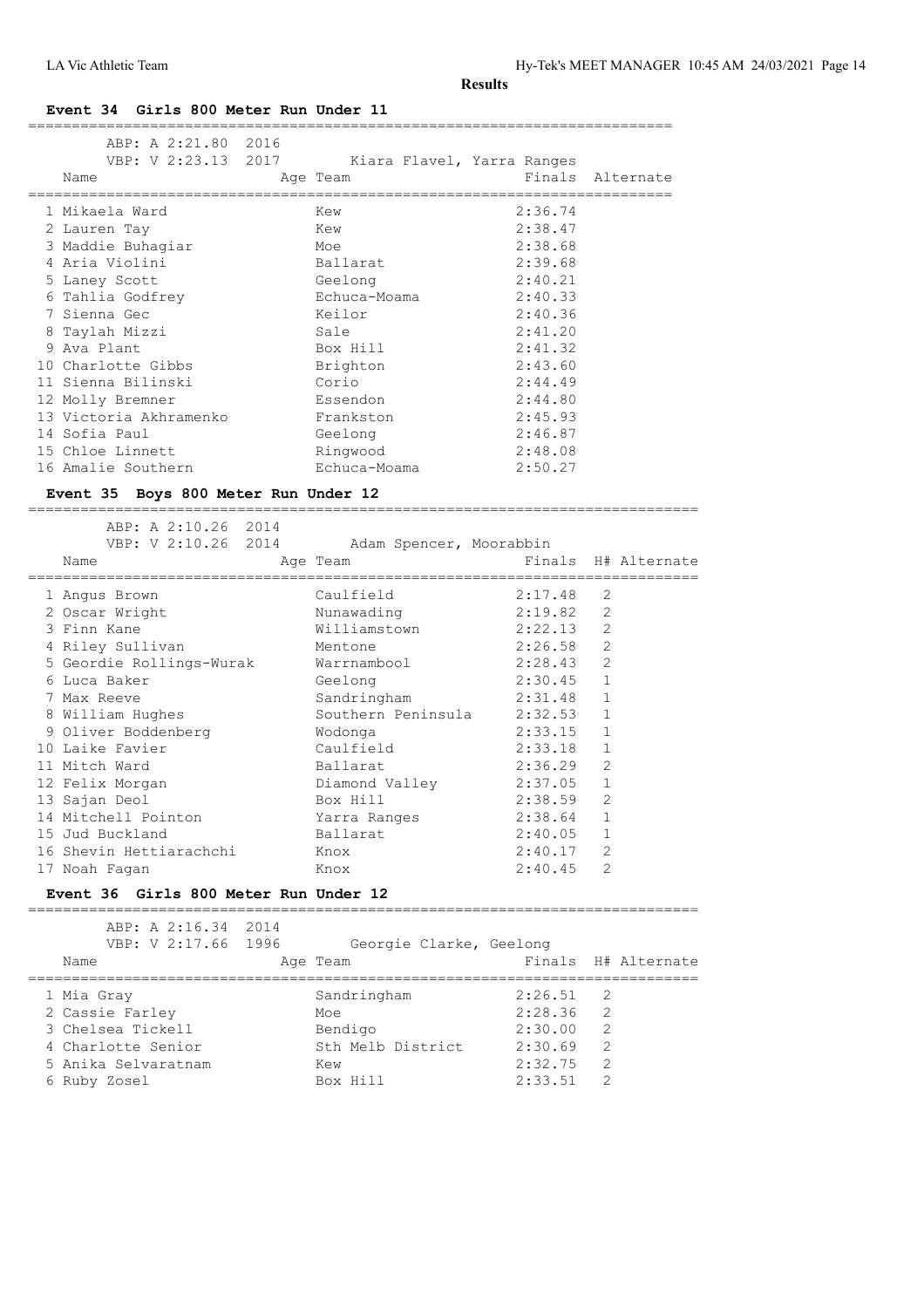| Event 36 Girls 800 Meter Run Under 12 |              |                           |  |
|---------------------------------------|--------------|---------------------------|--|
| 7 Eden Rowe                           | Mornington   | -2<br>2:34.45             |  |
| 8 Teagan Reade                        | Geelong      | $\overline{2}$<br>2:35.43 |  |
| 9 Madigan Carroll                     | Essendon     | $\mathbf{1}$<br>2:37.02   |  |
| 10 Kaydence Fleming                   | Moe          | 2:37.86<br>1              |  |
| 11 Hollie Capuano                     | Essendon     | $\mathbf{1}$<br>2:38.53   |  |
| 12 Zoe Clarke                         | Yarra Ranges | -2<br>2:41.07             |  |
| 13 Leni Williams                      | Ballarat     | 2:41.45<br>$\mathbf{1}$   |  |
| 14 Keely Williams                     | Altona       | $\mathbf{1}$<br>2:42.43   |  |
| 15 Grace Mulqueen                     | Bendigo      | 1<br>2:44.00              |  |
| 16 Kate Wilson                        | Bendigo      | $\mathbf{1}$<br>2:51.02   |  |
| 17 Emily Kanavan                      | Sale         | 2:55.71<br>$\mathbf{1}$   |  |
|                                       |              |                           |  |

# **Event 37 Boys 800 Meter Run Under 13**

=============================================================================

| ABP: A 2:03.68 2018                   |                                       |         |                     |
|---------------------------------------|---------------------------------------|---------|---------------------|
| VBP: V 2:05.50 2011                   | Ryan Patterson, Lilydale-Yarra Ranges |         |                     |
| Name                                  | Age Team                              |         | Finals H# Alternate |
| 1 Bartholomew Leeton                  | Camberwell-Malvern                    | 2:09.08 | $\overline{2}$      |
| 2 Jonathan Neethling                  | Gisborne                              | 2:13.32 | $\overline{c}$      |
|                                       |                                       | 2:13.65 | $\overline{2}$      |
| 3 Hugh Knuckey                        | Geelong                               |         |                     |
| 4 Ethan Miller                        | Sandringham                           | 2:14.16 | $\overline{2}$      |
| 5 Alec Franzke                        | Albury                                | 2:15.76 | 2                   |
| 6 Jesse Lumby                         | Essendon                              | 2:19.86 | $\overline{2}$      |
| 7 Avery McDermid                      | Bendigo                               | 2:20.27 | $\overline{2}$      |
| 8 Campbell Brooks                     | Whittlesea City 2:22.99               |         | $\mathbf{1}$        |
| 9 Ethan Bloss                         | Brimbank                              | 2:23.74 | $\mathbf{1}$        |
| 10 Finlay McCreadie                   | Collingwood                           | 2:24.63 | $\mathbf{1}$        |
| 11 Zander Zurawel                     | Geelong                               | 2:24.71 | $\overline{2}$      |
| 12 Marcus Ryan                        | Collingwood                           | 2:27.46 | $\mathbf{1}$        |
| 13 Callum Settle                      | Croydon                               | 2:28.18 | $\mathbf{1}$        |
| 14 Mackenzie Taylor                   | Seaford                               | 2:28.54 | $\overline{2}$      |
| 15 Anjana Jayalath                    | Berwick                               | 2:29.72 | $\mathbf{1}$        |
| 16 Austin Fitzgibbon                  | Collingwood                           | 2:32.14 | $\mathbf{1}$        |
| 17 Xavier Rossato                     | Ballarat                              | 2:35.77 | 1                   |
| Event 38 Girls 800 Meter Run Under 13 |                                       |         |                     |

ABP: A 2:14.30 2018

| VBP: V 2:14.58 1997  | Georgie Clarke, Geelong |         |                |                     |
|----------------------|-------------------------|---------|----------------|---------------------|
| Name                 | Age Team                |         |                | Finals H# Alternate |
| 1 Chloe Johnstone    | Knox                    | 2:21.01 | 2              |                     |
| 2 Lucy Jones         | Buninyong               | 2:21.61 | $\overline{c}$ |                     |
| 3 Lucy Cleveland     | Werribee                | 2:22.03 | $\overline{2}$ |                     |
| 4 Isla Bradshaw      | Geelong                 | 2:22.20 | $\overline{2}$ |                     |
| 5 Madison King       | Brighton                | 2:26.23 | $\overline{2}$ |                     |
| 6 Lucy Kearney       | Doncaster               | 2:31.26 | $\overline{2}$ |                     |
| 7 Kristina Nackovski | Croydon                 | 2:33.40 | $\mathbf{1}$   |                     |
| 8 Jayme-Lee Cobain   | Gisborne                | 2:34.45 | $\overline{2}$ |                     |
| 9 Erin Marriner      | Ringwood                | 2:34.68 | $\overline{c}$ |                     |
| 10 Rosa Barbanti     | Essendon                | 2:35.11 | 1              |                     |
| 11 Evie Lewry        | Geelong                 | 2:35.49 | 2              |                     |
| 12 Emily McCormick   | Geelong                 | 2:36.14 | $\mathbf{1}$   |                     |
| 13 Charlotte Wilson  | Geelong                 | 2:37.42 | $\mathbf 1$    |                     |
| 14 Mia Calleja       | Moe                     | 2:38.32 | $\mathbf{1}$   |                     |
| 15 Charlie Harbison  | Box Hill                | 2:38.65 | $\overline{2}$ |                     |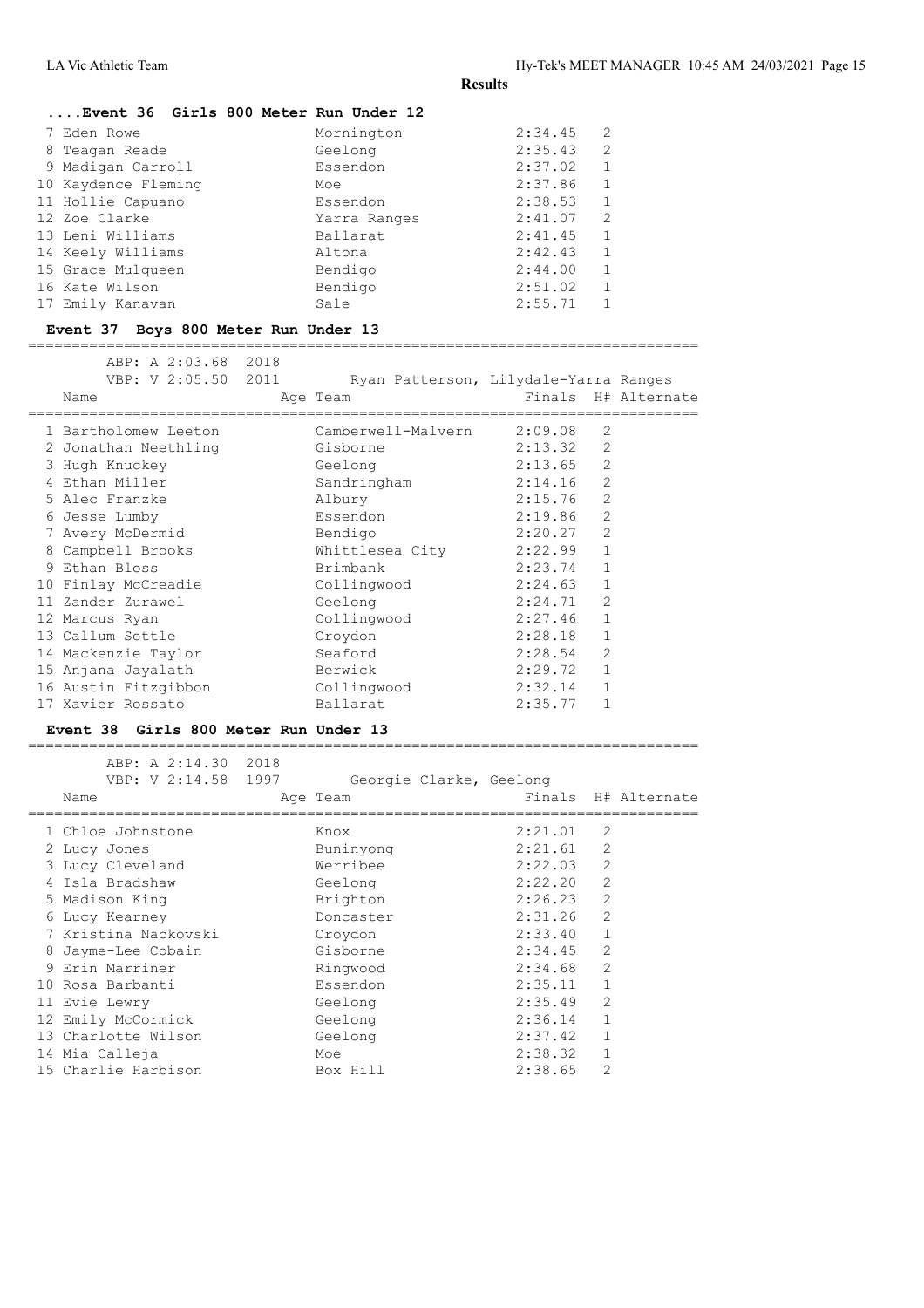| Event 38 Girls 800 Meter Run Under 13 |  |  |  |  |
|---------------------------------------|--|--|--|--|
|                                       |  |  |  |  |

| 16 Isabella Finlayson | Frankston  | 2:39.46    | $\mathbf{1}$ |
|-----------------------|------------|------------|--------------|
| 17 Alicia Gec         | Keilor     | 2:42.92    | 1            |
| 18 Madison Heywood    | Shepparton | 2:59.04    | 1            |
| 19 Milla Stewart      | Swan Hill  | 3:05.86    | 1            |
| -- Ella Vrhovac       | Werribee   | <b>DNS</b> | 2            |
| -- Sasha Jurson       | Gisborne   | DNS.       |              |

#### **Event 39 Boys 800 Meter Run Under 14**

========================================================================== ABP: A 1:59.20 2016 ABP: A 1:59.20 2016<br>VBP: V 1:59.45 2012 Ryan Patterson, Lilydale-Yarra Ranges Name **Age Team** Age Team Finals Alternate ========================================================================== 1 Sebastian Farrelly Mornington 2:07.00 2 Jake Olarenshaw Knox 2:10.14 3 Charlie Barrett Essendon 2:11.78 4 Dashiell Muir Sth Melb District 2:11.93 5 Tainui Whakaari Williamstown 2:16.71 6 Joshua Carlin Nunawading 2:16.74 7 Xavier Gee Southern Peninsula 2:17.18 8 Brodie Petrovic Diamond Valley 2:17.75 9 Jack Allan Oakleigh 2:18.93 10 Eifion Evans Mentone 2:20.18 11 James Lambourne Mornington 2:22.13 12 Joel Davies Mornington 2:23.33 13 Jay Taubert Nunawading 2:24.70 14 Ethan Stegehuis Keilor 2:27.25 15 Sloan Mulholland Wodonga 2:30.13 16 Peter White **Horsham** -- Ged Gibney Sth Melb District DNS

#### **Event 40 Girls 800 Meter Run Under 14**

| ABP: A 2:12.80 2010                                |                         |         |                  |
|----------------------------------------------------|-------------------------|---------|------------------|
| VBP: V 2:12.79 2010                                | Natalie Rule, Doncaster |         |                  |
| Name                                               | Age Team                |         | Finals Alternate |
| =============================<br>1 Chelsea Whittle | Caulfield               | 2:21.16 |                  |
| 2 Orla Shackcloth                                  | Sandringham             | 2:21.90 |                  |
| 3 Khushi Deol                                      | Box Hill                | 2:22.25 |                  |
|                                                    |                         |         |                  |
| 4 Annabelle Smith                                  | Box Hill                | 2:23.91 |                  |
| 5 Ella Yang                                        | Caulfield               | 2:25.89 |                  |
| 6 Alicia Buckland                                  | Ballarat                | 2:26.24 |                  |
| 7 Baia Pugh                                        | Wonthaqqi               | 2:26.36 |                  |
| 8 Jamieson Lander                                  | Diamond Valley          | 2:27.05 |                  |
| 9 Aleisha Federico                                 | Coburg                  | 2:27.94 |                  |
| 10 Poppy O'Loughlin                                | Coburg                  | 2:28.40 |                  |
| 11 Hayley Whitsed                                  | Lavington-Jindera       | 2:29.03 |                  |
| 12 Charlotte Gray                                  | Keilor                  | 2:33.88 |                  |
| 13 Annalise Harrison                               | Doncaster               | 2:34.68 |                  |
| 14 Charlotte Dema                                  | Sandringham             | 2:34.72 |                  |
| -- Lara Smyth                                      | Wonthaggi               | DNS     |                  |
| -- Ellinor Borrack                                 | Colac                   | DNS.    |                  |
| -- Maya Eastwood                                   | Williamstown            | DNS     |                  |
| -- Eliza Chivers                                   | Doncaster               | DNS     |                  |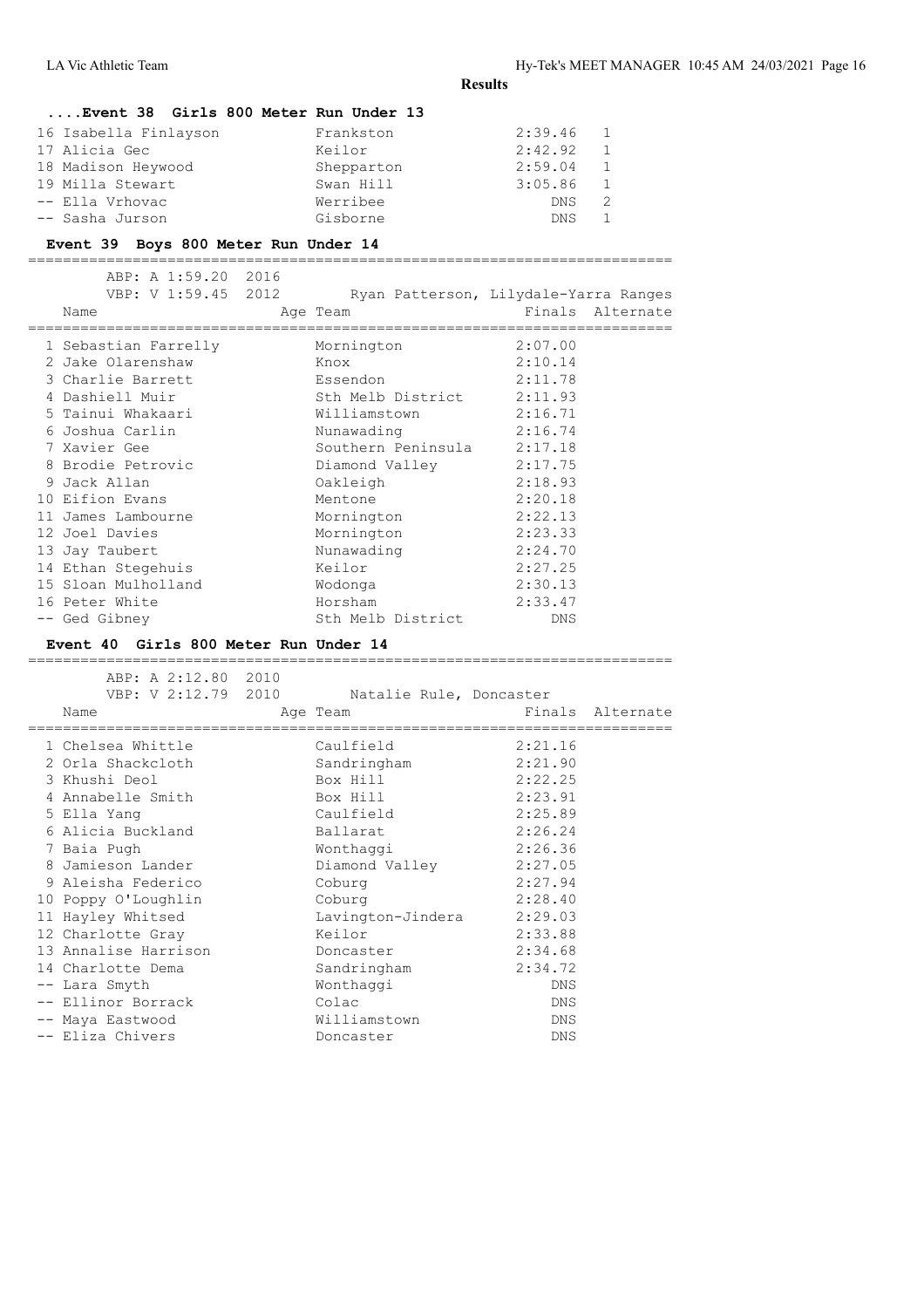# **Event 41 Boys 800 Meter Run Under 15**

| ABP: A 1:55.95 2013       |                              |                  |
|---------------------------|------------------------------|------------------|
| VBP: V 1:55.95 2013       | Ryan Patterson, Yarra Ranges |                  |
| Name                      | Age Team                     | Finals Alternate |
| 1 Dilan Egodawatte        | Keilor                       | 2:03.85          |
| 2 Xavier Pitt             | Wangaratta                   | 2:06.47          |
| 3 Zac Grainger            | Ballarat                     | 2:07.41          |
| 4 Broden Bond             | Geelong                      | 2:07.75          |
| 5 Riley Neecowen          | Diamond Valley               | 2:08.15          |
| 6 Miles Verschuur         | Moe                          | 2:09.96          |
| 7 Logan Carroll           | Sunbury                      | 2:13.01          |
| 8 Chad Carmichael         | Whittlesea City              | 2:17.23          |
| 9 Shannon Delaney         | Seaford                      | 2:19.84          |
| 10 Cody Miller            | Berwick                      | 2:23.93          |
| 11 Tyler Whiting Phillips | Box Hill                     | 2:24.70          |
| 12 Grady Schroeter        | Whittlesea City              | 2:32.54          |
| 13 Aidan Ganter           | Diamond Valley               | 2:34.26          |
| 14 Thomas Rose            | Westernport                  | 2:35.05          |
| -- Scott Peart            | Ballarat                     | <b>DNS</b>       |
| -- Jal Wishart            | Diamond Valley               | DNS              |
| -- Samuel Scodella        | Keilor                       | DNS              |
| -- Bailey van Bert        | Yarra Ranges                 | DNS              |
|                           |                              |                  |

#### **Event 42 Girls 800 Meter Run Under 15**

============================================================================= ABP: A 2:09.57 2016

|                       | VBP: V 2:13.00 2014 Maddison Caulfield, Essendon |         |                |                     |
|-----------------------|--------------------------------------------------|---------|----------------|---------------------|
| Name                  | Age Team                                         |         |                | Finals H# Alternate |
| 1 Tanasha Santosh     | Caulfield                                        | 2:19.82 | 2              |                     |
| 2 Thanya Vijayakumar  | Sandringham                                      | 2:23.12 | $\overline{2}$ |                     |
| 3 Elly Fleming        | Moe                                              | 2:23.96 | $\overline{2}$ |                     |
| 4 Freya Brown         | Chelsea                                          | 2:26.17 | 2              |                     |
| 5 Greta Jones         | Geelong                                          | 2:33.02 | $\overline{2}$ |                     |
| 6 Emily Mifsud        | Brimbank                                         | 2:34.82 | 2              |                     |
| 7 Megan Wilson        | Bendigo                                          | 2:38.08 | $\mathbf{1}$   |                     |
| 8 Isabella Keogh      | Werribee                                         | 2:39.46 | 1              |                     |
| 9 Emma Starick        | Box Hill                                         | 2:40.00 | $\mathbf{1}$   |                     |
| 10 Zoe Vom            | Coburg                                           | 2:42.26 | $\mathbf{1}$   |                     |
| 11 Teagan Zurawel     | Geelong                                          | 2:45.03 | 2              |                     |
| 12 Mabel Macmillan    | Diamond Valley                                   | 2:45.70 | $\mathbf{1}$   |                     |
| 13 Belle Raso         | Diamond Valley                                   | 2:45.90 | $\mathbf{1}$   |                     |
| 14 Sophie Johnstone   | Knox                                             | 2:46.97 | $\overline{2}$ |                     |
| 15 Charlotte Adrichem | Whittlesea City                                  | 2:48.23 | $\mathbf{1}$   |                     |
| 16 Charlie Inkster    | Horsham                                          | 2:49.59 | $\mathbf{1}$   |                     |
| 17 Tia Sungkar        | Berwick                                          | 2:57.82 | $\mathbf{1}$   |                     |
| -- Harriet Gall       | Nathalia                                         | DNS     | $\overline{2}$ |                     |

# **Event 43 Boys 800 Meter Run Under 16**

| VBP: V 2:02.10 2019<br>Name | Shaun Geraghty, Shepparton<br>Age Team |         | Finals Alternate |
|-----------------------------|----------------------------------------|---------|------------------|
| 1 Ethan Goding              | Mornington                             | 2:05.88 |                  |
| 2 Evander Scott             | Geelong                                | 2:07.01 |                  |
| 3 Benjamin Purser           | Doncaster                              | 2:08.41 |                  |
| 4 Jack Warelow              | Corio                                  | 2:10.52 |                  |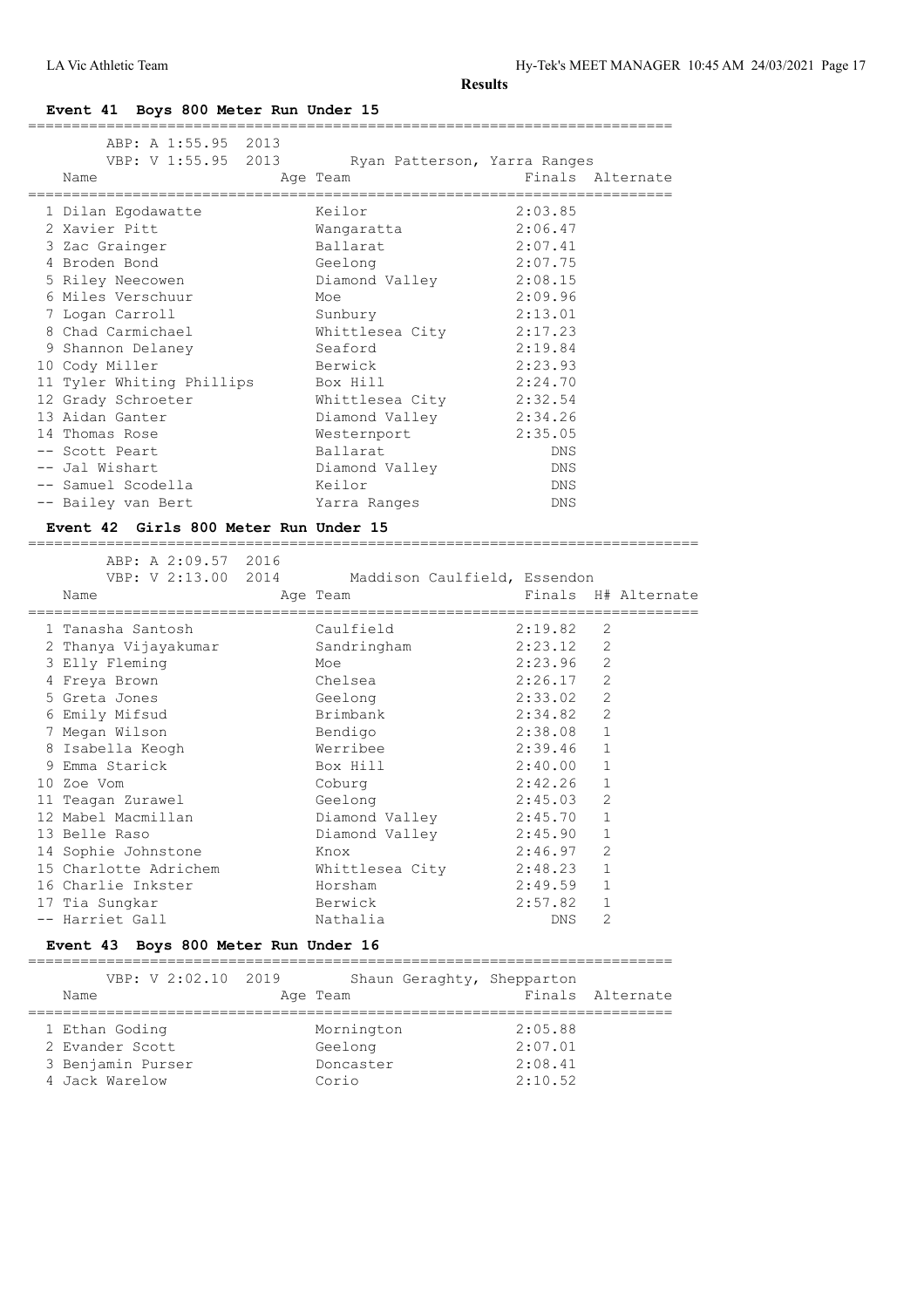| Event 43 Boys 800 Meter Run Under 16 |                 |         |
|--------------------------------------|-----------------|---------|
| 5 Riley Walsh                        | Essendon        | 2:11.19 |
| 6 David Elliott                      | Springvale      | 2:11.72 |
| 7 Ryan Costin                        | Geelong         | 2:14.06 |
| 8 Declan Foley                       | Geelong         | 2:15.91 |
| 9 Xavier Poon                        | Brighton        | 2:16.51 |
| 10 Tommy Williams                    | Stawell         | 2:22.75 |
| 11 Joshua Evans                      | Bendigo         | 2:24.13 |
| 12 Lucas Knight                      | Whittlesea City | 2:25.96 |
| 13 Eden Morgan                       | Knox            | 2:30.78 |
| -- Amila Jayalath                    | Berwick         | DNS     |
| -- Noah Emons                        | Caulfield       | DNS     |
| -- Harry Waters                      | Berwick         | DNS     |
|                                      |                 |         |

### **Event 44 Girls 800 Meter Run Under 16**

==========================================================================

| VBP: V 2:18.19 2019<br>Name | Sophie Bolmat, Sandringham<br>Age Team |            | Finals Alternate |
|-----------------------------|----------------------------------------|------------|------------------|
| 1 Kyla Chapman              | Knox                                   | 2:28.59    |                  |
| 2 Chloe Warmington          | Ballarat                               | 2:30.49    |                  |
| 3 Ameya Sommer-Allie        | Brighton                               | 2:31.92    |                  |
| 4 Isabella Jordan           | Sunbury                                | 2:37.05    |                  |
| 5 Sugi Neecowen             | Diamond Valley                         | 2:37.88    |                  |
| 6 Lauren McInnes            | Wangaratta                             | 2:41.20    |                  |
| 7 Laetitia Pugh             | Wonthaggi                              | 2:44.90    |                  |
| 8 Claudia Paul              | Geelong                                | 2:49.62    |                  |
| 9 Molly Gasper              | Coburg                                 | 2:49.89    |                  |
| 10 Georgia Hamilton         | Leongatha                              | 3:02.28    |                  |
| 11 Hayley Barber            | Knox                                   | 3:06.72    |                  |
| 12 Isabelle Byrne           | Frankston                              | 3:13.52    |                  |
| -- Mayci Porter             | Horsham                                | <b>DNS</b> |                  |
| -- Shkyiah Upson            | Seaford                                | <b>DNS</b> |                  |

# **Event 45 Boys 200 Meter Dash Under 09**

ABP: A 28.04 2018

| VBP: V 28.04 2018              | Nelson Banigo, Bacchus Marsh |       |                |                     |
|--------------------------------|------------------------------|-------|----------------|---------------------|
| Name                           | Age Team                     |       |                | Finals H# Alternate |
| 1 Jesse Sezonov                | Caulfield                    | 31.36 | 3              |                     |
| 2 Gabriel Owusu-Afriyie Keilor |                              | 31.77 | 3              |                     |
| 3 Jonte Bosland                | Albury                       | 31.85 | 3              |                     |
| 4 Angus Halloran               | Echuca-Moama                 | 32.69 | $\mathsf 3$    |                     |
| 5 Liam Carroll                 | Diamond Valley               | 32.83 | 3              |                     |
| 6 Lane Peresso                 | Berwick                      | 33.02 | 2              |                     |
| 7 Agostino Agostino            | Cranbourne                   | 33.28 | $\overline{2}$ |                     |
| 8 Filip Babalj                 | Oakleigh                     | 33.35 | 2              |                     |
| 9 Miles Albrecht               | Sandringham                  | 33.37 | 3              |                     |
| 10 Harry Pearce                | Mornington                   | 33.41 | 2              |                     |
| 11 Mattias Servin              | Geelong                      | 33.57 | 3              |                     |
| 12 Harrison Lovett             | Bacchus Marsh                | 33.58 | 3              |                     |
| 13 Liam Buckley                | Nunawading                   | 34.09 | $\mathbf{1}$   |                     |
| 14 Brodie Hill                 | Frankston                    | 34.13 | $\overline{2}$ |                     |
| 15 Nicholas Jukawics           | Warrnambool                  | 34.21 | $\mathbf{1}$   |                     |
| 16 Brodie Trounson             | Cranbourne                   | 34.51 | $\mathbf{1}$   |                     |
| 17 Jacob Slayo                 | Coburg                       | 34.57 | $\mathbf{1}$   |                     |
| 18 Max Collins                 | Essendon                     | 34.76 | $\mathbf{1}$   |                     |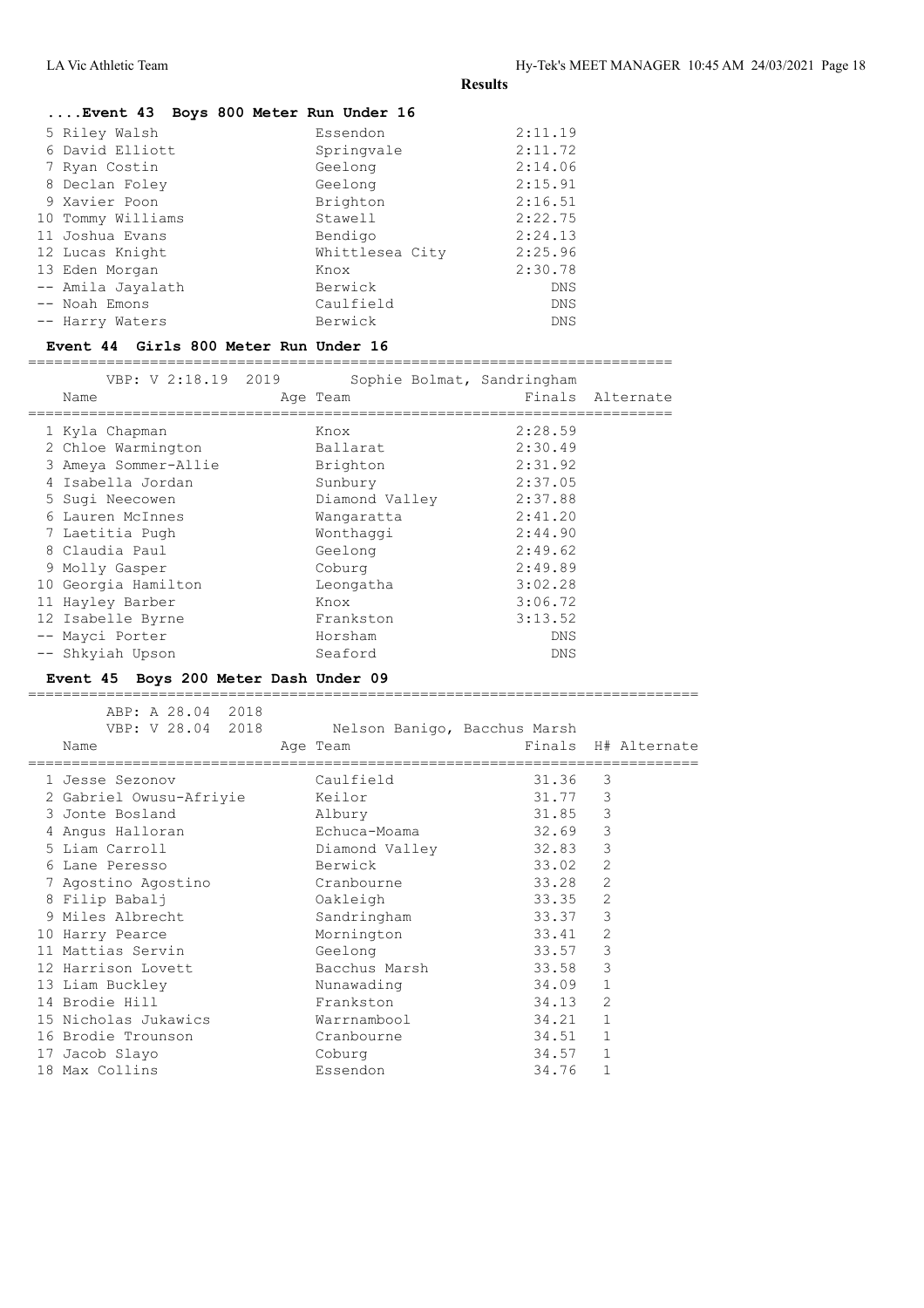# **....Event 45 Boys 200 Meter Dash Under 09** 19 Luca Zagame Williamstown 35.00 2 20 Benjamin Higgins<br>21 Felix Marchant 21 Felix Marchant Altona 35.22 2 22 Chenul Mallawa Arachchig Waverley 35.24 1 23 Isaac Ladd Ringwood 35.49 2 24 Markus Hamilton Caulfield 36.52 1

#### **Event 46 Girls 200 Meter Dash Under 09**

=============================================================================

|  | ABP: A 28.74 1990          |                    |       |                |                     |
|--|----------------------------|--------------------|-------|----------------|---------------------|
|  | VBP: V 30.34 1973          | D. Watts, Box Hill |       |                |                     |
|  | Name                       | Age Team           |       |                | Finals H# Alternate |
|  | 1 Billie Greyling          | Cranbourne         | 32.49 | 3              |                     |
|  | 2 Portia Miller            | Berwick            | 33.21 | 3              |                     |
|  | 3 Baylee Fisher            | Lavington-Jindera  | 33.61 | $\mathbf{1}$   |                     |
|  | 4 Skylar Service           | Sandringham        | 33.70 | $\mathsf 3$    |                     |
|  | 5 Mia Brown                | Seymour            | 33.86 | $\mathbf{2}$   |                     |
|  | 6 Eliza van Bergenhenegouw | Berwick            | 34.01 | $\mathsf 3$    |                     |
|  | 7 Stephanie Clark          | Keilor             | 34.16 | 3              |                     |
|  | 8 Chloe Dux                | Croydon            | 34.28 | $\mathbf{1}$   |                     |
|  | 9 Kaida Lim                | Caulfield          | 34.53 | 3              |                     |
|  | 10 Selini Galhindarachchi  | Nunawading         | 34.76 | $\mathsf 3$    |                     |
|  | 11 Balreet Kaur Mann       | Melton City        | 34.85 | $\overline{2}$ |                     |
|  | 12 Carla Parris            | Doncaster          | 34.90 | 2              |                     |
|  | 13 Eadie Raso              | Diamond Valley     | 34.99 | $\mathbf{2}$   |                     |
|  | 14 Eve Cook                | Collingwood        | 35.13 | $\mathbf{2}$   |                     |
|  | 15 Brooke Waring           | Keilor             | 35.14 | $\overline{2}$ |                     |
|  | 16 Chloe Potter            | Frankston          | 35.27 | $\overline{2}$ |                     |
|  | 17 Frankie Hyde            | Brighton           | 35.36 | $\mathbf{1}$   |                     |
|  | 18 Vrinda Sharma           | Cranbourne         | 35.63 | $\mathbf{1}$   |                     |
|  | 19 Leilani Sua             | Brimbank           | 36.02 | $\overline{2}$ |                     |
|  | 20 Taylah Schodde          | Maryborough        | 36.18 | $\mathbf{1}$   |                     |
|  | 21 Airlie Stewart          | Brimbank           | 36.32 | 3              |                     |
|  | 22 Jasmina Mihaljevic      | Craigieburn        | 36.62 | $\mathbf{1}$   |                     |
|  | 23 Freya Price             | Preston-Reservoir  | 36.86 | $\mathbf{1}$   |                     |
|  | 24 Mya Collis              | Sherbrooke         | 37.27 | $\mathbf{1}$   |                     |
|  |                            |                    |       |                |                     |

# **Event 47 Boys 200 Meter Dash Under 10**

| ABP: A 26.94 1978<br>VBP: V 28.11 2018<br>Name | Lachlan Hicks, Williamstown<br>Age Team |       |                | Finals H# Alternate |
|------------------------------------------------|-----------------------------------------|-------|----------------|---------------------|
| 1 Trinity Leyshan                              | Ballarat                                | 29.65 | 3              |                     |
| 2 Marlon Micalizzi                             | Echuca-Moama                            | 30.22 | 3              |                     |
| 3 Sawyer Harris                                | Geelong                                 | 30.25 | 3              |                     |
| 4 Ethan Vom                                    | Coburg                                  | 30.32 | 3              |                     |
| 5 Samuel Thompson                              | Diamond Valley                          | 30.60 | 3              |                     |
| 6 Steph Engelbrecht                            | Camberwell-Malvern                      | 30.86 | 3              |                     |
| 7 Branson Botha                                | Werribee                                | 31.15 | 3              |                     |
| 8 Caleb Neil                                   | Cranbourne                              | 31.22 | $\overline{2}$ |                     |
| 9 Oliver Parkinson                             | Brighton                                | 31.37 | $\overline{2}$ |                     |
| 10 Elliot Banigo                               | Bacchus Marsh                           | 31.57 | 3              |                     |
| 11 Lloyd Henderson                             | Ringwood                                | 31.80 | $\overline{2}$ |                     |
| 12 Luca Burrone                                | Werribee                                | 31.81 | $\mathcal{L}$  |                     |
| 13 Jake Randrage                               | Berwick                                 | 31.82 |                |                     |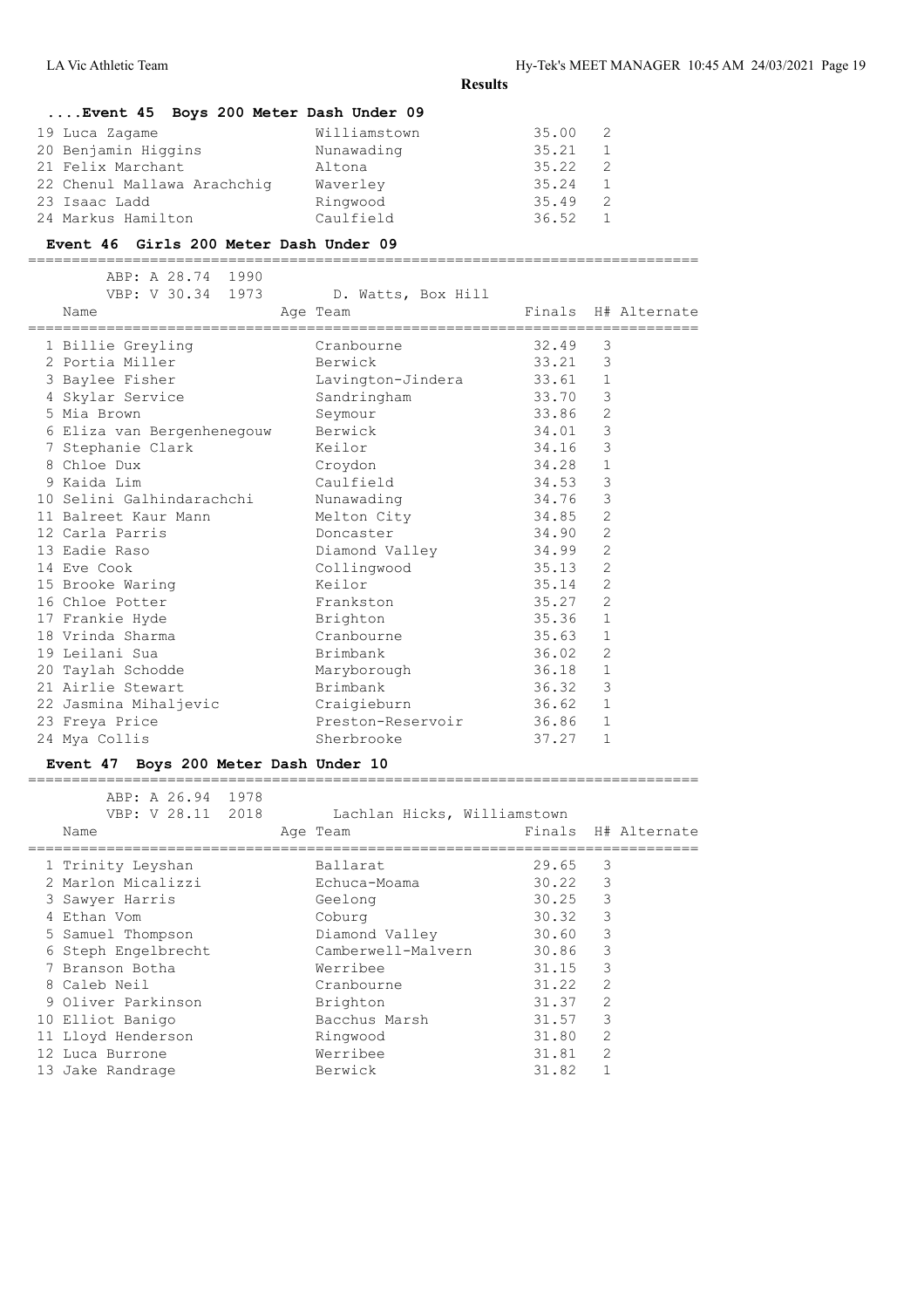| 14 Hudson Stanford                                                                                                                              | Berwick                                                                             | 32.09                                                       | 1                                                           |
|-------------------------------------------------------------------------------------------------------------------------------------------------|-------------------------------------------------------------------------------------|-------------------------------------------------------------|-------------------------------------------------------------|
| 15 Jimi Read                                                                                                                                    | Bendigo                                                                             | 32.23                                                       | 1                                                           |
| 16 Trevor (tj) Noseda                                                                                                                           | Doncaster                                                                           | 32.24                                                       | $\overline{2}$                                              |
| 17 Mitchell Johnstone                                                                                                                           | Knox                                                                                | 32.38                                                       | $\overline{2}$                                              |
| 18 Aviveer Singh Bal<br>19 Jack Godde<br>20 Java Lauterboom<br>21 Lagi Amiatu<br>22 Benjamin Trouw<br>23 Oscar Lorentzen<br>24 Joshua Cleveland | Knox<br>Albury<br>Cranbourne<br>Whittlesea City<br>Mentone<br>Caulfield<br>Werribee | 32.39<br>32.63<br>32.74<br>32.76<br>33.08<br>33.16<br>33.20 | 2<br>2<br>$\mathbf{1}$<br>$\mathbf{1}$<br>$\mathbf{1}$<br>1 |

#### **Event 48 Girls 200 Meter Dash Under 10**

ABP: A 28.22 2010

=============================================================================

| VBP: V 28.74 1972                     | K. Young, Moorabbin |            |                     |
|---------------------------------------|---------------------|------------|---------------------|
| Name                                  | Age Team            |            | Finals H# Alternate |
| 1 Tannah Hildebrand                   | Geelong             | 30.71      | 3                   |
| 2 Tanamai Szirom                      | Albury              | 31.14      | 3                   |
| 3 Jamie Ritchie                       | Diamond Valley      | 31.33      | 3                   |
| 4 Symone Adelaja                      | Cranbourne          | 31.65      | 3                   |
| 5 Georgia Robertson                   | Shepparton          | 31.98      | $\overline{2}$      |
| 6 Alice Ashby                         | Geelong             | 32.19      | 3                   |
| 7 Mia Spencer                         | Berwick             | 32.25      | 2 32, 248           |
| 8 Josien Weijers                      | Geelong             | J32.25     | 2 32.249            |
| 9 Piper Knorpp                        | Horsham             | 32.27      | 2                   |
| 10 Kalie Walkley                      | Camberwell-Malvern  | 32.62      | $\mathbf{1}$        |
| 11 Samaaya Gunasekera                 | in Knox             | 32.71      | 2                   |
| 12 Stella Czosnek                     | Waverley            | 32.75      | 3                   |
| 13 Chloe Baldock                      | Doncaster           | 32.84      | $\mathbf 1$         |
| 14 Samantha Waddell                   | Knox                | 32.94      | $\overline{2}$      |
| 15 Indianna Laurito                   | Frankston           | 32.98      | 3                   |
| 16 Scarlett Koutsogiannis Craigieburn |                     | 33.28      | $\overline{2}$      |
| 17 Shakira Lual                       | Ballarat            | 33.30      | 2                   |
| 18 Ivy Auchettl                       | Sandringham         | 33.35      | 3                   |
| 19 Matilda Fraser                     | Ballarat            | 33.62      | $\mathbf{1}$        |
| 20 Tia Crossland                      | Yarra Ranges        | 34.09      | 1                   |
| 21 Teagan Pape                        | Essendon            | 34.12      | $\mathbf{1}$        |
| 22 Annabelle Knight                   | Werribee            | 34.64      | $\mathbf{1}$        |
| -- Leni Hartley                       | Sandringham         | <b>DNS</b> | 1                   |

#### **Event 49 Boys 200 Meter Dash Under 11** =============================================================================

| ABP: A 25.84 1978<br>VBP: V 26.75 2018<br>Name | Jordan Gilbert, Nunawading<br>Age Team |        |               | Finals H# Alternate |
|------------------------------------------------|----------------------------------------|--------|---------------|---------------------|
| 1 Lachlan Rosato                               | Moe                                    | 28.34  | 3             |                     |
| 2 Zander Botha                                 | Doncaster                              | 28.86  | 3             |                     |
| 3 Joshua Waldren                               | Doncaster                              | 29.29  | $\mathcal{L}$ |                     |
| 4 Jarvis Stewart                               | Brimbank                               | 29.43  | 3             |                     |
| 5 Nate Pokorzynski                             | Keilor                                 | 29.47  |               | 3 29.463            |
| 6 Oscar Ellis                                  | Berwick                                | J29.47 |               | 3 29.469            |
| 7 Yenuka Perera                                | Berwick                                | 29.52  | $\mathcal{L}$ |                     |
| 8 Dane Greig                                   | Sth Melb District                      | 29.74  | 3             |                     |
| 9 Mitchell George                              | Sandringham                            | 29.87  | $\mathcal{L}$ |                     |
|                                                |                                        |        |               |                     |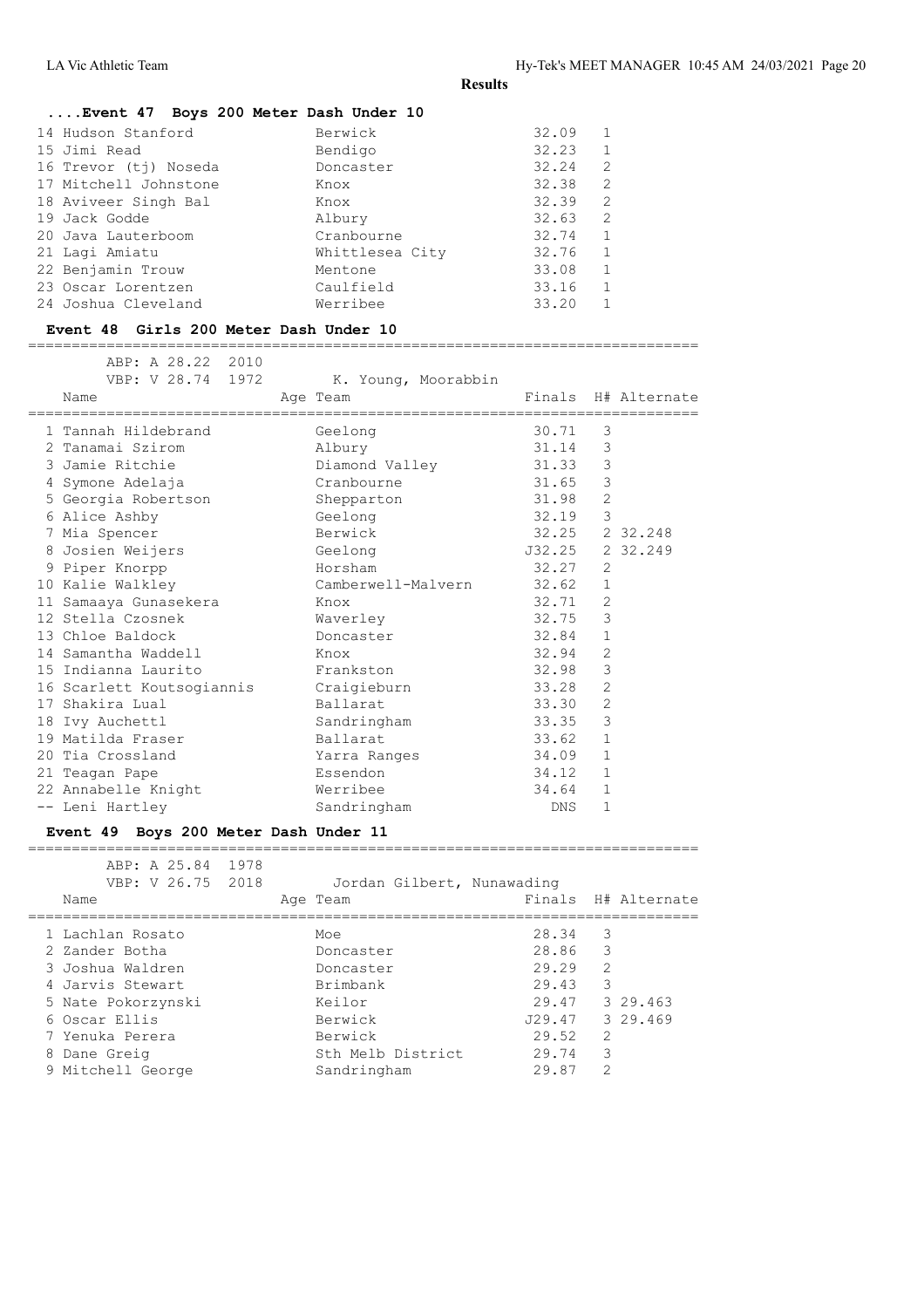| Event 49 Boys 200 Meter Dash Under 11 |                |       |                |
|---------------------------------------|----------------|-------|----------------|
| 10 Kai Bunyard                        | Diamond Valley | 29.88 | $\overline{2}$ |
| 11 Jamie Stevenson                    | Williamstown   | 29.94 | 2              |
| 12 Jude Lewry                         | Geelong        | 30.12 | 3              |
| 13 Dermot Mitchell                    | Wangaratta     | 30.18 | 3              |
| 14 Sullivan Jennings                  | Moe            | 30.47 | $\mathfrak{D}$ |
| 15 Nate Hall                          | Berwick        | 30.77 | $\overline{2}$ |
| 16 Alexander Carroll                  | Essendon       | 30.86 |                |
| 17 Oscar Spratling                    | Ballarat       | 31.28 | 1              |
| 18 Noah Johnson                       | Nunawading     | 31.32 | $\mathbf{1}$   |
| 19 Kai Dyer                           | Geelong        | 31.36 | $\overline{2}$ |
| 20 Luke Olorenshaw                    | Coburg         | 31.56 | $\mathbf{1}$   |
| 21 Nate Smith                         | Echuca-Moama   | 31.83 | $\mathbf{1}$   |
| 22 Isaac Gilbertson                   | Geelong        | 32.23 |                |
| 23 Xavier Bush                        | Seymour        | 32.87 |                |

# **Event 50 Girls 200 Meter Dash Under 11**

=============================================================================

| ABP: A 26.12 2017<br>VBP: V 27.34 2018<br>Name<br>==================================== |  | Bella Pasquali, Wangaratta<br>Age Team |       |                | Finals H# Alternate |
|----------------------------------------------------------------------------------------|--|----------------------------------------|-------|----------------|---------------------|
| 1 Josie Offord                                                                         |  | Lavington-Jindera                      | 29.43 | 3              |                     |
| 2 Lexie Brown                                                                          |  | Mentone                                | 29.67 | 2              |                     |
| 3 Angelina Carbone                                                                     |  | Oakleigh                               | 29.75 | 3              |                     |
| 4 Lauren Tay                                                                           |  | Kew                                    | 30.15 | $\mathbf{2}$   |                     |
| 5 Indiana O'Neill                                                                      |  | Geelong                                | 30.23 | $\mathcal{S}$  |                     |
| 6 Michaela Foale                                                                       |  | Kew                                    | 30.32 | $\mathsf 3$    |                     |
| 7 Emily Fiedler                                                                        |  | Yarra Ranges                           | 30.50 | $\mathsf 3$    |                     |
| 8 Lucia Shaw                                                                           |  | Oakleigh                               | 30.57 | $\mathbf{1}$   |                     |
| 9 Annabella Denton                                                                     |  | Moe                                    | 30.76 | $\overline{2}$ |                     |
| 10 Illara Kohl                                                                         |  | Cranbourne                             | 30.84 | $\mathcal{E}$  |                     |
| 11 Tayissa Kekoc                                                                       |  | Keilor                                 | 30.91 | 2              |                     |
| 12 Deena Gerges                                                                        |  | Whittlesea City                        | 30.92 | $\mathsf 3$    |                     |
| 12 Alyssa Kurdian                                                                      |  | Knox                                   | 30.92 | 2              |                     |
| 14 Matilda McBain                                                                      |  | Geelong                                | 31.27 | $\mathsf 3$    |                     |
| 15 Jemima Hood                                                                         |  | Geelong                                | 31.46 | $\overline{2}$ |                     |
| 16 Annabelle Bennett                                                                   |  | Brighton                               | 31.52 | 2              |                     |
| 17 Georgia Foster                                                                      |  | Horsham                                | 31.58 | $\mathbf 1$    |                     |
| 18 Edie Taig                                                                           |  | Diamond Valley                         | 31.95 | $\mathbf{1}$   |                     |
| 19 Kaia Taig                                                                           |  | Diamond Valley                         | 32.06 | $\mathbf{1}$   |                     |
| 20 Joan Ouma                                                                           |  | Werribee                               | 32.25 | $\mathbf{1}$   |                     |
| 21 Charli Brown                                                                        |  | Werribee                               | 32.48 | 2              |                     |
| 22 Sophie Senior                                                                       |  | Sth Melb District                      | 32.79 | $\mathbf{1}$   |                     |
| -- Lily Sherman                                                                        |  | Geelong                                | DNS.  | $\mathbf{1}$   |                     |
|                                                                                        |  |                                        |       |                |                     |

# **Event 51 Boys 200 Meter Dash Under 12**

| ABP: A 24.43 2018<br>VBP: V 25.33 2018<br>Name                                                                      | Sebastian Beck, Box Hill<br>Age Team                                                    | Finals H# Alternate                                                                         |
|---------------------------------------------------------------------------------------------------------------------|-----------------------------------------------------------------------------------------|---------------------------------------------------------------------------------------------|
| 1 Zulgarnain Haider<br>2 Matthew Milias<br>3 William Petersen<br>4 Oscar Froomes<br>5 Deng Agook<br>6 Levi Anderson | Keilor<br>Sandringham<br>Bendigo<br>Camberwell-Malvern<br>Mentone<br>Camberwell-Malvern | 25.24V 3<br>-3<br>26.36<br>3<br>27.47<br>3<br>27.56<br>3<br>27.64<br>27.83<br>$\mathcal{D}$ |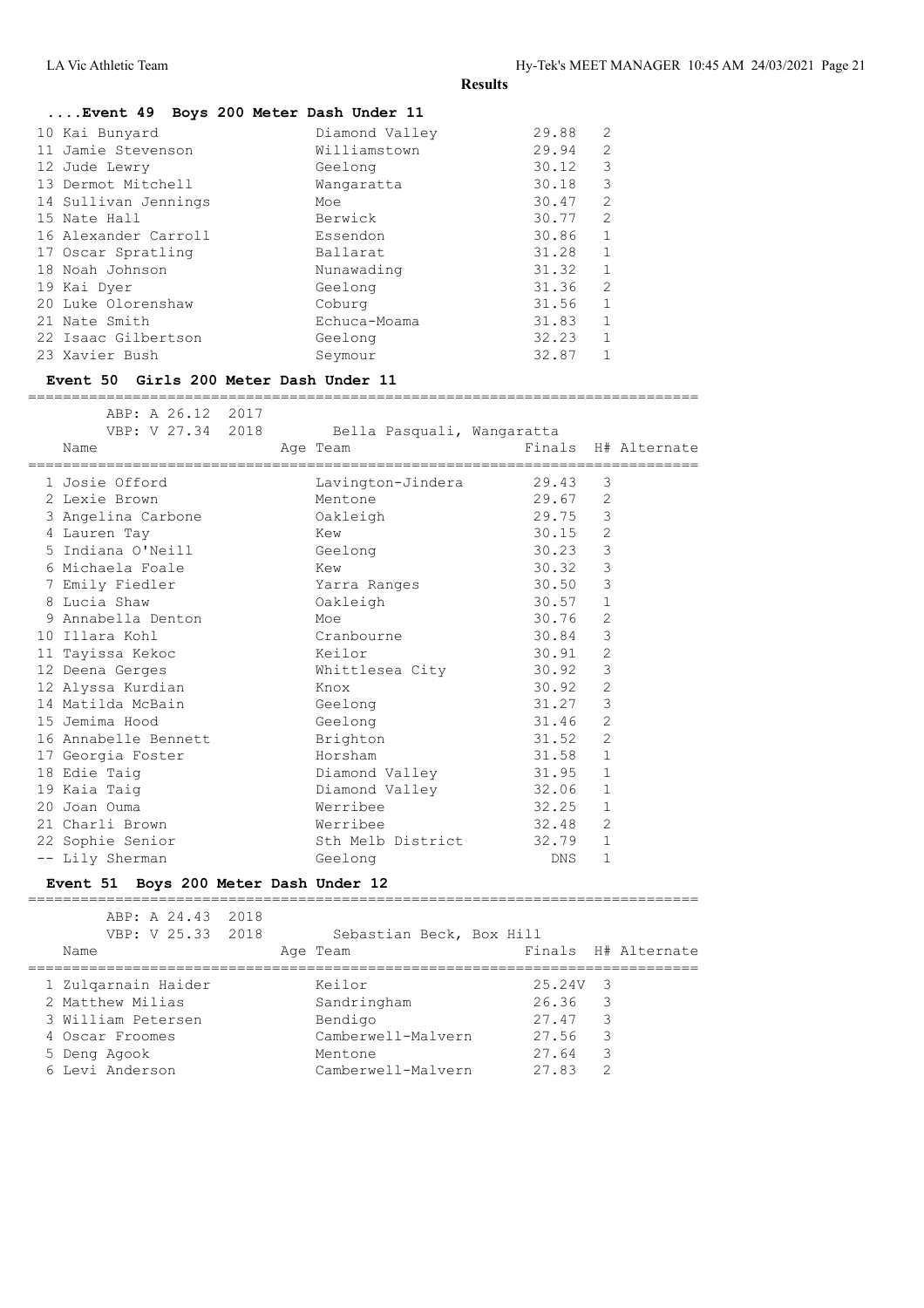### **....Event 51 Boys 200 Meter Dash Under 12**

|    | 7 Guy McPherson        | Geelong            | 28.08      | 3              |
|----|------------------------|--------------------|------------|----------------|
|    | 8 Nelson Banigo        | Bacchus Marsh      | 28.21      | 3              |
|    | 9 Ehan Haq             | Caulfield          | 28.48      | $\overline{2}$ |
|    | 10 Cooper Brancatisano | Camberwell-Malvern | 28.53      | $\overline{2}$ |
| 10 | James Denton           | Moe                | 28.53      | $\mathbf{1}$   |
|    | 12 Riley Sullivan      | Mentone            | 28.59      | $\overline{2}$ |
|    | 13 Zac Mellech         | Knox               | 28.98      | $\mathbf{1}$   |
|    | 14 Christian Kodagoda  | Collingwood        | 29.05      | $\mathbf{1}$   |
|    | 15 Ares Sario          | Essendon           | 29.08      | $\mathfrak{D}$ |
|    | 16 Oscar Wright        | Nunawading         | 29.49      | 3              |
|    | 17 Luca Baker          | Geelong            | 29.64      | $\mathbf 1$    |
|    | 18 Max Wright          | Berwick            | 29.74      | $\mathbf{1}$   |
|    | 19 Lucas Perrone       | Williamstown       | 29.76      | 2              |
|    | 20 Isa Merhi           | Essendon           | 29.97      | $\overline{2}$ |
|    | 21 Brandon Cvetanoski  | Keilor             | 30.23      | $\mathbf{1}$   |
|    | 22 Mitch Ward          | Ballarat           | 32.30      | 1              |
|    | -- Lachlan Haywood     | Corio              | DNS.       | $\overline{2}$ |
|    | -- Harry Toomey        | Sandringham        | <b>DNS</b> |                |

#### **Event 52 Girls 200 Meter Dash Under 12**

 ABP: A 25.67 2018 VBP: V 26.24 1974 K. Young, Moorabbin Name **Age Team** Age Team Finals H# Alternate ============================================================================= 1 Ariela Sprague Berwick 27.99 3 2 Laura Wong Caulfield 28.21 3 3 Rebecca Hvalica Diamond Valley 28.22 3 4 Leah Berry Corio 28.36 3 5 Charlee Vincent **Frankston** 28.76 3 6 Teagan Reade Geelong 28.81 2 7 Ishara Ross Box Hill 28.93 2 8 Ella Adams Geelong 29.09 3 9 Kayla Paton Yarra Ranges 29.32 2 10 Indiana van Ramselaar Albury 29.57 2 11 Pippa Morgan Sandringham 29.76 2 12 Abigail Cheshire Caulfield 29.78 1 13 Kaitlin Ord Sandringham 29.84 2 14 Celeste Fennessy Coburg 29.84 2 15 Adele Roche Caulfield 29.84 1 16 Tahnee Hutchison Werribee 29.84 3 17 Manon Muir Williamstown 29.91 2 18 Milena Gorman Mentone 29.99 1 19 Scarlet Nicholls Geelong 30.00 3 20 Kaydence Fleming Moe Moe 30.07 1 21 Abbie Jeacock Mentone 30.22 1 22 Jazmyn Cartledge Ballarat 30.31 1 23 Jocelyn Kerr Camberwell-Malvern 30.71 1 23 Ella Leith Williamstown 30.71 1

=============================================================================

# **Event 53 Boys 200 Meter Dash Under 13**

|      | ABP: A 22.76 2013<br>VBP: V 23.34 2015 |  |          | Melvin Monleh, Sunbury |       |    |                     |
|------|----------------------------------------|--|----------|------------------------|-------|----|---------------------|
| Name |                                        |  | Age Team |                        |       |    | Finals H# Alternate |
|      | 1 Josh Djatschenko                     |  | Essendon |                        | 25.58 | -4 |                     |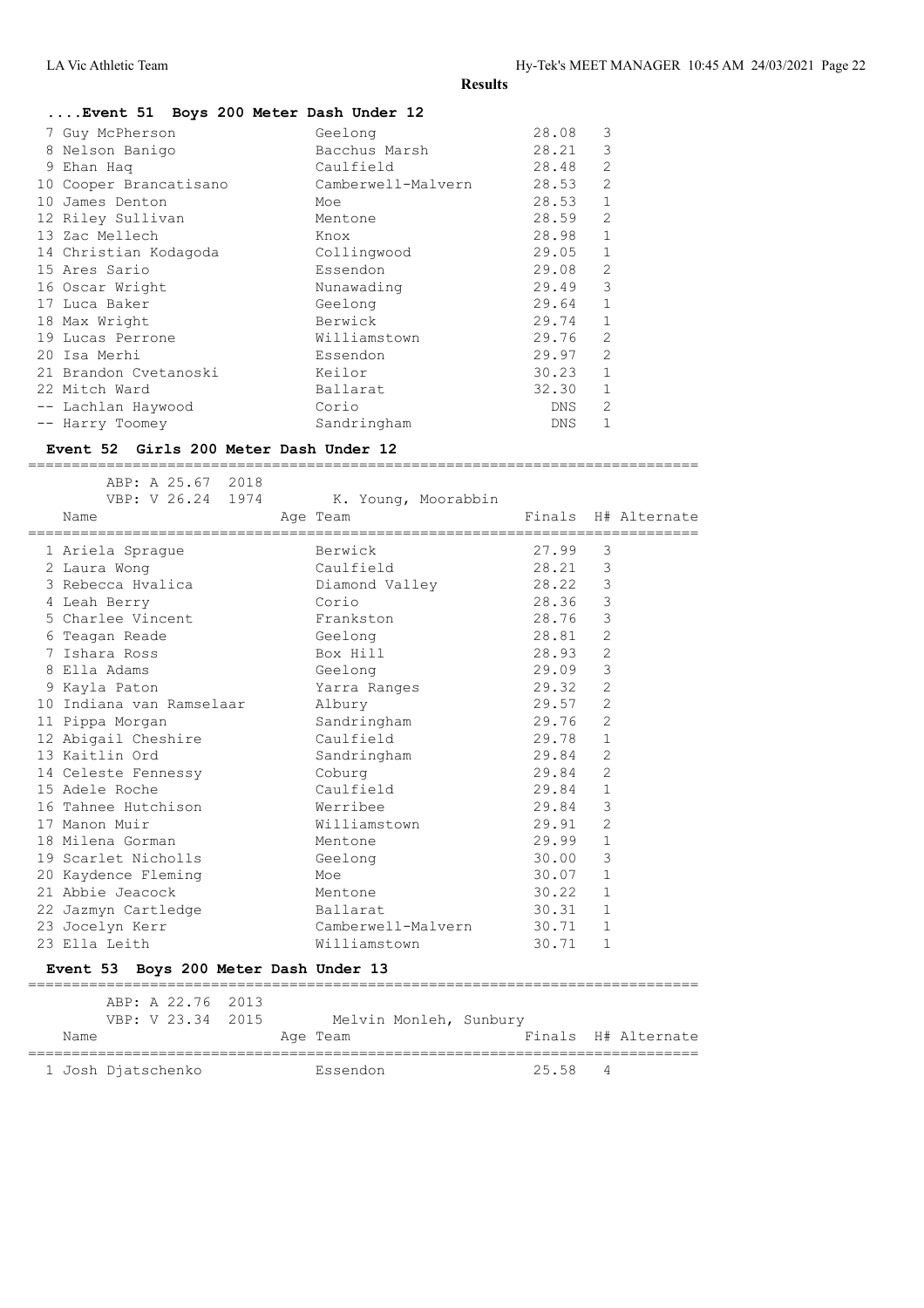|                     | Event 53 Boys 200 Meter Dash Under 13 |       |                |
|---------------------|---------------------------------------|-------|----------------|
| 2 Lachlan Hicks     | Williamstown                          | 25.63 | 4              |
| 3 Callum Bott       | Wangaratta                            | 25.76 | 4              |
| 4 Austin Herft      | Moorabbin                             | 26.15 | 4              |
| 5 William Hurt      | Keilor                                | 26.53 | 4              |
| 6 Christian Zapris  | Doncaster                             | 26.73 | 3              |
| 7 Jasper Shone      | Leongatha                             | 27.20 | 3              |
| 8 Samuel Moore      | Caulfield                             | 27.21 | 3              |
| 9 Ruben Miller      | Knox                                  | 27.30 | $\mathbf{1}$   |
| 10 Archer Duke      | Mentone                               | 27.44 | $\mathbf{2}$   |
| 11 Aidan Trieu      | Nunawading                            | 27.47 | 3              |
| 12 Adrian Amitrano  | Mentone                               | 27.59 | 2              |
| 13 Max McCool       | Doncaster                             | 27.76 | 2              |
| 14 Jordan Nevin     | Berwick                               | 27.90 | 3              |
| 15 Harry McDonough  | Corio                                 | 27.92 | $\mathfrak{Z}$ |
| 16 Xavier Collins   | Geelong                               | 27.98 | 2              |
| 17 Jake Frost       | Knox                                  | 28.25 | $\mathbf 1$    |
| 18 Jett Spratling   | Ballarat                              | 28.26 | 2              |
| 19 Flynn Duggan     | Ballarat                              | 28.43 | 2              |
| 20 William Lynch    | Collingwood                           | 28.64 | $\mathbf{1}$   |
| 21 Matthew Turnbull | Southern Peninsula                    | 29.15 | $\mathbf{1}$   |
| 22 Thomas Merry     | Whittlesea City                       | 29.26 | $\mathbf{1}$   |
| 23 Charlie Haring   | Wangaratta                            | 30.44 | 4              |
| -- Zander Zurawel   | Geelong                               | DNS   | $\mathbf{1}$   |
| -- Benjamin Feeney  | Diamond Valley                        | DNS.  | 4              |
|                     |                                       |       |                |

# **Event 54 Girls 200 Meter Dash Under 13**

| ABP: A 24.96 2017                          |                   |            |                     |
|--------------------------------------------|-------------------|------------|---------------------|
| VBP: V 25.63 2000                          | Hayley Malt, Knox |            |                     |
| Name<br>================================== | Age Team          |            | Finals H# Alternate |
| 1 Daisy Nousis                             | Sandringham       | 26.35      | 4                   |
| 2 Milan Keogh                              | Knox              | 27.05      | 4                   |
| 3 Faith Little                             | Sandringham       | 27.17      | 4                   |
| 4 Jamison Towers                           | Corio             | 27.23      | 4                   |
| 5 Cecilia Agostino                         | Cranbourne        | 27.40      | 3                   |
| 6 Jasmine King                             | Geelong           | 27.81      | $\overline{4}$      |
| 7 Jazmin Firth                             | Caulfield         | 28.11      | 3                   |
| 8 Julia Zaitseva                           | Caulfield         | 28.13      | 4                   |
| 9 Grace Farah                              | Whittlesea City   | 28.85      | 3                   |
| 10 Tallulah Dunn                           | Geelong           | 28.93      | $\overline{2}$      |
| 11 Grace Crowe                             | Ballarat          | 29.02      | $\mathbf{1}$        |
| 12 Nifemi Olatunbosun                      | Keilor            | 29.04      | 3                   |
| 13 Emilia Pantano                          | Geelong           | 29.06      | 3                   |
| 13 Bhanu Mahendran                         | Frankston         | 29.06      | $\overline{2}$      |
| 15 Sophia Pasquali                         | Wangaratta        | 29.51      | $\mathbf{1}$        |
| 16 Indiana Hoare                           | Diamond Valley    | 29.53      | $\mathbf 1$         |
| 17 Isabella Noonan                         | Bendigo           | 29.65      | 2                   |
| 18 Sophie Sprunt                           | Geelong           | 29.72      | 3                   |
| 19 Jayme-Lee Cobain                        | Gisborne          | 29.75      | 3                   |
| 20 Rosa Barbanti                           | Essendon          | 29.84      | $\overline{2}$      |
| 21 Evie Ducas                              | Bacchus Marsh     | 29.93      | $\overline{2}$      |
| 22 Charlotte Wilson                        | Geelong           | 30.14      | $\overline{2}$      |
| 23 Sienna Hocking                          | Geelong           | 30.24      | $\mathbf{1}$        |
| 24 Harper Mayne                            | Altona            | 31.12      | $\mathbf{1}$        |
| -- Evie Lewry                              | Geelong           | DNS.       | $\mathbf{1}$        |
| -- Chloe Johnstone                         | Knox              | <b>DNS</b> | 4                   |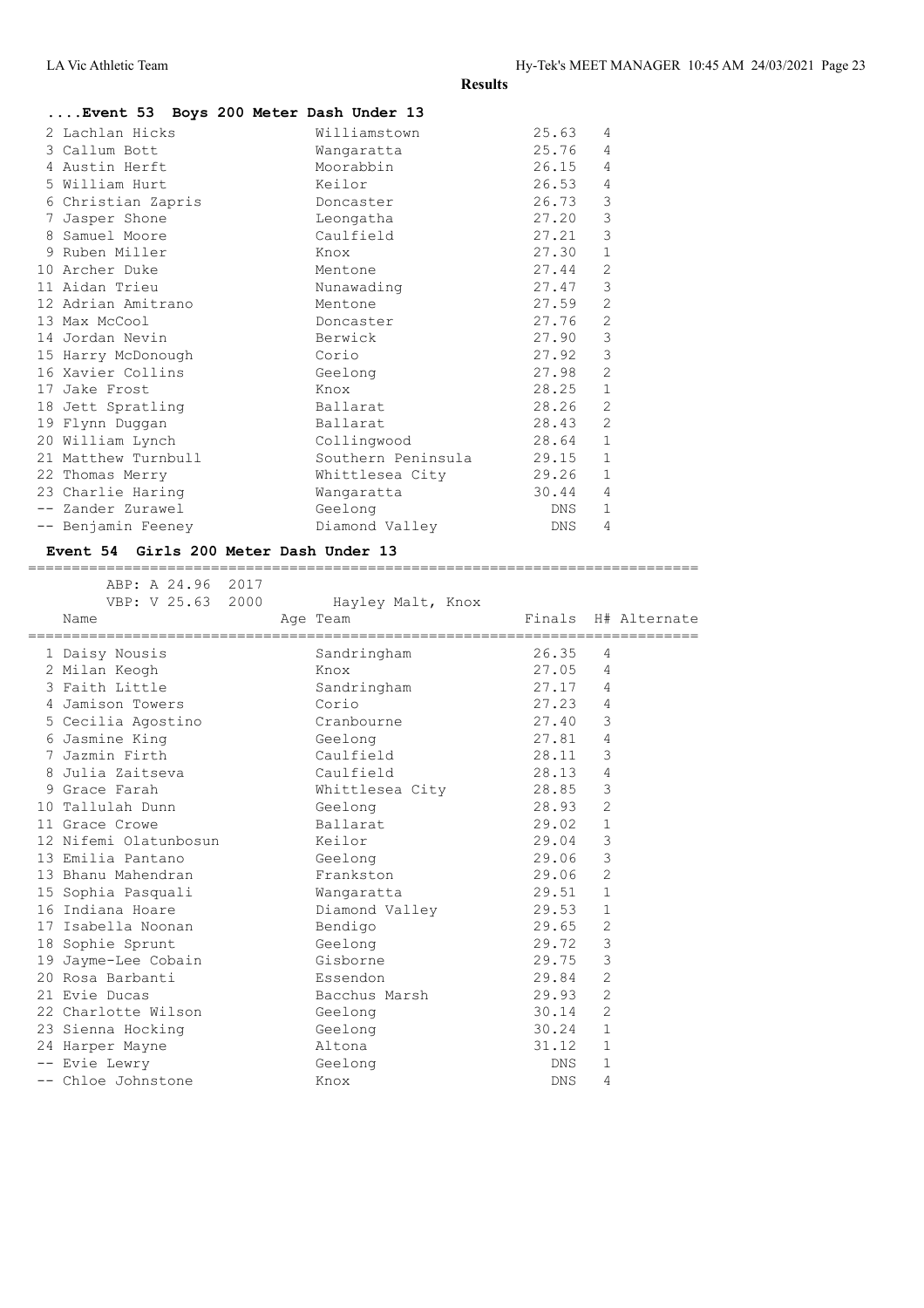**Event 55 Boys 200 Meter Dash Under 14**

| ABP: A 22.63 2012                      |                                   |           |                         |
|----------------------------------------|-----------------------------------|-----------|-------------------------|
| VBP: V 22.63 2012                      | Jilven Dias, Keilor               |           |                         |
| Name                                   | Age Team                          |           | Finals H# Alternate     |
|                                        |                                   |           | ======================= |
| 1 Caleb Kilpatrick                     | Geelong                           | 23.72     | 4                       |
| 2 Lukas Pierce                         | Corio                             | 24.36     | 4                       |
| 3 Jaikiah Honner                       | Caulfield                         | 24.73     | 4                       |
| 4 Nicholas Goodman                     | Oakleigh                          | 25.08     | 3                       |
| 5 Tristan Leyshan                      | Ballarat                          | 25.17     | 4                       |
| 6 Corey Mason                          | Knox                              | 25.19     | 3                       |
| 7 Jeeva Vijayagopal                    | Williamstown                      | 25.35     | 3                       |
| 8 Jaxon Elzinga                        | Geelong                           | 25.61     | 4                       |
| 9 Akin Ogunbambi                       | Sandringham                       | 25.82     | 3                       |
| 10 Jacob Dimit                         | Shepparton                        | 25.86     | 2                       |
| 11 Aiden Tickle                        | Box Hill                          | 25.86     | 1                       |
| 11 Zion-Great Olaniyan                 | Cranbourne                        | 25.86     | 3                       |
| 13 Dashiell Muir                       | Sth Melb District                 | 25.90     | 4                       |
| 14 Ethan Stegehuis                     | Keilor                            | 25.94     | 3                       |
| 15 Leroy Lyons                         | Ballarat                          | 25.96     | 2                       |
| 16 Jake Stevens                        |                                   | 26.35     | 4                       |
|                                        | Geelong                           |           |                         |
| 16 Zachary Hatt                        | Moe                               | 26.35     | $\mathbf{1}$            |
| 18 Declan O'Sullivan                   | Wangaratta                        | 26.45     | $\mathbf{1}$            |
| 19 Darcy Nixon                         | Box Hill                          | 26.68     | 1                       |
| 20 Tainui Whakaari                     | Williamstown                      | 27.04     | 2                       |
| 21 Eden Smith                          | Ringwood                          | 27.15     | 1                       |
| -- Kye Fincher                         | Brighton                          | DNS       | 2                       |
| -- Xavier Vandrine                     | Essendon                          | DNS       | $\overline{2}$          |
| -- Jeremy Wong                         | Kilmore & Districts               | DNS       | $\mathbf 1$             |
| -- Lawrence Cassar                     | Keilor                            | DNS       | 2                       |
| Event 56 Girls 200 Meter Dash Under 14 |                                   |           |                         |
|                                        |                                   |           |                         |
| ABP: A 24.44 1983                      |                                   |           |                         |
| VBP: V 24.95 2013                      | Nana-Adoha Owusu-Afriye, Waverley |           |                         |
| Name                                   | Age Team                          |           | Finals H# Alternate     |
| ,,,,,,,,,,,,,,,,                       |                                   | --------- |                         |
| 1 Sienna Kurdian                       | Knox                              | 26.08     |                         |
| 2 Isabella Tarr                        |                                   |           | 4                       |
|                                        |                                   |           |                         |
|                                        | Geelong                           | 26.65     | 4                       |
| 3 Charlotte Nielsen                    | Caulfield                         | 27.02     | 4                       |
| 4 Shakira Harding                      | Doncaster                         | 27.11     | 4                       |
| 5 Mikayla Talbot                       | Albury                            | 27.55 4   |                         |
| 6 Amelia Djeric                        | Whittlesea City                   | 27.70     | 4                       |
| 7 Scarlett Southern                    | Echuca-Moama                      | 27.88     | 3                       |
| 8 Ava Hemsley Woolley                  | Williamstown                      | 28.11     | 3                       |
| 9 Hailey Buckley                       | Knox                              | 28.11     | $\mathbf{2}$            |
| 10 Alyssa White                        | Sandringham                       | 28.32     | $\mathsf 3$             |
| 11 Hannah Mackay                       | Sandringham                       | 28.66     | 3                       |
| 12 Taya McPhan                         | Wangaratta                        | 28.73     | 3                       |
| 13 Emma Stewart                        | Bacchus Marsh                     | 29.04     | $\sqrt{2}$              |
| 14 Thyra Abolencia                     | Diamond Valley                    | 29.26     | 3                       |
| 15 Brooklyn Towler                     | Mentone                           | 29.30     | 1                       |
| 16 Laliya Kute                         | Cranbourne                        | 29.43     | $\mathbf 1$             |
| 17 Amaya Kratina                       | Berwick                           | 29.50     | $\mathbf 1$             |
| 18 Amy de Wit                          | Werribee                          | 29.55     | 4                       |
| 19 Molly Pagram                        | Box Hill                          | 29.65     | 2                       |

21 Bessie Bertoli Coburg 29.87 2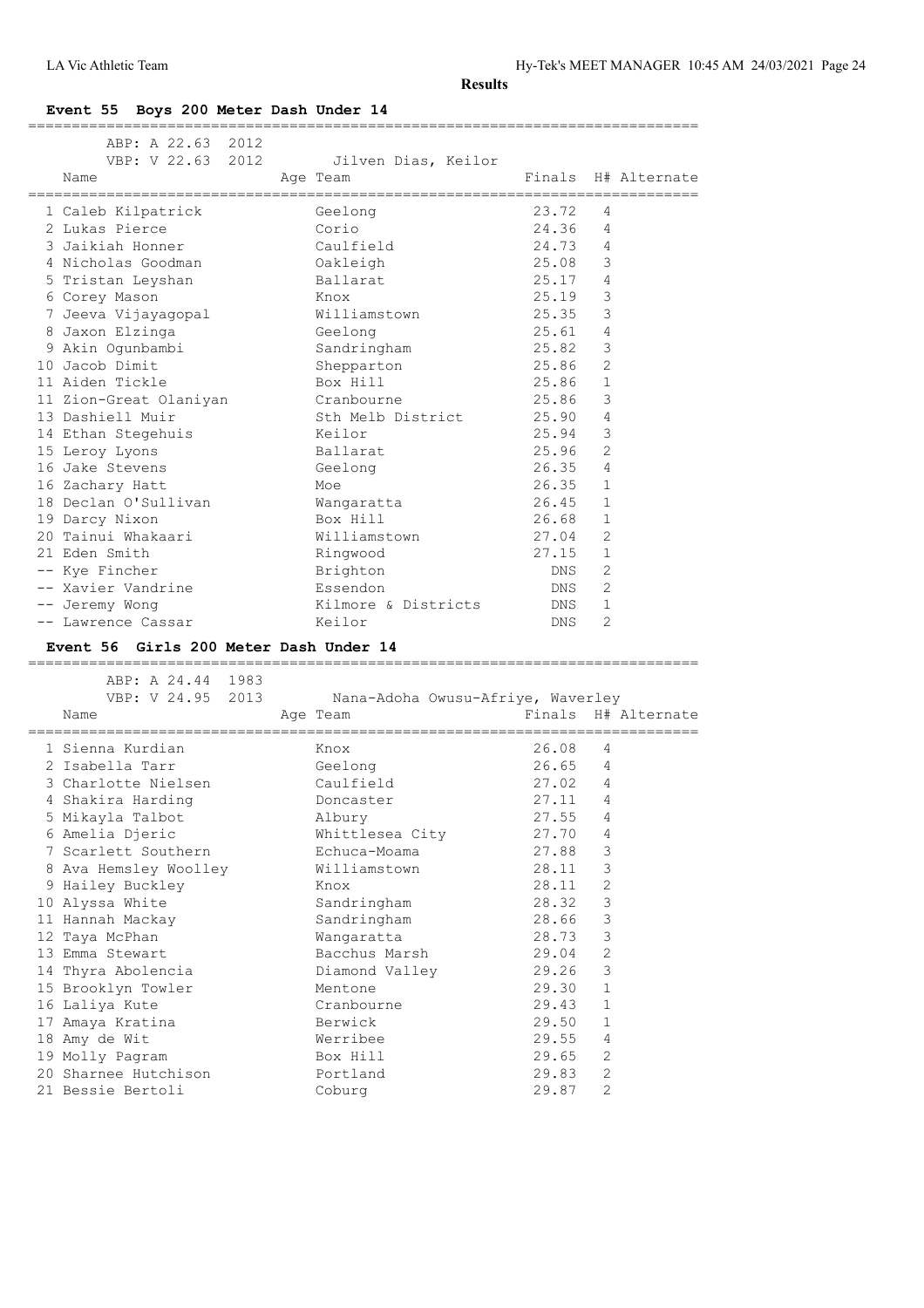# **....Event 56 Girls 200 Meter Dash Under 14**

| 22 Thea Prattley    | Box Hill   | 29.92 | - 1 |
|---------------------|------------|-------|-----|
| 23 Aleisha Federico | Coburg     | 30.24 | 2   |
| 24 Lisa Raksri      | Frankston  | 30.30 | 1   |
| 25 Mia Johnston     | Wangaratta | 30.49 | 1   |
| -- Lily Buckley     | Traralgon  | DNS.  | 3   |
| -- Olivia Strauss   | Wodonga    | DNS.  | 2   |

#### **Event 57 Boys 200 Meter Dash Under 15**

=============================================================================

| ABP: A 21.74 2009<br>VBP: V 22.06 2009<br>Name | Matthew Haynes, Diamond Valley<br>Age Team | _________________________________ | Finals H# Alternate |
|------------------------------------------------|--------------------------------------------|-----------------------------------|---------------------|
| 1 Joshua Sullivan                              | Cranbourne                                 | 23.48                             | 4                   |
| 2 Ferdinand Yermias Berwick                    |                                            | 23.94                             | 4                   |
| 3 Jeremy Kariuki                               | Cranbourne                                 | 24.23 4                           |                     |
| 4 Calum Smith                                  | Caulfield                                  | 24.41                             | 3                   |
| 5 Elijah Khoury                                | Caulfield                                  | 24.56                             | 3                   |
| 6 Chanachai Kankratok Keilor                   |                                            | 24.69                             | $\overline{4}$      |
| 7 Rajvir Singh                                 | Werribee                                   | 24.75                             | 4                   |
| 8 Leigham Elzinga                              | Geelong                                    | 25.16                             | $\overline{4}$      |
| 9 Benjamin Seers                               | Sandringham                                | 25.22                             | 2                   |
| 10 Mitchell Gardiner                           | Bacchus Marsh                              | 25.47                             | 3                   |
| 11 Seth McCleish                               | Geelong                                    | 25.57                             | $\overline{4}$      |
| 11 Patrick Keogh                               | Lancefield-Romsey 25.57                    |                                   | 2                   |
| 13 Zach Margiolakis                            | Whittlesea City                            | 25.61                             | 2                   |
| 14 Pascal Basioni                              | Werribee                                   | 25.65                             | 3                   |
| 15 Matthew Dimit                               | Shepparton                                 | 25.84                             | $\overline{2}$      |
| 16 Beau Evans                                  | Corio                                      | 25.91                             | $\overline{2}$      |
| 17 Jonathon Kaklamanis                         | Coburg                                     | 25.94                             | $\overline{2}$      |
| 18 Rivinaka Dharmaratne       Berwick          |                                            | 25.95                             | $\mathbf{1}$        |
| 19 Hunter Hanson                               | Melton City                                | 26.42                             | 2                   |
| 20 Alexander Convy                             | Ballarat                                   | 26.76                             | $\mathbf{1}$        |
| 21 Eric Arnachellum                            | Mentone                                    | 26.79                             | $\mathbf{1}$        |
| 22 Anton Ranalletta                            | Keilor                                     | 26.84                             | $\mathbf{1}$        |
| 23 Thomas Ham                                  | Ballarat                                   | 27.71                             | $\mathbf{1}$        |
| -- Jesse Suter                                 | Warrnambool                                | DNS                               | 3                   |
| -- Max Busuttil                                | Keilor                                     | DNS                               | 3                   |
| -- Aaron Martin                                | Mornington                                 | DNS                               | 1                   |
| -- Christian Vaitohi                           | Shepparton                                 | <b>DNS</b>                        | 3                   |

#### **Event 58 Girls 200 Meter Dash Under 15**

# ABP: A 24.24 2005 VBP: V 24.68 2016 Mia Gross, Geelong Name **Age Team** Age Team Finals H# Alternate ============================================================================= 1 Katie Oliver Knox<br>2 Indi Elliott Ceelong 2 Indi Elliott

| 3 Lily Parsons         | Mentone    | 27.004 |                |
|------------------------|------------|--------|----------------|
| 4 Ashleigh Carty       | Wangaratta | 27.03  | - 4            |
| 5 Natasha Kindler      | Knox       | 27.33  |                |
| 6 Aaliyah Goodland     | Mentone    | 27.35  |                |
| 7 Mia Ensil            | Mornington | 27.75  | $\overline{4}$ |
| 8 Molly Fraser         | Ballarat   | 27.78  |                |
| 9 Victoria Paape-Silva | Geelong    | 27.87  |                |
| 10 Maggie Stoney       | Coburg     | 27.97  |                |
|                        |            |        |                |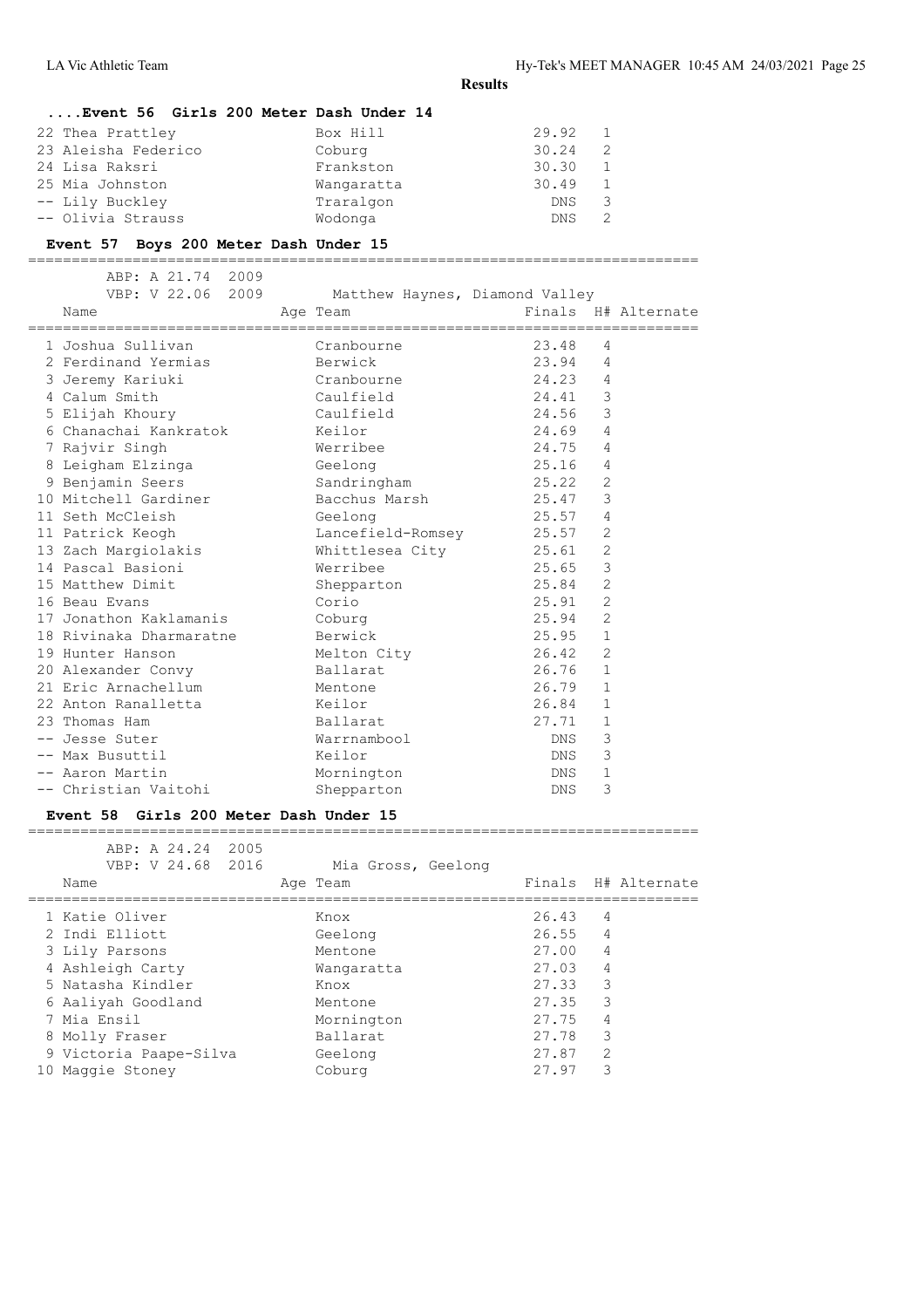| Event 58 Girls 200 Meter Dash Under 15 |  |  |  |  |  |
|----------------------------------------|--|--|--|--|--|
|----------------------------------------|--|--|--|--|--|

| 11 Grace Carter          | Warrnambool       | 28.03      | 3              |
|--------------------------|-------------------|------------|----------------|
| 12 Amber Shield          | Altona            | 28.13      | 4              |
| 13 Brianna Mastin        | Keilor            | 28.25      | 3              |
| 13 Caitlin Charles       | Corio             | 28.25      | 4              |
| 15 Sasha Carroll         | Yarra Ranges      | 28.41      | $\mathbf{1}$   |
| 16 Taya Waniqasekera     | Coburg            | 28.60      | $\mathfrak{D}$ |
| 17 Mikayley Werner       | Geelong           | 28.65      | 3              |
| 18 Esther Harrisson      | Geelong           | 29.02      | $\overline{2}$ |
| 19 Arabella McColl       | Geelong           | 29.09      | 1              |
| 20 Charli Matthews       | Sth Melb District | 29.28      | 2              |
| 21 Alannah Hoffman       | Whittlesea City   | 29.49      | $\mathcal{L}$  |
| 22 Chloe Sia             | Diamond Valley    | 30.23      | $\mathbf{1}$   |
| 23 Isabella Hetherington | Cranbourne        | 31.27      | 1              |
| -- Hayley Wallis         | Frankston         | DNS        |                |
| -- Lily Marsh            | Rochester         | DNS        |                |
| -- Amelia Smith          | Berwick           | <b>DNS</b> | $\mathcal{L}$  |
|                          |                   |            |                |

### **Event 59 Boys 200 Meter Dash Under 16**

 VBP: V 22.58 2019 Antonio Vaitohi, Shepparton Name **Age Team** Age Team Finals H# Alternate ============================================================================= 1 Lachlan Marriner Caulfield 23.37 4<br>2 Oscar Mammoliti 23.47 4 2 Oscar Mammoliti Essendon 23.47 4 3 Jai Lever Werribee 23.69 4 4 Xander Byrne Werribee 23.73 4 5 Matthew O'Brien **Ballarat** 23.75 4 6 Frankleen Newah-Jarfoi Werribee 23.80 4 7 Jordan Drescher Knox 24.33 3 8 Lester Long Nox 24.64 2 9 Samuel Abolencia Diamond Valley 24.73 4 10 Ryan Hovey Ballarat 24.75 3 11 Calven Lipec Keilor 25.04 3 12 Kristian Barresi Keilor 25.26 2 13 River Harris **Southern Peninsula** 25.43 2 14 Zach Jeanes Springvale 25.47 1 15 Angus Aggenbach Wangaratta 25.53 2 16 Xander Gragasin Stawell 25.55 2 17 Jacob Baker-Mayer Werribee 25.68 1 18 Braedyn Dawtrey Southern Peninsula 25.81 1 19 Zachary Stevens Sunbury 25.93 2 20 Charlie Hill Swan Hill 25.99 1 21 Lucas Knight Whittlesea City 26.71 3 22 Irsyad Aaqil Bin Iszal Whittlesea City 26.83 1 -- Jesse Kelly Berwick DNS 1 -- Ace Pitt Geelong Communications of the Geelong Communications of the DNS 3 -- Liam Morrissy Geelong DNS 3 -- Marcus Sneyders **Example 2** Merribee **DIS 2** DNS 2 -- Anaru Whakaari Williamstown DNS 3

=============================================================================

#### **Event 60 Girls 200 Meter Dash Under 16**

| VBP: V 24.96 2019                   | Shahd Mohamed, Mentone     |                                        |
|-------------------------------------|----------------------------|----------------------------------------|
| Name                                | Age Team                   | Finals H# Alternate                    |
| 1 Madison Wright<br>2 Caitlin Evans | <b>Ballarat</b><br>Bendigo | 26.33<br>$\sim$ 3<br>26.71<br>$\sim$ 3 |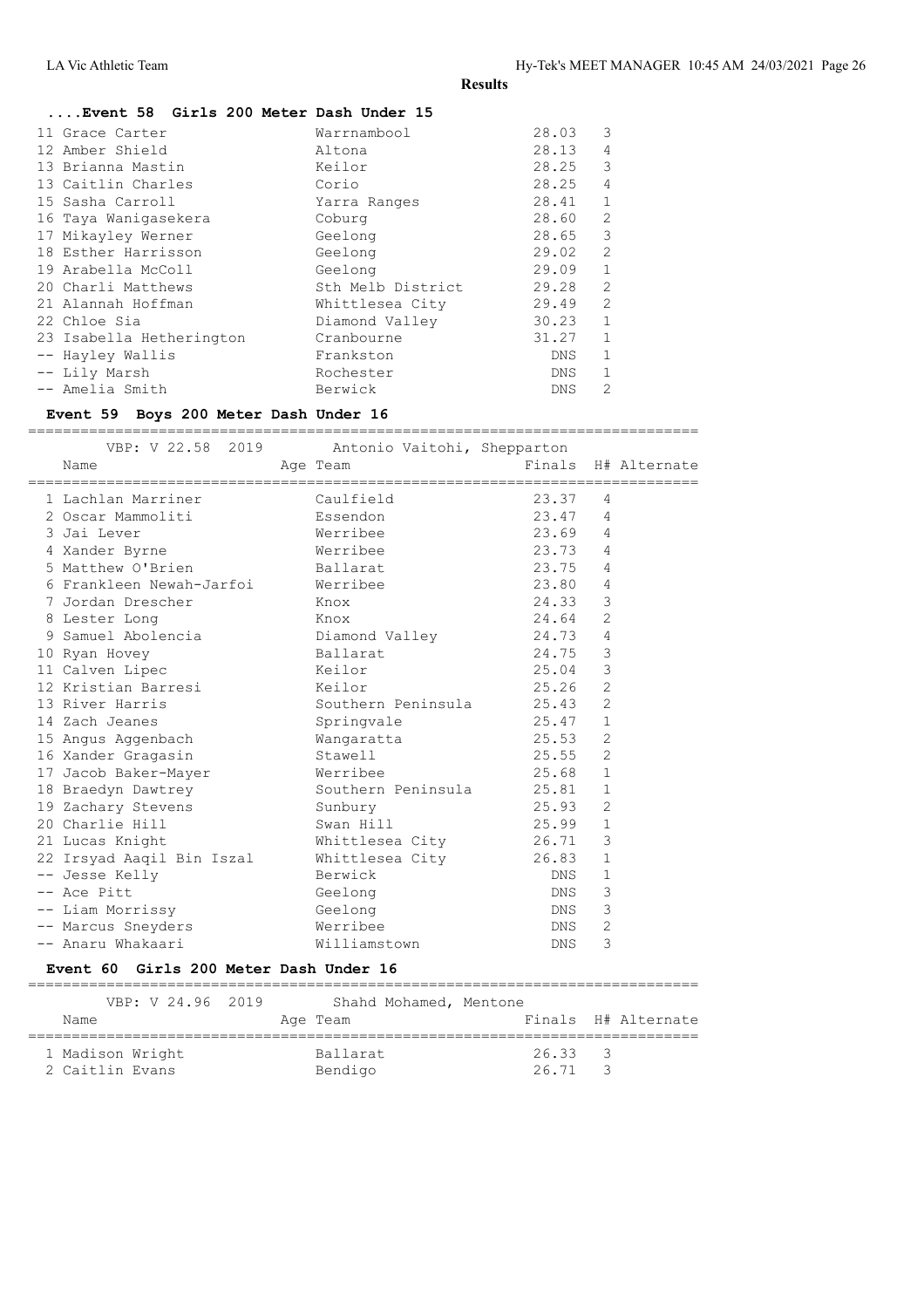# **....Event 60 Girls 200 Meter Dash Under 16**

| 4 Andrea Archibald<br>Echuca-Moama<br>Sandringham<br>5 Amelia Spenceley<br>Amanda Williamson<br>Essendon<br>7 Ashleigh Rooke<br>Croydon<br>8 Claudia Chmara<br>Mentone<br>9 Tahlia Thomson<br>Wangaratta<br>10 Aranya Manchanayake<br>Knox<br>11 Carly Senior<br>Box Hill<br>12 Sugi Neecowen<br>Diamond Valley<br>13 Charlette Gray<br>Shepparton<br>Southern Peninsula<br>14 Kobi-Lee Dyer | 27.01<br>27.48<br>27.61<br>27.63<br>28.02<br>28.19<br>28.22<br>28.34<br>29.07<br>29.75<br>29.80 | 3<br>$\overline{2}$<br>3<br>$\overline{2}$<br>$\mathfrak{D}$<br>3<br>$\mathbf{1}$<br>$\mathfrak{D}$<br>2<br>$\mathbf{1}$<br>$\mathbf{1}$ |
|----------------------------------------------------------------------------------------------------------------------------------------------------------------------------------------------------------------------------------------------------------------------------------------------------------------------------------------------------------------------------------------------|-------------------------------------------------------------------------------------------------|------------------------------------------------------------------------------------------------------------------------------------------|
| 15 Mackenzie Southern<br>Echuca-Moama<br>16 Sophie Zarafa<br>Box Hill                                                                                                                                                                                                                                                                                                                        | 30.43<br>30.68                                                                                  | $\mathbf{1}$<br>3                                                                                                                        |
| 17 Chloe Freestone<br>Cranbourne                                                                                                                                                                                                                                                                                                                                                             | 31.95                                                                                           | $\mathbf{1}$                                                                                                                             |
| 18 Hayley Barber<br>Knox                                                                                                                                                                                                                                                                                                                                                                     | 32.14                                                                                           | $\mathbf{1}$                                                                                                                             |
| -- Marissa Jamieson<br>Casterton                                                                                                                                                                                                                                                                                                                                                             | DNS                                                                                             | $\mathbf{1}$                                                                                                                             |
| -- Chloe Kinnersly<br>Ballarat                                                                                                                                                                                                                                                                                                                                                               | DNS                                                                                             | 3                                                                                                                                        |
| -- Cheyenne Schroeter<br>Whittlesea City                                                                                                                                                                                                                                                                                                                                                     | DNS                                                                                             | 2                                                                                                                                        |
| -- Emma Furfaro<br>Whittlesea City                                                                                                                                                                                                                                                                                                                                                           | DNS                                                                                             | $\overline{2}$                                                                                                                           |
| -- Shaylea Ginger-Ryan<br>Albury                                                                                                                                                                                                                                                                                                                                                             | <b>DNS</b>                                                                                      | 2                                                                                                                                        |

#### **Event 101 Boys Discus Throw (1kg) Under 16** ==========================================================================

| VBP: V 52.13m 2019           | Joshua Furze, Albury     |                  |
|------------------------------|--------------------------|------------------|
| Name<br>==================== | Age Team<br>============ | Finals Alternate |
| 1 Darcy Giddings             | Corio                    | 60.01mV          |
| 2 Grady Murrant              | Geelong                  | 53.20mV          |
| 3 Cody Lee                   | Traralgon                | 39.27m           |
| 4 Declan Foley               | Geelong                  | 36.08m           |
| 5 Shaye Eastwood             | Geelong                  | 34.06m           |
| 6 Bailey Cumming             | Diamond Valley           | 34.05m           |
| 7 Lucas Kell                 | Kyabram                  | 29.73m           |
| 8 Fatehaviraj Bhullar        | Whittlesea City          | 28.30m           |
| 9 Liam Borg                  | Brimbank                 | 27.55m           |
| 10 Hayden Lloyd              | Bacchus Marsh            | 26.72m           |
| 11 Harley Gilbert            | Diamond Valley           | 26.36m           |
| 12 Connor Riley              | Caulfield                | 24.99m           |
| 13 Jacob Baker-Mayer         | Werribee                 | 24.63m           |
| 14 Arnavjot Singh Aulakh     | Whittlesea City          | 24.48m           |
| 15 Blade Johnson             | Sale                     | 23.90m           |
| 16 Alex Tolson               | Maryborough              | 21.96m           |
| 17 Jayden Moorehead          | Traralgon                | 21.93m           |
| 18 James Short               | Caulfield                | 21.21m           |
| -- Jordan Lombardo           | Essendon                 | <b>DNS</b>       |
| -- Michael Reginald          | Waverley                 | DNS              |
| -- William Beaton            | Bendigo                  | DNS              |

# **Event 102 Girls Javelin Throw (500g) Under 16**

|                   | VBP: V 37.61m 2019 |           | Emily Ryan, Mentone |        |                  |
|-------------------|--------------------|-----------|---------------------|--------|------------------|
| Name              |                    | Age Team  |                     |        | Finals Alternate |
|                   |                    |           |                     |        |                  |
| 1 Elise Keeghan   |                    | Knox      |                     | 33.57m |                  |
| 2 Yifen Soukaseun |                    | Coburg    |                     | 31.88m |                  |
| 3 Chloe Kaufman   |                    | Caulfield |                     | 31.71m |                  |
|                   |                    |           |                     |        |                  |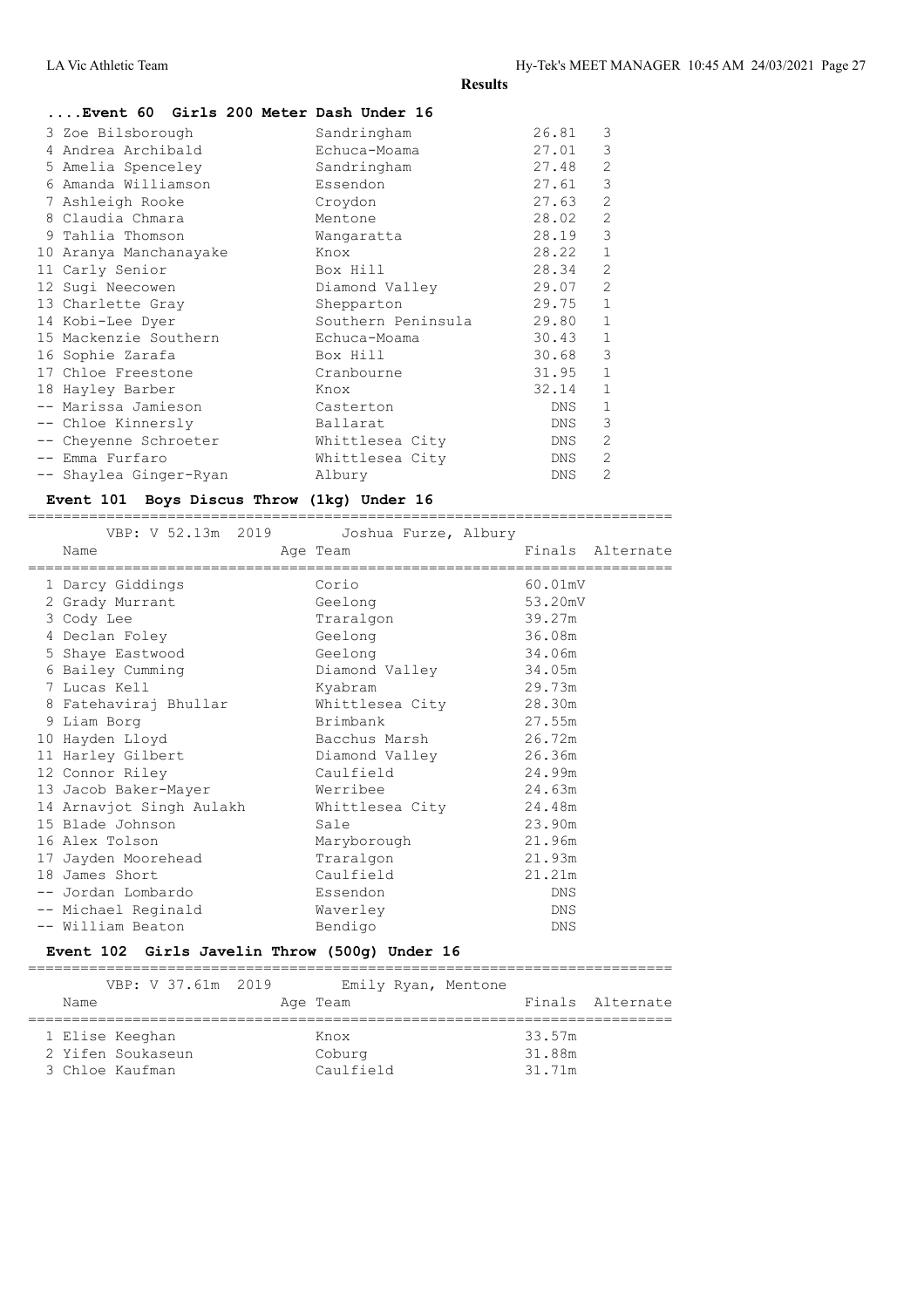# **....Event 102 Girls Javelin Throw (500g) Under 16**

|   | 4 Jorja Hill<br>5 Shaylea Ginger-Ryan<br>6 Ashleigh Rooke | Bendigo<br>Albury<br>Croydon | 31.05m<br>30.01m<br>29.90m |
|---|-----------------------------------------------------------|------------------------------|----------------------------|
|   | 7 Abbey Whitaker                                          | Ringwood                     | 26.84m                     |
| 8 | Seanna Foster                                             | Horsham                      | 26.83m                     |
|   | 9 Charlette Gray                                          | Shepparton                   | 26.07m                     |
|   | 10 Bianca Brown                                           | Whittlesea City              | 25.46m                     |
|   | 11 Daisy Birtchnell                                       | Murrindindi                  | 24.36m                     |
|   | 12 Kaylah Heikkila Dubowik                                | Geelong                      | 23.93m                     |
|   | 13 Ella Brauer                                            | Colac                        | 22.99m                     |
|   | 14 Kate McQueeney                                         | Doncaster                    | 22.51m                     |
|   | 15 Holly Waite                                            | Croydon                      | 21.75m                     |
|   | 16 Matilda Hutchison                                      | Portland                     | 21.51m                     |
|   | 17 Ashlee Quinn                                           | Berwick                      | 21.15m                     |
|   | 18 Eliza Sharp                                            | Moorabbin                    | 20.93m                     |
|   | 19 Chloe Thompson                                         | Whittlesea City              | 20.87m                     |
|   | 20 Georgia Stepanoski                                     | Sunbury                      | 19.80m                     |
|   | 21 Holly Hansen                                           | Doncaster                    | 17.31m                     |
|   | 22 Lily Frampton                                          | Geelong                      | 16.77m                     |
|   | 23 Dakoda Aldridge                                        | Portland                     | 15.75m                     |
|   | 24 Claudia Chmara                                         | Mentone                      | 15.30m                     |
|   |                                                           |                              |                            |

#### **Event 103 Girls Long Jump Under 10** ==========================================================================

|  | ABP: A 4.75m 1991<br>VBP: V 4.51m 2003 Brooke Stratton, Knox<br>Name | Age Team                 |        | Finals Alternate |
|--|----------------------------------------------------------------------|--------------------------|--------|------------------|
|  | 1 Layla Dela Cruz-Smaldon Mhittlesea City                            |                          | 4.02m  |                  |
|  | 2 Indianna Laurito                                                   | Frankston                | 3.85m  |                  |
|  | 3 Liezel Cilliers                                                    | Diamond Valley           | 3.81m  |                  |
|  | 4 Cora Freestone                                                     | Cranbourne               | 3.75m  |                  |
|  | 5 Emily Paul                                                         | Werribee                 | 3.74m  |                  |
|  | 6 Charlotte Clayton                                                  | Albury                   | 3.69m  |                  |
|  | 7 Samantha Waddell                                                   | Knox                     | 3.68m  |                  |
|  | 8 Scarlett Koutsogiannis Craigieburn                                 |                          | 3.67m  |                  |
|  | 9 Millie Hinckfuss                                                   | Camberwell-Malvern 3.60m |        |                  |
|  | 10 Stella Czosnek                                                    | Waverley                 | 3.59m  |                  |
|  | 11 Tanamai Szirom                                                    | Albury                   | J3.59m |                  |
|  | 12 Symone Adelaja                                                    | Cranbourne               | J3.59m |                  |
|  | 13 Teagan Pape                                                       | Essendon                 | J3.59m |                  |
|  | 14 Josien Weijers                                                    | Geelong                  | 3.53m  |                  |
|  | 15 Lucie Carson                                                      | Doncaster                | 3.48m  |                  |
|  | 16 Lily Austin                                                       | Ballarat                 | J3.48m |                  |
|  | 17 Jennifer Hargreaves Geelong                                       |                          | 3.45m  |                  |
|  | 18 Mia Schodde                                                       | Maryborough              | 3.44m  |                  |
|  | 19 Mia Spencer                                                       | Berwick                  | 3.43m  |                  |
|  | 20 Piper Knorpp                                                      | Horsham                  | 3.35m  |                  |
|  | 21 Annabelle Knight                                                  | Werribee                 | 3.33m  |                  |
|  | 22 Charlotte Coysh                                                   | Wodonga                  | 3.28m  |                  |
|  | 23 Giselle Quinn                                                     | Berwick                  | 3.13m  |                  |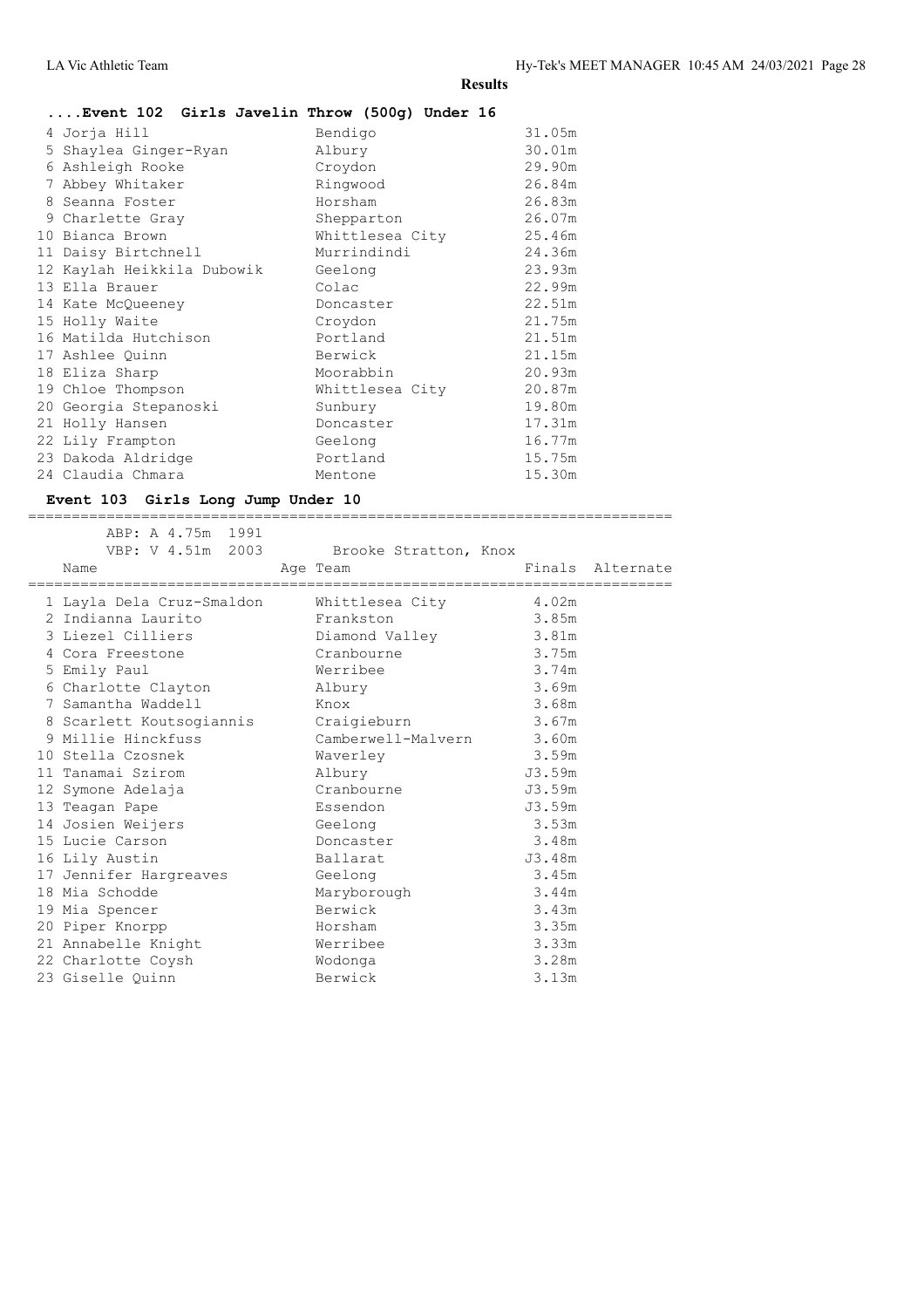LA Vic Athletic Team Hy-Tek's MEET MANAGER 10:45 AM 24/03/2021 Page 29

**Results**

# **Event 104 Girls Long Jump Under 12**

| ABP: A 5.55m 1976                          |                                   |                |                  |
|--------------------------------------------|-----------------------------------|----------------|------------------|
| VBP: V 5.38m 2005<br>Name                  | Brooke Stratton, Knox<br>Age Team |                | Finals Alternate |
| 1 Laura Wong                               | Caulfield                         | 4.83m          |                  |
| 2 Summer Jenkins                           | Ballarat                          | 4.68m          |                  |
| 3 Eve Fumberger                            | Williamstown                      | 4.50m          |                  |
| 4 Abbie Jeacock                            | Mentone                           | 4.48m          |                  |
| 5 Pippa Morgan                             | Sandringham                       | 4.31m          |                  |
| 6 Ishara Ross                              | Box Hill                          | 4.30m          |                  |
| 7 Rosie O'Brien                            | Caulfield                         | 4.22m          |                  |
| 8 Jasmine Giret                            | Box Hill                          | 4.18m          |                  |
| 9 Kaydence Fleming                         | Moe                               | 4.11m          |                  |
| 10 Grace Murray                            | Brimbank                          | 4.10m          |                  |
| 11 Adele Roche                             | Caulfield                         | 4.09m          |                  |
| 12 Hope Vili                               | Essendon                          | 4.07m          |                  |
| 13 Chelsea Tickell                         | Bendigo                           | 4.05m          |                  |
| 14 Abigail Cheshire                        | Caulfield                         | 3.95m          |                  |
| 15 Armani Mauriohooho                      | Williamstown                      | 3.89m          |                  |
| 16 Scarlett Bilsborough                    | Sandringham                       | 3.81m          |                  |
| 17 Methuki Liyanage                        | Ringwood                          | 3.79m          |                  |
| 18 Jazmyn Cartledge                        | Ballarat                          | 3.76m          |                  |
| 19 Milena Gorman                           | Mentone                           | 3.74m          |                  |
| 20 Shannon Storey                          | Bendigo                           | 3.73m          |                  |
| 21 Kayla Paton                             | Yarra Ranges                      | 3.71m          |                  |
| 22 Emma Cooke                              | Waverley                          | 3.62m          |                  |
| 23 Georgia Letson                          | Altona                            | 3.58m          |                  |
| 24 Julia Hipwell                           | Waverley                          | 3.29m          |                  |
| Event 105 Girls High Jump (1.20m) Under 13 |                                   |                |                  |
| ABP: A 1.80m 1987                          |                                   |                |                  |
|                                            |                                   |                |                  |
| VBP: V 1.68m 2005                          | Denise Snyder, Swan Hill          |                |                  |
| Name                                       | Age Team                          |                | Finals Alternate |
| 1 Charli Sullivan                          | Sandringham                       | 1.54m          |                  |
| 2 Ella Duncan                              | Essendon                          | 1.50m          |                  |
| 3 Jamison Towers                           | Corio                             | 1.45m          |                  |
| 4 Rose Harbison                            | Box Hill                          | J1.45m         |                  |
| 5 Monique Kindler                          | Knox                              | J1.45m         |                  |
| 6 Sasha Jurson                             | Gisborne                          | 1.40m          |                  |
| 7 Daisy Robinson                           | Waverley                          | J1.40m         |                  |
| 8 Daija Lavea                              | Shepparton                        | J1.40m         |                  |
| 9 Evie Ducas                               | Bacchus Marsh                     | J1.40m         |                  |
| 9 Emilia Pantano                           | Geelong                           | J1.40m         |                  |
| 11 Lucy Fraser                             | Ballarat                          | J1.40m         |                  |
| 12 Lucy Quinn                              | Southern Peninsula                | 1.35m          |                  |
| 13 Alyssa Chapman                          | Knox                              | J1.35m         |                  |
| 14 Jemma Whitaker                          | Ringwood                          | 1.30m          |                  |
| 15 Meg Perkin                              | Chelsea                           | J1.30m         |                  |
| 16 Emilia Fode                             | Sandringham                       | J1.30m         |                  |
| 16 Jessica Mibus                           | Casterton                         | J1.30m         |                  |
| 18 Asher Elsen                             | Diamond Valley                    | J1.30m         |                  |
| 19 Gaby Klinkert                           | Waverley                          | J1.30m         |                  |
| 20 Sienna Klein                            | Whittlesea City                   | 1.25m          |                  |
| 20 Taihlar-Jo Kampf<br>20 Olivia Bradshaw  | Whittlesea City<br>Geelong        | 1.25m<br>1.25m |                  |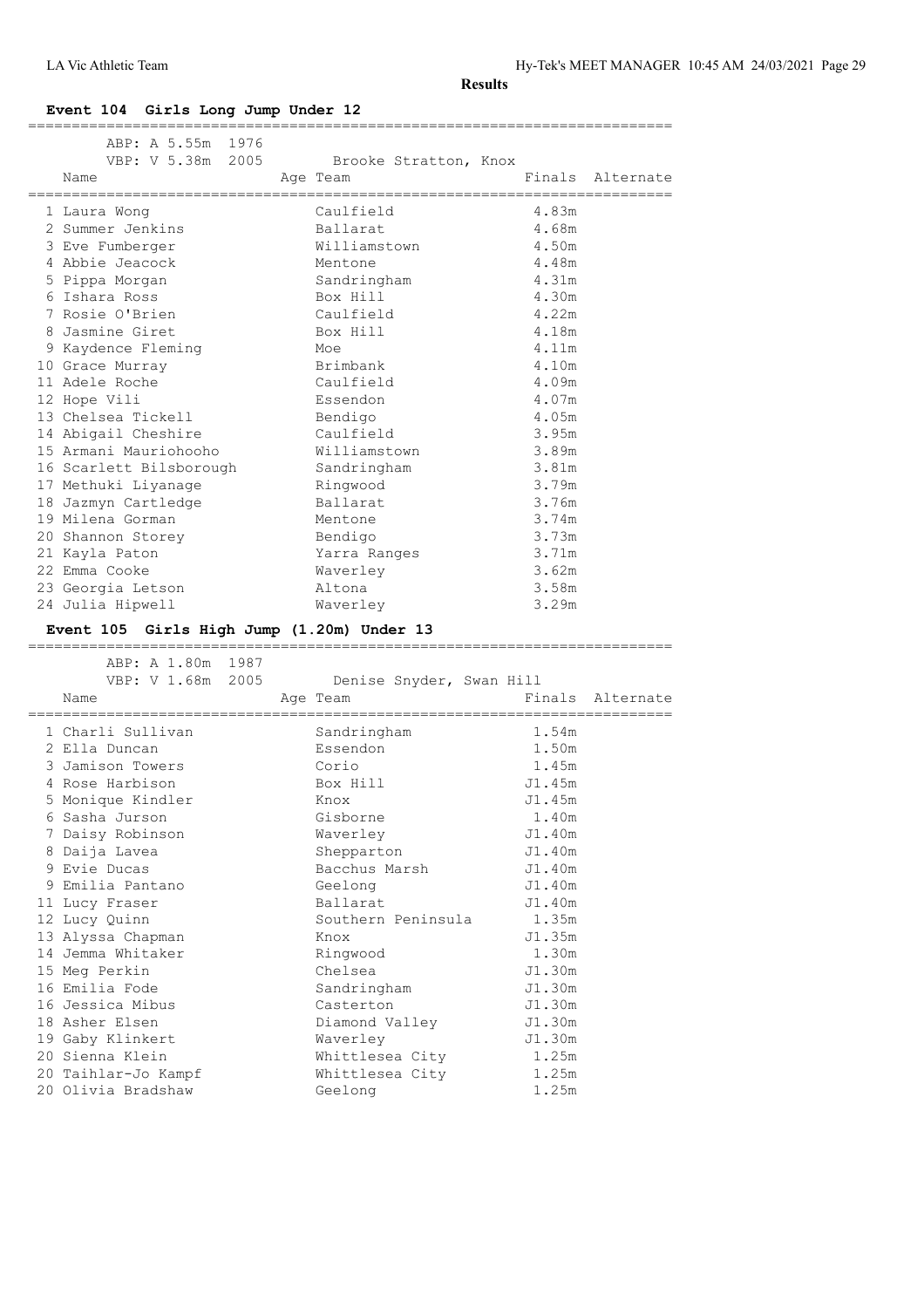| Event 105 Girls High Jump (1.20m) Under 13                             |                                        |                |                  |
|------------------------------------------------------------------------|----------------------------------------|----------------|------------------|
| 23 Elise Paul                                                          | Werribee                               | 1.20m          |                  |
| 23 Tallulah Dunn                                                       | Geelong                                | 1.20m          |                  |
| Event 106 Boys High Jump (1.30m) Under 13                              |                                        |                |                  |
| -------------------------                                              | ====================================== |                |                  |
| ABP: A 1.83m 2012                                                      |                                        |                |                  |
| VBP: V 1.80m 2019                                                      | Harry Orr, Williamstown                |                |                  |
| Name                                                                   | Age Team                               |                | Finals Alternate |
| 1 Sam Gayfer                                                           | Kew                                    | 1.65m          |                  |
| 2 Alex Lloyd                                                           | Bacchus Marsh                          | 1.60m          |                  |
| 3 Guy Williams                                                         | Geelong                                | J1.60m         |                  |
| 4 Arki Butler                                                          | Sandringham                            | J1.60m         |                  |
| 5 Cooper Bertram                                                       | Knox                                   | 1.50m          |                  |
| 5 Benjamin Pidgeon                                                     | Nunawading                             | 1.50m          |                  |
| 7 Kuppah Kome                                                          | Kyneton                                | J1.50m         |                  |
| 8 Jayden McGregor                                                      | Albury                                 | J1.50m         |                  |
| 9 Archie O'Rourke                                                      | Sandringham                            | 1.45m          |                  |
| 9 Samuel Markham                                                       | Moorabbin                              | 1.45m          |                  |
| 11 Jasper Shone                                                        | Leongatha                              | J1.45m         |                  |
| 12 Hunter Howells                                                      | Shepparton                             | J1.45m         |                  |
| 13 Xavier Ladbrook                                                     | Berwick                                | J1.45m         |                  |
| 14 Owen Adams                                                          | Brimbank                               | 1.40m          |                  |
| 15 Kane Hijlkema                                                       | Caulfield                              | J1.40m         |                  |
| 16 Rhys Hansen                                                         | Nathalia                               | J1.40m         |                  |
| 16 Felix Hattwich                                                      | Doncaster                              | J1.40m         |                  |
| 18 Tully Smith                                                         | Caulfield                              | J1.40m         |                  |
| 19 Kayden Ramirez                                                      | Diamond Valley                         | 1.35m          |                  |
| 20 Riley Parks                                                         | Williamstown                           | 1.30m          |                  |
| -- Daniel Bilinski                                                     | Corio                                  | ΝH             |                  |
| -- Harvey Jacka                                                        | Wangaratta                             | DNS            |                  |
| -- Oliver Britt                                                        | Ballarat                               | DNS            |                  |
| Event 107 Boys Shot Put (2kg) Under 09<br>____________________________ |                                        |                |                  |
| ABP: A 11.33m 1999                                                     |                                        |                |                  |
| VBP: V 9.96m 1984 Matthew Young, Essendon                              |                                        |                |                  |
| Name                                                                   | Age Team                               |                | Finals Alternate |
|                                                                        |                                        |                |                  |
| 1 Luca Micalizzi                                                       | Echuca-Moama                           | 7.65m          |                  |
| 2 Vaka Haunga                                                          | Brimbank                               | 7.51m          |                  |
| 3 Charlie Ellis                                                        | Berwick                                | 7.02m          |                  |
| 4 Marlo Kelly                                                          | Werribee                               | 6.68m          |                  |
| 5 Alexander Norris                                                     | Mornington                             | 6.67m          |                  |
| 6 Levi Dayaseela                                                       | Mentone                                | 6.55m          |                  |
| 7 Jett Sheather                                                        | Corio                                  | J6.55m         |                  |
| 8 Xavier Kalamatas                                                     | Williamstown                           | 6.52m          |                  |
| 9 Maino Kome                                                           | Kyneton                                | 6.40m          |                  |
| 10 Jonah Brennan                                                       | Diamond Valley                         | 6.38m          |                  |
| 11 Jacob Tarabay                                                       | Knox                                   | 6.06m          |                  |
| 12 Lucas Sanders                                                       | Corio                                  | 6.03m          |                  |
| 13 Chase Allen                                                         | Melton City                            | 5.96m          |                  |
| 14 Tyler Kendall                                                       | Berwick                                | 5.75m          |                  |
| 15 Dejan Samu<br>16 Alexander Owen                                     | Cranbourne                             | 5.66m<br>5.50m |                  |
|                                                                        | Sandringham                            | 5.20m          |                  |
| 17 Hugo Gilmour<br>18 Flynn Sandison                                   | Geelong<br>Williamstown                | 5.18m          |                  |
|                                                                        |                                        |                |                  |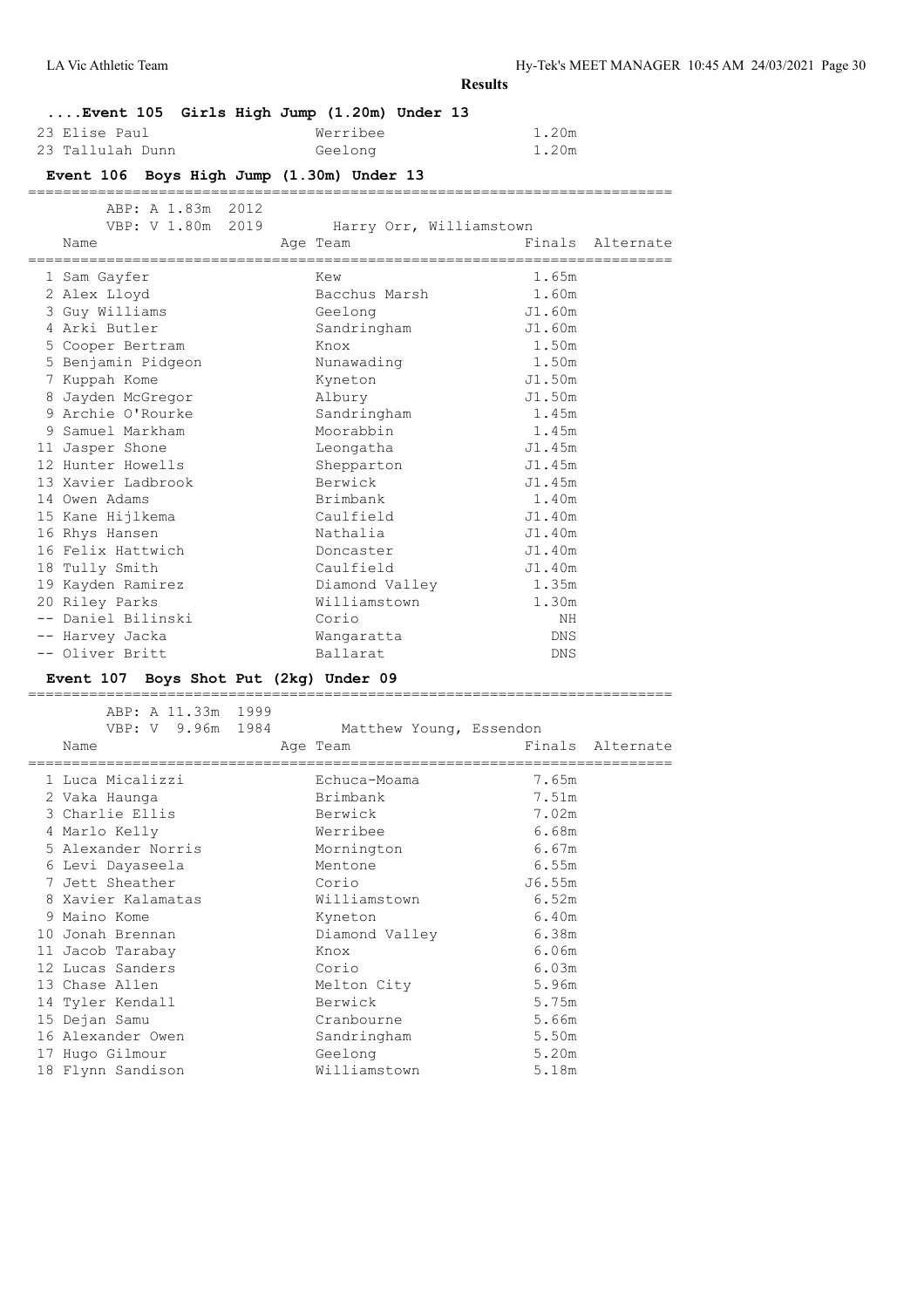# **....Event 107 Boys Shot Put (2kg) Under 09**

| 19 Banjo Watson  | Collingwood | 5.17m |
|------------------|-------------|-------|
| 20 Brady Gilmore | Cohuna      | 4.89m |
| 21 Meer Shah     | Knox        | 4.75m |
| 22 Cruze Marsh   | Knox        | 4.70m |
| 23 Jett Edwards  | Hume        | 4.65m |
| -- Jireh Liki    | Cranbourne  | DNS   |

#### **Event 108 Girls Shot Put (2kg) Under 09**

ABP: A 9.63m 2016<br>VBP: V 9.63m 2016 Alyssa Benbow, Brimbank Name Age Team Finals Alternate ========================================================================== 1 Natalie McKinley Doncaster 6.20m 2 Lexus Nunn Whittlesea City 6.05m 3 Melody Samuels Ballarat 5.98m 4 Billie Greyling Cranbourne 5.80m 5 Gemma Bryant Caulfield 5.74m 6 Tia Hockey Coburg 5.40m 7 Violet Froon Corio 5.34m 8 Emily Crosswell Mentone 5.21m 9 Gurarmandeep Kaur Cranbourne 5.16m 10 Ebony Ciopicz Keilor 5.03m 11 Helena Nash Sherbrooke 4.89m 12 Eleanor Marsh Geelong Geelong 4.86m 13 Chelsea Melder Brimbank 4.82m 14 Caitlin Foley Geelong 4.80m 15 Maddison Glancy Knox 4.66m 16 Milla Beames Mentone 4.62m 17 Poppy Samuel Brimbank 4.56m 18 Charlotte McMahon Wangaratta 4.48m 19 Xanthe Dalton Warragul 4.38m 20 Laura Stone Shepparton 4.06m 21 Melian Archer Traralgon 3.56m 22 Angelina Purcivall Berwick 3.47m -- Mia Lewis Diamond Valley DNS

==========================================================================

### **Event 109 Boys Discus Throw (1kg) Under 15**

 ABP: A 64.54m 1999 VBP: V 64.54m 1999 Timothy Driesen, Bendigo Name Age Team Age Team Finals Alternate ========================================================================== 1 Mackenzie Leith Williamstown 58.65m 2 Jake Gavriliadis Bendigo 49.59m 3 Liam Benbow Melton City 48.99m 4 Elijah Khoury Caulfield 47.07m 5 Aidan Pidgeon Nunawading 45.97m 6 Xavier Pitt Wangaratta 43.59m 7 Charlie Steen Caulfield 41.77m 8 Seif El Shorbagy Caulfield 39.83m 9 Bradley Carter Stawell 38.91m 10 Valentino Bertucci Mentone 38.73m 11 Logan Sandland Albury 38.21m 12 Dean Sergakis Whittlesea City 36.07m 13 Thomas Ham Ballarat J36.07m 10 valencino -- 1<br>
11 Logan Sandland Michael Albury -- 1<br>
12 Dean Sergakis Whittlesea City 36.07m<br>
13 Thomas Ham Ballarat 536.07m<br>
14 Jack Ashcroft Waverley 35.64m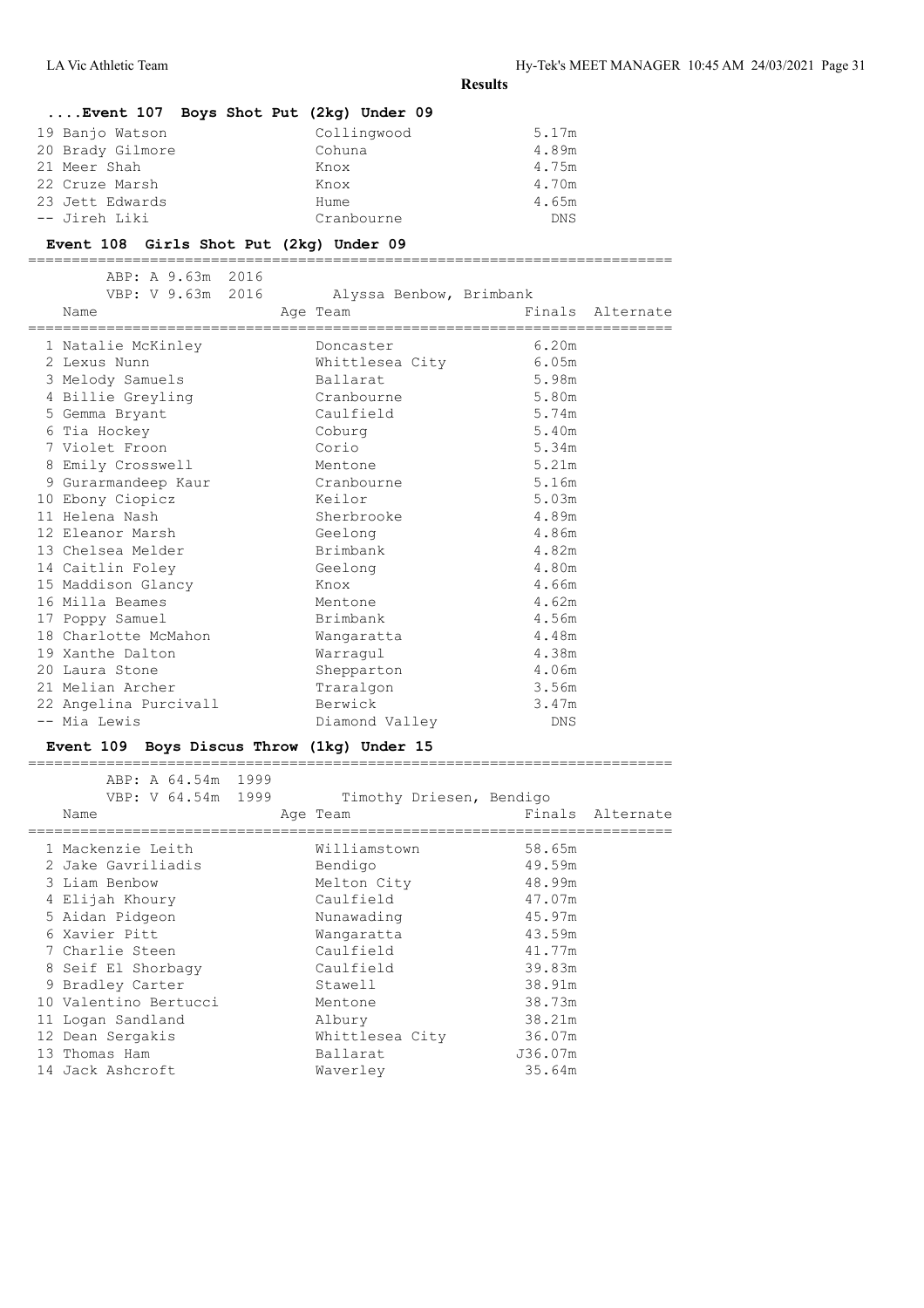# **....Event 109 Boys Discus Throw (1kg) Under 15**

| 15 William Brewer    | Warraqul        | 34.67m     |
|----------------------|-----------------|------------|
| 16 Nicholas Chan     | Diamond Valley  | 34.36m     |
| 17 Thomas Rose       | Westernport     | 34.06m     |
| 18 Sebastian Le Roux | Horsham         | 33.99m     |
| 19 Zac Barling       | Brighton        | 30.90m     |
| 20 Beau Evans        | Corio           | 30.84m     |
| 21 Sam Hampton       | Croydon         | 28.36m     |
| 22 Nabil Temssah     | Whittlesea City | 25.98m     |
| 23 Jye Pastuszka     | Benalla         | 23.43m     |
| 24 Matthew Vanotti   | Melton City     | 23.09m     |
| -- Christian Vaitohi | Shepparton      | DNS        |
| -- Thomas Sims       | Whittlesea City | <b>DNS</b> |
|                      |                 |            |

# **Event 110 Girls Javelin Throw (500g) Under 15**

==========================================================================

| ABP: A 45.96m 2015<br>VBP: V 41.99m 2013<br>Name<br>=============================== | Kathryn Brooks, Box Hill<br>Age Team | . _ _ _ _ _ _ _ _ _ _ _ | Finals Alternate |
|-------------------------------------------------------------------------------------|--------------------------------------|-------------------------|------------------|
| 1 Dakira Cooper                                                                     | Albury                               | 40.55m                  |                  |
| 2 Jade de Vries                                                                     | Croydon                              | 33.18m                  |                  |
| 3 Isabel Falconer-Boaq                                                              | Nunawading                           | 31.97m                  |                  |
| 4 Libby Hathway                                                                     | Sandringham                          | 30.25m                  |                  |
| 5 Sky Treble                                                                        | Portland                             | 28.76m                  |                  |
| 6 Amy Hawking                                                                       | Essendon                             | 28.61m                  |                  |
| 7 Sophie Wilcock                                                                    | Mentone                              | 27.08m                  |                  |
| 8 Caitlin Charles                                                                   | Corio                                | 26.50m                  |                  |
| 9 Thivyaa Mahendran                                                                 | Frankston                            | 26.35m                  |                  |
| 10 Tara Smith                                                                       | Diamond Valley                       | 25.53m                  |                  |
| 11 Mariah Pezos                                                                     | Box Hill                             | 24.77m                  |                  |
| 12 Xylavene Beale                                                                   | Albury                               | 24.57m                  |                  |
| 13 Riannah Tatlock                                                                  | Geelong                              | 23.50m                  |                  |
| 14 Ashlee Gleeson                                                                   | Ballarat                             | 22.61m                  |                  |
| 15 Tayla Borg                                                                       | Diamond Valley                       | 22.32m                  |                  |
| 16 Isabelle Elson                                                                   | Moe                                  | 22.03m                  |                  |
| 17 Bianca de Vries                                                                  | Croydon                              | 21.49m                  |                  |
| 18 Ella Smith                                                                       | Wonthaggi                            | 21.17m                  |                  |
| 19 Jasmine Smith                                                                    | Doncaster                            | 19.90m                  |                  |
| 20 Vimani Jayawantha                                                                | Knox                                 | 19.87m                  |                  |
| 21 Eva Wilson                                                                       | Box Hill                             | 19.61m                  |                  |
| 22 Cheyanne Hansen                                                                  | Nathalia                             | 19.31m                  |                  |
| 23 Chloe Kodagoda                                                                   | Collingwood                          | 18.60m                  |                  |
| 24 Charlotte Adrichem                                                               | Whittlesea City                      | 15.24m                  |                  |
| -- Alejandra Ortega Aguilar                                                         | Altona                               | ND.                     |                  |
| -- Bridie Shanahan                                                                  | Bacchus Marsh                        | <b>ND</b>               |                  |

# **Event 111 Boys Triple Jump Under 14**

| ABP: A 14.47m 1987<br>VBP: V 13.31m 2013<br>Name                               | Michael Cann, Frankston<br>Age Team                     | Finals Alternate                     |
|--------------------------------------------------------------------------------|---------------------------------------------------------|--------------------------------------|
| 1 Grayson Lafaialii<br>2 Jeeva Vijayaqopal<br>3 Aydin Metin<br>4 Jaxon Elzinga | Williamstown<br>Williamstown<br>Williamstown<br>Geelong | 12.24m<br>11.72m<br>11.42m<br>11.13m |
| 5 Liam Shadbolt                                                                | Kerang                                                  | 11.09m                               |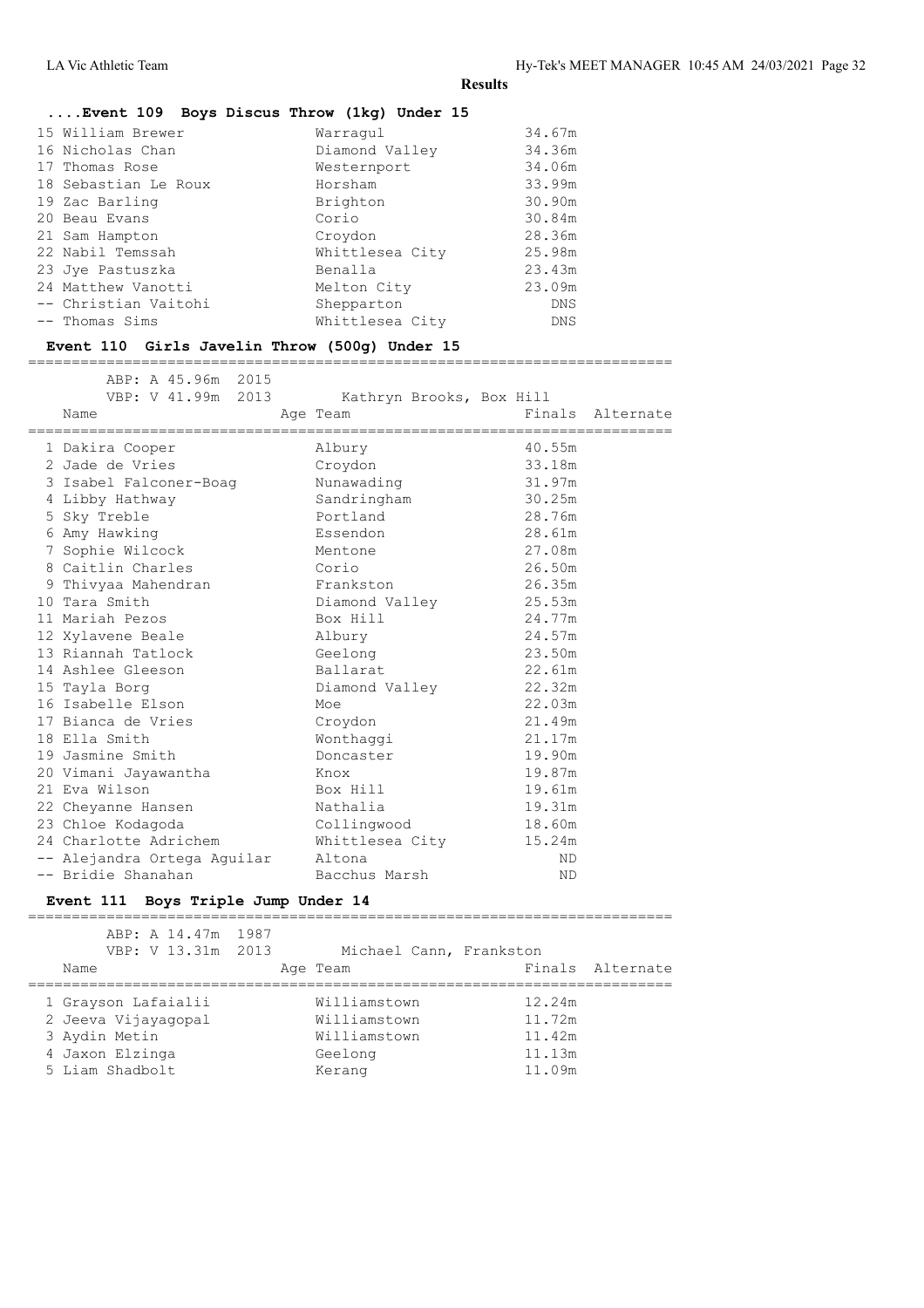| Event 111 Boys Triple Jump Under 14 |                 |            |
|-------------------------------------|-----------------|------------|
| Imani Olukhale<br>6                 | Coburg          | 10.78m     |
| Jeremiah Jeanes                     | Springvale      | 10.69m     |
| Patrick Wheeler<br>8                | Ringwood        | 10.65m     |
| 9 Aiden Tickle                      | Box Hill        | 10.47m     |
| 10 Kye Hinchcliffe                  | Sale            | 10.33m     |
| Shannon Taylor<br>11                | Horsham         | 10.06m     |
| 12 Brodie Petrovic                  | Diamond Valley  | 9.99m      |
| 13 Nicholas Tan                     | Caulfield       | 9.97m      |
| 13 Thomas Shannon                   | Frankston       | 9.97m      |
| 15 Daniel MacRae                    | Caulfield       | 9.84m      |
| 16 Jake Tsigros                     | Whittlesea City | 9.83m      |
| 17 Lincoln Hamilton                 | Leongatha       | 9.75m      |
| 18 Noah Campbell                    | Murrindindi     | 9.63m      |
| 19 Jayden Taylor                    | Kyabram         | 9.61m      |
| 20 Robert Murphy                    | Ballarat        | 9.49m      |
| 21 Kynan Stasinowsky                | Stawell         | 9.23m      |
| 22 Nemindu Weerasinghe              | Cranbourne      | 9.15m      |
| -- Drew Coller                      | Murrindindi     | <b>DNS</b> |
| -- Adam Weymouth                    | Nunawading      | <b>DNS</b> |
| -- Alexander Loveday                | Corio           | <b>DNS</b> |

# **Event 112 Girls Triple Jump Under 14**

|  | ABP: A 12.19m 2010<br>VBP: V 12.19m 2010     | Sarah Ferrier, Box Hill  |        |                  |
|--|----------------------------------------------|--------------------------|--------|------------------|
|  | Name<br>==================================== | Age Team                 |        | Finals Alternate |
|  | 1 Geena Davy                                 | Mornington               | 11.90m |                  |
|  | 2 Rose Jones                                 | Geelong                  | 10.85m |                  |
|  | 3 Mikayla Talbot                             | Albury                   | 10.83m |                  |
|  | 4 Ruby Darcy                                 | Camperdown               | 10.79m |                  |
|  | 5 Sophie Cheep                               | Mentone                  | 9.95m  |                  |
|  | 6 Tayla Button                               | Geelong                  | 9.94m  |                  |
|  | 7 Hailey Buckley                             | Knox                     | 9.93m  |                  |
|  | 8 Eliza Hannagan                             | Geelong                  | 9.79m  |                  |
|  | 9 Isabel Zhang                               | Brighton                 | 9.78m  |                  |
|  | 10 Zoe McDonald                              | Frankston                | 9.75m  |                  |
|  | 11 Amelia Ashton                             | Essendon                 | 9.60m  |                  |
|  | 12 Talysha Sayers                            | Knox                     | 9.55m  |                  |
|  | 13 Sukhnoor Kaur Rangi                       | Keilor                   | 9.49m  |                  |
|  | 14 Danielle Nadj                             | Murrindindi              | 9.47m  |                  |
|  | 15 Laliya Kute                               | Cranbourne               | 9.38m  |                  |
|  | 16 Indy Schroter                             | Altona                   | 9.35m  |                  |
|  | 17 Chelsea Whittle                           | Caulfield                | 9.27m  |                  |
|  | 17 Kyeesha Downs                             | Melton City              | 9.27m  |                  |
|  | 19 Lisa Raksri                               | Frankston                | 9.18m  |                  |
|  | 19 Sarah McDiarmid                           | Camberwell-Malvern       | 9.18m  |                  |
|  | 21 Coco Vodusek                              | Yarrawonga-Mulwala 9.09m |        |                  |
|  | 22 Michaella Rosato                          | Moe                      | 8.79m  |                  |
|  | 23 Diviniya Breneger                         | Whittlesea City          | 8.76m  |                  |
|  | -- Bainli Galway                             | Kerang                   | DNS    |                  |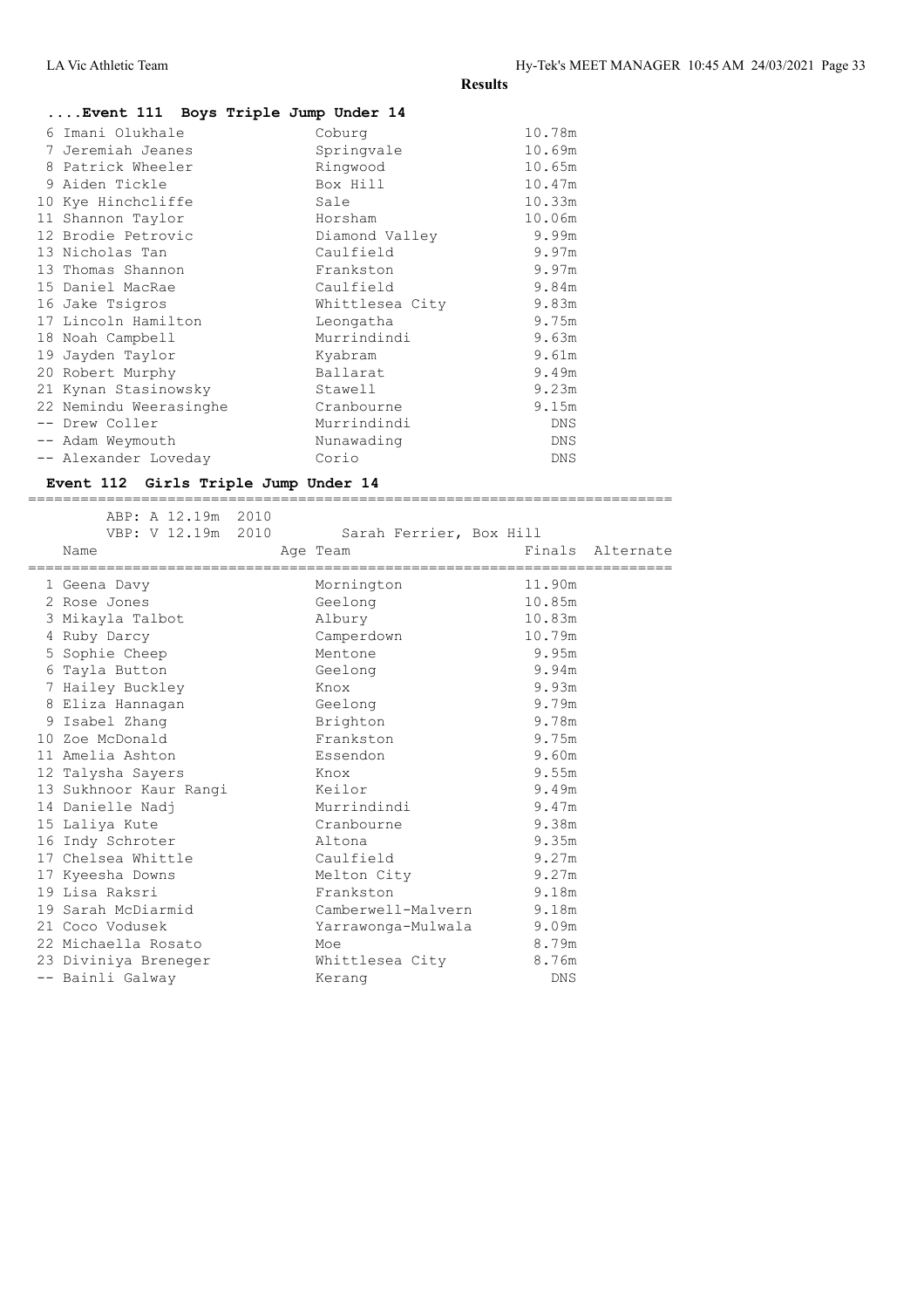LA Vic Athletic Team Hy-Tek's MEET MANAGER 10:45 AM 24/03/2021 Page 34

**Results**

# **Event 113 Boys Long Jump Under 10**

| ABP: A 5.20m 1987                                                  |                             |                        |                  |
|--------------------------------------------------------------------|-----------------------------|------------------------|------------------|
| VBP: V 4.91m 1993                                                  | Gareth Croft, Doncaster     |                        |                  |
| Name                                                               | Age Team                    |                        | Finals Alternate |
| ,,,,,,,,,,,,,,,,,,,,,,,,<br>1 Steph Engelbrecht                    | Camberwell-Malvern          | 4.37m                  |                  |
| 2 Angus Dodwell                                                    | Camberwell-Malvern          | 4.34m                  |                  |
| 3 Samuel Thompson                                                  | Diamond Valley              | 4.31m                  |                  |
| 4 Patrick Browne                                                   | Geelong                     | 4.30m                  |                  |
| 5 Leo Woodburne                                                    | Wangaratta                  | 4.14m                  |                  |
| 6 Zac Nunn                                                         | Whittlesea City             | 4.02m                  |                  |
| 7 Archie Hattwich                                                  | Doncaster                   | 3.97m                  |                  |
| 8 Aneeg Assen                                                      | Waverley                    | 3.94m                  |                  |
| 9 Jack Godde                                                       | Albury                      | 3.90m                  |                  |
| 10 Oliver Parkinson                                                | Brighton                    | 3.84m                  |                  |
| 10 Quinn Wolf                                                      | Geelong                     | 3.84m                  |                  |
| 12 Harsamar Singh                                                  | Cranbourne                  | 3.78m                  |                  |
| 13 Ezra Zosel                                                      | Box Hill                    | 3.71m                  |                  |
| 14 Lachlan Baxter                                                  | Camberwell-Malvern          | 3.69m                  |                  |
| 15 Luca Burrone                                                    | Werribee                    | 3.68m                  |                  |
| 16 William Haywood                                                 | Corio                       | 3.67m                  |                  |
| 17 Jimi Read                                                       | Bendigo                     | 3.65m                  |                  |
|                                                                    | Geelong                     | 3.64m                  |                  |
| 18 Euan Sytema<br>19 Ethan Poole                                   | Werribee                    | 3.56m                  |                  |
| 20 Oliver Giret                                                    | Box Hill                    |                        |                  |
|                                                                    |                             | 3.54m                  |                  |
| 21 Andy Mason<br>22 Solomon Gordon                                 | Diamond Valley              | 3.52m                  |                  |
|                                                                    | Collingwood                 | 3.47m                  |                  |
| 23 Thomas Henderson                                                | Maryborough                 | 3.00m                  |                  |
| -- Max Khew                                                        | Cranbourne                  | DNS                    |                  |
| Event 114 Boys Long Jump Under 12<br>.============================ |                             |                        |                  |
| ABP: A 5.92m 1984                                                  |                             |                        |                  |
| VBP: V 5.50m 1988                                                  | M. Orchard, Mt. Clear       |                        |                  |
| Name<br>===================                                        | Age Team                    | ______________________ | Finals Alternate |
| 1 Matthew Milias                                                   | Sandringham                 | 5.50mV                 |                  |
| 2 Deng Agook                                                       | Mentone                     | 4.93m                  |                  |
| 3 Xavier Lalic                                                     | Geelong                     | 4.88m                  |                  |
| 4 Thomas Simpson                                                   | Camberwell-Malvern          | 4.69m                  |                  |
| 5 Jack Abbruzzese                                                  | Albury                      | 4.67m                  |                  |
| 6 Lachlan Gumley                                                   | Camberwell-Malvern          | 4.54m                  |                  |
| 7 Harrison Dolman                                                  | Box Hill                    | 4.53m                  |                  |
| 8 Zach Sandison                                                    | Williamstown                | 4.45m                  |                  |
| 9 Max Reeve                                                        | Sandringham                 | 4.43m                  |                  |
| 10 Ethan McCaughan                                                 | Cranbourne                  |                        |                  |
|                                                                    |                             |                        |                  |
|                                                                    |                             | 4.39m                  |                  |
| 11 Oliver Boddenberg                                               | Wodonga                     | 4.38m                  |                  |
| 12 Jordan Mathews                                                  | Bendigo                     | 4.37m                  |                  |
| 13 Lachlan Haywood                                                 | Corio                       | 4.32m                  |                  |
| 14 Lachlan O'Leary                                                 | Albury                      | 4.25m                  |                  |
| 15 Isa Merhi                                                       | Essendon                    | 4.15m                  |                  |
| 16 Devyn Taru                                                      | Cranbourne                  | 4.10m                  |                  |
| 17 Christian Kodagoda                                              | Collingwood                 | 4.05m                  |                  |
| 18 Sam Winton                                                      | Ballarat                    | 3.81m                  |                  |
| 19 Israel-Excellent Olaniya                                        | Cranbourne                  | 3.79m                  |                  |
| -- Mitchell Carney                                                 | Sandringham                 | ND                     |                  |
| -- Harry Toomey<br>-- Finn Kane                                    | Sandringham<br>Williamstown | DNS<br>${\rm DNS}$     |                  |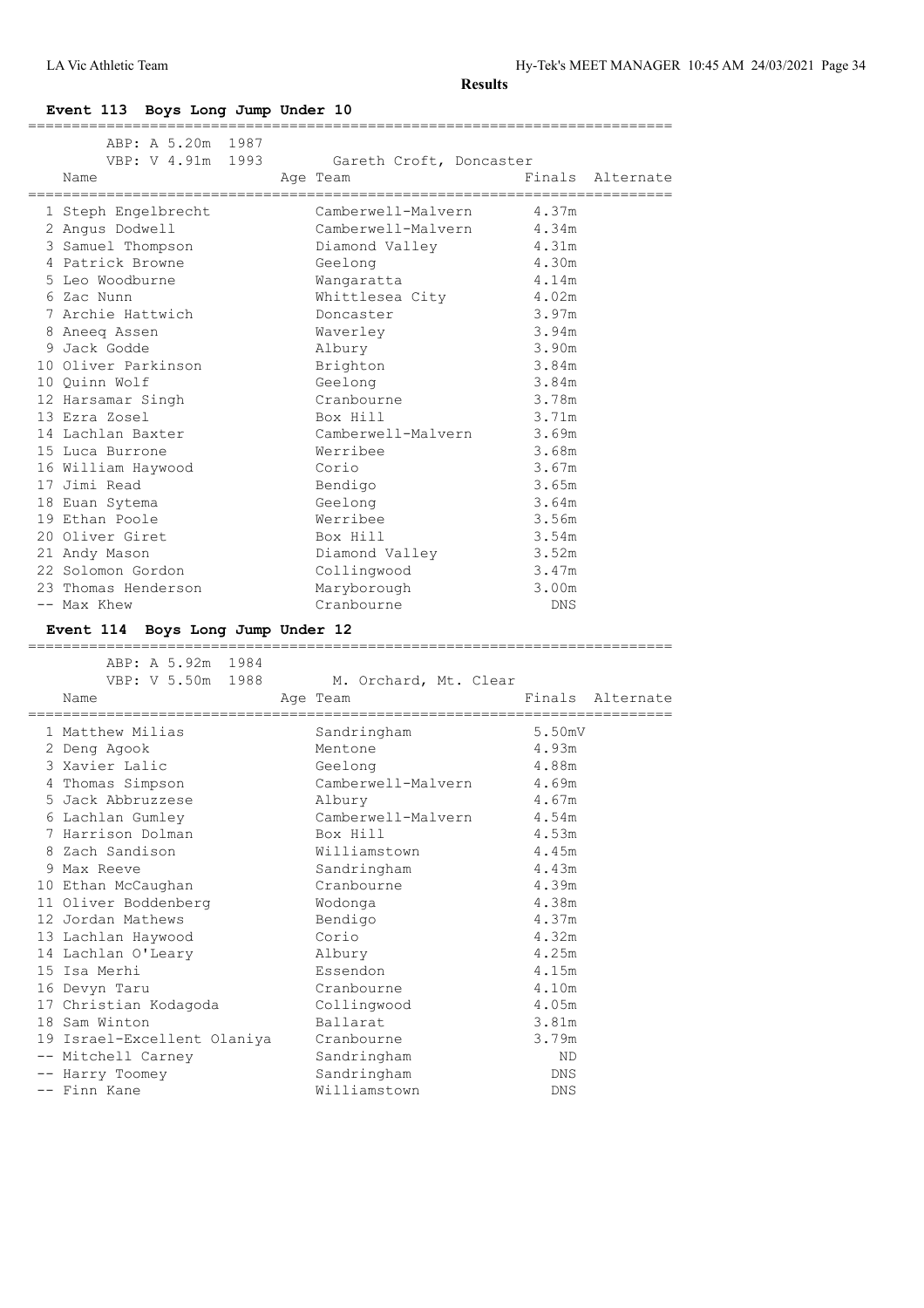# **....Event 114 Boys Long Jump Under 12**

-- Wolfgang Curry Collingwood DNS

#### **Event 115 Girls Shot Put (2kg) Under 10**

| ABP: A 11.92m 2006<br>VBP: V 11.75m 1992 Alisha Sayner, Deer Park<br>Name | Finals Alternate<br>Age Team |       |  |
|---------------------------------------------------------------------------|------------------------------|-------|--|
|                                                                           |                              |       |  |
| 1 Nara Te Momo                                                            | Brimbank                     | 8.54m |  |
| 2 Ka Mya Duncan                                                           | Shepparton                   | 8.32m |  |
| 3 Piper Knorpp                                                            | Horsham                      | 7.79m |  |
| 4 Mia Nardelli                                                            | Box Hill                     | 7.56m |  |
| 5 Scarlett Koutsogiannis Craigieburn                                      |                              | 7.49m |  |
| 6 Indiana Roob                                                            | Geelong                      | 7.08m |  |
| 7 Isla Geddes                                                             | Albury                       | 6.94m |  |
| 8 Marika Eliadis                                                          | Berwick                      | 6.89m |  |
| 9 Tia Crossland                                                           | Yarra Ranges                 | 6.71m |  |
| 10 Millie Hinckfuss                                                       | Camberwell-Malvern 6.57m     |       |  |
| 11 Ella Spooner                                                           | Caulfield                    | 6.49m |  |
| 12 Zara Besford                                                           | Albury                       | 6.45m |  |
| 13 Ella Logan                                                             | Brighton                     | 6.39m |  |
| 14 Alexandra Palmer                                                       | Diamond Valley 6.37m         |       |  |
| 15 Willow Gross                                                           | Geelong                      | 6.10m |  |
| 16 Anushka Mehta                                                          | Oakleigh                     | 5.76m |  |
| 17 Josien Weijers                                                         | Geelong                      | 5.72m |  |
| 18 Chloe Baldock                                                          | Doncaster                    | 5.67m |  |
| 19 Isla Geerts                                                            | Berwick                      | 5.65m |  |
| 20 Kelsey Loudon                                                          | Cranbourne                   | 5.61m |  |
| 21 Charlotte Pellow                                                       | Keilor                       | 5.54m |  |
| 22 Charlotte Blake                                                        | Diamond Valley 5.45m         |       |  |
| 23 Mikayla Allen                                                          | Melton City                  | 4.75m |  |

#### **Event 116 Girls Shot Put (2kg) Under 12**

 ABP: A 16.19m 1988 VBP: V 15.01m 1984 A. McAdam, Williamstown Name **Age Team** Age Team Finals Alternate ========================================================================== 1 Madeleine Tarabay Knox 13.20m 2 Lily Cahill Sandringham 11.38m 3 Renee Ford Bendigo 10.46m 4 Emily Deo Waverley 10.40m 5 Sophie Volpert Caulfield 10.17m 6 Annabelle Thomas Brimbank 9.88m 7 Ella Sutherland Essendon 9.84m 8 Lilly Price Altona 9.69m 9 Zoey Ryan Diamond Valley 9.51m 10 Indiana van Ramselaar Albury 8.17m 11 Eliza Evans Bendigo 8.13m 12 Georgia Lewis Wangaratta 8.06m 13 Mikayla Gorgievski Cranbourne 7.83m 14 Isobel Ward Corio 7.82m 15 Taya Spencer Berwick J7.82m 16 Addison Lardner Ararat 7.31m 17 Sophie Nilsson Sandringham 7.23m 18 Zahlia Heikkila-Dubowik Geelong J7.23m

19 Grace Carter **Knox** Knox 6.66m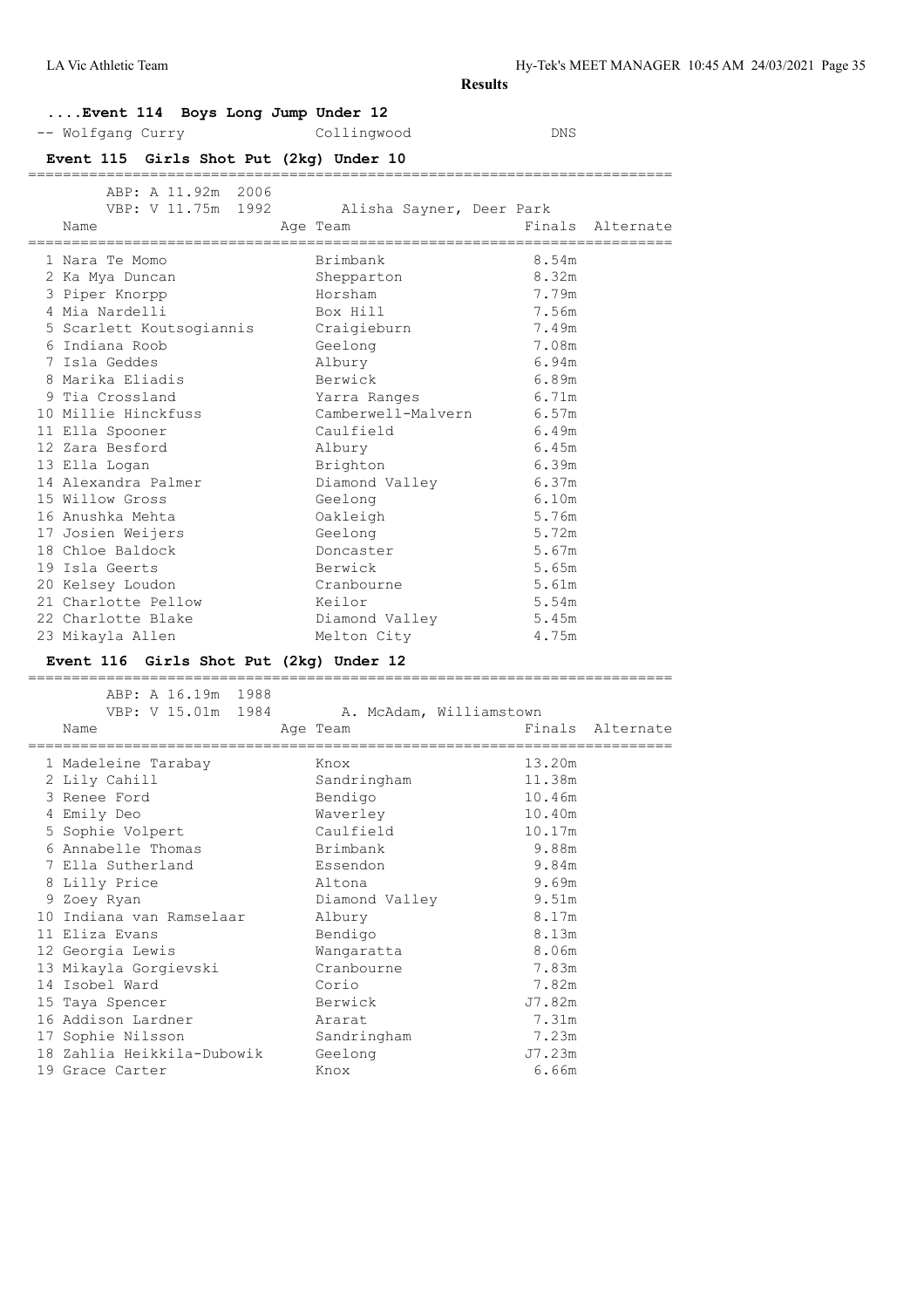# **....Event 116 Girls Shot Put (2kg) Under 12**

| 20 Evie Hamilton      | Caulfield   | 6.55m |
|-----------------------|-------------|-------|
| -- Amber Canning      | Sherbrooke  | DNS   |
| -- Marli Coller       | Murrindindi | DNS   |
| -- Sophie Barraclough | Kerang      | DNS   |

# **Event 117 Girls High Jump (1.05m) Under 11**

| ABP: A 1.55m 2014<br>VBP: V 1.50m 1992<br>Name | Age Team       | Ebony McIvor, Diamond Valley | Finals Alternate |
|------------------------------------------------|----------------|------------------------------|------------------|
|                                                |                |                              |                  |
| 1 Chloe Linnett                                | Ringwood       | 1.36m                        |                  |
| 2 Ava Peters                                   | Bendigo        | 1.30m                        |                  |
| 3 Charlotte Evans                              | Leongatha      | 1.25m                        |                  |
| 4 Lily Gayfer                                  | Kew            | J1.25m                       |                  |
| 5 Tayissa Kekoc                                | Keilor         | J1.25m                       |                  |
| 6 Amaya Thalakada                              | Nunawading     | 1.20m                        |                  |
| 7 Eden Pike                                    | Berwick        | J1.20m                       |                  |
| 8 Zoe Black                                    | Cranbourne     | 1.15m                        |                  |
| 9 Kiana Jenkins                                | Ballarat       | J1.15m                       |                  |
| 9 Holly Miller                                 | Caulfield      | J1.15m                       |                  |
| 9 Ava Plant                                    | Box Hill       | J1.15m                       |                  |
| 12 Avery Hutchison                             | Essendon       | J1.15m                       |                  |
| 13 Edie Taig                                   | Diamond Valley | J1.15m                       |                  |
| 14 Emily Schwuch                               | Corio          | J1.15m                       |                  |
| 15 Ruhani Vinayak                              | Berwick        | 1.10m                        |                  |
| 16 Alexia Ando                                 | Warraqul       | J1.10m                       |                  |
| 17 Anais Soha                                  | Caulfield      | 1.05m                        |                  |
| 18 Ophelia Castles                             | Gisborne       | J1.05m                       |                  |
| -- Anna Oberholzer                             | Ballarat       | ΝH                           |                  |
| -- Maddie Buhagiar                             | Moe            | DNS                          |                  |
| -- Angelina Carbone                            | Oakleigh       | DNS                          |                  |
|                                                |                |                              |                  |

# **Event 118 Girls High Jump (0.85m) Under 09**

| ABP: A 1.39m 2012<br>VBP: V 1.14m 2018<br>VBP: V 1.14m 2019<br>Name | Cecilia Agostino, Cranbourne<br>Lily Sherman, Geelong<br>Age Team | Finals Alternate  |
|---------------------------------------------------------------------|-------------------------------------------------------------------|-------------------|
| 1 Mila Ljutic                                                       | Sandringham                                                       | 1.15mV            |
| 2 Jade Clencie                                                      | Diamond Valley                                                    | 1.05m             |
| 3 Ruby Withers                                                      | Keilor                                                            | 1.00m             |
| 4 Summer Marin                                                      | Mentone                                                           | J1.00m            |
| 4 Isabella Evans                                                    | Coburg                                                            | J1.00m            |
| 4 Cleo Guastella                                                    | Berwick                                                           | J1.00m            |
| 7 Eve Cook                                                          | Collingwood                                                       | J1.00m            |
| 7 Ellora Clements                                                   | Sunbury                                                           | J1.00m            |
| 9 Sophie Poulton                                                    | Albury                                                            | J1.00m            |
| 9 Miranda Jansz                                                     | Warrnambool                                                       | J1.00m            |
| 11 Arizona Peel                                                     | Yarra Ranges                                                      | 0.95m             |
| 12 Pearl Stephenson                                                 | Williamstown                                                      | J0.95m            |
| 12 Taya Poddubnaia                                                  | Sandringham                                                       | J0.95m            |
| 14 Maja Bogdanovic                                                  | Knox                                                              | J0.95m            |
| 15 Chloe Potter                                                     | Frankston                                                         | J0.95m            |
| 16 Matilda Arbanas                                                  | Werribee                                                          | 0.90m             |
| 16 Emma Kelly                                                       | Werribee                                                          | 0.90 <sub>m</sub> |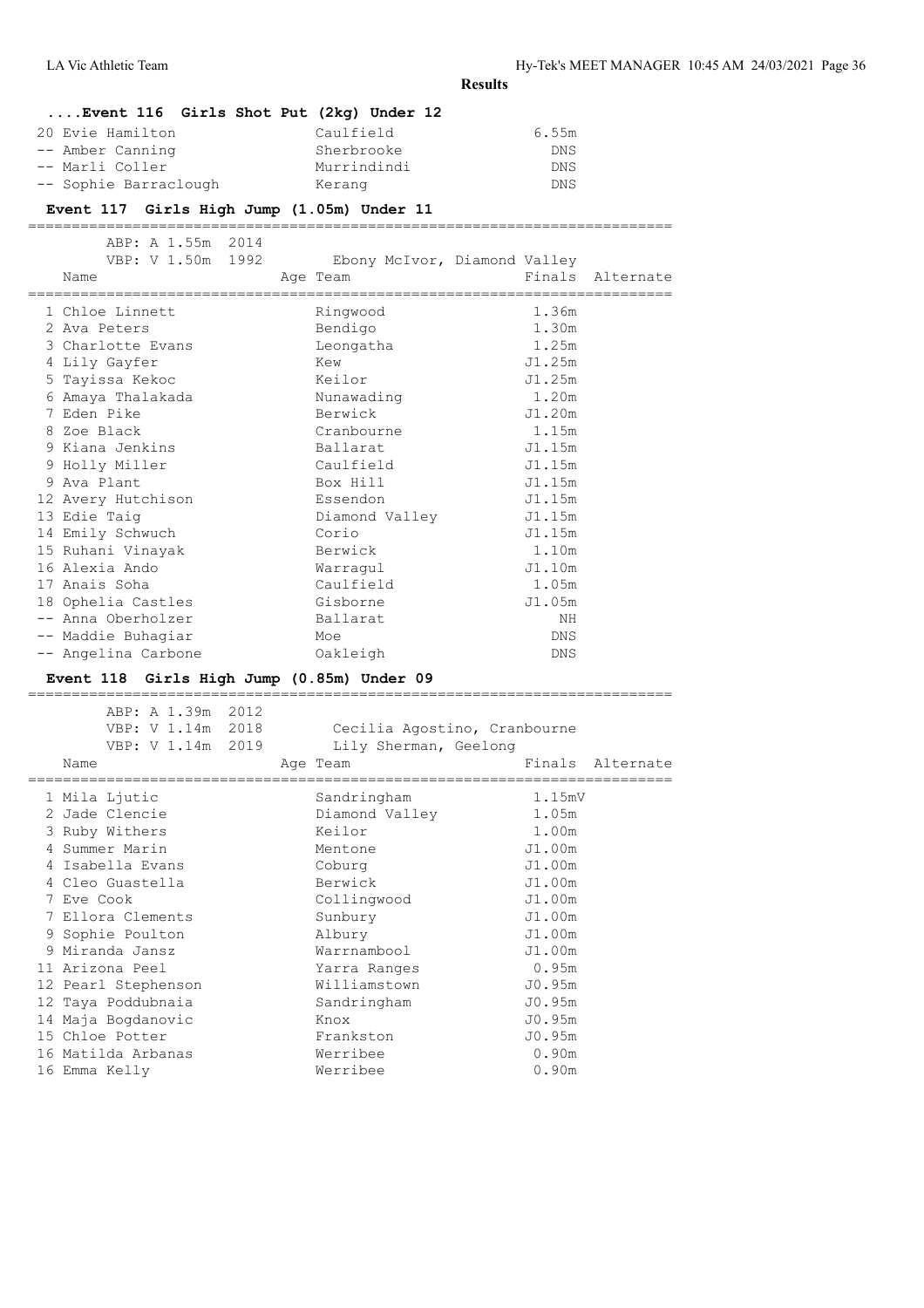# **....Event 118 Girls High Jump (0.85m) Under 09** 18 Lucy Boyd Albury J0.90m 18 Abbey Dellar Colac J0.90m 20 Xanthe Dalton Cornel Cornel Cornel Cornel Cornel Cornel Cornel Cornel Cornel Cornel Cornel Cornel Cornel Cornel Cornel Cornel Cornel Cornel Cornel Cornel Cornel Cornel Cornel Cornel Cornel Cornel Cornel Cornel Cornel Co 21 Madison McCaughan Cranbourne J0.90m

22 Ava-Rose Werner Geelong 0.85m

# -- Natalie McKinley Doncaster DONS **Event 119 Boys Discus Throw (500g) Under 11**

========================================================================== ABP: A 45.01m 2019 Mafi Aho, Brimbank Name **Age Team** Age Team Finals Alternate ========================================================================== 1 Maloamata Nofoasaefa Rop Melton City 42.59m 2 Gospel Edward Aneti Rope Melton City 37.53m 3 Jack Newton Caulfield 36.01m 4 Sarujan Sutharsan Waverley 32.82m 5 Armani Pulu Brimbank 31.33m 6 Sebastian Trouw Trouw Mentone 30.77m 7 Caden Barrow Sandringham 30.14m 8 Oliver Kortekaas Brighton 29.77m 9 Tom Haszard Albury 28.26m 10 Lucas Hijlkema Caulfield 27.35m 11 Yenuka Perera Berwick 27.02m 12 Adin Boardman Mentone 26.78m 13 Alexander Karaiskos Knox 26.64m 14 Oliver Sobell Keilor 26.23m 15 Luke Olorenshaw Coburg 26.08m 16 Kody Sapolu Doncaster 24.79m 17 Lenny Clarke Ringwood 24.62m 18 Lachlan Wall Melton City 23.98m 19 Archie Hoffmann Stawell 23.41m 20 Oscar Ellis Berwick 21.45m 21 Jai Montell Sherbrooke 20.12m 21 Jai Montell<br>
22 James Moore Coburg 20.12m<br>
23 Isileli Haunga Brimbank 2.35m 23 Isileli Haunga Brimbank 2.35m -- Leigh Benbow Melton City ND

#### **Event 120 Girls Javelin Throw (400g) Under 14**

| ABP: A 52.23m 2017<br>VBP: V 46.09m 2015<br>Name | Chelsea Owen-Smith, Diamond Valley<br>Age Team |         | Finals Alternate |
|--------------------------------------------------|------------------------------------------------|---------|------------------|
| 1 Isabella Tarr                                  | Geelong                                        | 35.23m  |                  |
| 2 Alyssa Benbow                                  | Melton City                                    | 32.99m  |                  |
| 3 Vanessa Smith                                  | Diamond Valley                                 | 31.08m  |                  |
| 4 Claire Wilson                                  | Berwick                                        | 28.54m  |                  |
| 5 Isabelle Furber                                | Sandringham                                    | 28.40m  |                  |
| 6 Emma Fabre                                     | Ringwood                                       | 25.35m  |                  |
| 7 Amber Fox                                      | Bendigo                                        | J25.35m |                  |
| 8 Hannah McMahon                                 | Wodonga                                        | 25.12m  |                  |
| 9 Sukhnoor Kaur Rangi                            | Keilor                                         | 23.88m  |                  |
| 10 Brooklyn Towler                               | Mentone                                        | 23.43m  |                  |
| 11 Hannah Plant                                  | Box Hill                                       | 23.24m  |                  |
| 12 Annalise Harrison                             | Doncaster                                      | 22.86m  |                  |
| 13 Maddison Boyd                                 | Traralgon                                      | 22.84m  |                  |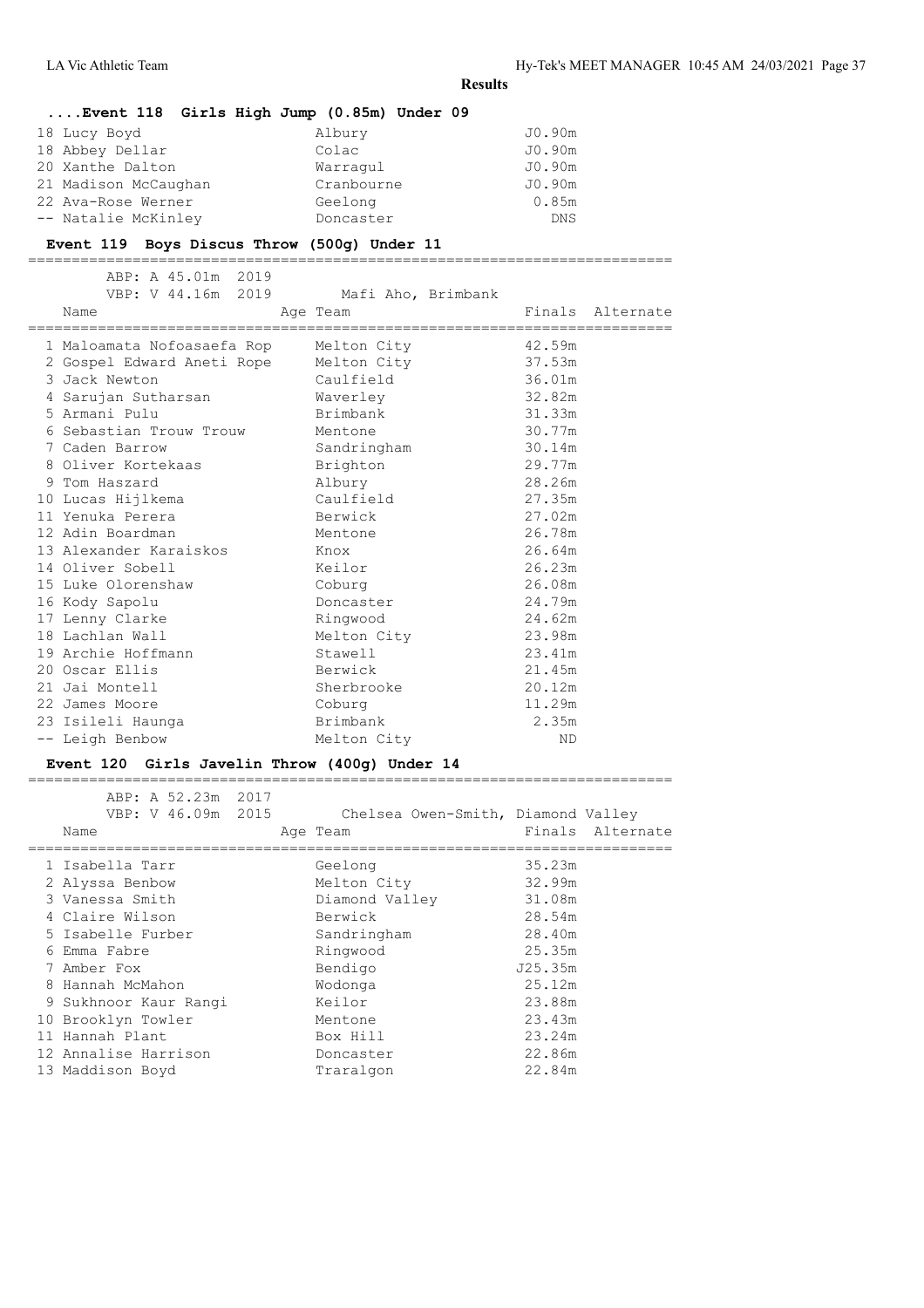# **....Event 120 Girls Javelin Throw (400g) Under 14**

| 14 Taya Mead             | Frankston         | 22.71m     |
|--------------------------|-------------------|------------|
| 15 Madison Carr          | Caulfield         | 21.65m     |
| 16 Alexia Olorenshaw     | Coburg            | 21.21m     |
| 17 Amelia Gall           | Nathalia          | 20.79m     |
| 18 Keely Freestone       | Cranbourne        | 20.57m     |
| 19 Kirwan Schoenborn     | Box Hill          | 19.27m     |
| 20 Monique Leslie-Hughes | Corio             | 18.78m     |
| 21 Hayley Whitsed        | Lavington-Jindera | J18.78m    |
| 22 Nicola Steere         | Williamstown      | 17.72m     |
| 23 Emma Walley           | Wodonga           | 16.87m     |
| 24 Ava Machado           | Werribee          | 12.64m     |
| -- Bainli Galway         | Kerang            | <b>DNS</b> |
|                          |                   |            |

# **Event 121 Boys Long Jump Under 16**

==========================================================================

| VBP: V 6.39m 2019 Ethan Talbot, Albury |                      |                     |            |                  |
|----------------------------------------|----------------------|---------------------|------------|------------------|
| Name                                   | Age Team             |                     |            | Finals Alternate |
| 1 Frankleen Newah-Jarfoi Merribee      |                      |                     | 6.64mV     |                  |
| 2 Joshua Payne                         | Geelong              |                     | 6.37m      |                  |
| 3 Devesh Sri                           | Altona               |                     | 6.26m      |                  |
| 4 Sam Warelow                          | Corio                |                     | 6.08m      |                  |
| 5 Ilija Simonovski                     | Diamond Valley       |                     | 5.80m      |                  |
| 6 Jack Warelow                         | Corio                |                     | 5.79m      |                  |
| 7 Lester Long                          | Knox                 |                     | 5.60m      |                  |
| 8 Sebastyn Andrea                      | Bendigo              |                     | 5.54m      |                  |
| 9 Thomas Naylor                        | Horsham              |                     | 5.48m      |                  |
| 10 Samuel Abolencia                    | Diamond Valley 5.22m |                     |            |                  |
| 11 Harley Gilbert                      | Diamond Valley       |                     | 5.20m      |                  |
| 12 Hayden Lloyd                        | Bacchus Marsh        |                     | 5.11m      |                  |
| 13 Kristian Barresi                    | Keilor               |                     | 5.04m      |                  |
| 14 Dash Newton                         | Essendon             |                     | 4.96m      |                  |
| 15 Max Hoult                           | Mentone              |                     | 4.95m      |                  |
| 16 Angus Aggenbach                     | Wangaratta           |                     | 4.94m      |                  |
| 17 Zachary Stevens                     | Sunbury              |                     | 4.75m      |                  |
| 18 James Hurley                        |                      | Kilmore & Districts | 4.74m      |                  |
| 19 Joshua Evans                        | Bendigo              |                     | 4.71m      |                  |
| 20 Nicholas Smerdon                    | Berwick              |                     | 4.68m      |                  |
| 21 Thomas Matthews                     | Ringwood             |                     | 4.67m      |                  |
| 22 Blade Johnson                       | Sale                 |                     | 4.53m      |                  |
| 23 Connor Clarke                       | Bendigo              |                     | 4.36m      |                  |
| -- Aiden Shearer                       | Caulfield            |                     | <b>DNS</b> |                  |
| -- Ariel Melnik                        | Keilor               |                     | DNS        |                  |

#### **Event 122 Girls Long Jump Under 16**

| VBP: V 5.31m 2019     | Nicola Deacon, Mentone |                  |
|-----------------------|------------------------|------------------|
| Name                  | Age Team               | Finals Alternate |
|                       |                        |                  |
| 1 Aranya Manchanayake | Knox                   | 5.32mV           |
| 2 Katherine Baynes    | Essendon               | 5.11m            |
| 3 Amaya Wong          | Doncaster              | 5.09m            |
| 4 Dahami Liyanage     | Ringwood               | 5.05m            |
| 5 Tamara Henry        | Bacchus Marsh          | 4.97m            |
| 6 Jemmah Paton        | Mentone                | 4.91m            |
| 7 Sophie Zarafa       | Box Hill               | 4.85m            |
| 8 Andrea Archibald    | Echuca-Moama           | 4.76m            |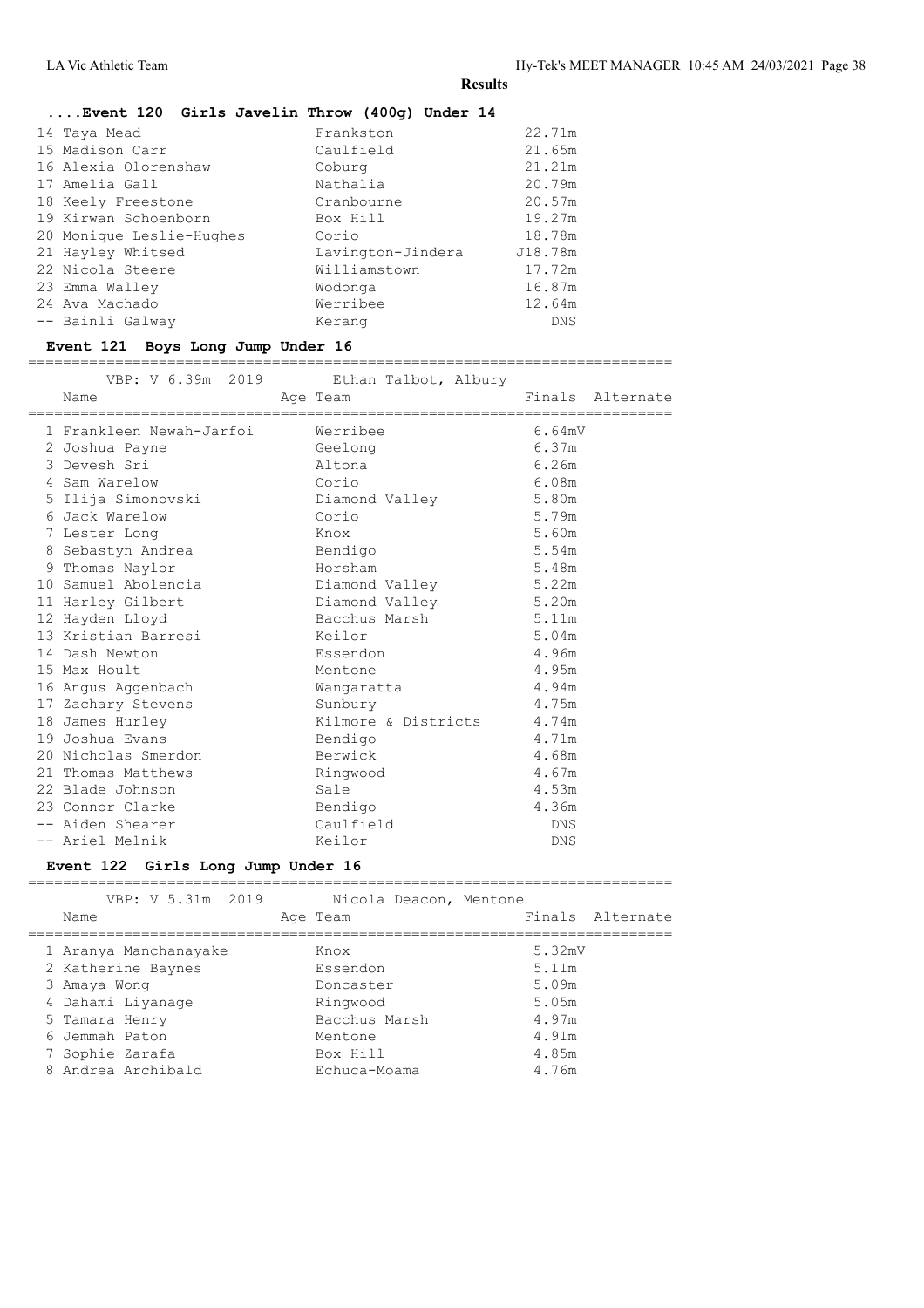# **....Event 122 Girls Long Jump Under 16**

|  | 9 Claudia Chmara       | Mentone           | 4.65m      |
|--|------------------------|-------------------|------------|
|  | 9 Maddy Anderson       | Lavington-Jindera | 4.65m      |
|  | 11 Krystal Archer      | Traralgon         | 4.55m      |
|  | 12 Maya Arendt         | Knox              | 4.53m      |
|  | 13 Seanna Foster       | Horsham           | 4.40m      |
|  | 14 Shaylea Ginger-Ryan | Albury            | 4.25m      |
|  | 15 Caitlin Mai         | Bacchus Marsh     | 4.24m      |
|  | 16 Ella Rankin         | Sandringham       | 4.23m      |
|  | 17 Aolani Guyett       | Geelong           | 4.19m      |
|  | 17 Elena Man           | Moorabbin         | 4.19m      |
|  | 19 Molly Gasper        | Coburg            | 3.92m      |
|  | 20 Grace Davidson      | Diamond Valley    | 3.87m      |
|  | 21 Matilda Hutchison   | Portland          | 3.60m      |
|  | -- Zoe Cooper          | Nathalia          | <b>DNS</b> |
|  | -- Cheyenne Schroeter  | Whittlesea City   | DNS        |
|  | -- Mayci Porter        | Horsham           | DNS        |
|  | -- Eva Ljaskevic       | Brighton          | <b>DNS</b> |
|  | -- Marissa Jamieson    | Casterton         | <b>DNS</b> |
|  |                        |                   |            |

#### **Event 123 Boys Shot Put (2kg) Under 10**

| ABP: A 13.15m 2000<br>VBP: V 11.86m 1983<br>Name<br>=========================== | Glen Corrigan, Seaford<br>Age Team<br>====================== |            | Finals Alternate |
|---------------------------------------------------------------------------------|--------------------------------------------------------------|------------|------------------|
| 1 Angus Sexton                                                                  | Geelong                                                      | 9.54m      |                  |
| 2 Kalen Sapolu                                                                  | Doncaster                                                    | 8.88m      |                  |
| 3 Theodore Bowen                                                                | Sandringham                                                  | 8.55m      |                  |
| 4 Makore Dickinson                                                              | Kyabram                                                      | 8.41m      |                  |
| 5 Luke Thomas                                                                   | Collingwood                                                  | 7.98m      |                  |
| 6 Luke Fisher                                                                   | Sherbrooke                                                   | 7.82m      |                  |
| 7 Oliver Schouten-Durham Geelong                                                |                                                              | 7.68m      |                  |
| 8 Elijah Sommerfeld                                                             | Albury                                                       | 7.62m      |                  |
| 9 Ezra Zosel                                                                    | Box Hill                                                     | 7.52m      |                  |
| 10 Eli Hedley                                                                   | Corio                                                        | 7.47m      |                  |
| 11 Hudson Stanford                                                              | Berwick                                                      | 7.46m      |                  |
| 12 Cyprian Aliva                                                                | Cranbourne                                                   | 7.36m      |                  |
| 13 Thimath Jayawardana                                                          | Whittlesea City                                              | 7.30m      |                  |
| 14 Jakob Knapman                                                                | Yarra Ranges                                                 | 7.12m      |                  |
| 15 Will Browne                                                                  | Kilmore & Districts 6.72m                                    |            |                  |
| 16 Finn Taylor                                                                  | Gisborne                                                     | 6.64m      |                  |
| 17 Joshua Cash                                                                  | Oakleigh                                                     | 6.59m      |                  |
| 18 Lewis McLennan                                                               | Doncaster                                                    | 6.36m      |                  |
| 19 Levi Robertson                                                               | Whittlesea City 6.30m                                        |            |                  |
| 20 Logan Dennis                                                                 | Berwick                                                      | 6.27m      |                  |
| 21 Jaron English                                                                | Caulfield                                                    | 6.17m      |                  |
| -- Arshad Rahman                                                                | Werribee                                                     | DNS.       |                  |
| -- Jackson Pribil                                                               | Cranbourne                                                   | <b>DNS</b> |                  |
|                                                                                 |                                                              |            |                  |

==========================================================================

### **Event 124 Boys Shot Put (2kg) Under 12**

|      |                                 | ABP: A 16.12m 2019<br>VBP: V 13.81m 2019 |  |                    | Matai Haunga, Bacchus Marsh |                  |
|------|---------------------------------|------------------------------------------|--|--------------------|-----------------------------|------------------|
| Name |                                 |                                          |  | Age Team           |                             | Finals Alternate |
|      | 1 Jack Berry<br>2 Hudson Dennis |                                          |  | Geelong<br>Berwick | 13.37m<br>12.86m            |                  |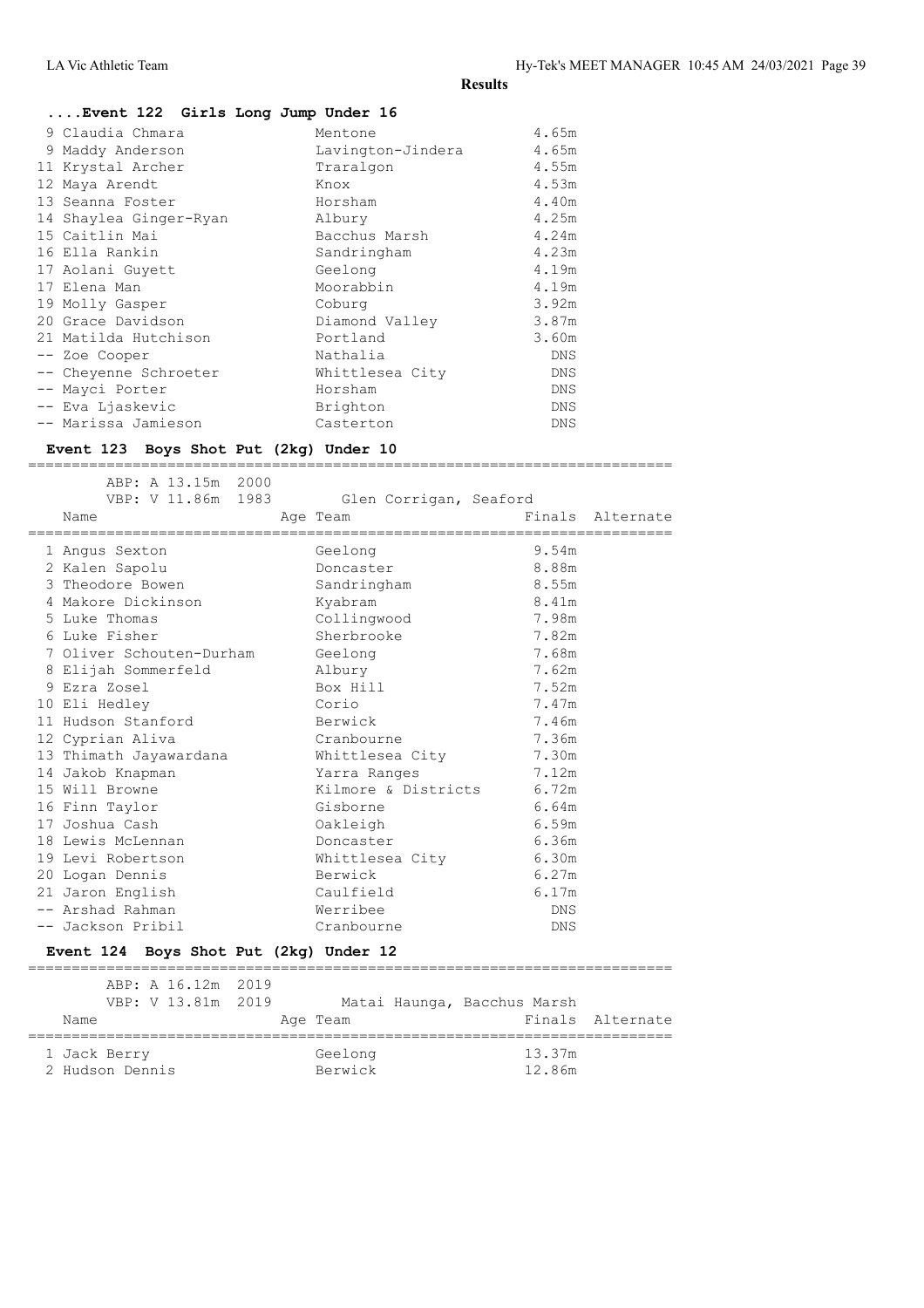# **....Event 124 Boys Shot Put (2kg) Under 12**

|    | 3 Theodore Eliadis          | Berwick            | 12.44m  |
|----|-----------------------------|--------------------|---------|
| 4  | Lachlan Gumley              | Camberwell-Malvern | 12.39m  |
| 5. | Tamuera (tarmz) Samuel      | Brimbank           | 12.26m  |
| 6  | Dane Novak                  | Essendon           | 11.87m  |
| 7  | Jasper Seymour              | Bendigo            | 11.68m  |
| 8  | Darcy Still                 | Mornington         | 11.64m  |
|    | 9 Zulgarnain Haider         | Keilor             | 10.73m  |
| 10 | Thomas Simpson              | Camberwell-Malvern | 10.52m  |
|    | 11 Christian Kodagoda       | Collingwood        | 10.44m  |
|    | 12 Lachlan O'Leary          | Albury             | 10.14m  |
|    | 13 Xavier Lalic             | Geelong            | J10.14m |
|    | 14 Sobash Mallawa Arachchiq | Waverley           | 10.06m  |
|    | 15 Jaquel Tuakana-Kuki      | Whittlesea City    | 9.46m   |
|    | 16 Joshua Carlton           | Coburg             | 9.43m   |
|    | 17 Riley Withington         | Sandringham        | 8.66m   |
|    | 18 Logan Crawley            | Ballarat           | 8.44m   |
|    | 19 Charlie Cruse            | Nunawading         | 7.95m   |
|    | 20 Christian Cruz           | Corio              | 7.75m   |
|    | 21 Max Dmytrenko            | Williamstown       | 7.62m   |
|    | 22 Toby Smerdon             | Berwick            | 7.31m   |
|    | -- Kai Norton               | Bendigo            | ND.     |
|    |                             |                    |         |

# **Event 125 Girls Triple Jump Under 13**

|  | ABP: A 12.09m 2009<br>VBP: V 12.09m 2009<br>Name<br>================================== |  | Sarah Ferrier, Box Hill<br>Age Team<br>====================================== |         | Finals Alternate |
|--|----------------------------------------------------------------------------------------|--|-------------------------------------------------------------------------------|---------|------------------|
|  | 1 Molly Colgan                                                                         |  | Frankston                                                                     | 10.75m  |                  |
|  | 2 Amy Fitzgerald                                                                       |  | Sandringham                                                                   | 10.47m  |                  |
|  | 3 Allegra Orso                                                                         |  | Caulfield                                                                     | 10.24m  |                  |
|  | 4 Karla Boras                                                                          |  | Geelong                                                                       | J10.24m |                  |
|  | 5 Teagan Lay                                                                           |  | Chelsea                                                                       | 9.74m   |                  |
|  | 6 Grace Farah                                                                          |  | Whittlesea City                                                               | 9.70m   |                  |
|  | 7 Rose Harbison                                                                        |  | Box Hill                                                                      | 9.46m   |                  |
|  | 8 Isabel Rogers                                                                        |  | Mentone                                                                       | 9.43m   |                  |
|  | 9 Jaslene Ong                                                                          |  | Waverley                                                                      | 9.23m   |                  |
|  | 10 Emma Middleton                                                                      |  | Caulfield                                                                     | 9.16m   |                  |
|  | 11 Georgia Goss                                                                        |  | Southern Peninsula 9.08m                                                      |         |                  |
|  | 12 Kaylee Bozelle                                                                      |  | Frankston                                                                     | 9.07m   |                  |
|  | 13 Ella Duncan                                                                         |  | Essendon                                                                      | 9.03m   |                  |
|  | 14 Charlie Harbison                                                                    |  | Box Hill                                                                      | 8.95m   |                  |
|  | 15 Gemma Biermann                                                                      |  | Camberwell-Malvern 8.85m                                                      |         |                  |
|  | 16 Janella Archer                                                                      |  | Traralgon                                                                     | 8.71m   |                  |
|  | 17 Isabella Amad                                                                       |  | Caulfield                                                                     | 8.63m   |                  |
|  | 18 Alicia Gec                                                                          |  | Keilor                                                                        | 8.57m   |                  |
|  | 18 Daisy Robinson                                                                      |  | Waverley                                                                      | 8.57m   |                  |
|  | 20 Olivia Bradshaw                                                                     |  | Geelong                                                                       | 8.46m   |                  |
|  | 21 Naomi Henderson                                                                     |  | Maryborough                                                                   | J8.46m  |                  |
|  | 22 Lexie Francis                                                                       |  | Leongatha                                                                     | 8.40m   |                  |
|  | 23 Taya Vincent                                                                        |  | Berwick                                                                       | 8.30m   |                  |
|  | -- Eva Silic                                                                           |  | Diamond Valley                                                                | DNS     |                  |
|  | -- Sophia Pasquali                                                                     |  | Wangaratta                                                                    | DNS     |                  |
|  |                                                                                        |  |                                                                               |         |                  |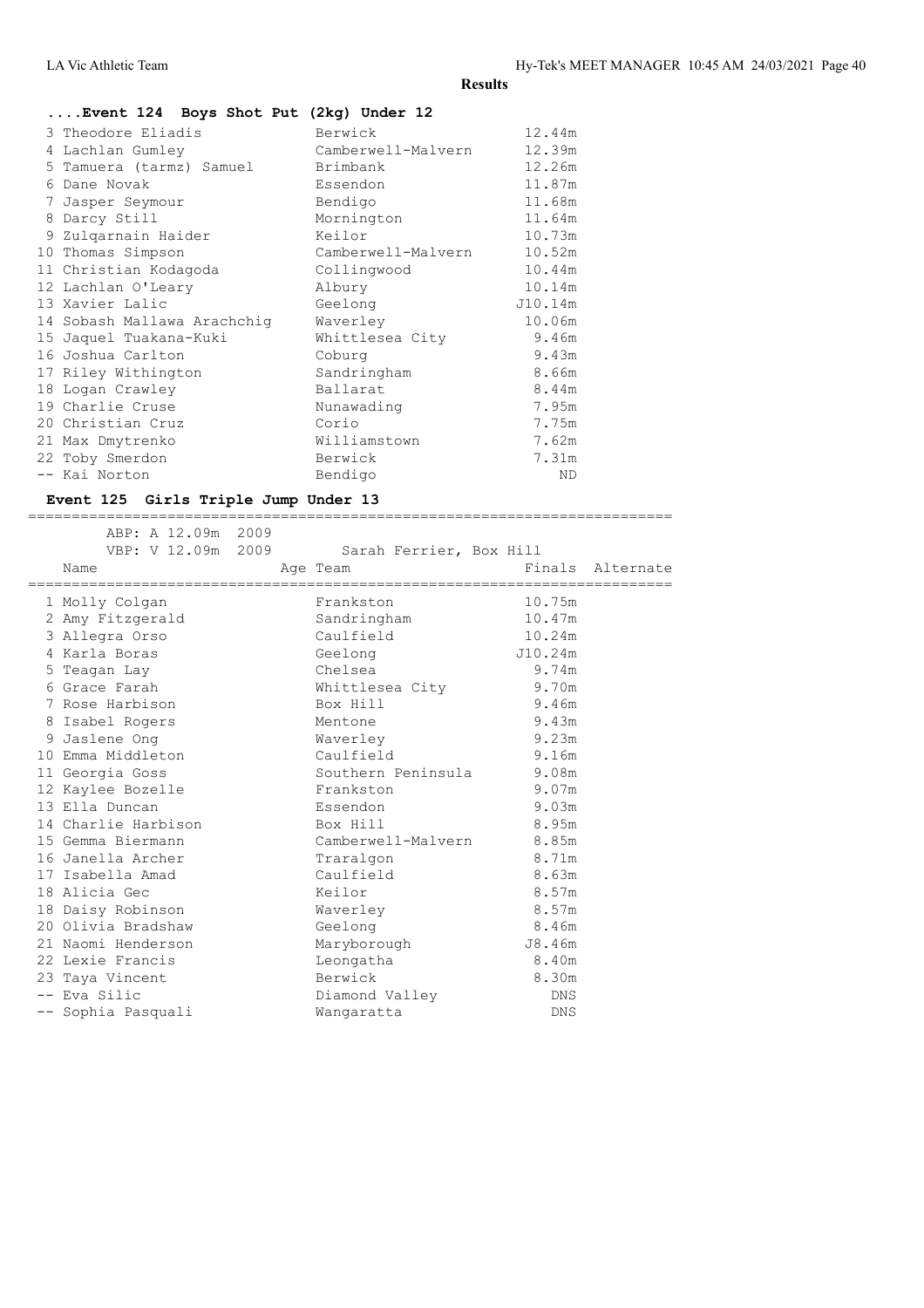LA Vic Athletic Team Hy-Tek's MEET MANAGER 10:45 AM 24/03/2021 Page 41

**Results**

# **Event 126 Boys Triple Jump Under 13**

| ABP: A 13.09m 2015                          |  | VBP: V 12.65m 2012 Michael Cann, Frankston         |            |                  |
|---------------------------------------------|--|----------------------------------------------------|------------|------------------|
| Name<br>;================================== |  | Age Team<br>-------------------------------------- |            | Finals Alternate |
| 1 Miller Smith                              |  | Geelong                                            | 11.38m     |                  |
| 2 Guy Williams                              |  | Geelong                                            | 10.95m     |                  |
| 3 Chas Woodward                             |  | Diamond Valley                                     | 10.55m     |                  |
| 4 Jasper Louey                              |  | Sth Melb District                                  | 10.32m     |                  |
| 5 Raajeev Ramani                            |  | Altona                                             | 10.30m     |                  |
| 6 Justin Wei                                |  | Sandringham                                        | 10.27m     |                  |
| 7 Jesse Lumby                               |  | Essendon                                           | 9.99m      |                  |
| 8 Xavier Ladbrook                           |  | Berwick                                            | 9.74m      |                  |
| 9 Tully Smith                               |  | Caulfield                                          | 9.58m      |                  |
| 10 John Thornton                            |  | Geelong                                            | 9.55m      |                  |
| 11 Owen Adams                               |  | Brimbank                                           | 9.12m      |                  |
| 12 Zachary Brown                            |  | Nunawading                                         | 9.02m      |                  |
| 13 Elijah Swiggs                            |  | Echuca-Moama                                       | 8.99m      |                  |
| 14 James Blanch                             |  | Essendon                                           | 8.90m      |                  |
| 15 Hamish Kervin                            |  | Berwick                                            | 8.81m      |                  |
| 16 Hunter Howells                           |  | Shepparton                                         | 8.76m      |                  |
| 17 Justin Fernando                          |  | Warragul                                           | 8.47m      |                  |
| 18 Matthew Oberholzer                       |  | Ballarat                                           | 8.25m      |                  |
| 19 Shariq Sahabdeen                         |  | Cranbourne                                         | 7.71m      |                  |
| 20 Riley Parks                              |  | Williamstown                                       | 7.69m      |                  |
| -- Arki Butler                              |  | Sandringham                                        | <b>DNS</b> |                  |
| -- Oliver Britt                             |  | Ballarat                                           | DNS        |                  |
| -- Max Parsons                              |  | Mentone                                            | DNS        |                  |

# **Event 127 Boys Discus Throw (1kg) Under 14**

| ABP: A 60.52m 1993                 |                            |        |                  |
|------------------------------------|----------------------------|--------|------------------|
| VBP: V 60.52m 1993                 | Steve Partsanis, Caulfield |        |                  |
| Name                               | Age Team                   |        | Finals Alternate |
| ================================== |                            |        |                  |
| 1 Divine Vili                      | Essendon                   | 37.19m |                  |
| 2 Jace Murray                      | Ballarat                   | 37.12m |                  |
| 3 Luke Visser                      | Geelong                    | 36.90m |                  |
| 4 Eden Smith                       | Ringwood                   | 36.80m |                  |
| 5 Jacob Dimit                      | Shepparton                 | 34.24m |                  |
| 6 Matthew Elefterescu              | Bacchus Marsh              | 32.44m |                  |
| 7 Jeremiah Jeanes                  | Springvale                 | 31.66m |                  |
| 8 Oscar Brown                      | Brimbank                   | 30.77m |                  |
| 9 Kye Hinchcliffe                  | Sale                       | 30.66m |                  |
| 10 Sergio Arrivillaga              | Bacchus Marsh              | 30.50m |                  |
| 11 Senula Wijesekara               | Springvale                 | 28.57m |                  |
| 12 Thomas McLean                   | Geelong                    | 28.01m |                  |
| 13 Charlie Rossi                   | Williamstown               | 27.87m |                  |
| 14 Reeve Evans                     | Shepparton                 | 27.37m |                  |
| 15 Brock Hamilton                  | Traralgon                  | 26.65m |                  |
| 16 Lachlan Buyck                   | Ringwood                   | 26.60m |                  |
| 17 Lawrence Cassar                 | Keilor                     | 26.51m |                  |
| 18 Fraser Mattinson                | Caulfield                  | 25.99m |                  |
| 19 Ethan Cash                      | Oakleigh                   | 24.93m |                  |
| 20 Asher Mitchell                  | Corio                      | 24.12m |                  |
| 21 Jesse Rabusin                   | Corio                      | 23.86m |                  |
| 22 Dylan Colyer                    | Collingwood                | 19.47m |                  |
| -- Jayden Brydon                   | Maryborough                | DNS    |                  |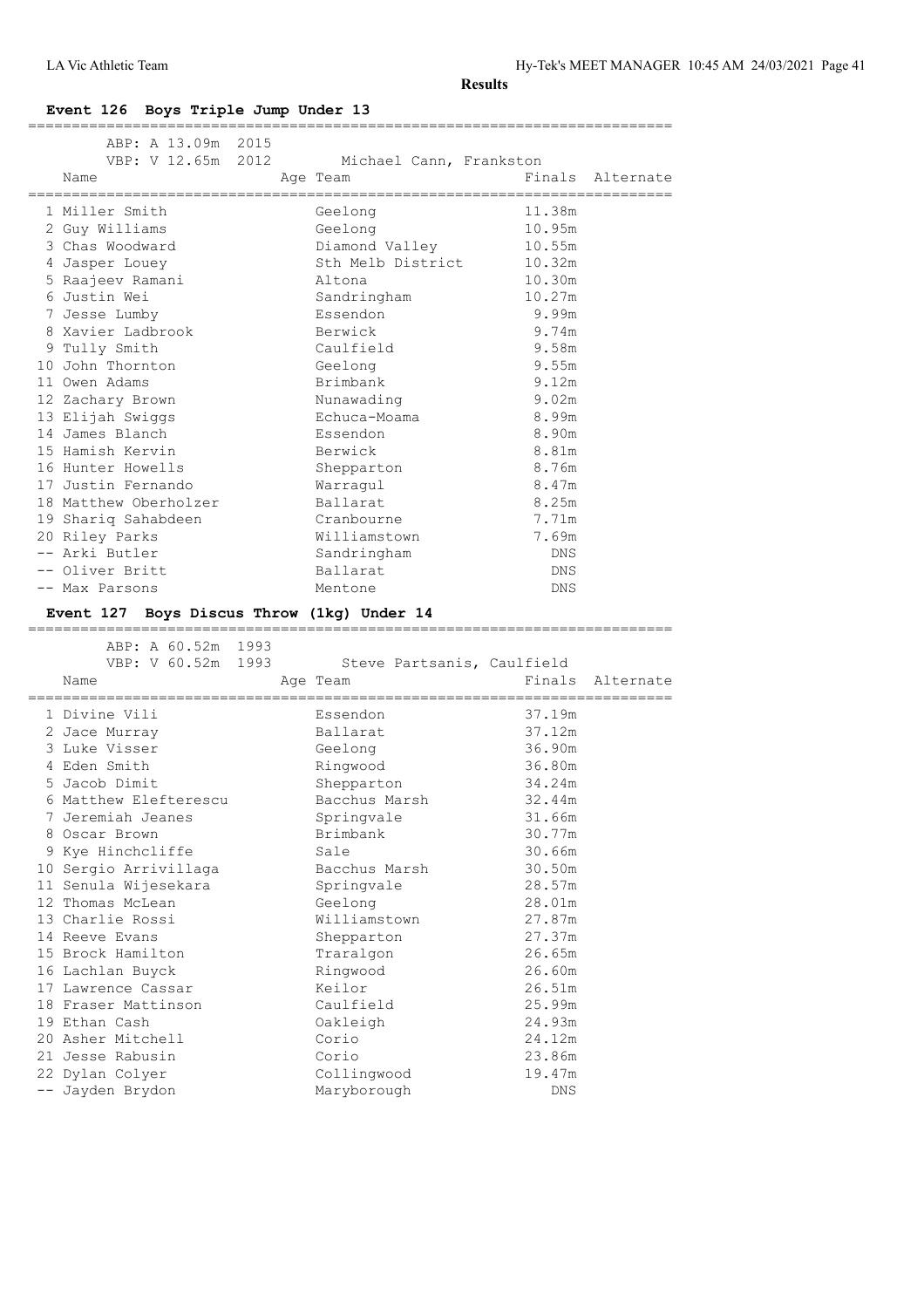LA Vic Athletic Team Hy-Tek's MEET MANAGER 10:45 AM 24/03/2021 Page 42

**Results**

|                     | $\ldots$ . Event 127 Boys Discus Throw (1kg) Under 14 |     |
|---------------------|-------------------------------------------------------|-----|
| -- Noah McMenamin   | Keilor                                                | DNS |
| -- Harrison Hegarty | Whittlesea City                                       | DNS |

# **Event 128 Girls Javelin Throw (400g) Under 11**

| ABP: A 34.18m 1987                              | VBP: V 30.82m 2002 Bianca Maurer, Geelong |                  |
|-------------------------------------------------|-------------------------------------------|------------------|
| Name                                            | Age Team                                  | Finals Alternate |
| 1 Emily McKinley                                | Doncaster                                 | 17.73m           |
| 2 Jasmine Chilco-Burns Caulfield                |                                           | 16.32m           |
| 3 Belle Whitaker                                | Ringwood                                  | 16.14m           |
| 4 Sonali Reniguntala Coburg                     |                                           | 15.11m           |
| 5 Jemmah Tonks                                  | Berwick                                   | 15.09m           |
| 6 Allegria Basile                               | Doncaster                                 | 14.55m           |
| 7 Tajhan Tuakana-Kuki           Whittlesea City |                                           | 14.34m           |
| 8 Lucille Malcomson                             | Mentone                                   | 13.89m           |
| 9 Sienna Cornish                                | Box Hill                                  | 13.63m           |
| 10 Chelsea Swiggs                               | Echuca-Moama                              | 13.53m           |
| 11 Kiara Cooper                                 | Albury                                    | 13.44m           |
| 12 Meg van Brakel                               | Cranbourne                                | 10.78m           |
| 13 Gemma Hocking                                | Geelong                                   | 10.51m           |
| 14 Maddison Foreman                             | Whittlesea City                           | 10.15m           |
| 15 Imogen Cruickshank Leongatha                 |                                           | 10.09m           |
| 16 Penelope Klarica                             | Kew                                       | 9.51m            |
| 17 Mollie McNamara                              | Pakenham                                  | 9.33m            |
| 18 Holly Miller                                 | Caulfield                                 | 8.94m            |
| 19 Giaan de Fazio                               | Keilor                                    | 8.65m            |
| 20 Grace Williams                               | Diamond Valley 8.59m                      |                  |
| 21 Skye Oravec                                  | Berwick                                   | 8.55m            |
| 22 Alexis Lavea                                 | Shepparton                                | 7.85m            |
| 23 Lucy Hemming                                 | Shepparton                                | 7.83m            |
| -- Havanah Farley-Harvey                        | Portland                                  | <b>DNS</b>       |

# **Event 129 Boys High Jump (1.15m) Under 11**

========================================================================== ABP: A 1.63m 1987 VBP: V 1.59m 2017 Thomas Sims, Whittlesea City

|  | Name                | Age Team        |        | Finals Alternate |
|--|---------------------|-----------------|--------|------------------|
|  | 1 Cooper Nunn       | Whittlesea City | 1.33m  |                  |
|  | 2 Angus Dunstan     | Box Hill        | 1.30m  |                  |
|  | 3 Rafferty Moss     | Brighton        | 1.25m  |                  |
|  | 4 Cooper Smith      | Caulfield       | J1.25m |                  |
|  | 5 Leon Adams        | Brimbank        | J1.25m |                  |
|  | 6 Lucas Hijlkema    | Caulfield       | 1.20m  |                  |
|  | 6 Jacob Hebden      | Collingwood     | 1.20m  |                  |
|  | 6 Marlin Lalic      | Geelong         | 1.20m  |                  |
|  | 6 Lucas Withers     | Keilor          | 1.20m  |                  |
|  | 6 Alexander Carroll | Essendon        | 1.20m  |                  |
|  | 6 Xavier Bush       | Seymour         | 1.20m  |                  |
|  | 12 William Hotston  | Chelsea         | J1.20m |                  |
|  | 13 Tristan Poole    | Werribee        | J1.20m |                  |
|  | 13 Oliver Sobell    | Keilor          | J1.20m |                  |
|  | 13 Wilbur Francis   | Sherbrooke      | J1.20m |                  |
|  | 16 Finn Rossthorn   | Yarra Ranges    | J1.20m |                  |
|  | 17 Toby Smith       | Doncaster       | J1.20m |                  |
|  |                     |                 |        |                  |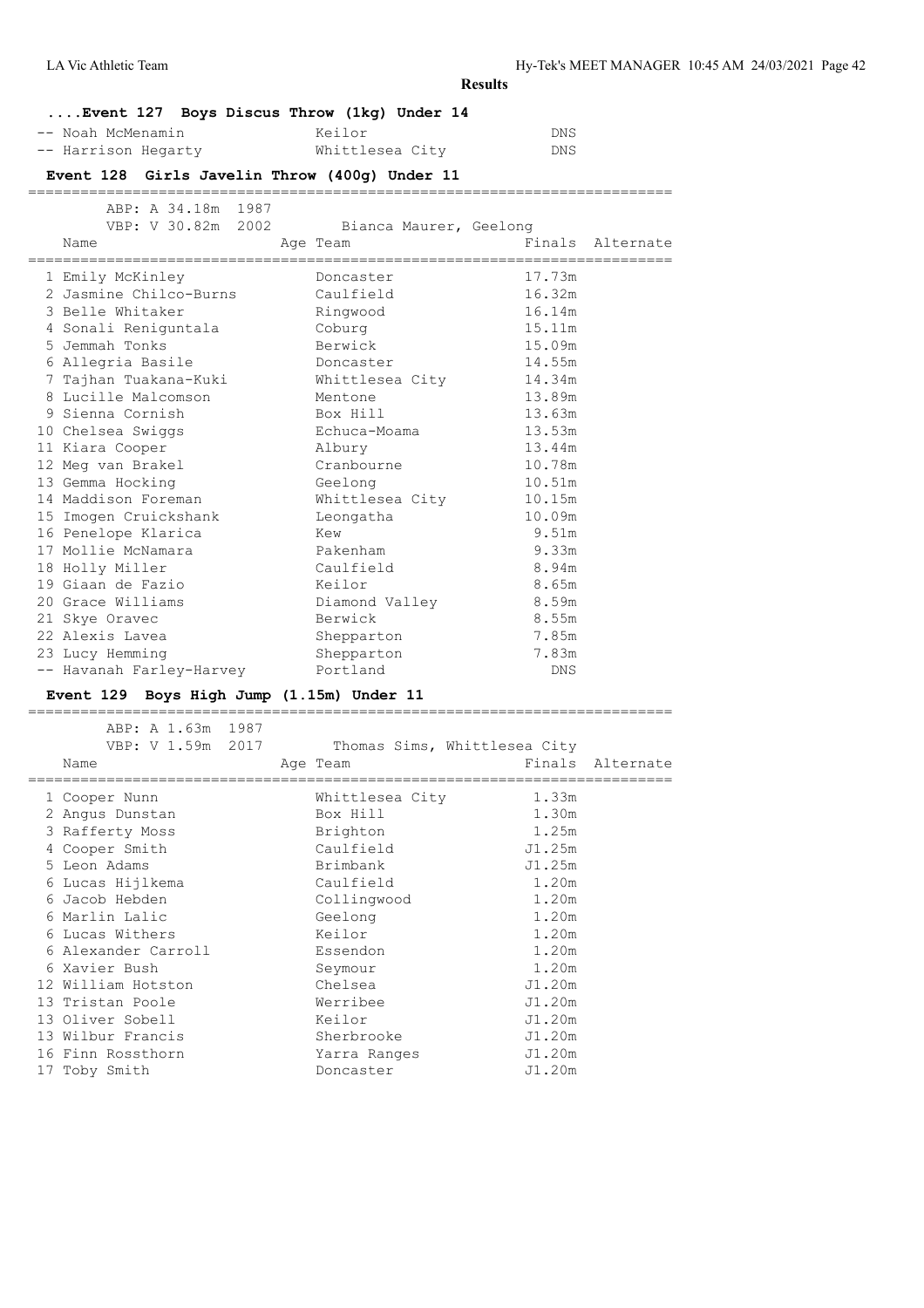| $\ldots$ . Event 129 Boys High Jump (1.15m) Under 11 |                            |
|------------------------------------------------------|----------------------------|
| 18 Tom Goodson                                       | Ballarat<br>1.15m          |
| 19 Aidan Smyth                                       | Wonthaggi<br>J1.15m        |
| -- Andrew MacRae                                     | Caulfield<br>NΗ            |
| -- Finlay Arnold                                     | Cohuna<br>NΗ               |
| -- Eamonn Johns                                      | Coburg<br>NΗ               |
| -- Rhys Kane                                         | Williamstown<br><b>DNS</b> |

### **Event 130 Boys High Jump (0.90m) Under 09**

==========================================================================

| ABP: A 1.43m 1985<br>VBP: V 1.30m 2018<br>Name | Xavier Ladbrook, Pakenham<br>Age Team | Finals Alternate |  |
|------------------------------------------------|---------------------------------------|------------------|--|
| 1 Isaac Ladd                                   | Ringwood                              | 1.14m            |  |
| 2 Eric Plant                                   | Box Hill                              | J1.14m           |  |
| 3 Xavier Mulqueen                              | Bendigo                               | 1.05m            |  |
| 4 Markus Hamilton                              | Caulfield                             | J1.05m           |  |
| 5 Luca Zagame                                  | Williamstown                          | 1.00m            |  |
| 5 Levi Dayaseela                               | Mentone                               | 1.00m            |  |
| 5 Mason Cvetanoski                             | Keilor                                | 1.00m            |  |
| 5 Harrison Lovett                              | Bacchus Marsh                         | 1.00m            |  |
| 5 Arwin Dhillon                                | Craiqieburn                           | 1.00m            |  |
| 10 Tom Sadler                                  | Mornington                            | J1.00m           |  |
| 10 Tyler Carver                                | Stawell                               | J1.00m           |  |
| 10 Charlie Hallett                             | Collingwood                           | J1.00m           |  |
| 13 Jacob Dixon                                 | Ringwood                              | J1.00m           |  |
| 14 Agostino Agostino                           | Cranbourne                            | J1.00m           |  |
| 15 Liam Barton                                 | Shepparton                            | J1.00m           |  |
| 15 Axel Szalay                                 | Williamstown                          | J1.00m           |  |
| 15 Hugo Gilmour                                | Geelong                               | J1.00m           |  |
| 15 Alexander Norris                            | Mornington                            | J1.00m           |  |
| 19 Cody Levidis                                | Keilor                                | 0.95m            |  |
| 19 Taj Makepeace                               | Moe                                   | 0.95m            |  |
| 19 Banjo Moser                                 | Southern Peninsula                    | 0.95m            |  |
| 19 Oliver Bolge                                | Leongatha                             | 0.95m            |  |
| 23 Maino Kome                                  | Kyneton                               | 0.90m            |  |
| 24 Harvey Atwill                               | Whittlesea City                       | J0.90m           |  |

# **Event 131 Boys Long Jump Under 15**

| ABP: A 7.12m 2009<br>VBP: V 6.98m 2014 | Michael Cann, Frankston |                  |
|----------------------------------------|-------------------------|------------------|
| Name                                   | Age Team                | Finals Alternate |
| 1 Joshua Sullivan                      | Cranbourne              | 6.47m            |
| 2 Valentino Bertucci                   | Mentone                 | 6.20m            |
| 3 Seth McCleish                        | Geelong                 | 5.91m            |
| 4 Aidan Pidgeon                        | Nunawading              | 5.86m            |
| 5 Hansana Chandrasena                  | Berwick                 | 5.69m            |
| 6 Chanachai Kankratok                  | Keilor                  | 5.60m            |
| 7 Max Busuttil                         | Keilor                  | 5.56m            |
| 8 Joshua Sanders                       | Corio                   | 5.32m            |
| 9 Max Brown                            | Collingwood             | 5.30m            |
| 10 Sam Stefanec                        | Mentone                 | 5.25m            |
| 11 Jeff Collins                        | Warrnambool             | 5.09m            |
| 12 Leigham Elzinga                     | Geelong                 | 5.08m            |
| 13 Zach Margiolakis                    | Whittlesea City         | 5.02m            |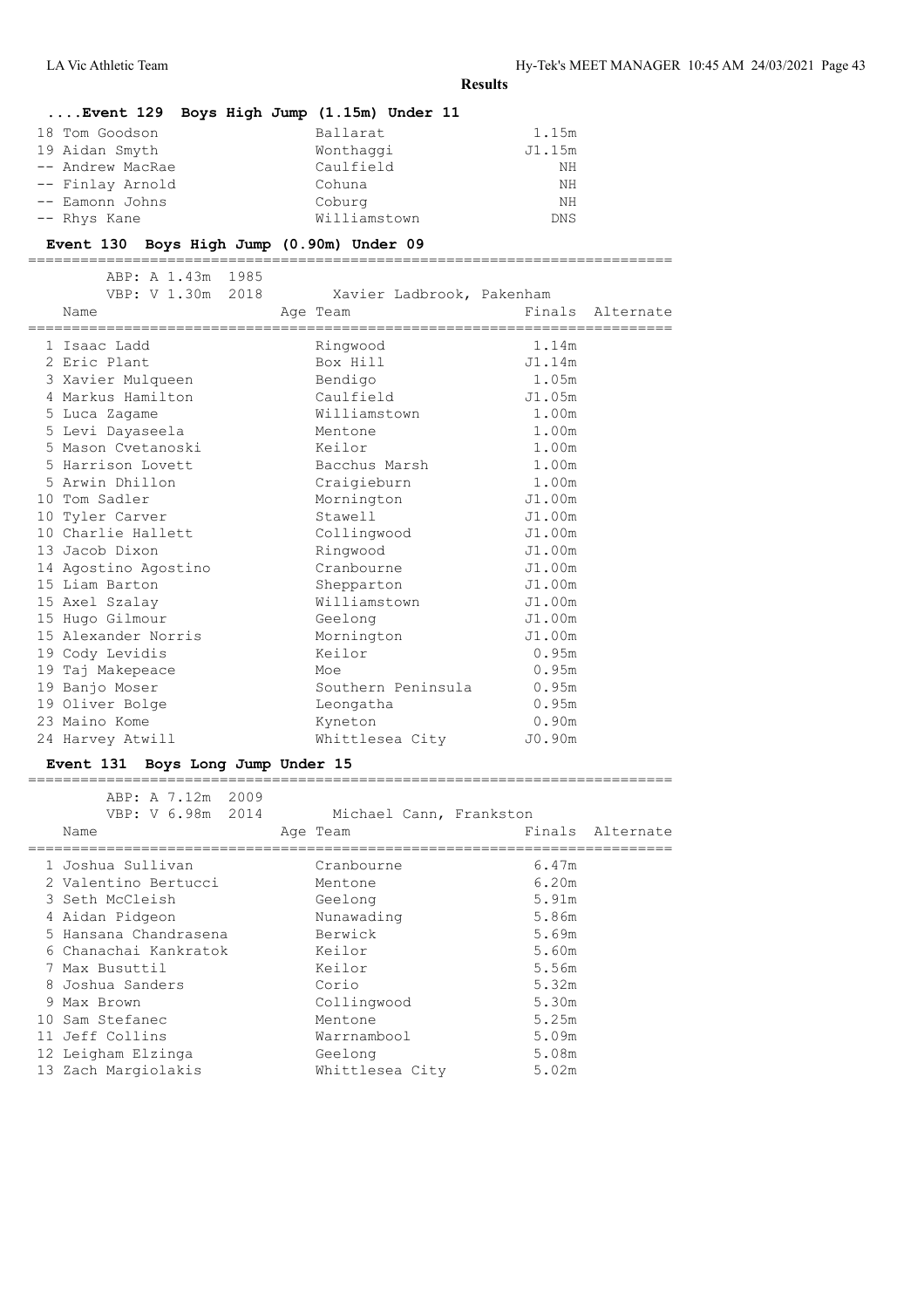# **....Event 131 Boys Long Jump Under 15**

| 14 Dominic Korzeniowski | Albury          | 4.64m      |
|-------------------------|-----------------|------------|
| 15 Thierry Aughterson   | Collingwood     | 4.45m      |
|                         | Melton City     | 4.33m      |
| 17 Asvin Sasikaran      | Springvale      | 3.80m      |
| -- Matthew Vanotti      | Melton City     | <b>DNS</b> |
|                         | Whittlesea City | <b>DNS</b> |
|                         | Warrnambool     | <b>DNS</b> |
|                         |                 |            |

### **Event 132 Girls Long Jump Under 15**

==========================================================================

| ABP: A 6.19m 1999<br>VBP: V 5.80m 2008 Brooke Stratton, Knox<br>Name | Age Team<br>====================== |            | Finals Alternate |
|----------------------------------------------------------------------|------------------------------------|------------|------------------|
| 1 Evangeline Cheung                                                  | Knox                               | 5.33m      |                  |
| 2 Elly Fleming                                                       | Moe                                | 5.11m      |                  |
| 3 Ashleigh Carty                                                     | Wanqaratta                         | 5.01m      |                  |
| 4 Lily Parsons                                                       | Mentone                            | 4.96m      |                  |
| 5 Ella Birk                                                          | Werribee                           | 4.92m      |                  |
| 6 Ruth Ong                                                           | Werribee                           | 4.83m      |                  |
| 7 Sophie Wilcock                                                     | Mentone                            | 4.82m      |                  |
| 8 Molly Fraser                                                       | Ballarat                           | 4.81m      |                  |
| 9 Brianna Mastin                                                     | Keilor                             | 4.67m      |                  |
| 10 Eve Cannon                                                        | Geelong                            | 4.66m      |                  |
| 11 Charlie Inkster                                                   | Horsham                            | 4.55m      |                  |
| 12 Erin Foley                                                        | Geelong                            | 4.52m      |                  |
| 13 Isabella Martignon-Willi                                          | Mentone                            | 4.45m      |                  |
| 14 Rosy Marsh                                                        | Rochester                          | 4.43m      |                  |
| 15 Tesia Haqqai                                                      | Oakleigh                           | 4.42m      |                  |
| 16 Olivia Sheens                                                     | Whittlesea City                    | 4.40m      |                  |
| 17 Charli Matthews                                                   | Sth Melb District                  | 4.32m      |                  |
| 18 Esther Harrisson                                                  | Geelong                            | 4.11m      |                  |
| 19 Lily Marsh                                                        | Rochester                          | 4.08m      |                  |
| 20 Ava Dunstan                                                       | Box Hill                           | 4.02m      |                  |
| 21 Hayley Kamphuis                                                   | Traralgon                          | 3.92m      |                  |
| 22 Allanah Thorn                                                     | Berwick                            | 3.62m      |                  |
| -- Zoe Palmer                                                        | Knox                               | <b>ND</b>  |                  |
| -- Elli Symonds                                                      | Frankston                          | <b>DNS</b> |                  |
| -- Hayley Wallis                                                     | Frankston                          | <b>DNS</b> |                  |

# **Event 133 Boys Shot Put (4kg) Under 16**

| VBP: V 15.63m 2020<br>Name | Haddi El Shorbaqy, Caulfield<br>Age Team | Finals Alternate |
|----------------------------|------------------------------------------|------------------|
| 1 Darcy Giddings           | Corio                                    | 15.88mV          |
| 2 Bailey Cumming           | Diamond Valley                           | 13.85m           |
| 3 Grady Murrant            | Geelong                                  | 13.29m           |
| 4 Cody Lee                 | Traralgon                                | 12.05m           |
| 5 Lucas Kell               | Kyabram                                  | 11.56m           |
| 6 Jacob Baker-Mayer        | Werribee                                 | 9.21m            |
| 7 Charlie Hill             | Swan Hill                                | 8.21m            |
| 8 Liam Borg                | Brimbank                                 | 8.15m            |
| 9 Arnaviot Singh Aulakh    | Whittlesea City                          | 7.65m            |
| 10 Jayden Moorehead        | Traralgon                                | 6.62m            |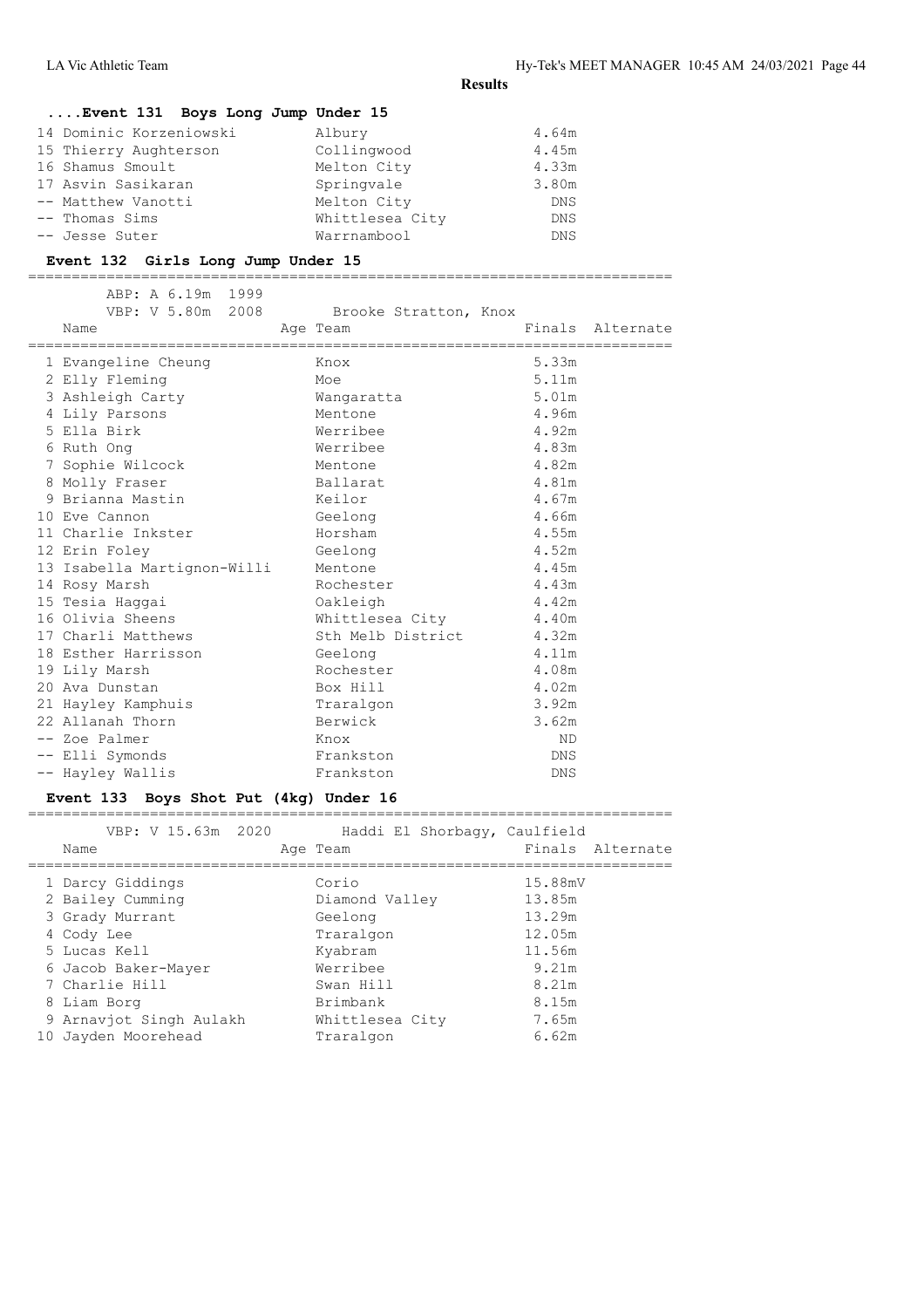# **Event 134 Girls Shot Put (3kg) Under 16**

|  | VBP: V 14.51m 2019<br>Name         | Emily Ryan, Mentone<br>Age Team  |            | Finals Alternate |
|--|------------------------------------|----------------------------------|------------|------------------|
|  |                                    | ================================ |            |                  |
|  | 1 Faith Vili                       | Essendon                         | 13.52m     |                  |
|  | 2 Elise Keeghan                    | Knox                             | 11.14m     |                  |
|  | 3 Abbey Whitaker                   | Ringwood                         | 10.93m     |                  |
|  | 4 Amelie Holah                     | Box Hill                         | 10.34m     |                  |
|  | 5 Charlette Gray                   | Shepparton                       | 10.22m     |                  |
|  | 6 Bianca Brown                     | Whittlesea City                  | 10.08m     |                  |
|  | 7 Maddy Anderson                   | Lavington-Jindera 9.42m          |            |                  |
|  | 8 Shivani Gharti-Magar             | Nunawading                       | 9.41m      |                  |
|  | 9 Yifen Soukaseun                  | Coburg                           | 8.92m      |                  |
|  | 10 Ella Brauer                     | Colac                            | 8.72m      |                  |
|  | 11 Illiana Mulholland              | Wodonga                          | 8.70m      |                  |
|  | 12 Holly Waite                     | Croydon                          | 8.50m      |                  |
|  | 13 Hayley Barber                   | Knox                             | 8.36m      |                  |
|  | 14 Kaylah Heikkila Dubowik Geelong |                                  | 8.31m      |                  |
|  | 15 Caitlin Mai                     | Bacchus Marsh                    | 8.16m      |                  |
|  | 16 Chloe Freestone                 | Cranbourne                       | 8.13m      |                  |
|  | 17 Lily Frampton                   | Geelong                          | 7.95m      |                  |
|  | 18 Amelia Spenceley                | Sandringham                      | 7.66m      |                  |
|  | 19 Ella Rankin                     | Sandringham                      | 6.90m      |                  |
|  | 20 Grace Mutsaerts                 | Werribee                         | 6.54m      |                  |
|  | -- Zoe Cooper                      | Nathalia                         | <b>DNS</b> |                  |
|  |                                    |                                  |            |                  |

#### **Event 135 Boys Discus Throw (750g) Under 13**

| ABP: A 60.84m 2019<br>VBP: V 49.90m 2019 | Logan Sandland, Albury |            |                  |
|------------------------------------------|------------------------|------------|------------------|
| Name                                     | Age Team               |            | Finals Alternate |
| 1 Oudre Tuakana-Kuki                     | Whittlesea City 38.46m |            |                  |
| 2 Cooper Acklom                          | Caulfield              | 37.57m     |                  |
| 3 Mafi Aho                               | Brimbank               | 35.42m     |                  |
| 4 Johannes Thokchom                      | Knox                   | 32.88m     |                  |
| 5 Kuppah Kome                            | Kyneton                | 27.38m     |                  |
| 6 Hayden Montell                         | Sherbrooke             | 27.12m     |                  |
| 7 Jasper Louey                           | Sth Melb District      | 27.03m     |                  |
| 8 Andrew Pezos                           | Box Hill               | 26.77m     |                  |
| 9 Maddox Wilson                          | Essendon               | 26.73m     |                  |
| 10 Mitchell Browne                       | Kilmore & Districts    | 25.94m     |                  |
| 11 Noah King                             | Southern Peninsula     | 25.33m     |                  |
| 12 Nico Shaw                             | Brighton               | 24.84m     |                  |
| 13 Kaden Cuce                            | Essendon               | 23.51m     |                  |
| 14 Wilbur Davidson-Tuck                  | Yarra Ranges           | 22.80m     |                  |
| 15 Evan Sergakis                         | Whittlesea City        | 22.47m     |                  |
| 16 Elijah Swiggs                         | Echuca-Moama           | 22.08m     |                  |
| 17 Jaxon Latchman                        | Craigieburn            | 17.83m     |                  |
| 18 Bryton Morris                         | Waverley               | 14.52m     |                  |
| -- Austin Tyers                          | Stawell                | ND.        |                  |
| -- Charlie Haring                        | Wanqaratta             | ND.        |                  |
| -- Anakin Pastuszka                      | Benalla                | <b>DNS</b> |                  |
| -- Josiah Stanford                       | Berwick                | <b>DNS</b> |                  |
| -- Samuel Moore                          | Caulfield              | <b>DNS</b> |                  |
| -- Heath Fox                             | Box Hill               | DNS        |                  |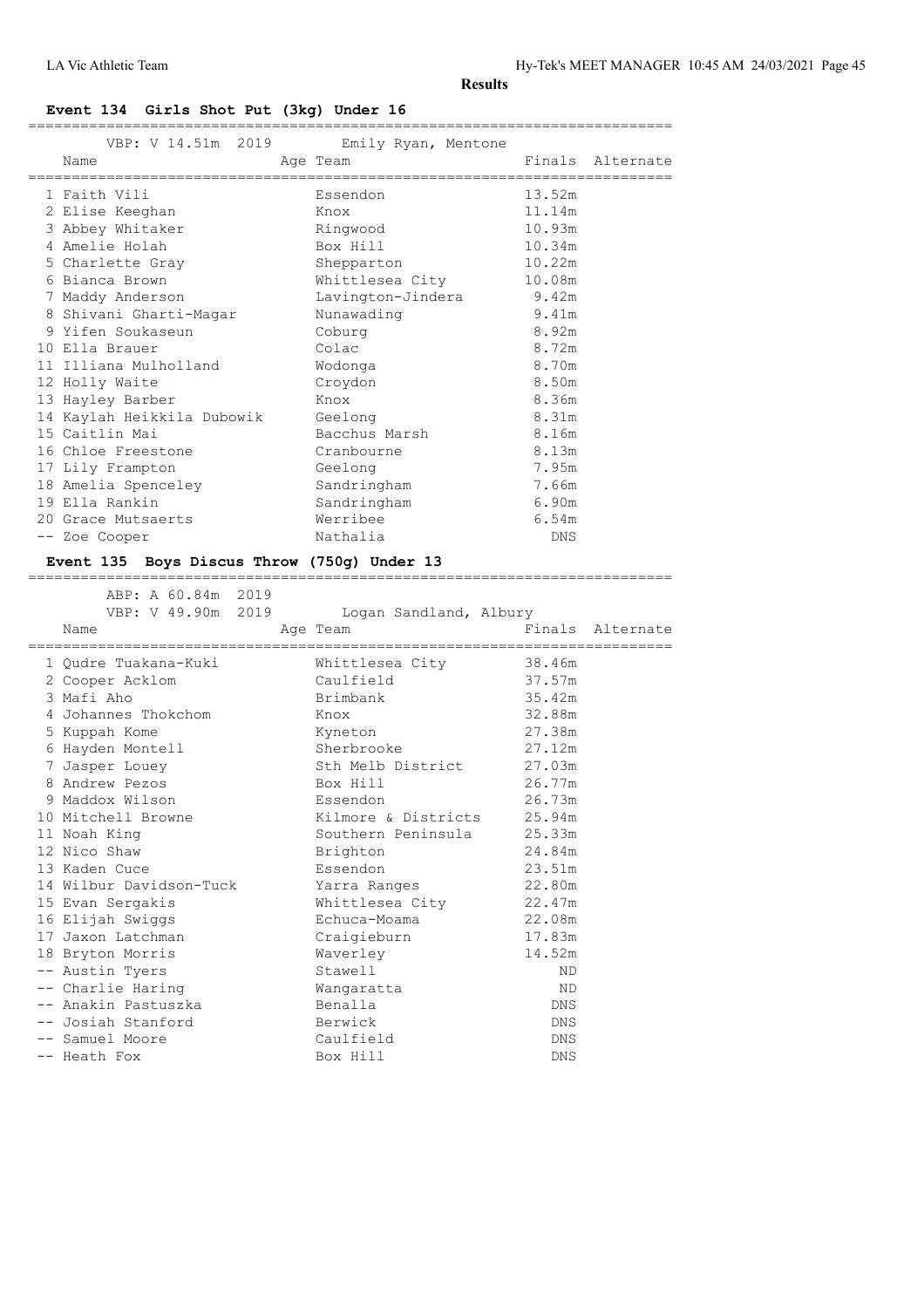LA Vic Athletic Team Hy-Tek's MEET MANAGER 10:45 AM 24/03/2021 Page 46

**Results**

#### **Event 136 Girls Javelin Throw (400g) Under 13**

| ABP: A 47.26m 2018<br>Name<br>and the state of the state of the state of the state of the state of the state of the state of the state of th | VBP: V 43.33m 2008 Monique Cilione, Keilor |        | Finals Alternate |
|----------------------------------------------------------------------------------------------------------------------------------------------|--------------------------------------------|--------|------------------|
| =================================                                                                                                            | -------------------------                  |        |                  |
| 1 Jasmine King                                                                                                                               | Geelong                                    | 31.93m |                  |
| 2 Jessica Nolan                                                                                                                              | Doncaster                                  | 31.07m |                  |
| 3 Jemma Whitaker                                                                                                                             | Ringwood                                   | 30.29m |                  |
| 4 Chantelle Leslie-Hughes Corio                                                                                                              |                                            | 28.74m |                  |
| 5 Taihlar-Jo Kampf Mhittlesea City 25.58m                                                                                                    |                                            |        |                  |
| 6 Scout Semple                                                                                                                               | Ringwood                                   | 24.00m |                  |
| 7 Manofo Corine Ropeti Melton City 23.91m                                                                                                    |                                            |        |                  |
| 8 Adelaide Bollard Bendigo                                                                                                                   |                                            | 23.85m |                  |
| 9 Philippa Besford                                                                                                                           | Albury                                     | 22.51m |                  |
| 10 Lily Matthews                                                                                                                             | Knox                                       | 22.38m |                  |
| 11 Janella Archer                                                                                                                            | Traralgon                                  | 21.72m |                  |
| 12 Olivia Ambler                                                                                                                             | Moe                                        | 19.87m |                  |
| 13 Kara Spiteri                                                                                                                              | Craigieburn                                | 19.82m |                  |
| 14 Emily McCormick                                                                                                                           | Geelong                                    | 19.79m |                  |
| 15 Amelia di Benedetto                                                                                                                       | Whittlesea City 19.30m                     |        |                  |
| 16 Teagan Lay                                                                                                                                | Chelsea                                    | 18.95m |                  |
| 17 Sophie Sprunt                                                                                                                             | Geelong                                    | 17.77m |                  |
| 18 Amelia Shell                                                                                                                              | Geelong                                    | 16.88m |                  |
| 19 Arabella Knight                                                                                                                           | Corio                                      | 16.67m |                  |
| 20 Amelia Bianco                                                                                                                             | Knox                                       | 16.52m |                  |
| 21 Amelia Paice                                                                                                                              | Box Hill                                   | 15.78m |                  |
| -- Phoebe Schneider -- Ballarat                                                                                                              |                                            | DNS    |                  |
| -- Ella McMenamin                                                                                                                            | Keilor                                     | DNS    |                  |
| Event 137 Girls High Jump (1.25m) Under 14                                                                                                   |                                            |        |                  |
|                                                                                                                                              |                                            |        |                  |

# ==========================================================================

 ABP: A 1.76m 1997 VBP: V 1.73m 2006 Denise Snyder, Swan Hill Name Age Team Age Team Finals Alternate ========================================================================== Mhittlesea City 1.60m<br>Geelong 1.55m 2 Rose Jones Geelong 1.55m 3 Eliza Chivers Doncaster 1.50m 3 Dorothy Du Caulfield 1.50m 5 Diviniya Breneger Whittlesea City J1.50m 6 Coco Vodusek Yarrawonga-Mulwala 1.40m 7 Michaella Rosato Moe J1.40m 8 Vanessa Smith Diamond Valley 1.30m 9 Bella Karantonis Cranbourne J1.30m 9 Isabel Zhang Brighton J1.30m 11 Hannah Plant Box Hill 1.25m 11 Bridie Orchard Buninyong 1.25m 11 Rosemary Haszard Albury 1.25m 14 Sarah McDiarmid Camberwell-Malvern J1.25m -- Danielle Nadj Murrindindi NH -- Lara Brown Collingwood NH -- Asha Beiermann-Gilbert Werribee DNS -- Natasha Jonus Werribee DNS -- Leah Beirouti Berwick DNS -- Ada Binney Morsham Horsham DNS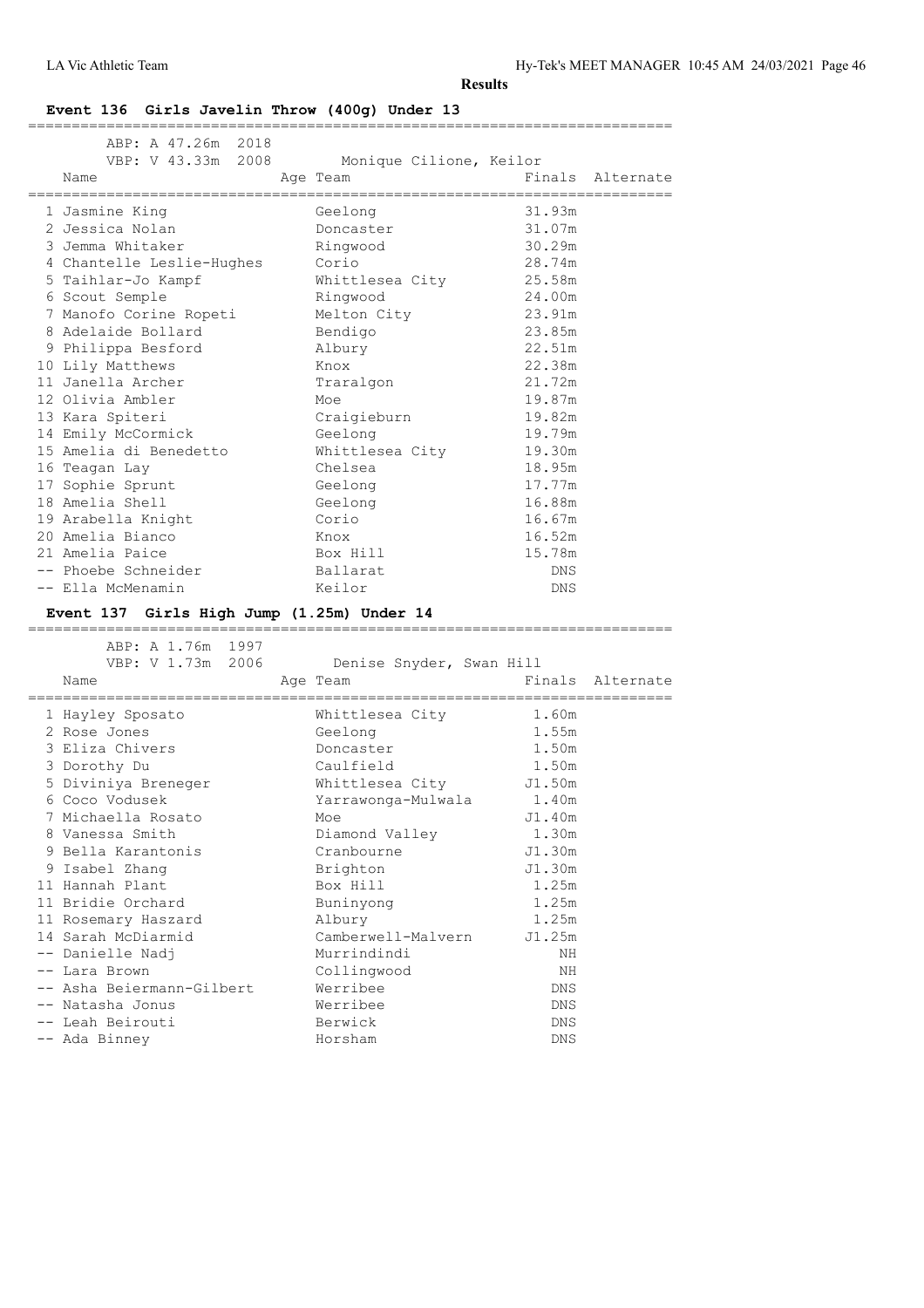# **Event 138 Boys High Jump (1.35m) Under 14**

| ABP: A 1.95m 1994                        |                           |                    |                       |                  |
|------------------------------------------|---------------------------|--------------------|-----------------------|------------------|
| VBP: V 1.90m 2017                        | Ben Major, Diamond Valley |                    |                       | Finals Alternate |
| Name<br>==============                   | Age Team                  |                    | ===================== |                  |
| 1 Liam Shadbolt                          | Kerang                    |                    | 1.84m                 |                  |
| 2 Ouinn Harvey                           | Frankston                 |                    | 1.70m                 |                  |
| 3 Jake Stevens                           | Geelong                   |                    | 1.65m                 |                  |
| 4 Luca Scott                             | Sandringham               |                    | J1.65m                |                  |
| 5 Zander Pereira                         | Berwick                   |                    | 1.55m                 |                  |
| 6 Connor Brown                           | Nunawading                |                    | J1.55m                |                  |
| 7 Ben Frewin                             | Caulfield                 |                    | 1.50m                 |                  |
| 8 Kye Hinchcliffe                        | Sale                      |                    | J1.50m                |                  |
| 9 Jayden Taylor                          | Kyabram                   |                    | 1.45m                 |                  |
| 10 Forbes Gilmour                        | Geelong                   |                    | J1.45m                |                  |
| 11 Lincoln Hamilton                      | Leongatha                 |                    | 1.40m                 |                  |
| 11 Darcy Nixon                           | Box Hill                  |                    | 1.40m                 |                  |
| 13 Shannon Taylor                        | Horsham                   |                    | J1.40m                |                  |
| 14 Walter Cosgriff                       | Berwick                   |                    | 1.35m                 |                  |
| 14 Jackson Ryan                          | Knox                      |                    | 1.35m                 |                  |
| 16 Daniel MacRae                         | Caulfield                 |                    | J1.35m                |                  |
| 17 Alex Smerdon                          | Berwick                   |                    | J1.35m                |                  |
| -- Nicholas Staropoli                    | Essendon                  |                    | ΝH                    |                  |
| -- James Staropoli                       | Essendon                  |                    | ΝH                    |                  |
| -- Noah McMenamin                        | Keilor                    |                    | DNS                   |                  |
| -- Jaikiah Honner                        | Caulfield                 |                    | DNS                   |                  |
| -- Alexander Loveday                     | Corio                     |                    | DNS                   |                  |
|                                          |                           |                    |                       |                  |
|                                          |                           |                    |                       |                  |
| Event 139 Girls Triple Jump Under 11     |                           | :================= |                       |                  |
| ABP: A 10.38m 2004                       |                           |                    |                       |                  |
| VBP: V 10.10m 2018                       | Elli Symonds, Seaford     |                    |                       |                  |
| Name                                     | Age Team                  |                    |                       | Finals Alternate |
|                                          |                           |                    | .=============        |                  |
| 1 Serena Lee                             | Mentone                   |                    | 8.54m                 |                  |
| 2 Josie Offord                           | Lavington-Jindera         |                    | 8.41m                 |                  |
| 3 Lily Sherman                           | Geelong                   |                    | 8.40m                 |                  |
| 4 Lexie Brown                            | Mentone                   |                    | 8.34m                 |                  |
| 5 Charli Brown                           | Werribee                  |                    | 7.96m                 |                  |
| 6 Taylah Mizzi                           | Sale                      |                    | J7.96m                |                  |
| 7 Sienna Bilinski                        | Corio                     |                    | 7.92m                 |                  |
| 8 Talia Franchina                        | Sandringham               |                    | 7.84m                 |                  |
| 9 Sienna Gec                             | Keilor                    |                    | 7.71m                 |                  |
| 10 Chloe Linnett                         | Ringwood                  |                    | 7.56m                 |                  |
| 11 Joan Ouma                             | Werribee                  |                    | 7.49m                 |                  |
| 12 Hannah Gec                            | Keilor                    |                    | J7.49m                |                  |
| 13 Jemima Hood                           | Geelong                   |                    | 7.46m                 |                  |
| 14 Lily Gayfer                           | Kew                       |                    | 7.39m                 |                  |
| 15 Madeline Kelly                        | Wonthaggi                 |                    | 7.35m                 |                  |
| 16 Sophie Jardine                        | Echuca-Moama              |                    | 7.22m                 |                  |
| 17 Mia Kilpatrick                        | Kyabram                   |                    | 7.20m                 |                  |
| 18 Sienna Bertucci                       | Mentone                   |                    | 6.99m                 |                  |
| 19 Sakura Riley                          | Portland                  |                    | J6.99m                |                  |
| 20 Lily Taylor                           | Kyabram                   |                    | 6.95m                 |                  |
| 21 Hannah Downward                       | Yarra Ranges              |                    | 6.87m                 |                  |
| 22 Allegria Basile<br>23 Ophelia Castles | Doncaster<br>Gisborne     |                    | 6.75m<br>6.54m        |                  |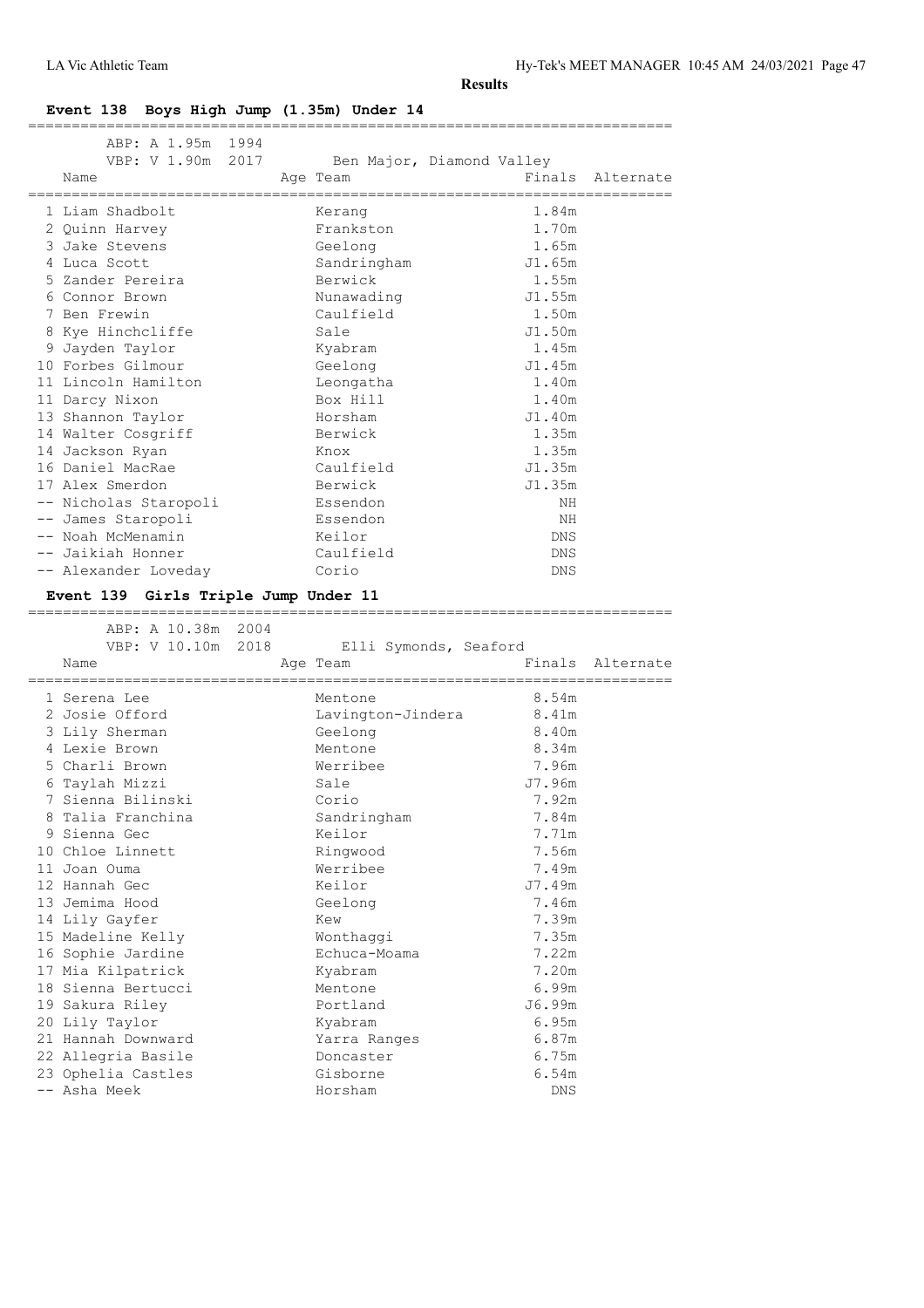LA Vic Athletic Team Hy-Tek's MEET MANAGER 10:45 AM 24/03/2021 Page 48

**Results**

**Event 140 Boys Triple Jump Under 11**

| ABP: A 11.10m 2013<br>VBP: V 10.17m 2017<br>Name | Jake Woodward, Diamond Valley<br>Age Team                | Finals Alternate          |
|--------------------------------------------------|----------------------------------------------------------|---------------------------|
| ,,,,,,,,,,,,,,,,,,,,,,                           |                                                          | =====================     |
| 1 Tristan Farrugia                               | Waverley                                                 | 9.62m                     |
| 2 Cooper Nunn                                    | Whittlesea City                                          | 9.39m                     |
| 3 Braith Lafaialii                               | Williamstown                                             | 9.32m                     |
| 4 Ezekiel Ham                                    | Cranbourne                                               | 8.93m                     |
| 5 Oliver Kortekaas                               | Brighton                                                 | 8.56m                     |
| 6 Tyson Gniatkiewicz                             | Knox                                                     | 8.50m                     |
| 7 Alexander Dewar                                | Diamond Valley                                           | 8.32m                     |
| 8 Adin Boardman                                  | Mentone                                                  | 8.01m                     |
| 9 Dylan Walther                                  | Knox                                                     | 7.88m<br>7.71m            |
| 10 Andrew MacRae                                 | Caulfield                                                |                           |
| 11 Rehan Liyanage                                | Berwick                                                  | 7.66m<br>7.39m            |
| 12 Nate Pokorzynski<br>13 Luke Olorenshaw        | Keilor                                                   | 7.34m                     |
| 14 Eamonn Johns                                  | Coburg<br>Coburg                                         | 7.32m                     |
| 14 Xavier Carmichael                             | Rochester                                                | 7.32m                     |
| 16 Jowan Ong                                     | Werribee                                                 | 7.27m                     |
| 17 Nicholas Mai                                  | Bacchus Marsh                                            | 7.20m                     |
| 17 Leon Adams                                    | Brimbank                                                 | 7.20m                     |
| 19 Axle Louttit                                  | Echuca-Moama                                             | 6.98m                     |
| 20 Harper Kane                                   | Ballarat                                                 | 6.84m                     |
| 20 Kenji Calf                                    | Moorabbin                                                | 6.84m                     |
| 22 Campbell Stasinowsky                          | Stawell                                                  | 6.65m                     |
| 23 Tristan Fernando                              | Warragul                                                 | 6.63m                     |
| -- Angus Dunstan                                 | Box Hill                                                 | DNS                       |
|                                                  |                                                          |                           |
|                                                  |                                                          |                           |
| Event 141 Boys Discus Throw (750g) Under 12      |                                                          |                           |
|                                                  |                                                          |                           |
| ABP: A 54.87m 2018                               |                                                          |                           |
| Name                                             | VBP: V 48.80m 2010 Andrew Bialecki, Ringwood<br>Age Team | Finals Alternate          |
| ================                                 |                                                          | .======================== |
| 1 Jack Berry                                     | Geelong                                                  | 35.43m                    |
| 2 Tamuera (tarmz) Samuel                         | Brimbank                                                 | 33.89m                    |
| 3 Zach Sandison                                  | Williamstown                                             | 33.46m                    |
| 4 Jasper Seymour                                 | Bendigo                                                  | 33.07m                    |
| 5 Kai Norton                                     | Bendigo                                                  | 29.91m                    |
| 6 Lachlan Gumley                                 | Camberwell-Malvern                                       | 29.23m                    |
| 7 Theodore Eliadis                               | Berwick                                                  | 27.20m                    |
| 8 Nathan Haqqai                                  | Oakleigh                                                 | 25.72m                    |
| 9 Sobash Mallawa Arachchig                       | Waverley                                                 | 24.70m                    |
| 10 Daniel Pashutin                               | Knox                                                     | 24.48m                    |
| 11 Harvey Coleman                                | Camberwell-Malvern                                       | 23.38m                    |
| 12 Darcy Still                                   | Mornington                                               | 23.10m                    |
| 13 Dane Novak                                    | Essendon                                                 | 21.73m                    |
| 14 James Denton                                  | Moe                                                      | 20.59m                    |
| 15 Geordie Rollings-Wurak                        | Warrnambool                                              | 20.52m                    |
| 16 Harrison Carty                                | Wangaratta                                               | J20.52m                   |
| 17 Lucas Harris                                  | Brimbank                                                 | 20.22m                    |
| 18 Syrus Ong                                     | Waverley                                                 | 19.01m                    |
| 19 Jaquel Tuakana-Kuki                           | Whittlesea City                                          | 18.87m                    |
| 20 William Oyagawa-Quinn                         | Brighton                                                 | 17.56m                    |
| 21 James McKinley<br>22 Israel-Excellent Olaniya | Werribee<br>Cranbourne                                   | 13.98m<br>13.01m          |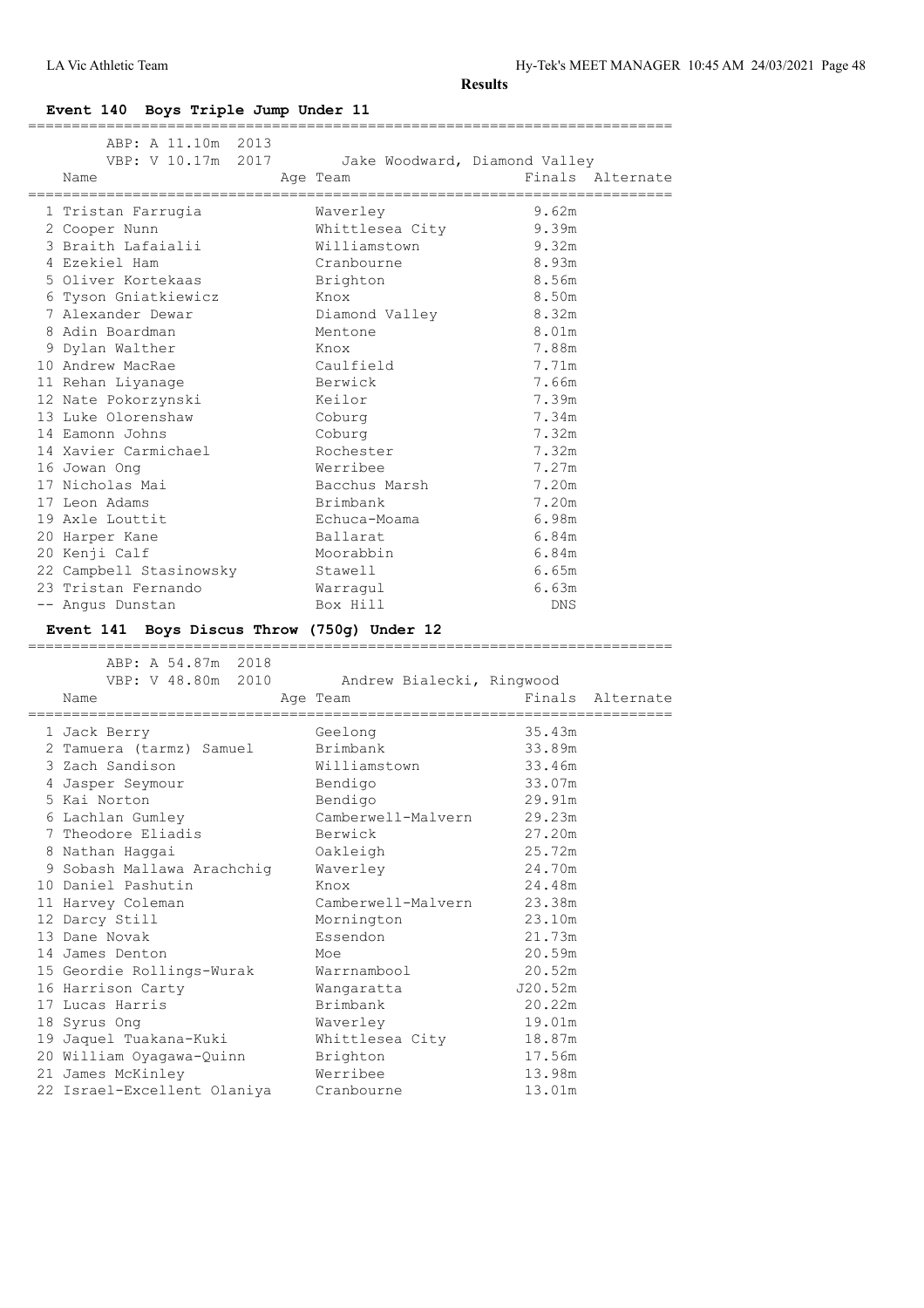# **Results ....Event 141 Boys Discus Throw (750g) Under 12** -- Callum Foley Geelong George Callum RD -- Jack Denton Kyneton DNS -- Xavier McLean **Event 142 Girls Javelin Throw (400g) Under 12** ========================================================================== ABP: A 40.80m 1982<br>VBP: V 35.81m 2007 Monique Cilione, Keilor Name **Age Team** Age Team Finals Alternate ========================================================================== ==============<br>1 Madeleine Tarabay 2 Lily Cahill Sandringham 22.20m 3 Ella Leith Williamstown 22.03m 4 Ella Sutherland Essendon 21.80m<br>
5 Zoey Ryan Diamond Valley 21.76m<br>
5 Zoey Ryan Diamond Valley 21.76m 5 Zoey Ryan Diamond Valley 21.76m 6 Emily Deo Waverley 21.75m 7 Inés Caton-Smith Diamond Valley 18.71m 8 Annabelle Jackiw Warragul 18.61m 9 Manreet Sidhu Cranbourne 18.27m 10 Renee Ford Bendigo 18.26m 11 Zahlia Heikkila-Dubowik Geelong 18.09m 12 Carly Collins Altona J18.09m 13 Isabel McMahon Wangaratta 17.97m

| 14 Ruby Zosel        | Box Hill    | 17.58m     |
|----------------------|-------------|------------|
| 15 Sophie Volpert    | Caulfield   | 17.53m     |
| 16 Eliza Evans       | Bendigo     | 17.05m     |
| 17 Lula Parrott      | Doncaster   | 16.00m     |
| 18 Lilly Price       | Altona      | 15.20m     |
| 19 Brooke Bernasconi | Sandringham | J15.20m    |
| 20 Madigan Carroll   | Essendon    | 14.23m     |
| 21 Gemma Settle      | Croydon     | 13.63m     |
| 22 Jessica Dellar    | Colac       | 11.35m     |
| -- Heidi Duncan      | Essendon    | <b>DNS</b> |
| -- Marli Coller      | Murrindindi | DNS        |

#### **Event 143 Boys Shot Put (4kg) Under 15**

|  | ABP: A 19.70m 1989<br>VBP: V 18.31m 2004<br>Name | Andrew Peska, Werribee<br>Age Team |        | Finals Alternate |
|--|--------------------------------------------------|------------------------------------|--------|------------------|
|  | 1 Logan Sandland                                 | Albury                             | 15.48m |                  |
|  | 2 Liam Benbow                                    | Melton City                        | 14.12m |                  |
|  | 3 Jake Gavriliadis                               | Bendigo                            | 12.67m |                  |
|  | 4 Seif El Shorbagy                               | Caulfield                          | 12.58m |                  |
|  | 5 Joshua Sanders                                 | Corio                              | 12.19m |                  |
|  | 6 Sebastian Le Roux                              | Horsham                            | 11.21m |                  |
|  | 7 Matthew Dimit                                  | Shepparton                         | 11.11m |                  |
|  | 8 Thomas Ham                                     | Ballarat                           | 10.88m |                  |
|  | 9 Charlie Steen                                  | Caulfield                          | 10.39m |                  |
|  | 10 Sam Hampton                                   | Croydon                            | 10.07m |                  |
|  | 11 Dean Sergakis                                 | Whittlesea City                    | 9.98m  |                  |
|  | 12 Logan Carroll                                 | Sunbury                            | 9.68m  |                  |
|  | 13 Kieran Paton                                  | Whittlesea City                    | 9.34m  |                  |
|  | 14 Matthew Vanotti                               | Melton City                        | 8.60m  |                  |
|  | 15 Aaron Chaplin                                 | Stawell                            | 8.30m  |                  |
|  | 16 Jye Pastuszka                                 | Benalla                            | 8.20m  |                  |
|  |                                                  |                                    |        |                  |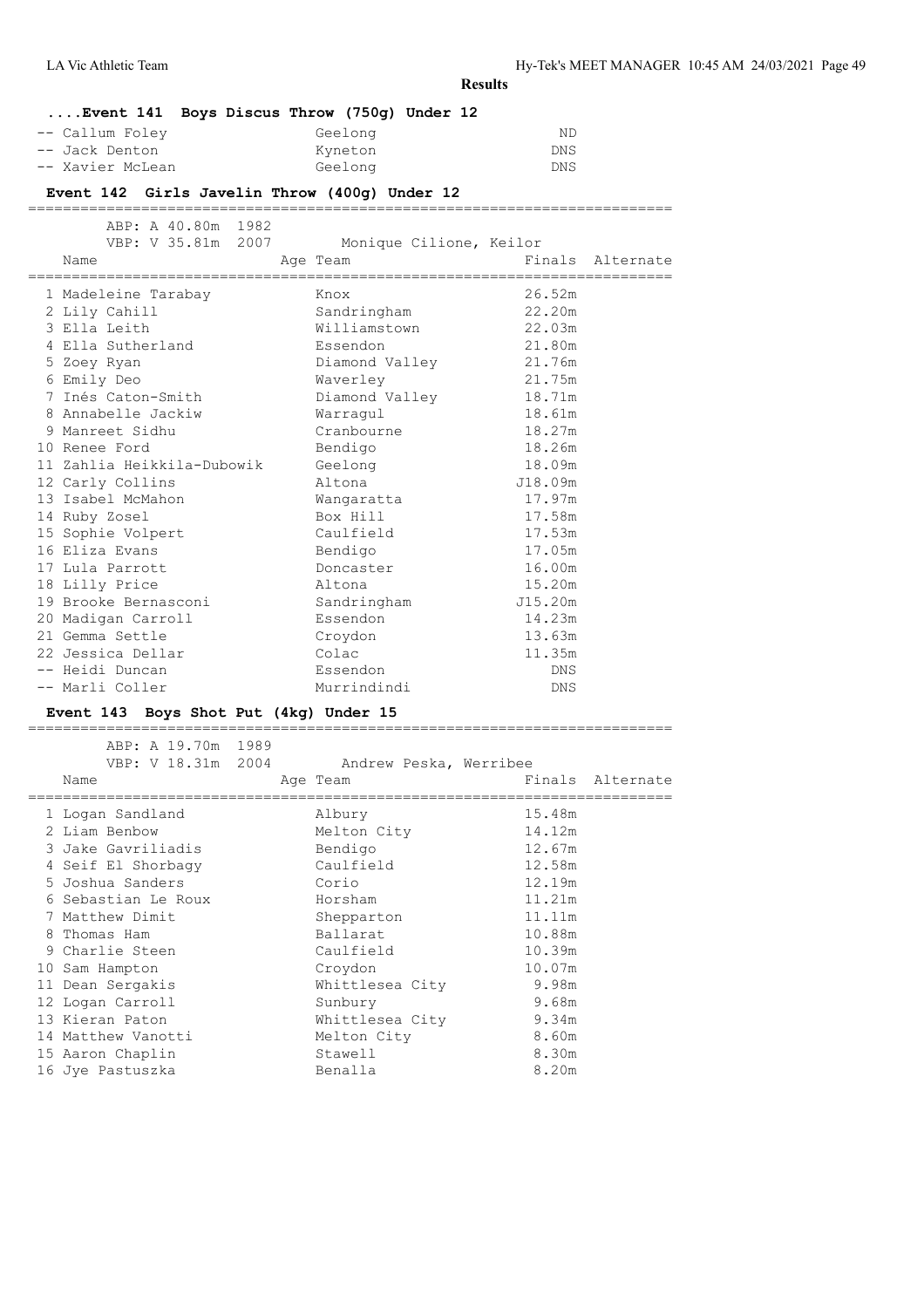## **....Event 143 Boys Shot Put (4kg) Under 15**

| 17 Callan Healy   | Diamond Valley | 7.29m      |
|-------------------|----------------|------------|
| 18 Aiden Smith    | Seaford        | 7.15m      |
| 19 Seth Smoult    | Melton City    | 6.65m      |
| -- Elijah Khoury  | Caulfield      | <b>DNS</b> |
| -- William Brewer | Warragul       | <b>DNS</b> |
| -- Riley Neecowen | Diamond Valley | DNS.       |

#### **Event 144 Girls Shot Put (3kg) Under 15**

==========================================================================

|  | ABP: A 15.56m 2007<br>VBP: V 15.56m 2007<br>Name<br>================================ | Margaret Satupai, Oakleigh<br>Age Team |            | Finals Alternate |
|--|--------------------------------------------------------------------------------------|----------------------------------------|------------|------------------|
|  | 1 Xylavene Beale                                                                     | Albury                                 | 14.03m     |                  |
|  | 2 Abi Bolmat                                                                         | Sandringham                            | 11.86m     |                  |
|  | 3 Dakira Cooper                                                                      | Albury                                 | 11.56m     |                  |
|  | 4 Sophie Wilcock                                                                     | Mentone                                | 10.73m     |                  |
|  | 5 Libby Hathway                                                                      | Sandringham                            | 10.71m     |                  |
|  | 6 Ashlee Gleeson                                                                     | Ballarat                               | 9.91m      |                  |
|  | 7 Cassidy Miller                                                                     | Maryborough                            | 9.78m      |                  |
|  | 8 Natasha Kindler                                                                    | Knox                                   | 9.53m      |                  |
|  | 9 Riannah Tatlock                                                                    | Geelong                                | 9.32m      |                  |
|  | 10 Chloe Kodagoda                                                                    | Collingwood                            | 9.25m      |                  |
|  | 11 Isabella Hollins                                                                  | Sandringham                            | 9.21m      |                  |
|  | 12 Amy Hawking                                                                       | Essendon                               | 8.98m      |                  |
|  | 13 Alejandra Ortega Aguilar                                                          | Altona                                 | 8.61m      |                  |
|  | 14 Jessica Paceyski                                                                  | Berwick                                | 8.53m      |                  |
|  | 15 Bianca de Vries                                                                   | Croydon                                | 8.39m      |                  |
|  | 16 Ella Smith                                                                        | Wonthaggi                              | 8.26m      |                  |
|  | 17 Eva Wilson                                                                        | Box Hill                               | 8.10m      |                  |
|  | 18 Charlotte Duggan                                                                  | Keilor                                 | 7.65m      |                  |
|  | 19 Anika Edmonds                                                                     | Keilor                                 | 7.33m      |                  |
|  | 20 Isabelle Elson                                                                    | Moe                                    | 7.17m      |                  |
|  | 21 Tash Petrevski                                                                    | Coburg                                 | 7.00m      |                  |
|  | -- Siena Miller                                                                      | Caulfield                              | <b>DNS</b> |                  |
|  | -- Mariah Pezos                                                                      | Box Hill                               | <b>DNS</b> |                  |
|  | -- Cheyanne Hansen                                                                   | Nathalia                               | <b>DNS</b> |                  |
|  | -- Sasha Carroll                                                                     | Yarra Ranges                           | DNS        |                  |
|  |                                                                                      |                                        |            |                  |

#### **Event 201 Boys 1500 Meter Run Under 11**

 ABP: A 4:36.90 1984 VBP: V 4:39.68 1993 L. Oliver, Mt. Clear-Ballarat Name Age Team Age Team Finals Alternate ========================================================================== 1 Tyler Hughes Mornington 4:56.45<br>
2 Eddy Franzke Albury 4:58.30<br>
3 Rhys Kane Milliamstown 5:00.40 2 Eddy Franzke Albury 4:58.30 3 Rhys Kane Williamstown 5:00.40 4 Ollie Mayhew-Sharp Mornington 5:10.54 5 Kai Bunyard Diamond Valley 5:15.74 6 Freddie Barrett-Judd Sandringham 5:19.47 7 Henry Curlewis Box Hill 5:26.44 8 Jai D'Alessandro Oakleigh 5:28.81 9 Declan Maling Cranbourne 5:30.61 10 Maddix Michel Seaford 5:30.72 11 Harper Kane Ballarat 5:30.99 12 Benjamin L'Huillier Chelsea 5:31.28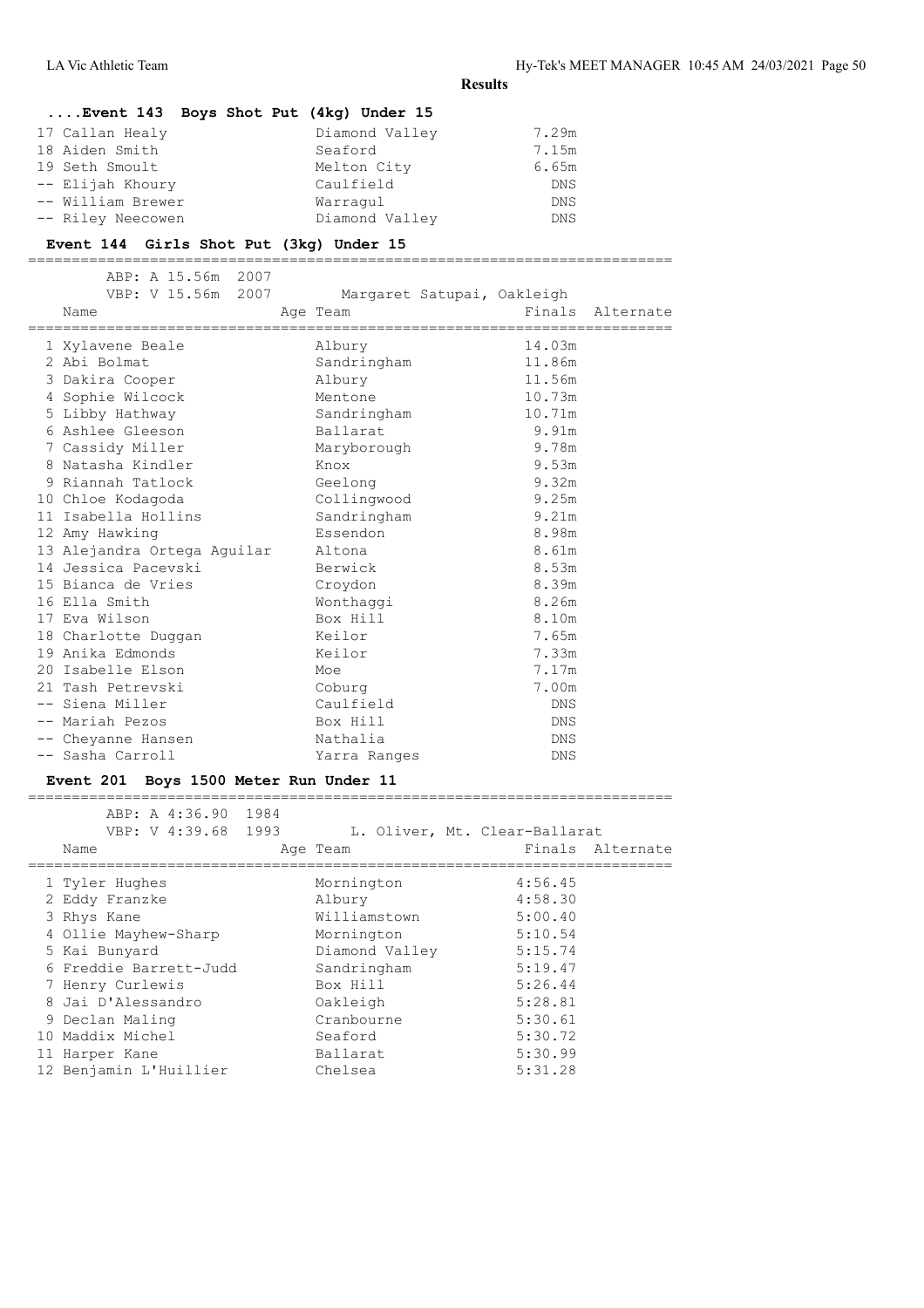| Event 201 Boys 1500 Meter Run Under 11 |  |  |  |  |  |  |
|----------------------------------------|--|--|--|--|--|--|
|----------------------------------------|--|--|--|--|--|--|

| 13 Tom Goodson            | Ballarat        | 5:31.41 |
|---------------------------|-----------------|---------|
| 14 Dempsey Podmore        | Traralgon       | 5:34.28 |
| 15 Connor Buckley         | Nunawading      | 5:38.23 |
| 16 Logan Armstrong-Bourne | Diamond Valley  | 5:43.18 |
| 17 Marlin Lalic           | Geelong         | 5:43.76 |
| 18 Eamonn Johns           | Coburg          | 5:45.05 |
| 19 Elias Samie            | Whittlesea City | 5:45.34 |
| 20 Cooper Dmytrenko       | Williamstown    | 5:45.81 |
| 21 Ethan Newman           | Berwick         | 5:47.12 |
| 22 Ryan Ellis             | Box Hill        | 5:57.56 |
| 23 Albert Yang            | Caulfield       | 5:58.25 |
| 24 Benjamin Anthony       | Echuca-Moama    | 5:59.27 |
|                           |                 |         |

### **Event 202 Girls 1500 Meter Run Under 11**

==========================================================================

| ABP: A 4:44.07 2016<br>VBP: V 4:52.00 2010<br>Name | Laura Powell, Box Hill<br>Age Team |         | Finals Alternate |
|----------------------------------------------------|------------------------------------|---------|------------------|
| 1 Aria Violini                                     | Ballarat                           | 5:31.11 |                  |
| 2 Maddie Buhagiar                                  | Moe                                | 5:33.71 |                  |
| 3 Sienna Gec                                       | Keilor                             | 5:34.53 |                  |
| 4 Laney Scott                                      | Geelong                            | 5:40.53 |                  |
| 5 Ava Plant                                        | Box Hill                           | 5:43.16 |                  |
| 6 Taylah Mizzi                                     | Sale                               | 5:43.88 |                  |
| 7 Hannah Gec                                       | Keilor                             | 5:47.32 |                  |
| 8 Molly Bremner                                    | Essendon                           | 5:48.48 |                  |
| 9 Asha Morrow                                      | Frankston                          | 5:48.95 |                  |
| 10 Sofia Paul                                      | Geelong                            | 5:49.19 |                  |
| 11 Tahlia Godfrey                                  | Echuca-Moama                       | 5:49.34 |                  |
| 12 Madeleine Kearney                               | Doncaster                          | 5:51.35 |                  |
| 13 Clementine Conlan                               | Mentone                            | 5:52.08 |                  |
| 14 Victoria Akhramenko Frankston                   |                                    | 5:54.06 |                  |
| 15 Chloe Linnett                                   | Ringwood                           | 5:54.91 |                  |
| 16 Abigail Ellinghaus                              | Sth Melb District 5:55.19          |         |                  |
| 17 Tembi Healy                                     | Kew                                | 5:55.41 |                  |
| 18 Sienna Bilinski                                 | Corio                              | 6:02.52 |                  |
| 19 Sophie Burrows                                  | Warrnambool                        | 6:10.92 |                  |
| 20 Jemmah Tonks                                    | Berwick                            | 6:11.59 |                  |
| 21 Kiara Malhotra                                  | Caulfield                          | 6:15.47 |                  |
| 22 Mataya Leetham                                  | Melton City                        | 6:17.77 |                  |
| 23 Charlise McOueen                                | Bendigo                            | 6:19.71 |                  |
| 24 Surapiga Sujeendran                             | Springvale                         | 7:10.67 |                  |

#### **Event 203 Boys 1500 Meter Run Under 12**

| ABP: A 4:25.30 1980<br>VBP: V 4:36.45 2017<br>Name | Age Team           | Kane Marriott, Diamond Valley<br>Finals H# Alternate |
|----------------------------------------------------|--------------------|------------------------------------------------------|
| 1 Finn Kane                                        | Williamstown       | 4:48.13<br>-2                                        |
| 2 Angus Brown                                      | Caulfield          | 2<br>4:57.44                                         |
| 3 Oscar Wright                                     | Nunawading         | 4:58.80<br>2                                         |
| 4 Geordie Rollings-Wurak                           | Warrnambool        | 2<br>5:06.10                                         |
| 5 Zach Sandison                                    | Williamstown       | 2<br>5:06.61                                         |
| 6 William Hughes                                   | Southern Peninsula | 5:10.10<br>2                                         |
| 7 Felix Morgan                                     | Diamond Valley     | 5:17.71<br>2                                         |
|                                                    |                    |                                                      |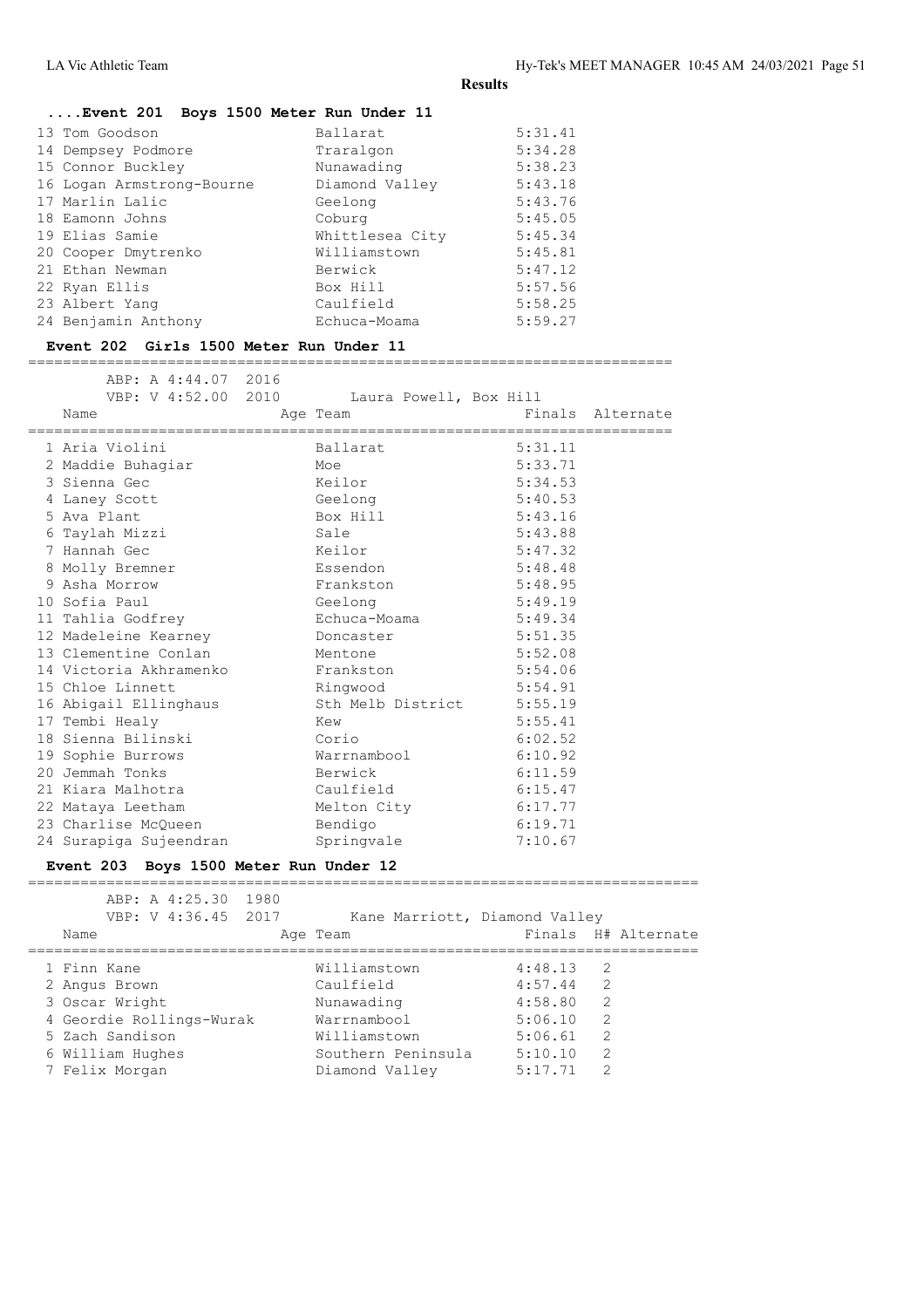#### **....Event 203 Boys 1500 Meter Run Under 12**

|  | 8 Mitchell Pointon      | Yarra Ranges       | 5:18.68 | 2              |
|--|-------------------------|--------------------|---------|----------------|
|  | 9 Hugh Weidemann        | Horsham            | 5:20.23 | $\overline{2}$ |
|  | 10 Laike Favier         | Caulfield          | 5:21.10 | 1              |
|  | 11 Joel Denny           | Doncaster          | 5:21.56 | 1              |
|  | 12 Zac Gray             | Whittlesea City    | 5:22.49 | $\overline{2}$ |
|  | 13 Harry Maddocks       | Box Hill           | 5:23.16 | $\mathbf{1}$   |
|  | 14 Max Davidson         | Diamond Valley     | 5:25.41 | $\overline{2}$ |
|  | 15 Harvey Coleman       | Camberwell-Malvern | 5:25.44 | $\mathbf{1}$   |
|  | 16 Sajan Deol           | Box Hill           | 5:27.75 | $\overline{2}$ |
|  | 17 Sam Meehan           | Essendon           | 5:30.23 | $\mathbf{1}$   |
|  | 18 Isaac Tumbri         | Coburg             | 5:31.60 | $\mathbf{1}$   |
|  | 19 Angus Jones          | Geelong            | 5:33.84 | $\mathcal{L}$  |
|  | 20 James Lynn           | Williamstown       | 5:35.50 | $\mathbf{1}$   |
|  | 21 Lucas Harris         | Brimbank           | 5:37.70 | 1              |
|  | 22 Noah Jeanes          | Springvale         | 5:41.31 | 1              |
|  | 23 Harry Lynn           | Williamstown       | 5:45.20 | 1              |
|  | 24 Shevin Hettiarachchi | Knox               | 5:48.57 | $\mathbf{1}$   |
|  | 25 Nathan Stone         | Shepparton         | 6:01.52 | 1              |
|  |                         |                    |         |                |

#### **Event 204 Girls 1500 Meter Run Under 12**

 ABP: A 4:34.47 2014 VBP: V 4:43.85 1996 Georgie Clarke, Geelong Name **Age Team** Age Team Finals Alternate ========================================================================== 1 Mia Gray Sandringham 5:12.93<br>
2 Chelsea Tickell Bendigo 5:14.78<br>
3 Cassie Farley Moe 5:19.16<br>
1 Moe 5:19.16<br>
1 Moe 5:22.76 2 Chelsea Tickell Bendigo 5:14.78 3 Cassie Farley Moe Moe 5:19.16 4 Zoe Clarke Yarra Ranges 5:22.76 5 Madigan Carroll Essendon 5:23.37 6 Leni Williams Ballarat 5:27.39 7 Monique Williams Box Hill 5:28.44 8 Priya Deol Box Hill 5:36.01 9 Emily Kanavan Sale 5:38.14 10 Kate Wilson Bendigo 5:38.50 11 Eloise Glendenning Sandringham 5:39.77 12 Kaylah Finnin Diamond Valley 5:40.09 13 Keely Williams Altona 5:41.87 14 Taya Spencer Berwick 5:42.15 15 Niki Tsemtsidis Collingwood 5:43.28 16 Grace Mulqueen Bendigo 5:43.90 17 Fatima Kodsi Essendon 5:46.84 18 Abigail Pellow Keilor 5:56.91 19 Willow Devine Caulfield 6:01.39 20 April Penaia Altona 6:03.36 21 Miller Szalay Williamstown 6:05.50 22 Ava Parsons Werribee 6:06.97 23 Estelle Faust Kyneton 6:22.30

==========================================================================

#### **Event 205 Boys 1500 Meter Run Under 13**

 ABP: A 4:17.12 2015 VBP: V 4:21.10 1993 P. Jamison, Frankston Name **Age Team** Age Team Finals H# Alternate ============================================================================= 1 Bartholomew Leeton Camberwell-Malvern 4:18.83V 2<br>2 Alec Franzke 2 Albury 4:40.30 2 2 Alec Franzke Albury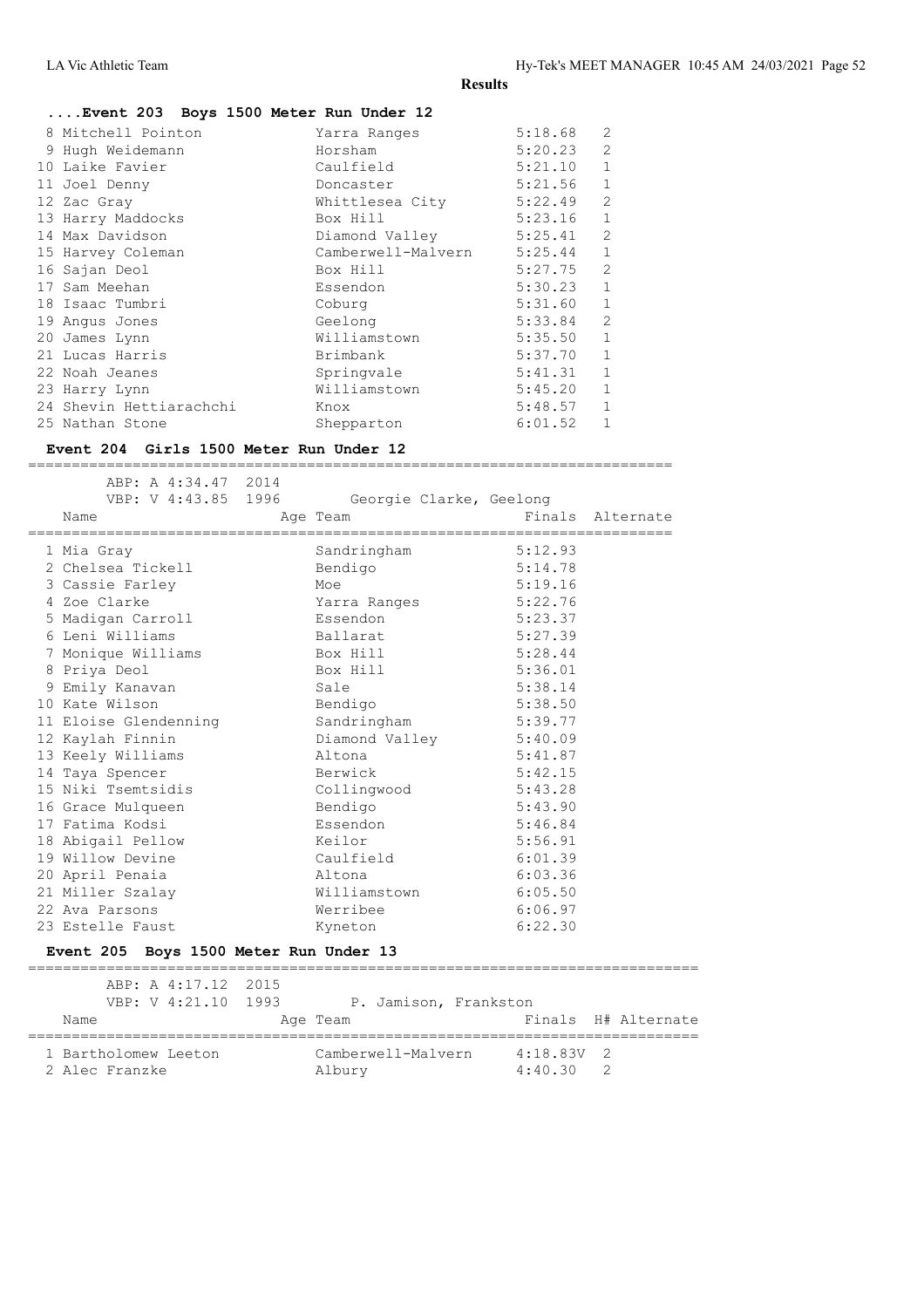| Event 205 Boys 1500 Meter Run Under 13 |                    |         |                |
|----------------------------------------|--------------------|---------|----------------|
| 3 Hugh Knuckey                         | Geelong            | 4:41.59 | $\overline{2}$ |
| 4 Ethan Miller                         | Sandringham        | 4:43.56 | $\overline{2}$ |
| 5 Campbell Brooks                      | Whittlesea City    | 4:53.38 | $\overline{c}$ |
| 6 Kane Hijlkema                        | Caulfield          | 4:55.09 | $\overline{c}$ |
| 7 Jesse Lumby                          | Essendon           | 4:55.44 | $\overline{c}$ |
| 8 Avery McDermid                       | Bendigo            | 4:59.38 | $\overline{c}$ |
| 9 Zander Zurawel                       | Geelong            | 5:01.59 | $\mathbf 1$    |
| 10 Ethan Armstrong-Bourne              | Diamond Valley     | 5:03.51 | $\overline{c}$ |
| 11 Ethan Bloss                         | Brimbank           | 5:04.04 | $\mathbf{1}$   |
| 12 Rhylee Stewart                      | Moe                | 5:04.57 | $1\,$          |
| 13 Thomas Lindeman                     | Camberwell-Malvern | 5:06.29 | $\overline{c}$ |
| 14 Callum Settle                       | Croydon            | 5:07.26 | $\mathbf 1$    |
| 15 Angus Thomas                        | Geelong            | 5:09.20 | $\overline{c}$ |
| 16 Jamie Alder                         | Diamond Valley     | 5:13.23 | $1\,$          |
| 17 Austin Fitzgibbon                   | Collingwood        | 5:13.79 | $1\,$          |
| 18 Finlay McCreadie                    | Collingwood        | 5:15.23 | $\overline{c}$ |
| 19 Anjana Jayalath                     | Berwick            | 5:17.98 | $\mathbf{1}$   |
| 20 Darcy Cullen                        | Echuca-Moama       | 5:19.47 | $1\,$          |
| 21 Xavier Rossato                      | Ballarat           | 5:23.71 | $1\,$          |
| 22 Joshua Pinkerton                    | Berwick            | 5:32.52 | $1\,$          |
| 23 Daniel Bilinski                     | Corio              | 5:46.84 | $\mathbf 1$    |
| 24 Dexter Hill                         | Wangaratta         | 5:47.23 | $\mathbf{1}$   |
| -- Mackenzie Taylor                    | Seaford            | DNS     | $\mathbf{1}$   |
| -- Marcus Ryan                         | Collingwood        | DNS.    | $\overline{2}$ |
| -- Jonathan Neethling                  | Gisborne           | DNS     | $\overline{2}$ |

### **Event 206 Girls 1500 Meter Run Under 13**

| Age Team                                                                                                                                                                                                                                                      | Finals Alternate                                                                                                                                                                                     |                                                                                                                                                                                                 |
|---------------------------------------------------------------------------------------------------------------------------------------------------------------------------------------------------------------------------------------------------------------|------------------------------------------------------------------------------------------------------------------------------------------------------------------------------------------------------|-------------------------------------------------------------------------------------------------------------------------------------------------------------------------------------------------|
| Brighton                                                                                                                                                                                                                                                      | 4:55.04                                                                                                                                                                                              |                                                                                                                                                                                                 |
|                                                                                                                                                                                                                                                               | 5:00.56                                                                                                                                                                                              |                                                                                                                                                                                                 |
| Werribee                                                                                                                                                                                                                                                      |                                                                                                                                                                                                      |                                                                                                                                                                                                 |
|                                                                                                                                                                                                                                                               |                                                                                                                                                                                                      |                                                                                                                                                                                                 |
|                                                                                                                                                                                                                                                               |                                                                                                                                                                                                      |                                                                                                                                                                                                 |
|                                                                                                                                                                                                                                                               |                                                                                                                                                                                                      |                                                                                                                                                                                                 |
|                                                                                                                                                                                                                                                               |                                                                                                                                                                                                      |                                                                                                                                                                                                 |
|                                                                                                                                                                                                                                                               | 5:33.65                                                                                                                                                                                              |                                                                                                                                                                                                 |
|                                                                                                                                                                                                                                                               | 5:36.18                                                                                                                                                                                              |                                                                                                                                                                                                 |
|                                                                                                                                                                                                                                                               |                                                                                                                                                                                                      |                                                                                                                                                                                                 |
| Buninyong                                                                                                                                                                                                                                                     | 5:49.14                                                                                                                                                                                              |                                                                                                                                                                                                 |
|                                                                                                                                                                                                                                                               |                                                                                                                                                                                                      |                                                                                                                                                                                                 |
| Moe                                                                                                                                                                                                                                                           |                                                                                                                                                                                                      |                                                                                                                                                                                                 |
|                                                                                                                                                                                                                                                               |                                                                                                                                                                                                      |                                                                                                                                                                                                 |
| Shepparton                                                                                                                                                                                                                                                    |                                                                                                                                                                                                      |                                                                                                                                                                                                 |
| Chelsea                                                                                                                                                                                                                                                       |                                                                                                                                                                                                      |                                                                                                                                                                                                 |
| Coburg                                                                                                                                                                                                                                                        | 6:00.94                                                                                                                                                                                              |                                                                                                                                                                                                 |
|                                                                                                                                                                                                                                                               | 6:03.52                                                                                                                                                                                              |                                                                                                                                                                                                 |
|                                                                                                                                                                                                                                                               |                                                                                                                                                                                                      |                                                                                                                                                                                                 |
|                                                                                                                                                                                                                                                               | 6:23.29                                                                                                                                                                                              |                                                                                                                                                                                                 |
|                                                                                                                                                                                                                                                               | 6:33.60                                                                                                                                                                                              |                                                                                                                                                                                                 |
|                                                                                                                                                                                                                                                               |                                                                                                                                                                                                      |                                                                                                                                                                                                 |
|                                                                                                                                                                                                                                                               | 6:38.66                                                                                                                                                                                              |                                                                                                                                                                                                 |
|                                                                                                                                                                                                                                                               | DNS                                                                                                                                                                                                  |                                                                                                                                                                                                 |
| Keilor                                                                                                                                                                                                                                                        | DNS                                                                                                                                                                                                  |                                                                                                                                                                                                 |
| 3 Lucy Cleveland<br>4 Elizabeth Hall<br>5 Ruby Donaldson<br>6 Poppy Donaldson<br>9 Charlotte Wilson<br>13 Matilda Farley<br>14 Chiara Vonella<br>15 Madison Heywood<br>18 Shayla Warwick<br>21 Lara Gniatkiewicz<br>23 Montanah Southern<br>-- Ella McMenamin | ===========================<br>Buninyong<br>Werribee<br>Box Hill<br>Ringwood<br>Geelong<br>Cranbourne<br>Keilor<br>Cranbourne<br>Caulfield<br>Box Hill<br>Knox<br>Coburg<br>Echuca-Moama<br>Werribee | 5:04.41<br>5:06.60<br>Sth Melb District 5:18.37<br>Sth Melb District 5:21.18<br>5:30.88<br>5:46.27<br>5:49.85<br>5:50.49<br>Whittlesea City 5:51.41<br>5:53.59<br>5:56.82<br>6:14.46<br>6:37.94 |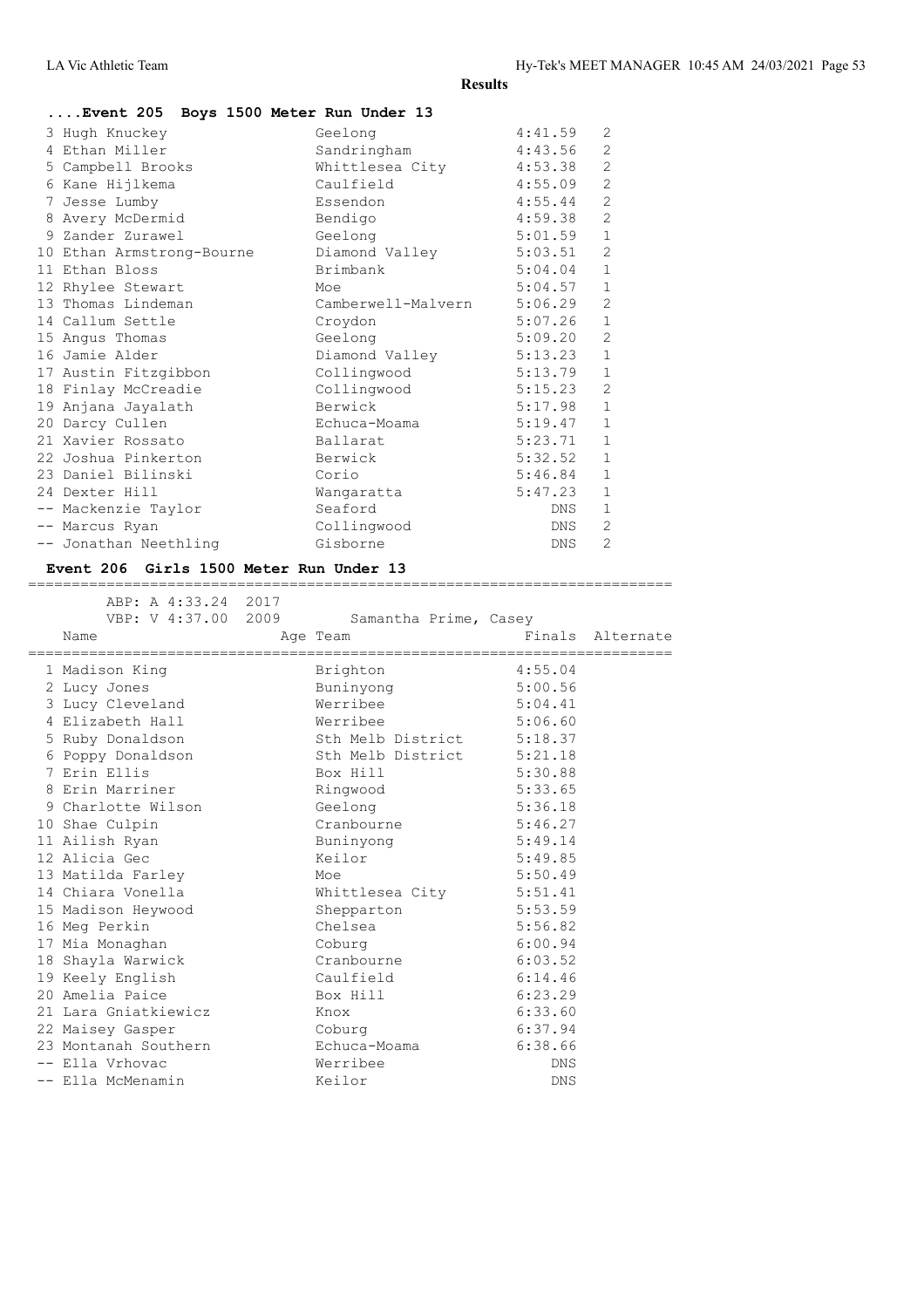=============================================================================

#### **Event 207 Boys 1500 Meter Run Under 14**

| ABP: A 4:08.80 2016<br>VBP: V 4:13.00 2012<br>Name | Ryan Patterson, Lilydale-Yarra Ranges<br>Age Team | Finals H# Alternate        |  |
|----------------------------------------------------|---------------------------------------------------|----------------------------|--|
| 1 Sebastian Farrelly                               | Mornington                                        | 4:27.80<br>1               |  |
| 2 Kalan Luong                                      | Box Hill                                          | 4:37.40<br>$\mathbf{1}$    |  |
| 3 Riley Coughlan                                   | Sunbury                                           | 4:41.68<br>$\mathbf{1}$    |  |
| 4 Joshua Carlin                                    | Nunawading                                        | $\mathbf{1}$<br>4:42.31    |  |
| 5 Joel Davies                                      | Mornington 4:42.55                                | $\mathbf{1}$               |  |
| 6 Xavier Gee                                       | Southern Peninsula 4:43.49                        | $\mathbf{1}$               |  |
| 7 Brodie Petrovic                                  | Diamond Valley 4:43.57                            | $\mathbf{1}$               |  |
| 8 Will Orchard                                     | Brighton                                          | 4:48.26<br>$\mathbf{1}$    |  |
| 9 Jack Allan                                       | Oakleigh                                          | 4:52.07<br>$\mathbf{1}$    |  |
| 10 James Gibbs                                     | Sth Melb District 4:53.03                         | $\mathbf{1}$               |  |
| 11 Lachlan Rumley                                  | Whittlesea City 4:55.80                           | $\mathbf{1}$               |  |
| 12 Jay Taubert                                     | Nunawading                                        | 4:57.16<br>$\mathbf{1}$    |  |
| 13 Aidan Farrell                                   | Sth Melb District 4:58.46                         | $\mathbf{1}$               |  |
| 14 Matthew Musarra                                 | Werribee                                          | 5:02.58<br>$\mathbf{1}$    |  |
| 15 James Lambourne                                 | Mornington                                        | 5:06.03<br>$\mathbf{1}$    |  |
| 16 Sergio Arrivillaga                              | Bacchus Marsh 5:12.99                             | $\mathbf{1}$               |  |
| 17 Lachlan Buyck                                   | Ringwood                                          | 5:14.78<br>$\mathbf{1}$    |  |
| 18 Angus Emons                                     | Caulfield                                         | 5:21.77<br>$\mathbf{1}$    |  |
| 19 William Short                                   | Caulfield                                         | 5:29.60<br>$\mathbf{1}$    |  |
| 20 Peter White                                     | Horsham                                           | 5:39.86<br>$\mathbf{1}$    |  |
| 21 Finn Cook                                       | Craigieburn                                       | $\mathbf{1}$<br>5:43.75    |  |
| 22 Blake Wilson                                    | Berwick                                           | 5:45.53<br>$\mathbf{1}$    |  |
| -- Noah Board                                      | Portland                                          | $\overline{2}$<br>DNS      |  |
| -- Matthew Holdich                                 | Sth Melb District                                 | $\overline{2}$<br>DNS      |  |
| -- Brodie Atcheson                                 | Berwick                                           | $\overline{2}$<br>DNS      |  |
| -- Ged Gibney                                      | Sth Melb District                                 | $\overline{2}$<br>DNS      |  |
| -- Eifion Evans                                    | Mentone                                           | $\mathbf{1}$<br><b>DNS</b> |  |
|                                                    |                                                   |                            |  |

#### **Event 208 Girls 1500 Meter Run Under 14**

ABP: A 4:35.30 2003<br>VBP: V 4:39.27 2010 Natalie Rule, Doncaster Name Age Team Finals Alternate ========================================================================== 1 Khushi Deol Box Hill 4:53.26<br>2 Orla Shackcloth Sandringham 4:55.40<br>Poncaster 4:55.91 2 Orla Shackcloth Sandringham 4:55.40 3 Rachel White Doncaster 4:55.91 4 Hayley Whitsed Lavington-Jindera 4:59.74 5 Baia Pugh Wonthaggi 5:01.91 6 Alicia Buckland Ballarat 5:04.46 7 Annabelle Smith Box Hill 5:04.73 8 Ella Yang Caulfield 5:11.05 9 Aleisha Federico Coburg 5:12.68 10 Poppy O'Loughlin Coburg 5:13.11 11 Chelsea Whittle Caulfield 5:18.79 12 Annalise Harrison Doncaster 5:19.50 13 Lara Smyth Wonthaggi 5:20.68 14 Charlotte Gray **Keilor** 6:31.69 15 Maddison Boyd Traralgon 5:34.81 16 Sarah Hastings Chelsea 5:34.94 17 Celestine Debargue Seaford 5:36.27 18 Ella Hutchison Whittlesea City 5:43.47 19 Darcy Knowles Warragul 5:44.96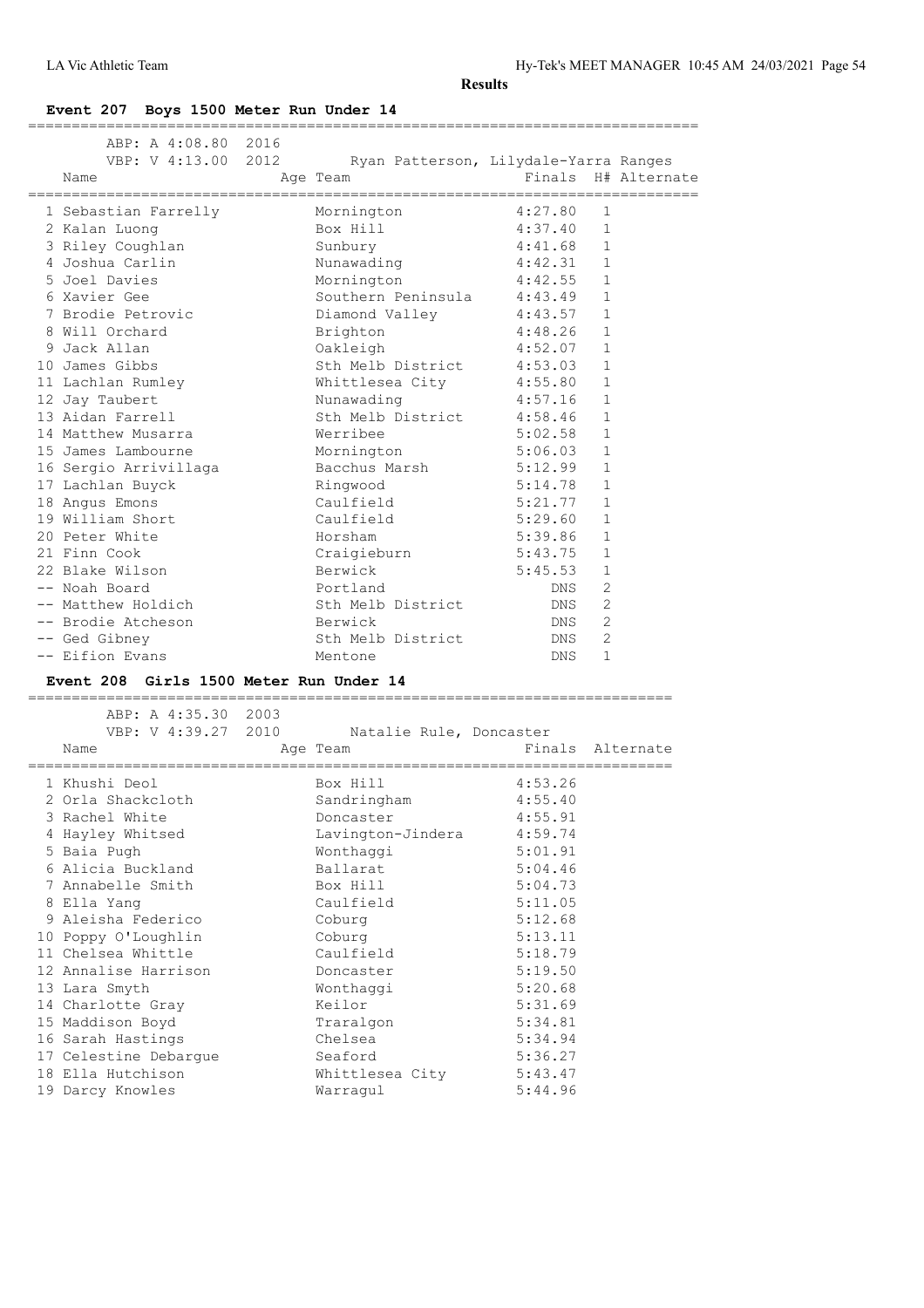#### **....Event 208 Girls 1500 Meter Run Under 14**

| 20 Georgia Meehan   | Essendon       | 5:46.09    |
|---------------------|----------------|------------|
| 21 Lucinda Mielicki | Diamond Valley | 5:46.33    |
| 22 Ella Harrison    | Doncaster      | 5:50.63    |
| 23 Rosie Franzke    | Wodonga        | 5:52.04    |
| 24 Emma Fabre       | Ringwood       | 6:00.00    |
| -- Maya Eastwood    | Williamstown   | DNS        |
| -- Ellinor Borrack  | Colac          | DNS        |
| -- Tillie Buhagiar  | Moe            | <b>DNS</b> |
| -- Charlotte Dema   | Sandringham    | <b>DNS</b> |

#### **Event 209 Boys 1500 Meter Run Under 15**

==========================================================================

| ABP: A 4:03.70 2008 |                         |         |                  |
|---------------------|-------------------------|---------|------------------|
| VBP: V 4:09.68 1995 | Ian Prendergast, Kerang |         |                  |
| Name                | Age Team                |         | Finals Alternate |
|                     | Keilor                  | 4:18.31 |                  |
| 1 Dilan Eqodawatte  |                         |         |                  |
| 2 Logan Tickell     | Bendigo                 | 4:23.88 |                  |
| 3 Miles Verschuur   | Moe                     | 4:32.90 |                  |
| 4 Zac Grainger      | Ballarat                | 4:37.42 |                  |
| 5 Broden Bond       | Geelong                 | 4:45.52 |                  |
| 6 Samuel Scodella   | Keilor                  | 4:47.61 |                  |
| 7 Shannon Delaney   | Seaford                 | 4:53.05 |                  |
| 8 Dylan Rowbottom   | Essendon                | 4:55.94 |                  |
| 9 Cody Miller       | Berwick                 | 5:05.63 |                  |
| 10 James Meier      | Cranbourne              | 5:07.93 |                  |
| 11 Jal Wishart      | Diamond Valley          | 5:11.71 |                  |
| 12 Scott Peart      | Ballarat                | 5:11.79 |                  |
| 13 Aidan Ganter     | Diamond Valley          | 5:18.29 |                  |
| 14 Jamall Sahabdeen | Cranbourne              | 5:26.99 |                  |
| -- Grady Schroeter  | Whittlesea City         | DNS     |                  |

#### **Event 210 Girls 1500 Meter Run Under 15**

========================================================================== ABP: A 4:27.60 2016 VBP: V 4:34.41 2014 Maddison Caulfield, Essendon Name **Age Team** Age Team Finals Alternate ========================================================================== 1 Tanasha Santosh Caulfield 4:52.98 2 Nysa Males Lancefield-Romsey 5:02.48 3 Freya Brown Chelsea 5:05.08 4 Emily Mifsud Brimbank 5:16.13 5 Greta Jones Geelong 5:19.29 6 Edyn Hill Wangaratta 5:31.75 7 Sophie Johnstone Knox 5:44.33 8 Isabella Keogh Werribee 5:45.50 9 Tayla Borg Diamond Valley 5:49.50 10 Mabel Macmillan Diamond Valley 5:51.54 11 Charlotte Adrichem Mhittlesea City 5:52.16 12 Sky Treble **Portland** 5:59.66 13 Poppy Stewart Leongatha 6:02.07 14 Mia Mallon **Coburg 6:03.96**  15 Ava Notman Cranbourne 6:21.77 16 Hayley Stone Shepparton 6:27.91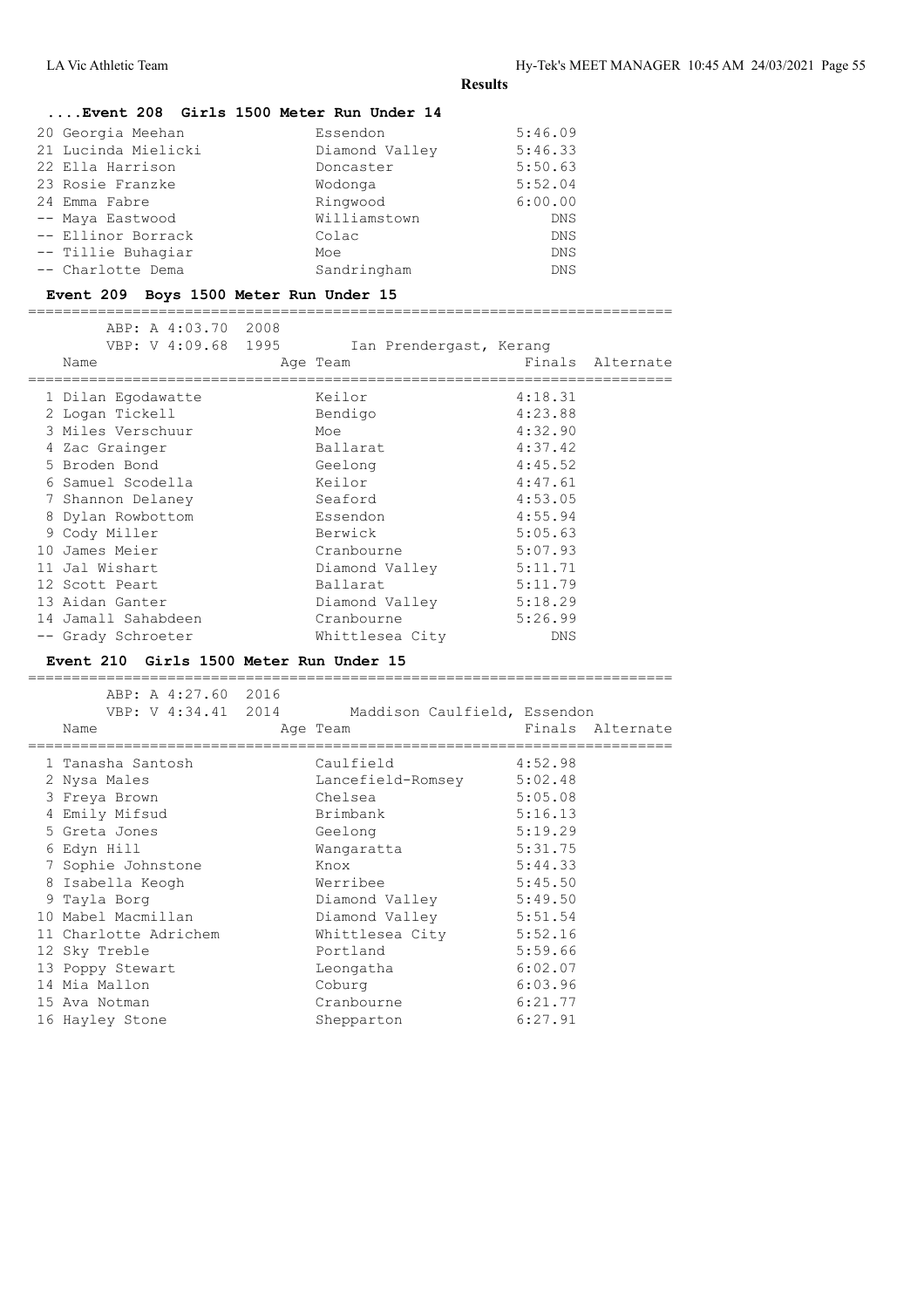### **Event 211 Boys 1500 Meter Run Under 16**

| VBP: V 4:16.48 2019<br>Name | Rhys Hadfield, Berwick<br>Age Team |         | Finals Alternate |
|-----------------------------|------------------------------------|---------|------------------|
| 1 Ethan Goding              | Mornington                         | 4:20.19 |                  |
| 2 Evander Scott             | Geelong                            | 4:20.93 |                  |
| 3 Benjamin Purser           | Doncaster                          | 4:23.11 |                  |
| 4 Ky Harris                 | Yarra Ranges                       | 4:33.58 |                  |
| 5 Ryan Costin               | Geelong                            | 4:35.19 |                  |
| 6 Amila Jayalath            | Berwick                            | 4:39.06 |                  |
| 7 Tommy Williams            | Stawell                            | 4:44.56 |                  |
| 8 David Elliott             | Springvale                         | 4:44.85 |                  |
| 9 Lucas Knight              | Whittlesea City                    | 5:00.17 |                  |
| 10 Eden Morgan              | Knox                               | 5:04.15 |                  |
| 11 Adam Najem               | Whittlesea City                    | 5:10.21 |                  |
| 12 Joshua Evans             | Bendigo                            | 5:10.66 |                  |
| 13 Nathan McLaurin          | Berwick                            | 5:44.43 |                  |
| 14 Nicholas Smerdon         | Berwick                            | 5:56.46 |                  |
|                             |                                    |         |                  |

### **Event 212 Girls 1500 Meter Run Under 16**

| VBP: V 4:49.31 2019<br>Name | Sophie Bolmat, Sandringham<br>Age Team |         | Finals Alternate |
|-----------------------------|----------------------------------------|---------|------------------|
| 1 Phoebe Lonsdale           | Bendigo                                | 5:10.41 |                  |
| 2 Chloe Warmington          | Ballarat                               | 5:12.90 |                  |
| 3 Mayci Porter              | Horsham                                | 5:19.01 |                  |
| 4 Isabella Jordan           | Sunbury                                | 5:28.93 |                  |
| 5 Laetitia Pugh             | Wonthaggi                              | 5:38.35 |                  |
| 6 Molly Gasper              | Coburg                                 | 5:47.01 |                  |
| 7 Claudia Paul              | Geelong                                | 5:48.07 |                  |
| 8 Georgia Hamilton          | Leongatha                              | 5:57.70 |                  |
| 9 Lana Hughes               | Kyneton                                | 6:45.17 |                  |
| 10 Charlise Hateley         | Corio                                  | 7:07.38 |                  |
| -- Isabelle Byrne           | Frankston                              | DNS.    |                  |

#### **Event 213 Boys 100 Meter Dash Under 09** =============================================================================

| ABP: A 13.64 1998<br>VBP: V 13.64 2018 | Nelson Banigo, Bacchus Marsh |       |                     |
|----------------------------------------|------------------------------|-------|---------------------|
| Name                                   | Age Team                     |       | Finals H# Alternate |
| 1 Jonte Bosland                        | Albury                       | 15.01 | 3                   |
| 2 Lane Peresso                         | Berwick                      | 15.11 | 3                   |
| 3 Gabriel Owusu-Afriyie                | Keilor                       | 15.34 | 2                   |
| 4 Miles Albrecht                       | Sandringham                  | 15.39 | 3                   |
| 5 Angus Halloran                       | Echuca-Moama                 | 15.45 | 3                   |
| 6 Harry Pearce                         | Mornington                   | 15.57 | 3                   |
| 7 Brodie Hill                          | Frankston                    | 15.58 | 3                   |
| 8 Jesse Sezonov                        | Caulfield                    | 15.63 | 3                   |
| 9 Sebastian Malcomson                  | Mentone                      | 15.67 | $\overline{2}$      |
| 10 Isaac Ladd                          | Ringwood                     | 15.76 | 2                   |
| 11 Agostino Agostino                   | Cranbourne                   | 15.80 | 2                   |
| 12 Xavier Mulqueen                     | Bendigo                      | 15.89 | 3                   |
| 13 Jacob Slayo                         | Coburg                       | 16.04 | $\mathbf{1}$        |
| 14 Luke Sanelli                        | Diamond Valley               | 16.06 | $\overline{2}$      |
| 15 Filip Babalj                        | Oakleigh                     | 16.08 | $\overline{2}$      |
| 16 Harrison Lovett                     | Bacchus Marsh                | 16.09 | $\overline{2}$      |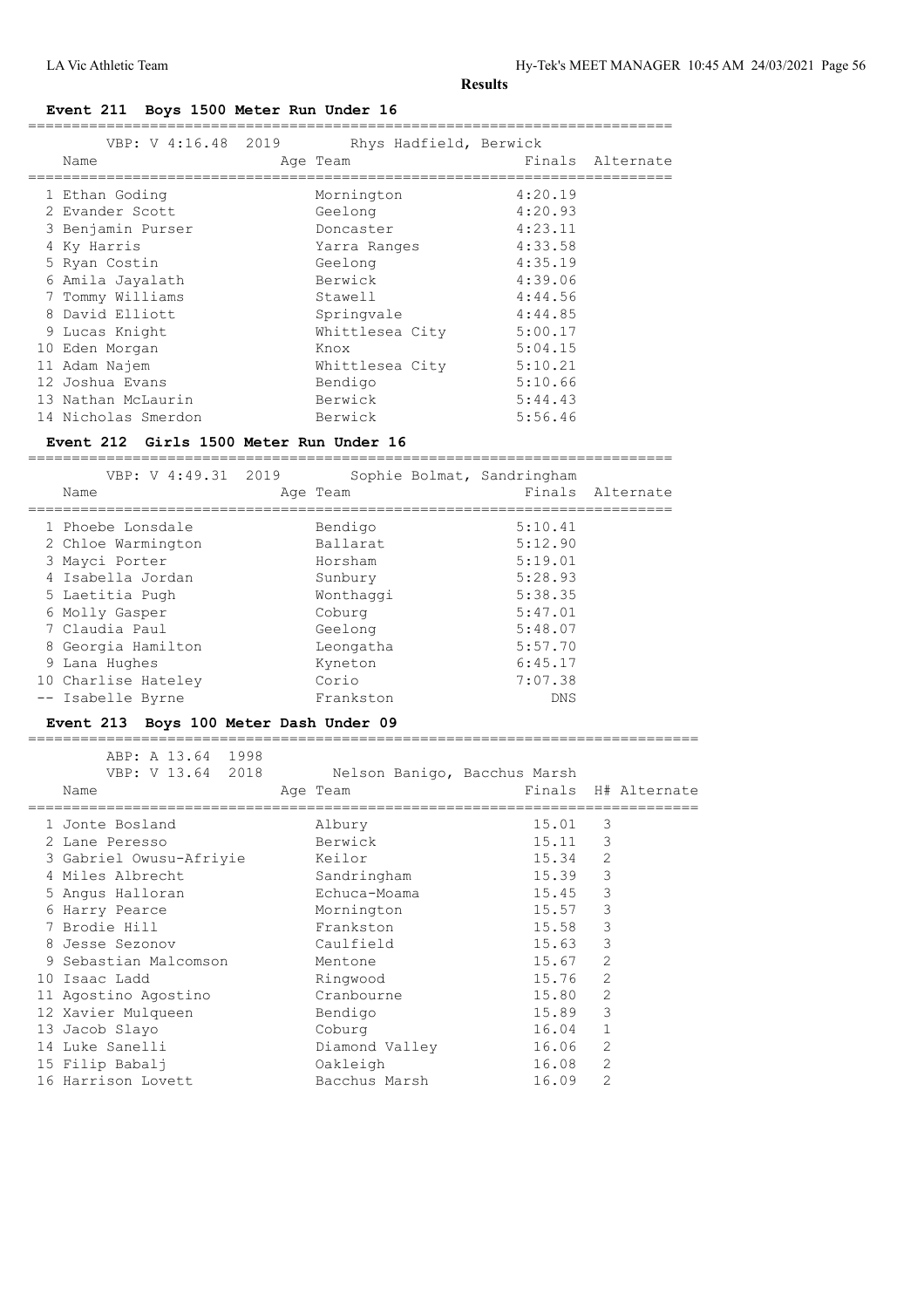| Event 213 Boys 100 Meter Dash Under 09 |              |       |                |
|----------------------------------------|--------------|-------|----------------|
| 17 Jasper Lalic                        | Geelong      | 16.19 | 1              |
| 18 Cooper Ille                         | Sandringham  | 16.20 | $\overline{1}$ |
| 19 Declan Baker                        | Murrindindi  | 16.21 | $\overline{1}$ |
| 20 Charlie Wilson                      | Caulfield    | 16.23 | $\overline{1}$ |
| 21 Albi Portier                        | Caulfield    | 16.26 | - 2            |
| 22 Mason Cvetanoski                    | Keilor       | 16.27 | $\overline{1}$ |
| 23 Joshua Goss                         | Ballarat     | 16.58 | 1              |
| 24 Jaxon Key                           | Echuca-Moama | 16.76 | $\overline{1}$ |

#### **Event 214 Girls 100 Meter Dash Under 09**

=============================================================================

| ABP: A 14.14 1979<br>Name |                                                                                                                                                                                                                                                                                                        |                                                                                                                                                                            |                                                                                            |                                                 |                                                                                                                                                                                                                                    |
|---------------------------|--------------------------------------------------------------------------------------------------------------------------------------------------------------------------------------------------------------------------------------------------------------------------------------------------------|----------------------------------------------------------------------------------------------------------------------------------------------------------------------------|--------------------------------------------------------------------------------------------|-------------------------------------------------|------------------------------------------------------------------------------------------------------------------------------------------------------------------------------------------------------------------------------------|
|                           |                                                                                                                                                                                                                                                                                                        | Doncaster                                                                                                                                                                  |                                                                                            | 3                                               |                                                                                                                                                                                                                                    |
|                           |                                                                                                                                                                                                                                                                                                        | Mentone                                                                                                                                                                    |                                                                                            | 3                                               |                                                                                                                                                                                                                                    |
|                           |                                                                                                                                                                                                                                                                                                        |                                                                                                                                                                            |                                                                                            | 3                                               |                                                                                                                                                                                                                                    |
|                           |                                                                                                                                                                                                                                                                                                        |                                                                                                                                                                            |                                                                                            | $\mathcal{S}$                                   |                                                                                                                                                                                                                                    |
|                           |                                                                                                                                                                                                                                                                                                        |                                                                                                                                                                            |                                                                                            | $\mathsf 3$                                     |                                                                                                                                                                                                                                    |
|                           |                                                                                                                                                                                                                                                                                                        | Berwick                                                                                                                                                                    |                                                                                            | 3                                               |                                                                                                                                                                                                                                    |
|                           |                                                                                                                                                                                                                                                                                                        | Wangaratta                                                                                                                                                                 |                                                                                            | 2                                               |                                                                                                                                                                                                                                    |
|                           |                                                                                                                                                                                                                                                                                                        | Seymour                                                                                                                                                                    |                                                                                            | 3                                               |                                                                                                                                                                                                                                    |
|                           |                                                                                                                                                                                                                                                                                                        | Nunawading                                                                                                                                                                 |                                                                                            | 2                                               |                                                                                                                                                                                                                                    |
|                           |                                                                                                                                                                                                                                                                                                        | Keilor                                                                                                                                                                     |                                                                                            | 3                                               |                                                                                                                                                                                                                                    |
|                           |                                                                                                                                                                                                                                                                                                        | Werribee                                                                                                                                                                   |                                                                                            | 2                                               |                                                                                                                                                                                                                                    |
|                           |                                                                                                                                                                                                                                                                                                        | Sandringham                                                                                                                                                                |                                                                                            | 2                                               |                                                                                                                                                                                                                                    |
|                           |                                                                                                                                                                                                                                                                                                        | Geelong                                                                                                                                                                    |                                                                                            | 2                                               |                                                                                                                                                                                                                                    |
|                           |                                                                                                                                                                                                                                                                                                        | Croydon                                                                                                                                                                    |                                                                                            | $\mathbf{1}$                                    |                                                                                                                                                                                                                                    |
|                           |                                                                                                                                                                                                                                                                                                        | Coburg                                                                                                                                                                     |                                                                                            | $\mathbf{1}$                                    |                                                                                                                                                                                                                                    |
|                           |                                                                                                                                                                                                                                                                                                        | Caulfield                                                                                                                                                                  |                                                                                            | 2                                               |                                                                                                                                                                                                                                    |
|                           |                                                                                                                                                                                                                                                                                                        | Cockatoo                                                                                                                                                                   |                                                                                            | 2                                               |                                                                                                                                                                                                                                    |
|                           |                                                                                                                                                                                                                                                                                                        | Maryborough                                                                                                                                                                |                                                                                            | $\mathbf{1}$                                    |                                                                                                                                                                                                                                    |
|                           |                                                                                                                                                                                                                                                                                                        |                                                                                                                                                                            |                                                                                            | 1                                               |                                                                                                                                                                                                                                    |
|                           |                                                                                                                                                                                                                                                                                                        | Frankston                                                                                                                                                                  |                                                                                            | 2                                               |                                                                                                                                                                                                                                    |
|                           |                                                                                                                                                                                                                                                                                                        | Cranbourne                                                                                                                                                                 |                                                                                            | $\mathbf{1}$                                    |                                                                                                                                                                                                                                    |
|                           |                                                                                                                                                                                                                                                                                                        | Melton City                                                                                                                                                                |                                                                                            | 1                                               |                                                                                                                                                                                                                                    |
|                           |                                                                                                                                                                                                                                                                                                        | Pakenham                                                                                                                                                                   |                                                                                            | $\mathbf{1}$                                    |                                                                                                                                                                                                                                    |
|                           | 1 Harper Harding<br>3 Billie Greyling<br>4 Olivia Wilson<br>7 Charlotte McMahon<br>8 Mia Brown<br>9 Stephanie Clark<br>11 Matilda Arbanas<br>13 Caitlin Foley<br>14 Chloe Dux<br>16 Kaida Lim<br>17 Taylah Schodde<br>19 Baylee Fisher<br>21 Vrinda Sharma<br>22 Charli McKinley<br>23 Laylah McCauley | VBP: V 14.14 1985<br>6 Eliza van Bergenhenegouw<br>9 Selini Galhindarachchi<br>12 Skylar Service<br>15 Isabella Evans<br>17 Matilda-Maple Camoes-Cos<br>20 Sienna Fleisner | Age Team<br>2 Delilah Dartnell<br>Cranbourne<br>Caulfield<br>5 Alessandra Mariani (Geelong | Samantha Bourne, Dandenong<br>Lavington-Jindera | Finals H# Alternate<br>15.10<br>15.27<br>15.76<br>15.89<br>15.90<br>16.09<br>16.27<br>16.38<br>16.40<br>16.40<br>16.42<br>16.44<br>16.52<br>16.58<br>16.59<br>16.62<br>16.64<br>16.64<br>16.65<br>16.76<br>17.15<br>17.19<br>17.78 |

# **Event 215 Boys 100 Meter Dash Under 10**

| ABP: A 12.94 1978<br>VBP: V 13.44 1993<br>Name |  | Gareth Croft, Doncaster<br>Age Team |       |                | Finals H# Alternate |
|------------------------------------------------|--|-------------------------------------|-------|----------------|---------------------|
| 1 Trinity Leyshan                              |  | Ballarat                            | 14.41 | 3              |                     |
| 2 Patrick Browne                               |  | Geelong                             | 14.70 | 3              |                     |
| 3 Marlon Micalizzi                             |  | Echuca-Moama                        | 14.74 | 3              |                     |
| 4 Nate Ralton                                  |  | Bendigo                             | 14.80 | $\overline{2}$ |                     |
| 5 Theodore Bowen                               |  | Sandringham                         | 14.83 | 3              |                     |
| 5 Samuel Thompson                              |  | Diamond Valley                      | 14.83 | 3              |                     |
| 7 Alfie Gniel                                  |  | Doncaster                           | 15.01 | 3              |                     |
| 8 Luca Burrone                                 |  | Werribee                            | 15.02 | $\overline{2}$ |                     |
| 9 Ethan Vom                                    |  | Coburg                              | 15.14 | $\overline{2}$ |                     |
| 10 Caleb Neil                                  |  | Cranbourne                          | 15.15 | $\overline{2}$ |                     |
| 11 Branson Botha                               |  | Werribee                            | 15.20 | 1              |                     |
| 12 Angus Dodwell                               |  | Camberwell-Malvern                  | 15.21 | 3              |                     |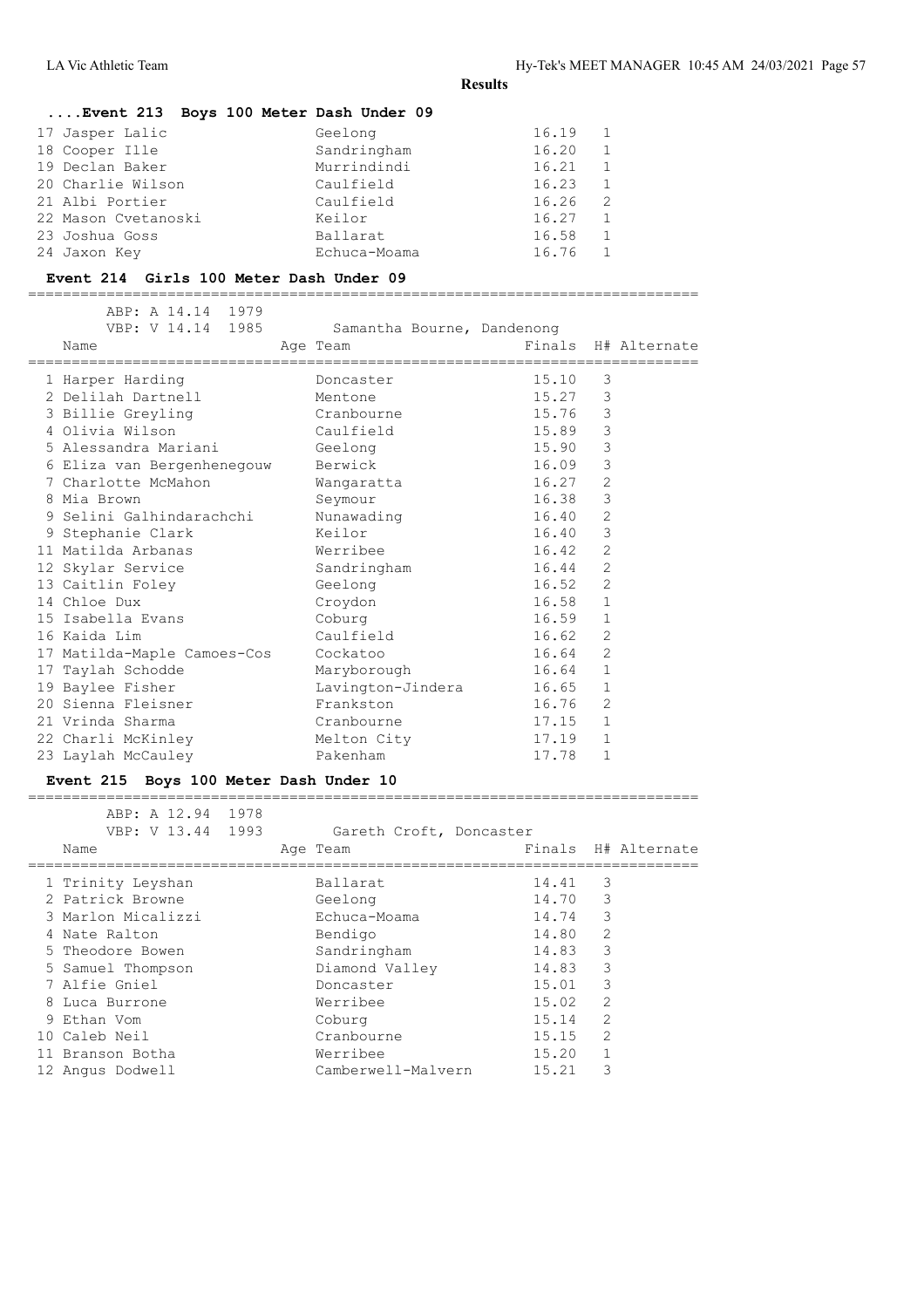| Event 215 Boys 100 Meter Dash Under 10                     |                           |                |                         |                     |
|------------------------------------------------------------|---------------------------|----------------|-------------------------|---------------------|
| 13 Harsamar Singh                                          | Cranbourne                | 15.23          | 1                       |                     |
| 14 Dylan Harris                                            | Waverley                  | 15.35          | 2                       |                     |
| 15 Zac Pearson                                             | Mentone                   | 15.38          | $\mathfrak{L}$          |                     |
| 16 Kade Vincent                                            | Berwick                   | 15.57          | $\mathbf{1}$            |                     |
| 17 Max Flynn                                               | Geelong                   | 15.64          | $\mathbf{1}$            |                     |
| 18 Jake Randrage                                           | Berwick                   | 15.67          | 2                       |                     |
| 18 Eli Hedley                                              | Corio                     | 15.67          | $\mathbf{1}$            |                     |
| 20 Max Pagram                                              | Kew                       | 15.89          | $\mathbf{1}$            |                     |
| -- Aneeq Assen                                             | Waverley                  | DNS            | 1                       |                     |
| -- Lloyd Henderson                                         | Ringwood                  | DNS            | 2                       |                     |
| -- Elliot Banigo                                           | Bacchus Marsh             | DNS            | 3                       |                     |
| Event 216 Girls 100 Meter Dash Under 10                    |                           |                |                         |                     |
| -------------------------------------<br>ABP: A 13.54 1978 |                           |                |                         |                     |
| VBP: V 13.84 1969                                          | N. Whittman, Williamstown |                |                         |                     |
| VBP: V 13.84 1974                                          | D. Watts, Box Hill        |                |                         |                     |
| VBP: V 13.84 1975                                          | L. Kirk, Nunawading       |                |                         |                     |
| Name                                                       | Age Team                  |                |                         | Finals H# Alternate |
| 1 Symone Adelaja                                           | Cranbourne                | 14.80          |                         | 3 14.797            |
| 2 Tannah Hildebrand                                        | Geelong                   |                |                         | 3 14.800            |
| 3 Jamie Ritchie                                            | Diamond Valley            | 314.93         | 3                       |                     |
| 4 Tanamai Szirom                                           | Albury                    | 14.96          | $\overline{\mathbf{3}}$ |                     |
| 5 Georgia Robertson                                        | Shepparton                | 15.31          | $\overline{\mathbf{3}}$ |                     |
| 6 Alex Morgan                                              | Warraqul                  | 15.34 3 15.335 |                         |                     |
| 7 Ivy Auchettl                                             | Sandringham               | J15.34         |                         | 3 15.340            |
| 8 Mia Schodde                                              | Maryborough               | 15.35          | 3                       |                     |
| 9 Alice Ashby                                              | Geelong                   | 15.57          | 2                       |                     |
| 10 Ainsleigh Sapukotana                                    | Cranbourne                | 15.71          | $\mathbf{1}$            |                     |
| 11 Ruby Paice                                              | Box Hill                  | 15.77          | 2                       |                     |
| 12 Cassie Divitcos                                         | Coburg                    | 15.79          | 2                       |                     |
| 13 Emily Paul                                              | Werribee                  | 15.82          | 2                       |                     |
| 14 Marli Myers                                             | Albury                    | 15.85          | $\mathbf{1}$            |                     |
| 15 Amelia Pryor                                            | Berwick                   | 15.86          | 2                       |                     |
| 16 Piper Knorpp                                            | Horsham                   | 15.88          | 2                       |                     |
| 17 Samaaya Gunasekera                                      | Knox                      | 15.91          | 1                       |                     |
| 18 Lorelei Corrales                                        | Knox                      | 15.95          | 1                       |                     |
| 19 Elsa Volz                                               | Sandringham               | 15.99          | 1                       |                     |
| 20 Kalie Walkley                                           | Camberwell-Malvern        | 16.01          | $\mathbf{1}$            |                     |
| 21 Lily Austin                                             | Ballarat                  | 16.15          | 2                       |                     |
| 22 Shakira Lual                                            | Ballarat                  | 16.22          | 1                       |                     |
| 23 Lucie Carson                                            | Doncaster                 | 16.24          | 2                       |                     |
| 24 Milla McHugh                                            | Coburg                    | 16.95          | 1                       |                     |
|                                                            |                           |                |                         |                     |
| Event 217 Boys 100 Meter Dash Under 11<br>================ |                           |                |                         |                     |
| ABP: A 12.64<br>1978                                       |                           |                |                         |                     |

| VBP: V 13.04 1971<br>Name | P. Mahady, Coburg<br>Age Team |       | Finals H# Alternate |
|---------------------------|-------------------------------|-------|---------------------|
| 1 Lachlan Rosato          | Moe                           | 13.94 | -3                  |
| 2 Dermot Mitchell         | Wangaratta                    | 13.98 | -3                  |
| 3 Nate Pokorzynski        | Keilor                        | 14.20 | -3                  |
| 4 Dane Greig              | Sth Melb District             | 14.22 | -3                  |
| 5 Jarvis Stewart          | Brimbank                      | 14.29 | -2                  |
| 6 Jude Lewry              | Geelong                       | 14.38 |                     |
|                           |                               |       |                     |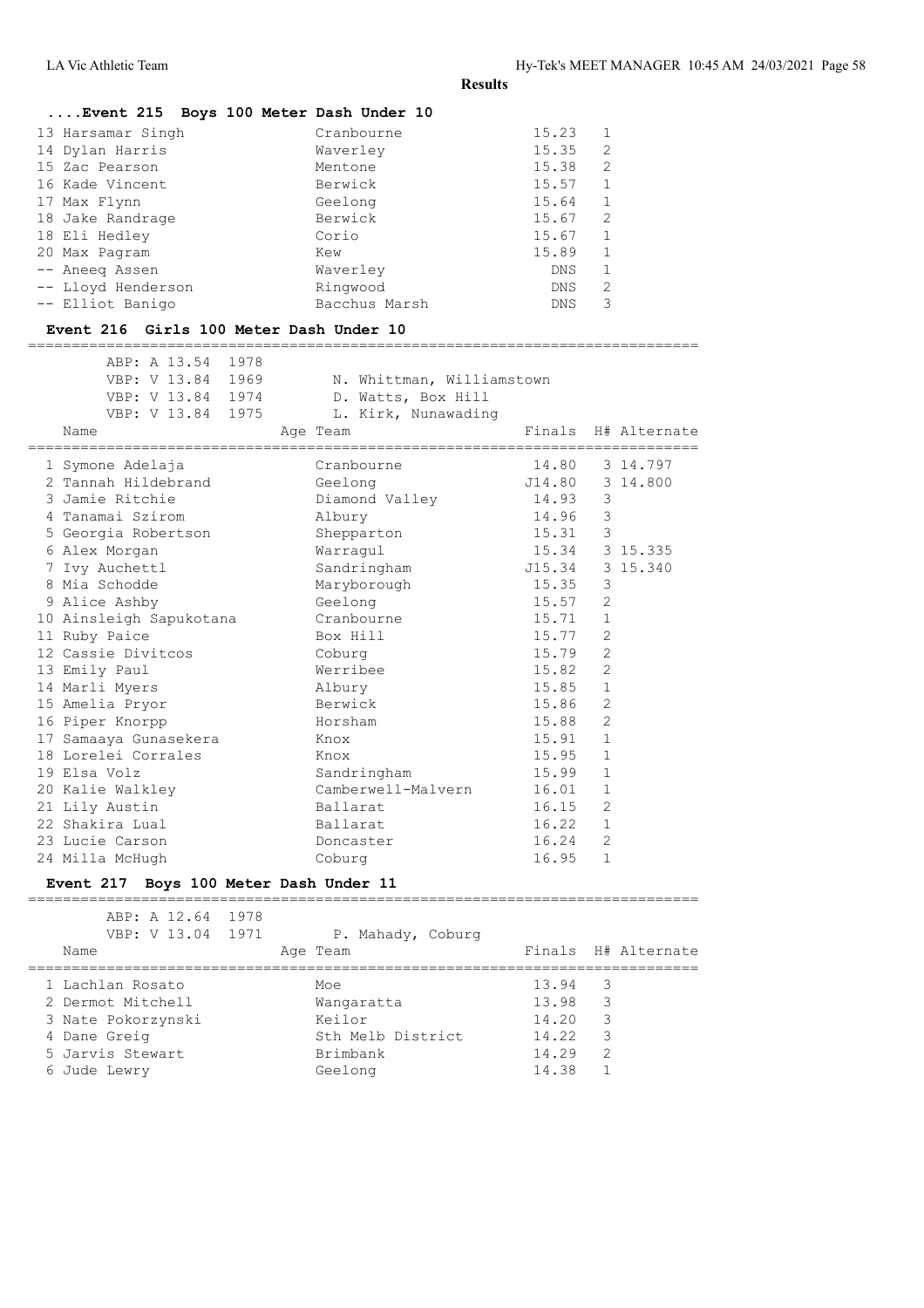| Doncaster    | 14.39                                  | $\overline{2}$     |
|--------------|----------------------------------------|--------------------|
| Cranbourne   | 14.40                                  | 2 14.392           |
| Berwick      | J14.40                                 | 3 14.394           |
| Waverley     | 14.41                                  | 3                  |
| Williamstown | 14.41                                  | $\overline{2}$     |
| Ballarat     | 14.46                                  | $\mathbf{1}$       |
| Waverley     | 14.48                                  | $\mathbf{1}$       |
| Sandringham  | 14.50                                  | $\overline{2}$     |
| Collingwood  | 14.55                                  | $\overline{2}$     |
|              | 14.55                                  | 3                  |
| Knox         | 14.58                                  | $\mathbf{1}$       |
| Brighton     | 14.58                                  | $\mathfrak{D}$     |
| Berwick      | 14.67                                  | $\mathbf{1}$       |
| Knox         | 14.74                                  | $\mathbf{1}$       |
| Moe          | 14.74                                  | 2                  |
| Echuca-Moama | 14.89                                  | $\mathbf{1}$       |
| Berwick      | 14.91                                  | 3                  |
| Cranbourne   | <b>DNS</b>                             |                    |
|              | Event 217 Boys 100 Meter Dash Under 11 | Yarrawonga-Mulwala |

=============================================================================

#### **Event 218 Girls 100 Meter Dash Under 11**

| ABP: A 12.94 1978<br>VBP: V 13.24 1973 | K. Young, Moorabbin   |         |                |                     |
|----------------------------------------|-----------------------|---------|----------------|---------------------|
| Name                                   | Age Team              |         |                | Finals H# Alternate |
| 1 Josie Offord                         | Lavington-Jindera     | 14.27   | 3              |                     |
| 2 Angelina Carbone                     | Oakleigh              | 14.36   | 3              |                     |
| 3 Michaela Foale                       | Kew                   | 14.67 3 |                |                     |
| 4 Annabella Denton                     | Moe                   |         |                | 14.72 3 14.715      |
| 4 Emily Fiedler                        | Yarra Ranges          | 14.72   |                | 1 14.715            |
| 6 Clementine Conlan                    | Mentone               | J14.72  |                | 1 14.717            |
| 6 Maddison Grace                       | Doncaster             | J14.72  |                | 3 14.717            |
| 8 Deena Gerges                         | Whittlesea City 14.78 |         | 3              |                     |
| 9 Lucia Shaw                           | Oakleigh              | 14.79   | $\mathbf{1}$   |                     |
| 10 Kaia Taig                           | Diamond Valley        | 14.83   | $\mathcal{E}$  |                     |
| 11 Tayissa Kekoc                       | Keilor                | 14.87   | $\overline{2}$ |                     |
| 12 Edie Taig                           | Diamond Valley        | 14.88   | $\mathbf{1}$   |                     |
| 12 Lauren Tay                          | Kew                   | 14.88   | 3              |                     |
| 14 April Kosta                         | Doncaster             | 14.90   | $\overline{2}$ |                     |
| 15 Emma Wilson                         | Caulfield             | 14.93   | $\mathbf{1}$   |                     |
| 16 Indiana O'Neill                     | Geelong               | 14.95   | $\overline{2}$ |                     |
| 17 Illara Kohl                         | Cranbourne            | 14.97   | 2              |                     |
| 18 Alyssa Kurdian                      | Knox                  | 15.13   | 2              |                     |
| 19 Millie Fogarty                      | Camberwell-Malvern    | 15.16   | $\overline{2}$ |                     |
| 20 Ruby Wilson                         | Mornington            | 15.17   | $\mathbf{1}$   |                     |
| 21 Georgia Foster                      | Horsham               | 15.25   | $\mathbf{1}$   |                     |
| 22 Sophie Jardine                      | Echuca-Moama          | 15.38   | $\mathbf{1}$   |                     |
| 23 Annabelle Bennett                   | Brighton              | 15.47   | 2              |                     |
| -- Jazz Lee                            | Essendon              | DNS     | $\overline{2}$ |                     |
| Event 219 Boys 100 Meter Dash Under 12 |                       |         |                |                     |
| ARP · A 12 04 1999                     |                       |         |                |                     |

| ABP: A 12.04 1999<br>VBP: V 12.14 1987 | S. White, Swan Hill |                 |                     |
|----------------------------------------|---------------------|-----------------|---------------------|
| Name                                   | Age Team            |                 | Finals H# Alternate |
| 1 Zulgarnain Haider                    | Keilor              | $12.35 \quad 3$ |                     |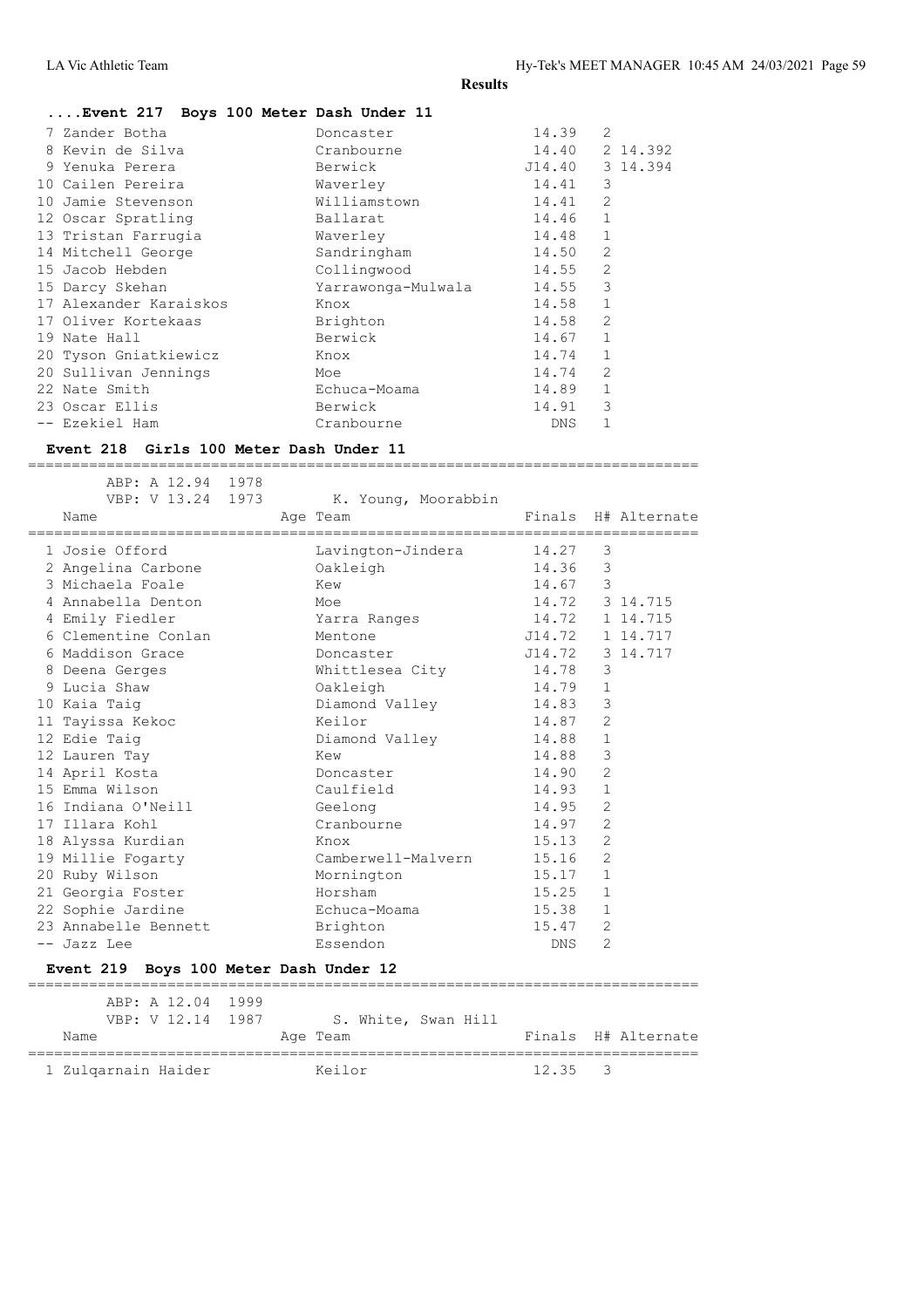# **....Event 219 Boys 100 Meter Dash Under 12**

|   | 2 Matthew Milias       | Sandringham        | 13.02      | 3              |
|---|------------------------|--------------------|------------|----------------|
|   | 3 William Petersen     | Bendigo            | 13.23      | 3              |
|   | 4 Oscar Froomes        | Camberwell-Malvern | 13.35      | $\mathsf 3$    |
|   | 5 Cooper Brancatisano  | Camberwell-Malvern | 13.39      | $\mathsf 3$    |
| 6 | Guy McPherson          | Geelong            | 13.43      | 3              |
|   | 7 Ehan Haq             | Caulfield          | 13.52      | $\mathfrak{Z}$ |
| 8 | Liam Joyce             | Sunbury            | 13.53      | $\mathsf 3$    |
|   | 9 Levi Anderson        | Camberwell-Malvern | 13.60      | $\overline{2}$ |
|   | 10 Xavier Lalic        | Geelong            | 13.71      | 2              |
|   | 11 Chellian Kanthasamy | Box Hill           | 13.88      | 2              |
|   | 12 Oliver Boddenberg   | Wodonga            | 13.95      | 2              |
|   | 13 Riley Sullivan      | Mentone            | 13.99      | 2              |
|   | 14 Harry Toomey        | Sandringham        | 14.01      | $\mathbf{1}$   |
|   | 15 James Denton        | Moe                | 14.08      | $\mathbf{1}$   |
|   | 16 Ares Sario          | Essendon           | 14.11      | $\overline{2}$ |
|   | 17 Darcy Still         | Mornington         | 14.12      | $\mathbf{1}$   |
|   | 18 Max Reeve           | Sandringham        | 14.18      | $\overline{2}$ |
|   | 19 Zac Mellech         | Knox               | 14.19      | $\overline{2}$ |
|   | 20 Lucas Perrone       | Williamstown       | 14.30      | $\mathbf{1}$   |
|   | 21 Jacob Bolge         | Leongatha          | 14.32      | $\mathbf{1}$   |
|   | 22 Jordan Mathews      | Bendigo            | 14.33      | $\overline{2}$ |
|   | -- Isa Merhi           | Essendon           | DNS        | $\mathbf 1$    |
|   | -- Nelson Banigo       | Bacchus Marsh      | DNS        | 3              |
|   | -- Lucas Murphy        | Buninyong          | <b>DNS</b> | 1              |
|   |                        |                    |            |                |

# **Event 220 Girls 100 Meter Dash Under 12**

| ABP: A 12.44 1992<br>VBP: V 12.64 1971<br>Name | L. Jay, Oakleigh<br>Age Team |       | Finals H# Alternate |
|------------------------------------------------|------------------------------|-------|---------------------|
| 1 Ariela Spraque                               | Berwick                      | 13.43 | 3                   |
| 2 Leah Berry                                   | Corio                        | 13.47 | 3                   |
| 3 Laura Wong                                   | Caulfield                    | 13.56 | 3                   |
| 4 Charlee Vincent                              | Frankston                    | 13.62 | $\mathcal{E}$       |
| 5 Rebecca Hvalica                              | Diamond Valley               | 13.72 | 3                   |
| 6 Tahnee Hutchison                             | Werribee                     | 13.83 | 2                   |
| 7 Indiana van Ramselaar                        | Albury                       | 13.89 | 2                   |
| 8 Ishara Ross                                  | Box Hill                     | 13.91 | 3                   |
| 9 Abbie Jeacock                                | Mentone                      | 13.99 | $\mathbf{1}$        |
| 10 Ella Adams                                  | Geelong                      | 14.01 | 3                   |
| 11 Sophie Nilsson                              | Sandringham                  | 14.07 | $\mathbf{1}$        |
| 12 Alyssa Stal                                 | Essendon                     | 14.19 | $\mathbf{1}$        |
| 13 Kayla Paton                                 | Yarra Ranqes                 | 14.20 | 2                   |
| 14 Pippa Morgan                                | Sandringham                  | 14.22 | $\overline{2}$      |
| 15 Adele Roche                                 | Caulfield                    | 14.23 | $\mathbf{1}$        |
| 16 Olivia Barr                                 | Warraqul                     | 14.24 | $\mathbf{1}$        |
| 17 Abigail Cheshire                            | Caulfield                    | 14.34 | 1                   |
| 17 Erin Limpens                                | Frankston                    | 14.34 | 2                   |
| 19 Hope Vili                                   | Essendon                     | 14.36 | 2                   |
| 20 Lacey Williams                              | Box Hill                     | 14.40 | $\overline{2}$      |
| 21 Audrey Murnane                              | Ballarat                     | 14.45 | $\mathbf{1}$        |
| 22 Scarlett Sutcliffe                          | Kew                          | 14.47 | 2                   |
| 23 Mikaila Theodoropoulos                      | Coburg                       | 14.56 | 3                   |
| -- Jocelyn Kerr                                | Camberwell-Malvern           | DNS   | 1                   |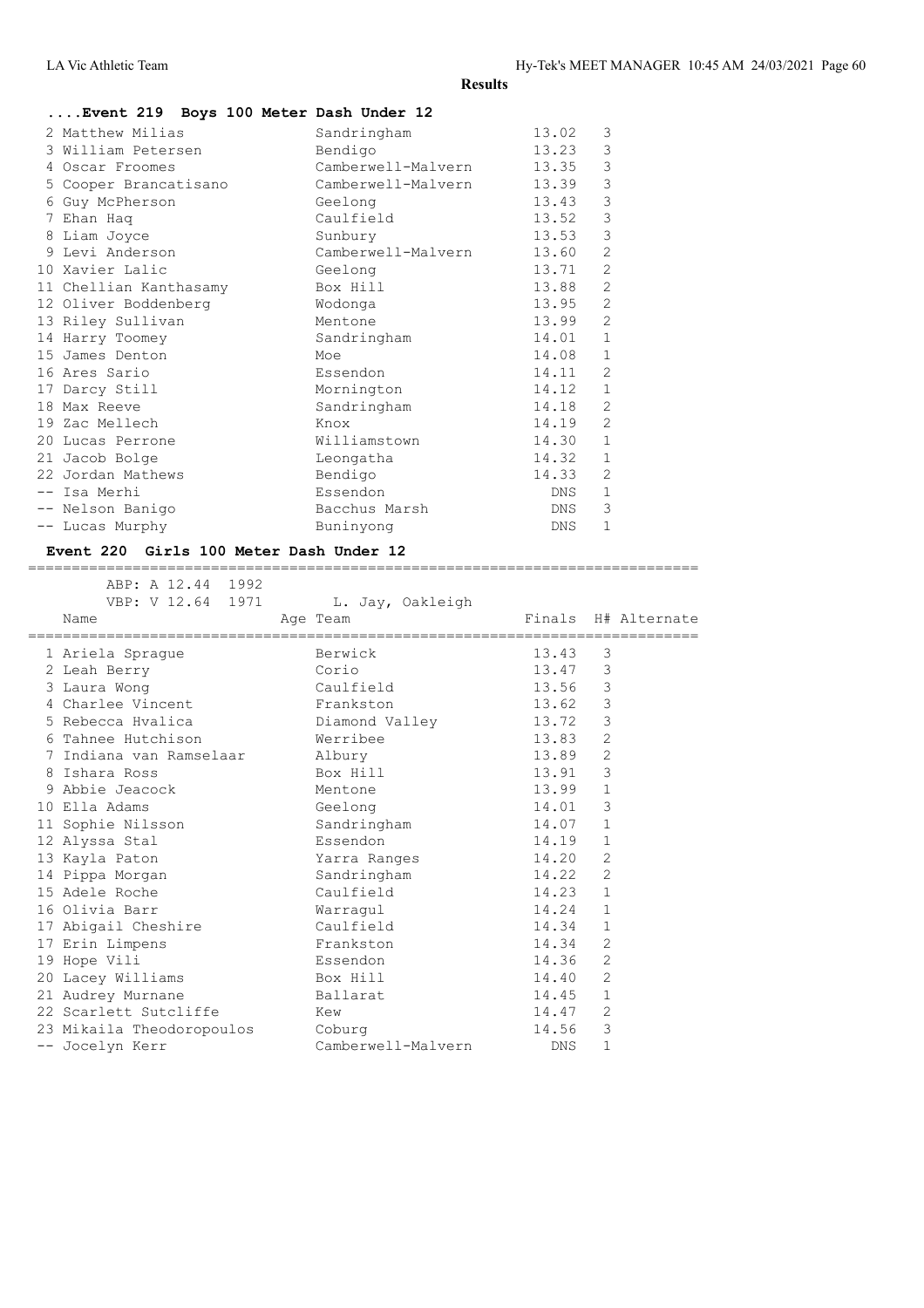# **Event 221 Boys 100 Meter Dash Under 16**

|  | VBP: V 11.41 2019 Antonio Vaitohi, Shepparton<br>Age Team<br>Name |                          |                |                | Finals H# Alternate |
|--|-------------------------------------------------------------------|--------------------------|----------------|----------------|---------------------|
|  | 1 Frankleen Newah-Jarfoi Merribee                                 |                          | 11.39V 3       |                |                     |
|  | 2 Lachlan Marriner                                                | Caulfield                | 11.61          | 3              |                     |
|  | 3 Oscar Mammoliti                                                 | Essendon                 | 11.63          | 3              |                     |
|  | 4 Jordan Drescher                                                 | Knox                     | 11.66          | 3              |                     |
|  | 5 Matthew O'Brien                                                 | Ballarat                 | 11.78          | 3              |                     |
|  | 6 Xander Byrne                                                    | Werribee                 | 11.92          | $\mathbf{3}$   |                     |
|  | 7 Kai Nielsen                                                     | Nunawading               | 12.07 3 12.062 |                |                     |
|  | 8 Marcus Sneyders                                                 | Werribee                 | J12.07         |                | 2 12.068            |
|  | 9 Samuel Abolencia                                                | Diamond Valley 12.12     |                | 2              |                     |
|  | 10 Ryan Hovey                                                     | Ballarat                 | 12.15          | 3              |                     |
|  | 11 Connor Riley                                                   | Caulfield                | 12.25          | 2              |                     |
|  | 12 Lester Long                                                    | Knox                     | 12.26          | 3              |                     |
|  | 13 Mitchell Bath                                                  | Leongatha                | 12.29          | 2              |                     |
|  | 14 Xander Gragasin                                                | Stawell                  | 12.31          | $\mathbf{1}$   |                     |
|  | 15 Charlie Hill                                                   | Swan Hill                | 12.36          | 2              |                     |
|  | 16 Ilija Simonovski                                               | Diamond Valley 12.40     |                | $\mathbf{1}$   |                     |
|  | 17 River Harris                                                   | Southern Peninsula 12.41 |                | 2              |                     |
|  | 18 Kristian Barresi                                               | Keilor                   | 12.50          | $\mathbf{1}$   |                     |
|  | 19 Braedyn Dawtrey                                                | Southern Peninsula 12.57 |                | $\mathbf{1}$   |                     |
|  | 20 James Hurley                                                   | Kilmore & Districts      | 12.60          | $\mathbf{1}$   |                     |
|  | 21 David Elliott                                                  | Springvale               | 12.61          | 2              |                     |
|  | 22 Angus Aggenbach                                                | Wangaratta               | 12.72          | $\mathbf{1}$   |                     |
|  | 23 Michael Sparks                                                 | Sunbury                  | 12.78          | $\mathbf{1}$   |                     |
|  | -- Ethan Goding                                                   | Mornington               | DNS            | $\mathbf{1}$   |                     |
|  | -- William Beaton                                                 | Bendigo                  | DNS            | $\mathbf{1}$   |                     |
|  | -- Jacob Smith                                                    | Geelong                  | DNS            | 2              |                     |
|  | -- Liam Morrissy                                                  | Geelong                  | DNS            | $\overline{2}$ |                     |
|  | -- Aiden Shearer                                                  | Caulfield                | <b>DNS</b>     | 3              |                     |
|  |                                                                   |                          |                |                |                     |

# **Event 222 Girls 100 Meter Dash Under 16**

| VBP: V 12.78 2020<br>Name | Amber Clarke, Knox<br>Age Team |          |              | Finals H# Alternate |
|---------------------------|--------------------------------|----------|--------------|---------------------|
|                           |                                |          |              |                     |
| 1 Madison Wright          | Ballarat                       | 12.70V 3 |              |                     |
| 2 Andrea Archibald        | Echuca-Moama                   | 12.88    | 3            |                     |
| 3 Sophie Zarafa           | Box Hill                       | 13.04    | $\mathsf 3$  |                     |
| 4 Katherine Baynes        | Essendon                       | 13.13    | 3            |                     |
| 5 Zoe Bilsborough         | Sandringham                    | 13.20    | 2            |                     |
| 6 Amanda Williamson       | Essendon                       | 13.23    | 3            |                     |
| 7 Amelia Spenceley        | Sandringham                    | 13.26    | 3            |                     |
| 8 Carly Senior            | Box Hill                       | 13.50    |              | 3 13.496            |
| 9 Bridget Sambevski       | Essendon                       | J13.50   |              | 2 13.499            |
| 10 Jemmah Paton           | Mentone                        | 13.69    | 2            |                     |
| 11 Audrey Adams           | Lavington-Jindera              | 13.91    | 2            |                     |
| 12 Tamara Henry           | Bacchus Marsh                  | 13.99    | 2            |                     |
| 13 Maya Arendt            | Knox                           | 14.15    | 2            |                     |
| 13 Allie Todd             | Corio                          | 14.15    | $\mathbf{1}$ |                     |
| 15 Hayley Barber          | Knox                           | 14.16    | $\mathbf{1}$ |                     |
| 16 Hannah Gillies         | Wangaratta                     | 14.21    | 2            |                     |
| 17 Kobi-Lee Dyer          | Southern Peninsula             | 14.24    | $\mathbf{1}$ |                     |
| 18 Seanna Foster          | Horsham                        | 14.33    | $\mathbf{1}$ |                     |
| 19 Holly Hansen           | Doncaster                      | 14.99    | $\mathbf{1}$ |                     |
| 20 Chloe Freestone        | Cranbourne                     | 15.31    | 1            |                     |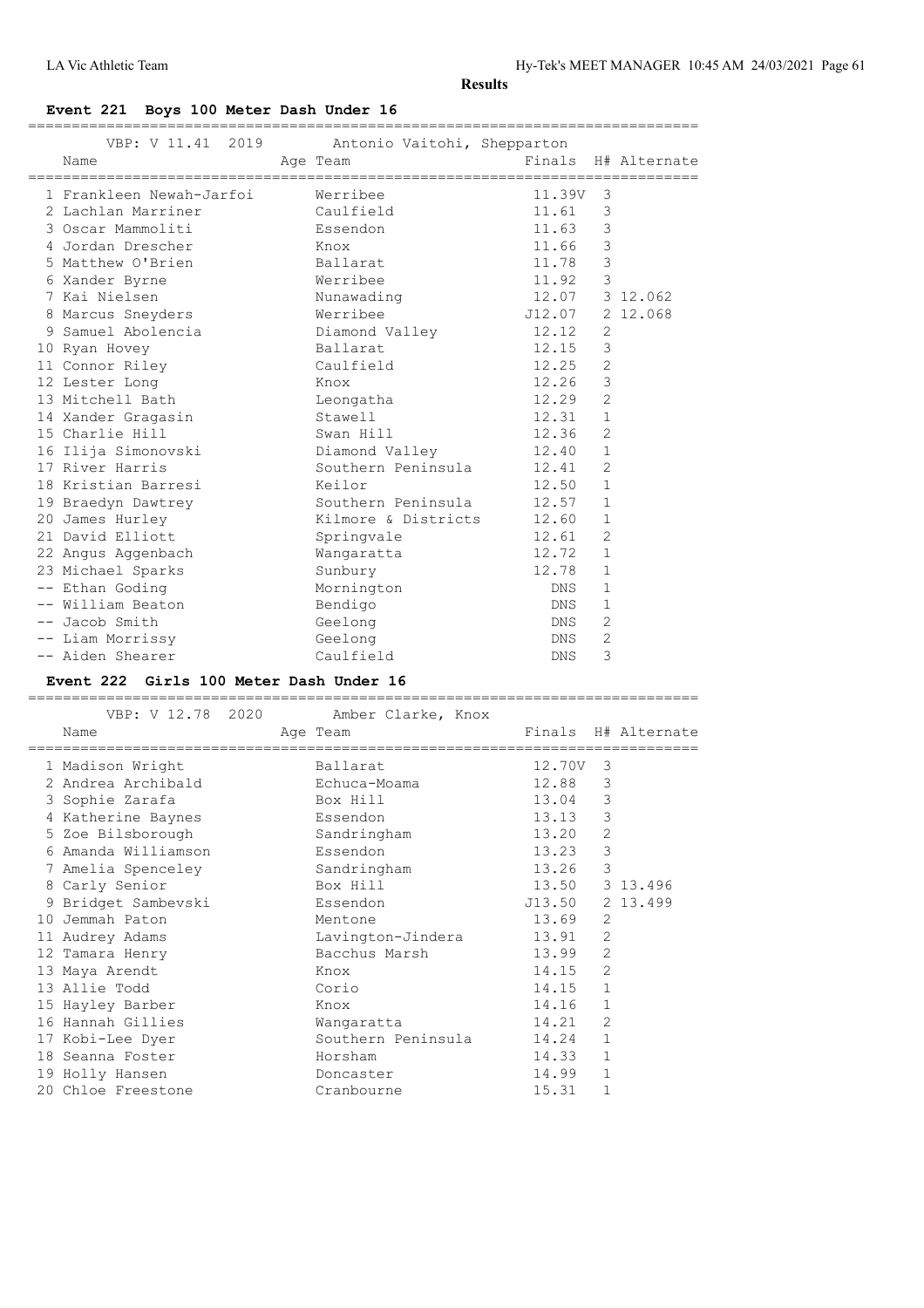### **....Event 222 Girls 100 Meter Dash Under 16**

| -- Cheyenne Schroeter | Whittlesea City | DNS 3 |  |
|-----------------------|-----------------|-------|--|
| -- Marissa Jamieson   | Casterton       | DNS 2 |  |
| -- Emma Furfaro       | Whittlesea City | DNS 2 |  |
| -- Lily Costantino    | Frankston       | DNS 3 |  |

# **Event 223 Boys 100 Meter Dash Under 15**

| ABP: A 10.71 2017       |                      |            |                |                     |
|-------------------------|----------------------|------------|----------------|---------------------|
| VBP: V 11.06 2015       | Jordan Munyard, Knox |            |                |                     |
| Name                    | Age Team             |            |                | Finals H# Alternate |
| 1 Max Busuttil          | Keilor               | 11.49      | 3              |                     |
| 2 Jeremy Kariuki        | Cranbourne           | 11.69      | 3              |                     |
| 3 Ferdinand Yermias     | Berwick              | 11.87      | 3              |                     |
| 4 Chanachai Kankratok   | Keilor               | 11.99      | $\mathcal{S}$  |                     |
| 5 Massimo Pantano       | Geelong              | 12.01      | 3              |                     |
| 6 Elijah Khoury         | Caulfield            | 12.06      | $\overline{2}$ |                     |
| 7 Calum Smith           | Caulfield            | 12.09      | $\overline{2}$ |                     |
| 8 Max Brown             | Collingwood          | 12.21      |                | 2 12.210            |
| 9 Thomas Blanch         | Essendon             | J12.21     |                | 3 12.205            |
| 10 Mitchell Gardiner    | Bacchus Marsh        | J12.21     |                | 3 12.208            |
| 11 Luca Sebastiano      | Coburg               | 12.28      | $\overline{2}$ |                     |
| 12 Riley Neecowen       | Diamond Valley       | 12.31      | $\overline{2}$ |                     |
| 13 Logan Sandland       | Albury               | 12.34      | $\overline{2}$ |                     |
| 14 Matthew Dimit        | Shepparton           | 12.47      | $\overline{2}$ |                     |
| 15 Pascal Basioni       | Werribee             | 12.49      | 2              |                     |
| 16 Benjamin Seers       | Sandringham          | 12.51      | $\mathbf{1}$   |                     |
| 17 Aaron Martin         | Mornington           | 12.54      | 2              |                     |
| 18 Benjamin Day         | Corio                | 12.55      | 3              |                     |
| 19 Bradley Carter       | Stawell              | 12.56      | $\mathbf{1}$   |                     |
| 20 Rivinaka Dharmaratne | Berwick              | 12.58      | $\mathbf 1$    |                     |
| 21 Beau Evans           | Corio                | 12.69      | $\mathbf{1}$   |                     |
| 22 Alexander Convy      | Ballarat             | 12.84      | $\mathbf 1$    |                     |
| 23 Eric Arnachellum     | Mentone              | 12.93      | $\mathbf{1}$   |                     |
| 24 Nabil Temssah        | Whittlesea City      | 13.12      | $\mathbf{1}$   |                     |
| 25 Anton Ranalletta     | Keilor               | 13.36      | $\mathbf{1}$   |                     |
| -- Owen Bater           | Mentone              | DNS        | $\mathbf{1}$   |                     |
| -- Rotem Eckhous        | Oakleigh             | DNS        | $\mathbf{1}$   |                     |
| -- Rajvir Singh         | Werribee             | DNS        | $\overline{2}$ |                     |
| -- Jesse Suter          | Warrnambool          | DNS        | 3              |                     |
| -- Christian Vaitohi    | Shepparton           | <b>DNS</b> | 3              |                     |

#### **Event 224 Girls 100 Meter Dash Under 15**

| ABP: A 11.96 2017<br>VBP: V 12.14 2016 |  | Mia Gross, Geelong |       |   |                     |
|----------------------------------------|--|--------------------|-------|---|---------------------|
| Name                                   |  | Age Team           |       |   | Finals H# Alternate |
| 1 Katie Oliver                         |  | Knox               | 12.84 | 3 |                     |
| 2 Ashleigh Carty                       |  | Wangaratta         | 13.00 | 3 |                     |
| 3 Mia Ensil                            |  | Mornington         | 13.02 | 3 |                     |
| 4 Lily Parsons                         |  | Mentone            | 13.04 | 3 |                     |
| 5 Indi Elliott                         |  | Geelong            | 13.05 | 3 |                     |
| 6 Aaliyah Goodland                     |  | Mentone            | 13.21 | 2 |                     |
| 7 Amber Shield                         |  | Altona             | 13.31 | 2 |                     |
| 8 Isabella Hollins                     |  | Sandringham        | 13.34 | 3 |                     |
| 9 Daisy Flockart                       |  | Sandringham        | 13.36 | 3 |                     |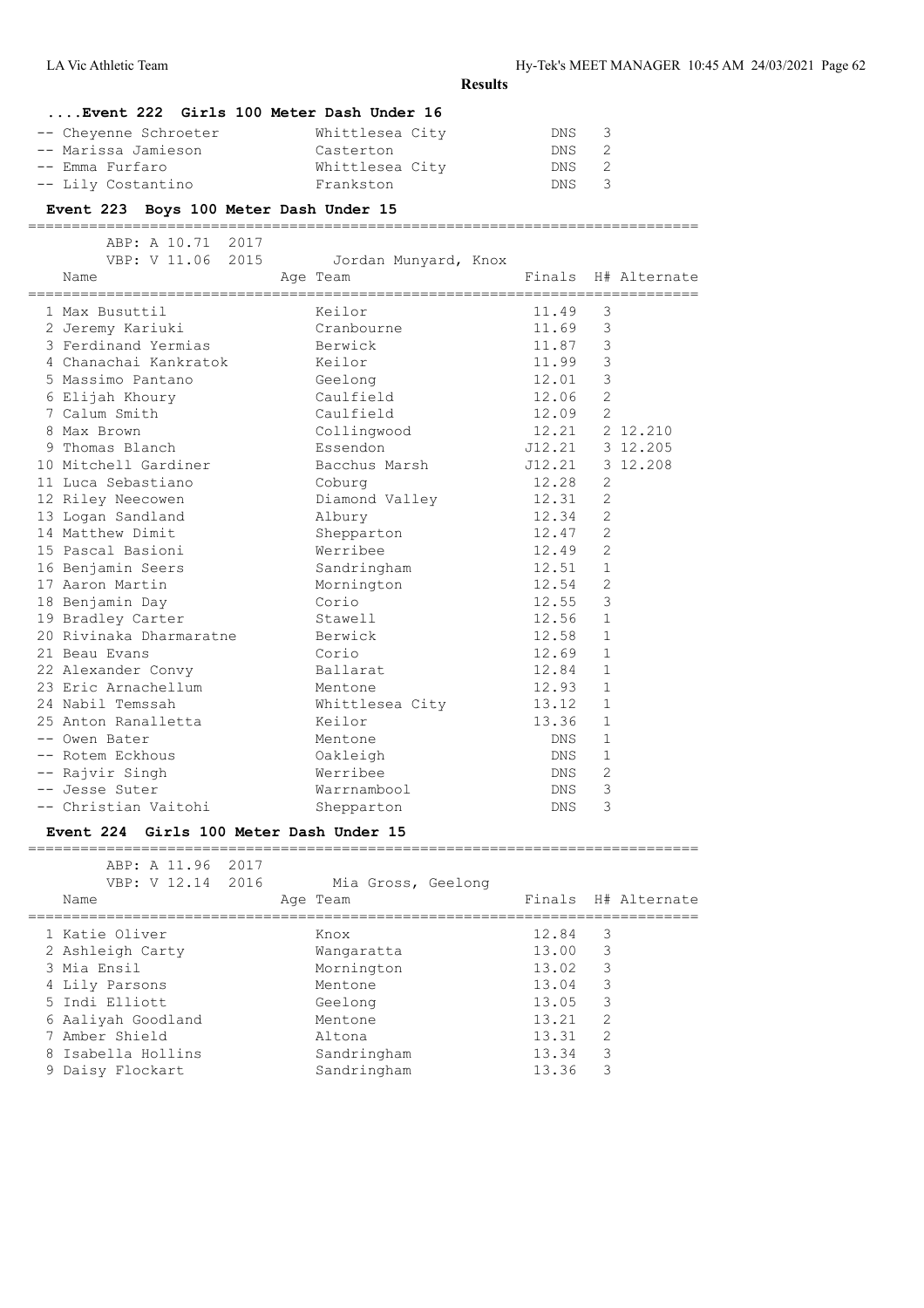#### **....Event 224 Girls 100 Meter Dash Under 15**

| 10 Molly Fraser        | Ballarat        | 13.40 | $\mathfrak{D}$ |
|------------------------|-----------------|-------|----------------|
| 11 Amelia Smith        | Berwick         | 13.42 | 2              |
| 12 Maggie Stoney       | Coburg          | 13.43 | 3              |
| 13 Natasha Kindler     | Knox            | 13.44 | 3              |
| 14 Esther Harrisson    | Geelong         | 13.52 | 2              |
| 15 Ruth Ong            | Werribee        | 13.54 | $\overline{2}$ |
| 16 Charlotte Lotspeich | Mentone         | 13.57 | $\mathbf{1}$   |
| 17 Grace Carter        | Warrnambool     | 13.60 | 3              |
| 18 Brianna Mastin      | Keilor          | 13.65 | $\mathfrak{D}$ |
| 19 Olivia Sheens       | Whittlesea City | 13.71 | 2              |
| 20 Rosy Marsh          | Rochester       | 13.79 | $\mathbf{1}$   |
| 21 Alannah Hoffman     | Whittlesea City | 13.84 | $\mathbf{1}$   |
| 22 Merinda Carter      | Croydon         | 13.90 | $\overline{2}$ |
| 23 Lily Marsh          | Rochester       | 13.91 | $\overline{2}$ |
| 24 Mikayley Werner     | Geelong         | 13.92 | $\mathbf{1}$   |
| 25 Taya Wanigasekera   | Coburg          | 13.99 | $\mathbf{1}$   |
| 26 Annalise Jones      | Diamond Valley  | 14.03 | 1              |
| 27 Siena Miller        | Caulfield       | 14.13 | $\mathbf{1}$   |
| 28 Hayley Kamphuis     | Traralgon       | 14.28 | $\mathbf{1}$   |
| -- Hayley Wallis       | Frankston       | DNS   | $\mathbf{1}$   |

#### **Event 225 Boys 100 Meter Dash Under 14**

 ABP: A 11.24 2014 VBP: V 11.31 2012 Jilven Dias, Keilor Name **Age Team** Age Team Finals H# Alternate ============================================================================= 1 Caleb Kilpatrick Geelong 11.90 3 2 Lukas Pierce Corio 12.01 3 3 Asher Andrews Diamond Valley 12.12 3 4 Nicholas Goodman Oakleigh 12.17 3 5 Jaikiah Honner Caulfield 12.28 3 6 Tristan Leyshan Ballarat 12.29 3 7 Jacob Dimit Shepparton 12.35 2 8 Akin Ogunbambi Sandringham 12.36 3 9 Zion-Great Olaniyan Cranbourne 12.40 3 10 Corey Mason Knox 12.42 3 11 Darcy Nixon Box Hill 12.46 2 12 Jeeva Vijayagopal Williamstown 12.48 2 13 Leroy Lyons **Ballarat** 12.53 2 14 Isaac Malamatinas 6 Mhittlesea City 12.67 1 15 Kye Fincher Brighton 12.72 2 16 Zachary Hatt Moe Moe 12.73 1 17 Declan O'Sullivan Wangaratta 12.79 1 18 Aydin Metin Williamstown 12.81 2 19 Aiden Tickle Box Hill 12.92 1 20 Connor Brown **Nunawading** 12.93 2 21 Grayson Lafaialii Williamstown 12.97 1 22 Lawrence Cassar Keilor 13.12 1 22 Shannon Taylor Horsham 13.12 1 -- Dashiell Muir and Sth Melb District Month 2 -- Xavier Vandrine Essendon DNS 1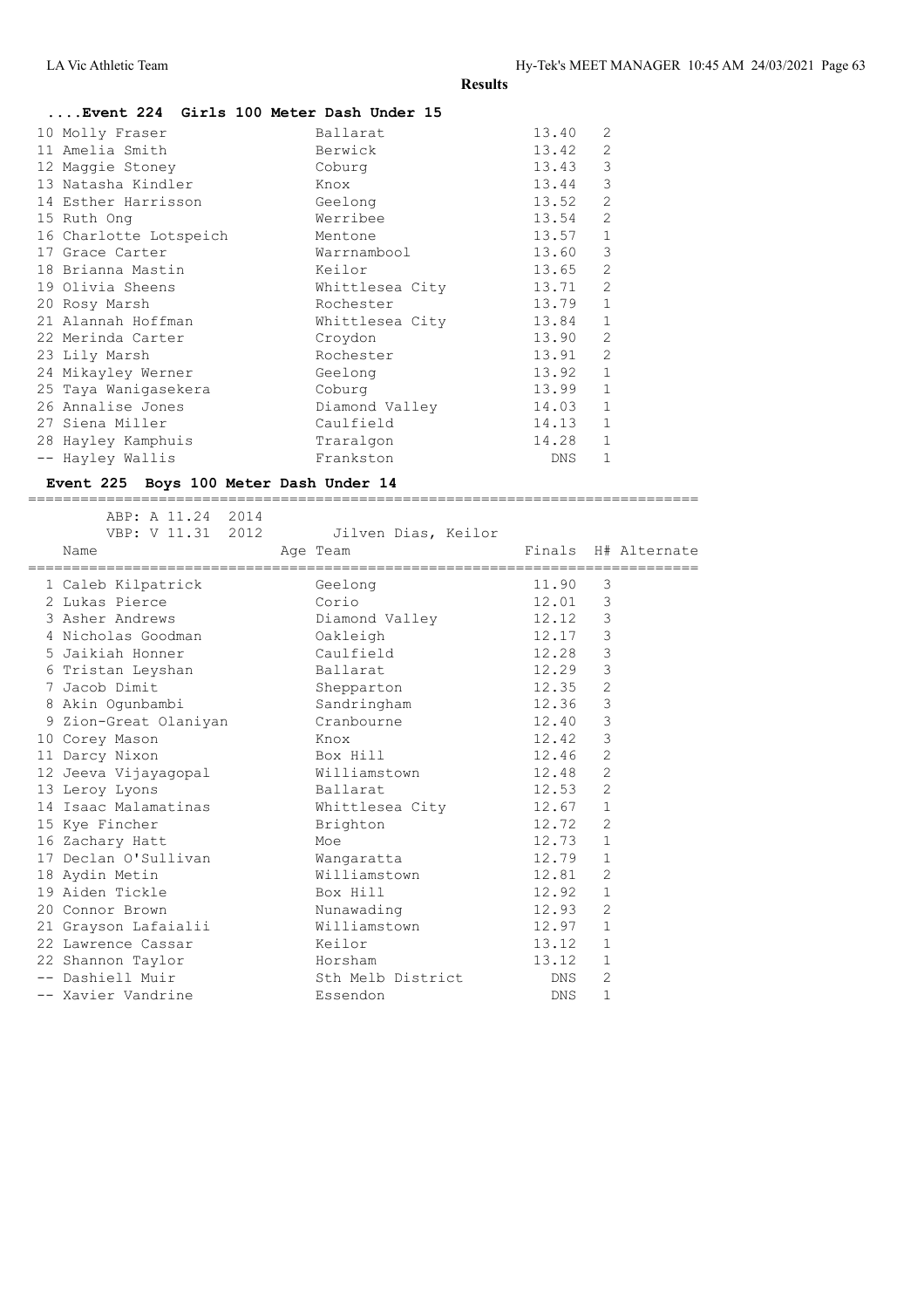### **Event 226 Girls 100 Meter Dash Under 14**

| ABP: A 12.04 2010<br>VBP: V 12.20 2008<br>Name | Maggie-May Quinlan, Keilor<br>Age Team                     |            |                | Finals H# Alternate |
|------------------------------------------------|------------------------------------------------------------|------------|----------------|---------------------|
| 1 Sienna Kurdian                               | Knox                                                       | 12.81      | 3              |                     |
| 2 Charlotte Nielsen                            | Caulfield                                                  | 12.94      | 3              |                     |
| 3 Armani Anderson                              | Ballarat                                                   | 13.14      | 3              |                     |
| 4 Mikayla Talbot                               | Albury                                                     | 13.26      | $\mathcal{S}$  |                     |
| 5 Isabella Tarr                                | Geelong                                                    | 13.30      | $\mathbf{3}$   |                     |
| 6 Bree Horne                                   | Knox                                                       | 13.38      | $\mathcal{S}$  |                     |
| 7 Maia Smarrelli                               | Box Hill                                                   | 13.49      | $\mathfrak{Z}$ |                     |
| 8 Phoebe Pearce                                | Mornington                                                 | 13.50      | $\mathcal{S}$  |                     |
| 9 Sophie Cheep                                 | Mentone                                                    | 13.53      | $\mathcal{E}$  |                     |
| 9 Amelia Djeric                                | Whittlesea City                                            | 13.53      | 3              |                     |
| 11 Taya McPhan                                 | Wangaratta                                                 | 13.67      | 2              |                     |
| 12 Emily Rundle                                | Caulfield                                                  | 13.74      | $\mathbf{1}$   |                     |
| 13 Taya Mead                                   | Frankston                                                  | 13.77      | 1              |                     |
| 14 Hannah Mackay                               | Sandringham                                                | 13.82      | 2              |                     |
| 15 Talysha Sayers                              | Knox                                                       | 13.85      | 2              |                     |
| 16 Lily Trotter                                | Geelong                                                    | 13.88      | $\mathbf{1}$   |                     |
| 17 Ruby Darcy                                  | Camperdown                                                 | 13.91      | $\overline{2}$ |                     |
| 18 Boniah Johns                                | Wangaratta                                                 | 13.98      | 2              |                     |
| 19 Lucy Delbridge                              | Collingwood                                                | 13.99      | $\overline{c}$ |                     |
| 20 Sharnee Hutchison                           | Portland                                                   | 14.00      | 2              |                     |
| 21 Abigail Case                                | Lavington-Jindera                                          | 14.03      | $\mathbf{1}$   |                     |
| 21 Ava Hemsley Woolley                         | Williamstown                                               | 14.03      | $\mathbf{1}$   |                     |
| 23 Amy de Wit                                  | Werribee                                                   | 14.04      | $\mathbf{1}$   |                     |
| 24 Bessie Bertoli                              | Coburg                                                     | 14.11      | 2              |                     |
| 25 Thyra Abolencia                             | Diamond Valley                                             | 14.12      | 2              |                     |
| 26 Lucia Hammerstein                           | Box Hill                                                   | 14.13      | $\mathbf{1}$   |                     |
| 27 Thea Prattley                               | Box Hill                                                   | 14.21      | $\mathbf{1}$   |                     |
| -- Lily Buckley                                | Traralgon                                                  | <b>DNS</b> | 2              |                     |
| -- Celina Aguilar                              | Keilor                                                     | DNS        | $\mathbf{1}$   |                     |
| Event 227 Boys 100 Meter Dash Under 13         |                                                            |            |                |                     |
| ABP: A 11.44 2007<br>VBP: V 11.68 2015<br>Nam≏ | Melvin Monleh, Sunbury<br>Age Team and Finals H# Alternate |            |                |                     |

| Name                | Age Team       |       |                | Finals H# Alternate |
|---------------------|----------------|-------|----------------|---------------------|
| 1 Johannes Thokchom | Knox           | 12.14 | 3              |                     |
| 2 Josh Djatschenko  | Essendon       | 12.15 | 3              |                     |
| 3 Callum Bott       | Wangaratta     | 12.33 | 3              |                     |
| 4 William Hurt      | Keilor         | 12.56 | 3              |                     |
| 5 Lachlan Hicks     | Williamstown   | 12.86 | 3              |                     |
| 6 Austin Herft      | Moorabbin      | 12.92 | 3              |                     |
| 7 Charlie Haring    | Wangaratta     | 12.94 | 3              |                     |
| 8 Chas Woodward     | Diamond Valley | 13.15 | 3              |                     |
| 9 Aidan Trieu       | Nunawading     | 13.17 | 3              |                     |
| 10 Benjamin Feeney  | Diamond Valley | 13.21 | 2              |                     |
| 11 Christian Zapris | Doncaster      | 13.22 | $\overline{2}$ |                     |
| 12 Arki Butler      | Sandringham    | 13.31 | $\overline{2}$ |                     |
| 13 Ruben Miller     | Knox           | 13.42 | $\overline{2}$ |                     |
| 13 Adrian Amitrano  | Mentone        | 13.42 | $\mathbf{1}$   |                     |
| 15 Archer Duke      | Mentone        | 13.48 |                |                     |
| 16 Raajeev Ramani   | Altona         | 13.51 | $\overline{2}$ |                     |
| 17 Samuel Moore     | Caulfield      | 13.54 | $\overline{2}$ |                     |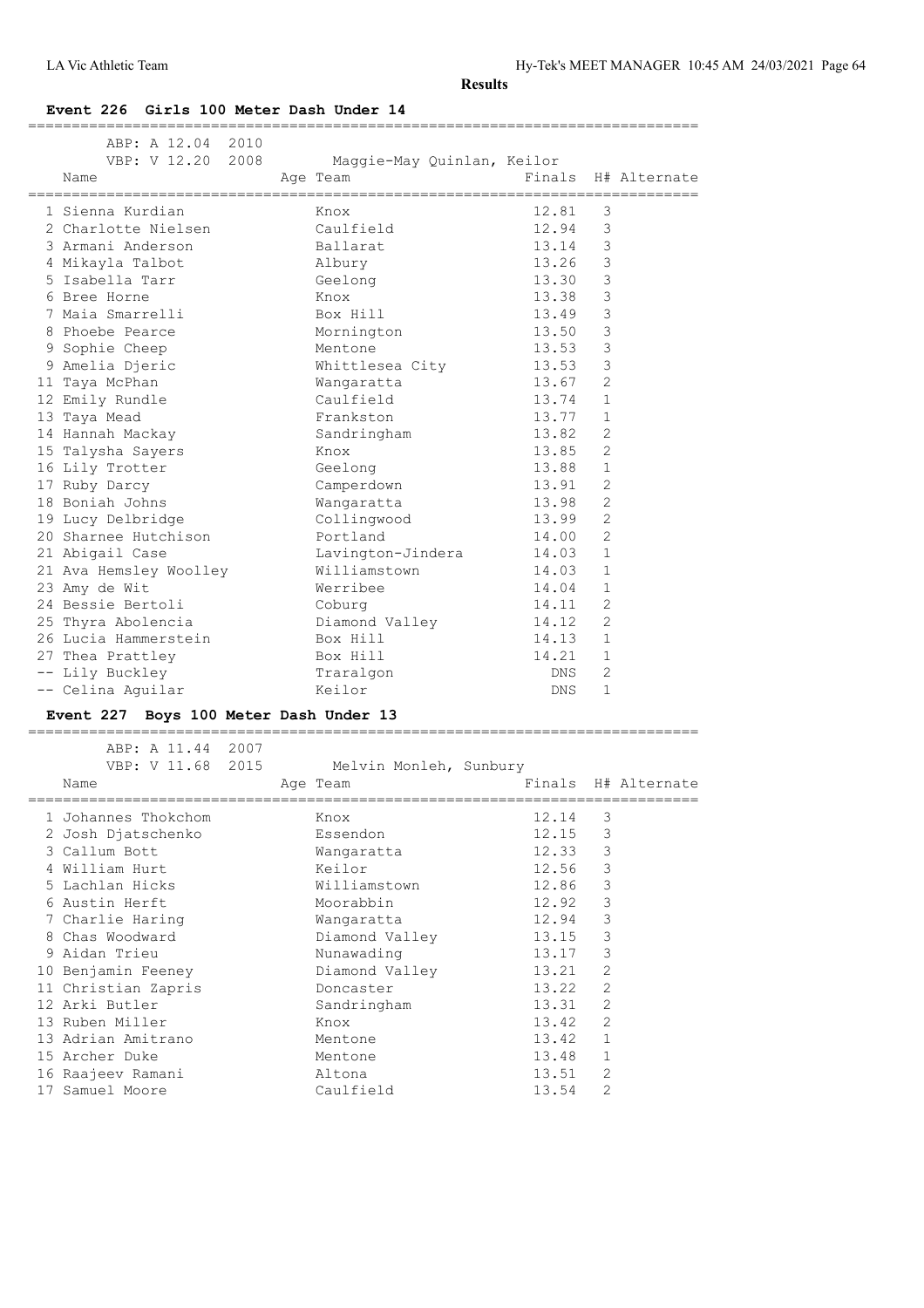# **....Event 227 Boys 100 Meter Dash Under 13**

| Geelong            | 13.72      |   |
|--------------------|------------|---|
| Ballarat           | 13.74      |   |
| Keilor             | 13.81      |   |
| Ballarat           | 13.91      |   |
| Southern Peninsula | 13.93      | 2 |
| Collingwood        | 14.35      |   |
| Camberwell-Malvern | DNS.       | 2 |
| Doncaster          | <b>DNS</b> | 2 |
| Berwick            | <b>DNS</b> |   |
| Yarrawonga-Mulwala | <b>DNS</b> |   |
|                    |            |   |

#### **Event 228 Girls 100 Meter Dash Under 13**

=============================================================================

| ABP: A 12.10 2017 |                                                                                                                                                                                                                                                                                                                                                                                                                                                                                                                                                       |                       |            |                                                |                                                                                                                                                                                                                                                                                                          |
|-------------------|-------------------------------------------------------------------------------------------------------------------------------------------------------------------------------------------------------------------------------------------------------------------------------------------------------------------------------------------------------------------------------------------------------------------------------------------------------------------------------------------------------------------------------------------------------|-----------------------|------------|------------------------------------------------|----------------------------------------------------------------------------------------------------------------------------------------------------------------------------------------------------------------------------------------------------------------------------------------------------------|
|                   |                                                                                                                                                                                                                                                                                                                                                                                                                                                                                                                                                       |                       |            |                                                |                                                                                                                                                                                                                                                                                                          |
|                   |                                                                                                                                                                                                                                                                                                                                                                                                                                                                                                                                                       |                       |            |                                                |                                                                                                                                                                                                                                                                                                          |
|                   |                                                                                                                                                                                                                                                                                                                                                                                                                                                                                                                                                       | Sandringham           | 13.06      | 3                                              |                                                                                                                                                                                                                                                                                                          |
|                   |                                                                                                                                                                                                                                                                                                                                                                                                                                                                                                                                                       | Cranbourne            |            | 3                                              |                                                                                                                                                                                                                                                                                                          |
|                   |                                                                                                                                                                                                                                                                                                                                                                                                                                                                                                                                                       | Sandringham           |            | 3                                              |                                                                                                                                                                                                                                                                                                          |
|                   |                                                                                                                                                                                                                                                                                                                                                                                                                                                                                                                                                       | Knox                  |            | 3                                              |                                                                                                                                                                                                                                                                                                          |
|                   |                                                                                                                                                                                                                                                                                                                                                                                                                                                                                                                                                       | Caulfield             |            | 2                                              |                                                                                                                                                                                                                                                                                                          |
|                   |                                                                                                                                                                                                                                                                                                                                                                                                                                                                                                                                                       | Corio                 |            | $\mathfrak{Z}$                                 |                                                                                                                                                                                                                                                                                                          |
|                   |                                                                                                                                                                                                                                                                                                                                                                                                                                                                                                                                                       | Ringwood              |            | $\overline{3}$                                 |                                                                                                                                                                                                                                                                                                          |
|                   |                                                                                                                                                                                                                                                                                                                                                                                                                                                                                                                                                       | Ballarat              |            |                                                |                                                                                                                                                                                                                                                                                                          |
|                   |                                                                                                                                                                                                                                                                                                                                                                                                                                                                                                                                                       | Geelong               |            |                                                | 3 13.608                                                                                                                                                                                                                                                                                                 |
|                   |                                                                                                                                                                                                                                                                                                                                                                                                                                                                                                                                                       | Chelsea               |            | $\mathbf{1}$                                   |                                                                                                                                                                                                                                                                                                          |
|                   |                                                                                                                                                                                                                                                                                                                                                                                                                                                                                                                                                       | Sandringham           |            | 2                                              |                                                                                                                                                                                                                                                                                                          |
|                   |                                                                                                                                                                                                                                                                                                                                                                                                                                                                                                                                                       | Keilor                |            | 2                                              |                                                                                                                                                                                                                                                                                                          |
|                   |                                                                                                                                                                                                                                                                                                                                                                                                                                                                                                                                                       | Frankston             |            | 2                                              |                                                                                                                                                                                                                                                                                                          |
|                   |                                                                                                                                                                                                                                                                                                                                                                                                                                                                                                                                                       | Geelong               |            | 3                                              |                                                                                                                                                                                                                                                                                                          |
|                   |                                                                                                                                                                                                                                                                                                                                                                                                                                                                                                                                                       | Diamond Valley        |            | $\mathbf{1}$                                   |                                                                                                                                                                                                                                                                                                          |
|                   |                                                                                                                                                                                                                                                                                                                                                                                                                                                                                                                                                       | Ringwood              |            | 2                                              |                                                                                                                                                                                                                                                                                                          |
|                   |                                                                                                                                                                                                                                                                                                                                                                                                                                                                                                                                                       |                       |            | $\mathbf{1}$                                   |                                                                                                                                                                                                                                                                                                          |
|                   |                                                                                                                                                                                                                                                                                                                                                                                                                                                                                                                                                       |                       |            | 2                                              |                                                                                                                                                                                                                                                                                                          |
|                   |                                                                                                                                                                                                                                                                                                                                                                                                                                                                                                                                                       | Wonthaggi             |            | $\mathbf{1}$                                   |                                                                                                                                                                                                                                                                                                          |
|                   |                                                                                                                                                                                                                                                                                                                                                                                                                                                                                                                                                       | Diamond Valley        |            | $\mathbf{1}$                                   |                                                                                                                                                                                                                                                                                                          |
|                   |                                                                                                                                                                                                                                                                                                                                                                                                                                                                                                                                                       | Ringwood              |            | 2                                              |                                                                                                                                                                                                                                                                                                          |
|                   |                                                                                                                                                                                                                                                                                                                                                                                                                                                                                                                                                       | Frankston             |            | $\mathbf{1}$                                   |                                                                                                                                                                                                                                                                                                          |
|                   |                                                                                                                                                                                                                                                                                                                                                                                                                                                                                                                                                       | Doncaster             |            | 2                                              |                                                                                                                                                                                                                                                                                                          |
|                   |                                                                                                                                                                                                                                                                                                                                                                                                                                                                                                                                                       | Frankston             |            | $\overline{2}$                                 |                                                                                                                                                                                                                                                                                                          |
|                   |                                                                                                                                                                                                                                                                                                                                                                                                                                                                                                                                                       | Knox                  |            | $\mathbf{1}$                                   |                                                                                                                                                                                                                                                                                                          |
|                   |                                                                                                                                                                                                                                                                                                                                                                                                                                                                                                                                                       | Geelong               | DNS        | $\mathbf{1}$                                   |                                                                                                                                                                                                                                                                                                          |
|                   |                                                                                                                                                                                                                                                                                                                                                                                                                                                                                                                                                       | Knox                  | <b>DNS</b> | 3                                              |                                                                                                                                                                                                                                                                                                          |
|                   | VBP: V 12.40 2019<br>Name<br>1 Daisy Nousis<br>2 Cecilia Agostino<br>3 Faith Little<br>4 Milan Keogh<br>5 Julia Zaitseva<br>6 Jamison Towers<br>7 Bridie Neale<br>8 Grace Crowe<br>9 Jasmine King<br>10 Teagan Lay<br>11 Amy Fitzgerald<br>13 Molly Colgan<br>14 Emilia Pantano<br>15 Maddison Meagher<br>16 Emma Driscoll<br>17 Eva Silic<br>18 Lucy Quinn<br>19 Erin Kohler<br>20 Indiana Hoare<br>21 Emily Rankin<br>22 Gabriella Kuthan<br>23 Jessica Nolan<br>24 Bhanu Mahendran<br>25 Monique Kindler<br>-- Sophie Sprunt<br>-- Chloe Johnstone | 12 Nifemi Olatunbosun | Age Team   | Grace Kelly, Warrnambool<br>Southern Peninsula | Finals H# Alternate<br>================================<br>13.07<br>13.10<br>13.29<br>13.45<br>13.49<br>13.50<br>13.61 3 13.603<br>J13.61<br>13.72<br>13.74<br>13.76<br>13.82<br>13.84<br>13.88<br>13.92<br>Diamond Valley 13.94<br>13.96<br>14.11<br>14.12<br>14.21<br>14.22<br>14.31<br>14.46<br>14.52 |

# **Event 229 Boys 100 Meter Dash Under 09-10 MC**

| Name                                                        | Age Team |                               |                                                  | Finals Alternate |
|-------------------------------------------------------------|----------|-------------------------------|--------------------------------------------------|------------------|
| 1 Kobi Matheson<br>2 Alexander Mijailovic<br>3 Dylan Marron |          | Corio<br>Frankston<br>Bendigo | J18.62 60.09%<br>$J17.82$ 59.14%<br>22.32 50.13% |                  |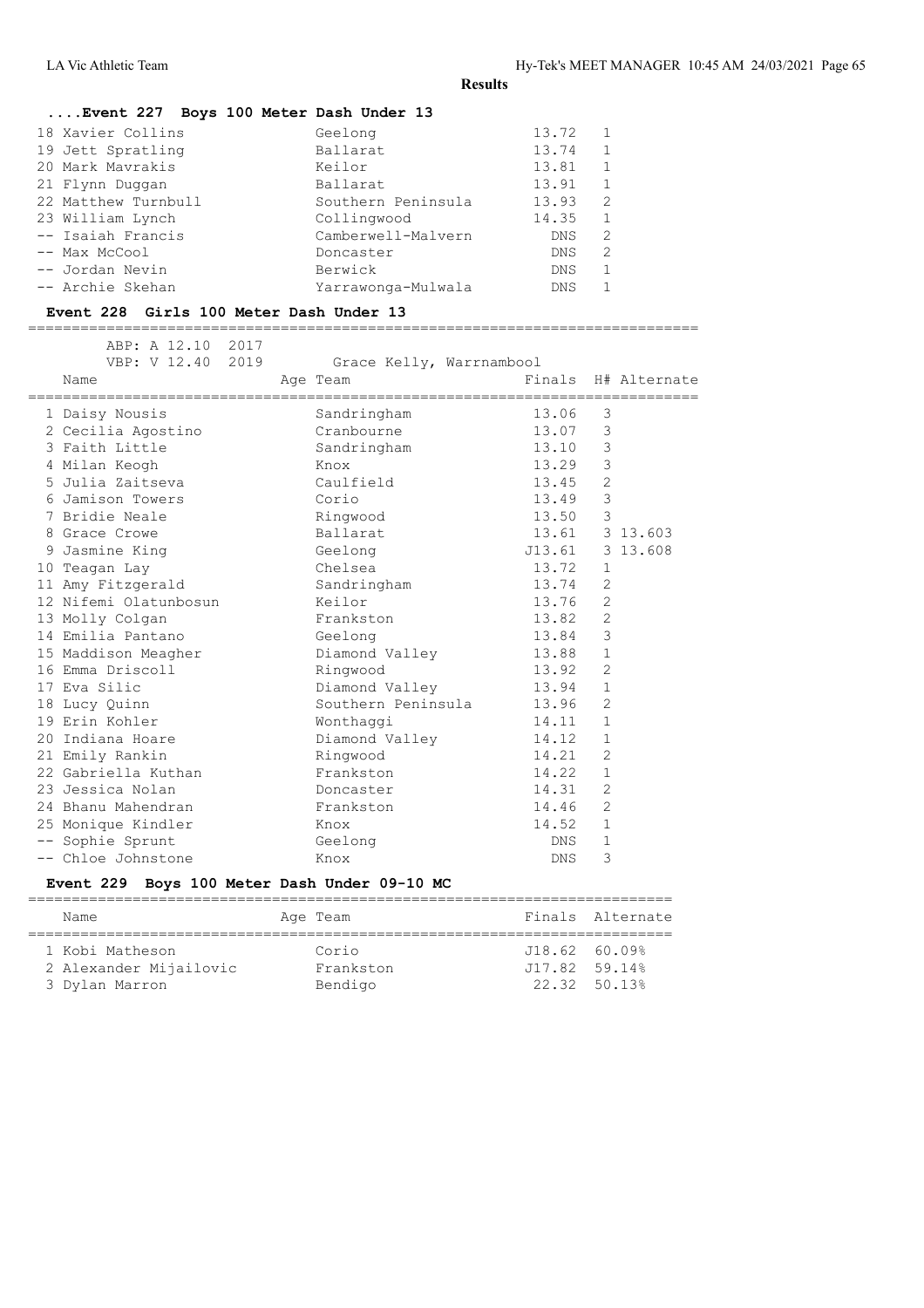LA Vic Athletic Team Hy-Tek's MEET MANAGER 10:45 AM 24/03/2021 Page 66

**Results**

#### **Event 230 Girls 100 Meter Dash Under 09-10 MC**

| Name                | Age Team  | Finals Alternate    |
|---------------------|-----------|---------------------|
| 1 Samantha Heneghan | Leongatha | $30.55$ $50.57$ $%$ |

# **Event 231 Boys 100 Meter Dash Under 11-12 MC**

| Finals Alternate<br>Age Team<br>Name<br>16.59 61.54%<br>1 Riley Caton<br>Lake Bolac<br>2 Gillie Lumby<br>20.69 56.88%<br>Essendon<br>3 Hamish Mazzetti<br>22.03 48.75%<br>Ringwood<br>Ringwood<br>22.35 48.05%<br>4 Jack Mazzetti<br>Ringwood<br>29.88 37.44%<br>5 William Hayes |  |  |  |
|----------------------------------------------------------------------------------------------------------------------------------------------------------------------------------------------------------------------------------------------------------------------------------|--|--|--|
|                                                                                                                                                                                                                                                                                  |  |  |  |
|                                                                                                                                                                                                                                                                                  |  |  |  |

### **Event 232 Girls 100 Meter Dash Under 11-12 MC**

| Name             | Age Team   |              | Finals Alternate |
|------------------|------------|--------------|------------------|
|                  |            |              |                  |
| 1 Eleanor Downey | Ballarat   | 17.61 66.49% |                  |
| 2 Estelle Gill   | Ringwood   | 19.91 62.17% |                  |
| 3 Zoe Schultz    | Nunawading | 20.05 61.74% |                  |
| 4 Teagan James   | Cranbourne | 22.97 51.85% |                  |

### **Event 233 Boys 100 Meter Dash Under 13-16 MC**

|  | Name                                                               | Age Team                                        |                                  | Finals H# Alternate                         |
|--|--------------------------------------------------------------------|-------------------------------------------------|----------------------------------|---------------------------------------------|
|  | 1 Anthony Jordan<br>2 James Shiell<br>3 Leo Reeve<br>4 Jordan Rudd | Doncaster<br>Knox<br>Sandringham<br>Craigieburn | 12.41<br>15.17<br>16.74<br>17.50 | 2 83.96%<br>270.40%<br>2 66.84%<br>2 61.02% |
|  | 5 Liam Costello                                                    | Mentone                                         | 17.90                            | 2 60.00%                                    |
|  | 6 Lachlan Sefton                                                   | Knox                                            | 18.74                            | 1 56.99%                                    |
|  | 7 Daniel O'Regan                                                   | Berwick                                         | 18.84                            | 2 56.68%                                    |
|  | 8 Hamish Sommerfeld                                                | Albury                                          | 22.04                            | 1 48.45%                                    |
|  | 9 Noah Berry                                                       | Geelong                                         | 24.20                            | 1 44.38%                                    |
|  | -- Jackson Laughlin                                                | Cranbourne                                      | DNS.                             |                                             |
|  | -- Brady Cochrane                                                  | Ringwood                                        | <b>DNS</b>                       |                                             |
|  |                                                                    |                                                 |                                  |                                             |

#### **Event 234 Girls 100 Meter Dash Under 13-16 MC**

| Name                             | Age Team                  |                                | Finals Alternate |
|----------------------------------|---------------------------|--------------------------------|------------------|
| 1 Tori English<br>2 Kirra Wright | Albury<br>Whittlesea City | J21.77 81.30%<br>J16.41 75.44% |                  |
| 3 Keira Warwick                  | Cranbourne                | 19.04 68.80%                   |                  |
| 4 Emily Shiell                   | Knox                      | J18.84 63.21%                  |                  |
| 5 Ava Campbell                   | Whittlesea City           | 24.67 62.22%                   |                  |
| 6 Maddison Hunter                | Geelong                   | 26.99 44.12%                   |                  |
|                                  |                           |                                |                  |

#### **Event 235 Boys 100 Meter Hurdles (76cm) Under 16**

|      | VBP: V 13.21 2019 | Ethan Harris, Berwick   |         |                     |
|------|-------------------|-------------------------|---------|---------------------|
|      | VBP: V 13.21 2020 | Sam Cantwell, Caulfield |         |                     |
| Name |                   | Age Team                |         | Finals H# Alternate |
|      |                   | Werribee                | 13.38 2 |                     |
|      | 1 Xander Byrne    |                         |         |                     |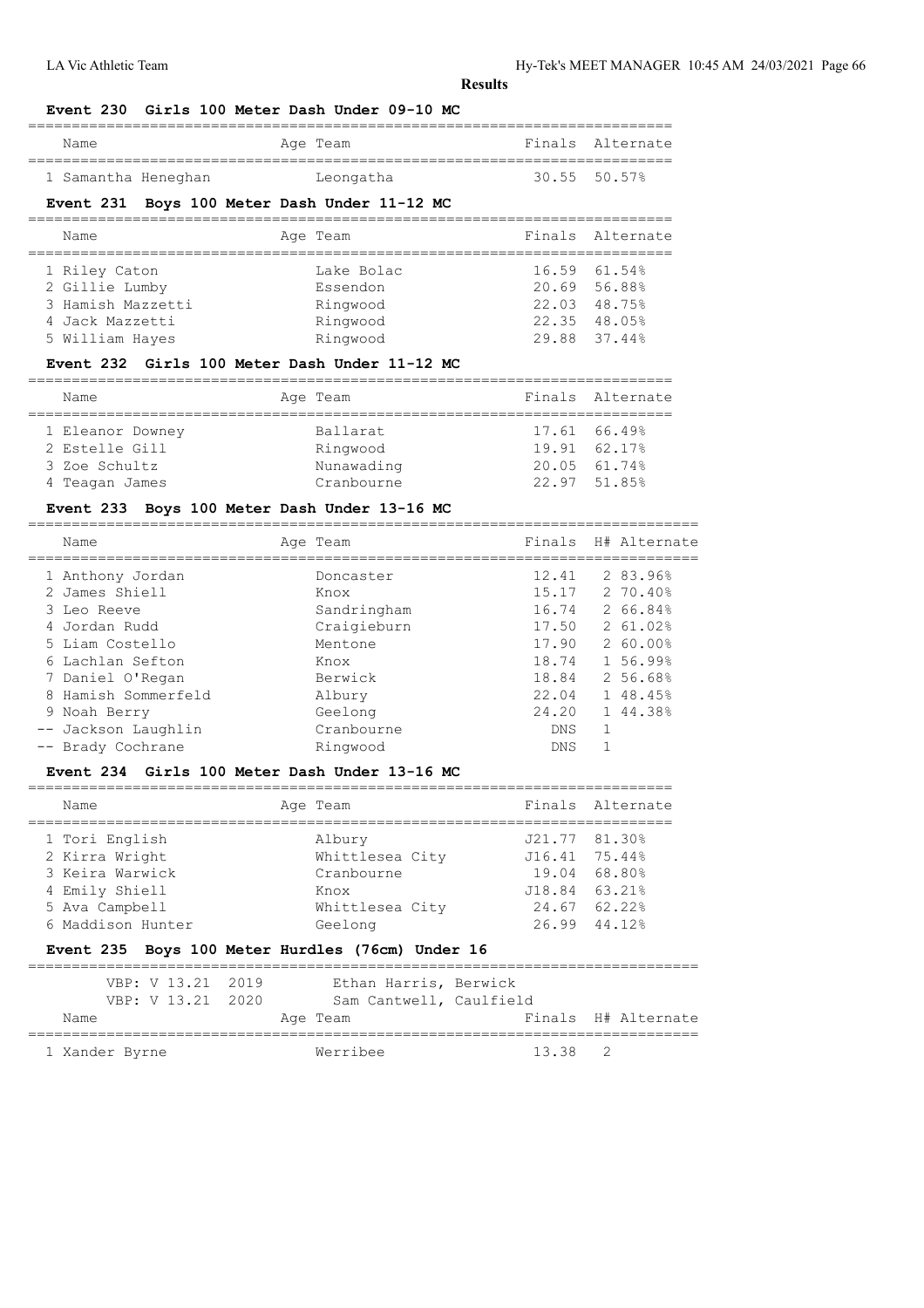| Event 235 Boys 100 Meter Hurdles (76cm) Under 16 |  |                |  |                      |                            |
|--------------------------------------------------|--|----------------|--|----------------------|----------------------------|
| 2 Grady Murrant                                  |  | Geelong        |  | 14.00                | $\overline{2}$             |
| 3 Joshua Payne                                   |  | Geelong        |  | 14.15 2              |                            |
| 4 Ilija Simonovski                               |  | Diamond Valley |  | 14.63                | $\overline{\phantom{0}}^2$ |
|                                                  |  |                |  | $\sim$ $\sim$ $\sim$ |                            |

|  | 5 Max Hoult        | Mentone      | 14.72      | -1             |
|--|--------------------|--------------|------------|----------------|
|  | 6 Lester Long      | Knox         | 14.90      | 2              |
|  | 7 Ace Pitt         | Geelong      | 14.98      | 2              |
|  | 8 Dude Kelly       | Swan Hill    | 15.13      | -1             |
|  | 9 Jack Warelow     | Corio        | 15.39      | 1              |
|  | 10 Thomas Naylor   | Horsham      | 15.41      | $\overline{c}$ |
|  | 11 Declan Foley    | Geelong      | 15.52      | 1              |
|  | 12 Shaye Eastwood  | Geelong      | 15.95      | 1              |
|  | 13 Connor Clarke   | Bendigo      | 17.08      | 1              |
|  | -- Ky Harris       | Yarra Ranges | <b>DNS</b> | 1              |
|  | -- Sebastyn Andrea | Bendigo      | <b>DNS</b> | 1              |
|  | -- William Beaton  | Bendigo      | <b>DNS</b> | 2              |
|  |                    |              |            |                |

### **Event 236 Boys 100 Meter Hurdles (76cm) Under 15**

ABP: A 12.64 2006

|  | VBP: V 13.11 2016 Aaron Leferink, Sandringham<br>Name | Age Team        |                     |              | Finals H# Alternate |
|--|-------------------------------------------------------|-----------------|---------------------|--------------|---------------------|
|  | ===================================                   |                 | =================== |              |                     |
|  | 1 William Wong                                        | Caulfield       | 13.28               | 3            |                     |
|  | 2 Valentino Bertucci Mentone                          |                 | 13.74               | 3            |                     |
|  | 3 Massimo Pantano                                     | Geelong         | 14.05               | 3            |                     |
|  | 4 Zac Grainger                                        | Ballarat        | 14.49               | 3            |                     |
|  | 5 Aidan Pidgeon                                       | Nunawading      | 14.54               | 3            |                     |
|  | 6 Leigham Elzinga                                     | and Geelong     | 14.73               | 3            |                     |
|  | 7 Nicholas Chan                                       | Diamond Valley  | 15.11               | 2            |                     |
|  | 8 Benjamin Day                                        | Corio           | 15.45               | 2            |                     |
|  | 9 Brayden Attwood                                     | Berwick         | 15.54               | 2            |                     |
|  | 10 Bradley Carter                                     | Stawell         | 15.99               | 2            |                     |
|  | 11 Hamish Davison                                     | Box Hill        | 16.11               | $\mathbf{1}$ |                     |
|  | 12 Oscar Morton                                       | Oakleigh        | 16.68               | $\mathbf{1}$ |                     |
|  | 13 Nabil Temssah                                      | Whittlesea City | 16.93               | 2            |                     |
|  | 14 Shamus Smoult                                      | Melton City     | 17.53               | $\mathbf{1}$ |                     |
|  | 15 Jacob Ventura                                      | Berwick         | 17.86               | $\mathbf{1}$ |                     |
|  | 16 Finley O'Dea                                       | Cranbourne      | 20.13               | $\mathbf{1}$ |                     |
|  | -- Xavier Pitt                                        | Wangaratta      | DNS                 | 3            |                     |
|  | -- Dominic Korzeniowski                               | Albury          | DNS                 | $\mathbf{1}$ |                     |
|  | -- Thomas Sims                                        | Whittlesea City | DNS                 | 2            |                     |
|  |                                                       |                 |                     |              |                     |

=============================================================================

#### **Event 237 Girls 90 Meter Hurdles (76cm) Under 16** =============================================================================

| VBP: V 13.69 2019     | Chloe Perrett, Essendon |         |                     |
|-----------------------|-------------------------|---------|---------------------|
| Name                  | Age Team                |         | Finals H# Alternate |
|                       |                         |         |                     |
| 1 Hannah Wilcock      | Mentone                 | 13.93   | 3                   |
| 2 Maire McEvoy        | Keilor                  | 14.01 3 |                     |
| 3 Aranya Manchanayake | Knox                    | 14.34   | 3                   |
| 4 Amelie Holah        | Box Hill                | 14.39   | 3                   |
| 5 Amanda Williamson   | Essendon                | 14.57   | 3                   |
| 6 Caitlin Evans       | Bendigo                 | 14.59   | 3                   |
| 7 Maya Arendt         | Knox                    | 15.23   | 3                   |
| 8 Abbey Whitaker      | Ringwood                | 15.36   | $\overline{2}$      |
| 9 Paige Duffy         | Yarrawonga-Mulwala      | 15.52   | $\mathcal{L}$       |
| 10 Bridget Sambevski  | Essendon                | 15.57   | $\mathcal{D}$       |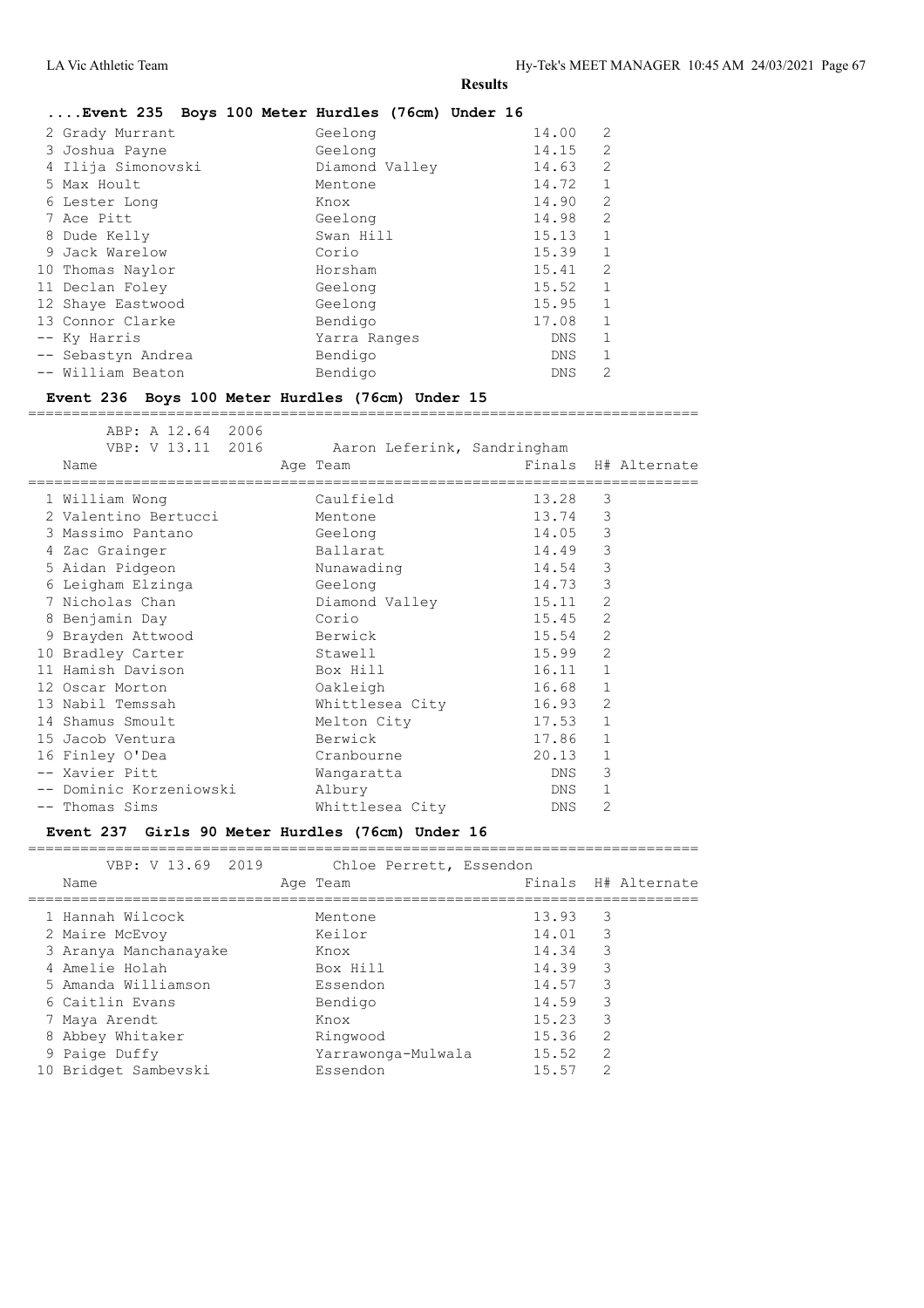# **....Event 237 Girls 90 Meter Hurdles (76cm) Under 16**

| 11 Claudia Chmara      | Mentone     | 15.72      | 2             |
|------------------------|-------------|------------|---------------|
| 12 Elena Man           | Moorabbin   | 16.11      | $\mathcal{L}$ |
| 13 Shaylea Ginger-Ryan | Albury      | 16.98      | $\mathbf{1}$  |
| 14 Kate Monsbourgh     | Brighton    | 17.56      | $\mathbf{1}$  |
| 15 Matilda Hutchison   | Portland    | 17.60      |               |
| 16 Allie Todd          | Corio       | 19.51      |               |
| -- Marissa Jamieson    | Casterton   | <b>DNS</b> |               |
| -- Bailey Moorfoot     | Maryborough | <b>DNS</b> |               |
| -- Lily Costantino     | Frankston   | <b>DNS</b> |               |

#### **Event 238 Girls 90 Meter Hurdles (76cm) Under 15**

=============================================================================

| ABP: A 12.44 2007<br>VBP: V 12.95 2015 | Lateisha Willis, Yarra Ranges |                    |                |                     |
|----------------------------------------|-------------------------------|--------------------|----------------|---------------------|
| Name<br>=================              | Age Team                      | ================== |                | Finals H# Alternate |
| 1 Evangeline Cheung                    | Knox                          | 13.65              | 3              |                     |
| 2 Amelia Smith                         | Berwick                       | 14.31              | 3              |                     |
| 3 Isabella Hollins                     | Sandringham                   | 14.34              | 3              |                     |
| 4 Victoria Paape-Silva                 | Geelong                       | 14.55              | 3              |                     |
| 5 Erin Foley                           | Geelong                       | 14.64              | 3              |                     |
| 6 Natasha Kindler                      | Knox                          | 15.11              | $\overline{2}$ |                     |
| 7 Lily Parsons                         | Mentone                       | 15.22              | $\overline{2}$ |                     |
| 8 Harriet Gall                         | Nathalia                      | 15.47              | $\overline{2}$ |                     |
| 9 Charlee Dickson                      | Diamond Valley                | 15.50              | 2              |                     |
| 10 Sasha Carroll                       | Yarra Ranges                  | 16.24              | $\overline{2}$ |                     |
| 11 Alannah Hoffman                     | Whittlesea City               | 16.86              | 2              |                     |
| 12 Zoe Palmer                          | Knox                          | 17.38              | $\mathbf{1}$   |                     |
| 13 Hayley Kamphuis                     | Traralgon                     | 17.40              | $\mathbf{1}$   |                     |
| 14 Siena Miller                        | Caulfield                     | 17.76              | $\mathbf{1}$   |                     |
| 15 Zahri Burn                          | Pakenham                      | 17.88              | $\mathbf{1}$   |                     |
| -- Charlotte Duggan                    | Keilor                        | DNS                | 1              |                     |
| -- Amelia Britt                        | Ballarat                      | DNS                | $\mathbf{1}$   |                     |
| -- Elli Symonds                        | Frankston                     | DNS                | 3              |                     |

### **Event 239 Boys 90 Meter Hurdles (76cm) Under 14**

|   | ABP: A 12.04<br>VBP: V 12.21 2015<br>Name | 2008 | Aaron Leferink, Sandringham<br>Age Team |        |                | Finals H# Alternate |
|---|-------------------------------------------|------|-----------------------------------------|--------|----------------|---------------------|
|   | 1 Nash Chandler                           |      | Doncaster                               | 13.03  | 3              |                     |
|   | 2 Patrick Wheeler                         |      | Ringwood                                | 13.16  | 3              |                     |
|   | 3 Luca Scott                              |      | Sandringham                             | 13.45  | 3              |                     |
|   | 4 Grayson Lafaialii                       |      | Williamstown                            | 13.57  | 3              |                     |
|   | 5 Morgan Shearer                          |      | Caulfield                               | 13.68  | 2              |                     |
|   | 6 Akin Oqunbambi                          |      | Sandringham                             | 13.92  | 3              |                     |
|   | 7 Jaxon Elzinga                           |      | Geelong                                 | 13.95  | 3              |                     |
| 8 | Zander Pereira                            |      | Berwick                                 | 14.24  |                | 2 14.234            |
|   | 9 Quinn Harvey                            |      | Frankston                               | J14.24 |                | 2 14.238            |
|   | 10 Connor Muse                            |      | Keilor                                  | 14.48  | 2              |                     |
|   | 11 Reeve Evans                            |      | Shepparton                              | 14.76  | 3              |                     |
|   | 12 Jace Murray                            |      | Ballarat                                | 15.07  | 2              |                     |
|   | 13 Declan O'Sullivan                      |      | Wangaratta                              | 15.20  | 2              |                     |
|   | 14 Zachary Hatt                           |      | Moe                                     | 15.30  | 2              |                     |
|   | 15 Noah Campbell                          |      | Murrindindi                             | 15.65  | $\overline{2}$ |                     |
|   | 16 Jack Matthews                          |      | Ringwood                                | 16.32  | $\mathbf{1}$   |                     |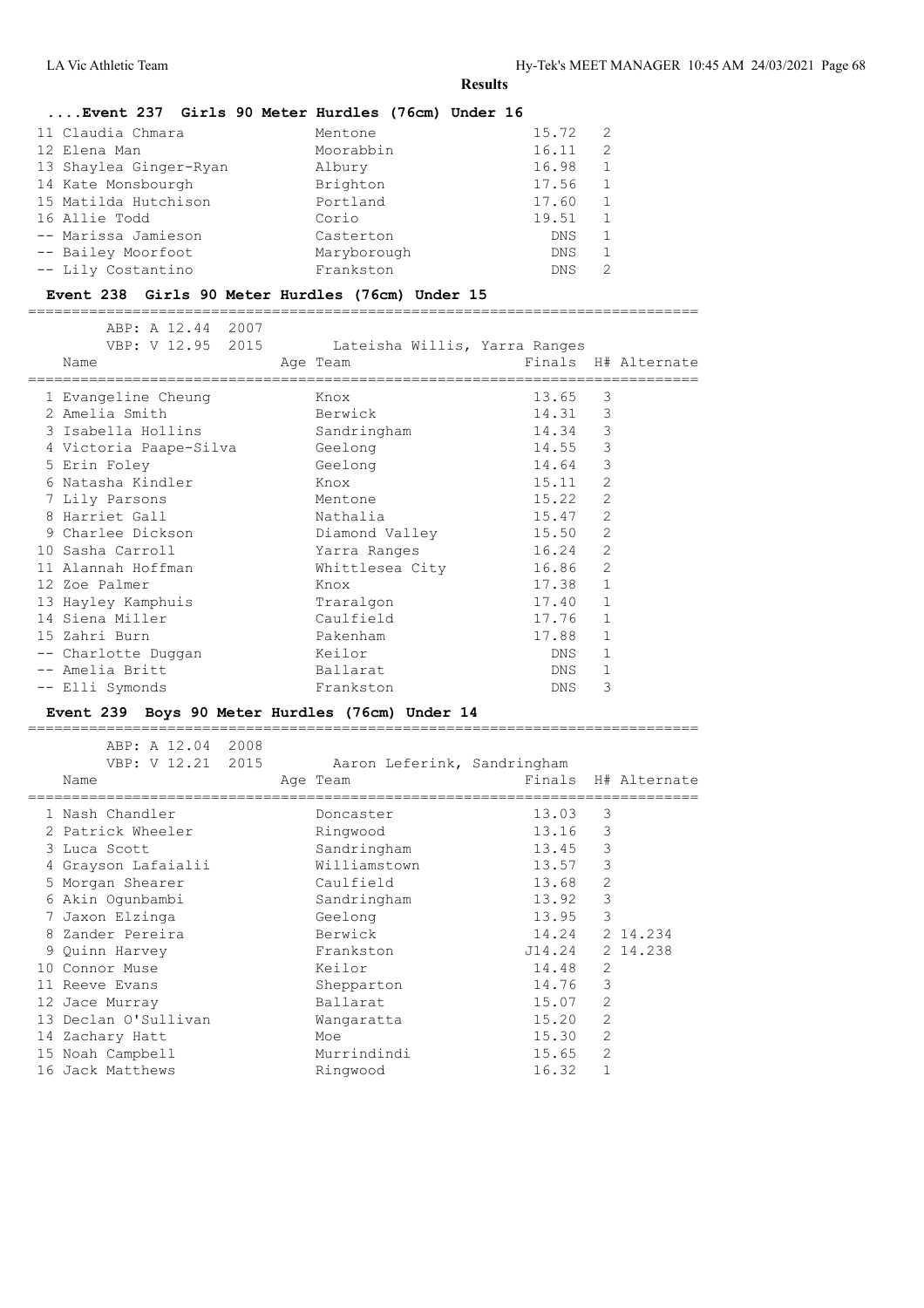#### **....Event 239 Boys 90 Meter Hurdles (76cm) Under 14**

| 17 James Russo      | Chelsea            | 16.90 |    |
|---------------------|--------------------|-------|----|
| 18 Raphael Debarque | Seaford            | 17.40 |    |
| 19 Ryan Demase      | Southern Peninsula | 17.45 |    |
| -- Ashton McMenamin | Keilor             | DNS.  |    |
| -- Noah McMenamin   | Keilor             | DNS.  |    |
| -- Liam Shadbolt    | Kerang             | DNS.  | -3 |
| -- Iain Gibson      | Croydon            | DNS.  |    |

#### **Event 240 Girls 80 Meter Hurdles (76cm) Under 14**

=============================================================================

|  | ABP: A 11.94 2006<br>VBP: V 11.87 2006<br>Name | Danielle Dillon, Bendigo<br>Age Team | Finals H# Alternate |                |  |
|--|------------------------------------------------|--------------------------------------|---------------------|----------------|--|
|  | 1 Shakira Harding                              | Doncaster                            | 12.88               | 3              |  |
|  | 2 Mako Payne                                   | Geelong                              | 13.02               | 3              |  |
|  | 3 Louisa Banks                                 | Mornington                           | 13.55               | $\mathcal{E}$  |  |
|  | 4 Lily Trotter                                 | Geelong                              | 13.67               | 3              |  |
|  | 5 Lucia Hammerstein                            | Box Hill                             | 13.86               | $\overline{2}$ |  |
|  | 6 Jamieson Lander                              | Diamond Valley 13.89                 |                     | 3              |  |
|  | 7 Eliza Hannagan                               | Geelong                              | 13.95               | 3              |  |
|  | 8 Talysha Sayers                               | Knox                                 | 14.00               | 3              |  |
|  | 9 Diviniya Breneger                            | Whittlesea City 14.01                |                     | 2              |  |
|  | 10 Coco Vodusek                                | Yarrawonga-Mulwala 14.08             |                     | 2              |  |
|  | 11 Leah Beirouti                               | Berwick                              | 14.49               | 2              |  |
|  | 12 Alicia Buckland                             | Ballarat                             | 14.92               | 2              |  |
|  | 13 Ariana Pashutina                            | Knox                                 | 15.82               | 2              |  |
|  | 14 Monique Leslie-Hughes                       | Corio                                | 15.88               | $\overline{2}$ |  |
|  | 15 Maddie Payne                                | Ringwood                             | 16.08               | $\mathbf{1}$   |  |
|  | 16 Zoe McDonald                                | Frankston                            | 16.09               | $\mathbf{1}$   |  |
|  | 17 Michaella Rosato                            | Moe                                  | 17.02               | $\mathbf{1}$   |  |
|  | 18 Lisse Bath                                  | Leongatha                            | 17.37               | 1              |  |
|  | 19 Bridie Orchard                              | Buninyong                            | 17.91               | 1              |  |
|  | 20 Atara Paul                                  | Kew                                  | 18.36               | $\mathbf{1}$   |  |
|  | 21 Abbie Culpin-Watson                         | Seaford                              | 18.77               | 1              |  |
|  | -- Taya McPhan                                 | Wangaratta                           | DNS                 | 2              |  |
|  | -- Isabelle Furber                             | Sandringham                          | DNS                 | 3              |  |
|  | -- Catrin Walker                               | Williamstown                         | DNS                 | 1              |  |
|  |                                                |                                      |                     |                |  |

#### **Event 241 Boys 80 Meter Hurdles (76cm) Under 13**

 ABP: A 11.71 2016 VBP: V 12.13 2017 Ethan Harris, Casey Name **Age Team** Age Team Finals H# Alternate ============================================================================= 1 Miller Smith Geelong 12.92 3<br>2 Chas Woodward 12.99 3 2 Chamond Valley 12.99<br>
2 Chandringham 13.11 3 Jake Ring National Sandringham 13.11 2 4 Jake Frost Knox 13.23 3 5 Max Reid Geelong 13.41 3 6 Austin Herft Moorabbin 13.51 2 7 Benjamin Plut Ringwood 13.57 3 8 Cooper Acklom Caulfield 13.96 3 9 Xavier Collins Geelong 13.99 3 10 Thomas Merry Whittlesea City 14.05 2 11 Jobe Douglas Diamond Valley 14.10 2 12 Mark Mavrakis Keilor 14.12 2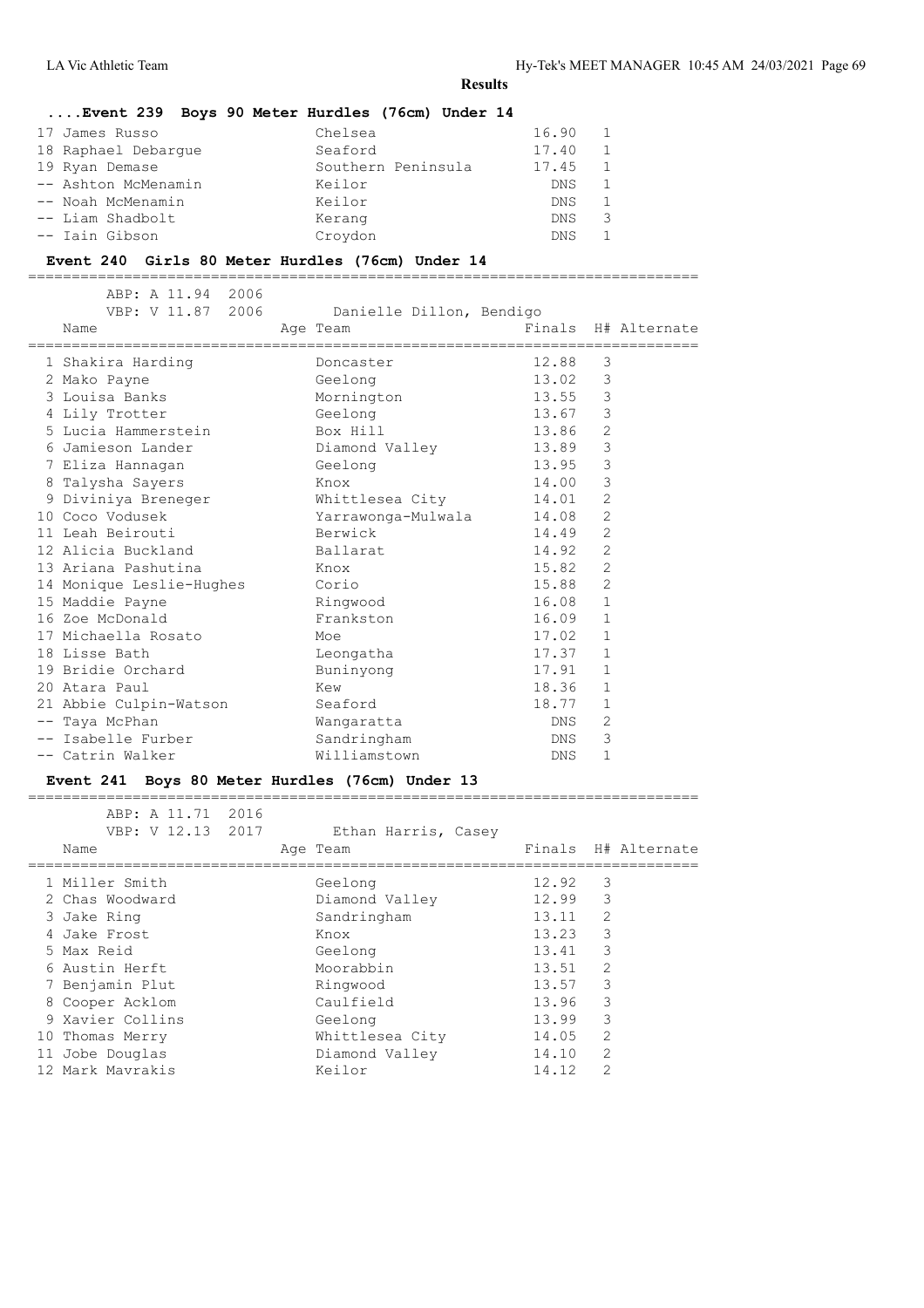# **....Event 241 Boys 80 Meter Hurdles (76cm) Under 13**

| $\mathbf{1}$<br>20 Oliver Britt<br>15.72<br>Ballarat<br>$\mathbf{1}$<br>16.45<br>21 Mitchell Morton<br>Oakleigh<br>1<br>22 Karim Najem<br>17.69<br>Whittlesea City<br>18.51<br>23 Axel Tonks<br>Berwick<br>$\mathfrak{D}$<br>-- Archie O'Rourke<br>Sandringham<br>DNS.<br>Berwick<br>3<br>-- Josiah Stanford<br><b>DNS</b> | 13 Alex Lloyd<br>13 Michael Monaghan<br>15 William Lynch<br>16 Tate Ferquson<br>17 Charlie Gray | Bacchus Marsh<br>Brighton<br>Collingwood<br>Williamstown<br>Diamond Valley<br>Werribee | 14.18<br>14.18<br>14.47<br>14.63<br>14.64<br>14.79 | 3<br>$\overline{2}$<br>1<br>2<br>$\mathbf{1}$<br>$\overline{2}$ |
|----------------------------------------------------------------------------------------------------------------------------------------------------------------------------------------------------------------------------------------------------------------------------------------------------------------------------|-------------------------------------------------------------------------------------------------|----------------------------------------------------------------------------------------|----------------------------------------------------|-----------------------------------------------------------------|
| 18 Ngakau Tana<br>19 Matthew Turnbull<br>1<br>Southern Peninsula<br>15.36                                                                                                                                                                                                                                                  |                                                                                                 |                                                                                        |                                                    |                                                                 |
|                                                                                                                                                                                                                                                                                                                            |                                                                                                 |                                                                                        |                                                    |                                                                 |
|                                                                                                                                                                                                                                                                                                                            |                                                                                                 |                                                                                        |                                                    |                                                                 |
|                                                                                                                                                                                                                                                                                                                            |                                                                                                 |                                                                                        |                                                    |                                                                 |
|                                                                                                                                                                                                                                                                                                                            |                                                                                                 |                                                                                        |                                                    |                                                                 |

#### **Event 242 Girls 80 Meter Hurdles (76cm) Under 13**

=============================================================================

| ABP: A 12.17 2018<br>VBP: V 12.17 2018<br>Name | Amber Clarke, Knox<br>Age Team<br>============================== |       |                | Finals H# Alternate |
|------------------------------------------------|------------------------------------------------------------------|-------|----------------|---------------------|
| 1 Bridie Neale                                 | Ringwood                                                         | 13.33 | 3              |                     |
| 2 Faith Little                                 | Sandringham                                                      |       |                | 13.51 3 13.501      |
| 3 Amy Fitzgerald                               | Sandringham                                                      | 13.51 |                | 3 13.507            |
| 4 Emily Rankin                                 | Ringwood                                                         | 13.62 | 3              |                     |
| 5 Charli Sullivan                              | Sandringham                                                      | 13.70 | $\mathcal{S}$  |                     |
| 6 Eva Silic                                    | Diamond Valley 13.75                                             |       | $\mathcal{S}$  |                     |
| 7 Chantelle Leslie-Hughes                      | Corio                                                            | 14.08 | 3              |                     |
| 8 Jessica Nolan                                | Doncaster                                                        | 14.17 | $\mathbf{1}$   |                     |
| 9 Karla Boras                                  | Geelong                                                          | 14.39 | $\mathsf 3$    |                     |
| 10 Grace Farah                                 | Whittlesea City                                                  | 14.46 | 3              |                     |
| 11 Vegas Henry                                 | Sandringham                                                      | 14.46 | 2              |                     |
| 12 Jemma Whitaker                              | Ringwood                                                         | 14.52 | $\overline{2}$ |                     |
| 13 Julia Zaitseva                              | Caulfield                                                        | 14.56 | 2              |                     |
| 14 Isabel Rogers                               | Mentone                                                          | 14.59 | $\overline{2}$ |                     |
| 15 Monique Kindler                             | Knox                                                             | 14.73 | 2              |                     |
| 16 Georgia Goss                                | Southern Peninsula                                               | 14.81 | $\overline{2}$ |                     |
| 17 Jaslene Ong                                 | Waverley                                                         | 14.84 | 2              |                     |
| 18 Naomi Henderson                             | Maryborough                                                      | 15.19 | $\mathbf{1}$   |                     |
| 19 Grace Kilpatrick                            | Kyabram                                                          | 15.91 | 1              |                     |
| 20 Emma Middleton                              | Caulfield                                                        | 15.99 | $\mathbf{1}$   |                     |
| 21 Tazma Ferrie                                | Bendigo                                                          | 16.59 | $\mathbf{1}$   |                     |
| 22 Alexis Ebdon                                | Craigieburn                                                      | 16.78 | $\mathbf{1}$   |                     |
| 23 Taihlar-Jo Kampf                            | Whittlesea City                                                  | 17.10 | 2              |                     |
| 24 Felicity Newman                             | Berwick                                                          | 17.35 | $\mathbf{1}$   |                     |
| -- Mischa Atkinson                             | Keilor                                                           | DNS   | $\overline{2}$ |                     |
| -- Ebony Harridge                              | Sth Melb District                                                | DNS   | $\mathbf{1}$   |                     |
|                                                |                                                                  |       |                |                     |

#### **Event 243 Boys 80 Meter Hurdles (68cm) Under 12**

============================================================================= ABP: A 12.97 2020 VBP: V 12.38 2020 Chas Woodward, Diamond Valley Name Ream Age Team Reader of Finals H# Alternate

| 1 Matthew Milias  | Sandringham   | $12.48A$ 3 |                         |
|-------------------|---------------|------------|-------------------------|
| 2 Nicholas Ide    | Bacchus Marsh | 13.02      | $\overline{\mathbf{3}}$ |
| 3 Guy McPherson   | Geelong       | 13.03      | - 3                     |
| 4 Jack Abbruzzese | Albury        | 13.44      | $\mathcal{R}$           |
|                   |               |            |                         |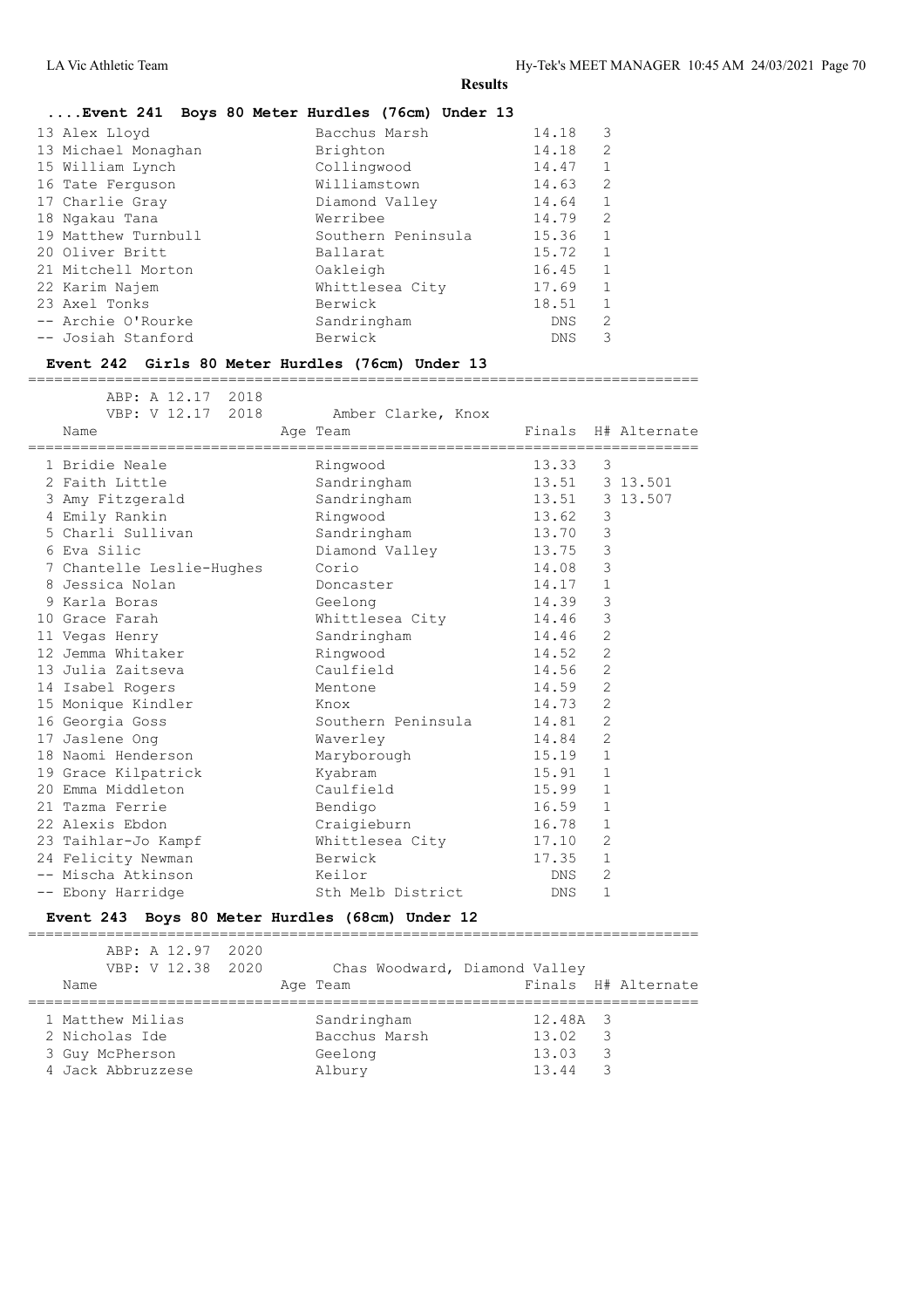#### **....Event 243 Boys 80 Meter Hurdles (68cm) Under 12**

| 5 Isa Merhi              | Essendon           | 13.75      | 3              |          |
|--------------------------|--------------------|------------|----------------|----------|
| Maks Callachor           | Geelong            | 13.80      | $\overline{2}$ |          |
| 7 Ethan McCaughan        | Cranbourne         | 13.83      | $\overline{2}$ |          |
| 8 Ehan Haq               | Caulfield          | 13.92      |                | 3 13.916 |
| 9 Sam Fuller             | Geelong            | J13.92     |                | 3 13.918 |
| 10 Riley Stratford       | Moorabbin          | 13.93      | 2              |          |
| 11 Evan Bainbridge       | Geelong            | 14.02      | $\mathbf{1}$   |          |
| 12 Lachlan Gumley        | Camberwell-Malvern | 14.06      | $\overline{2}$ |          |
| 13 Chellian Kanthasamy   | Box Hill           | 14.48      | $\mathbf{1}$   |          |
| 14 Harry Toomey          | Sandringham        | 14.60      | $\mathbf{1}$   |          |
| 15 Finn Callachor        | Geelong            | 15.01      | $\mathfrak{D}$ |          |
| 16 Dylan Oakley          | Mentone            | 15.12      | $\mathbf{1}$   |          |
| 17 William Oyagawa-Quinn | Brighton           | 15.17      | $\mathbf{1}$   |          |
| 18 Max Davidson          | Diamond Valley     | 15.32      | 2              |          |
| 19 James McKinley        | Werribee           | 15.43      | $\mathbf{1}$   |          |
| 20 Ashden Simon          | Diamond Valley     | 16.04      | $\overline{2}$ |          |
| 21 Noah Fagan            | Knox               | 16.25      | $\mathbf{1}$   |          |
| -- Nelson Banigo         | Bacchus Marsh      | DNS        | 3              |          |
| -- Lucas Murphy          | Buninyong          | DNS        | $\mathbf{1}$   |          |
| -- Wolfgang Curry        | Collingwood        | <b>DNS</b> | 2              |          |
|                          |                    |            |                |          |

=============================================================================

#### **Event 244 Girls 80 Meter Hurdles (68cm) Under 12**

 ABP: A 12.76 2020 VBP: V 12.78 2015 Abbey Krippl, Geelong Name **Age Team** Age Team Finals H# Alternate ============================================================================= 1 Laura Wong Caulfield 13.40 3 2 Renee Ford Bendigo 13.64 3 3 Kaitlin Ord Sandringham 13.68 3 4 Scarlet Nicholls Geelong 13.69 3 5 Jocelyn Kerr Camberwell-Malvern 14.04 2 6 Jamison Harding Doncaster 14.08 3 7 Rosie O'Brien Caulfield 14.10 3 8 Imogen Davison Box Hill 14.16 2 9 Pippa Morgan Sandringham 14.30 3 10 Lacey Williams Box Hill 14.53 3 11 Milena Gorman Mentone 14.58 2 12 Harli Lennon Seaford 14.73 1 13 Olivia Barr Warragul 14.87 2 14 Perri Goulding **14.97 2** Ringwood 14.97 2 15 Olivia Smith Wangaratta 15.11 2 16 Mackenzie Horne Knox 15.21 2 17 Celeste Fennessy Coburg Courg 15.57 1 18 Audrey Colbert Diamond Valley 15.75 1 19 Jade Frampton Geelong Communication of the Second Communication of the Manuscript of the Second Communication of the Second Communication of the Second Communication of the Second Communication of the Second Communicati 20 Jessica Dellar Colac 17.10 1 21 Abigail Crowe Coburg 18.49 1 22 Elliana Gray Shepparton 20.38 1 -- Shannon Storey and Bendigo Bendigo DNS 2 -- Stephanie Orr Munawading Nunawading DNS 1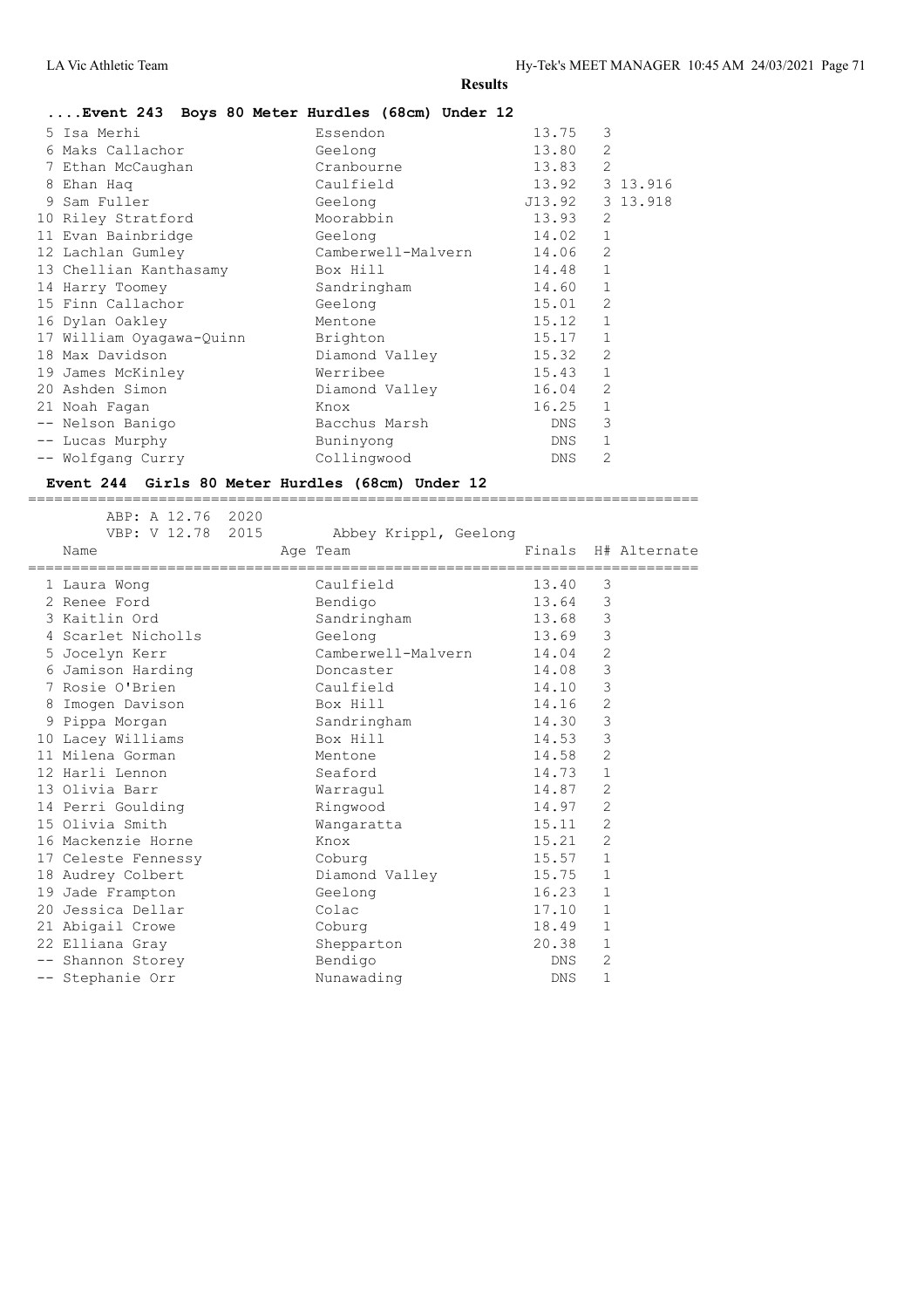| Event 245 Boys 80 Meter Hurdles (60cm) Under 11                                           |                                      |                                         |                     |                     |
|-------------------------------------------------------------------------------------------|--------------------------------------|-----------------------------------------|---------------------|---------------------|
| ABP: A 12.96 2020<br>VBP: V 12.55 2015<br>Name                                            | Ethan Harris, Casey<br>Age Team      |                                         |                     | Finals H# Alternate |
| 1 Cooper Nunn                                                                             | Whittlesea City                      | ,,,,,,,,,,,,,,,,,,,,,,,,,,,,,,<br>13.12 | 3                   |                     |
| 2 Alexander Karaiskos                                                                     | Knox                                 | 13.28                                   | $\overline{2}$      |                     |
| 3 Luke Olorenshaw                                                                         | Coburg                               | 13.30                                   | 3                   |                     |
| 4 Ezekiel Ham                                                                             | Cranbourne                           | 13.34                                   | 3                   |                     |
| 5 Declan Maling                                                                           | Cranbourne                           | 13.47                                   | 3                   |                     |
| 6 Michael Sayed                                                                           | Keilor                               | 13.50                                   | $\overline{2}$      |                     |
| 7 Leo Strzadala                                                                           | Geelong                              | 13.54                                   | 2                   |                     |
| 8 Lenny Clarke                                                                            | Ringwood                             | 13.61                                   | $\overline{2}$      |                     |
| 9 Braith Lafaialii                                                                        | Williamstown                         | 13.77                                   | $\mathcal{E}$       |                     |
| 10 Nicholas Mai                                                                           | Bacchus Marsh                        | 13.89                                   |                     | 3 13.888            |
|                                                                                           |                                      |                                         |                     | 13.89 3 13.890      |
| 11 Tristan Farrugia<br>11 Alfie Webb                                                      | Waverley<br>Collingwood              |                                         |                     |                     |
| 13 Yenuka Perera                                                                          | Berwick                              | 13.96                                   |                     | 13.89 1 13.890      |
|                                                                                           |                                      |                                         | 3<br>$\overline{2}$ |                     |
| 14 Jamie Stevenson                                                                        | Williamstown                         | 13.97<br>14.22                          |                     |                     |
| 15 Tom Rhodes                                                                             | Sandringham                          |                                         | 1                   |                     |
| 16 Alexander Carroll                                                                      | Essendon                             | 14.33                                   | 1                   |                     |
| 17 Darcy Moreland                                                                         | Oakleigh                             | 14.74                                   | $\overline{2}$      |                     |
| 18 Alexander Dewar                                                                        | Diamond Valley                       | 14.75                                   | 2                   |                     |
| 19 Kevin Navodya                                                                          | Berwick                              | 14.79                                   | $\mathbf{1}$        |                     |
| 20 Cooper Smith                                                                           | Caulfield                            | 15.01                                   | $\mathbf{1}$        |                     |
| 21 Nate Hall                                                                              | Berwick                              | 15.05                                   | 1                   |                     |
| 22 Xavier Bush                                                                            | Seymour                              | 15.41                                   | 1                   |                     |
| 23 Jaime Hvalica                                                                          | Diamond Valley                       | 15.44                                   | $\mathbf{1}$        |                     |
| 24 Nate Pokorzynski                                                                       | Keilor                               | 18.60                                   | $\mathfrak{D}$      |                     |
| Event 246 Girls 80 Meter Hurdles (60cm) Under 11<br>_____________________________________ |                                      |                                         |                     |                     |
| ABP: A 13.45 2020                                                                         |                                      |                                         |                     |                     |
| VBP: V 12.86 2016                                                                         | Shehana Wijesundara, Whittlesea City |                                         |                     |                     |
| Name                                                                                      | Age Team                             |                                         |                     | Finals H# Alternate |
| 1 Lexie Brown                                                                             | Mentone                              | 14.18                                   | -3                  |                     |
| 2 Chiara Kalivoda                                                                         | Kew                                  | 14.20                                   | 3                   |                     |
| 3 Tayissa Kekoc                                                                           | Keilor                               | 14.27                                   | 3                   |                     |
| 4 Matilda McBain                                                                          | Geelong                              | 14.43                                   | 3                   |                     |
| 5 Jemima Hood                                                                             | Geelong                              | 14.64                                   | 3                   |                     |
| 6 Darcy Venn                                                                              | Stawell                              | 14.86                                   | $\overline{c}$      |                     |
| 7 Indiana O'Neill                                                                         | Geelong                              | 15.07                                   | $\overline{c}$      |                     |
| 8 Emma Wilson                                                                             | Caulfield                            | 15.28                                   | $\sqrt{2}$          |                     |
| 9 Grace Galletly                                                                          | Diamond Valley                       | 15.31                                   | $\mathsf 3$         |                     |
| 10 Talia Franchina                                                                        | Sandringham                          | 15.35                                   | 2                   |                     |
| 11 Caitlin Haseler                                                                        | Diamond Valley                       | 15.37                                   |                     | 2 15.362            |
| 12 Emily Fiedler                                                                          | Yarra Ranges                         | J15.37                                  |                     | 2 15.368            |
| 13 Eva Trotter                                                                            | Geelong                              | 15.45                                   | 2                   |                     |
| 14 Lucille Malcomson                                                                      | Mentone                              | 15.48                                   | $\sqrt{2}$          |                     |
| 15 Maddie Buhagiar                                                                        | Moe                                  | 15.61                                   | $\mathbf 1$         |                     |
| 16 Mollie McNamara                                                                        | Pakenham                             | 15.76                                   | 1                   |                     |
| 17 Belle Whitaker                                                                         | Ringwood                             | 15.89                                   | $\mathbf 1$         |                     |
|                                                                                           |                                      |                                         |                     |                     |

 18 Sophie Jardine Echuca-Moama 15.91 1 15.904 19 Asha Meek Horsham 15.91 1 15.909

21 Annabelle Bennett and Brighton 15.96 1 15.952 22 Victoria Akhramenko Frankston 15.96 1 15.958

20 Ava Hanson Melton City 15.95 1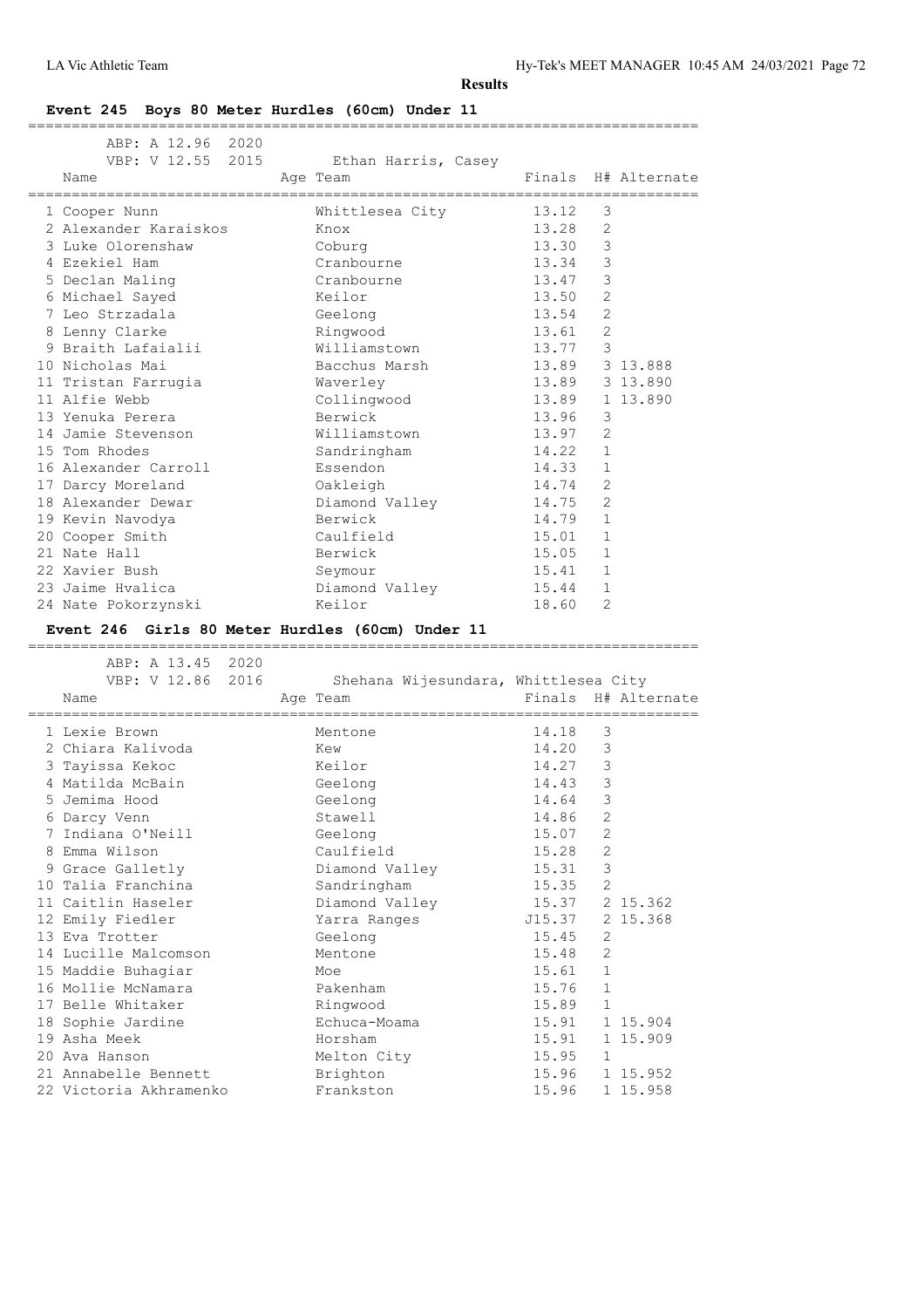**....Event 246 Girls 80 Meter Hurdles (60cm) Under 11** 23 Deena Gerges Whittlesea City 16.80 3 -- Jazz Lee Bissendon Bassendon DNS 3 **Event 247 Boys 60 Meter Hurdles (60cm) Under 10** ============================================================================= ABP: A 9.74 2002 VBP: V 10.02 2019 Matthew Milias, Sandringham Name Age Team Finals H# Alternate ============================================================================= 1 Zac Nunn Whittlesea City 10.94 3 2 Andy Mason Diamond Valley 11.01 3 3 Mitchell Johnstone Knox 11.08 3 2 Andy Mason Diamond Valley 11.01 3<br>
3 Mitchell Johnstone Knox 11.08 3<br>
4 Ethan Vom Coburg 11.12 3<br>
5 Patrick Browne Geelong 11.19 3<br>
Noncaster 11.23 2 5 Patrick Browne Geelong Geelong 11.19 3 6 Alfie Gniel Doncaster 11.23 2 7 Ethan Poole Werribee 11.33 2 8 Judd Bozelle Frankston 11.38 3 9 Archie Hattwich Doncaster 11.47 1 10 Steph Engelbrecht Camberwell-Malvern 11.50 2 11 William Haywood Corio 11.51 2 12 Mackinlee Carroll **Essendon** 11.62 3 12 Trevor (tj) Noseda Doncaster 11.62 2 14 Samuel Dines Milliamstown 11.65 2 15 Reuben Fithall Williamstown 12.29 1 16 Jack Cruse 2012 2014 Nunawading 212.51 2 16 Finnian McLeod Shepparton 12.51 1 18 Lagi Amiatu Whittlesea City 12.52 1 19 Levi Robertson Whittlesea City 12.75 1 20 Rajkamal Singh Virk Melton City 12.77 1 21 Aneeq Assen Waverley 12.85 3 22 Thomas Henderson Maryborough 12.88 1 23 Nicholas Barattini Pakenham 15.82 1

**Results**

#### **Event 248 Girls 60 Meter Hurdles (60cm) Under 10**

-- Elliot Banigo Bacchus Marsh DNS 2

 ABP: A 9.78 2018 VBP: V 10.32 2016 Hannah Wilcock, Mentone Name **Age Team** Age Team Finals H# Alternate ============================================================================= 1 Layla Dela Cruz-Smaldon Whittlesea City 10.75 3 2 Lily Austin Ballarat 11.21 3 3 Tannah Hildebrand Geelong 11.32 3 4 Layla Jenkins Craigieburn 11.33 3 5 Liezel Cilliers Diamond Valley 11.34 3 6 Matilda Fraser Ballarat 11.54 3 7 Millie Hinckfuss Camberwell-Malvern 11.67 1 8 Jamie Ritchie Diamond Valley 11.93 3 9 Eva Rusak Doncaster 11.97 2 10 Shereen Eldeek Whittlesea City 12.06 3 11 Charlotte Nuttman-Brown Diamond Valley 12.14 2 12 Talise Botha Doncaster 12.18 2 13 Amelia Pryor Berwick 12.27 1 14 Ainsleigh Sapukotana Cranbourne 12.31 1 15 Micah Hulme Chelsea 12.34 1 15 Marli Myers Albury 12.34 2 17 Ella Logan **Brighton** Brighton 12.36 1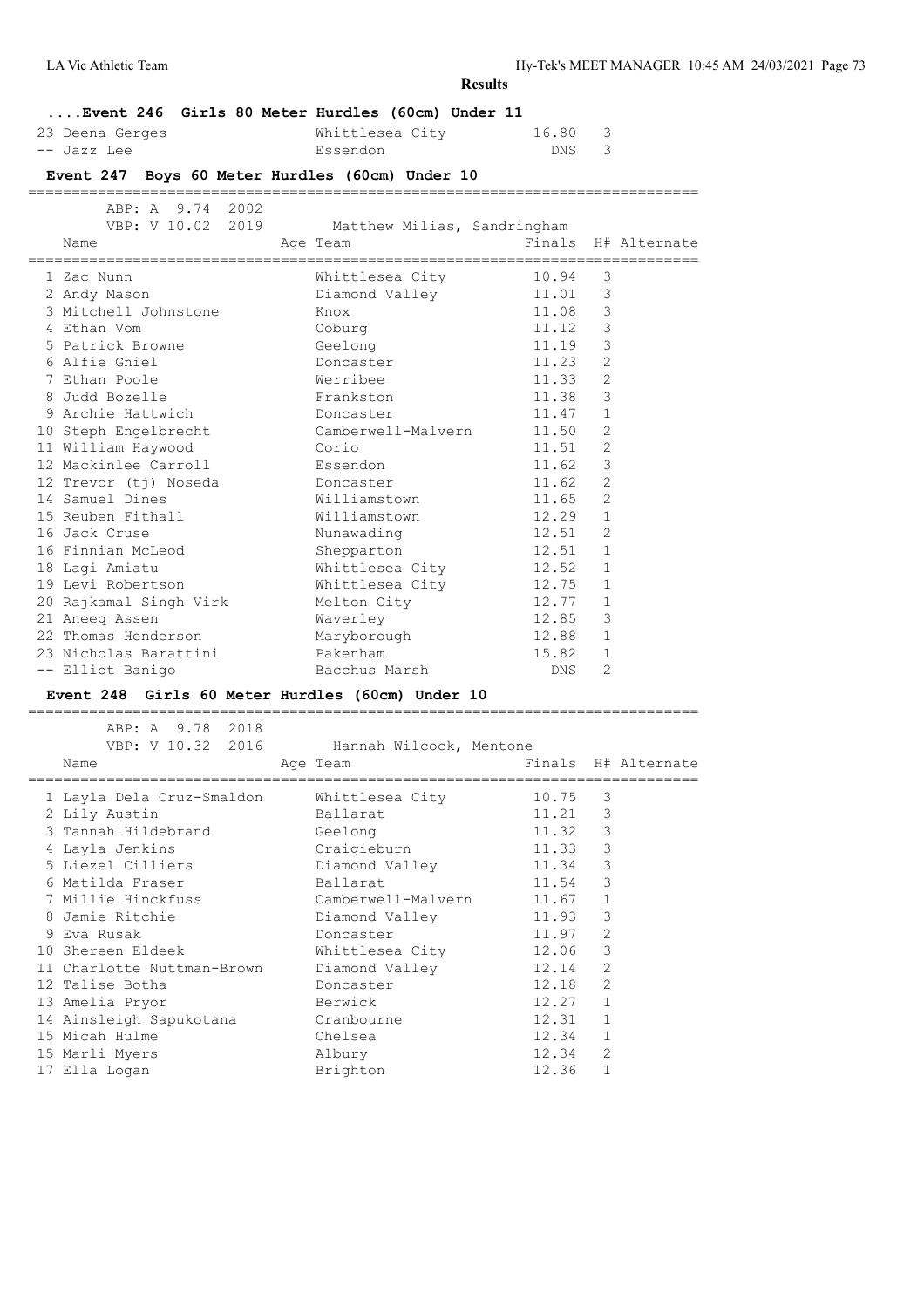|                        | Event 248 Girls 60 Meter Hurdles (60cm) Under 10 |             |
|------------------------|--------------------------------------------------|-------------|
| 18 Alex Morgan         | Warragul                                         | 12.44       |
| 19 Jennifer Hargreaves | Geelong                                          | 12.52       |
| 20 Mia Crick           | Werribee                                         | 12.64<br>-2 |
| 21 Isla Geddes         | Albury                                           | 12.74<br>-2 |
| 22 Cassie Divitcos     | Coburg                                           | 12.89<br>2  |
| -- Josephine Roberts   | Buninyong                                        | <b>DNS</b>  |

#### **Event 249 Boys 60 Meter Hurdles (45cm) Under 09**

=============================================================================

| ABP: A 9.54 1999<br>VBP: V 9.54 2020 Elliott Banigo, Bacchus Marsh<br>Name | Age Team        | Finals H# Alternate |               |          |
|----------------------------------------------------------------------------|-----------------|---------------------|---------------|----------|
| 1 Jasper Lalic                                                             | Geelong         | 10.80               | 3             |          |
| 2 Brodie Hill                                                              | Frankston       | 10.97 3             |               |          |
| 2 Charlie Ellis                                                            | Berwick         | $10.97$ 2           |               |          |
| 4 Sebastian Malcomson Mentone                                              |                 | 11.03               | $\mathcal{E}$ |          |
| 5 Mattias Servin                                                           | Geelong         | 11.07               | 3             |          |
| 6 Carter Lafaialii                       Williamstown                      |                 | 11.13 1 11.123      |               |          |
| 7 Declan Baker                                                             | Murrindindi     | J11.13              |               | 2 11.127 |
| 8 Lucas Newman                                                             | Berwick         | 11.16               | 3             |          |
| 9 Hudson Brown                                                             | Berwick         | 11.18               | $\mathsf 3$   |          |
| 10 Axel Szalay                                                             | Williamstown    | 11.21               | 2             |          |
| 11 Max Taylor                                                              | Kew             | 11.23               | 2             |          |
| 12 Luke Sanelli                                                            | Diamond Valley  | 11.26               | $\mathsf 3$   |          |
| 13 Aaron Jay Sankar                                                        | Whittlesea City | 11.30               | $\mathcal{E}$ |          |
| 14 Anthony Karaiskos                                                       | Knox            | 11.33               | 1             |          |
| 15 Maxwell Latham                                                          | Whittlesea City | 11.48               | 2             |          |
| 16 Albi Portier                                                            | Caulfield       | 11.53               | 2             |          |
| 17 Parker Mangan Meilor                                                    |                 | 11.55               | 2             |          |
| 18 Liam Rozario                                                            | Keilor          | 11.61               | 2             |          |
| 19 Charlie Wilson                                                          | Caulfield       | 11.66               | $\mathbf{1}$  |          |
| 20 Aidan Dep                                                               | Cranbourne      | 11.71               | 1             |          |
| 21 Lincon Andrea                                                           | Bendigo         | 11.90               | $\mathbf{1}$  |          |
| 22 Brady Gilmore                                                           | Cohuna          | 12.22               | $\mathbf{1}$  |          |
| 23 Will Filippini                                                          | Frankston       | 12.37               | $\mathbf{1}$  |          |
| -- Levi Dayaseela                                                          | Mentone         | DNS                 | $\mathbf{1}$  |          |

#### **Event 250 Girls 60 Meter Hurdles (45cm) Under 09**

| ABP: A 9.33 2019     |                          |       |                     |
|----------------------|--------------------------|-------|---------------------|
| VBP: V 10.37 2001    | Danielle Dillon, Bendigo |       |                     |
| Name                 | Age Team                 |       | Finals H# Alternate |
| 1 Harper Harding     | Doncaster                | 10.80 | -3                  |
| 2 Caitlin Foley      | Geelong                  | 10.96 | 3                   |
| 3 Delilah Dartnell   | Mentone                  | 11.11 | 3                   |
| 4 Olivia Wilson      | Caulfield                | 11.12 | 3                   |
| 5 Cleo Guastella     | Berwick                  | 11.30 | $\overline{2}$      |
| 6 Chloe Dux          | Croydon                  | 11.44 | $\mathfrak{D}$      |
| 7 Portia Miller      | Berwick                  | 11.50 | 3                   |
| 8 Ashlee Winder      | Berwick                  | 11.53 | 3                   |
| 9 Sienna Fleisner    | Frankston                | 11.54 | 3                   |
| 10 Mia Lewis         | Diamond Valley           | 11.71 | $\mathfrak{D}$      |
| 11 Ruby Withers      | Keilor                   | 11.74 | 3                   |
| 12 Summer Marin      | Mentone                  | 11.96 | $\mathbf{1}$        |
| 13 Balreet Kaur Mann | Melton City              | 11.97 | $\overline{2}$      |
|                      |                          |       |                     |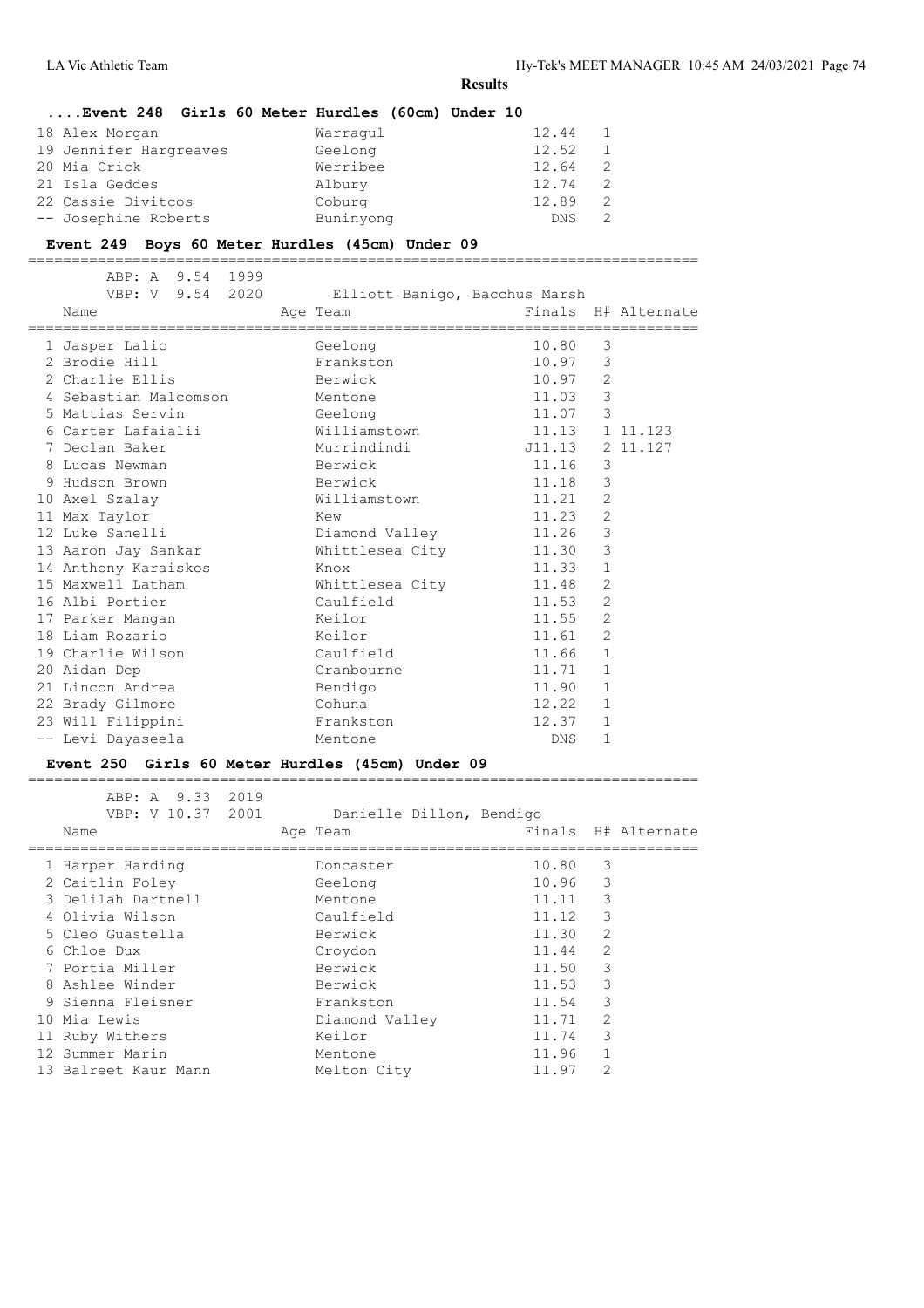#### **....Event 250 Girls 60 Meter Hurdles (45cm) Under 09**

| 14 Lexus Nunn          | Whittlesea City | 11.99      | 2 |
|------------------------|-----------------|------------|---|
| 15 Maggie Murphy       | Wodonga         | 12.01      | 2 |
| 16 Alessandra Mariani  | Geelong         | 12.18      | 2 |
| 17 Holly Yorke         | Yarra Ranges    | 12.19      |   |
| 18 Addison Frenken     | Cranbourne      | 12.34      |   |
| 19 Ellora Clements     | Sunbury         | 12.38      |   |
| 20 India Harding       | Doncaster       | 12.42      |   |
| 21 Jasmina Mihaljevic  | Craigieburn     | 13.49      |   |
| -- Melody Samuels      | Ballarat        | <b>DNS</b> |   |
| -- Persia Karageorgiou | Mentone         | <b>DNS</b> | っ |

## **Event 251 Boys 200 Meter Dash Under 09-10 MC**

| Name                                      | Age Team           | Finals Alternate             |
|-------------------------------------------|--------------------|------------------------------|
| 1 Kobi Matheson<br>2 Alexander Mijailovic | Corio<br>Frankston | 41.29 54.71%<br>46.23 45.68% |
| 3 Dylan Marron                            | Bendigo            | $52.65$ $42.90\%$            |

#### **Event 252 Girls 200 Meter Dash Under 09-10 MC**

| Name                | Age Team  |                  | Finals Alternate |
|---------------------|-----------|------------------|------------------|
|                     |           |                  |                  |
| 1 Samantha Heneghan | Leongatha | $1:12.70$ 45.80% |                  |

#### **Event 253 Boys 200 Meter Dash Under 11-12 MC**

| Name                                                 | Age Team                           |                  | Finals Alternate                             |
|------------------------------------------------------|------------------------------------|------------------|----------------------------------------------|
| 1 Riley Caton<br>2 Gillie Lumby<br>3 Hamish Mazzetti | Lake Bolac<br>Essendon<br>Ringwood |                  | 36.22 58.39%<br>46.54 49.50%<br>53.31 40.93% |
| 4 Jack Mazzetti<br>5 William Hayes                   | Ringwood<br>Ringwood               | $1:05.54$ 34.46% | 55.06 39.62%                                 |

#### **Event 254 Girls 200 Meter Dash Under 11-12 MC**

| Name             | Age Team   | Finals Alternate |
|------------------|------------|------------------|
| 1 Zoe Schultz    | Nunawading | 36.79 70.45%     |
| 2 Eleanor Downey | Ballarat   | 38.66 63.19%     |
| 3 Teagan James   | Cranbourne | 50.88 49.15%     |

#### **Event 255 Boys 200 Meter Dash Under 13-16 MC**

============================================================================= Name **Age Team** Age Team Finals H# Alternate ============================================================================= 1 Anthony Jordan Donca<br>2 James Shiell Knox 2 James Shiell Knox 32.84 2 65.31% 3 Leo Reeve Sandringham J34.71 2 65.08% 4 Jordan Rudd Craigieburn J34.03 2 63.03% 3 Leo Reeve Sandringham 3 Leo Reeve Sandringham 3 134.71 2 65.08%<br>
4 Jordan Rudd Craigieburn 38.11 2 57.25%<br>
6 Daniel O'Regan Berwick 43.24 2 49.60% 6 Daniel O'Regan Berwick 43.24 2 49.60% 7 Lachlan Sefton Knox 45.11 1 47.55% 8 Hamish Sommerfeld Albury 49.21 1 43.58% 9 Noah Berry Geelong 51.81 1 42.11% -- Jackson Laughlin Cranbourne DNS 1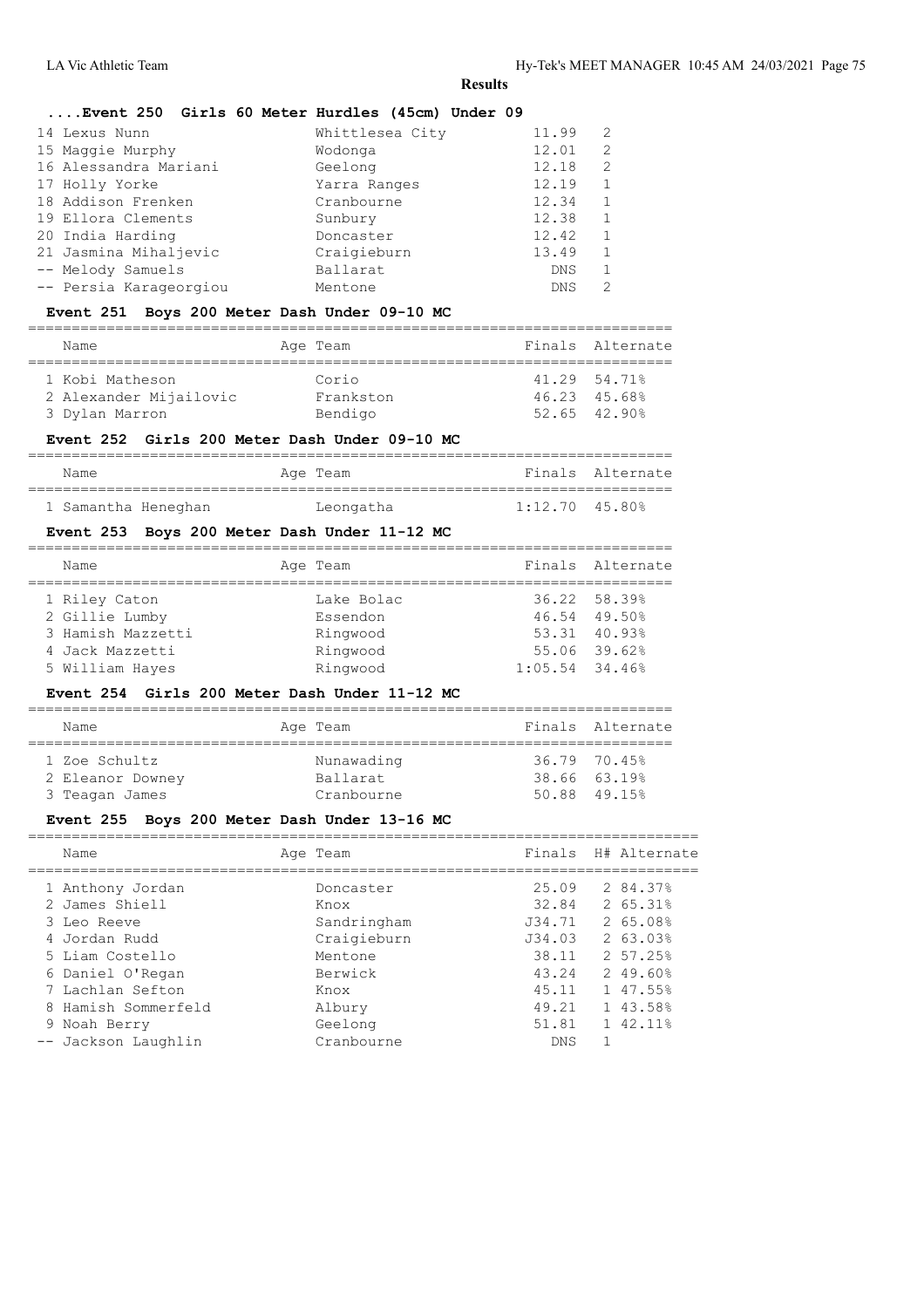## **....Event 255 Boys 200 Meter Dash Under 13-16 MC**

-- Brady Cochrane **Ringwood** DNS 1

#### **Event 256 Girls 200 Meter Dash Under 13-16 MC**

| Name              |                 |                  | Finals Alternate |
|-------------------|-----------------|------------------|------------------|
|                   | Age Team        |                  |                  |
| 1 Tori English    | Albury          | J49.57 81.70%    |                  |
| 2 Kirra Wright    | Whittlesea City | J35.28 73.46%    |                  |
| 3 Keira Warwick   | Cranbourne      | J40.00           | 67.77%           |
| 4 Emily Shiell    | Knox            | J41.84 59.77%    |                  |
| 5 Ava Campbell    | Whittlesea City |                  | 50.28 54.73%     |
| 6 Regan Elliott   | Maryborough     |                  | 52.01 48.08%     |
| 7 Maddison Hunter | Geelong         | $1:09.45$ 36.01% |                  |

#### **Event 257 Boys 400 Meter Run Under 09**

=============================================================================

|  |  | ABP: A 1:04.04 1975 |
|--|--|---------------------|
|  |  |                     |

| VBP: V 1:04.63 2017 Lachlan Hicks, Williamstown |                        |         |                     |
|-------------------------------------------------|------------------------|---------|---------------------|
| Name                                            | Age Team               |         | Finals H# Alternate |
|                                                 |                        |         |                     |
| 1 Lucas Newman                                  | Berwick                | 1:10.65 | 3                   |
| 2 Eric Plant                                    | Box Hill               | 1:11.13 | 3                   |
| 3 Gabriel Owusu-Afriyie Keilor                  |                        | 1:11.22 | $\overline{2}$      |
| 4 Jonte Bosland                                 | Albury                 | 1:11.83 | $\mathsf 3$         |
| 5 Harry Pearce                                  | Mornington             | 1:12.46 | 3                   |
|                                                 |                        | 1:13.33 | 2                   |
| 7 Max Taylor                                    | <b>Kew</b>             | 1:13.71 | $\overline{2}$      |
| 8 Jacob Dixon                                   | Ringwood               | 1:13.74 | $\mathfrak{Z}$      |
| 9 Liam Buckley                                  | Nunawading             | 1:14.28 | $\mathbf{2}$        |
| 10 Mattias Servin                               | Geelong                | 1:14.34 | 3                   |
| 11 Finn Cullen                                  | Echuca-Moama 1:15.23   |         | $\mathbf{1}$        |
| 12 Liam Carroll                                 | Diamond Valley 1:15.40 |         | 3                   |
| 13 Callan Duddy                                 | Sandringham 1:15.82    |         | $\mathbf{2}$        |
| 14 Felix Marchant                               | Altona                 | 1:16.11 | $\mathbf{1}$        |
| 15 Rhett Burnside                               | Lancefield-Romsey      | 1:16.46 | $\mathbf{1}$        |
| 16 Tyler Carver                                 | Stawell                | 1:17.58 | $\mathbf{2}$        |
| 17 Nicholas Jukawics                            | Warrnambool 1:17.60    |         | $\mathbf 1$         |
| 18 Ilikimi Tove                                 | Yarra Ranges 1:17.69   |         | $\mathbf{2}$        |
| 19 Cooper Ille                                  | Sandringham 1:18.04    |         | $\mathbf{1}$        |
| 20 Oliver Daly                                  | Collingwood 1:18.24    |         | $\mathbf{2}$        |
| 21 Aaron Jay Sankar                             | Whittlesea City        | 1:18.52 | 3                   |
| 22 Oliver Long                                  | Sunbury                | 1:20.90 | $\mathbf{1}$        |
| 23 Max Thornton                                 | Geelong                | 1:21.44 | $\mathbf{1}$        |
| 24 Henry Adams                                  | Brimbank               | 1:22.15 | 1                   |

## **Event 258 Girls 400 Meter Run Under 09**

| ABP: A 1:06.64<br>VBP: V 1:07.93 2015<br>Name | 1990<br>Kiara Flavel, Yarra Ranges<br>Age Team |         | Finals H# Alternate |
|-----------------------------------------------|------------------------------------------------|---------|---------------------|
| 1 Billie Greyling                             | Cranbourne                                     | 1:14.27 | 3                   |
| 2 Portia Miller                               | Berwick                                        | 1:16.04 | 3                   |
| 3 Ruby Withers                                | Keilor                                         | 1:16.58 | $\mathcal{L}$       |
| 4 Eadie Raso                                  | Diamond Valley                                 | 1:16.92 | 3                   |
| 5 Carla Parris                                | Doncaster                                      | 1:16.93 | 3                   |
| 6 Selini Galhindarachchi                      | Nunawading                                     | 1:16.95 | З                   |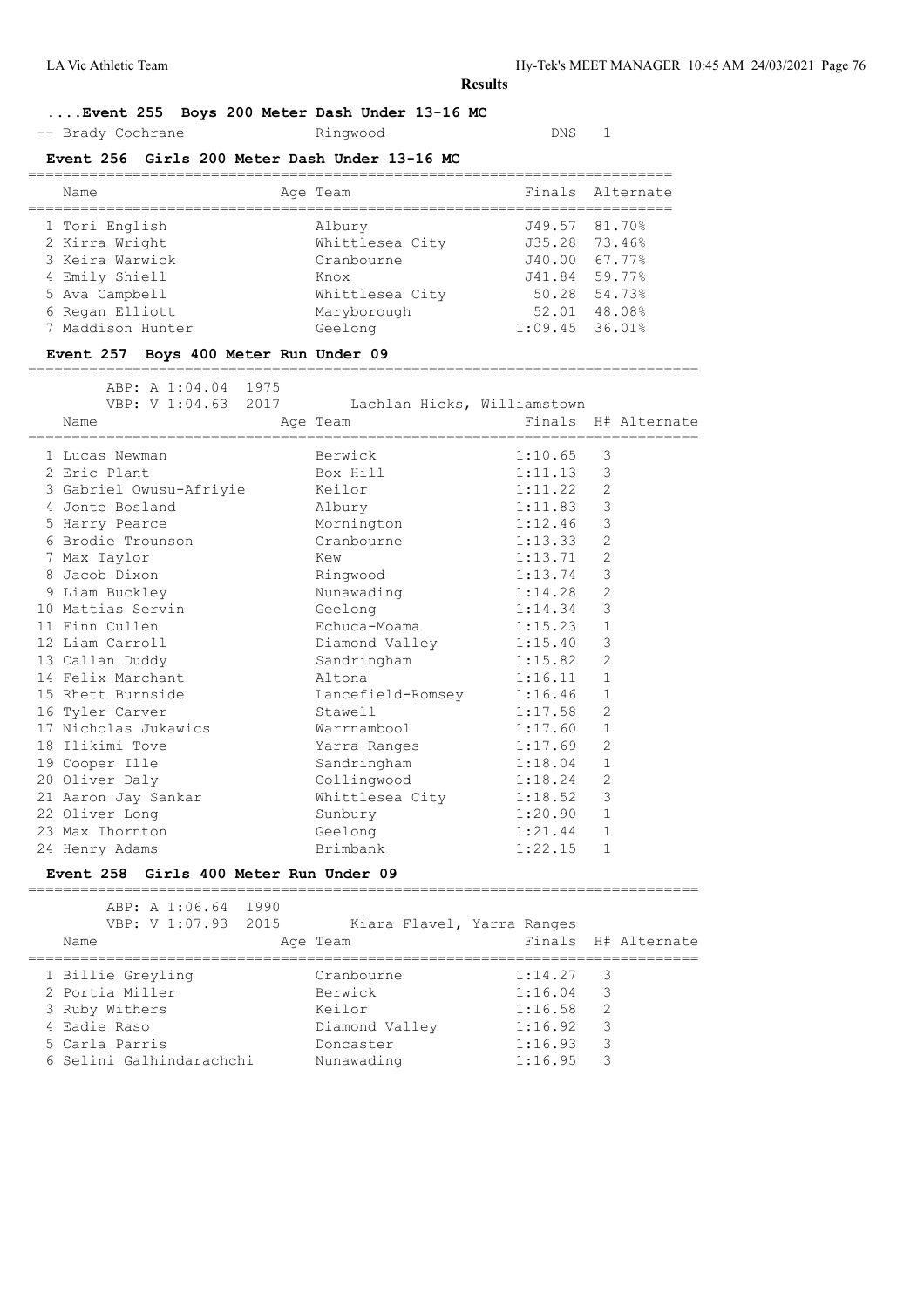| Event 258 Girls 400 Meter Run Under 09 |  |  |  |  |  |  |  |
|----------------------------------------|--|--|--|--|--|--|--|
|----------------------------------------|--|--|--|--|--|--|--|

| 7 Sienna Fleisner           | Frankston         | 1:17.43 | $\overline{2}$ |
|-----------------------------|-------------------|---------|----------------|
| 8 Addie Taylor              | Kew               | 1:17.69 | $\overline{2}$ |
| 9 Mia Brown                 | Seymour           | 1:17.96 | $\overline{2}$ |
| 10 Matilda-Maple Camoes-Cos | Cockatoo          | 1:18.04 | 3              |
| 11 Elsie-Mae Thomas         | Geelong           | 1:18.84 | $\mathbf{1}$   |
| 12 Eliza van Bergenhenegouw | Berwick           | 1:18.97 | $\overline{2}$ |
| 13 Jasmina Mihaljevic       | Craigieburn       | 1:19.40 | $\mathfrak{D}$ |
| 14 Alice Martindale         | Wonthaggi         | 1:19.78 | 3              |
| 15 Sophie Caiafa            | Caulfield         | 1:19.80 | $\mathbf{1}$   |
| 16 Kaida Lim                | Caulfield         | 1:19.93 | $\mathbf{1}$   |
| 17 Sibella Macpherson       | Moe               | 1:20.87 | $\mathfrak{D}$ |
| 18 Stephanie Clark          | Keilor            | 1:21.30 | $\overline{2}$ |
| 19 Frankie Hyde             | Brighton          | 1:21.59 | $\mathbf{1}$   |
| 20 Chloe Grund              | Sherbrooke        | 1:21.79 | 1              |
| 21 Baylee Fisher            | Lavington-Jindera | 1:22.37 | 3              |
| 22 Amy Skene                | Ballarat          | 1:22.39 | 1              |
| 23 Holly Yorke              | Yarra Ranges      | 1:24.03 | 1              |
| 24 Maggie Murphy            | Wodonga           | 1:31.08 | 1              |
|                             |                   |         |                |

#### **Event 259 Boys 400 Meter Run Under 10**

 ABP: A 1:01.34 2003 VBP: V 1:02.28 2013 Brodie Hicks, Altona Name **Age Team** Age Team Finals H# Alternate ============================================================================= 1 Archie Sideridis Moorabbin 1:06.19 3 2 Dylan Harris Waverley 1:06.50 3 3 Oliver Parkinson Brighton 1:07.02 3 1.07.018 4 Sawyer Harris Geelong J1:07.02 3 1.07.019 5 Trinity Leyshan Ballarat 1:08.36 2 6 Ariel Friedrich Brighton 1:09.04 3 7 Ethan Vom Coburg 1:09.21 1 8 Jack Godde Albury 1:09.29 1 9 Angus Dodwell Camberwell-Malvern 1:10.14 2 10 Branson Botha Werribee 1:10.16 3 11 Marlon Micalizzi Echuca-Moama 1:10.31 3 12 Lachlan Baxter Camberwell-Malvern 1:10.90 3 13 Aviveer Singh Bal Knox 1:12.29 2 14 Michael Friedli Brighton 1:12.30 1 15 Archie Hattwich Doncaster 1:12.40 1 16 Davey Gibbs Geelong 1:12.51 2 17 Hudson McGregor Diamond Valley 1:13.25 2 18 Benjamin Trouw Mentone 1:13.28 2 19 Stanley Moore Collingwood 1:13.41 2 20 William Haywood Corio 1:13.68 2 21 Java Lauterboom Cranbourne 1:13.76 1 22 Jack Beasley Waverley 1:14.79 1 23 Judd Bozelle Frankston 1:15.99 1 24 Oliver Ryan Buninyong 1:16.80 1 **Event 260 Girls 400 Meter Run Under 10** ============================================================================= ABP: A 1:03.84 2003  $C_0$ berlette Baskaran, Keil

|               |  | VBP: V L:U5.66 ZUI5 | Charlotte Baskaran, Keilor |             |                     |
|---------------|--|---------------------|----------------------------|-------------|---------------------|
| Name          |  |                     | Age Team                   |             | Finals H# Alternate |
|               |  |                     |                            |             |                     |
| 1 Sophie Hall |  |                     | Kew                        | $1:09.55$ 3 |                     |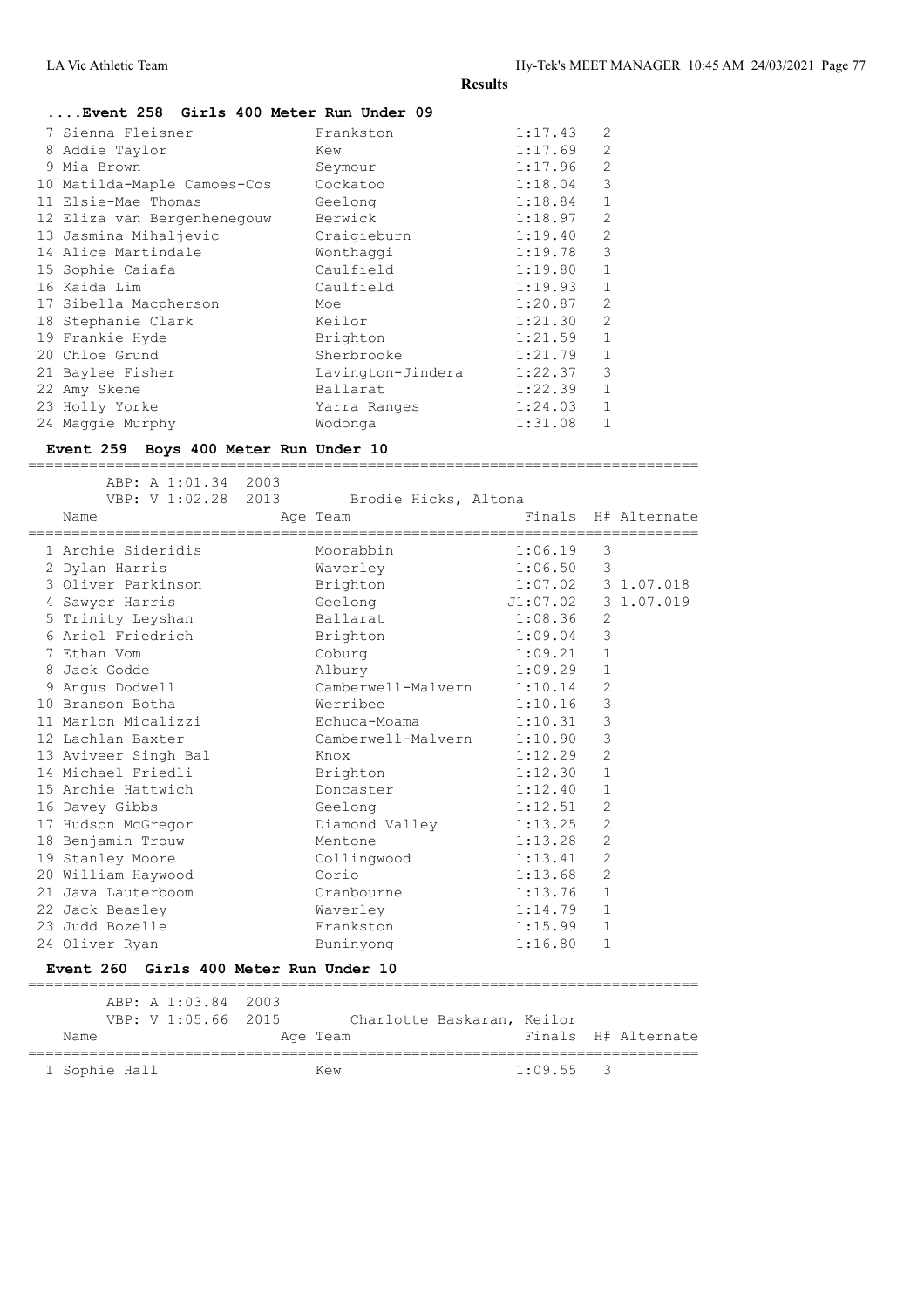| 2 Mia Spencer      |                          | Berwick            | 1:10.62    | 3              |
|--------------------|--------------------------|--------------------|------------|----------------|
| 3 Alice Ashby      |                          | Geelong            | 1:11.23    | 3              |
| 4 Chloe Baldock    |                          | Doncaster          | 1:12.66    | 3              |
| 5 Shereen Eldeek   |                          | Whittlesea City    | 1:14.67    | $\overline{2}$ |
| 6 Phoenix Cotsis   |                          | Keilor             | 1:14.79    | $\mathbf 1$    |
| 7 Stella Czosnek   |                          | Waverley           | 1:14.81    | $\overline{2}$ |
|                    | 8 Scarlett Koutsogiannis | Craigieburn        | 1:15.12    | $\overline{c}$ |
| 9 Gretel Blake     |                          | Horsham            | 1:15.43    | 3              |
| 10 Elsa Volz       |                          | Sandringham        | 1:15.87    | 3              |
| 11 Anushka Mehta   |                          | Oakleigh           | 1:15.93    | $\overline{c}$ |
|                    | 12 Georgia Robertson     | Shepparton         | 1:16.02    | 3              |
| 13 Madison Goddard |                          | Sth Melb District  | 1:16.35    | $1\,$          |
| 14 Matilda Fraser  |                          | Ballarat           | 1:16.70    | $\overline{c}$ |
| 15 Immogen Buntine |                          | Kyabram            | 1:16.81    | $\overline{c}$ |
| 16 Teagan Pape     |                          | Essendon           | 1:17.27    | $1\,$          |
| 17 Hannah Tumbri   |                          | Coburg             | 1:17.64    | $\mathbf{1}$   |
| 18 Elsie Robinson  |                          | Waverley           | 1:17.75    | $\mathbf{1}$   |
| 19 Kalie Walkley   |                          | Camberwell-Malvern | 1:17.82    | 3              |
|                    | 20 Jennifer Hargreaves   | Geelong            | 1:18.47    | $\overline{c}$ |
| 21 Charlotte Coysh |                          | Wodonga            | 1:18.70    | $\mathbf{1}$   |
| 22 Lynn Kodsi      |                          | Essendon           | 1:19.34    | $\mathbf{1}$   |
| -- Tess Izard      |                          | Diamond Valley     | DNS.       | $\mathbf{1}$   |
| -- Mila Childs     |                          | Bendigo            | <b>DNS</b> | $\overline{2}$ |
|                    |                          |                    |            |                |

## **Event 261 Boys 400 Meter Run Under 11**

|  | ABP: A 57.64 1979<br>VBP: V 59.78 2013<br>Name | Adam Spencer, Moorabbin<br>Age Team |         |                | Finals H# Alternate |
|--|------------------------------------------------|-------------------------------------|---------|----------------|---------------------|
|  |                                                |                                     |         |                |                     |
|  | 1 Lachlan Rosato                               | Moe                                 | 1:02.85 | 3              |                     |
|  | 2 Joshua Waldren                               | Doncaster 1:04.52                   |         | 3              |                     |
|  | 3 Joshua Lindeman                              | Camberwell-Malvern                  | 1:05.78 | 3              |                     |
|  | 4 Kai Bunyard                                  | Diamond Valley                      | 1:06.23 | $\mathcal{E}$  |                     |
|  | 5 Jude Lewry                                   | Geelong 1:06.89                     |         | 3              |                     |
|  | 6 Elijah Marshall                              | Gisborne                            | 1:07.02 | $\mathbf{1}$   |                     |
|  | 7 Tyler Sutton                                 | Pakenham                            | 1:07.12 | $\overline{2}$ |                     |
|  | 8 Elias Samie                                  | Whittlesea City 1:07.59             |         | $\mathbf{1}$   |                     |
|  | 9 Tyler Hughes                                 | Mornington                          | 1:07.85 | 3              |                     |
|  | 10 Nate Smith                                  | Echuca-Moama                        | 1:08.04 | $\mathbf{1}$   |                     |
|  | 11 Sullivan Jennings                           | Moe                                 | 1:08.31 | 2              |                     |
|  | 12 Henry Curlewis                              | Box Hill                            | 1:08.48 | $\overline{2}$ |                     |
|  | 13 Rhys Kane                                   | Williamstown                        | 1:09.14 | $\overline{2}$ |                     |
|  | 14 Ollie Mayhew-Sharp Mornington               |                                     | 1:09.35 | 2              |                     |
|  | 15 Isaac Gilbertson                            | Geelong                             | 1:09.96 | $\mathbf{1}$   |                     |
|  | 16 Patrick Thomas                              | Geelong                             | 1:10.22 | 3              |                     |
|  | 17 Guy McClelland                              | Coburg                              | 1:10.56 | 2              |                     |
|  | 18 Alexander Dewar                             | Diamond Valley                      | 1:12.06 | $\overline{2}$ |                     |
|  | 19 Alfie Webb                                  | Collingwood                         | 1:12.58 | $\mathbf{1}$   |                     |
|  | 20 Oliver Sobell                               | Keilor                              | 1:15.84 | 1              |                     |
|  | 21 Darcy Moreland                              | Oakleigh                            | 1:17.60 | 3              |                     |
|  | 22 Finlay Arnold                               | Cohuna                              | 1:22.06 | $\mathbf{1}$   |                     |
|  | -- Jarvis Stewart                              | Brimbank                            | DNS     | 2              |                     |
|  |                                                |                                     |         |                |                     |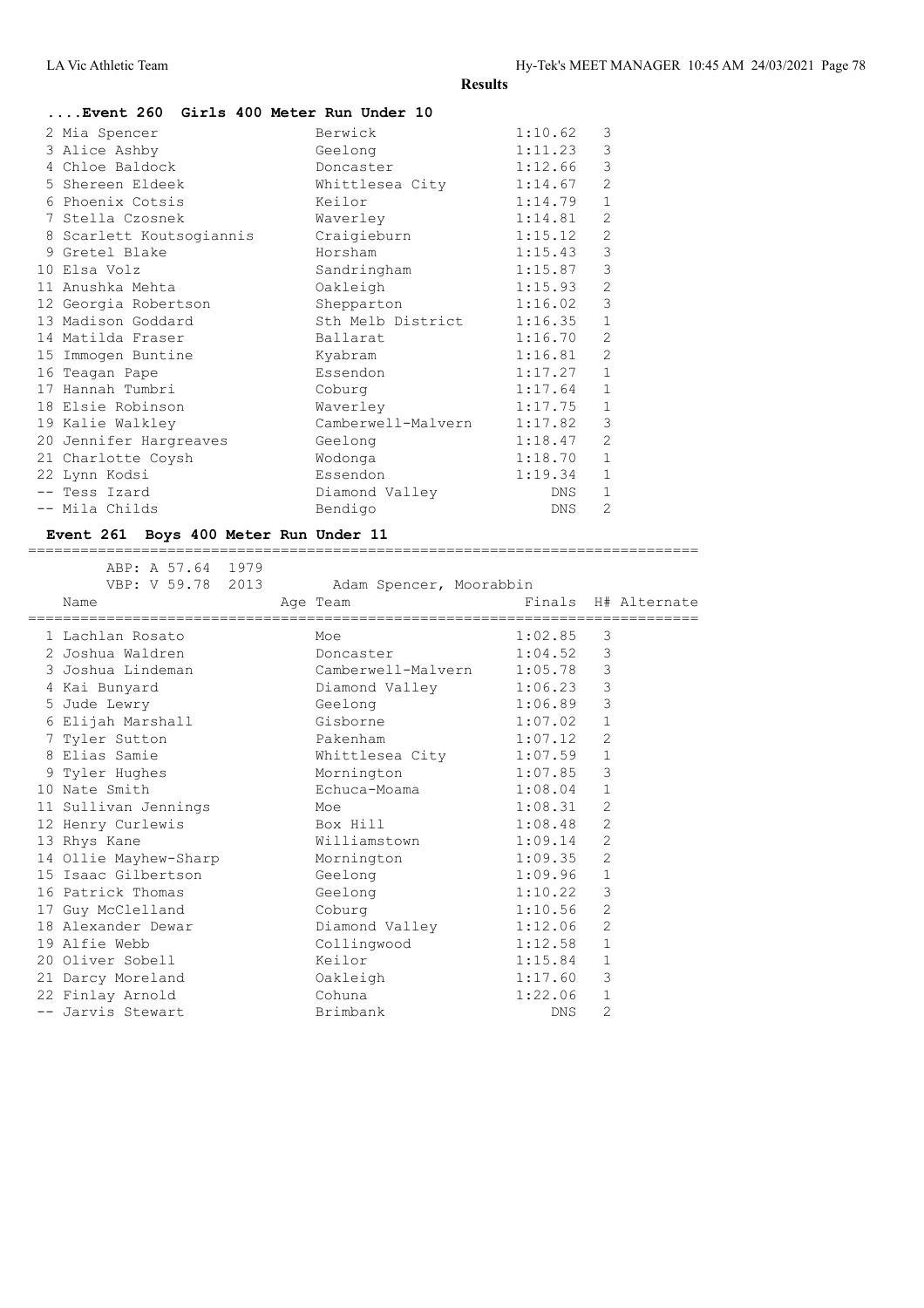=============================================================================

**Event 262 Girls 400 Meter Run Under 11**

|    | ABP: A 59.97 2017<br>VBP: V 59.97 2017<br>Name | Kiara Flavel, Yarra Ranges<br>Age Team |            |                | Finals H# Alternate |
|----|------------------------------------------------|----------------------------------------|------------|----------------|---------------------|
|    | 1 Mikaela Ward                                 | Kew                                    | 1:06.84    | 3              |                     |
|    | 2 Charlotte Gibbs                              | Brighton                               | 1:07.43    | 3              |                     |
|    | 3 Sienna Gec                                   | Keilor                                 | 1:07.62    | 3              |                     |
|    | 4 Lauren Tay                                   | Kew                                    | 1:08.36    | $\overline{2}$ |                     |
|    | 5 Illara Kohl                                  | Cranbourne                             | 1:08.54    | 3              |                     |
|    | 6 Annabel Classon                              | Frankston                              | 1:08.55    | $\overline{2}$ |                     |
|    | 7 Ruhani Vinayak                               | Berwick                                | 1:08.81    | $\mathbf{1}$   |                     |
|    | 8 Ruby Wilson                                  | Mornington                             | 1:08.85    | 3              |                     |
|    | 9 Lucia Shaw                                   | Oakleigh                               | 1:08.98    | $\overline{2}$ |                     |
|    | 10 Amalie Southern                             | Echuca-Moama                           | 1:09.24    | 3              |                     |
|    | 11 Hannah Gec                                  | Keilor                                 | 1:09.82    | $\mathbf 1$    |                     |
|    | 12 Laney Scott                                 | Geelong                                | 1:09.83    | 3              |                     |
|    | 13 Annabelle Bennett                           | Brighton                               | 1:10.16    | $\mathbf{1}$   |                     |
|    | 14 Millie Fogarty                              | Camberwell-Malvern                     | 1:10.79    | $\overline{2}$ |                     |
|    | 15 Amaya Thalakada                             | Nunawading                             | 1:11.07    | $\overline{2}$ |                     |
|    | 16 Clementine Conlan                           | Mentone                                | 1:11.59    |                | 1 1.11.588          |
|    | 17 Annabella Denton                            | Moe                                    | J1:11.59   |                | 1 1.11.589          |
| 18 | Sophie Senior                                  | Sth Melb District                      | 1:11.67    | 3              |                     |
|    | 19 Tahlia Godfrey                              | Echuca-Moama                           | 1:12.06    | $\overline{2}$ |                     |
|    | 20 Alyssa Kurdian                              | Knox                                   | 1:12.51    | $\overline{2}$ |                     |
|    | 21 Molly Bremner                               | Essendon                               | 1:13.64    | $\mathbf{1}$   |                     |
|    | 22 Aria Violini                                | Ballarat                               | 1:15.58    | $\mathbf{1}$   |                     |
|    | -- Ava Peters                                  | Bendigo                                | <b>DNS</b> | $\overline{2}$ |                     |

#### **Event 263 Boys 400 Meter Run Under 12**

ABP: A 55.14 1979<br>VBP: V 55.57 2014 Adam Spencer, Moorabbin Name **Age Team** Age Team Finals H# Alternate ============================================================================= 1 Zulqarnain Haider Keilor 57.56 4 2 Angus Brown Caulfield 59.82 4 3 Deng Agook Mentone 59.99 4 4 Guy McPherson Geelong 1:00.54 4 5 William Petersen Bendigo 1:01.65 4 6 Oscar Wright Nunawading 1:01.67 4 7 Oscar Froomes Camberwell-Malvern 1:01.83 4 8 Riley Sullivan Mentone 1:02.10 4 9 Harrison Dolman Box Hill 1:02.72 3 10 James Denton Moe 1:02.74 3 11 Oliver Boddenberg Wodonga 1:03.48 2 12 Luca Baker Geelong 1:04.42 3 13 Ehan Haq Caulfield 1:04.66 3 14 Zac Mellech Knox 1:06.01 3 15 Max Reeve Sandringham 1:06.59 2 16 Maks Callachor Geelong 1:07.00 2 17 Max Wright **Berwick** 1:07.01 3 18 Mitch Ward **Ballarat** 1:07.63 1 19 Brandon Cvetanoski Keilor 1:07.80 2 20 Lachlan Haywood Corio 1:08.16 2 21 Lucas Harris Brimbank 1:08.35 2 22 Vinujan Pirapakaran Berwick 1:09.01 1 23 Frederick Karutz Wonthaggi 1:10.24 1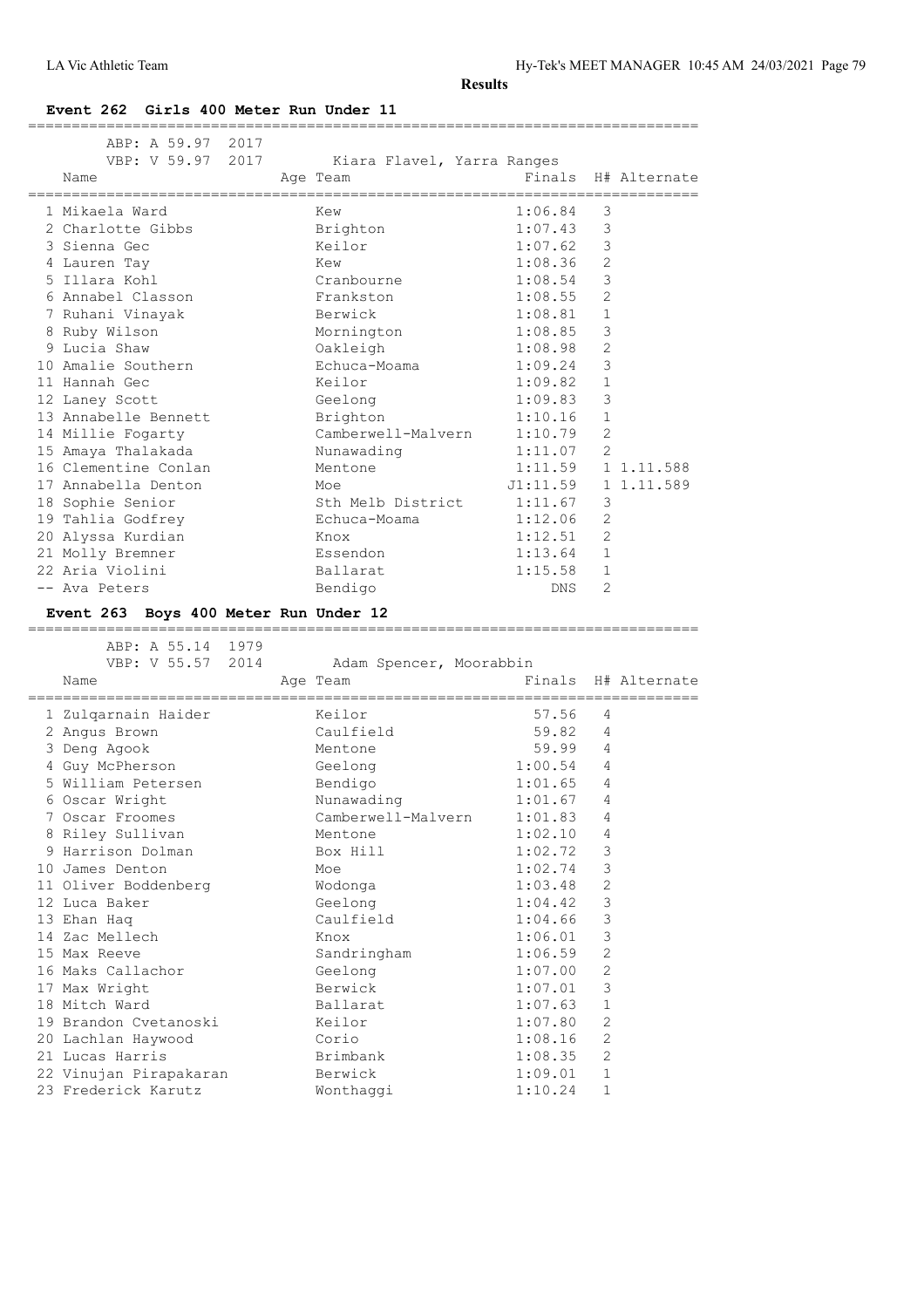| Event 263 Boys 400 Meter Run Under 12 |          |                           |
|---------------------------------------|----------|---------------------------|
| 24 Noah Boyd                          | Albury   | 1:10.47<br>$\overline{1}$ |
| 25 Fraser Aubrey                      | Warragul | 1:10.94<br>- 1            |
| 26 James McKinley                     | Werribee | 1:11.04<br>- 1            |

#### **Event 264 Girls 400 Meter Run Under 12**

=============================================================================

| ABP: A 56.94 1979<br>VBP: V 59.33 2017<br>Name | Josie Lawton, Casey<br>Age Team |         |                | Finals H# Alternate |
|------------------------------------------------|---------------------------------|---------|----------------|---------------------|
| 1 Madeleine Tarabay                            | Knox                            | 1:03.22 | 3              |                     |
| 2 Teagan Reade                                 | Geelong                         | 1:03.97 | 3              |                     |
| 3 Audrey Murnane                               | Ballarat                        | 1:04.79 | 2              |                     |
| 4 Anika Selvaratnam Kew                        |                                 | 1:04.80 | $\mathcal{E}$  |                     |
| 5 Ariela Sprague                               | Berwick                         | 1:05.61 | 3              |                     |
| 6 Eden Rowe                                    | Mornington<br>1:06.08           |         | 2              |                     |
| 7 Charlotte Senior                             | Sth Melb District               | 1:06.24 | 3              |                     |
| 8 Kaydence Fleming<br><u>Moe</u>               |                                 | 1:06.64 | 2              |                     |
| 9 Manon Muir                                   | Williamstown                    | 1:06.77 | 2              |                     |
| 10 Ruby Zosel                                  | Box Hill                        | 1:07.13 | 3              |                     |
| 11 Celeste Fennessy                            | Coburg                          | 1:07.51 | $\mathbf{1}$   |                     |
| 12 Mia Gray                                    | Sandringham                     | 1:07.99 | 3              |                     |
| 13 Hollie Capuano                              | Essendon                        | 1:08.60 | $\mathbf{1}$   |                     |
| 14 Charlee Vincent                             | Frankston                       | 1:09.56 | 3              |                     |
| 15 Niki Tsemtsidis                             | Collingwood                     | 1:09.70 | $\mathbf{1}$   |                     |
| 16 Scarlett Bilsborough                        | Sandringham                     | 1:09.88 | $\mathbf{1}$   |                     |
| 17 Abbie Jeacock                               | Mentone                         | 1:10.10 | $\mathbf{1}$   |                     |
| 18 Erin Limpens                                | Frankston                       | 1:10.25 | 2              |                     |
| 19 Ishara Ross                                 | Box Hill                        | 1:10.32 | $\mathbf{1}$   |                     |
| 20 Olivia Holmes                               | Wonthaggi                       | 1:10.47 | 2              |                     |
| 21 Pia Knight                                  | Whittlesea City                 | 1:14.82 | $\mathbf{1}$   |                     |
| -- Kayla Paton                                 | Yarra Ranges                    | DNS     | $\overline{2}$ |                     |

**Event 265 Boys 400 Meter Run Under 13**

| ABP: A 52.04 1980                                   |  |                        |         |                |                     |
|-----------------------------------------------------|--|------------------------|---------|----------------|---------------------|
| VBP: V 53.69 2015                                   |  | Melvin Monleh, Sunbury |         |                |                     |
| Name                                                |  | Age Team               |         |                | Finals H# Alternate |
| ==================================<br>1 Callum Bott |  | Wangaratta             | 55.73   | 4              |                     |
| 2 Lachlan Hicks                                     |  | Williamstown           | 58.41   | $\overline{4}$ |                     |
|                                                     |  |                        | 59.65   | 3              |                     |
| 3 Christian Zapris                                  |  | Doncaster              |         |                |                     |
| 4 Austin Herft                                      |  | Moorabbin              | 59.87   | $\overline{4}$ |                     |
| 5 Mark Mavrakis                                     |  | Keilor                 | 1:00.59 | $\overline{4}$ |                     |
| 6 Archer Duke                                       |  | Mentone                | 1:00.95 | 3              |                     |
| 7 Jonathan Neethling                                |  | Gisborne               | 1:01.52 | 4              |                     |
| 8 Harry McDonough                                   |  | <b>Corio</b>           | 1:01.76 | 3              |                     |
| 9 Samuel Moore                                      |  | Caulfield              | 1:01.86 | $\overline{2}$ |                     |
| 10 Oliver Chernikeeff                               |  | Caulfield              | 1:01.87 | 4              |                     |
| 11 Aidan Trieu                                      |  | Nunawading             | 1:02.21 | 3              |                     |
| 12 Adrian Amitrano                                  |  | Mentone                | 1:02.36 | $\overline{4}$ |                     |
| 13 Finlay McCreadie                                 |  | Collingwood            | 1:02.59 | $\overline{c}$ |                     |
| 14 Zander Zurawel                                   |  | Geelong                | 1:02.81 | $\overline{2}$ |                     |
| 15 Jordan Nevin                                     |  | Berwick                | 1:03.10 | $\overline{4}$ |                     |
| 16 Ethan Miller                                     |  | Sandringham            | 1:03.62 | 3              |                     |
| 17 William Charles                                  |  | Corio                  | 1:03.99 | $\mathbf{1}$   |                     |
| 18 Thomas Merry                                     |  | Whittlesea City        | 1:04.83 | 3              |                     |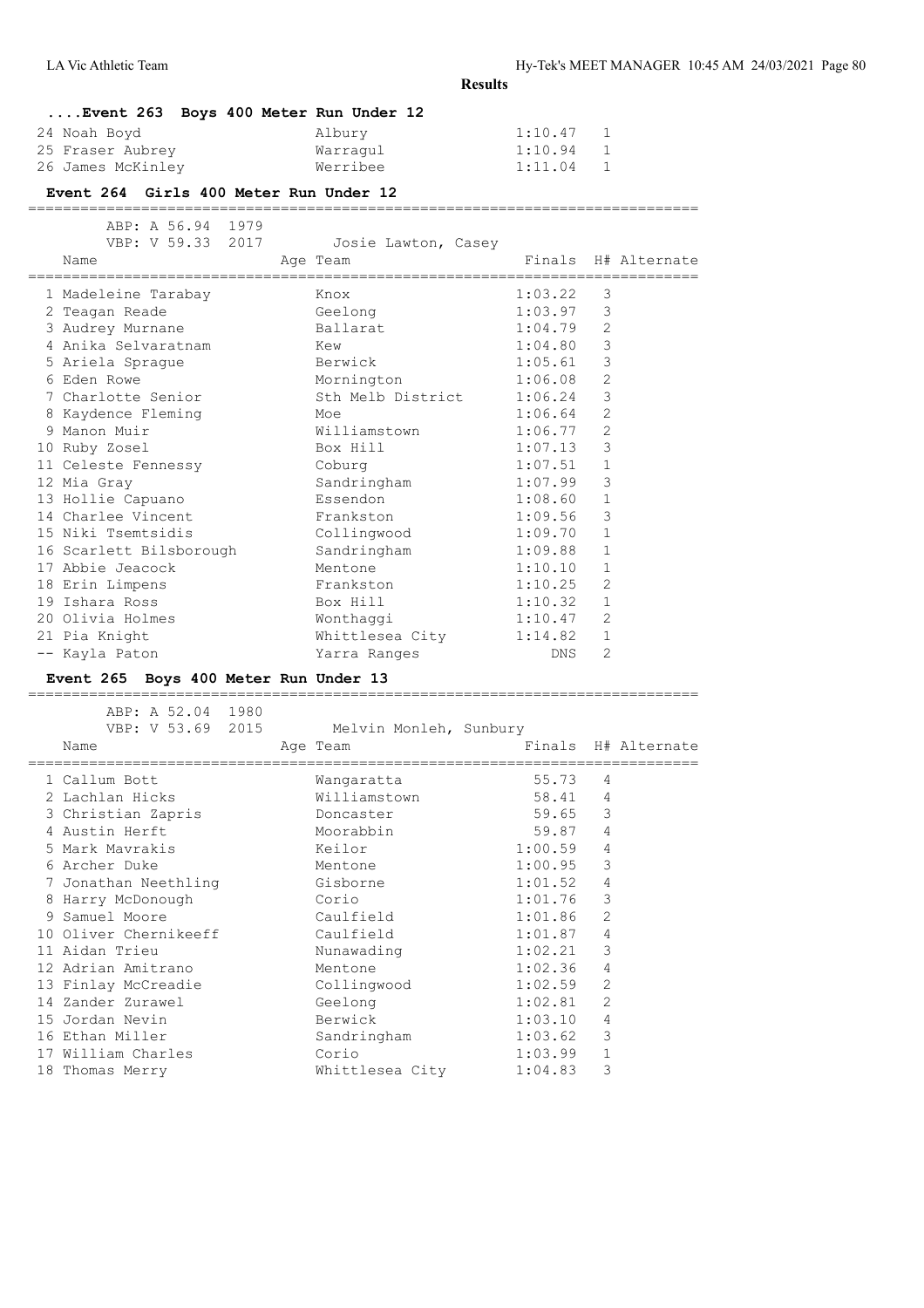| Event 265 Boys 400 Meter Run Under 13 |                |            |   |
|---------------------------------------|----------------|------------|---|
| 19 Hamish Kervin                      | Berwick        | 1:05.00    | 1 |
| 20 Charlie Gunn                       | Williamstown   | 1:05.39    | 1 |
| 21 Austin Fitzgibbon                  | Collingwood    | 1:05.52    | 1 |
| 22 Henry Dwyer                        | Caulfield      | 1:06.00    | 2 |
| 23 John Thornton                      | Geelong        | 1:06.97    | 1 |
| -- Bill Lumb                          | Nunawading     | DNS        | 1 |
| -- Avery McDermid                     | Bendigo        | <b>DNS</b> | 2 |
| -- Jobe Douglas                       | Diamond Valley | <b>DNS</b> | 2 |

#### **Event 266 Girls 400 Meter Run Under 13**

=============================================================================

| ABP: A 57.14 1982<br>VBP: V 57.89 2018 |                                 |            |                |                     |
|----------------------------------------|---------------------------------|------------|----------------|---------------------|
| Name                                   | Nyah Brown, Geelong<br>Age Team |            |                | Finals H# Alternate |
| 1 Chloe Johnstone                      | Knox                            | 59.29      | 4              |                     |
| 2 Daisy Nousis                         | Sandringham                     | 59.69      | 4              |                     |
| 3 Charlie Harbison                     | Box Hill                        | 1:01.43    | 4              |                     |
| 4 Jazmin Firth                         | Caulfield                       | 1:01.61    | 4              |                     |
| 5 Jasmine King                         | Geelong                         | 1:01.65    | 4              |                     |
| 6 Bridie Neale                         | Ringwood                        | 1:03.33    | 4              |                     |
| 7 Alyssa Chapman                       | Knox                            | 1:04.04    | 3              |                     |
| 8 Alicia Gec                           | Keilor                          | 1:04.52    | 3              |                     |
| 9 Rosa Barbanti                        | Essendon                        | 1:04.70    | 3              |                     |
| 10 Lucy Kearney                        | Doncaster                       | 1:05.21    | 3              |                     |
| 11 Lucy Jones                          | Buninyong                       | 1:05.90    | $\overline{4}$ |                     |
| 12 Isabella Finlayson                  | Frankston                       | 1:06.13    | 3              |                     |
| 13 Evie Lewry                          | Geelong                         | 1:06.93    | 3              |                     |
| 14 Harper Smith                        | Wodonga                         | 1:07.14    | $\overline{2}$ |                     |
| 15 Kristina Nackovski                  | Croydon                         | 1:07.48    | $\overline{2}$ |                     |
| 16 Mia Calleja                         | Moe                             | 1:07.49    | 3              |                     |
| 17 Trixie Kneebone                     | Doncaster                       | 1:08.05    | $\overline{2}$ |                     |
| 18 Chiara Vonella                      | Whittlesea City                 | 1:08.34    | 2              |                     |
| 19 Daisy Robinson                      | Waverley                        | 1:08.72    | 2              |                     |
| 20 Grace Kilpatrick                    | Kyabram                         | 1:09.35    | $\mathbf{1}$   |                     |
| 21 Vegas Henry                         | Sandringham                     | 1:10.06    | $\mathbf{1}$   |                     |
| 22 Saoirse Mullins                     | Werribee                        | 1:10.40    | $\mathbf{1}$   |                     |
| 23 Gabriella Kuthan                    | Frankston                       | 1:11.18    | 2              |                     |
| 24 Emilia Rossi                        | Williamstown                    | 1:12.74    | $\mathbf{1}$   |                     |
| 25 Leah Vom                            | Coburg                          | 1:15.49    | $\mathbf{1}$   |                     |
| -- Phoebe Schneider                    | Ballarat                        | <b>DNS</b> | $\mathbf{1}$   |                     |
|                                        |                                 |            |                |                     |

#### **Event 267 Boys 400 Meter Run Under 14** =============================================================================

| ABP: A 50.97 2012<br>VBP: V 52.05 2008<br>Name | Sean Mitchell, Mentone<br>Age Team |          | Finals H# Alternate |
|------------------------------------------------|------------------------------------|----------|---------------------|
|                                                |                                    |          |                     |
| 1 Caleb Kilpatrick                             | Geelong                            | 50.81A 3 |                     |
| 2 Ethan Stegehuis                              | Keilor                             | 56.12    | -3                  |
| 3 Dashiell Muir                                | Sth Melb District                  | 56.86    | -3                  |
| 4 Jake Olarenshaw                              | Knox                               | 57.12    | 3                   |
| 5 Tainui Whakaari                              | Williamstown                       | 58.33    | 3                   |
| 6 Ouinn Harvey                                 | Frankston                          | 59.09    | 3                   |
| 7 Eifion Evans                                 | Mentone                            | 1:00.33  | 3                   |
| 8 Noah Mikac                                   | Diamond Valley                     | 1:00.34  | $\overline{2}$      |
| 9 Charlie Rossi                                | Williamstown                       | 1:00.62  | 2                   |
|                                                |                                    |          |                     |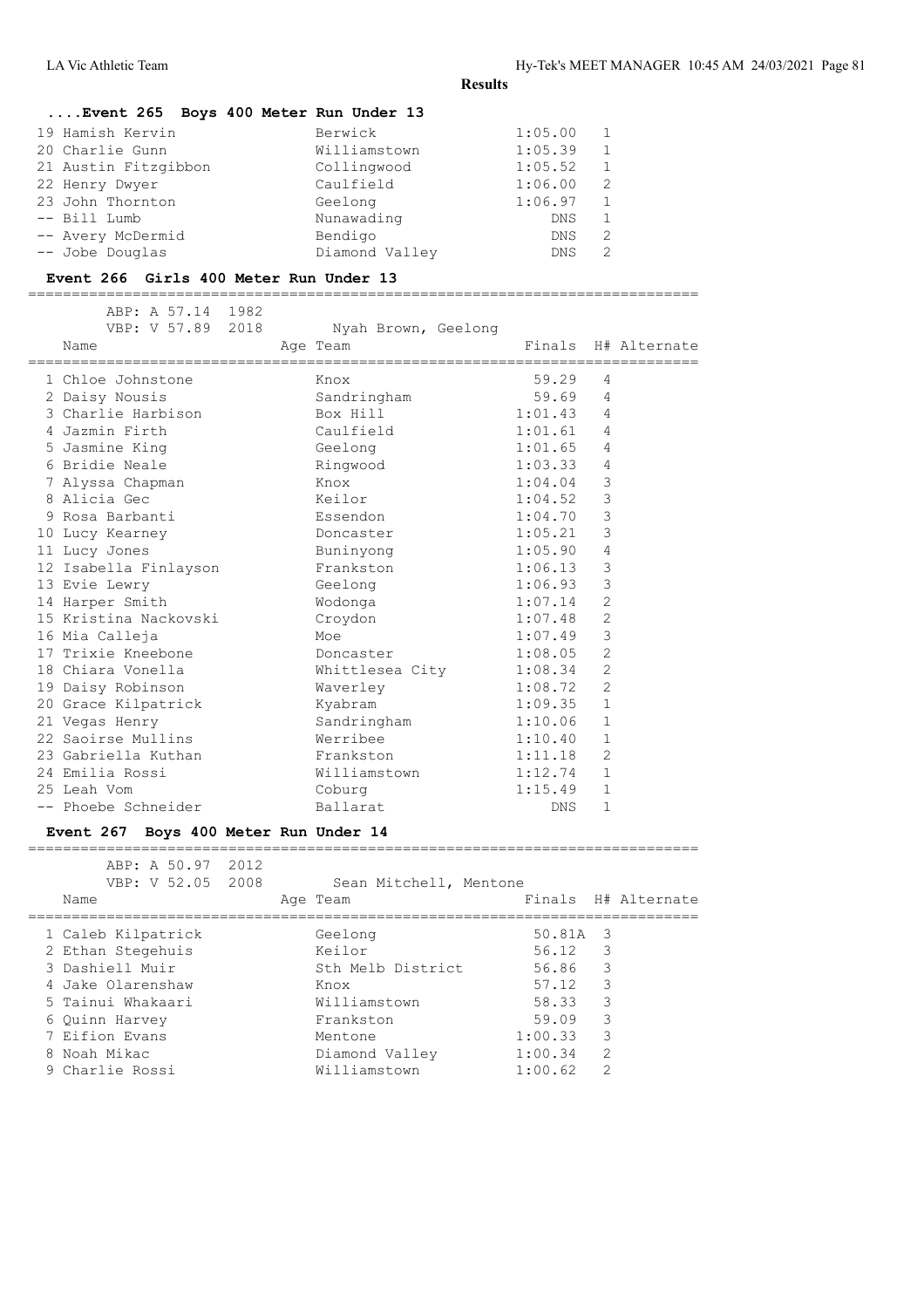|                     | Event 267 Boys 400 Meter Run Under 14 |         |                |
|---------------------|---------------------------------------|---------|----------------|
| 10 James Lambourne  | Mornington                            | 1:01.46 | $\mathbf{1}$   |
| 11 Finn Daffey      | Keilor                                | 1:01.91 | 2              |
| 12 Jack Allan       | Oakleigh                              | 1:02.25 | $\mathbf{1}$   |
| 13 Jay Taubert      | Nunawading                            | 1:02.56 | 2              |
| 14 Ethan Hayes      | Berwick                               | 1:02.97 | $\mathbf{1}$   |
| 15 Daniel Lombardo  | Essendon                              | 1:03.07 | $\mathbf{1}$   |
| 16 Sloan Mulholland | Wodonga                               | 1:03.15 | 2              |
| -- Noah Board       | Portland                              | DNS.    | $\mathbf{1}$   |
| -- Jack Larsen      | Box Hill                              | DNS.    | $\mathbf{1}$   |
| -- Xavier Vandrine  | Essendon                              | DNS.    | 3              |
| -- Hans Wilmar      | Brighton                              | DNS.    | $\mathfrak{D}$ |
| -- Peter White      | Horsham                               | DNS.    | $\mathbf{1}$   |
| -- Jeremy Wonq      | Kilmore & Districts                   | DNS.    | 2              |
| -- Ben Frewin       | Caulfield                             | DNS     | 2              |
|                     |                                       |         |                |

#### **Event 268 Girls 400 Meter Run Under 14**

| ABP: A 56.02<br>2012                  |                            |         |                |
|---------------------------------------|----------------------------|---------|----------------|
| VBP: V 56.36 2014                     | Tess Kirsopp-Cole, Geelong | Finals  |                |
| Name                                  | Age Team                   |         | H# Alternate   |
| 1 Sienna Kurdian                      | Knox                       | 59.22   | 4              |
| 2 Scarlett Southern                   | Echuca-Moama               | 1:00.32 | 4              |
| 3 Isabella Tarr                       | Geelong                    | 1:00.37 | 4              |
| 4 Sharnee Hutchison                   | Portland                   | 1:02.11 | 4              |
| 5 Lucy Delbridge                      | Collingwood                | 1:02.35 | 4              |
| 6 Hailey Buckley                      | Knox                       | 1:03.90 | 4              |
| 7 Poppy O'Loughlin                    | Coburg                     | 1:04.05 | 3              |
| 8 Charlotte Hallal                    | Frankston                  | 1:04.41 | $\mathsf 3$    |
| 9 Aleisha Federico                    | Coburg                     | 1:04.77 | 4              |
| 10 Eliza Chivers                      | Doncaster                  | 1:05.41 | $\overline{2}$ |
| 11 Ciara Willey                       | Croydon                    | 1:05.44 | $\mathsf 3$    |
| 12 Thea Prattley                      | Box Hill                   | 1:06.28 | $\mathsf 3$    |
| 13 Lisa Raksri                        | Frankston                  | 1:06.47 | 4              |
| 14 Amaya Kratina                      | Berwick                    | 1:07.13 | $\overline{c}$ |
| 15 Brooklyn Towler                    | Mentone                    | 1:07.49 | $\mathcal{E}$  |
| 16 Mia Johnston                       | Wangaratta                 | 1:07.81 | 3              |
| 17 Kyeesha Downs                      | Melton City                | 1:08.45 | $\overline{2}$ |
| 18 Darcy Knowles                      | Warraqul                   | 1:08.81 | $\overline{2}$ |
| 19 Celestine Debargue                 | Seaford                    | 1:09.11 | $\overline{2}$ |
| 20 Abigail Case                       | Lavington-Jindera          | 1:09.15 | $\mathbf{1}$   |
| 21 Ella Skehan                        | Yarrawonga-Mulwala         | 1:10.00 | $\overline{2}$ |
| 22 Alayna Crasto                      | Berwick                    | 1:10.49 | $\mathbf{1}$   |
| 23 Aleasha Read                       | Traralgon                  | 1:12.30 | $\mathbf{1}$   |
| 24 Ella Littlehales                   | Craigieburn                | 1:13.10 | $\mathbf{1}$   |
| -- Jas Porter                         | Horsham                    | DNS     | 1              |
| -- Zahra Taylor                       | Buninyong                  | DNS.    | $\mathbf{1}$   |
| Event 269 Boys 400 Meter Run Under 15 |                            |         |                |
| ABP: A 49.64 1997                     |                            |         |                |
| VBP: V 49.91<br>2009                  | Sean Hendricks, Chelsea    |         |                |

| Name                | Age Team       |                 | Finals H# Alternate |
|---------------------|----------------|-----------------|---------------------|
| 1 Joshua Sullivan   | Cranbourne     | $51.11 \quad 2$ |                     |
| 2 Ferdinand Yermias | Berwick        | 52.44           |                     |
| 3 Riley Neecowen    | Diamond Valley | 53.28           |                     |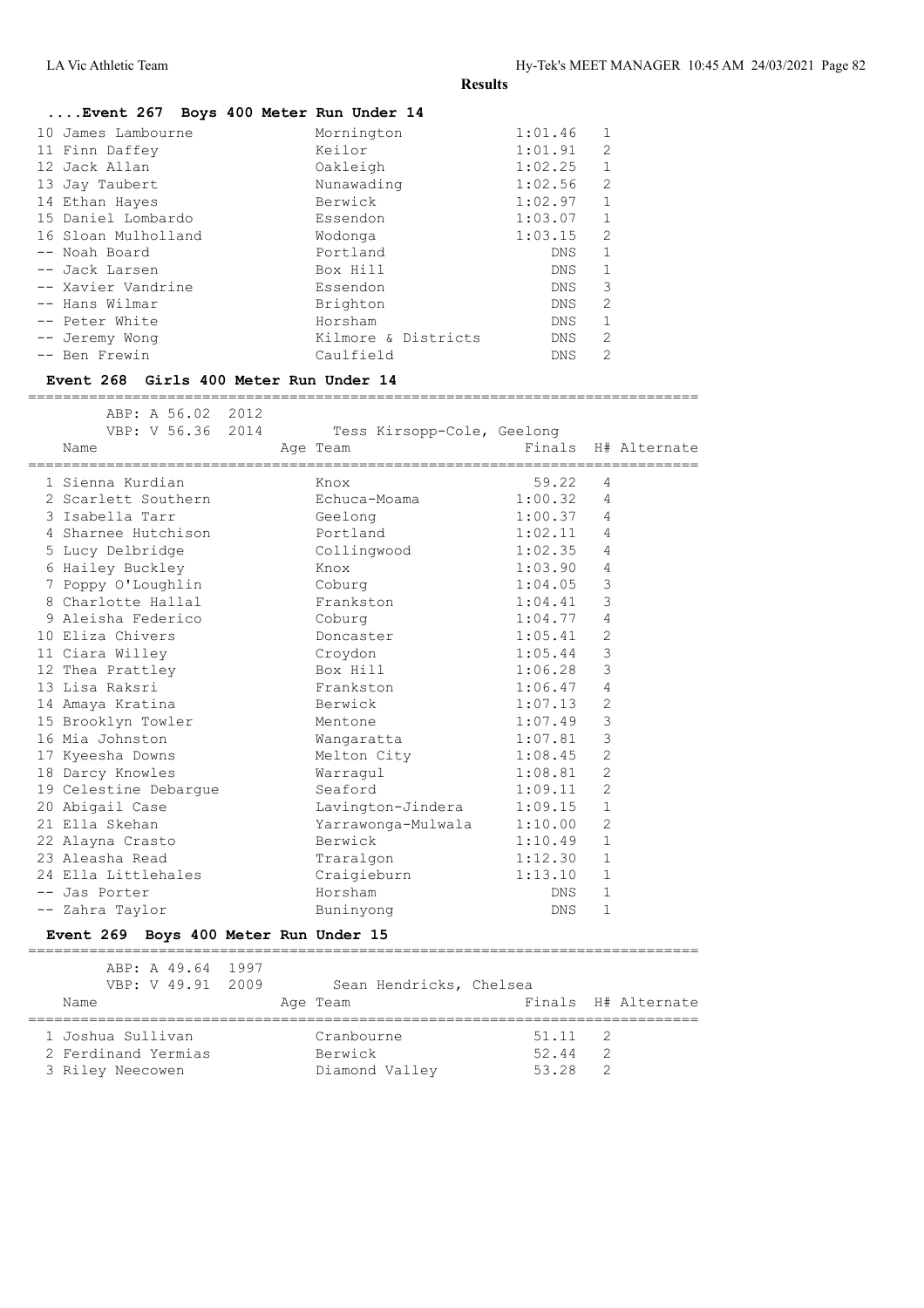| Event 269 Boys 400 Meter Run Under 15 |                    |         |                |
|---------------------------------------|--------------------|---------|----------------|
| 4 Rajvir Singh                        | Werribee           | 53.65   | 2              |
| 5 Logan Carroll                       | Sunbury            | 55.74   | 2              |
| 6 Broden Bond                         | Geelong            | 56.32   | 2              |
| 7 Seth McCleish                       | Geelong            | 56.79   | 2              |
| 8 Jonathon Kaklamanis                 | Coburg             | 57.07   | $\mathbf{1}$   |
| 9 Patrick Keogh                       | Lancefield-Romsey  | 57.66   | 1              |
| 10 Brayden Attwood                    | Berwick            | 57.83   | $\overline{2}$ |
| 11 Bradley Carter                     | Stawell            | 59.13   | $\mathbf{1}$   |
| 12 James Mulholland                   | Wodonga            | 1:00.11 | $\mathbf{1}$   |
| 13 Oscar Morton                       | Oakleigh           | 1:01.09 | 1              |
| 14 Anton Ranalletta                   | Keilor             | 1:01.14 | $\mathbf{1}$   |
| 15 Grady Schroeter                    | Whittlesea City    | 1:04.11 | $\mathbf{1}$   |
| 16 Kyle Griffett                      | Southern Peninsula | 1:12.54 | 1              |
|                                       |                    |         |                |

#### **Event 270 Girls 400 Meter Run Under 15**

=============================================================================

| ABP: A 55.68 2010<br>VBP: V 55.68 2010<br>Name<br>:====================== | Alexandra Bulic, Keilor<br>Age Team | =================================== |                | Finals H# Alternate |
|---------------------------------------------------------------------------|-------------------------------------|-------------------------------------|----------------|---------------------|
| 1 Bella Pasquali                                                          | Wangaratta                          | 58.12                               | $\overline{4}$ |                     |
| 2 Thanya Vijayakumar                                                      | Sandringham                         | $1:00.45$ 4                         |                |                     |
| 3 Indi Elliott                                                            | Geelong                             | 1:00.75                             | $\overline{4}$ |                     |
| 4 Erin Foley                                                              | Geelong                             | 1:01.32                             | $\overline{4}$ |                     |
| 5 Elly Fleming                                                            | Moe                                 | 1:01.76                             | $\overline{4}$ |                     |
| 6 Caitlin Charles                                                         | Corio                               | 1:02.91                             | $\overline{4}$ |                     |
| 7 Ruth Ong                                                                | Werribee                            | 1:04.21                             | 3              |                     |
| 8 Sophie Johnstone                                                        | Knox                                | 1:05.21                             | 2              |                     |
| 9 Teagan Zurawel                                                          | Geelong                             | 1:05.31                             | 3              |                     |
| 10 Mikayley Werner                                                        | Geelong                             | 1:05.87                             | $\mathcal{S}$  |                     |
| 11 Belle Raso                                                             | Diamond Valley 1:06.31              |                                     | 2              |                     |
| 12 Charlie Inkster                                                        | Horsham                             | 1:06.34                             | 2              |                     |
| 13 Hayley Kamphuis                                                        | Traralgon                           | 1:06.67                             | 3              |                     |
| 14 Annalise Jones                                                         | Diamond Valley                      | 1:07.03                             | $\mathbf{1}$   |                     |
| 15 Zoe Vom                                                                | Coburg                              | 1:07.13                             | 2              |                     |
| 16 Chloe Sia                                                              | Diamond Valley 1:07.20              |                                     | 3              |                     |
| 17 Anika Gunoory                                                          | Whittlesea City                     | 1:07.49                             | 2              |                     |
| 18 Arabella McColl                                                        | Geelong                             | 1:07.86                             | $\mathbf{1}$   |                     |
| 19 Summer Harris                                                          | Werribee                            | 1:08.85                             | $\mathbf{1}$   |                     |
| 20 Anika Edmonds                                                          | Keilor                              | 1:09.07                             | 3              |                     |
| 21 Emily Morgan                                                           | Werribee                            | 1:10.56                             | 1              |                     |
| 22 Isabella Hetherington                                                  | Cranbourne                          | 1:12.11                             | $\mathbf{1}$   |                     |
| -- Grace Carter                                                           | Warrnambool                         | DNS                                 | 4              |                     |
| -- Isabella Parrott                                                       | Doncaster                           | DNS                                 | 1              |                     |
| -- Siena Farrell                                                          | Sth Melb District                   | DNS                                 | 4              |                     |
| -- Maia Marinkovic                                                        | Williamstown                        | DNS.                                | $\overline{2}$ |                     |

#### **Event 271 Boys 400 Meter Run Under 16**

| VBP: V 52.77 2020<br>Name                                                            | Patrick Sager, Corio<br>Age Team                         | Finals H# Alternate                                                                                 |
|--------------------------------------------------------------------------------------|----------------------------------------------------------|-----------------------------------------------------------------------------------------------------|
| 1 Matthew O'Brien<br>2 Jai Lever<br>3 Jacob Smith<br>4 Ryan Costin<br>5 Ethan Goding | Ballarat<br>Werribee<br>Geelong<br>Geelong<br>Mornington | 51.97V 3<br>52.08V 3 52.073<br>52.08V 3 52.074<br>- 2<br>53.84<br>54.48<br>$\overline{\phantom{a}}$ |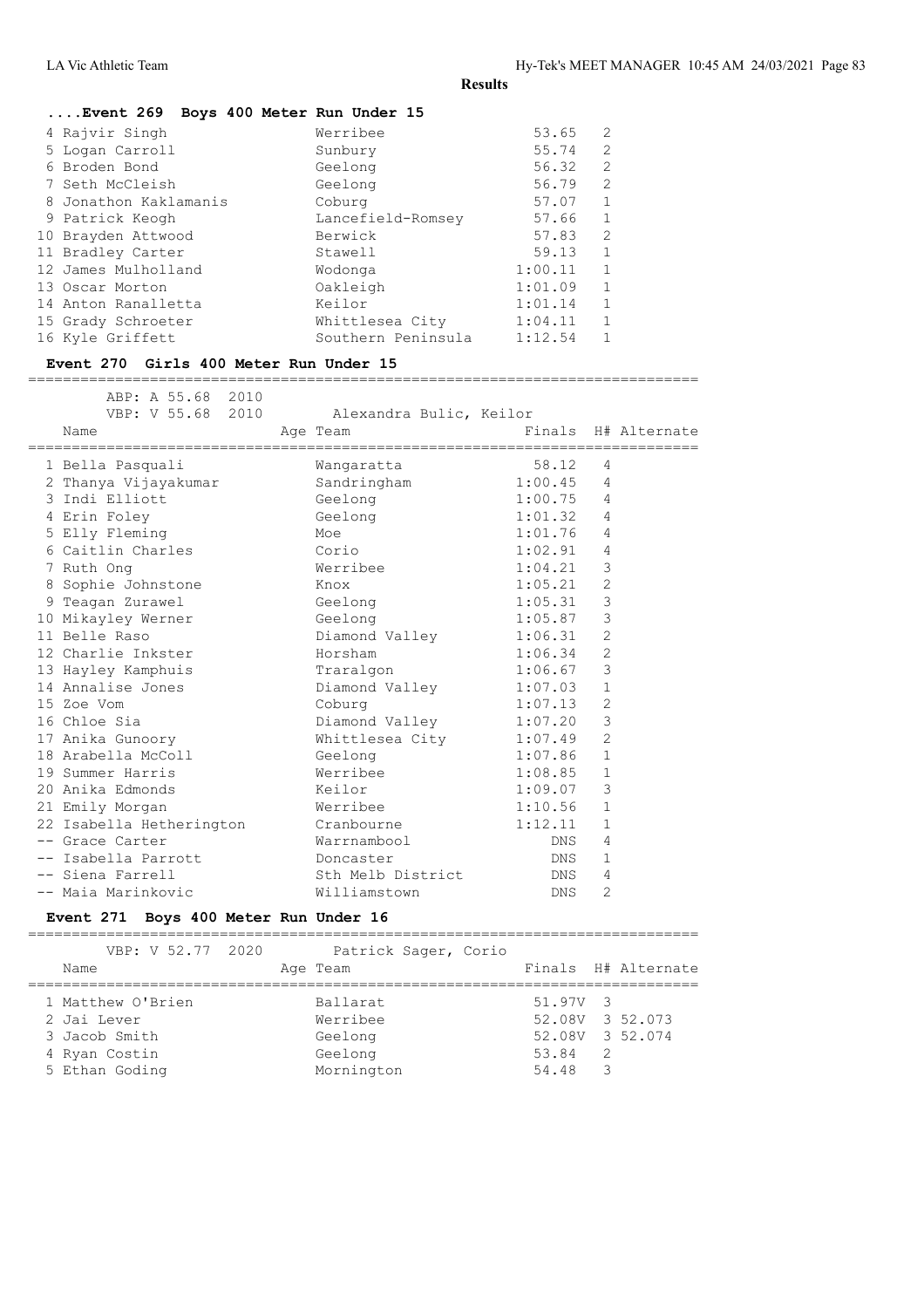| Event 271 Boys 400 Meter Run Under 16 |                 |         |                |
|---------------------------------------|-----------------|---------|----------------|
| 6 Jack Warelow                        | Corio           | 54.90   | 3              |
| 7 Harry Waters                        | Berwick         | 55.52   | $\overline{2}$ |
| 8 Evander Scott                       | Geelong         | 55.59   | 3              |
| 9 Xavier Poon                         | Brighton        | 55.68   | $\overline{2}$ |
| 10 Kristian Barresi                   | Keilor          | 56.98   | 3              |
| 11 Xander Gragasin                    | Stawell         | 57.03   | $\mathfrak{D}$ |
| 12 Jacob Baker-Mayer                  | Werribee        | 57.53   | $\mathbf 1$    |
| 13 Angus Aggenbach                    | Wangaratta      | 57.58   | $\mathbf{1}$   |
| 14 Jordan Lombardo                    | Essendon        | 57.80   | 2              |
| 15 Lucas Knight                       | Whittlesea City | 58.10   | $\mathbf{1}$   |
| 16 Archer Jones                       | Geelong         | 59.81   | $\mathbf{1}$   |
| 17 Bayley Graham                      | Ringwood        | 1:00.80 | $\mathbf 1$    |
| 18 Flynn Welsh                        | Frankston       | 1:00.94 | $\mathbf{1}$   |
| 19 Irsyad Aaqil Bin Iszal             | Whittlesea City | 1:01.17 | $\mathbf{1}$   |
| 20 Jesse Kelly                        | Berwick         | 1:01.54 | $\mathbf{1}$   |
| -- William Beaton                     | Bendigo         | DNS     | 2              |
| -- Benjamin Purser                    | Doncaster       | DNS     | $\mathcal{L}$  |
| -- Anaru Whakaari                     | Williamstown    | DNS     | $\overline{2}$ |
| -- Liam Morrissy                      | Geelong         | DNS     | 3              |
|                                       |                 |         |                |

#### **Event 272 Girls 400 Meter Run Under 16**

=============================================================================

| VBP: V 57.24 2019     | Shahd Mohamed, Mentone |         |                |                     |
|-----------------------|------------------------|---------|----------------|---------------------|
| Name                  | Age Team               |         |                | Finals H# Alternate |
| 1 Caitlin Evans       | Bendigo                | 1:00.03 | 3              |                     |
| 2 Amelie Holah        | Box Hill               | 1:00.93 | 3              |                     |
| 3 Hannah Wilcock      | Mentone                | 1:01.46 | $\overline{2}$ |                     |
| 4 Kyla Chapman        | Knox                   | 1:01.73 | 3              |                     |
| 5 Chloe Kinnersly     | Ballarat               | 1:02.03 | 3              |                     |
| 6 Ameya Sommer-Allie  | Brighton               | 1:03.30 | 3              |                     |
| 7 Ashleigh Rooke      | Croydon                | 1:03.65 | 2              |                     |
| 8 Sugi Neecowen       | Diamond Valley         | 1:04.75 | 2              |                     |
| 9 Tahlia Thomson      | Wangaratta             | 1:04.88 | 3              |                     |
| 10 Audrey Adams       | Lavington-Jindera      | 1:05.95 | 2              |                     |
| 11 Chloe Warmington   | Ballarat               | 1:06.38 | $\overline{2}$ |                     |
| 12 Mackenzie Southern | Echuca-Moama           | 1:07.48 | $\mathbf{1}$   |                     |
| 13 Illiana Mulholland | Wodonga                | 1:10.82 | $\mathbf{1}$   |                     |
| 14 Lana Hughes        | Kyneton                | 1:17.36 | $\mathbf{1}$   |                     |
| 15 Charlise Hateley   | Corio                  | 1:19.44 | $\mathbf{1}$   |                     |
| -- Zoe Bilsborough    | Sandringham            | DNS     | 3              |                     |
| -- Shkyiah Upson      | Seaford                | DNS     | 1              |                     |

#### **Event 301 Girls Discus Throw (500g) Under 11**

| ABP: A 39.94m 2019   |              |                                   |
|----------------------|--------------|-----------------------------------|
| VBP: V 36.33m 2019   |              | Manafo Corine Ropeti, Melton City |
| Name                 | Age Team     | Finals Alternate                  |
|                      |              |                                   |
| 1 Ruby Ladd          | Ringwood     | 30.08m                            |
| 2 Olivia Saumalu     | Brimbank     | 24.44m                            |
| 3 Maddison Grace     | Doncaster    | 22.83m                            |
| 4 Amy Russo          | Caulfield    | 22.78m                            |
| 5 Lucinda Rankin     | Ringwood     | 22.61m                            |
| 6 Jazz Warde         | Echuca-Moama | 21.68m                            |
| 7 Sonali Reniguntala | Coburg       | 20.64m                            |
| 8 Holly Miller       | Caulfield    | 20.09m                            |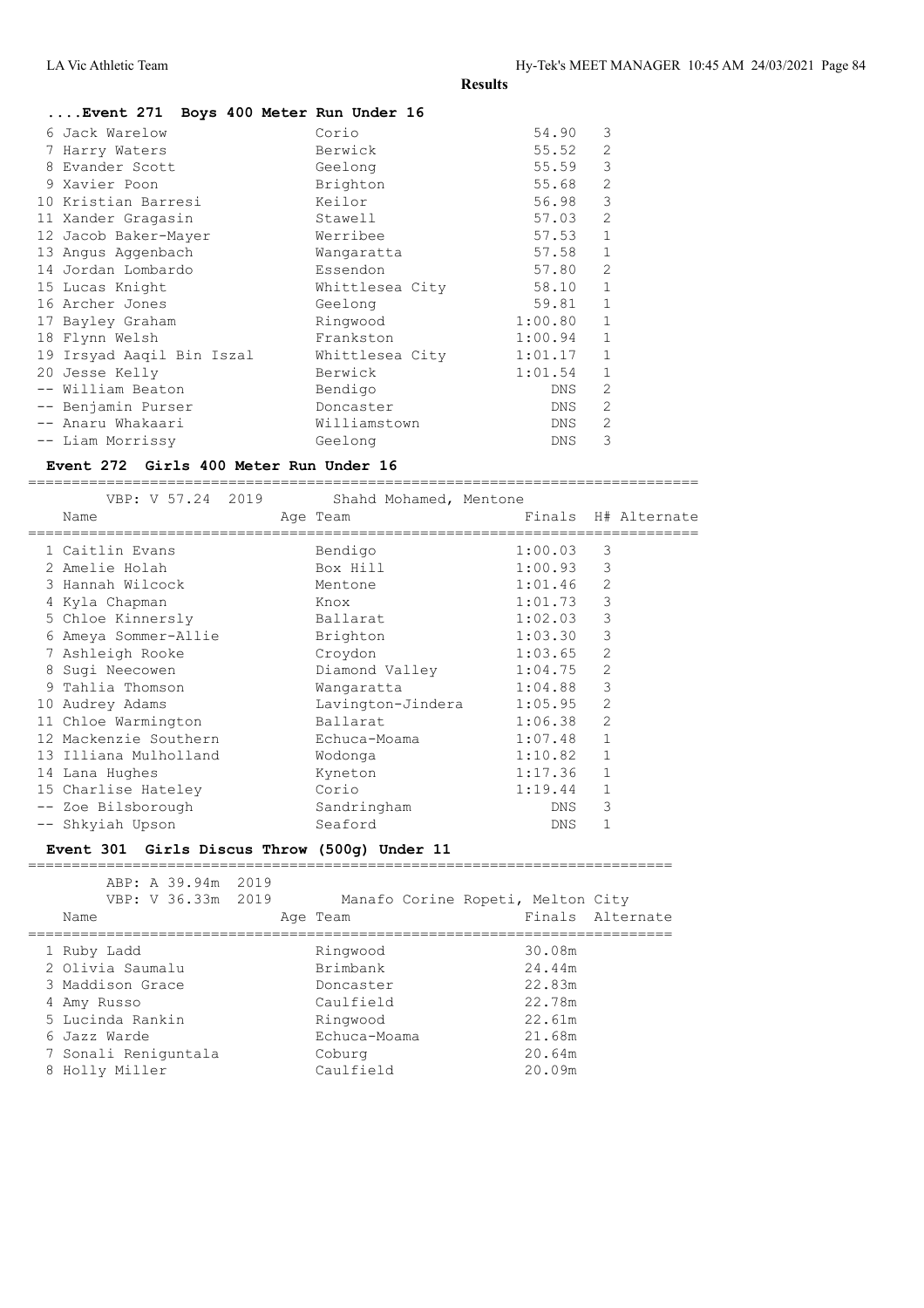## **....Event 301 Girls Discus Throw (500g) Under 11**

| 9 Emily McKinley<br>10 Giselle Guzzardi<br>11 Julia Clencie<br>12 Heidi Connor<br>13 Asha Meek<br>14 Tayla Hamilton<br>15 Jemmah Tonks<br>16 Tajhan Tuakana-Kuki<br>17 Madeline Kelly<br>18 Avery Hutchison<br>19 Addison Pastuszka | Doncaster<br>Werribee<br>Diamond Valley<br>Geelong<br>Horsham<br>Traralgon<br>Berwick<br>Whittlesea City<br>Wonthaggi<br>Essendon<br>Benalla | 18.96m<br>18.57m<br>17.74m<br>17.60m<br>16.82m<br>16.80m<br>16.64m<br>16.27m<br>15.73m<br>15.58m<br>14.98m |
|-------------------------------------------------------------------------------------------------------------------------------------------------------------------------------------------------------------------------------------|----------------------------------------------------------------------------------------------------------------------------------------------|------------------------------------------------------------------------------------------------------------|
|                                                                                                                                                                                                                                     |                                                                                                                                              |                                                                                                            |
|                                                                                                                                                                                                                                     |                                                                                                                                              |                                                                                                            |
| 20 Sienna Bertucci                                                                                                                                                                                                                  | Mentone                                                                                                                                      | 12.04m                                                                                                     |
| -- Cailin Scott<br>-- Lauren Turney                                                                                                                                                                                                 | Diamond Valley<br>Box Hill                                                                                                                   | ND.<br>ND.                                                                                                 |
| -- Ruby Stirling                                                                                                                                                                                                                    | Wangaratta                                                                                                                                   | <b>DNS</b>                                                                                                 |

#### **Event 302 Boys Javelin Throw (400g) Under 11**

ABP: A 41.92m 2006

==========================================================================

| VBP: V 36.04m 2003 Mark Griffin, Warragul |                 |        |                  |
|-------------------------------------------|-----------------|--------|------------------|
| Name                                      | Age Team        |        | Finals Alternate |
|                                           |                 |        | ============     |
| 1 Maloamata Nofoasaefa Rop Melton City    |                 | 28.16m |                  |
| 2 Asher Wilson                            | Berwick         | 26.67m |                  |
| 3 Gospel Edward Aneti Rope                | Melton City     | 25.66m |                  |
| 4 Leigh Benbow                            | Melton City     | 24.63m |                  |
| 5 Jimmy Halloran                          | Echuca-Moama    | 21.64m |                  |
| 6 Jack Newton                             | Caulfield       | 19.52m |                  |
| 7 Andrew MacRae                           | Caulfield       | 19.36m |                  |
| 8 Llywelyn Schoenborn                     | Box Hill        | 19.30m |                  |
| 9 Isileli Haunga                          | Brimbank        | 19.14m |                  |
| 10 Zander Botha                           | Doncaster       | 18.81m |                  |
| 11 Tomek Foroncewicz                      | Brighton        | 17.52m |                  |
| 12 Logan Armstrong-Bourne                 | Diamond Valley  | 17.22m |                  |
| 13 Tyler-John Kampf                       | Whittlesea City | 16.68m |                  |
| 14 Harrison Crosswell                     | Mentone         | 16.39m |                  |
| 15 Kevin Gleeson                          | Ballarat        | 16.36m |                  |
| 16 David Elefterescu                      | Bacchus Marsh   | 16.12m |                  |
| 17 Patrick Reynolds                       | Mentone         | 16.00m |                  |
| 18 Prabhpreet Singh Rangi                 | Keilor          | 14.94m |                  |
| 19 Campbell Stasinowsky                   | Stawell         | 14.93m |                  |
| 20 Will Quigley                           | Craigieburn     | 13.62m |                  |
| 21 Lucas Withers                          | Keilor          | 13.55m |                  |
| 22 Cooper Dmytrenko                       | Williamstown    | 13.17m |                  |
| 23 James Moore                            | Coburg          | 11.36m |                  |
| -- Ollie Mayhew-Sharp                     | Mornington      | DNS.   |                  |
|                                           |                 |        |                  |

#### **Event 303 Boys Long Jump Under 13**

| ABP: A 6.56m 2015<br>VBP: V 6.20m 2015<br>Name | Melvin Monleh, Sunbury<br>Age Team | Finals Alternate |
|------------------------------------------------|------------------------------------|------------------|
| 1 Guy Williams                                 | Geelong                            | 5.37m            |
| 2 Chas Woodward                                | Diamond Valley                     | 5.28m            |
| 3 Josiah Stanford                              | Berwick                            | 5.20m            |
| 4 Johannes Thokchom                            | Knox                               | 4.99m            |

===================================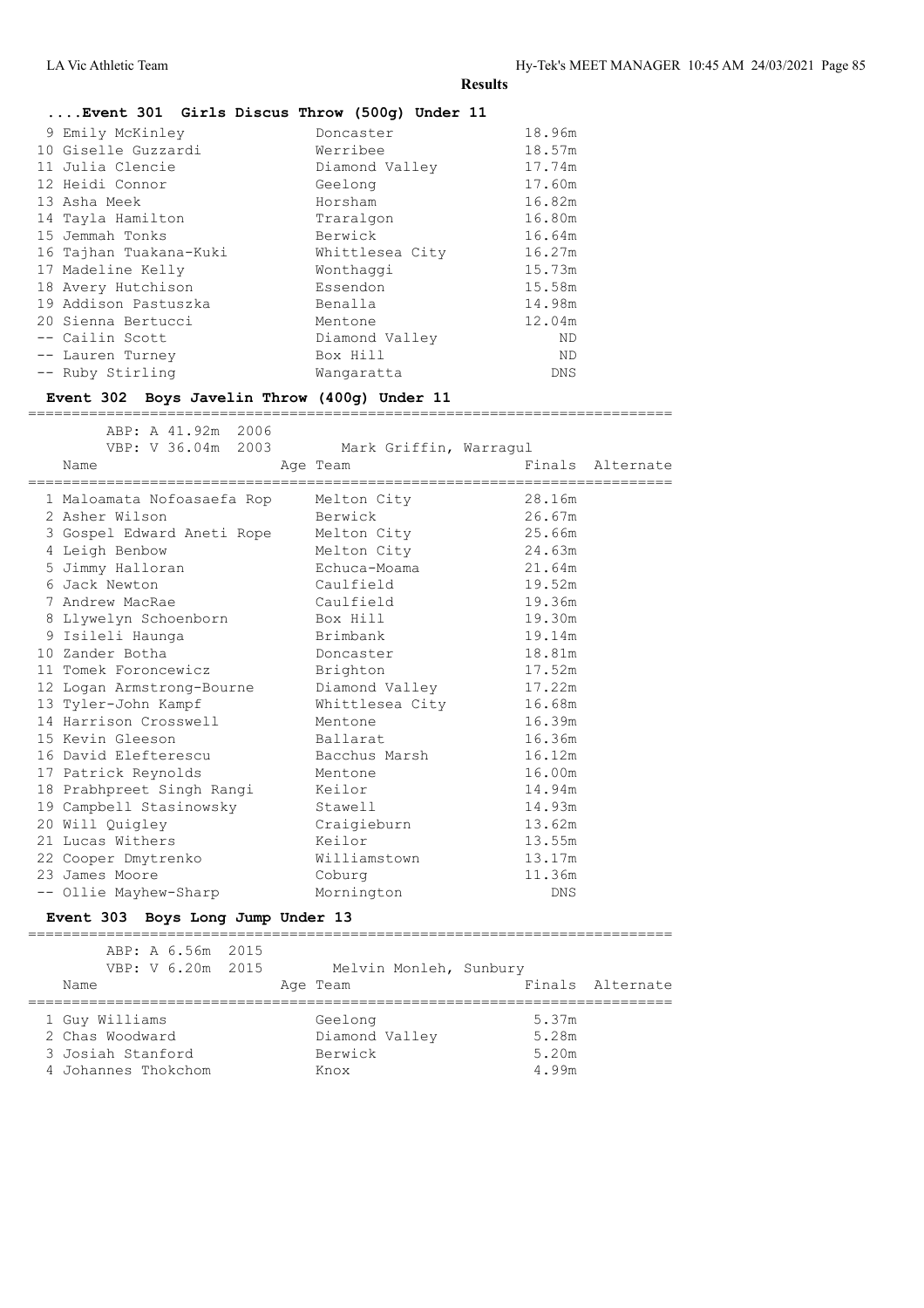| Event 303 Boys Long Jump Under 13 |                   |        |
|-----------------------------------|-------------------|--------|
| 5 Jasper Louey                    | Sth Melb District | 4.82m  |
| 6 Raajeev Ramani                  | Altona            | 4.66m  |
| 7 Xavier Ladbrook                 | Berwick           | J4.66m |
| 8 John Thornton                   | Geelong           | 4.64m  |
| 9 Jesse Lumby                     | Essendon          | J4.64m |
| 10 Arki Butler                    | Sandringham       | 4.61m  |
| 11 Alex Lloyd                     | Bacchus Marsh     | 4.60m  |
| 12 Benjamin Plut                  | Ringwood          | 4.58m  |
| 13 Mark Mavrakis                  | Keilor            | 4.52m  |
| 14 Jaxon Latchman                 | Craigieburn       | 4.43m  |
| 15 Maddox Wilson                  | Essendon          | 4.40m  |
| 16 Naithan Thomas                 | Whittlesea City   | 4.16m  |
| 17 Kayden Ramirez                 | Diamond Valley    | J4.16m |
| 18 Hunter Howells                 | Shepparton        | J4.16m |
| 19 Xavier Collins                 | Geelong           | 4.15m  |
| 20 Cooper Bertram                 | Knox              | 4.09m  |
| 21 Zachary Brown                  | Nunawading        | 3.99m  |
| 22 Justin Wei                     | Sandringham       | 3.96m  |
| 23 Matthew Oberholzer             | Ballarat          | 3.89m  |
| 24 Henry Dwyer                    | Caulfield         | 3.77m  |
| Harvey Jacka                      | Wangaratta        | ND     |

#### **Event 304 Girls Long Jump Under 13** ==========================================================================

| ABP: A 5.77m<br>VBP: V 5.77m 2020<br>Name<br>---------------------- | 2009 | Geena Davy, Mornington<br>Age Team |           | Finals Alternate |
|---------------------------------------------------------------------|------|------------------------------------|-----------|------------------|
| 1 Jamison Towers                                                    |      | Corio                              | 4.98m     |                  |
| 2 Cecilia Agostino                                                  |      | Cranbourne                         | 4.92m     |                  |
| 3 Amy Fitzgerald                                                    |      | Sandringham                        | 4.87m     |                  |
| 4 Molly Colgan                                                      |      | Frankston                          | 4.86m     |                  |
| 5 Charli Sullivan                                                   |      | Sandringham                        | 4.69m     |                  |
| 6 Karla Boras                                                       |      | Geelong                            | 4.58m     |                  |
| 7 Faith Little                                                      |      | Sandringham                        | 4.49m     |                  |
| 8 Alyssa Chapman                                                    |      | Knox                               | 4.46m     |                  |
| 9 Grace Farah                                                       |      | Whittlesea City                    | 4.45m     |                  |
| 10 Hayley Auden                                                     |      | Sandringham                        | 4.41m     |                  |
| 11 Allegra Orso                                                     |      | Caulfield                          | 4.38m     |                  |
| 12 Teagan Lay                                                       |      | Chelsea                            | J4.38m    |                  |
| 13 Maddison Meagher                                                 |      | Diamond Valley                     | 4.21m     |                  |
| 14 Grace Crowe                                                      |      | Ballarat                           | 4.20m     |                  |
| 15 Georgia Goss                                                     |      | Southern Peninsula                 | 4.16m     |                  |
| 16 Milan Keogh                                                      |      | Knox                               | 4.14m     |                  |
| 17 Isabel Rogers                                                    |      | Mentone                            | 4.13m     |                  |
| 18 Janella Archer                                                   |      | Traralgon                          | 4.11m     |                  |
| 19 Jessica Mibus                                                    |      | Casterton                          | 3.97m     |                  |
| 20 Sophie Sprunt                                                    |      | Geelong                            | 3.92m     |                  |
| 21 Emma Middleton                                                   |      | Caulfield                          | 3.89m     |                  |
| 22 Daisy Robinson                                                   |      | Waverley                           | J3.89m    |                  |
| 23 Tazma Ferrie                                                     |      | Bendigo                            | 3.78m     |                  |
| 24 Naomi Henderson                                                  |      | Maryborough                        | 3.75m     |                  |
| 25 Ella Duncan                                                      |      | Essendon                           | 3.68m     |                  |
| -- Julia Zaitseva                                                   |      | Caulfield                          | <b>ND</b> |                  |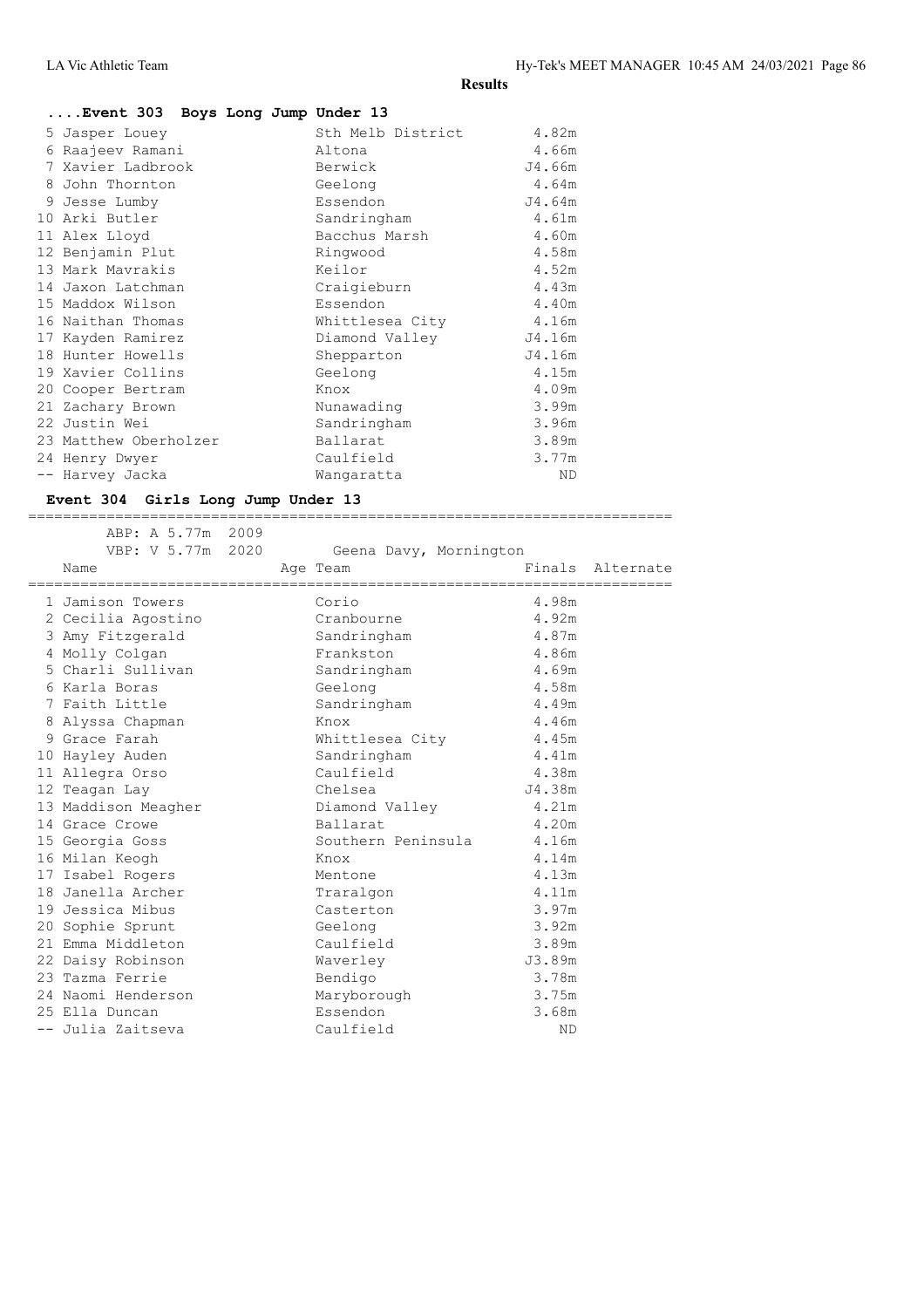## **Event 305 Girls High Jump (1.35m) Under 16**

|  | VBP: V 1.63m 2019<br>Name | Abby Thompson, Kyneton<br>Age Team | Finals Alternate |
|--|---------------------------|------------------------------------|------------------|
|  | 1 Madison Wright          | Ballarat                           | 1.64mV           |
|  | 2 Paige Duffy             | Yarrawonga-Mulwala                 | 1.50m            |
|  | 3 Hannah Linnett          | Ringwood                           | J1.50m           |
|  | 4 Hannah Wilcock          | Mentone                            | 1.45m            |
|  | 5 Jemmah Paton            | Mentone                            | J1.45m           |
|  | 6 Krystal Archer          | Traralgon                          | 1.40m            |
|  | 6 Ashlee Ouinn            | Berwick                            | 1.40m            |
|  | 6 Tamara Henry            | Bacchus Marsh                      | 1.40m            |
|  | -- Eva Ljaskevic          | Brighton                           | <b>DNS</b>       |
|  |                           |                                    |                  |

## **Event 306 Boys High Jump (1.45m) Under 16**

==========================================================================

| VBP: V 1.96m 2019      | Bradley Bishop, Knox |            |                  |
|------------------------|----------------------|------------|------------------|
| Name                   | Age Team             |            | Finals Alternate |
| 1 Joshua Payne         | Geelong              | 1.70m      |                  |
| 2 Connor Clarke        | Bendigo              | 1.65m      |                  |
| 3 Declan Foley         | Geelong              | J1.65m     |                  |
| 4 Harry Waters         | Berwick              | J1.65m     |                  |
| 5 Shane Clough         | Gisborne             | 1.60m      |                  |
| 5 Nathan Golonka       | Caulfield            | 1.60m      |                  |
| 7 Nicolas Bannan       | Whittlesea City      | J1.60m     |                  |
| 8 Braedyn Dawtrey      | Southern Peninsula   | J1.60m     |                  |
| -- Nicholas Smerdon    | Berwick              | NH         |                  |
| -- Fatehaviraj Bhullar | Whittlesea City      | ΝH         |                  |
| -- Ariel Melnik        | Keilor               | <b>DNS</b> |                  |

#### **Event 307 Girls Discus Throw (500g) Under 09**

| ABP: A 32.52m 1985<br>VBP: V 32.01m 2008<br>Name | Louise Mendes, Williamstown<br>Age Team<br>----------------------- | Finals | Alternate |
|--------------------------------------------------|--------------------------------------------------------------------|--------|-----------|
| 1 Natalie McKinley                               | Doncaster                                                          | 19.21m |           |
| 2 Gemma Marrone                                  | Nunawading                                                         | 16.25m |           |
| 3 Tia Hockey                                     | Coburg                                                             | 15.75m |           |
| 4 Gurarmandeep Kaur                              | Cranbourne                                                         | 14.62m |           |
| 5 Violet Froon                                   | Corio                                                              | 13.90m |           |
| 6 Jessica Li                                     | Caulfield                                                          | 13.18m |           |
| 7 Lexus Nunn                                     | Whittlesea City                                                    | 11.90m |           |
| 8 Melody Samuels                                 | Ballarat                                                           | 11.45m |           |
| 9 Mia Greenwood                                  | Lancefield-Romsey                                                  | 11.23m |           |
| 10 Ebony Ciopicz                                 | Keilor                                                             | 11.09m |           |
| 11 Emily Crosswell                               | Mentone                                                            | 11.01m |           |
| 12 Xanthe Dalton                                 | Warragul                                                           | 10.85m |           |
| 13 India Harding                                 | Doncaster                                                          | 10.25m |           |
| 14 Amy Skene                                     | Ballarat                                                           | 10.05m |           |
| 15 Jazel Ong                                     | Waverley                                                           | 9.91m  |           |
| 16 Chloe Potter                                  | Frankston                                                          | 9.78m  |           |
| 17 Laura Stone                                   | Shepparton                                                         | 9.65m  |           |
| 18 Sadie Robinson                                | Waverley                                                           | 9.51m  |           |
| 19 Allegra Lodding                               | Caulfield                                                          | 9.35m  |           |
| 20 Melian Archer                                 | Traralgon                                                          | 8.06m  |           |
| -- Gemma Bryant                                  | Caulfield                                                          | ND     |           |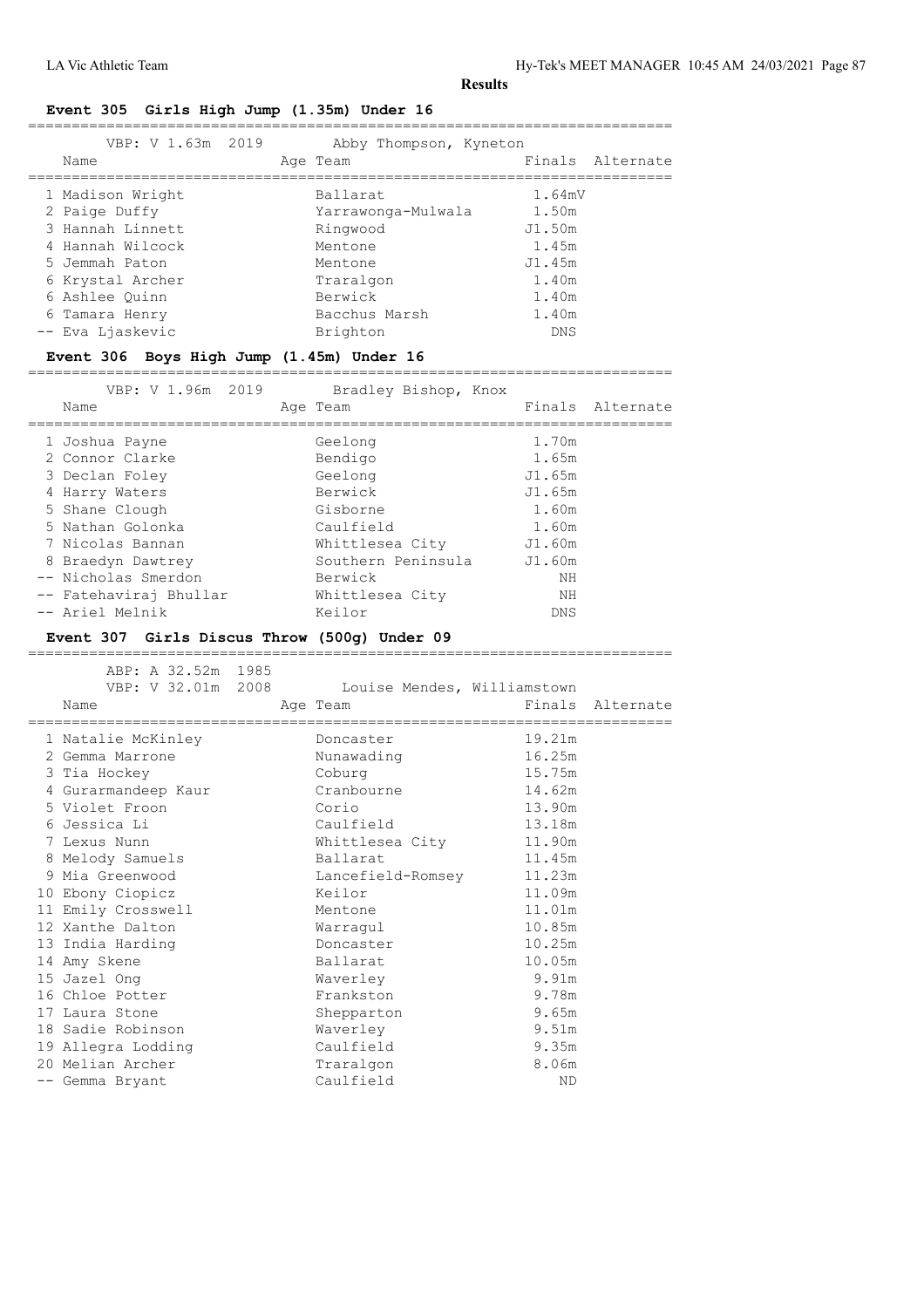| LA Vic Athletic Team |  |  |  |  |  |
|----------------------|--|--|--|--|--|
|----------------------|--|--|--|--|--|

| Event 307 Girls Discus Throw (500q) Under 09 |  |  |                |  |      |
|----------------------------------------------|--|--|----------------|--|------|
| -- Meleena Fernando                          |  |  | Diamond Valley |  | DNS. |
| -- Mia Lewis                                 |  |  | Diamond Valley |  | DNS. |

# **Event 308 Girls Triple Jump Under 12**

#### ==========================================================================

| ABP: A 11.14m 2005<br>VBP: V 11.14m 2005<br>Name |  | Brooke Stratton, Knox<br>Age Team |        | Finals Alternate |
|--------------------------------------------------|--|-----------------------------------|--------|------------------|
| 1 Adele Roche                                    |  | Caulfield                         | 9.43m  |                  |
| 2 Hope Vili                                      |  | Essendon                          | 9.41m  |                  |
| 3 Jocelyn Kerr                                   |  | Camberwell-Malvern 9.25m          |        |                  |
| 4 Rebecca Hyalica                                |  | Diamond Valley                    | 9.22m  |                  |
| 5 Madison Kerr                                   |  | Camberwell-Malvern 9.13m          |        |                  |
| 6 Imogen Davison                                 |  | Box Hill                          | 9.07m  |                  |
| 7 Kaitlin Ord                                    |  | Sandringham                       | 8.85m  |                  |
| 8 Abigail Cheshire                               |  | Caulfield                         | 8.82m  |                  |
| 9 Teagan Reade                                   |  | Geelong                           | 8.67m  |                  |
| 10 Eve Fumberger                                 |  | Williamstown                      | 8.66m  |                  |
| 11 Cailin Walker                                 |  | Corio                             | 8.58m  |                  |
| 12 Harli Lennon                                  |  | Seaford                           | J8.58m |                  |
| 13 Grace Murray                                  |  | Brimbank                          | 8.51m  |                  |
| 14 Tahnee Hutchison                              |  | Werribee                          | 8.42m  |                  |
| 15 Georgia Letson                                |  | Altona                            | 8.39m  |                  |
| 16 Jazmyn Cartledge                              |  | Ballarat                          | 8.09m  |                  |
| 17 Abigail Crowe                                 |  | Coburg                            | 8.04m  |                  |
| 18 Summer Jenkins                                |  | Ballarat                          | 8.03m  |                  |
| 19 Chelsea Tickell                               |  | Bendigo                           | 7.93m  |                  |
| 20 Bella Shaw                                    |  | Frankston                         | 7.75m  |                  |
| 21 Olivia Smith                                  |  | Wangaratta                        | 7.69m  |                  |
| 22 Kaitlin Orchard                               |  | Buninyong                         | 7.68m  |                  |
| 23 Taya Spencer                                  |  | Berwick                           | 7.48m  |                  |
| -- Olive Spitty                                  |  | Kerang                            | DNS    |                  |
|                                                  |  |                                   |        |                  |

# **Event 309 Boys Triple Jump Under 12**

| ABP: A 12.78m 1995                     |                            |        |                  |
|----------------------------------------|----------------------------|--------|------------------|
| VBP: V 11.60m 1989                     | Paul Delos Santos, Seaford |        |                  |
| Name                                   | Age Team                   |        | Finals Alternate |
| ==================================     | =======================    |        |                  |
| 1 Xavier Lalic                         | Geelong                    | 10.13m |                  |
| 2 Brandon Cvetanoski                   | Keilor                     | 10.09m |                  |
| 3 Thomas Simpson                       | Camberwell-Malvern 9.53m   |        |                  |
| 4 Jack Abbruzzese Albury               |                            | 9.50m  |                  |
| 5 Zach Sandison                        | Williamstown               | 9.15m  |                  |
| 6 Mitchell Carney                      | Sandringham                | J9.15m |                  |
| 7 Devyn Taru                           | Cranbourne                 | 9.08m  |                  |
| 8 Ashden Simon                         | Diamond Valley             | 9.06m  |                  |
| 9 Riley Stratford                      | Moorabbin                  | 9.01m  |                  |
| 10 Kai Norton                          | Bendigo                    | 8.98m  |                  |
| 11 Harrison Dolman                     | Box Hill                   | 8.91m  |                  |
| 12 Archie McCallum                     | Geelong                    | 8.90m  |                  |
| 13 Chellian Kanthasamy Box Hill        |                            | 8.86m  |                  |
| 14 Daniel Pashutin                     | Knox                       | 8.64m  |                  |
| 15 Jordan Mathews                      | Bendigo                    | 8.63m  |                  |
| 16 Israel-Excellent Olaniya Cranbourne |                            | 8.45m  |                  |
| 17 Benjamin Lorencak                   | Mentone                    | 8.37m  |                  |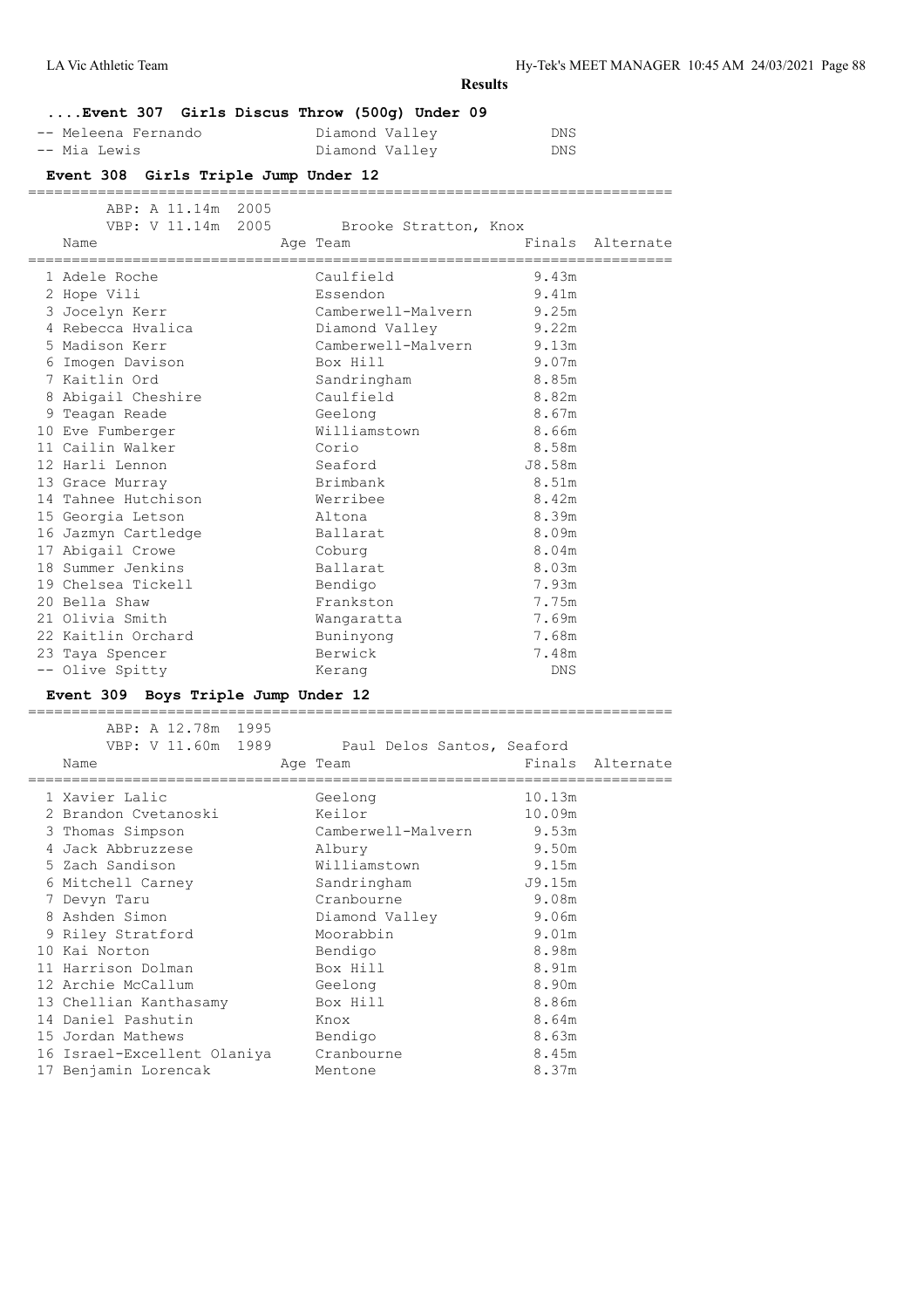#### **....Event 309 Boys Triple Jump Under 12**

| 18 Gianni Burrone | Werribee      | 8.35m      |
|-------------------|---------------|------------|
| 19 Noah Boyd      | Albury        | 8.32m      |
| 20 Nicholas Ide   | Bacchus Marsh | 8.26m      |
| 21 Lucas Perrone  | Williamstown  | 7.83m      |
| 22 Hayden Edwards | Caulfield     | 7.70m      |
| 23 Hugh Weidemann | Horsham       | 7.30m      |
| -- Charlie O'Shea | Caulfield     | <b>DNS</b> |

#### **Event 310 Girls Discus Throw (1kg) Under 14**

==========================================================================

| ABP: A 45.60m 2017<br>VBP: V 44.05m 1996<br>Name<br>================================== | Alisha Sayner, Deer Park<br>Age Team | ===================================== | Finals Alternate |
|----------------------------------------------------------------------------------------|--------------------------------------|---------------------------------------|------------------|
| 1 Alyssa Benbow                                                                        | Melton City                          | 39.17m                                |                  |
| 2 Thushana Sri                                                                         | Altona                               | 33.08m                                |                  |
| 3 Isabelle Furber                                                                      | Sandringham                          | 29.93m                                |                  |
| 4 Kayleigh Samuel                                                                      | Brimbank                             | 28.44m                                |                  |
| 5 Amber Fox                                                                            | Bendigo                              | 26.77m                                |                  |
| 6 Hannah McMahon                                                                       | Wodonga                              | 26.37m                                |                  |
| 7 Nicola Steere                                                                        | Williamstown                         | 25.49m                                |                  |
| 8 Vanessa Smith                                                                        | Diamond Valley                       | 24.19m                                |                  |
| 9 Ebony Barnet                                                                         | Croydon                              | 21.67m                                |                  |
| 10 Rosemary Haszard                                                                    | Albury                               | 20.90m                                |                  |
| 11 Emma Stewart                                                                        | Bacchus Marsh                        | 19.58m                                |                  |
| 12 Ariana Pashutina                                                                    | Knox                                 | 19.16m                                |                  |
| 13 Molly Close                                                                         | Benalla                              | 18.96m                                |                  |
| 14 Madison Carr                                                                        | Caulfield                            | 18.71m                                |                  |
| 15 Ashmitha Murugathas                                                                 | Whittlesea City                      | 18.58m                                |                  |
| 16 Emma Fabre                                                                          | Ringwood                             | 18.42m                                |                  |
| 17 Erin Becker                                                                         | Traralgon                            | 17.35m                                |                  |
| 18 Isabella Fraser                                                                     | Kyneton                              | 16.79m                                |                  |
| 19 Lisse Bath                                                                          | Leongatha                            | 16.53m                                |                  |
| 20 Amy Woolfe                                                                          | Berwick                              | 16.49m                                |                  |
| 21 Maddie Payne                                                                        | Ringwood                             | 16.36m                                |                  |
| 22 Jemilla Campbell                                                                    | Corio                                | 15.97m                                |                  |
| 23 Charlotte Gray                                                                      | Keilor                               | 15.33m                                |                  |
| 24 Annalise Harrison                                                                   | Doncaster                            | 15.24m                                |                  |
| 25 Suvathy Sujeendran                                                                  | Springvale                           | 14.06m                                |                  |
| 26 Amelia Gall                                                                         | Nathalia                             | 12.41m                                |                  |
| -- Taneisha Clark                                                                      | Maryborough                          | <b>DNS</b>                            |                  |
|                                                                                        |                                      |                                       |                  |

#### **Event 311 Boys Javelin Throw (600g) Under 14**

|  | VBP: V 57.02m 2015  |  | Bradley Butler, Frankston |        |                  |
|--|---------------------|--|---------------------------|--------|------------------|
|  | Name                |  | Age Team                  |        | Finals Alternate |
|  | 1 Asher Andrews     |  | Diamond Valley            | 43.07m |                  |
|  | 2 Tristan Leeds     |  | Coburg                    | 39.00m |                  |
|  | 3 Jace Murray       |  | Ballarat                  | 33.97m |                  |
|  | 4 Eden Smith        |  | Ringwood                  | 33.18m |                  |
|  | 5 Luke Visser       |  | Geelong                   | 32.79m |                  |
|  | 6 Senula Wijesekara |  | Springvale                | 31.67m |                  |
|  | 7 William Ambler    |  | Moe                       | 30.67m |                  |
|  | 8 Asher Mitchell    |  | Corio                     | 29.20m |                  |
|  | 9 Lachlan Borg      |  | Diamond Valley            | 27.07m |                  |
|  |                     |  |                           |        |                  |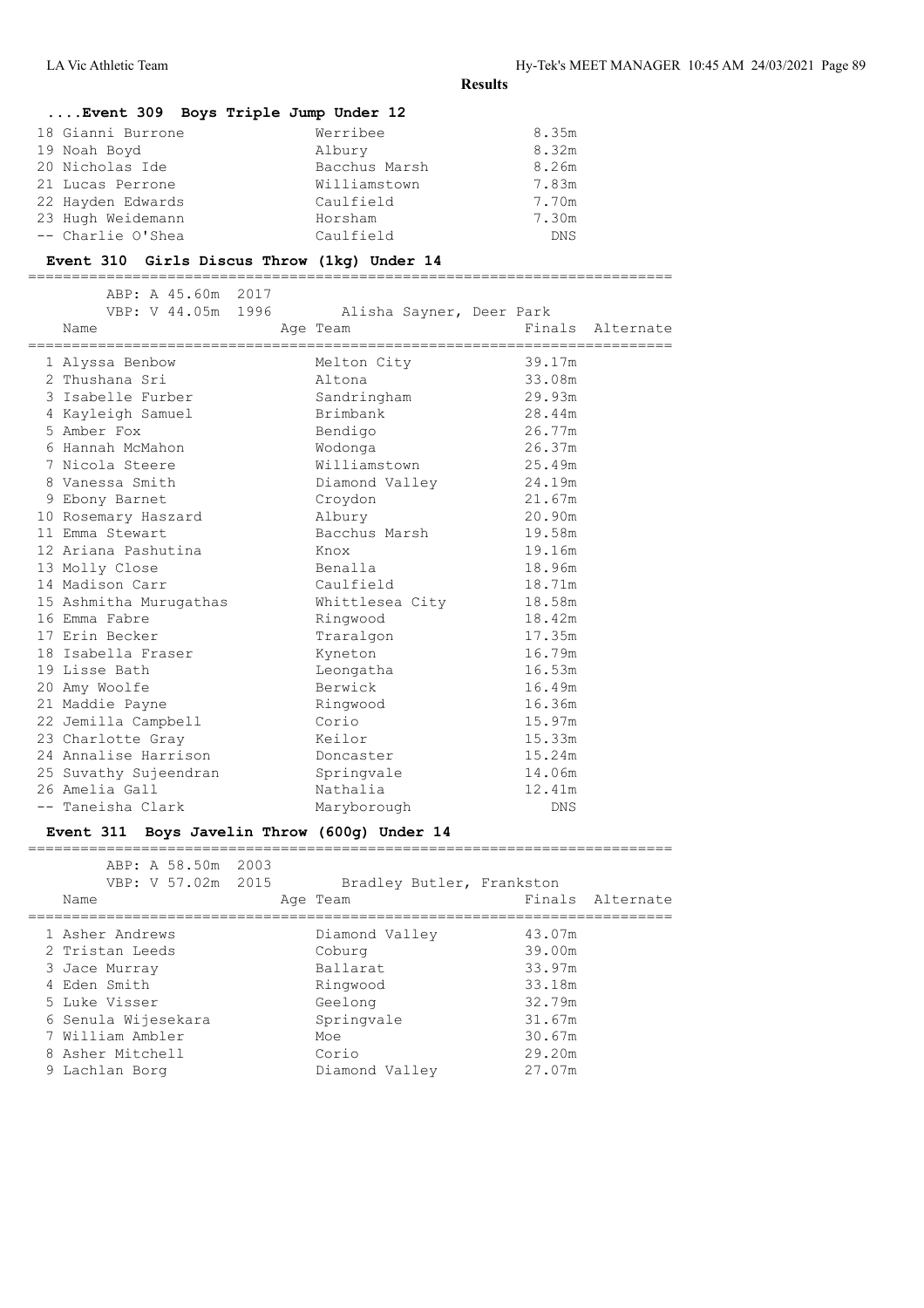## **....Event 311 Boys Javelin Throw (600g) Under 14**

| 10 Jesse Rabusin    | Corio             | 26.93m     |
|---------------------|-------------------|------------|
| 11 Blake Wilson     | Berwick           | 26.45m     |
| 12 Iain Gibson      | Croydon           | 25.75m     |
| 13 Liam McAnearney  | Frankston         | 25.25m     |
| 14 Fraser Mattinson | Caulfield         | 25.06m     |
| 15 Finn Sharp       | Moorabbin         | 24.84m     |
| 16 Dylan Colyer     | Collingwood       | 24.68m     |
| 17 Brock Hamilton   | Traralgon         | 24.07m     |
| 18 Aidan Farrell    | Sth Melb District | 23.45m     |
| 19 Sloan Mulholland | Wodonga           | 23.04m     |
| 20 Alex Smerdon     | Berwick           | 22.74m     |
| 21 Will Munro       | Craigieburn       | 20.95m     |
| 22 Tyler Cumming    | Diamond Valley    | 20.88m     |
| -- Jayden Brydon    | Maryborough       | <b>DNS</b> |
| -- Ashton McMenamin | Keilor            | <b>DNS</b> |
| -- Noah McMenamin   | Keilor            | DNS        |
|                     |                   |            |

#### **Event 312 Boys Long Jump Under 09-10 MC**

| Name                   | Age Team  | Finals Alternate |
|------------------------|-----------|------------------|
| 1 Kobi Matheson        | Corio     | 2.76m 40.76%     |
| 2 Alexander Mijailovic | Frankston | $2.20m$ $32.35%$ |
| 3 Dylan Marron         | Bendigo   | $1.65m$ 24.37%   |

## **Event 313 Girls Long Jump Under 09-10 MC**

| Name                | Age Team  | Finals Alternate |
|---------------------|-----------|------------------|
|                     |           |                  |
| 1 Samantha Heneghan | Leongatha | 1.07m 30.39%     |

#### **Event 314 Boys Long Jump Under 11-12 MC**

| Name              | Age Team   |                   | Finals Alternate |
|-------------------|------------|-------------------|------------------|
| 1 Gillie Lumby    | Essendon   | $J2.35m$ $38.77%$ |                  |
| 2 Riley Caton     | Lake Bolac | $J3.02m$ $38.03%$ |                  |
| 3 Hamish Mazzetti | Ringwood   |                   | 1.58m 22.15%     |
| 4 William Hayes   | Ringwood   | $J1.20m$ $17.72%$ |                  |
| 5 Jack Mazzetti   | Ringwood   | $J1.25m$ $17.53%$ |                  |
|                   |            |                   |                  |

#### **Event 315 Girls Long Jump Under 11-12 MC**

| Name             | Age Team   |                | Finals Alternate |
|------------------|------------|----------------|------------------|
| 1 Estelle Gill   | Ringwood   | 2.56m 46.46%   |                  |
| 2 Eleanor Downey | Ballarat   | $2.44m$ 39.10% |                  |
| 3 Teagan James   | Cranbourne | 1.83m 29.46%   |                  |

## **Event 316 Boys Long Jump Under 13-16 MC**

| Name                             | Age Team                 |                                   | Finals Alternate |
|----------------------------------|--------------------------|-----------------------------------|------------------|
| 1 Anthony Jordan<br>2 Leo Reeve  | Doncaster<br>Sandringham | 5.38m 70.97%<br>$J2.90m$ $42.83%$ |                  |
| 3 Liam Costello<br>4 Jordan Rudd | Mentone<br>Craigieburn   | $J3.00m$ $42.07%$<br>2.88m 37.69% |                  |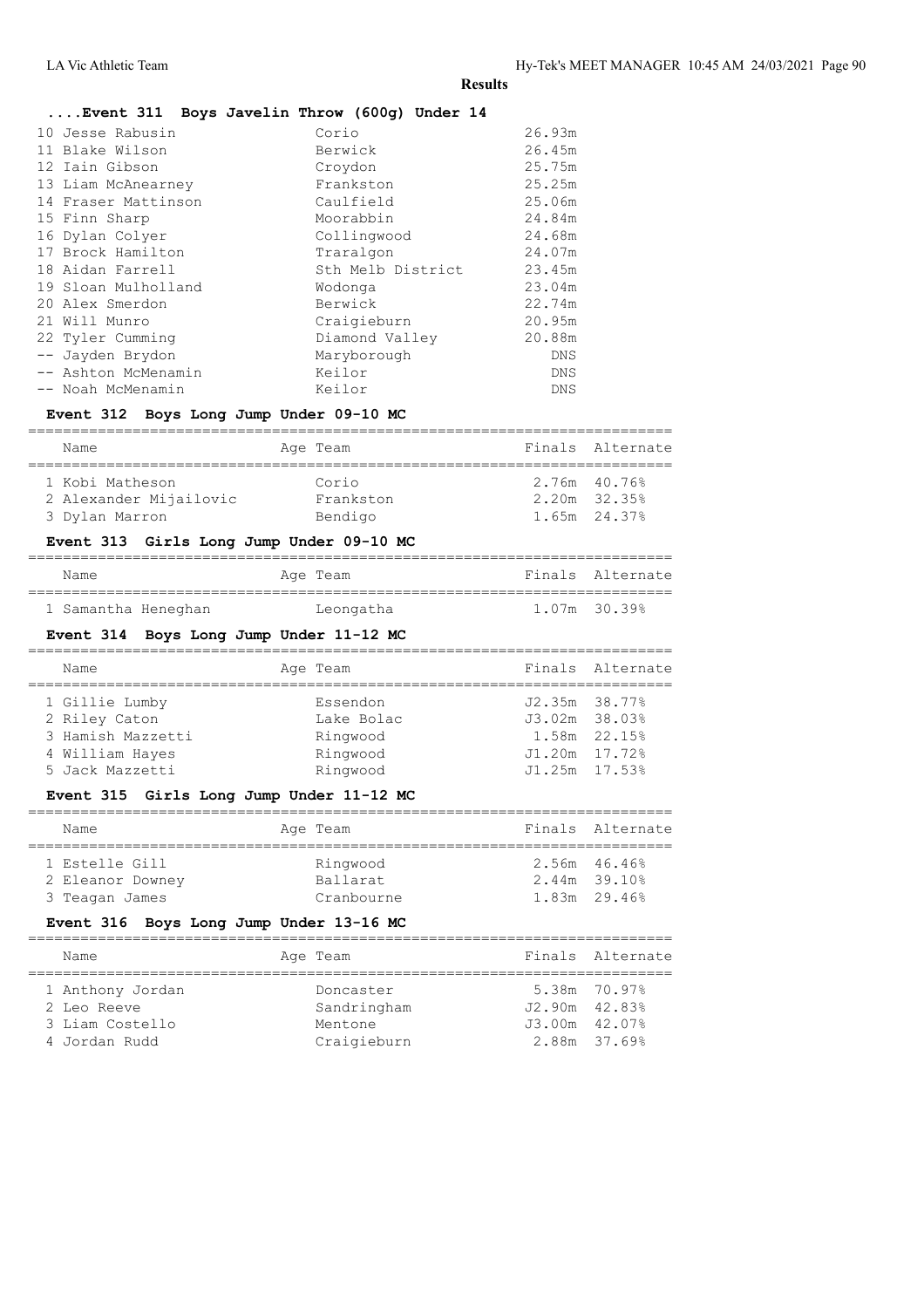# **....Event 316 Boys Long Jump Under 13-16 MC** 5 James Shiell Knox 2.69m 35.20%

| 6 Hamish Sommerfeld | Albury     |             | 2.54m 33.24% |
|---------------------|------------|-------------|--------------|
| 7 Lachlan Sefton    | Knox       |             | 2.38m 31.15% |
| 8 Noah Berry        | Geelong    | 2.08m 29.17 |              |
| -- Brady Cochrane   | Ringwood   | DNS         |              |
| -- Jackson Laughlin | Cranbourne | <b>DNS</b>  |              |
|                     |            |             |              |

## **Event 317 Girls Long Jump Under 13-16 MC**

| Name              | Age Team        |                   | Finals Alternate |
|-------------------|-----------------|-------------------|------------------|
| 1 Tori English    | Albury          | J2.13m 117.03%    |                  |
| 2 Emily Shiell    | Knox            | $J2.30m$ $45.54%$ |                  |
| 3 Regan Elliott   | Maryborough     | 1.94m 38.41%      |                  |
| 4 Maddison Hunter | Geelong         | 1.51m 29.90%      |                  |
| -- Kirra Wright   | Whittlesea City | ND                |                  |

#### **Event 318 Boys Discus Throw (500g) Under 10**

==========================================================================

| ABP: A 43.20m 1983<br>VBP: V 39.30m 1984<br>Name | Age Team                   | Saverio Rocca, Preston-Reservoir<br>Finals Alternate |
|--------------------------------------------------|----------------------------|------------------------------------------------------|
| 1 Steph Engelbrecht                              | Camberwell-Malvern 30.04m  |                                                      |
| 2 Eli Hedley                                     | Corio                      | 27.61m                                               |
| 3 Thimath Jayawardana                            | Whittlesea City            | 26.69m                                               |
| 4 Arshad Rahman                                  | Werribee                   | 26.32m                                               |
| 5 Will Browne                                    | Kilmore & Districts 24.74m |                                                      |
| 6 Leo Woodburne                                  | Wangaratta                 | 24.63m                                               |
| 7 Levi Robertson                                 | Whittlesea City 23.61m     |                                                      |
| 8 Theodore Bowen                                 | Sandringham                | 23.31m                                               |
| 9 Kalen Sapolu                                   | Doncaster                  | 23.27m                                               |
| 10 Makore Dickinson                              | Kyabram                    | 23.11m                                               |
| 11 Angus Sexton                                  | Geelong                    | 22.49m                                               |
| 12 Thomas Mount                                  | Wangaratta                 | 21.82m                                               |
| 13 Oliver Schouten-Durham                        | Geelong                    | 21.59m                                               |
| 14 Elijah Sommerfeld                             | Albury                     | 19.95m                                               |
| 15 Angus Shuttleworth                            | Knox                       | 19.41m                                               |
| 16 Michael Friedli                               | Brighton                   | 17.96m                                               |
| 17 Vansh Bhutani                                 | Cranbourne                 | 17.43m                                               |
| 18 Zain Merhi                                    | Essendon                   | 17.27m                                               |
| 19 Nicholas Barattini                            | Pakenham                   | 16.44m                                               |
| 20 Luke Thomas                                   | Collingwood                | 16.17m                                               |
| -- Kade Wells                                    | Swan Hill                  | ND.                                                  |
| -- Alfie Gniel                                   | Doncaster                  | <b>ND</b>                                            |
| -- Ezra Zosel                                    | Box Hill                   | ND                                                   |
| -- Jackson Pribil                                | Cranbourne                 | DNS                                                  |

## **Event 319 Boys Shot Put (3kg) Under 13**

| ABP: A 19.11m 2009   |                          |                  |
|----------------------|--------------------------|------------------|
| VBP: V 16.79m 2007   | Dylan Calleja, Caulfield |                  |
| Name                 | Age Team                 | Finals Alternate |
| 1 Oudre Tuakana-Kuki | Whittlesea City          | 14.19m           |
| 2 Mafi Aho           | Brimbank                 | 13.15m           |
| 3 Charlie Haring     | Wangaratta               | 11.83m           |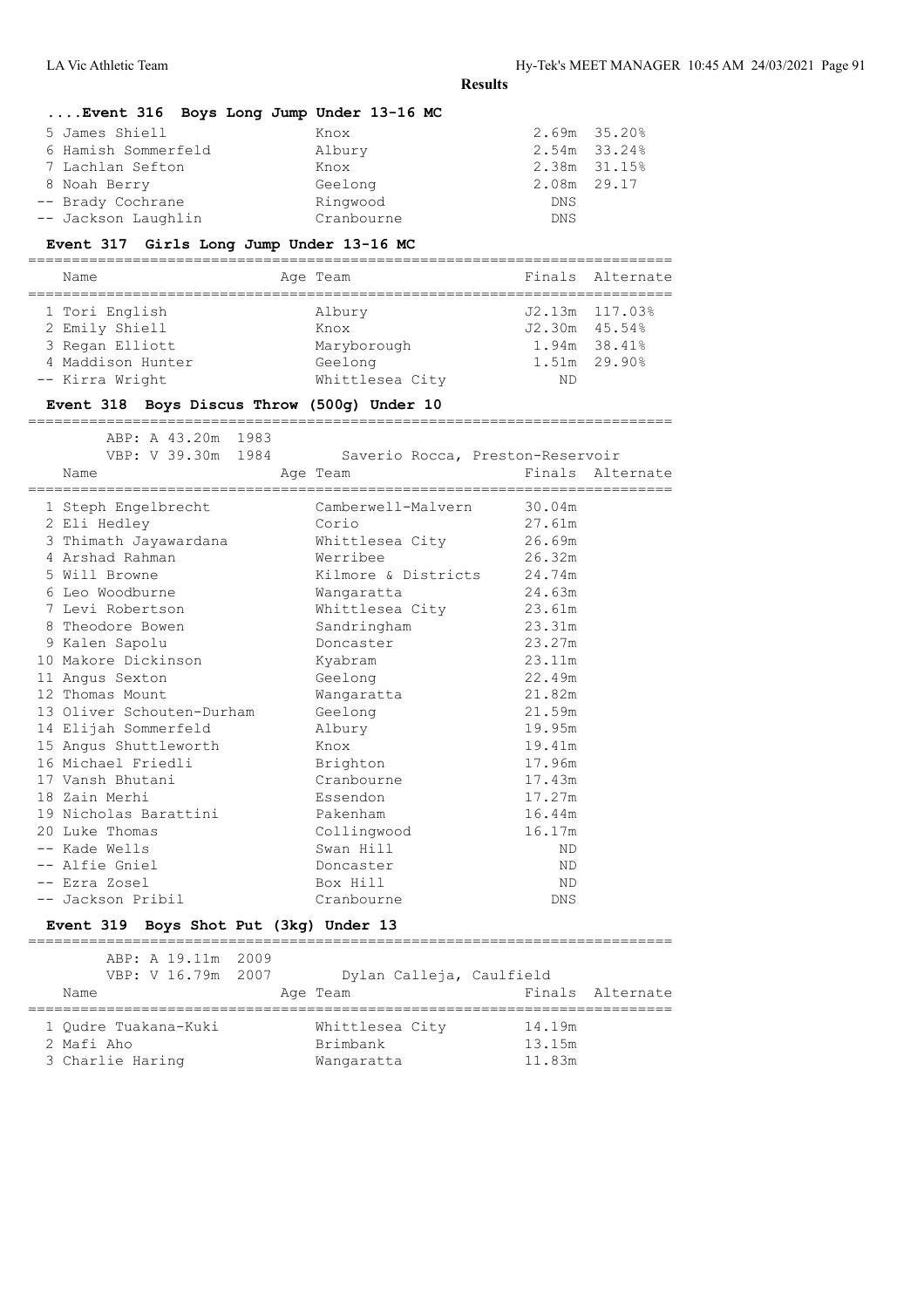# **....Event 319 Boys Shot Put (3kg) Under 13**

| 4 Johannes Thokchom    | Knox                | 11.72m     |
|------------------------|---------------------|------------|
| 5 Daniel Crockford     | Diamond Valley      | 11.04m     |
| 6 Austin Tyers         | Stawell             | 10.63m     |
| 7 Maddox Wilson        | Essendon            | J10.63m    |
| 8 Nico Shaw            | Brighton            | 10.28m     |
| 9 Elijah Swiggs        | Echuca-Moama        | 9.54m      |
| 10 Noah King           | Southern Peninsula  | 9.44m      |
| 11 Hayden Montell      | Sherbrooke          | 9.37m      |
| 12 Evan Sergakis       | Whittlesea City     | 9.26m      |
| 13 Oliver Conrad       | Sandringham         | 9.15m      |
| 14 Heath Fox           | Box Hill            | 8.87m      |
| 15 Kuppah Kome         | Kyneton             | 8.39m      |
| 16 Mitchell Browne     | Kilmore & Districts | 8.36m      |
| 17 Liam Piccolo        | Pakenham            | 8.26m      |
| 18 Andrew Pezos        | Box Hill            | 8.18m      |
| 19 Hamish Kervin       | Berwick             | 6.86m      |
| 20 Kayden Ramirez      | Diamond Valley      | 6.81m      |
| -- Rylee Farley-Harvey | Portland            | DNS        |
| -- Anakin Pastuszka    | Benalla             | <b>DNS</b> |
| -- Ngakau Tana         | Werribee            | <b>DNS</b> |
| -- Luke Gallagher      | Ballarat            | DNS        |

## **Event 320 Girls Shot Put (3kg) Under 13**

| VBP: V 13.24m 2020 Alyssa Benbow, Melton City        |                         |            |                  |
|------------------------------------------------------|-------------------------|------------|------------------|
| Name                                                 | Age Team                |            | Finals Alternate |
| ==================================<br>1 Alice Ludlow | Shepparton              | 10.69m     |                  |
| 2 Jazmin Firth                                       | Caulfield               | 10.51m     |                  |
| 3 Manofo Corine Ropeti                               | Melton City             | 10.45m     |                  |
| 4 Emma Driscoll                                      | Ringwood                | 8.66m      |                  |
| 5 Lily Matthews                                      | Knox                    | J8.66m     |                  |
| 6 Jaslene Ong                                        | Waverley                | 8.60m      |                  |
| 7 Maimi Bassett                                      | Knox                    | 8.44m      |                  |
| 8 Taya McClure                                       | Whittlesea City 8.41m   |            |                  |
| 9 Chantelle Leslie-Hughes                            | Corio                   | 8.28m      |                  |
| 10 Hailey Stubbs                                     | Kyneton                 | 8.12m      |                  |
| 11 Anissa Simmons-Curtis                             | Werribee                | 8.11m      |                  |
| 12 Tazma Ferrie                                      | Bendigo                 | 7.76m      |                  |
| 13 Kaitlyn Good                                      | Albury                  | 7.66m      |                  |
| 14 Xanthia Beale                                     | Lavington-Jindera 7.33m |            |                  |
| 15 Olivia Tole                                       | Altona                  | 7.17m      |                  |
| 16 Amelia di Benedetto Mhittlesea City 7.02m         |                         |            |                  |
| 17 Emmelene Phair                                    | Keilor                  | 6.66m      |                  |
| 18 Lily Blake                                        | Diamond Valley 6.38m    |            |                  |
| 19 Lacey Smith                                       | Echuca-Moama            | 6.35m      |                  |
| 20 Emma Oravec                                       | Berwick                 | 6.32m      |                  |
| 21 Makayla Waters                                    | Shepparton              | 6.18m      |                  |
| 22 Rebecca Brodie                                    | Ballarat                | 5.69m      |                  |
| -- Ebony Harridge                                    | Sth Melb District       | <b>DNS</b> |                  |
| -- Adelaide Bollard                                  | Bendigo                 | <b>DNS</b> |                  |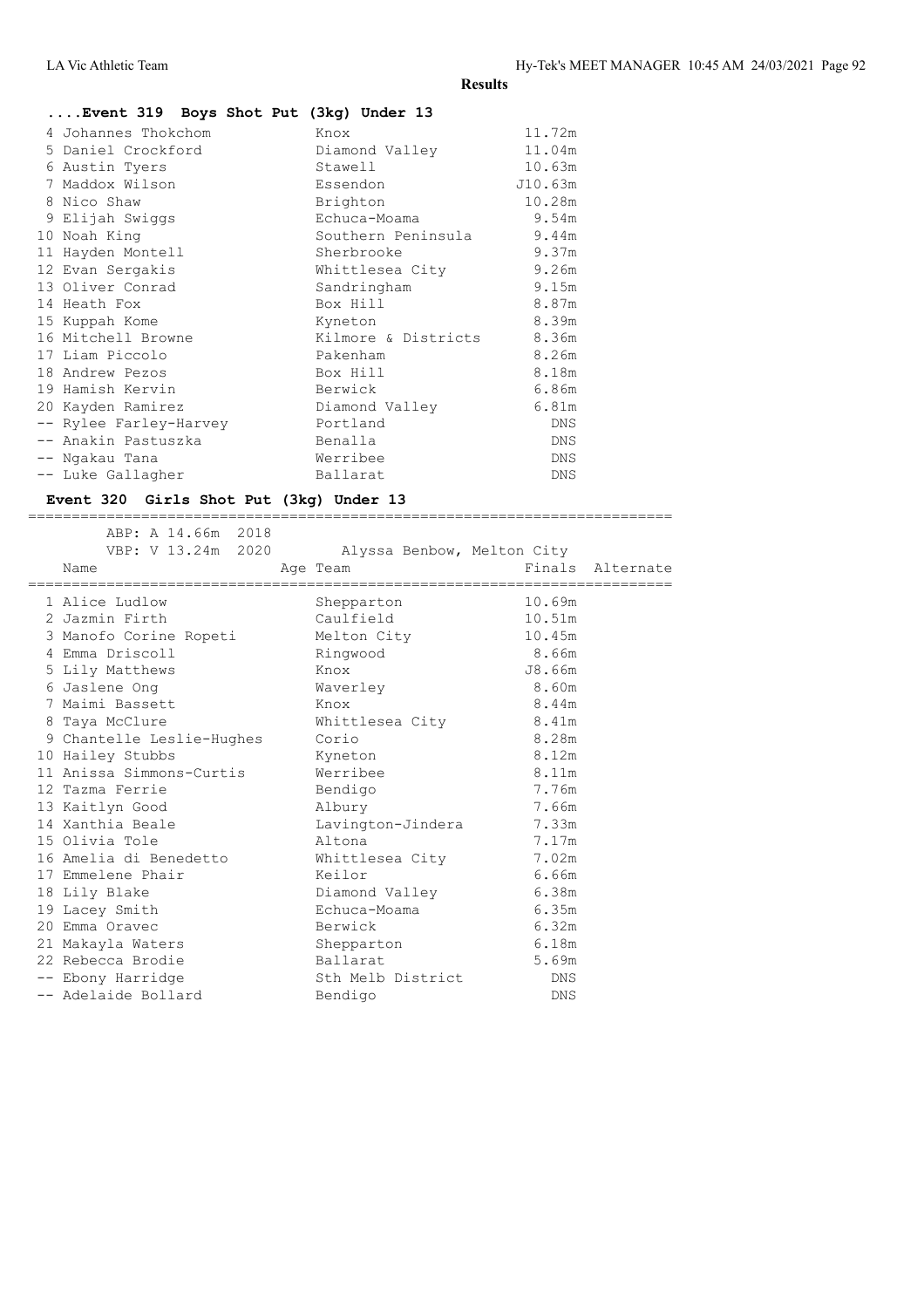## **Event 321 Girls High Jump (1.30m) Under 15**

| ABP: A 1.80m 2008                            |      |                              |                                   |                              |
|----------------------------------------------|------|------------------------------|-----------------------------------|------------------------------|
| VBP: V 1.80m 2011                            |      | Eleanor Patterson, Leongatha |                                   |                              |
| Name                                         |      | Age Team                     | Finals<br>======================= | Alternate                    |
| 1 Teagan Zurawel                             |      | Geelong                      | 1.67m                             |                              |
| 2 Harriet Gall                               |      | Nathalia                     | 1.60m                             |                              |
| 3 Emily Jackson                              |      | Sandringham                  | 1.50m                             |                              |
| 4 Eliza Coutts                               |      | Kyneton                      | 1.47m                             |                              |
| 5 Tara Smith                                 |      | Diamond Valley               | 1.40m                             |                              |
| 6 Amelia Britt                               |      | Ballarat                     | J1.40m                            |                              |
| 7 Tamzyn Dolgoy                              |      | Caulfield                    | J1.40m                            |                              |
| 7 Megan Wilson                               |      | Bendigo                      | J1.40m                            |                              |
| 9 Cassidy Miller                             |      | Maryborough                  | J1.40m                            |                              |
| 10 Sky Treble                                |      | Portland                     | 1.35m                             |                              |
| 10 Summer Catto                              |      | Werribee                     | 1.35m                             |                              |
| 12 Paige Barry                               |      | Leongatha                    | J1.35m                            |                              |
| 13 Ava Dunstan                               |      | Box Hill                     | J1.35m                            |                              |
|                                              |      |                              |                                   |                              |
| Event 322 Boys High Jump (1.40m) Under 15    |      |                              |                                   |                              |
| ABP: A 2.10m 1992                            |      |                              |                                   |                              |
| VBP: V 2.00m 1986                            |      | S. Orr, Williamstown         |                                   |                              |
| Name                                         |      | Age Team                     |                                   | Finals Alternate             |
| ==============                               |      |                              | _______________________           |                              |
| 1 Sam Stefanec                               |      | Mentone                      | 1.70m                             |                              |
| 2 Lucas Faber                                |      | Moorabbin                    | J1.70m                            |                              |
| 3 Aidan Pidgeon                              |      | Nunawading                   | J1.70m                            |                              |
| 4 Nicholas Chan                              |      | Diamond Valley               | 1.65m                             |                              |
| 5 Mitchell Gardiner                          |      | Bacchus Marsh                | J1.65m                            |                              |
| 6 Cooper Russell                             |      | Chelsea                      | J1.65m                            |                              |
| 7 Hamish Davison                             |      | Box Hill                     | J1.65m                            |                              |
| 8 Nabil Temssah                              |      | Whittlesea City              | 1.60m                             |                              |
| 9 Tyler Whiting Phillips                     |      | Box Hill                     | J1.60m                            |                              |
| 9 Benjamin Day                               |      | Corio                        | J1.60m                            |                              |
| 11 Leigham Elzinga                           |      | Geelong                      | 1.55m                             |                              |
| 12 Thomas Rose                               |      | Westernport                  | 1.45m                             |                              |
| 13 Shamus Smoult                             |      | Melton City                  | J1.45m                            |                              |
| 14 James Mulholland                          |      | Wodonga                      | J1.45m                            |                              |
| 15 Luke Cooke                                |      | Waverley                     | J1.45m                            |                              |
| 15 Jimmy O'Mara                              |      | Waverley                     | J1.45m                            |                              |
| -- Finley O'Dea                              |      | Cranbourne                   | NH                                |                              |
| -- Thomas Sims                               |      | Whittlesea City              | DNS                               |                              |
| Event 323 Girls Discus Throw (750g) Under 12 |      |                              |                                   |                              |
|                                              |      |                              |                                   |                              |
| ABP: A 46.19m                                | 2008 |                              |                                   |                              |
| VBP: V 43.82m                                | 1983 | Rochelle Sutton, Lilydale    |                                   |                              |
| Name<br>--------------                       |      | Age Team                     | Finals                            | Alternate<br>=============== |
| l Madeleine Tarabay                          |      | Knox                         | 34.57m                            |                              |
| 2 Lilly Price                                |      | Altona                       | 31.29m                            |                              |
| 3 Ella Sutherland                            |      | Essendon                     | 29.74m                            |                              |

 4 Lily Cahill Sandringham 26.39m 5 Annabelle Thomas Brimbank 26.26m 6 Emily Deo Waverley 25.10m 7 Ruby Zosel Box Hill 22.84m 8 Heidi Duncan Essendon 20.82m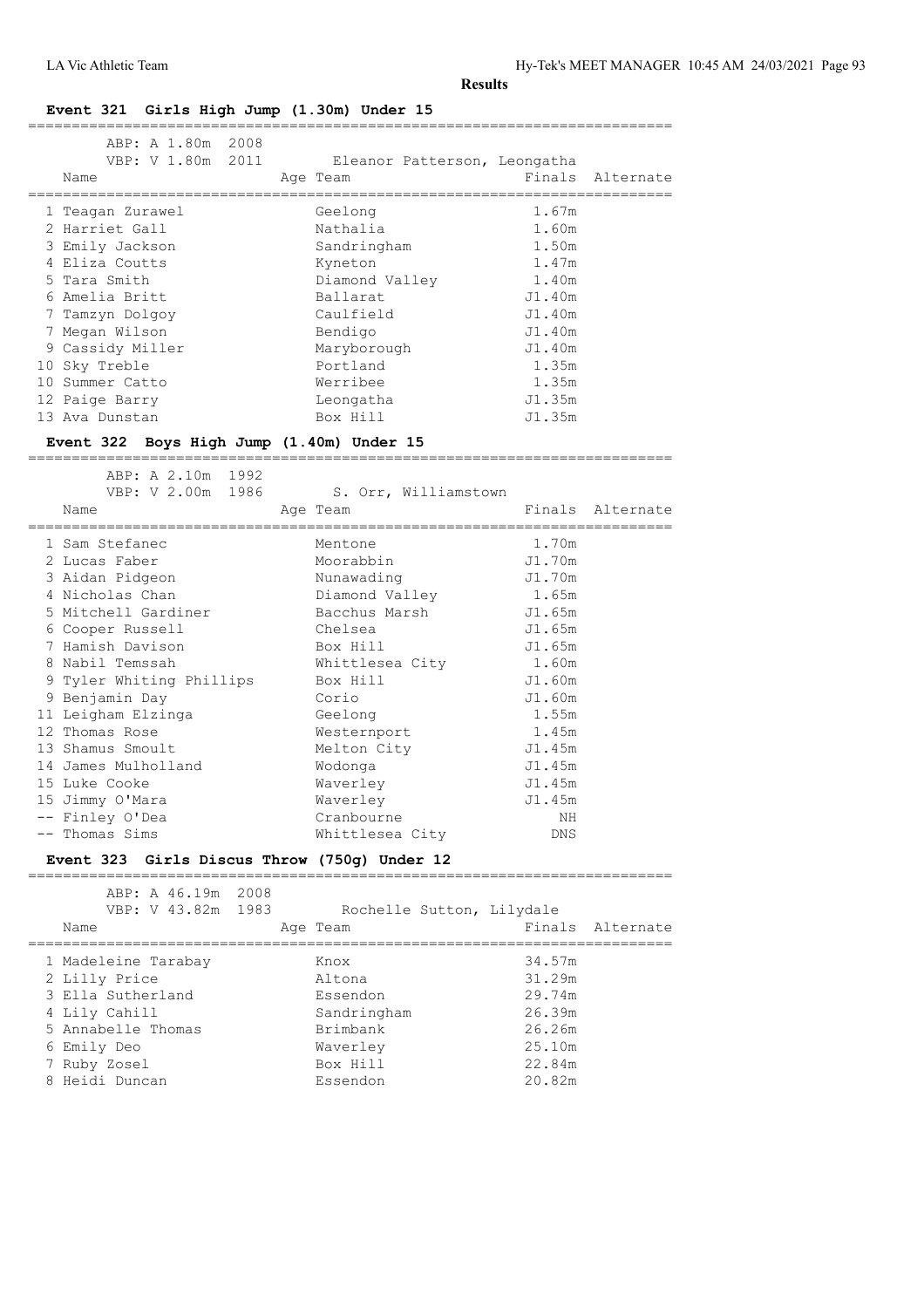#### **....Event 323 Girls Discus Throw (750g) Under 12**

| 9 Charlotte MacDonell      | Maryborough    | 20.32m |
|----------------------------|----------------|--------|
| 10 Grace Carter            | Knox           | 19.74m |
| 11 Isabel McMahon          | Wangaratta     | 19.69m |
| 12 Eliza Evans             | Bendigo        | 19.62m |
| 13 Grace Murray            | Brimbank       | 18.47m |
| 14 Lula Parrott            | Doncaster      | 18.01m |
| 15 Ava Zoe Perenara        | Cranbourne     | 17.80m |
| 16 Zoe Birks               | Moe            | 17.79m |
| 17 Addison Lardner         | Ararat         | 17.70m |
| 18 Belen Cekic-Lobos       | Werribee       | 17.67m |
| 19 Zahlia Heikkila-Dubowik | Geelong        | 16.44m |
| 20 Sophie Nilsson          | Sandringham    | 16.11m |
| 21 Zoey Ryan               | Diamond Valley | 15.74m |
| 22 Taylah Hutchins         | Nathalia       | 15.03m |
| 23 Lynley Sharp            | Camperdown     | 15.02m |
| -- Sophie Volpert          | Caulfield      | ND     |

#### **Event 324 Boys Javelin Throw (400g) Under 12** ==========================================================================

 ABP: A 50.88m 1992 VBP: V 49.68m 2010 Andrew Bialecki, Ringwood Name **Age Team** Age Team Finals Alternate ========================================================================== 1 Hudson Dennis Berwick 32.96m 2 Kai Norton Bendigo 27.75m 3 Jack Berry Geelong 27.29m 4 Oliver Smyth Sunbury 25.08m 5 Kaden Rudd Melton City 24.96m 6 Dane Novak Essendon 24.74m 7 Nathan Haggai Oakleigh 24.66m 8 Brandon Cvetanoski Keilor 24.48m 9 Joshua Carlton Coburg 24.33m 10 Isaac Tumbri Coburg 24.04m 11 Syrus Ong Waverley 22.84m 12 Jasper Seymour Bendigo 22.79m 13 Mitchell Pointon Yarra Ranges 22.51m 14 Lachlan Melnyk Doncaster 22.00m 15 William Hughes Southern Peninsula 21.66m 16 Lewis Aubrey Warragul J21.66m 17 Oliver Geerts Berwick 21.53m 18 Logan Crawley Ballarat 20.70m 19 Sam Winton Ballarat 20.21m 20 Geordie Rollings-Wurak Warrnambool 19.73m 21 Evan Bainbridge Geelong 19.02m 22 Jaime O'Dea Cranbourne 17.58m 23 Declan Fox Ringwood 16.47m -- Eamonn Walker Caulfield DNS

#### **Event 325 Boys Long Jump Under 09**

| ABP: A 4.73m 1986<br>VBP: V 4.55m 1988 | R. Wyer, Heidelberg |       |                  |
|----------------------------------------|---------------------|-------|------------------|
| Name                                   | Age Team            |       | Finals Alternate |
| 1 Liam Carroll                         | Diamond Valley      | 3.90m |                  |
| 2 Luca Zagame                          | Williamstown        | 3.80m |                  |
| 3 Jasper Lalic                         | Geelong             | 3.79m |                  |

 $=$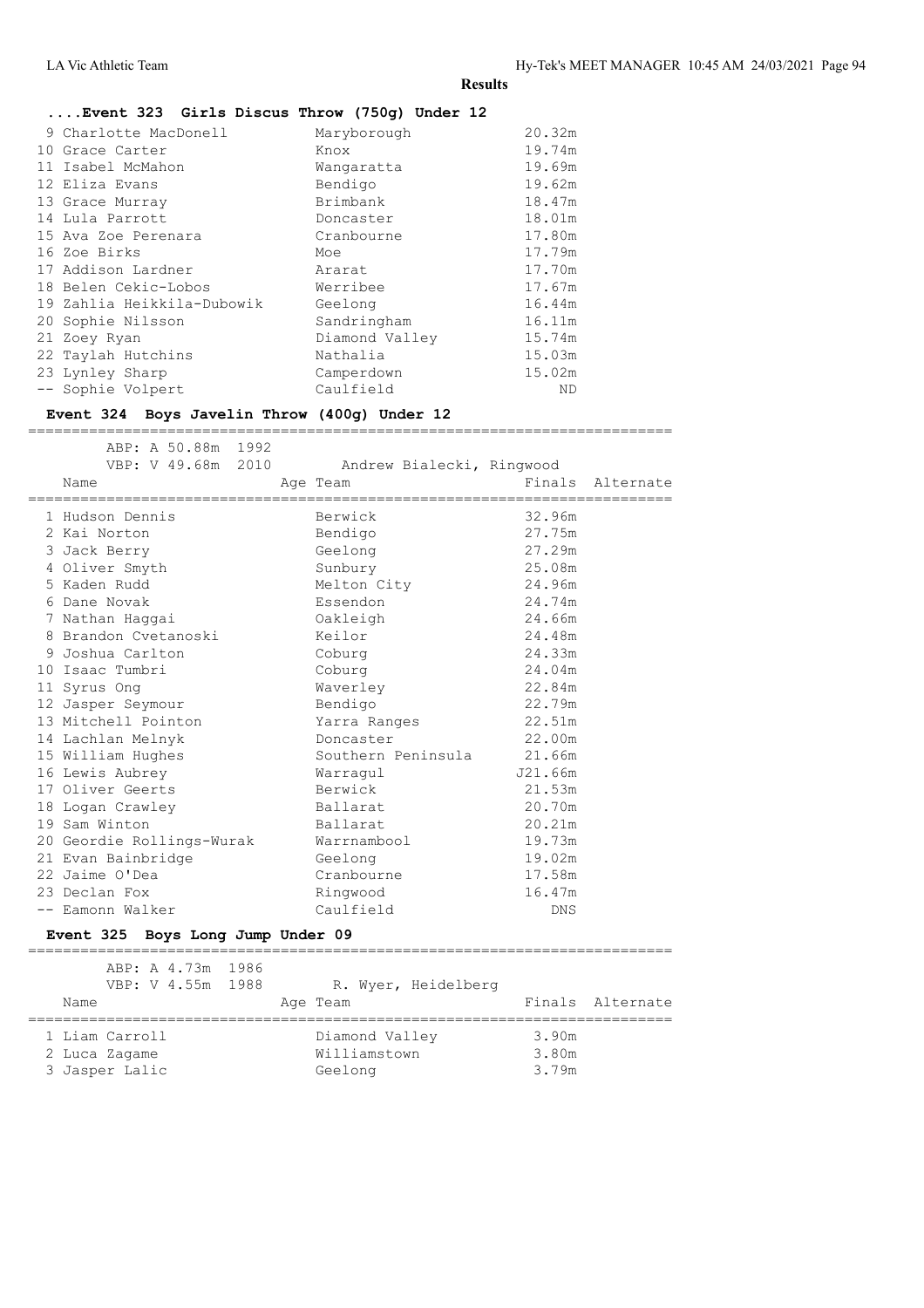| Event 325 Boys Long Jump Under 09 |                 |        |
|-----------------------------------|-----------------|--------|
| 4 Lane Peresso                    | Berwick         | 3.73m  |
| 5 Declan Baker                    | Murrindindi     | 3.67m  |
| 6 Filip Babalj                    | Oakleigh        | 3.65m  |
| 7 Miles Albrecht                  | Sandringham     | 3.62m  |
| 8 Mattias Servin                  | Geelong         | 3.54m  |
| 9 Jett Sheather                   | Corio           | 3.52m  |
| 10 Albi Portier                   | Caulfield       | J3.52m |
| 11 Harry Pearce                   | Mornington      | 3.50m  |
| 12 Benjamin Hiqqins               | Nunawading      | 3.49m  |
| 13 Mason Cvetanoski               | Keilor          | 3.43m  |
| 14 Liam Buckley                   | Nunawading      | 3.42m  |
| 15 Parker Mangan                  | Keilor          | 3.41m  |
| 16 Cooper Ille                    | Sandringham     | 3.37m  |
| 17 Sebastian Malcomson            | Mentone         | 3.34m  |
| 18 Aaron Jay Sankar               | Whittlesea City | 3.33m  |
| 19 Carter Lafaialii               | Williamstown    | 3.30m  |
| 20 Adidev Arun                    | Nunawading      | 3.24m  |
| 21 Archer Parsons                 | Mentone         | J3.24m |
| 22 Nicholas Jukawics              | Warrnambool     | 3.19m  |
| 23 Evan Auden                     | Sandringham     | 3.07m  |
| 24 Connor Hegarty                 | Whittlesea City | 2.34m  |

# **Event 326 Girls Long Jump Under 09**

|                                           | ___<br>___ |
|-------------------------------------------|------------|
| r<br>-47<br>▵<br>∸<br>----<br>----<br>. . | чх         |

| VBP: V 4.20m 2010                   | Stephanie Richards, Essendon |            |                  |
|-------------------------------------|------------------------------|------------|------------------|
| Name                                | Age Team                     |            | Finals Alternate |
| 1 Olivia Wilson                     | Caulfield                    | 3.75m      |                  |
| 2 Delilah Dartnell                  | Mentone                      | 3.61m      |                  |
| 3 Portia Miller                     | Berwick                      | 3.49m      |                  |
| 4 Alessandra Mariani                | Geelong                      | 3.40m      |                  |
| 5 Cleo Guastella                    | Berwick                      | 3.38m      |                  |
| 6 Vrinda Sharma                     | Cranbourne                   | J3.38m     |                  |
| 7 Kaida Lim                         | Caulfield                    | 3.33m      |                  |
| 8 Carla Parris                      | Doncaster                    | J3.33m     |                  |
| 9 Matilda-Maple Camoes-Cos Cockatoo |                              | 3.26m      |                  |
| 10 Jaydah-Rose Taru                 | Cranbourne                   | 3.23m      |                  |
| 11 Matilda Arbanas                  | Werribee                     | 3.20m      |                  |
| 12 Airlie Stewart                   | Brimbank                     | 3.15m      |                  |
| 13 Summer Marin                     | Mentone                      | 3.12m      |                  |
| 14 Caitlin Foley                    | Geelong                      | 3.10m      |                  |
| 15 Charlotte McMahon                | Wangaratta                   | 3.06m      |                  |
| 16 Stephanie Clark                  | Keilor                       | J3.06m     |                  |
| 17 Lacey Richardson                 | Waverley                     | 3.05m      |                  |
| 18 Ellora Clements                  | Sunbury                      | 3.00m      |                  |
| 19 Eliza van Bergenhenegouw Berwick |                              | 2.96m      |                  |
| 20 Alexis Perkins                   | Colac                        | 2.79m      |                  |
| 21 Lexus Nunn                       | Whittlesea City 2.20m        |            |                  |
| -- Persia Karageorgiou              | Mentone                      | DNS.       |                  |
| -- Meleena Fernando                 | Diamond Valley               | DNS        |                  |
| -- Natalie McKinley                 | Doncaster                    | <b>DNS</b> |                  |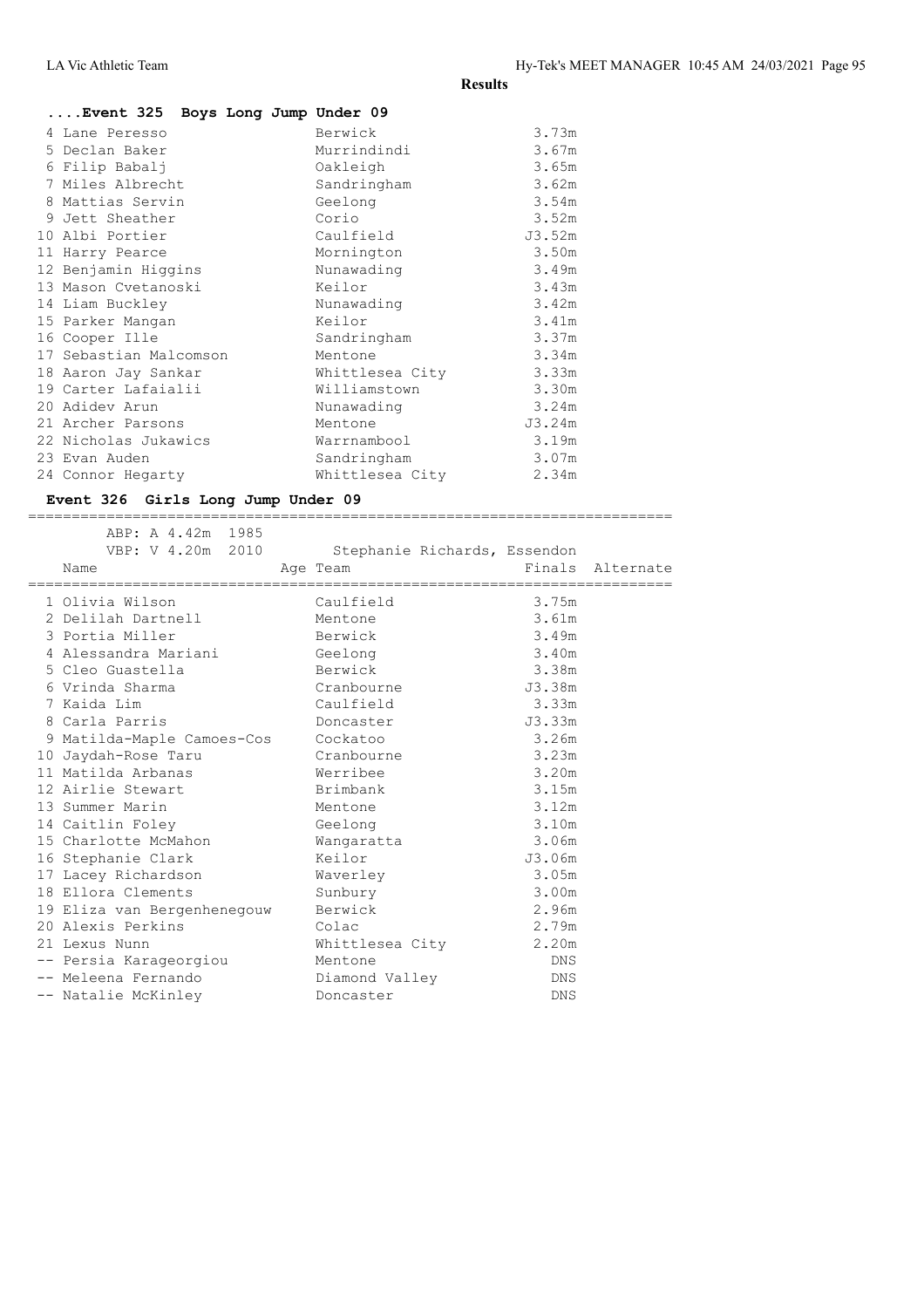## **Event 327 Boys Shot Put (2kg) Under 11**

| ABP: A 14.42m<br>2011<br>VBP: V 13.43m 2009<br>Name<br>================= | Andrew Bialecki, Ringwood<br>Age Team<br>,,,,,,,,,,,,,,,,,,,,,,,,,, | Finals<br>,,,,,,,,,,,,,,,,,,,,,,,, | Alternate        |
|--------------------------------------------------------------------------|---------------------------------------------------------------------|------------------------------------|------------------|
| 1 Maloamata Nofoasaefa Rop                                               | Melton City                                                         | 11.60m                             |                  |
| 2 Gospel Edward Aneti Rope                                               | Melton City                                                         | 11.07m                             |                  |
| 3 Isileli Haunga                                                         | Brimbank                                                            | 10.26m                             |                  |
| 4 Oscar Ellis                                                            | Berwick                                                             | 9.44m                              |                  |
| 5 Henry Woods                                                            | Ringwood                                                            | 9.43m                              |                  |
| 6 Kaden Servin                                                           | Geelong                                                             | 9.15m                              |                  |
| 7 Armani Pulu                                                            | Brimbank                                                            | 9.12m                              |                  |
| 8 Kody Sapolu                                                            | Doncaster                                                           | 8.92m                              |                  |
| 9 Llywelyn Schoenborn                                                    | Box Hill                                                            | J8.92m                             |                  |
| 10 Jack Newton                                                           | Caulfield                                                           | 8.90m                              |                  |
| 11 James Moore                                                           | Coburg                                                              | 8.79m                              |                  |
| 12 Leigh Benbow                                                          | Melton City                                                         | 8.78m                              |                  |
| 13 Lucas Hijlkema                                                        | Caulfield                                                           | 8.77m                              |                  |
| 14 Adin Boardman                                                         | Mentone                                                             | 8.66m                              |                  |
| 15 Sebastian Trouw Trouw                                                 | Mentone                                                             | 8.38m                              |                  |
| 16 Matthew Driscoll                                                      | Ringwood                                                            | 8.10m                              |                  |
| 17 Sarujan Sutharsan                                                     | Waverley                                                            | 7.97m                              |                  |
| 18 Alex Foti                                                             | Essendon                                                            | 7.88m                              |                  |
| 19 Tom Rhodes                                                            | Sandringham                                                         | 7.80m                              |                  |
| 20 Jai Montell                                                           | Sherbrooke                                                          | 7.68m                              |                  |
| 21 Tom Haszard                                                           | Albury                                                              | 7.43m                              |                  |
| 22 Ben Brodie                                                            | Ballarat                                                            | 7.23m                              |                  |
| 23 Will Quigley                                                          | Craigieburn                                                         | 7.22m                              |                  |
| 24 Lucas Withers                                                         | Keilor                                                              | 6.26m                              |                  |
|                                                                          |                                                                     |                                    |                  |
| Event 328 Girls Shot Put (2kg) Under 11                                  |                                                                     |                                    |                  |
| =========<br>ABP: A 14.07m<br>2007                                       |                                                                     |                                    |                  |
| VBP: V 12.68m 1993                                                       |                                                                     |                                    |                  |
| Name                                                                     | Alisha Sayner, Deer Park<br>Age Team                                |                                    | Finals Alternate |
|                                                                          |                                                                     | ____________________               |                  |
| 1 Ruby Ladd                                                              | Ringwood                                                            | 10.36m                             |                  |
| 2 Serena Lee                                                             | Mentone                                                             | 9.79m                              |                  |
| 3 Emily McKinley                                                         | Doncaster                                                           | 9.15m                              |                  |
| 4 Cailin Scott                                                           | Diamond Valley                                                      | 8.38m                              |                  |
| 5 Lucinda Rankin                                                         | Ringwood                                                            | 8.03m                              |                  |
| 6 Belle Whitaker                                                         | Ringwood                                                            | 7.68m                              |                  |
| 7 Sonali Reniguntala                                                     | Coburg                                                              | 7.60m                              |                  |
| 8 Heidi Connor                                                           | Geelong                                                             | 7.50m                              |                  |
| 9 Jazz Warde                                                             | Echuca-Moama                                                        | 7.37m                              |                  |
| 10 Madeline Kelly                                                        | Wonthaggi                                                           | 7.19m                              |                  |
| 11 Giselle Guzzardi                                                      | Werribee<br>Caulfield                                               | 7.14m                              |                  |
| 12 Holly Miller                                                          | Caulfield                                                           | 6.73m<br>6.69m                     |                  |
| 13 Jasmine Chilco-Burns                                                  | Stawell                                                             | 6.68m                              |                  |
| 14 Darcy Venn<br>15 Sienna Cornish                                       | Box Hill                                                            | 6.67m                              |                  |
|                                                                          |                                                                     |                                    |                  |
| 16 Tajhan Tuakana-Kuki                                                   | Whittlesea City<br>Essendon                                         | $6.54m$                            |                  |
| 17 Avery Hutchison                                                       |                                                                     | 6.25m                              |                  |
| 18 Summer Kelly                                                          | Colac                                                               | 6.20m                              |                  |
| 19 Macy van Duyl                                                         | Berwick                                                             | 6.11m                              |                  |
| 20 Addison Pastuszka<br>21 Hannah Downward                               | Benalla<br>Yarra Ranges                                             | 6.01m<br>5.71m                     |                  |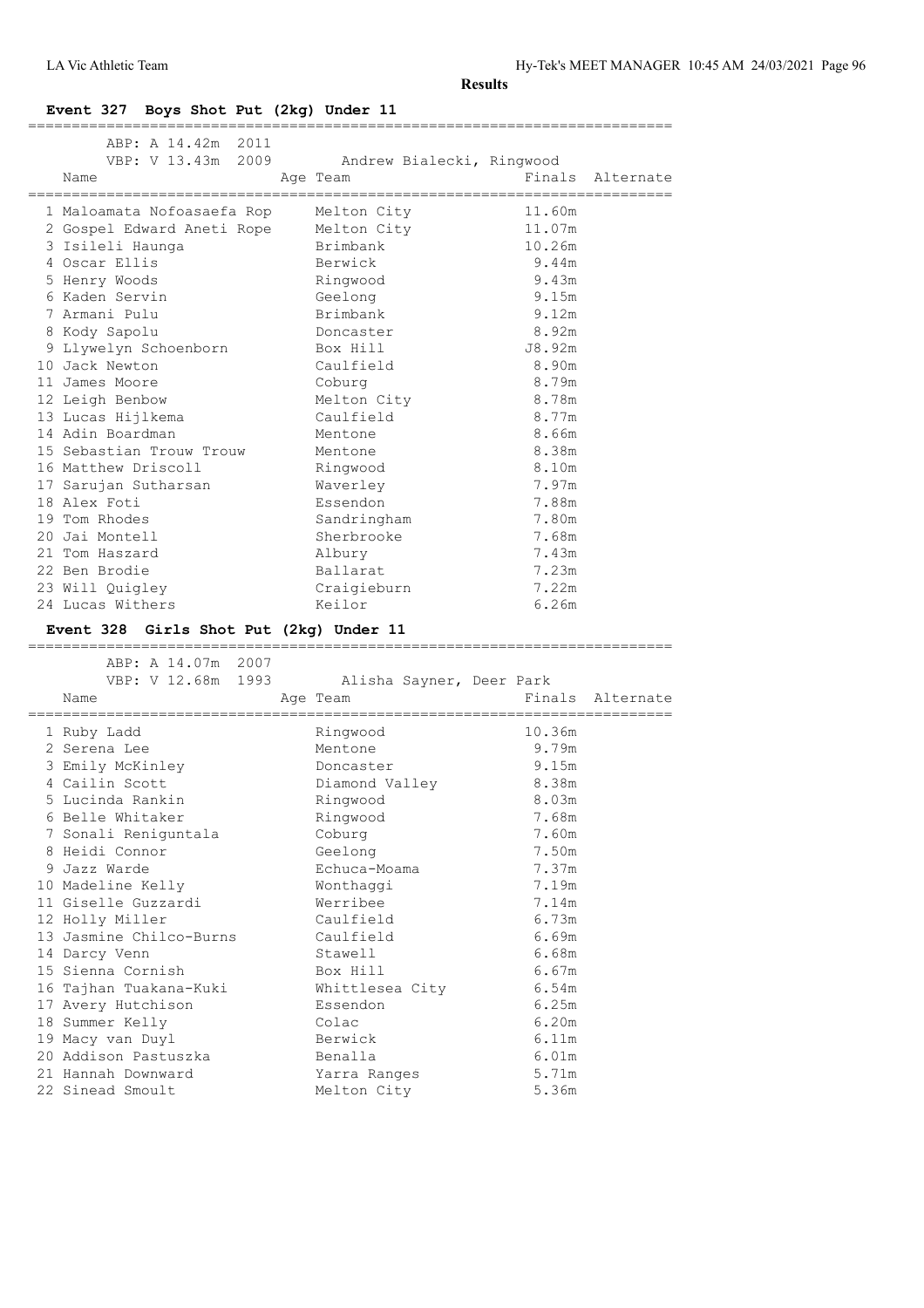LA Vic Athletic Team Hy-Tek's MEET MANAGER 10:45 AM 24/03/2021 Page 97

**Results**

## **Event 329 Girls Triple Jump Under 16**

|   |                                              | VBP: V 10.70m 2020 Lauren Hassing, Knox          |            |                  |
|---|----------------------------------------------|--------------------------------------------------|------------|------------------|
|   | Name<br>==================================== | Age Team<br>;=================================== |            | Finals Alternate |
|   | 1 Katherine Baynes                           | Essendon                                         | 11.51mV    |                  |
|   | 2 Dahami Liyanaqe                            | Ringwood                                         | 10.87mV    |                  |
|   | 3 Sophie Zarafa                              | Box Hill                                         | 10.80mV    |                  |
|   | 4 Amaya Wong                                 | Doncaster                                        | 10.54m     |                  |
|   | 5 Maddy Anderson                             | Lavington-Jindera                                | 10.31m     |                  |
|   | 6 Krystal Archer                             | Traralgon                                        | 10.30m     |                  |
|   | 7 Jemmah Paton                               | Mentone                                          | 9.97m      |                  |
| 8 | Tamara Henry                                 | Bacchus Marsh                                    | 9.74m      |                  |
|   | 9 Elena Man                                  | Moorabbin                                        | 9.48m      |                  |
|   | 10 Aolani Guyett                             | Geelong                                          | J9.48m     |                  |
|   | 11 Molly Flint                               | Diamond Valley                                   | 9.44m      |                  |
|   | 12 Allie Todd                                | Corio                                            | 9.36m      |                  |
|   | 13 Paige Duffy                               | Yarrawonga-Mulwala 9.33m                         |            |                  |
|   | 14 Ella Rankin                               | Sandringham                                      | 9.18m      |                  |
|   | 15 Audrey Adams                              | Lavington-Jindera 9.10m                          |            |                  |
|   | 16 Caitlin Mai                               | Bacchus Marsh                                    | 8.90m      |                  |
|   | 17 Seanna Foster                             | Horsham                                          | 8.83m      |                  |
|   | 18 Dakoda Aldridge                           | Portland                                         | 8.66m      |                  |
|   | -- Aranya Manchanayake                       | Knox                                             | DNS        |                  |
|   | -- Madison Wright                            | Ballarat                                         | DNS        |                  |
|   | -- Maya Arendt                               | Knox                                             | DNS        |                  |
|   | -- Cheyenne Schroeter                        | Whittlesea City                                  | DNS        |                  |
|   | -- Mayci Porter                              | Horsham                                          | DNS        |                  |
|   | -- Amanda Williamson                         | Essendon                                         | <b>DNS</b> |                  |
|   |                                              |                                                  |            |                  |

## **Event 330 Girls Discus Throw (500g) Under 10**

|  | ABP: A 40.74m 2015                  |                          |        |                  |
|--|-------------------------------------|--------------------------|--------|------------------|
|  | VBP: V 37.05m 1992                  | Alisha Sayner, Deer Park |        |                  |
|  | Name                                | Age Team                 |        | Finals Alternate |
|  | =================================== |                          |        |                  |
|  | 1 Nhali Evans                       | Lavington-Jindera        | 22.38m |                  |
|  | 2 Indiana Roob                      | Geelong                  | 22.01m |                  |
|  | 3 Isla Geddes                       | Albury                   | 21.21m |                  |
|  | 4 Nara Te Momo                      | Brimbank                 | 21.14m |                  |
|  | 5 Kelsey Loudon                     | Cranbourne               | 20.64m |                  |
|  | 6 Ka Mya Duncan                     | Shepparton               | 20.07m |                  |
|  | 7 Charlotte Coysh                   | Wodonga                  | 19.56m |                  |
|  | 8 Tia Crossland                     | Yarra Ranges             | 19.19m |                  |
|  | 9 Zara Besford                      | Albury                   | 18.98m |                  |
|  | 10 Leah Newton                      | Caulfield                | 18.63m |                  |
|  | 11 Willow Gross                     | Geelong                  | 17.67m |                  |
|  | 12 Liezel Cilliers                  | Diamond Valley           | 17.10m |                  |
|  | 13 Mia Nardelli                     | Box Hill                 | 16.69m |                  |
|  | 14 Megan Kearsley                   | Knox                     | 16.55m |                  |
|  | 15 Anushka Mehta                    | Oakleigh                 | 16.31m |                  |
|  | 16 Zara Horlock                     | Essendon                 | 15.00m |                  |
|  | 17 Amelia Poulter                   | Geelong                  | 14.48m |                  |
|  | 18 Isabelle Baker-Mayer             | Werribee                 | 14.33m |                  |
|  | 19 Gloria Lian                      | Doncaster                | 12.15m |                  |
|  | 20 Sissy Davey                      | Murrindindi              | 12.04m |                  |
|  | -- Leni Hartley                     | Sandringham              | ND.    |                  |
|  | -- Charlotte Pellow                 | Keilor                   | ND.    |                  |
|  | -- Eloise Fox                       | Ringwood                 | ΝD     |                  |
|  |                                     |                          |        |                  |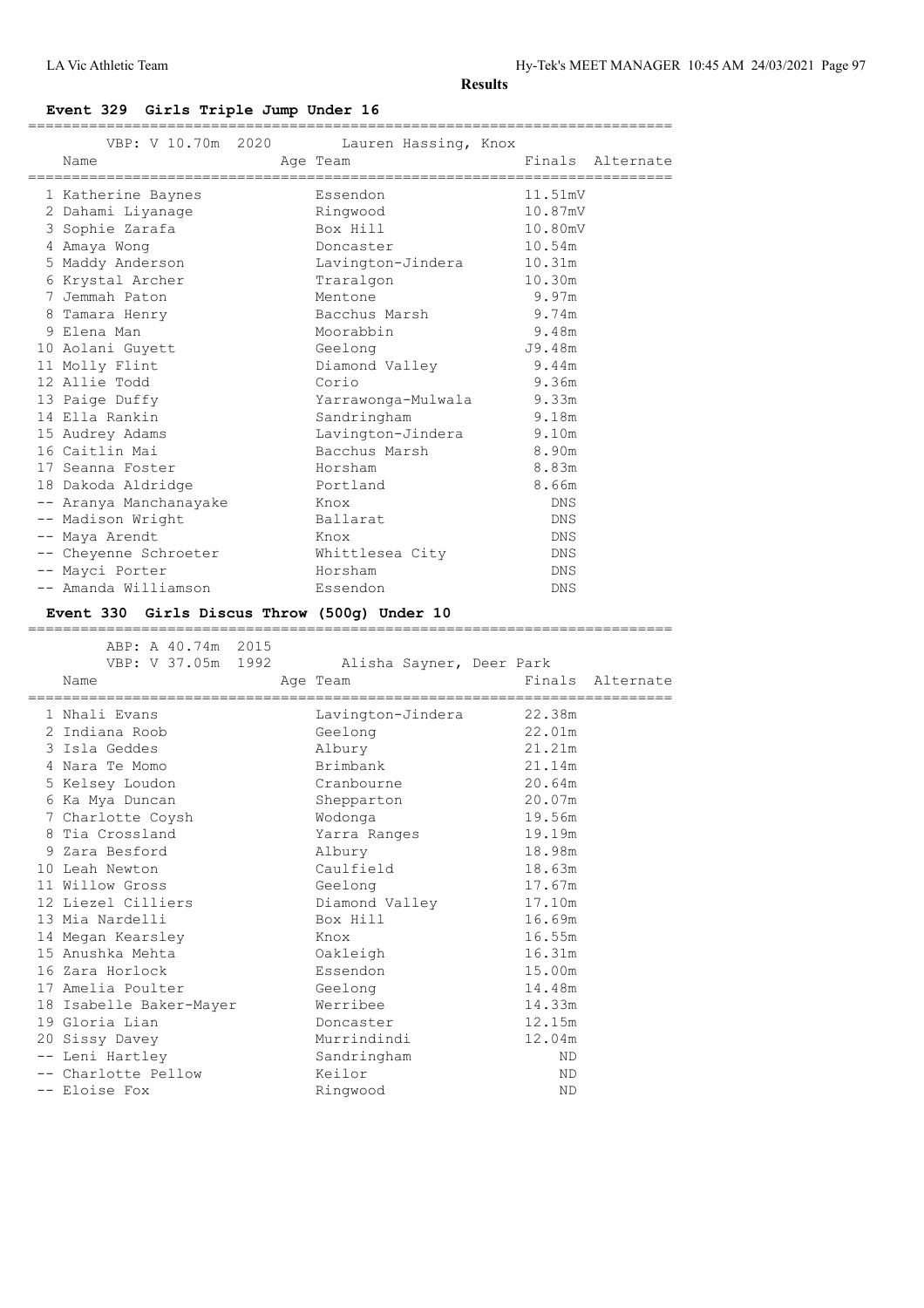LA Vic Athletic Team Hy-Tek's MEET MANAGER 10:45 AM 24/03/2021 Page 98

#### **Results**

## **....Event 330 Girls Discus Throw (500g) Under 10**

-- Amelia Austin Warrnambool DNS

## **Event 331 Boys Triple Jump Under 16**

| VBP: V 13.69m 2019 Blake Shaw, Frankston    |                        |                  |  |
|---------------------------------------------|------------------------|------------------|--|
| Name                                        | Age Team               | Finals Alternate |  |
|                                             |                        |                  |  |
| 1 Devesh Sri                                | Altona                 | 13.68m           |  |
| 2 Joshua Payne                              | Geelong                | 13.21m           |  |
| 3 Nathan Golonka                            | Caulfield              | 12.22m           |  |
| 4 Ilija Simonovski                          | Diamond Valley         | 12.10m           |  |
| 5 Sam Warelow                               | Corio                  | 11.95m           |  |
| 6 Daniel Tsigros                            | Whittlesea City 11.92m |                  |  |
| 7 Hayden Lloyd                              | Bacchus Marsh          | 11.66m           |  |
| 8 Mitchell Bath                             | Leongatha              | 11.47m           |  |
| 9 Harley Gilbert                            | Diamond Valley 11.11m  |                  |  |
| 10 Michael Sparks                           | Sunbury                | 10.77m           |  |
| 11 Thomas Matthews                          | Ringwood               | 10.74m           |  |
| 12 Thomas Naylor                            | Horsham                | 10.55m           |  |
| 13 Adam Najem                               | Whittlesea City 10.29m |                  |  |
| 14 Dude Kelly                               | Swan Hill              | J10.29m          |  |
| 15 Blade Johnson                            | Sale                   | 10.27m           |  |
| 16 Zachary Stevens                          | Sunbury                | 10.22m           |  |
| 17 Tiaan Pereira                            | Berwick                | 10.10m           |  |
| 18 Arnavjot Singh Aulakh                    | Whittlesea City        | 8.72m            |  |
| 19 Alex Tolson                              | Maryborough            | 7.34m            |  |
| -- Aiden Shearer                            | Caulfield              | DNS              |  |
| -- James Hurley                             | Kilmore & Districts    | DNS              |  |
| Event 332 Girls Discus Throw (1kg) Under 15 |                        |                  |  |
|                                             |                        |                  |  |

 ABP: A 49.05m 2018 VBP: V 46.00m 2007 Margaret Satupai, Oakleigh Name Age Team Finals Alternate ========================================================================== 1 Xylavene Beale Albury 40.82m 2 Isabel Falconer-Boag Nunawading 31.95m 3 Dakira Cooper Albury 31.06m 4 Bridie Shanahan Bacchus Marsh 30.30m 5 Libby Hathway Sandringham 30.11m 6 Mariah Pezos Box Hill 30.00m 7 Alejandra Ortega Aguilar Altona 29.20m 8 Amy Hawking Essendon 29.06m 9 Abi Bolmat Sandringham 28.19m 10 Tara Smith Diamond Valley 27.75m 11 Riannah Tatlock Geelong 26.72m 12 Cassidy Miller Maryborough 25.72m 13 Eva Wilson Box Hill 25.68m 14 Bianca de Vries Croydon 24.60m 15 Jasmine Smith Doncaster 23.18m 16 Cheyanne Hansen Nathalia 20.64m 17 Isabelle Elson Moe 19.75m 18 Emma Chitty Werribee 19.54m 19 Jasmine Galang Keilor 18.25m 20 Isabella Hetherington Cranbourne 18.23m 21 Vimani Jayawantha Knox 17.38m 22 Jenna Samson Craigieburn 17.24m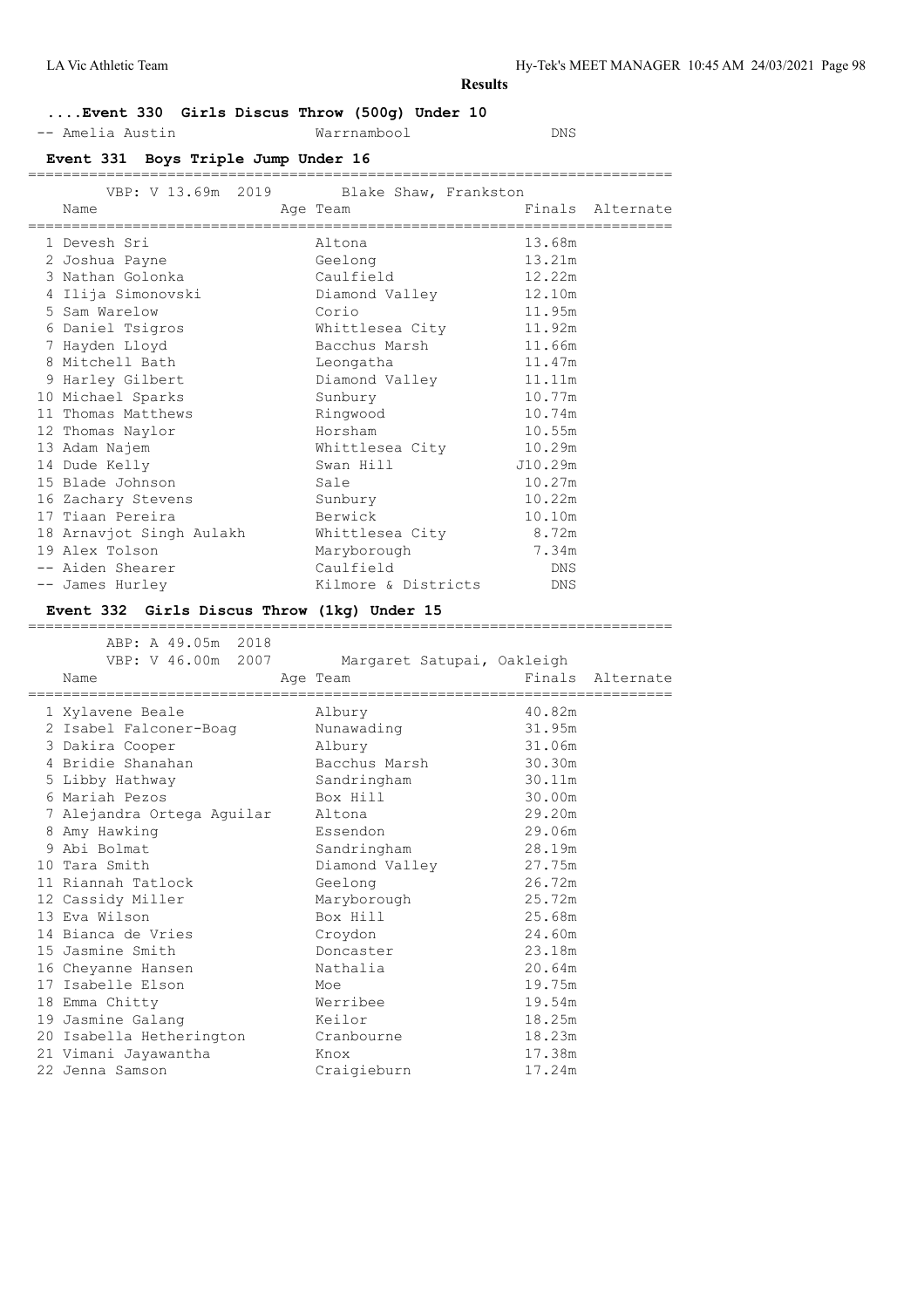|                                           |                   |                                             | <b>Results</b> |                  |
|-------------------------------------------|-------------------|---------------------------------------------|----------------|------------------|
|                                           |                   | Event 332 Girls Discus Throw (1kq) Under 15 |                |                  |
| 23 Emily Smith                            |                   | Seaford                                     | 17.07m         |                  |
| 24 Paige Barry                            |                   | Leongatha                                   | 15.41m         |                  |
| 25 Sky Treble                             |                   | Portland                                    | 13.41m         |                  |
| 26 Tamara Elliott                         |                   | Maryborough                                 | 13.14m         |                  |
| -- Ashlee Gleeson                         |                   | Ballarat                                    | DNS            |                  |
| Event 333 Boys High Jump (1.25m) Under 12 |                   |                                             |                |                  |
|                                           | ABP: A 1.80m 1985 |                                             |                |                  |
|                                           | VBP: V 1.67m 1998 | Matthew Cooter, Portland                    |                |                  |
| Name                                      |                   | Age Team                                    |                | Finals Alternate |
|                                           |                   |                                             |                |                  |
| 1 Harrison Dolman                         |                   | Box Hill                                    | 1.50m          |                  |
| 2 Lachlan O'Leary                         |                   | Albury                                      | 1.40m          |                  |
| 3 Lachlan Haywood                         |                   | Corio                                       | J1.40m         |                  |
| 4 Deng Agook                              |                   | Mentone                                     | J1.40m         |                  |
| 5 Darcy Still                             |                   | Mornington                                  | J1.40m         |                  |
| 5 Jordan Mathews                          |                   | Bendigo                                     | J1.40m         |                  |
| 7 Ashden Simon                            |                   | Diamond Valley                              | J1.40m         |                  |
| 8 Jack Denton                             |                   | Kyneton                                     | 1.35m          |                  |
| 9 Riley Stratford                         |                   | Moorabbin                                   | J1.35m         |                  |
| 10 Julian Fardell                         |                   | Caulfield                                   | J1.35m         |                  |
| 11 Frederick Karutz                       |                   | Wonthaggi                                   | 1.30m          |                  |
| 11 Riley Withington                       |                   | Sandringham                                 | 1.30m          |                  |
| 13 Harvey Coleman                         |                   | Camberwell-Malvern                          | J1.30m         |                  |
| 14 Luca Guiney                            |                   | Collingwood                                 | J1.30m         |                  |
| 15 Thomas Simpson                         |                   | Camberwell-Malvern                          | J1.30m         |                  |
| 16 Gianni Burrone                         |                   | Werribee                                    | 1.25m          |                  |
| 17 Ethan McCaughan                        |                   | Cranbourne                                  | J1.25m         |                  |
| 17 Liam Joyce                             |                   | Sunbury                                     | J1.25m         |                  |
| 19 Elijah McLeod                          |                   | Shepparton                                  | J1.25m         |                  |
| -- Sam Meehan                             |                   | Essendon                                    | ΝH             |                  |
| -- Nicholas Wilkinson                     |                   | Williamstown                                | ΝH             |                  |
| -- Nathan Lambert                         |                   | Moe                                         | NH             |                  |
| -- Lucas Murphy                           |                   | Buninyong                                   | <b>DNS</b>     |                  |
| -- Jack Abbruzzese                        |                   | Albury                                      | <b>DNS</b>     |                  |

## **Event 334 Boys High Jump (1.00m) Under 10**

| 1.29m<br>Collingwood<br>1 Stanley Moore<br>2 Marlon Micalizzi<br>1.27m<br>Echuca-Moama<br>1.25m<br>Whittlesea City<br>3 Zac Nunn<br>1.20m<br>Diamond Valley<br>4 Samuel Thompson<br>5 Archie Hattwich<br>J1.20m<br>Doncaster<br>J1.20m<br>6 Jack Cruse<br>Nunawading<br>Werribee<br>J1.20m<br>7 Ethan Poole<br>Camberwell-Malvern<br>1.15m<br>Angus Dodwell<br>8<br>1.15m<br>8 Ezra Zosel<br>Box Hill<br>10 Leo Woodburne<br>J1.15m<br>Wangaratta<br>1.10m<br>Bendigo<br>11 Nate Ralton<br>1.10m<br>Caulfield<br>11 Oscar Lorentzen<br>Caulfield<br>J1.10m<br>13 Jaron English<br>14 Sterling Winkler<br>J1.10m<br>Geelong | VBP: V 1.30m 2019<br>VBP: V 1.30m 2020<br>Name | Luca Guiney, Collingwood<br>Cooper Nunn, Craigieburn<br>Age Team | Finals Alternate |
|----------------------------------------------------------------------------------------------------------------------------------------------------------------------------------------------------------------------------------------------------------------------------------------------------------------------------------------------------------------------------------------------------------------------------------------------------------------------------------------------------------------------------------------------------------------------------------------------------------------------------|------------------------------------------------|------------------------------------------------------------------|------------------|
|                                                                                                                                                                                                                                                                                                                                                                                                                                                                                                                                                                                                                            |                                                |                                                                  |                  |
|                                                                                                                                                                                                                                                                                                                                                                                                                                                                                                                                                                                                                            |                                                |                                                                  |                  |
|                                                                                                                                                                                                                                                                                                                                                                                                                                                                                                                                                                                                                            |                                                |                                                                  |                  |
|                                                                                                                                                                                                                                                                                                                                                                                                                                                                                                                                                                                                                            |                                                |                                                                  |                  |
|                                                                                                                                                                                                                                                                                                                                                                                                                                                                                                                                                                                                                            |                                                |                                                                  |                  |
|                                                                                                                                                                                                                                                                                                                                                                                                                                                                                                                                                                                                                            |                                                |                                                                  |                  |
|                                                                                                                                                                                                                                                                                                                                                                                                                                                                                                                                                                                                                            |                                                |                                                                  |                  |
|                                                                                                                                                                                                                                                                                                                                                                                                                                                                                                                                                                                                                            |                                                |                                                                  |                  |
|                                                                                                                                                                                                                                                                                                                                                                                                                                                                                                                                                                                                                            |                                                |                                                                  |                  |
|                                                                                                                                                                                                                                                                                                                                                                                                                                                                                                                                                                                                                            |                                                |                                                                  |                  |
|                                                                                                                                                                                                                                                                                                                                                                                                                                                                                                                                                                                                                            |                                                |                                                                  |                  |
|                                                                                                                                                                                                                                                                                                                                                                                                                                                                                                                                                                                                                            |                                                |                                                                  |                  |
|                                                                                                                                                                                                                                                                                                                                                                                                                                                                                                                                                                                                                            |                                                |                                                                  |                  |
|                                                                                                                                                                                                                                                                                                                                                                                                                                                                                                                                                                                                                            |                                                |                                                                  |                  |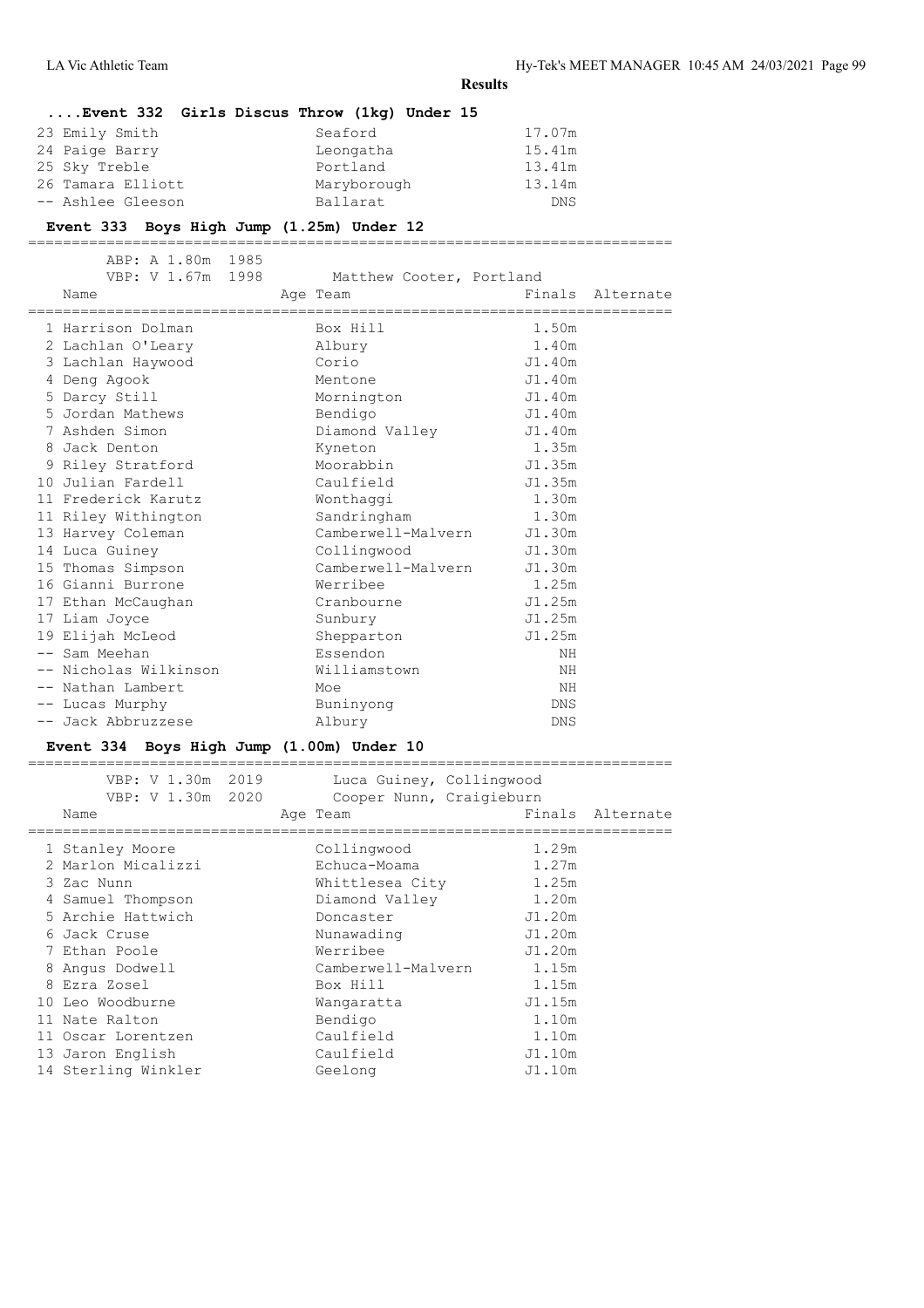#### **....Event 334 Boys High Jump (1.00m) Under 10**

| 15 Felix Harris     | Williamstown   | J1.10m     |
|---------------------|----------------|------------|
| 16 Patrick Abrahams | Diamond Valley | 1.05m      |
| 17 Max Flynn        | Geelong        | 1.00m      |
| 18 Nico Fiorello    | Moorabbin      | J1.00m     |
| 18 Lloyd Henderson  | Ringwood       | J1.00m     |
| -- Xander Mitchell  | Corio          | ΝH         |
| -- Jackson Pribil   | Cranbourne     | <b>DNS</b> |
| -- Coltyn Brydon    | Maryborough    | <b>DNS</b> |

#### **Event 335 Boys Javelin Throw (700g) Under 15**

==========================================================================

|  | ABP: A 59.69m 2014<br>Name<br>================================= | VBP: V 55.41m 2016 Bradley Butler, Frankston<br>Age Team |            | Finals Alternate |
|--|-----------------------------------------------------------------|----------------------------------------------------------|------------|------------------|
|  | 1 Xavier Pitt                                                   | Wanqaratta                                               | 50.70m     |                  |
|  | 2 Joshua Sanders                                                | Corio                                                    | 43.55m     |                  |
|  | 3 Seif El Shorbagy                                              | Caulfield                                                | 39.31m     |                  |
|  | 4 Jack Ashcroft                                                 | Waverley                                                 | 38.82m     |                  |
|  | 5 Jake Gavriliadis                                              | Bendigo                                                  | 37.27m     |                  |
|  | 6 Jeff Collins                                                  | Warrnambool                                              | 34.90m     |                  |
|  | 7 Eric Loone                                                    | Geelong                                                  | 34.03m     |                  |
|  | 8 Dean Sergakis                                                 | Whittlesea City 33.56m                                   |            |                  |
|  | 9 Zac Barling                                                   | Brighton                                                 | 31.31m     |                  |
|  | 10 Matthew Dimit                                                | Shepparton                                               | 28.48m     |                  |
|  | 11 Jye Pastuszka                                                | Benalla                                                  | 27.03m     |                  |
|  | 12 Jimmy O'Mara                                                 | Waverley                                                 | 25.49m     |                  |
|  | 13 Kieran Paton                                                 | Whittlesea City                                          | 25.22m     |                  |
|  | 14 Luke Cooke                                                   | Waverley                                                 | 25.02m     |                  |
|  | 15 Aaron Chaplin                                                | Stawell                                                  | J25.02m    |                  |
|  | 16 James Meier                                                  | Cranbourne                                               | 24.75m     |                  |
|  | 17 Finley O'Dea                                                 | Cranbourne                                               | 21.76m     |                  |
|  | 18 Sam Hampton                                                  | Croydon                                                  | 20.95m     |                  |
|  | 19 Jacob Ventura                                                | Berwick                                                  | 20.90m     |                  |
|  | 20 Dylan Rowbottom                                              | Essendon                                                 | 18.61m     |                  |
|  | 21 Kyle Griffett                                                | Southern Peninsula                                       | 17.55m     |                  |
|  | 22 Aiden Smith                                                  | Seaford                                                  | 17.51m     |                  |
|  | 23 Seth Smoult                                                  | Melton City                                              | 16.15m     |                  |
|  | -- Logan Sandland                                               | Albury                                                   | <b>DNS</b> |                  |
|  | -- Mackenzie Leith                                              | Williamstown                                             | DNS        |                  |
|  |                                                                 |                                                          |            |                  |

#### **Event 336 Boys Shot Put Under 09-10 MC**

| Name                   |  | Age Team  |               | Finals Alternate |  |  |
|------------------------|--|-----------|---------------|------------------|--|--|
| 1 Alexander Mijailovic |  | Frankston | J5.15m 58.92% |                  |  |  |
| 2 Kobi Matheson        |  | Corio     | J6.71m 38.29% |                  |  |  |
| 3 Dylan Marron         |  | Bendigo   | 3.71m 21.71%  |                  |  |  |

## **Event 337 Girls Shot Put Under 09-10 MC**

| Name                | Age Team  |              | Finals Alternate |
|---------------------|-----------|--------------|------------------|
| 1 Samantha Heneghan | Leongatha | 2.17m 28.93% |                  |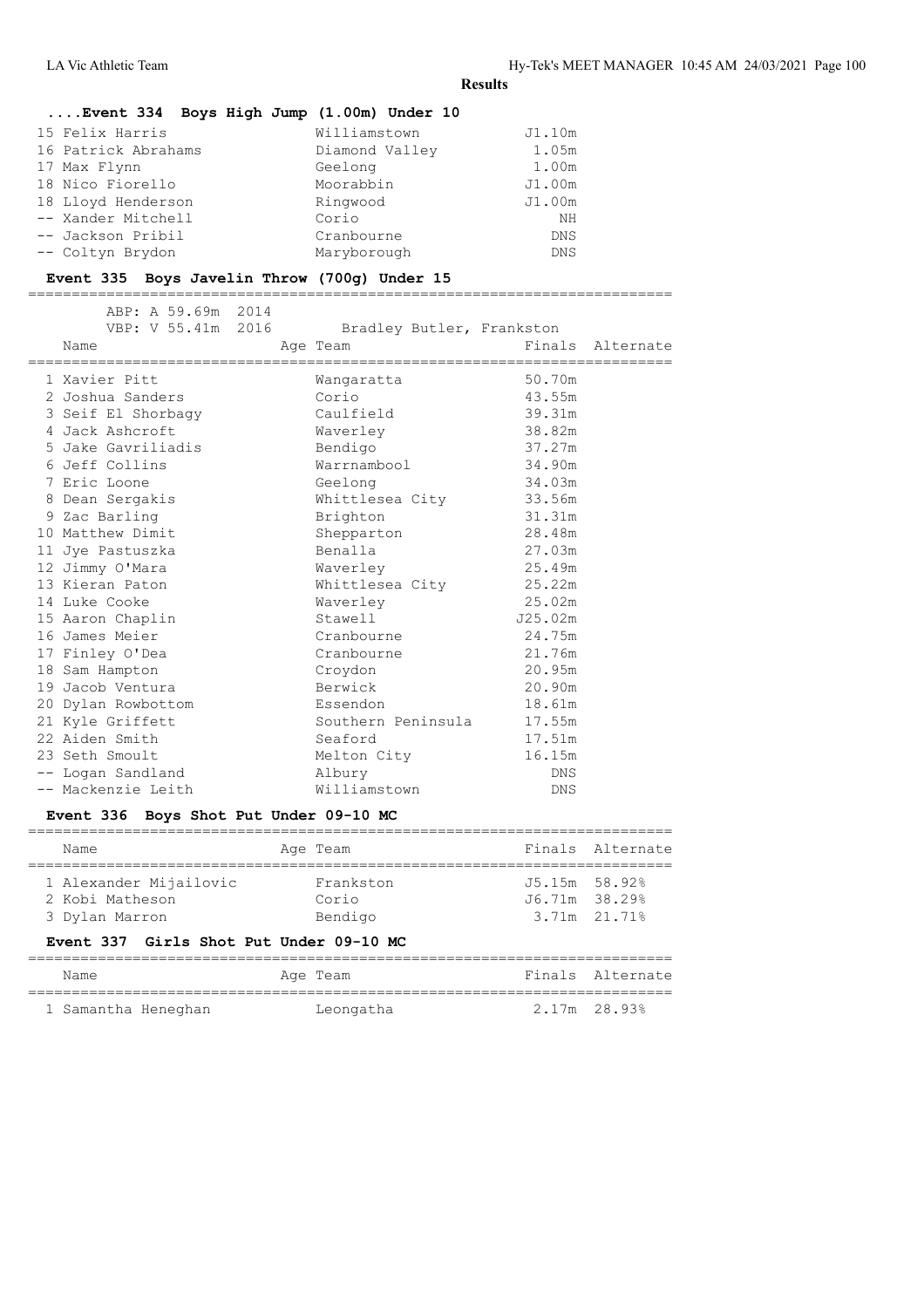## **Event 338 Boys Shot Put Under 11-12 MC**

| Name              |  | Age Team   |                   | Finals Alternate  |  |  |
|-------------------|--|------------|-------------------|-------------------|--|--|
| 1 Riley Caton     |  | Lake Bolac |                   | $6.35m$ $36.47\%$ |  |  |
| 2 Jack Mazzetti   |  | Ringwood   | $J4.33m$ $27.14%$ |                   |  |  |
| 3 Gillie Lumby    |  | Essendon   | J4.46m 25.75%     |                   |  |  |
| 4 Hamish Mazzetti |  | Ringwood   |                   | 3.85m 24.13%      |  |  |

#### **Event 339 Girls Shot Put Under 11-12 MC**

| Name             |  | Age Team   |                   | Finals Alternate |  |  |
|------------------|--|------------|-------------------|------------------|--|--|
|                  |  |            |                   |                  |  |  |
| 1 Zoe Schultz    |  | Nunawading | J4.60m 36.56%     |                  |  |  |
| 2 Eleanor Downey |  | Ballarat   | $J4.92m$ $32.09%$ |                  |  |  |
| 3 Teagan James   |  | Cranbourne | 2.81m 19.92%      |                  |  |  |

## **Event 340 Boys Shot Put Under 13-16 MC**

| Name                | Age Team    |                    | Finals Alternate |
|---------------------|-------------|--------------------|------------------|
| 1 Liam Costello     | Mentone     |                    | 7.05m 44.20%     |
| 2 Noah Berry        | Geelong     | $J5.92m$ $37.11\%$ |                  |
| 3 Hamish Sommerfeld | Albury      | J6.08m 35.16%      |                  |
| 4 Leo Reeve         | Sandringham | $J6.03m$ $34.41\%$ |                  |
| 5 James Shiell      | Knox        |                    | 5.68m 32.85%     |
| 6 Daniel O'Regan    | Berwick     |                    | 4.93m 28.51%     |
| 7 Lachlan Sefton    | Knox        |                    | 4.92m 28.45%     |
| 8 Jordan Rudd       | Craigieburn |                    | 4.01m 23.19%     |
| -- Jackson Laughlin | Cranbourne  | <b>DNS</b>         |                  |
| -- Brady Cochrane   | Ringwood    | <b>DNS</b>         |                  |
|                     |             |                    |                  |

#### **Event 341 Girls Shot Put Under 13-16 MC**

| Name                   | Age Team        | Finals Alternate  |
|------------------------|-----------------|-------------------|
| 1 Aniela Brotto-Janson | Waverley        | $8.19m$ $65.108$  |
| 2 Tori English         | Albury          | 5.81m 55.75%      |
| 3 Ava Campbell         | Whittlesea City | J3.27m 39.92%     |
| 4 Maddison Hunter      | Geelong         | J5.50m 39.00%     |
| 5 Keira Warwick        | Cranbourne      | $J5.24m$ $34.298$ |
| 6 Emily Shiell         | Knox            | J3.98m 28.22%     |
| 7 Regan Elliott        | Maryborough     | 2.56m 18.15%      |
|                        |                 |                   |

==========================================================================

#### **Event 342 Boys Long Jump Under 14**

| ABP: A 6.77m 2013<br>VBP: V 6.44m 2013<br>Name |  | Michael Cann, Frankston<br>Age Team |       | Finals Alternate |
|------------------------------------------------|--|-------------------------------------|-------|------------------|
| 1 Asher Andrews                                |  | Diamond Valley                      | 5.57m |                  |
| 2 Aydin Metin                                  |  | Williamstown                        | 5.56m |                  |
| 3 Jaxon Elzinga                                |  | Geelong                             | 5.40m |                  |
| 4 Sasha Ung                                    |  | Sandringham                         | 5.39m |                  |
| 5 Jaikiah Honner                               |  | Caulfield                           | 5.33m |                  |
| 6 Morgan Shearer                               |  | Caulfield                           | 5.27m |                  |
| 6 Aiden Tickle                                 |  | Box Hill                            | 5.27m |                  |
| 8 Grayson Lafaialii                            |  | Williamstown                        | 5.24m |                  |
| 9 Isaac Malamatinas                            |  | Whittlesea City                     | 5.16m |                  |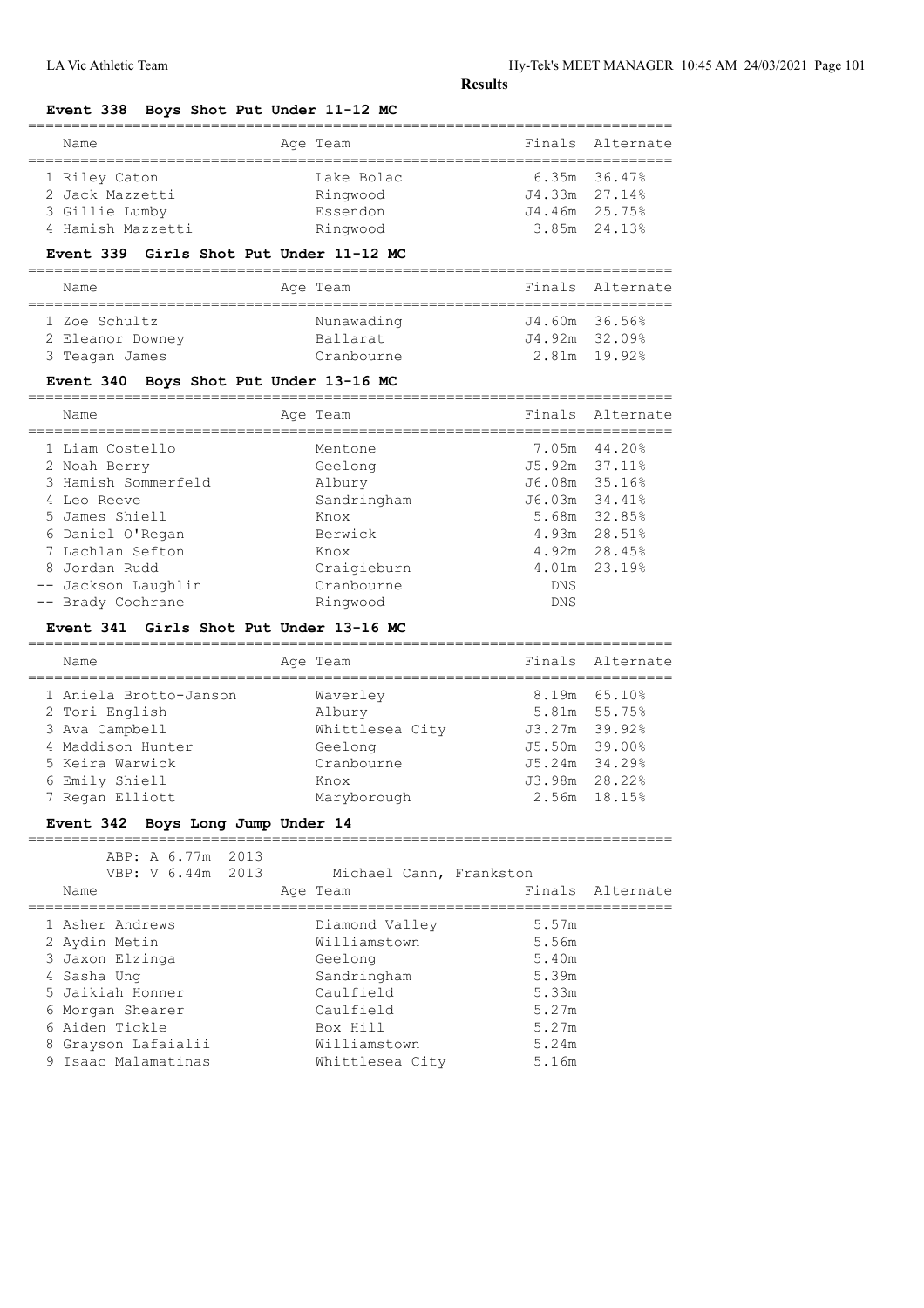| Event 342 Boys Long Jump Under 14 |              |            |
|-----------------------------------|--------------|------------|
| 10 Patrick Wheeler                | Ringwood     | 5.00m      |
| 11 Quinn Harvey                   | Frankston    | 4.99m      |
| 12 Shannon Taylor                 | Horsham      | 4.83m      |
| 13 Connor Brown                   | Nunawading   | J4.83m     |
| 14 Jeeva Vijayaqopal              | Williamstown | 4.82m      |
| 15 Jayden Taylor                  | Kyabram      | 4.74m      |
| 16 Daniel MacRae                  | Caulfield    | 4.72m      |
| 17 Thomas Shannon                 | Frankston    | 4.69m      |
| 18 Imani Olukhale                 | Coburg       | 4.61m      |
| 19 Elton Sandland                 | Albury       | 4.45m      |
| 20 Theo Ioannou                   | Caulfield    | 4.41m      |
| 21 Finn Daffey                    | Keilor       | 4.37m      |
| 22 Lincoln Hamilton               | Leongatha    | 4.27m      |
| 23 Liam McAnearney                | Frankston    | 4.09m      |
| -- Liam Shadbolt                  | Kerang       | <b>DNS</b> |
| -- Alexander Loveday              | Corio        | <b>DNS</b> |

#### **Event 343 Girls Long Jump Under 14**

 ABP: A 5.87m 2017 VBP: V 5.68m 2010 Sarah Ferrier, Box Hill Name **Age Team** Age Team Finals Alternate ========================================================================== 1 Geena Davy Mornington 5.25m 2 Mikayla Talbot Albury 4.89m 3 Rose Jones Geelong 4.87m 4 Hayley Sposato Whittlesea City 4.68m 5 Mako Payne Geelong 4.67m 6 Ruby Darcy Camperdown 4.61m 7 Thushana Sri Altona 4.57m 8 Olivia Strauss Wodonga 4.48m 9 Zoe McDonald Frankston 4.46m 10 Hailey Buckley Knox 4.44m 11 Maia Smarrelli Box Hill J4.44m 12 Kayleigh Samuel Brimbank 4.40m 13 Lara Brown Collingwood 4.38m 14 Sukhnoor Kaur Rangi Keilor 4.32m 15 Emily Rundle Caulfield 4.31m 16 Sophie Cheep Mentone 4.24m 17 Talysha Sayers Knox 4.23m 18 Emma Stewart Bacchus Marsh 4.20m 19 Leah Beirouti Berwick 4.19m 20 Tayla Button Geelong 4.17m 21 Alicia Buckland Ballarat 4.15m 22 Chloe Winders Mentone 4.06m 23 Sharnee Hutchison **Portland** 3.91m 24 Taya McPhan Wangaratta 3.74m 25 Tahlia Grace Doncaster 3.73m -- Bainli Galway Kerang DNS -- Danielle Nadj Murrindindi DNS -- Diviniya Breneger Whittlesea City DNS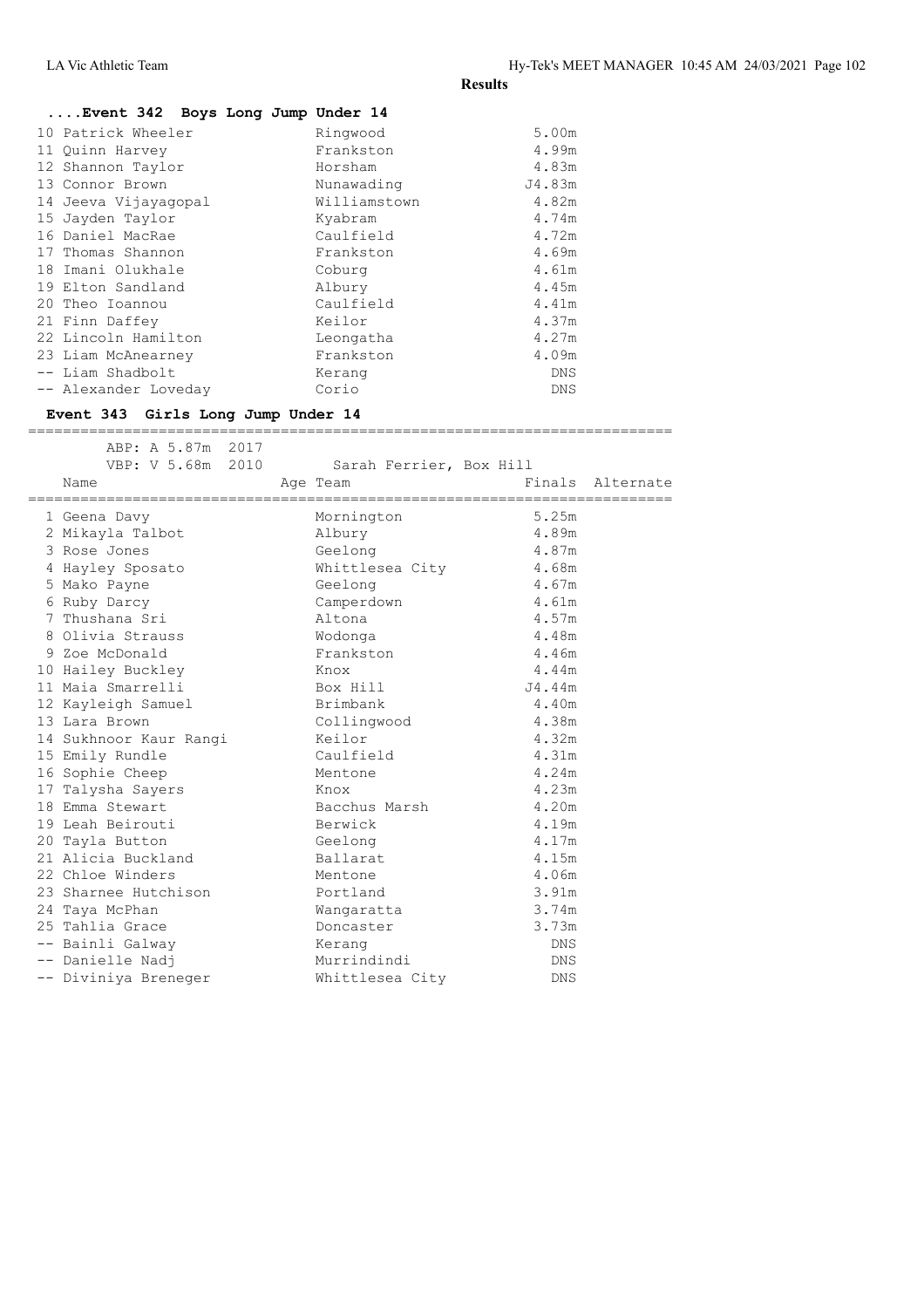## **Event 344 Boys Discus Throw (500g) Under 09**

| ABP: A 36.68m 1998<br>VBP: V 35.12m 1988 Steve Partsanis, Caulfield<br>Name<br>------------------------------------ | Age Team<br>----------------------------------- |         | Finals Alternate |
|---------------------------------------------------------------------------------------------------------------------|-------------------------------------------------|---------|------------------|
| 1 Vaka Haunga                                                                                                       | Brimbank                                        | 30.20m  |                  |
| 2 Jesse Sezonov                                                                                                     | Caulfield                                       | 27.27m  |                  |
| 3 Maino Kome                                                                                                        | Kyneton                                         | 24.60m  |                  |
| 4 Levi Dayaseela                                                                                                    | Mentone                                         | 24.08m  |                  |
| 5 Flynn Sandison                                                                                                    | Williamstown                                    | 21.90m  |                  |
| 6 Luca Micalizzi                                                                                                    | Echuca-Moama                                    | 21.03m  |                  |
| 7 Aaron Jay Sankar                                                                                                  | Whittlesea City 20.81m                          |         |                  |
| 8 Charlie Ellis                                                                                                     | Berwick                                         | 19.86m  |                  |
| 9 Lucas Newman                                                                                                      | Berwick                                         | 18.81m  |                  |
| 10 Chenul Mallawa Arachchig Waverley                                                                                |                                                 | 18.55m  |                  |
| 11 Anthony Karaiskos                                                                                                | Knox                                            | 18.13m  |                  |
| 12 Angus Halloran                                                                                                   | Echuca-Moama                                    | J18.13m |                  |
| 13 Zac Inger                                                                                                        | Moe                                             | 17.77m  |                  |
| 14 Adidey Arun                                                                                                      | Nunawading                                      | 17.35m  |                  |
| 15 Jacob Tarabay                                                                                                    | Knox                                            | 16.38m  |                  |
| 16 Axel Szalay                                                                                                      | Williamstown                                    | 16.02m  |                  |
| 17 Albi Portier                                                                                                     | Caulfield                                       | 15.88m  |                  |
| 18 Callan Duddy                                                                                                     | Sandringham                                     | 15.70m  |                  |
| 19 Aden Norman-Hade                                                                                                 | Ballarat                                        | 15.18m  |                  |
| 20 Samuel Mount                                                                                                     | Wangaratta                                      | 14.83m  |                  |
| 21 Lucas Sanders                                                                                                    | Corio                                           | 14.72m  |                  |
| 22 Maxwell Latham                                                                                                   | Whittlesea City 13.83m                          |         |                  |
| 23 Xavier Mulqueen                                                                                                  | Bendigo                                         | 13.79m  |                  |
| 24 Hugo Gilmour                                                                                                     | Geelong                                         | 13.57m  |                  |
|                                                                                                                     |                                                 |         |                  |

# **Event 345 Girls Discus Throw (1kg) Under 16**

|   | VBP: V 40.31m 2019<br>Name | Emily Ryan, Mentone<br>Age Team | Finals Alternate |
|---|----------------------------|---------------------------------|------------------|
|   | 1 Elise Keeghan            | Knox                            | 38.18m           |
|   | 2 Abbey Whitaker           | Ringwood                        | 34.61m           |
|   | 3 Faith Vili               | Essendon                        | 33.62m           |
| 4 | Maddy Anderson             | Lavington-Jindera               | 32.62m           |
|   | 5 Jessica Fitzpatrick      | Whittlesea City                 | 30.11m           |
|   | 6 Yifen Soukaseun          | Coburg                          | 28.57m           |
|   | 7 Ashleigh Rooke           | Croydon                         | 25.42m           |
|   | 8 Krystal Archer           | Traralgon                       | 24.86m           |
|   | 9 Shivani Gharti-Magar     | Nunawading                      | 22.56m           |
|   | 10 Holly Waite             | Croydon                         | 21.89m           |
|   | 11 Ella Brauer             | Colac                           | 21.82m           |
|   | 12 Illiana Mulholland      | Wodonga                         | 20.71m           |
|   | 13 Grace Mutsaerts         | Werribee                        | 19.34m           |
|   | 14 Bianca Brown            | Whittlesea City                 | 18.40m           |
|   | 15 Lily Frampton           | Geelong                         | 17.96m           |
|   | 16 Ella Rankin             | Sandringham                     | 14.99m           |
|   | -- Amelia Spenceley        | Sandringham                     | DNS              |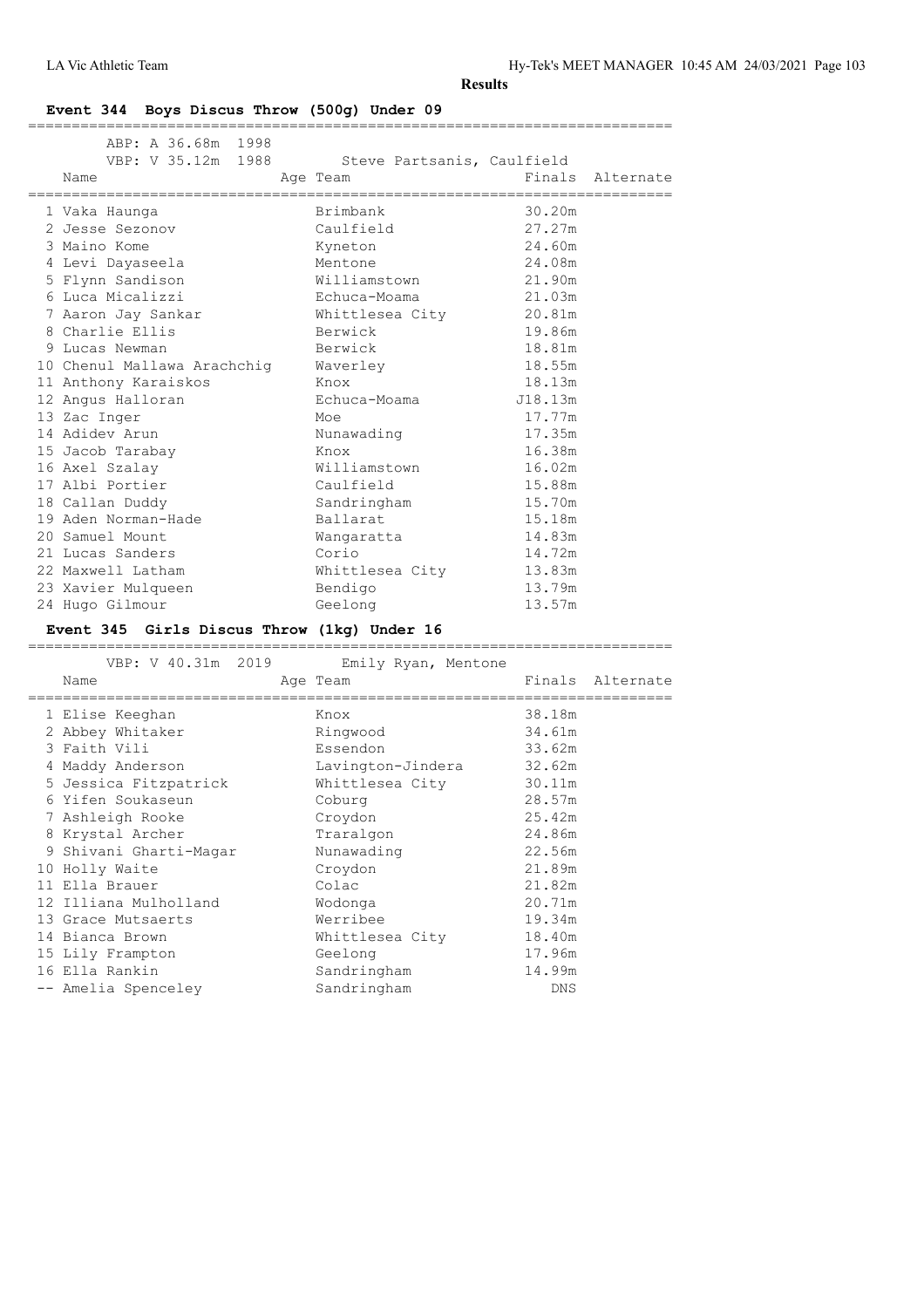## **Event 346 Boys Javelin Throw (700g) Under 16**

|   | VBP: V 53.48m 2020<br>Name | Haddi El Shorbaqy, Caulfield<br>Age Team | Finals Alternate |
|---|----------------------------|------------------------------------------|------------------|
|   |                            |                                          |                  |
|   | 1 Darcy Giddings           | Corio                                    | 49.30m           |
|   | 2 Cody Lee                 | Traralgon                                | 44.06m           |
|   | 3 Dude Kelly               | Swan Hill                                | 43.22m           |
|   | 4 Grady Murrant            | Geelong                                  | 42.57m           |
|   | 5 Shane Clough             | Gisborne                                 | 40.85m           |
|   | 6 Bailey Cumming           | Diamond Valley                           | 34.63m           |
|   | 7 Mitchell Bath            | Leongatha                                | 34.40m           |
| 8 | Shaye Eastwood             | Geelong                                  | 34.21m           |
|   | 9 Lucas Kell               | Kyabram                                  | 31.80m           |
|   | 10 Nicolas Bannan          | Whittlesea City 31.79m                   |                  |
|   | 11 Joshua Evans            | Bendigo                                  | 28.53m           |
|   | 12 Hayden Lloyd            | Bacchus Marsh                            | 28.49m           |
|   | 13 Nicholas Smerdon        | Berwick                                  | 22.95m           |
|   | 14 Fatehaviraj Bhullar     | Whittlesea City                          | 22.57m           |
|   | 15 James Short             | Caulfield                                | 22.06m           |
|   | 16 Jayden Moorehead        | Traralgon                                | 14.01m           |
|   | 17 Alex Tolson             | Maryborough                              | 13.58m           |
|   | -- Noah Lyons              | Stawell                                  | DNS              |
|   | -- Ariel Melnik            | Keilor                                   | DNS              |
|   |                            |                                          |                  |

==========================================================================

## **Event 347 Girls High Jump (1.15m) Under 12**

| ABP: A 1.66m 2018<br>VBP: V 1.60m 2016<br>Name | Mia Higgins, Geelong<br>Age Team |        | Finals Alternate |
|------------------------------------------------|----------------------------------|--------|------------------|
| 1 Armani Mauriohooho                           | Williamstown                     | 1.42m  |                  |
| 2 Stephanie Orr                                | Nunawading                       | 1.40m  |                  |
| 3 Kate Wilson                                  | Bendigo                          | 1.35m  |                  |
| 3 Anna Phelan                                  | Knox                             | 1.35m  |                  |
| 5 Rosie O'Brien                                | Caulfield                        | J1.35m |                  |
| 6 Eve Dziurek                                  | Chelsea                          | 1.30m  |                  |
| 6 Kaitlin Orchard                              | Buninyong                        | 1.30m  |                  |
| 8 Caitlin Humphries                            | Craigieburn                      | J1.30m |                  |
| 9 Lucie Thomspon                               | Camberwell-Malvern               | J1.30m |                  |
| 10 Lacey Williams                              | Box Hill                         | 1.25m  |                  |
| 10 Leila Stegehuis                             | Keilor                           | 1.25m  |                  |
| 12 Harli Lennon                                | Seaford                          | J1.25m |                  |
| 12 Serena Bryant                               | Caulfield                        | J1.25m |                  |
| 14 Madison Kerr                                | Camberwell-Malvern               | J1.25m |                  |
| 15 Olivia Natalia Evagelist                    | Werribee                         | J1.25m |                  |
| 16 Audrey Colbert                              | Diamond Valley                   | J1.25m |                  |
| 17 Imogen Davison                              | Box Hill                         | J1.25m |                  |
| 18 Isabella Wong                               | Kilmore & Districts 1.20m        |        |                  |
| 19 Elliana Gray                                | Shepparton                       | 1.15m  |                  |
| 19 Grace Graafsma                              | Warraqul                         | 1.15m  |                  |
| 19 Melia Hayes                                 | Kyneton                          | 1.15m  |                  |
| -- Cailin Walker                               | Corio                            | NH     |                  |
| -- Georgia Reif                                | Sth Melb District                | DNS    |                  |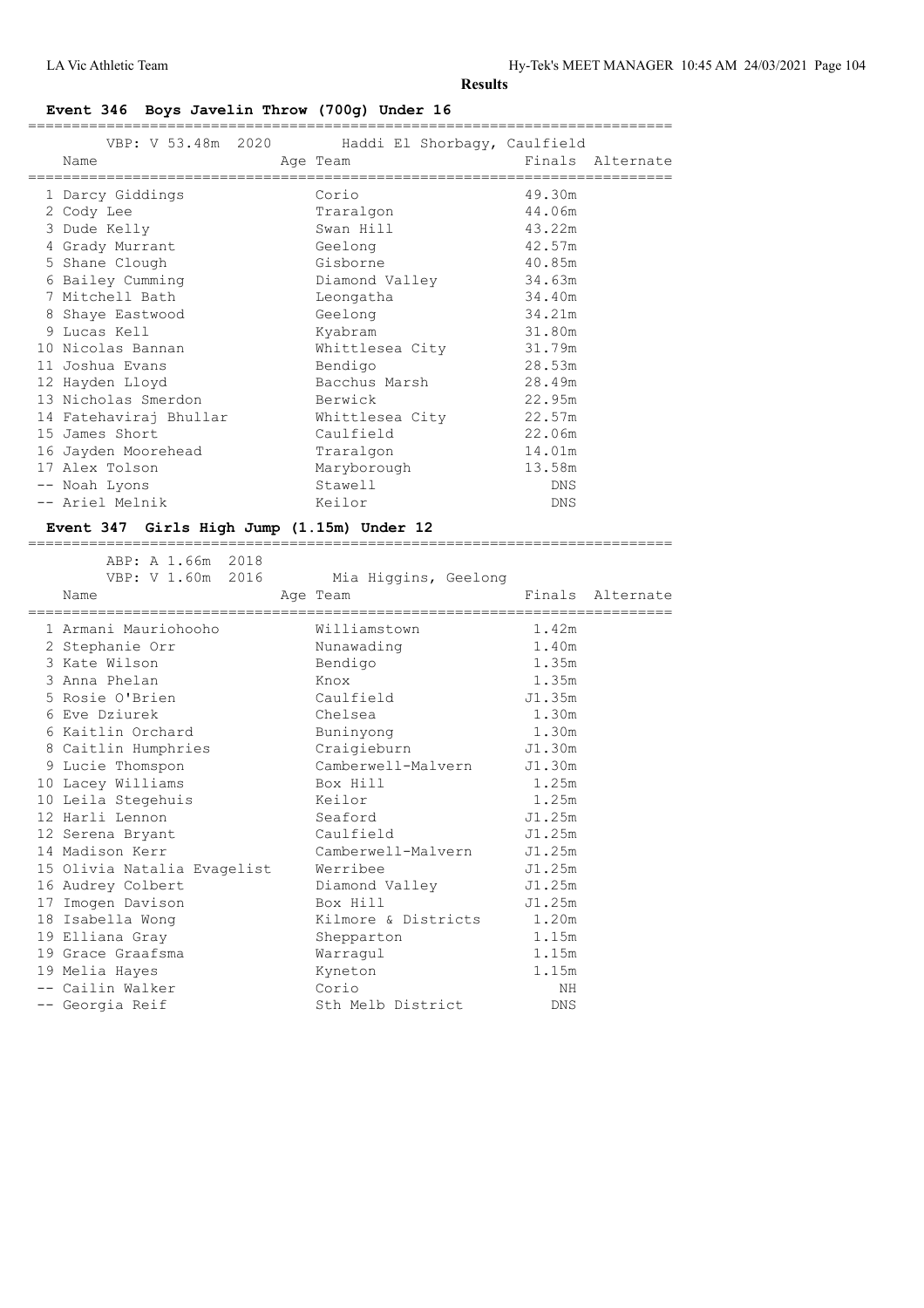#### **Event 348 Girls High Jump (0.90m) Under 10**

| VBP: V 1.19m 2019<br>VBP: V 1.19m 2020<br>VBP: V 1.18m 2020<br>Name | Renee Ford, Moorabbin<br>Deena Gerges, Whittlesea City<br>Ava Plant, Box Hill<br>Age Team | Finals  | Alternate |
|---------------------------------------------------------------------|-------------------------------------------------------------------------------------------|---------|-----------|
|                                                                     |                                                                                           |         |           |
| 1 Mila Childs                                                       | Bendigo                                                                                   | 1.22mV  |           |
| 2 Elsa Volz                                                         | Sandringham                                                                               | 1.20mV  |           |
| 3 Layla Jenkins                                                     | Craigieburn                                                                               | J1.20mV |           |
| 4 Mia Schodde                                                       | Maryborough                                                                               | 1.15m   |           |
| 5 Samantha Waddell                                                  | Knox                                                                                      | J1.15m  |           |
| 6 Giselle Quinn                                                     | Berwick                                                                                   | J1.15m  |           |
| 7 Marli Myers                                                       | Albury                                                                                    | J1.15m  |           |
| 8 Samaaya Gunasekera                                                | Knox                                                                                      | 1.10m   |           |
| 9 Charlotte Clayton                                                 | Albury                                                                                    | J1.10m  |           |
| 10 Amelia Pryor                                                     | Berwick                                                                                   | J1.10m  |           |
| 10 Layla Dela Cruz-Smaldon                                          | Whittlesea City                                                                           | J1.10m  |           |
| 10 Liezel Cilliers                                                  | Diamond Valley                                                                            | J1.10m  |           |
| 13 Macey Hansen                                                     | Doncaster                                                                                 | J1.10m  |           |
| 14 Leah Newton                                                      | Caulfield                                                                                 | J1.10m  |           |
| 15 Maya Coysh                                                       | Wodonga                                                                                   | 1.05m   |           |
| 16 Charlotte Nuttman-Brown                                          | Diamond Valley                                                                            | J1.05m  |           |
| 16 Amelia Poulter                                                   | Geelong                                                                                   | J1.05m  |           |
| 18 Micah Hulme                                                      | Chelsea                                                                                   | 1.00m   |           |
| 19 Zoe Finger                                                       | Warragul                                                                                  | J1.00m  |           |
| 19 Alice Ashby                                                      | Geelong                                                                                   | J1.00m  |           |
| 21 Scarlett Daniel                                                  | Mentone                                                                                   | J1.00m  |           |
| 22 Miyah Samuel                                                     | Brimbank                                                                                  | J1.00m  |           |
| 23 Leah Hibbert                                                     | Knox                                                                                      | 0.95m   |           |
|                                                                     |                                                                                           |         |           |
| Event 349 Girls Triple Jump Under 15                                |                                                                                           |         |           |
| ABP: A 12.43m 2011                                                  |                                                                                           |         |           |
| VBP: V 12.70m 2020                                                  | Tiana Boras, Geelong                                                                      |         |           |
| Name                                                                | Age Team                                                                                  | Finals  | Alternate |
|                                                                     |                                                                                           |         |           |
| 1 Evangeline Cheung                                                 | Knox                                                                                      | 11.39m  |           |
| 2 Elly Fleming                                                      | Moe                                                                                       | 11.29m  |           |
| 3 Ella Birk                                                         | Werribee                                                                                  | 10.99m  |           |
| 4 Ashleigh Carty                                                    | Wangaratta                                                                                | 10.91m  |           |
| 5 Tesia Haggai                                                      | Oakleigh                                                                                  | 10.72m  |           |
| 6 Isabella Martignon-Willi                                          | Mentone                                                                                   | 10.52m  |           |
| 7 Molly Fraser                                                      | Ballarat                                                                                  | 10.25m  |           |
| 8 Eve Cannon                                                        | Geelong                                                                                   | 10.13m  |           |
| 9 Victoria Paape-Silva                                              | Geelong                                                                                   | 10.10m  |           |
| 10 Lily Marsh                                                       | Rochester                                                                                 | 10.06m  |           |
| 11 Olivia Sheens                                                    | Whittlesea City                                                                           | 10.05m  |           |
| 12 Rosy Marsh                                                       | Rochester                                                                                 | 9.89m   |           |
| 13 Brianna Mastin                                                   | Keilor                                                                                    | 9.82m   |           |
| 14 Amelia Britt                                                     | Ballarat                                                                                  | 9.80m   |           |
| 15 Charlie Inkster                                                  | Horsham                                                                                   | 9.50m   |           |
| 16 Summer Catto                                                     | Werribee                                                                                  | 9.27m   |           |
| 17 Charlee Dickson                                                  | Diamond Valley                                                                            | 9.14m   |           |
| 18 Alannah Dunstan                                                  | Mentone                                                                                   | 9.10m   |           |
| 19 Emily Morgan                                                     | Werribee                                                                                  | 9.02m   |           |
| 20 Allanah Thorn                                                    | Berwick                                                                                   | 9.00m   |           |
| 21 Anika Edmonds<br>22 Zoe Vom                                      | Keilor                                                                                    | 8.70m   |           |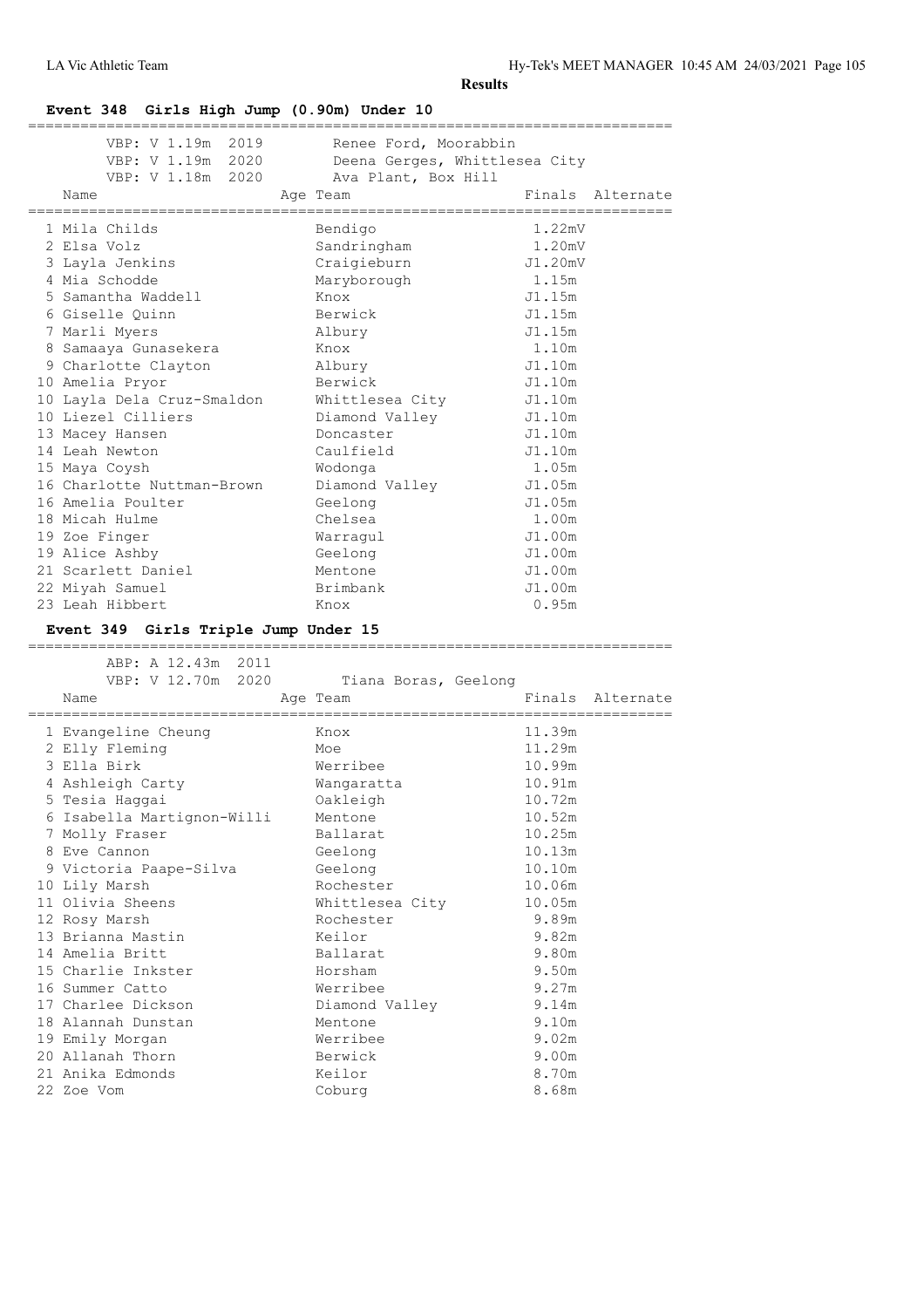## **....Event 349 Girls Triple Jump Under 15**

| 23 Chloe Kodagoda | Collingwood       | 8.57m      |
|-------------------|-------------------|------------|
| -- Siena Farrell  | Sth Melb District | <b>DNS</b> |
| -- Elli Symonds   | Frankston         | <b>DNS</b> |
| -- Hayley Wallis  | Frankston         | <b>DNS</b> |
| -- Amelia Smith   | Berwick           | <b>DNS</b> |
| -- Ava Dunstan    | Box Hill          | <b>DNS</b> |

#### **Event 350 Boys Triple Jump Under 15**

==========================================================================

| ABP: A 14.35m 1999<br>VBP: V 13.85m 2014        | Michael Cann, Frankston |        |                  |
|-------------------------------------------------|-------------------------|--------|------------------|
| Name                                            | Age Team                |        | Finals Alternate |
| 1 Joshua Sullivan                               | Cranbourne              | 12.69m |                  |
| 2 Seth McCleish                                 | Geelong                 | 12.49m |                  |
| 3 Joshua Sanders                                | Corio                   | 12.48m |                  |
| 4 Hansana Chandrasena                   Berwick |                         | 12.32m |                  |
| 5 Nicholas Chan                                 | Diamond Valley 11.42m   |        |                  |
| 6 Zach Margiolakis                              | Whittlesea City 11.30m  |        |                  |
| 7 Sebastian Weickhardt Merribee                 |                         | 11.15m |                  |
| 8 Cooper Russell                                | Chelsea                 | 10.72m |                  |
| 9 Jeff Collins                                  | Warrnambool             | 10.66m |                  |
| 10 Dominic Korzeniowski                         | Albury                  | 10.45m |                  |
| 11 Shannon Delaney                              | seaford Seaford         | 10.42m |                  |
| 12 Sam Stefanec                                 | Mentone                 | 10.27m |                  |
| 13 Oscar Morton                                 | Oakleigh                | 10.24m |                  |
| 14 Dylan Rowbottom                              | Essendon                | 10.15m |                  |
| 15 Hamish Davison                               | Box Hill                | 10.06m |                  |
| 16 Gabriel Carbonari                            | Coburg                  | 10.05m |                  |
| 17 Mark Asllanaj                                | Essendon                | 9.92m  |                  |
| 18 Shamus Smoult                                | Melton City             | 9.90m  |                  |
| 19 Jamall Sahabdeen                             | Cranbourne              | 9.49m  |                  |
| -- Jesse Suter                                  | Warrnambool             | DNS    |                  |

## **Event 351 Girls Shot Put (3kg) Under 14**

========================================================================== ABP: A 15.94m 2013 VBP: V 15.63m 2006 Margaret Satupai, Oakleigh Name **Age Team** Age Team Finals Alternate ========================================================================== 1 Alyssa Benbow Melton City 14.27m 2 Nicola Steere Williamstown 10.42m 3 Kayleigh Samuel Brimbank 9.51m 4 Madison Carr Caulfield 9.27m 5 Amber Fox Bendigo 9.17m 6 Sienna Kurdian Knox 8.92m 7 Emma Walley Wodonga 8.65m 8 Ebony Barnet Croydon 8.12m 9 Amy de Wit Werribee 7.71m 10 Amelia Ashton Essendon 7.70m 11 Maddie Payne Ringwood 7.59m 12 Keely Freestone Cranbourne 7.26m 13 Ashmitha Murugathas Whittlesea City 7.17m 14 Indiana Stott Sunbury 7.16m 15 Molly Close Benalla 6.94m 16 Amy Woolfe Berwick 6.93m 17 Acacia Blake Horsham 6.50m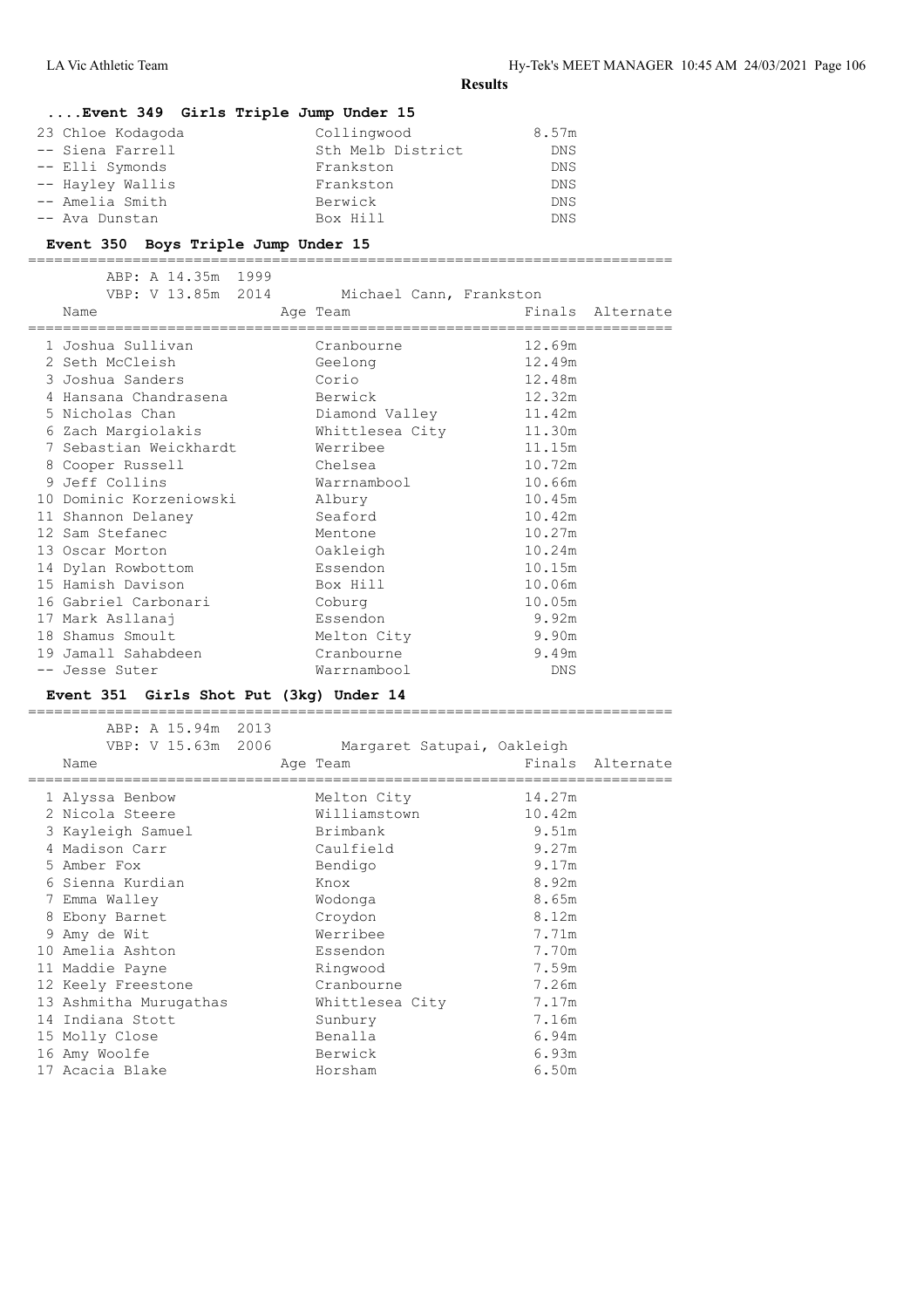| Event 351 Girls Shot Put (3kg) Under 14 |            |            |
|-----------------------------------------|------------|------------|
| 18 Jemilla Campbell                     | Corio      | 6.49m      |
| 19 Erin Becker                          | Traralgon  | 6.39m      |
| 20 Rose Martelli                        | Ballarat   | 6.01m      |
| 21 Suvathy Sujeendran                   | Springvale | 5.50m      |
| -- Khyara Austen                        | Shepparton | <b>DNS</b> |
| -- Bainli Galway                        | Kerang     | <b>DNS</b> |

#### **Event 352 Boys Long Jump Under 11**

==========================================================================

| ABP: A 5.60m 1985<br>VBP: V 4.91m 2020 Matthew Millias, Sandrigham<br>Name | Age Team                 | Einals Alternate |  |
|----------------------------------------------------------------------------|--------------------------|------------------|--|
| 1 Jarvis Stewart                                                           | Brimbank                 | 4.46m            |  |
| 2 Tristan Farrugia                                                         | Waverley                 | 4.45m            |  |
| 3 Cooper Nunn                                                              | Whittlesea City 4.38m    |                  |  |
| 4 Tyson Gniatkiewicz                                                       | in it is the Knox        | 4.31m            |  |
| 5 Ezekiel Ham                                                              | Cranbourne               | 4.10m            |  |
| 6 Leo Strzadala                                                            | Geelong                  | J4.10m           |  |
| 7 Declan Maling                                                            | Cranbourne               | 4.08m            |  |
| 8 Kai Dyer                                                                 | Geelong                  | 4.03m            |  |
| 9 Mac Hammerstein                                                          | Box Hill                 | J4.03m           |  |
| 10 Zander Botha                                                            | Doncaster                | 3.97m            |  |
| 11 Nate Smith                                                              | Echuca-Moama             | 3.88m            |  |
| 12 Oliver Kortekaas                                                        | Brighton                 | 3.86m            |  |
| 13 Braith Lafaialii                                                        | Williamstown             | J3.86m           |  |
| 14 Nate Hall                                                               | Berwick                  | 3.84m            |  |
| 15 Marlin Lalic                                                            | Geelong                  | 3.76m            |  |
| 16 Lynkoln Richardson                                                      | Echuca-Moama             | 3.74m            |  |
| 17 Darcy Skehan                                                            | Yarrawonga-Mulwala 3.73m |                  |  |
| 18 Ronal Marasinghe                                                        | Knox                     | 3.62m            |  |
| 19 Charlie Whitnall                                                        | Brighton                 | J3.62m           |  |
| 20 Kaden Servin                                                            | Geelong                  | 3.58m            |  |
| 21 Cameron Decouto                                                         | Oakleigh                 | 3.55m            |  |
| 22 Tom Rhodes                                                              | Sandringham              | 3.51m            |  |
| 23 Campbell Stasinowsky Stawell                                            |                          | 3.13m            |  |
| 24 Tyler Sutton                                                            | Pakenham                 | 2.99m            |  |
|                                                                            |                          |                  |  |

#### **Event 353 Girls Long Jump Under 11**

========================================================================== ABP: A 4.97m 2011 VBP: V 4.84m 2018 Elli Symonds, Seaford Name **Age Team** Age Team Finals Alternate ========================================================================== 1 Michaela Foale Kew 4.25m 2 Kaia Taig Diamond Valley 4.00m 3 Chiara Kalivoda Kew J4.00m 4 Serena Lee Mentone 3.97m 5 Lily Sherman Geelong 3.95m 6 Zoe Black Cranbourne 3.88m 7 Josie Offord Lavington-Jindera J3.88m 8 Millie Fogarty Camberwell-Malvern 3.87m 9 Lexie Brown Mentone 3.74m

 10 Amaya Thalakada Nunawading 3.71m 11 Charli Brown Werribee 3.68m 12 Sophie Jardine Echuca-Moama 3.67m 13 Taylah Mizzi Sale 3.62m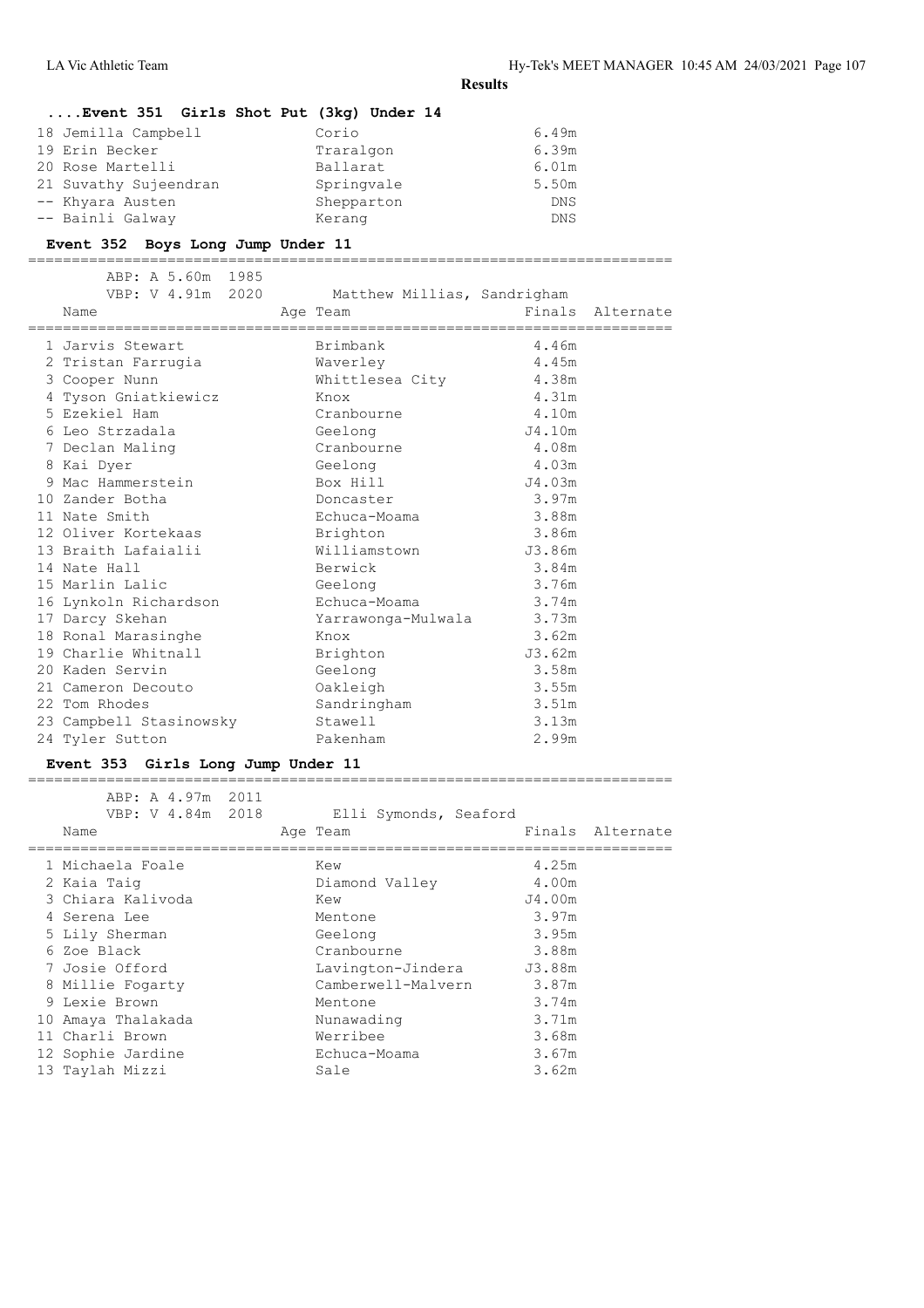| Event 353 Girls Long Jump Under 11 |                 |       |
|------------------------------------|-----------------|-------|
| 14 Talia Franchina                 | Sandringham     | 3.58m |
| 15 Deena Gerges                    | Whittlesea City | 3.57m |
| 16 Darcy Venn                      | Stawell         | 3.55m |
| 17 Georgia Foster                  | Horsham         | 3.50m |
| 18 Emily Fiedler                   | Yarra Ranges    | 3.48m |
| 19 Cassandra Mayne                 | Shepparton      | 3.46m |
| 20 Emerson Lay                     | Chelsea         | 3.40m |
| 21 Annabel Classon                 | Frankston       | 3.35m |
| 22 Ava Hanson                      | Melton City     | 3.05m |
| 23 Amy Russo                       | Caulfield       | 2.90m |
| -- Emma Wilson                     | Caulfield       | ND.   |

## **Event 354 Boys Shot Put (3kg) Under 14**

==========================================================================

| ABP: A 18.13m 2015<br>VBP: V 18.36m 2020<br>Name | Logan Sandiland, Albury<br>Age Team |            | Finals Alternate |
|--------------------------------------------------|-------------------------------------|------------|------------------|
| 1 Divine Vili                                    | Essendon                            | 16.49m     |                  |
| 2 Asher Andrews                                  | Diamond Valley                      | 14.12m     |                  |
| 3 Eden Smith                                     | Ringwood                            | 13.99m     |                  |
| 4 Charlie Psaila                                 | Croydon                             | 12.31m     |                  |
| 5 Sergio Arrivillaga                             | Bacchus Marsh                       | 11.28m     |                  |
| 6 Matthew Elefterescu                            | Bacchus Marsh                       | 10.89m     |                  |
| 7 Tyler Cumming                                  | Diamond Valley                      | 10.88m     |                  |
| 8 Elton Sandland                                 | Albury                              | 10.42m     |                  |
| 9 Harrison Hegarty                               | Whittlesea City                     | 10.24m     |                  |
| 10 Xavier Guzzardi                               | Werribee                            | 10.23m     |                  |
| 11 Senula Wijesekara                             | Springvale                          | 10.13m     |                  |
| 12 Oscar Brown                                   | Brimbank                            | 9.72m      |                  |
| 13 James Lambourne                               | Mornington                          | 9.66m      |                  |
| 14 Fraser Mattinson                              | Caulfield                           | 9.43m      |                  |
| 15 Brock Hamilton                                | Traralgon                           | 9.33m      |                  |
| 16 Asher Mitchell                                | Corio                               | 9.03m      |                  |
| 17 Nicholas Goodman                              | Oakleigh                            | 8.94m      |                  |
| 18 Dylan Colyer                                  | Collingwood                         | 8.89m      |                  |
| 19 Robert Asllanaj                               | Essendon                            | 8.49m      |                  |
| 20 Oliver Leerentveld                            | Albury                              | 8.45m      |                  |
| -- Jayden Brydon                                 | Maryborough                         | DNS        |                  |
| -- Andrew Frierdich, Jr.                         | Cockatoo                            | <b>DNS</b> |                  |

#### **Event 355 Boys Javelin Throw (600g) Under 13**

| ABP: A 55.43m<br>VBP: V 52.66m 2014<br>Name | 1999 | Bradley Butler, Frankston<br>Age Team |        | Finals Alternate |
|---------------------------------------------|------|---------------------------------------|--------|------------------|
| 1 Cooper Acklom                             |      | Caulfield                             | 33.06m |                  |
| 2 Benjamin Feeney                           |      | Diamond Valley                        | 31.88m |                  |
| 3 Heath Fox                                 |      | Box Hill                              | 29.20m |                  |
| 4 Oliver Conrad                             |      | Sandringham                           | 28.39m |                  |
| 5 Noah King                                 |      | Southern Peninsula                    | 28.08m |                  |
| 6 Jasper Louey                              |      | Sth Melb District                     | 27.51m |                  |
| 7 Oj Amiatu                                 |      | Whittlesea City                       | 26.87m |                  |
| 8 Luke Collins                              |      | Nunawading                            | 26.19m |                  |
| 9 Mafi Aho                                  |      | Brimbank                              | 25.91m |                  |
| 10 Maddox Wilson                            |      | Essendon                              | 24.98m |                  |